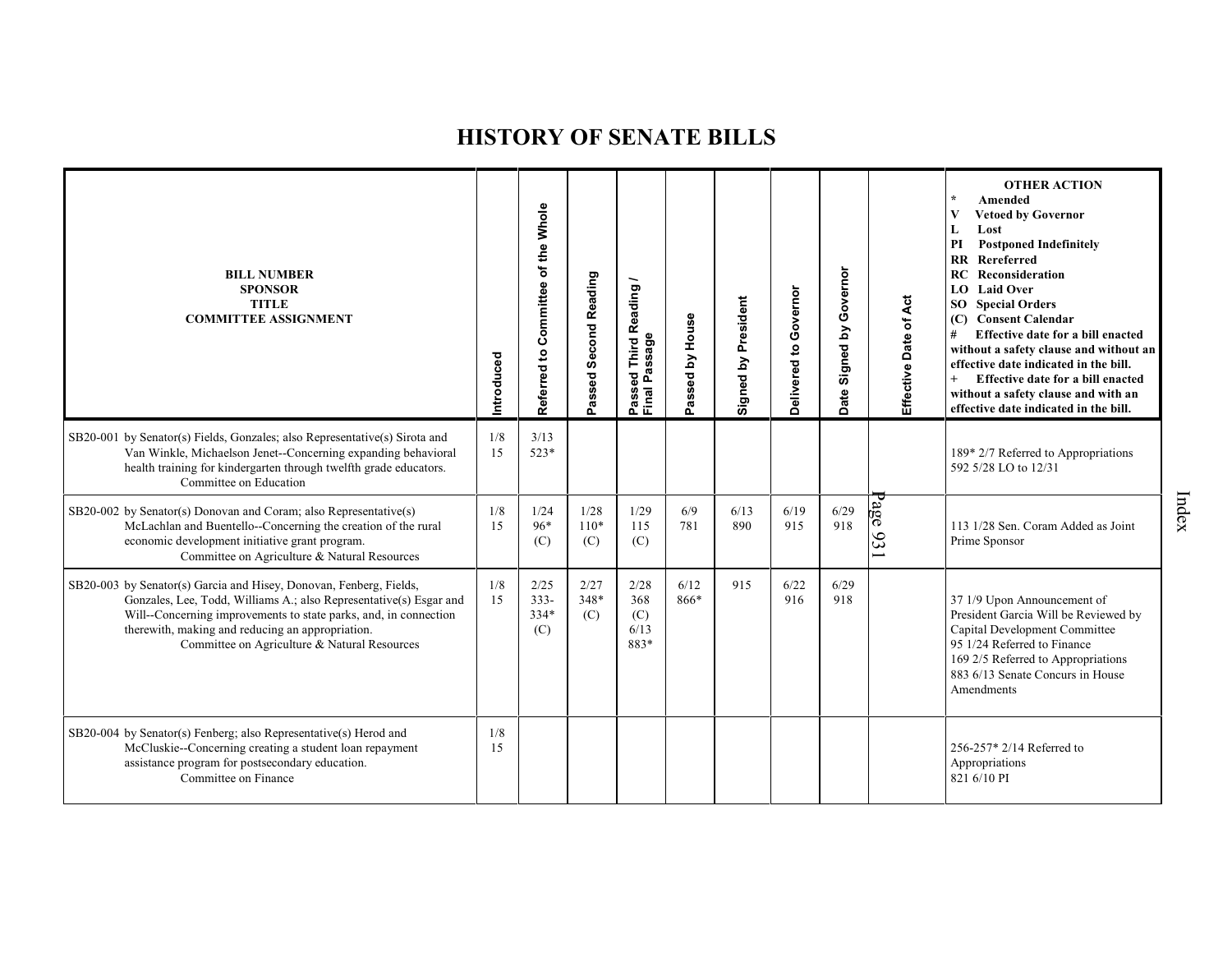|                                                                                                                                                                                                                                         |           |                                    |                            |                                            |                 | <b>HISTORY OF SENATE BILLS</b> |                       | Inde                    |                       | Page 932                                                                                                                                                                                                                                                                                                                                                                                                                                                                                                      |
|-----------------------------------------------------------------------------------------------------------------------------------------------------------------------------------------------------------------------------------------|-----------|------------------------------------|----------------------------|--------------------------------------------|-----------------|--------------------------------|-----------------------|-------------------------|-----------------------|---------------------------------------------------------------------------------------------------------------------------------------------------------------------------------------------------------------------------------------------------------------------------------------------------------------------------------------------------------------------------------------------------------------------------------------------------------------------------------------------------------------|
| <b>BILL NUMBER</b><br><b>SPONSOR</b><br><b>TITLE</b><br><b>COMMITTEE ASSIGNMENT</b>                                                                                                                                                     | ntroduced | Referred to Committee of the Whole | Passed Second Reading      | Passed Third Reading /<br>Final Passage    | Passed by House | Signed by President            | Delivered to Governor | Date Signed by Governor | Effective Date of Act | <b>OTHER ACTION</b><br>Amended<br>V<br><b>Vetoed by Governor</b><br>L<br>Lost<br>PI<br><b>Postponed Indefinitely</b><br><b>RR</b> Rereferred<br><b>RC</b> Reconsideration<br><b>LO</b> Laid Over<br><b>SO</b> Special Orders<br>(C) Consent Calendar<br>Effective date for a bill enacted<br>#<br>without a safety clause and without an<br>effective date indicated in the bill.<br>$+$<br>Effective date for a bill enacted<br>without a safety clause and with an<br>effective date indicated in the bill. |
| SB20-005 by Senator(s) Winter and Priola; also Representative(s) McCluskie--<br>Concerning a restructuring of the payment of cost-sharing amounts<br>owed by certain covered persons.<br>Committee on Health & Human Services           | 1/8<br>15 |                                    |                            |                                            |                 |                                |                       |                         |                       | 362-364* 2/28 Referred to<br>Appropriations<br>875 6/13 PI                                                                                                                                                                                                                                                                                                                                                                                                                                                    |
| SB20-006 by Senator(s) Zenzinger and Story; also Representative(s) Kipp and<br>Baisley, McLachlan--Concerning changes to the continuing<br>administration of the Colorado opportunity scholarship initiative.<br>Committee on Education | 1/8<br>15 | 2/11<br>205<br>(C)                 | 2/12<br>220*<br>SO.<br>(C) | 2/13<br>234<br>(C)                         | 3/4<br>416      | 5/26<br>556                    | $5/26$<br>556         | 5/26<br>560             |                       | 97* 1/24 Referred to Appropriations<br>218 2/12 SO(C)                                                                                                                                                                                                                                                                                                                                                                                                                                                         |
| SB20-007 by Senator(s) Pettersen and Winter, Donovan, Priola; also<br>Representative(s) Buentello and Wilson, Herod, Kennedy--<br>Concerning treatment for substance use disorders.<br>Committee on Health & Human Services             | 1/8<br>16 | 3/13<br>$523 -$<br>524*            | 6/5<br>$716-$<br>$717*$    | 6/6<br>732<br>6/13<br>885*<br>6/13<br>885* | 6/12<br>866*    | 916                            | 6/29<br>917           | 7/13<br>923             |                       | 137* 1/31 Referred to Appropriations<br>676* 6/4 LO to 6/5<br>884 6/13 Senate Concurs in House<br>Amendments<br>885 6/13 Reconsideration Granted                                                                                                                                                                                                                                                                                                                                                              |
| SB20-008 by Senator(s) Winter and Foote; also Representative(s) Jackson and<br>Hooton--Concerning the enhancement of penalties for criminal<br>violations of water quality laws.<br>Committee on Agriculture & Natural Resources        | 1/8<br>16 | 2/7<br>187*                        | 2/11<br>$210*$             | 2/12<br>218                                |                 |                                |                       |                         |                       | 643 6/2 House PI                                                                                                                                                                                                                                                                                                                                                                                                                                                                                              |
| SB20-009 by Senator(s) Zenzinger and Rankin; also Representative(s)<br>McLachlan and Catlin--Concerning expansion of the adult<br>education and literacy grant program.<br>Committee on Education                                       | 1/8<br>16 | 3/13<br>524*                       | 5/28<br>592*               | 6/1<br>612                                 | 6/9<br>781      | 6/13<br>890                    | 6/19<br>915           | 7/8<br>921              |                       | 136* 1/31 Referred to Appropriations                                                                                                                                                                                                                                                                                                                                                                                                                                                                          |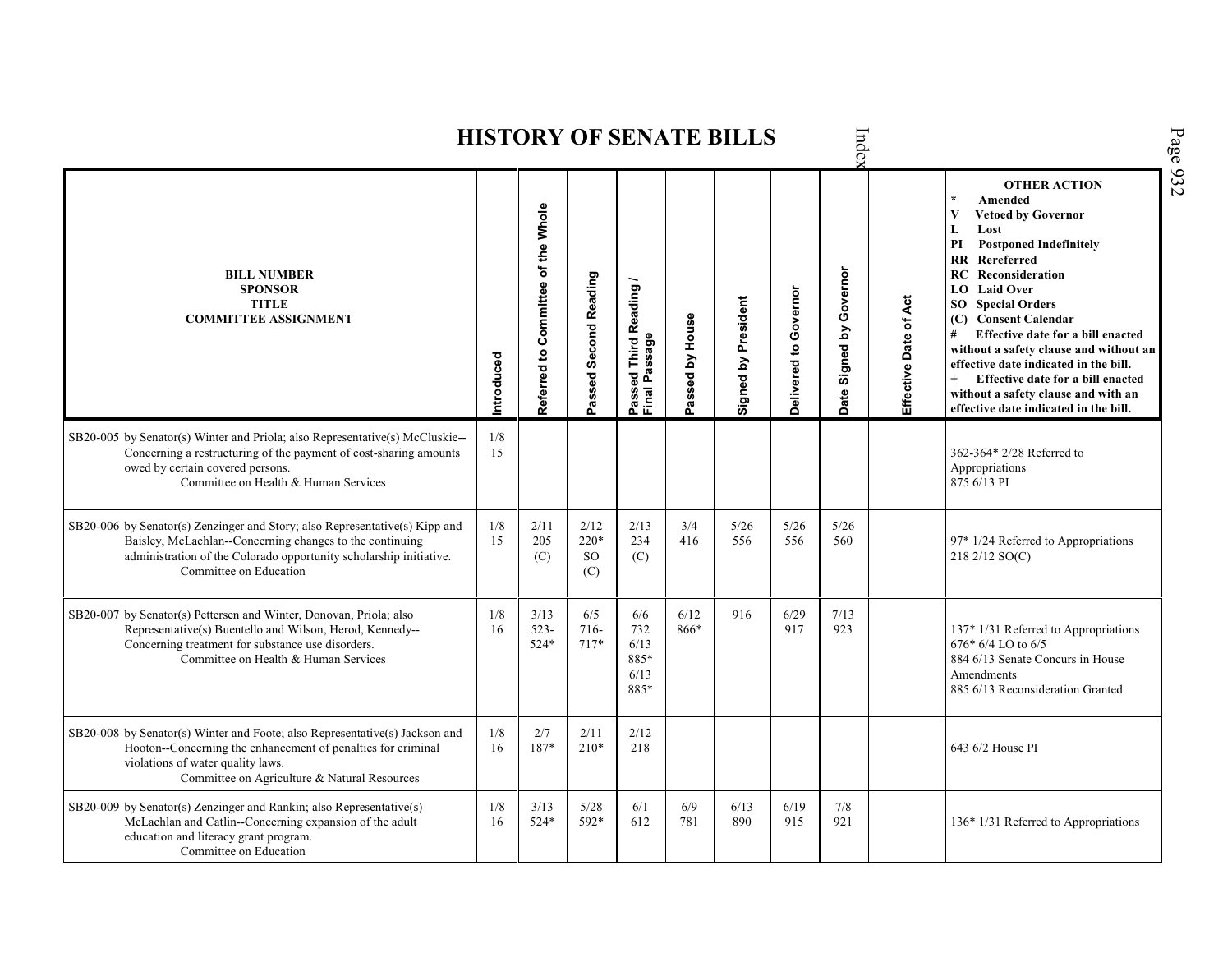| <b>BILL NUMBER</b><br><b>SPONSOR</b><br><b>TITLE</b><br><b>COMMITTEE ASSIGNMENT</b>                                                                                                                                                                                                                                                                                                                                                                               | Introduced | Referred to Committee of the Whole | Passed Second Reading | Reading<br>sage<br>Third<br><b>SD</b><br>ិ<br>ស<br>Ä,<br>Passe<br>Final | Passed by House | Signed by President | Delivered to Governor | Signed by Governor<br>Date | Effective Date of Act | <b>OTHER ACTION</b><br>$\star$<br>Amended<br>$\mathbf{V}$<br><b>Vetoed by Governor</b><br>L<br>Lost<br><b>Postponed Indefinitely</b><br>PI<br><b>RR</b> Rereferred<br>RC<br>Reconsideration<br>LO Laid Over<br>SO <sub>1</sub><br><b>Special Orders</b><br>(C) Consent Calendar<br>Effective date for a bill enacted<br>#<br>without a safety clause and without an<br>effective date indicated in the bill.<br>$^{+}$<br>Effective date for a bill enacted<br>without a safety clause and with an<br>effective date indicated in the bill. |
|-------------------------------------------------------------------------------------------------------------------------------------------------------------------------------------------------------------------------------------------------------------------------------------------------------------------------------------------------------------------------------------------------------------------------------------------------------------------|------------|------------------------------------|-----------------------|-------------------------------------------------------------------------|-----------------|---------------------|-----------------------|----------------------------|-----------------------|---------------------------------------------------------------------------------------------------------------------------------------------------------------------------------------------------------------------------------------------------------------------------------------------------------------------------------------------------------------------------------------------------------------------------------------------------------------------------------------------------------------------------------------------|
| SB20-010 by Senator(s) Donovan, Gonzales, Story; also Representative(s)<br>Froelich and Valdez A.--Concerning a repeal of the prohibition of<br>local government regulation of plastics.<br>Committee on Local Government                                                                                                                                                                                                                                         | 1/8<br>16  |                                    |                       |                                                                         |                 |                     |                       |                            |                       | 172 2/5 PI                                                                                                                                                                                                                                                                                                                                                                                                                                                                                                                                  |
| SB20-011 by Senator(s) Hisey and Winter, Donovan, Foote, Moreno,<br>Pettersen, Priola, Scott; also Representative(s) Catlin and Valdez<br>D., Duran, Exum, Froelich, Gray, Hooton, Valdez A.--Concerning<br>permanent authorization for third-party providers to perform vehicle<br>identification number verification inspections for commercial<br>vehicles.<br>Committee on Transportation & Energy                                                            | 1/8<br>16  | 1/27<br>103<br>(C)                 | 1/29<br>117<br>(C)    | 1/30<br>128<br>(C)                                                      | 2/18<br>265     | 2/27<br>360         | 2/28<br>374           | 3/6<br>443-<br>444         | 386<br>933            |                                                                                                                                                                                                                                                                                                                                                                                                                                                                                                                                             |
| SB20-012 by Senator(s) Winter and Tate; also Representative(s) Hansen--<br>Concerning the transmission of renewable energy through<br>transmission lines that cross property subject to a conservation<br>easement.<br>Committee on Transportation & Energy                                                                                                                                                                                                       | 1/8<br>16  |                                    |                       |                                                                         |                 |                     |                       |                            |                       | 172 2/5 PI                                                                                                                                                                                                                                                                                                                                                                                                                                                                                                                                  |
| SB20-013 by Senator(s) Rodriguez--Concerning measures to facilitate the use<br>of innovative energy technologies by investor-owned public<br>utilities, and, in connection therewith, authorizing the public<br>utilities commission to review and approve investor-owned utilities'<br>applications for low-emission dispatchable and innovative energy<br>technologies based on meeting specified criteria.<br>Committee on State, Veterans, & Military Affairs | 1/8<br>16  |                                    |                       |                                                                         |                 |                     |                       |                            |                       | 583 5/27 PI                                                                                                                                                                                                                                                                                                                                                                                                                                                                                                                                 |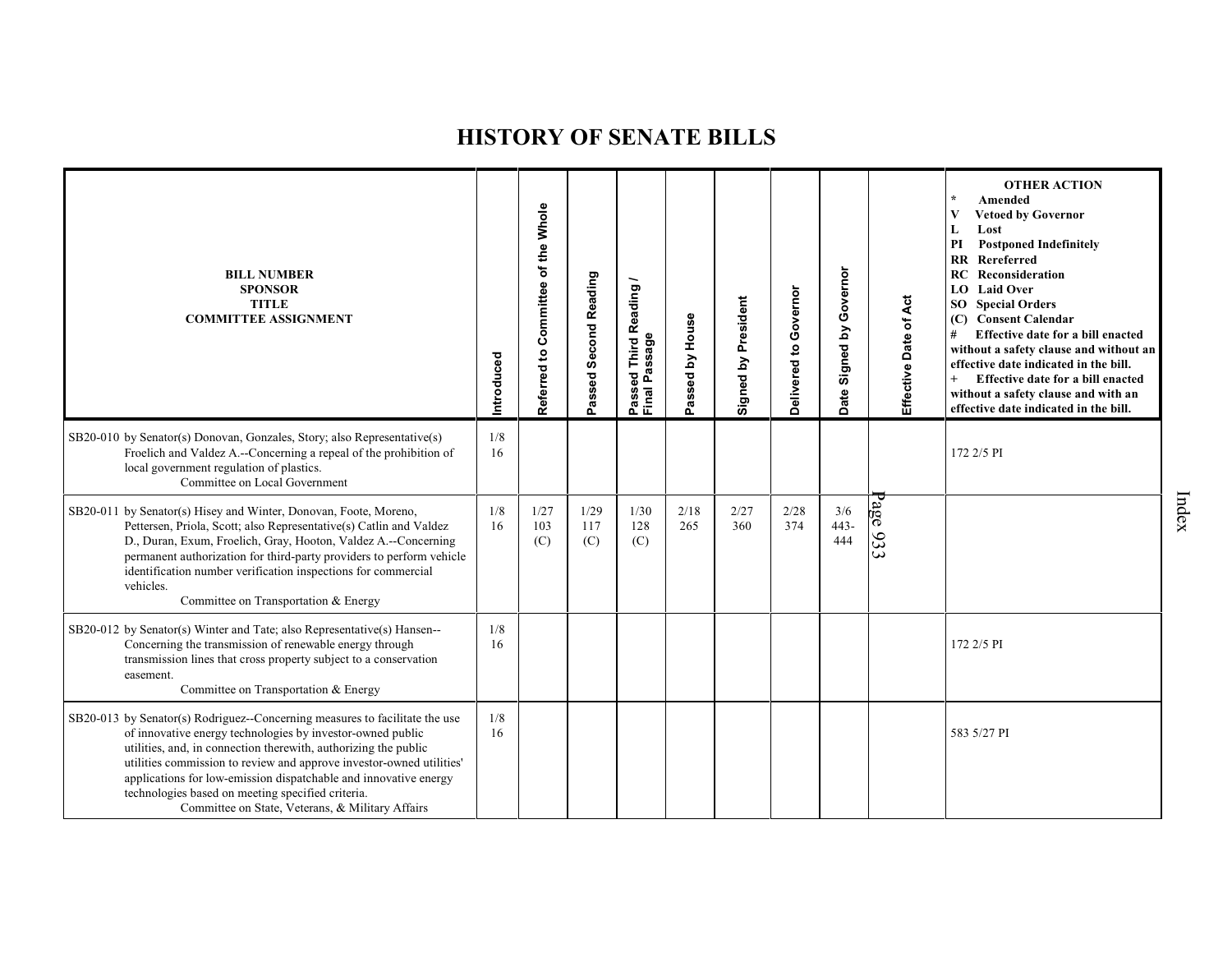|                                                                                                                                                                                                                                                                                                                                                                                                                                                                                                                   |            |                                       |                          |                                         |                 | <b>HISTORY OF SENATE BILLS</b> |                       | Inde                       |                       | Page 934                                                                                                                                                                                                                                                                                                                                                                                                                                                                                                     |
|-------------------------------------------------------------------------------------------------------------------------------------------------------------------------------------------------------------------------------------------------------------------------------------------------------------------------------------------------------------------------------------------------------------------------------------------------------------------------------------------------------------------|------------|---------------------------------------|--------------------------|-----------------------------------------|-----------------|--------------------------------|-----------------------|----------------------------|-----------------------|--------------------------------------------------------------------------------------------------------------------------------------------------------------------------------------------------------------------------------------------------------------------------------------------------------------------------------------------------------------------------------------------------------------------------------------------------------------------------------------------------------------|
| <b>BILL NUMBER</b><br><b>SPONSOR</b><br><b>TITLE</b><br><b>COMMITTEE ASSIGNMENT</b>                                                                                                                                                                                                                                                                                                                                                                                                                               | Introduced | Committee of the Whole<br>Referred to | Passed Second Reading    | Passed Third Reading /<br>Final Passage | Passed by House | Signed by President            | Delivered to Governor | Governor<br>Date Signed by | Effective Date of Act | <b>OTHER ACTION</b><br>Amended<br>V<br><b>Vetoed by Governor</b><br>Lost<br>L<br><b>Postponed Indefinitely</b><br>PI<br><b>RR</b> Rereferred<br>RC<br>Reconsideration<br><b>LO</b> Laid Over<br><b>SO</b> Special Orders<br><b>Consent Calendar</b><br>(C)<br>#<br>Effective date for a bill enacted<br>without a safety clause and without an<br>effective date indicated in the bill.<br>Effective date for a bill enacted<br>without a safety clause and with an<br>effective date indicated in the bill. |
| SB20-014 by Senator(s) Fields; also Representative(s) Michaelson Jenet and<br>Cutter--Concerning excused absences in public schools resulting<br>from behavioral health concerns.<br>Committee on Education                                                                                                                                                                                                                                                                                                       | 1/8<br>16  | 2/7<br>187<br>(C)                     | 2/11<br>209<br>(C)       | 2/12<br>216<br>(C)                      | 3/9<br>460      | 5/26<br>556                    | 5/26<br>556           | 5/26<br>560                |                       |                                                                                                                                                                                                                                                                                                                                                                                                                                                                                                              |
| SB20-015 by Senator(s) Hill; also Representative(s) Humphrey--Concerning<br>providing access to public school options for certain high-need<br>students by authorizing a school district in which the student is<br>enrolled to provide transportation for the student.<br>Committee on State, Veterans, & Military Affairs                                                                                                                                                                                       | 1/8<br>16  |                                       |                          |                                         |                 |                                |                       |                            |                       | 280 2/20 PI                                                                                                                                                                                                                                                                                                                                                                                                                                                                                                  |
| SB20-016 by Senator(s) Rankin and Fields; also Representative(s) Soper--<br>Concerning amending the existing parent notification law to require<br>notification of charges brought against public school employees<br>relating to the provision of illegal substances to students.<br>Committee on Judiciary                                                                                                                                                                                                      | 1/8<br>16  | 2/13<br>$240*$                        | 2/18<br>$263-$<br>$264*$ | 2/19<br>270                             |                 |                                |                       |                            |                       | 266 2/18 Sen. Fields Added as Joint<br>Prime Sponsor<br>425 3/4 Hous PI                                                                                                                                                                                                                                                                                                                                                                                                                                      |
| SB20-017 by Senator(s) Winter, Donovan, Foote, Hisey, Moreno, Pettersen,<br>Priola; also Representative(s) Gray, Duran, Exum, Froelich,<br>Hooton, Valdez A., Valdez D.--Concerning a requirement that the<br>high-performance transportation enterprise include information<br>about its public-private partnerships in its annual report to the<br>legislative committees of the house of representatives and the senate<br>that have jurisdiction over transportation.<br>Committee on Transportation & Energy | 1/8<br>16  | 1/27<br>$103*$<br>(C)                 | 1/29<br>$116*$<br>(C)    | 1/30<br>127<br>(C)                      | 3/4<br>416      | 3/11<br>490                    | 3/13<br>541           | 5/26<br>560                |                       |                                                                                                                                                                                                                                                                                                                                                                                                                                                                                                              |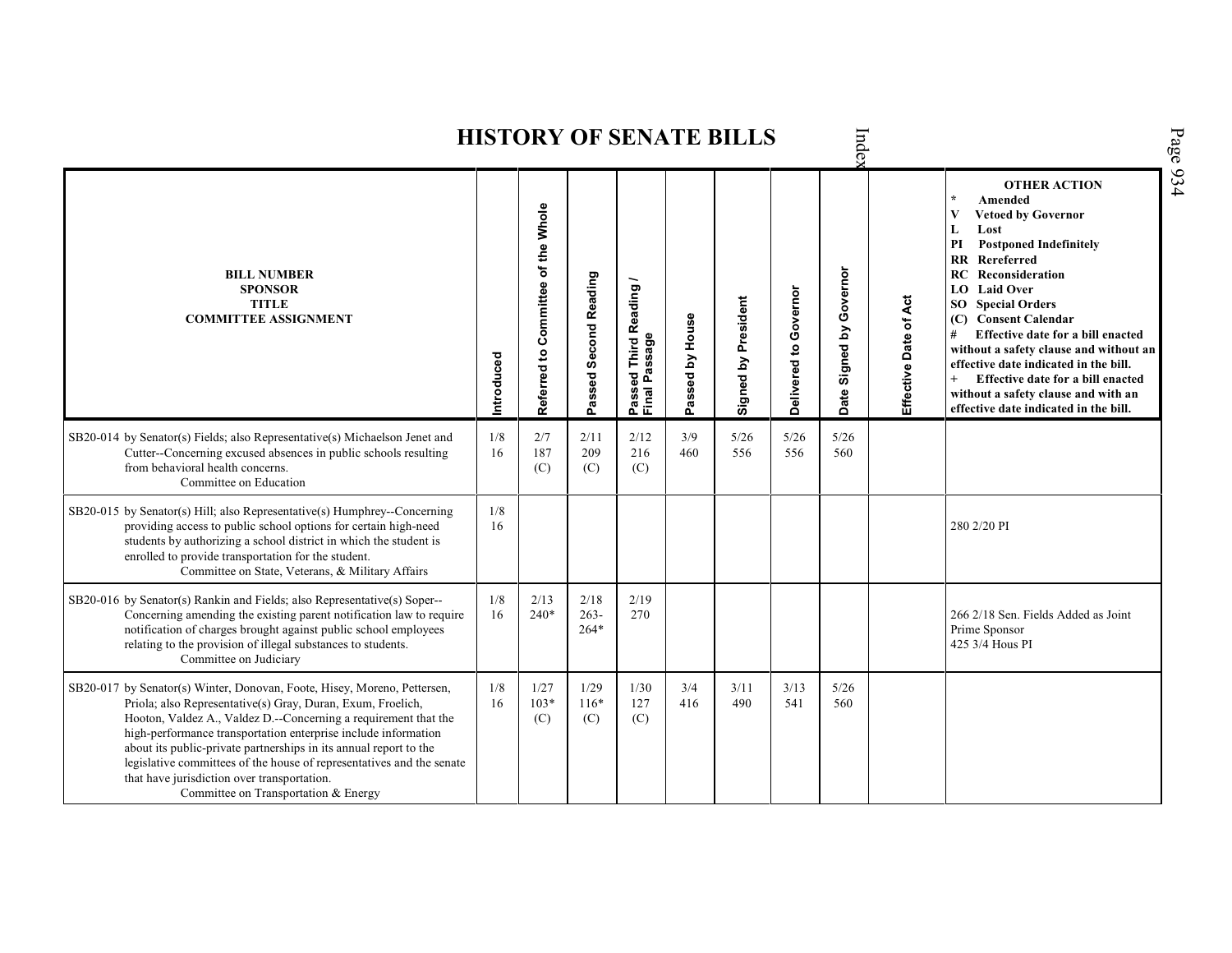| <b>BILL NUMBER</b><br><b>SPONSOR</b><br><b>TITLE</b><br><b>COMMITTEE ASSIGNMENT</b>                                                                                                                                                                                                                                                                          | Introduced | Referred to Committee of the Whole | Passed Second Reading | Reading/<br>Passeu<br>Final Passage<br>———————————————————— | Passed by House | Signed by President | Governor<br>Delivered to | Governor<br>Signed by<br>Date | Effective Date of Act               | <b>OTHER ACTION</b><br>Amended<br><b>Vetoed by Governor</b><br>V<br>Lost<br>L<br><b>Postponed Indefinitely</b><br>PI<br>Rereferred<br>$\mathbf{R} \mathbf{R}$<br>Reconsideration<br>RC<br>LO Laid Over<br><b>SO</b> Special Orders<br>(C) Consent Calendar<br>Effective date for a bill enacted<br>#<br>without a safety clause and without an<br>effective date indicated in the bill.<br>$+$<br>Effective date for a bill enacted<br>without a safety clause and with an<br>effective date indicated in the bill. |
|--------------------------------------------------------------------------------------------------------------------------------------------------------------------------------------------------------------------------------------------------------------------------------------------------------------------------------------------------------------|------------|------------------------------------|-----------------------|-------------------------------------------------------------|-----------------|---------------------|--------------------------|-------------------------------|-------------------------------------|---------------------------------------------------------------------------------------------------------------------------------------------------------------------------------------------------------------------------------------------------------------------------------------------------------------------------------------------------------------------------------------------------------------------------------------------------------------------------------------------------------------------|
| SB20-018 by Senator(s) Fenberg and Coram, Ginal, Lee; also<br>Representative(s) McCluskie and Snyder, Cutter--Concerning<br>programs to reduce wildfire risk through outreach to people<br>experiencing homelessness, and, in connection therewith, making<br>an appropriation.<br>Committee on Local Government<br>Committee on Finance                     | 1/8<br>16  |                                    |                       |                                                             |                 |                     |                          |                               | Page<br>ه                           | 172* 2/5 Referred to Finance<br>223 2/12 Referred to Appropriations<br>875 6/13 PI                                                                                                                                                                                                                                                                                                                                                                                                                                  |
| SB20-019 by Senator(s) Tate, Moreno; also Representative(s) Benavidez and<br>Bockenfeld, Snyder--Concerning the creation of the legislative<br>oversight committee concerning tax policy.<br>Committee on Finance                                                                                                                                            | 1/8<br>16  | 3/13<br>$524 -$<br>525*            |                       |                                                             |                 |                     |                          |                               | $\overline{\mathbf{c}}$<br><b>Ω</b> | 272-273* 2/19 Referred to<br>Appropriations<br>593 5/28 LO to 12/25                                                                                                                                                                                                                                                                                                                                                                                                                                                 |
| SB20-020 by Senator(s) Sonnenberg; also Representative(s) Pelton and<br>Holtorf-Concerning a reduction of the state income tax rate.<br>Committee on State, Veterans, & Military Affairs                                                                                                                                                                     | 1/8<br>16  |                                    |                       |                                                             |                 |                     |                          |                               |                                     | 94 1/23 PI                                                                                                                                                                                                                                                                                                                                                                                                                                                                                                          |
| SB20-021 by Senator(s) Tate, Moreno; also Representative(s) Snyder and<br>Benavidez--Concerning certain requirements that must be included<br>in a tax expenditure bill.<br>Committee on Finance                                                                                                                                                             | 1/8<br>17  | 2/12<br>224<br>(C)                 | 2/14<br>254           | 2/18<br>262                                                 | 6/8<br>772      | 915                 | 6/19<br>915              | 6/30<br>918                   |                                     |                                                                                                                                                                                                                                                                                                                                                                                                                                                                                                                     |
| SB20-022 by Senator(s) Danielson; also Representative(s) Titone and Duran--<br>Concerning modifications to the Colorado health service corps<br>program administered by the department of public health and<br>environment to expand the availability of geriatric care providers in<br>shortage areas in the state.<br>Committee on Health & Human Services | 1/8<br>17  | 3/13<br>525*                       |                       |                                                             |                 |                     |                          |                               |                                     | 136 1/31 Referred to Appropriations<br>593 5/28 LO to 12/31                                                                                                                                                                                                                                                                                                                                                                                                                                                         |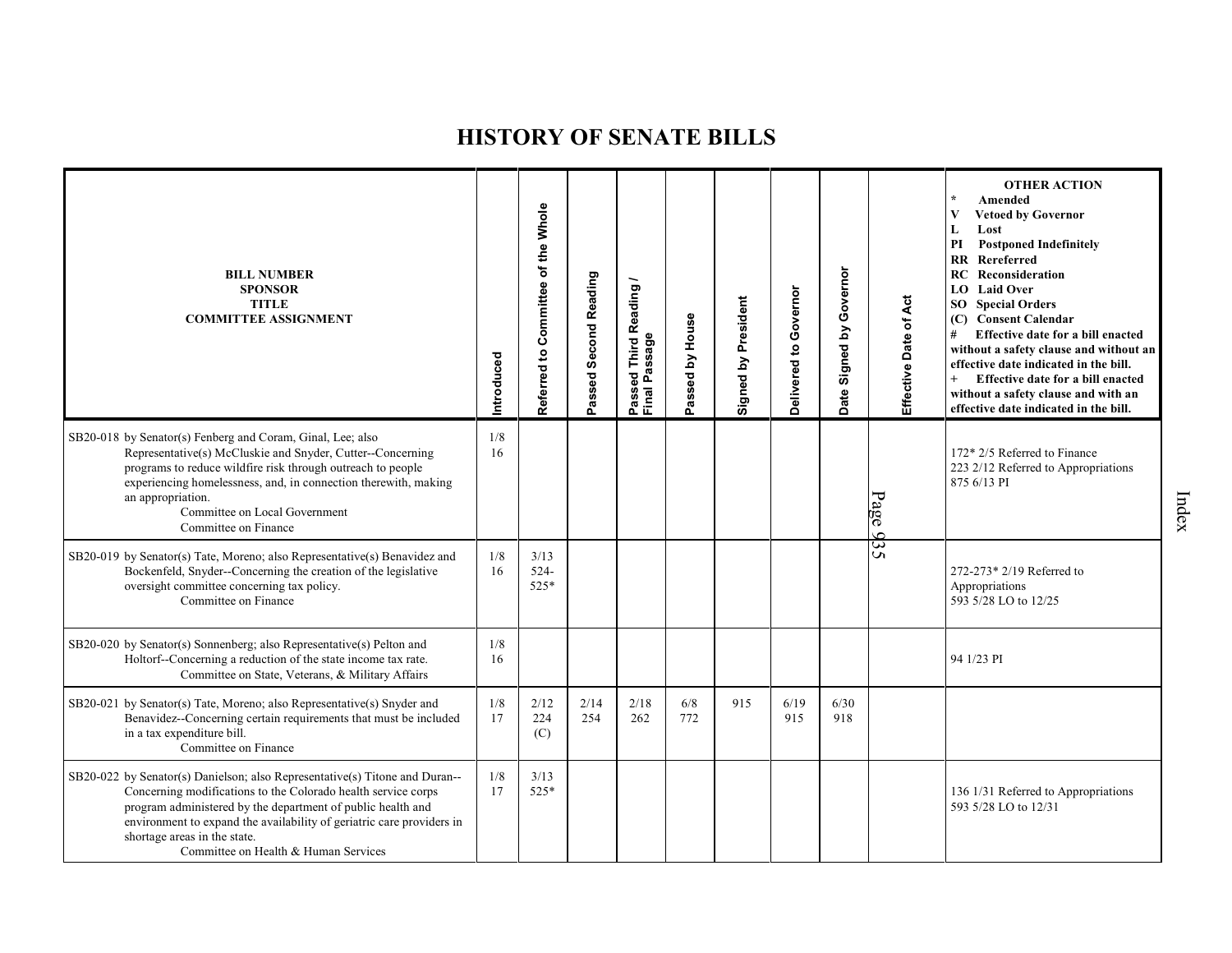Inde **OTHER ACTION \* Amended Referred to Com mittee of the Whole Vetoed by Governor L Lost PI Postponed Indefinitely RR Rereferred Date Signed by Governor RC Reconsideration BILL NUMBER Passed Second Reading Passed Third Reading /** Passed Third Reading<br>Final Passage **SPONSOR LO Laid Over** Delivered to Governor **Delivered to Governor** Signed by President Effective Date of Act **Signed by President Effective Date of Act TITLE SO Special Orders COMMITTEE ASSIGNMENT** Passed by House **(C) Consent Calendar Passed by House # Effective date for a bill enacted Final Passage without a safety clause and without an Introduced effective date indicated in the bill. + Effective date for a bill enacted without a safety clause and with an effective date indicated in the bill.**  6/13 916 6/29 SB20-023 by Senator(s) Gardner and Gonzales, Fields, Lundeen; also 1/8 3/6 3/10 3/11 7/7 474\* Representative(s) Michaelson Jenet and Van Winkle, Sirota-- 17 445\* 488 888\* 917 921 175-177<sup>\*</sup> 2/6 Referred to Appropriations Concerning creating a multi-agency working group to address (C) 6/15 6/15 912\* 906 6/15 Senate Requests Conference school safety. 908\* Committee on Education Committee and Appoints Conferees 908 6/15 House Adopts First Report of First Conference Committee 909 6/15 First Report of First Conference Committee 911 6/15 Senate Adopts First Report of First Conference Committee SB20-024 by Senator(s) Coram and Donovan, Bridges, Sonnenberg; also  $\frac{1}{8}$ Representative(s) Arndt and Catlin, Saine, Titone--Concerning the 17 | 139 1/31 PI inclusion of public input in the development of a state water resources demand management program. Committee on Agriculture & Natural Resources 1/8 SB20-025 by Senator(s) Garcia; also Representative(s) Buentello and Esgar-- 1/24 1/28 1/29 3/2 3/4 3/4 3/12 Concerning authorization of the board of directors of a conservancy 17 97 110 116 393 416 425 503district to participate in certain projects within the district, and, in (C) (C) (C) connection therewith, authorizing such a board to consider such participation a current expense of the district. Committee on Agriculture & Natural Resources

**HISTORY OF SENATE BILLS**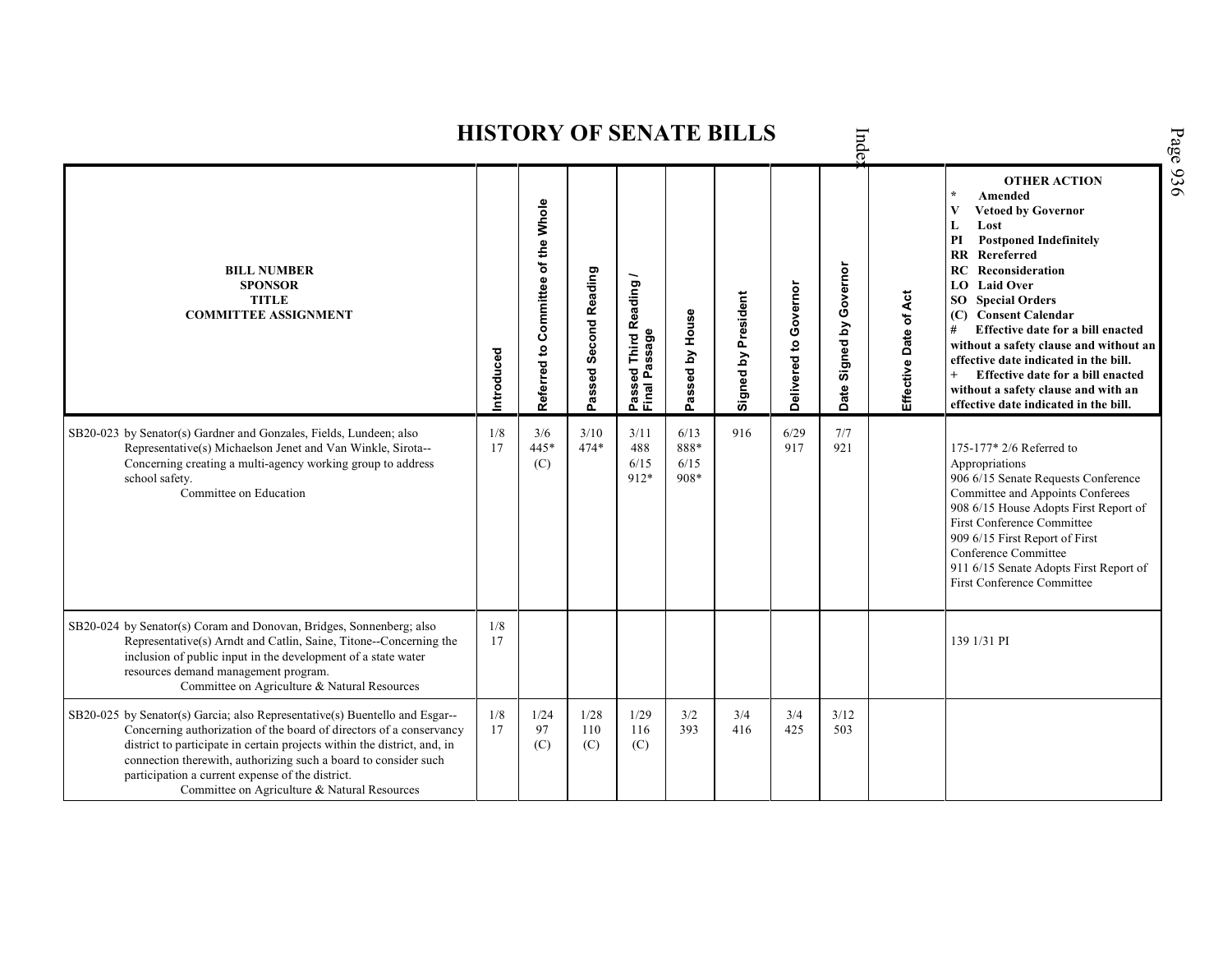| <b>BILL NUMBER</b><br><b>SPONSOR</b><br><b>TITLE</b><br><b>COMMITTEE ASSIGNMENT</b>                                                                                                                                                                                                                                                                                                                                                                                                                                                                                                                                                                                                                                                            | Introduced | Referred to Committee of the Whole | Passed Second Reading    | Reading<br>Passed Third <b>ห</b><br>Final Passage | assed by House<br>o. | Signed by President | Governor<br>Delivered to | Governor<br>Signed by<br>Date | Effective Date of Act | <b>OTHER ACTION</b><br>Amended<br>V<br><b>Vetoed by Governor</b><br>Lost<br>L<br><b>Postponed Indefinitely</b><br>PI<br>Rereferred<br>$\overline{\mathbf{R}}$<br><b>RC</b> Reconsideration<br>LO Laid Over<br><b>SO</b> Special Orders<br>(C) Consent Calendar<br>#<br>Effective date for a bill enacted<br>without a safety clause and without an<br>effective date indicated in the bill.<br>Effective date for a bill enacted<br>without a safety clause and with an<br>effective date indicated in the bill. |
|------------------------------------------------------------------------------------------------------------------------------------------------------------------------------------------------------------------------------------------------------------------------------------------------------------------------------------------------------------------------------------------------------------------------------------------------------------------------------------------------------------------------------------------------------------------------------------------------------------------------------------------------------------------------------------------------------------------------------------------------|------------|------------------------------------|--------------------------|---------------------------------------------------|----------------------|---------------------|--------------------------|-------------------------------|-----------------------|------------------------------------------------------------------------------------------------------------------------------------------------------------------------------------------------------------------------------------------------------------------------------------------------------------------------------------------------------------------------------------------------------------------------------------------------------------------------------------------------------------------|
| SB20-026 by Senator(s) Fields and Cooke, Rodriguez; also Representative(s)<br>Singer and Exum--Concerning eligibility for workers' compensation<br>benefits for workers who are exposed to psychologically traumatic<br>events, and, in connection therewith, establishing that a worker's<br>visual or audible exposure to the serious bodily injury or death, or<br>the immediate aftermath of the serious bodily injury or death, of<br>one or more people as the result of a violent event, the intentional<br>act of another person, or an accident is a psychologically traumatic<br>event for the purposes of determining the worker's eligibility for<br>workers' compensation benefits.<br>Committee on Business, Labor, & Technology | 1/8<br>17  | 1/30<br>$125*$<br>(C)              | 2/3<br>$153*$            | 2/4<br>161                                        | 6/3<br>660           | 6/10<br>828         | 6/15<br>908              | 6/29<br>917                   | Page 937              |                                                                                                                                                                                                                                                                                                                                                                                                                                                                                                                  |
| SB20-027 by Senator(s) Crowder--Concerning school safety plans for all<br>schools in each school district.<br>Committee on State, Veterans, & Military Affairs                                                                                                                                                                                                                                                                                                                                                                                                                                                                                                                                                                                 | 1/8<br>17  |                                    |                          |                                                   |                      |                     |                          |                               |                       | 229 2/13 PI                                                                                                                                                                                                                                                                                                                                                                                                                                                                                                      |
| SB20-028 by Senator(s) Pettersen and Priola; also Representative(s) Buentello<br>and Herod, Kennedy--Concerning measures to assist an individual's<br>recovery from a substance use disorder, and, in connection<br>therewith, making and reducing an appropriation.<br>Committee on Health & Human Services                                                                                                                                                                                                                                                                                                                                                                                                                                   | 1/8<br>17  | 6/2<br>$634-$<br>$635*$            | 6/6<br>744*<br><b>SO</b> | 6/8<br>751<br>6/15<br>$904*$                      | 6/13<br>888*         | 915                 | 6/22<br>916              | 6/30<br>918                   |                       | 145-147* 1/31 Referred to<br>Appropriations<br>743 6/6 SO<br>904 6/15 Senate Concurs in House<br>Amendments                                                                                                                                                                                                                                                                                                                                                                                                      |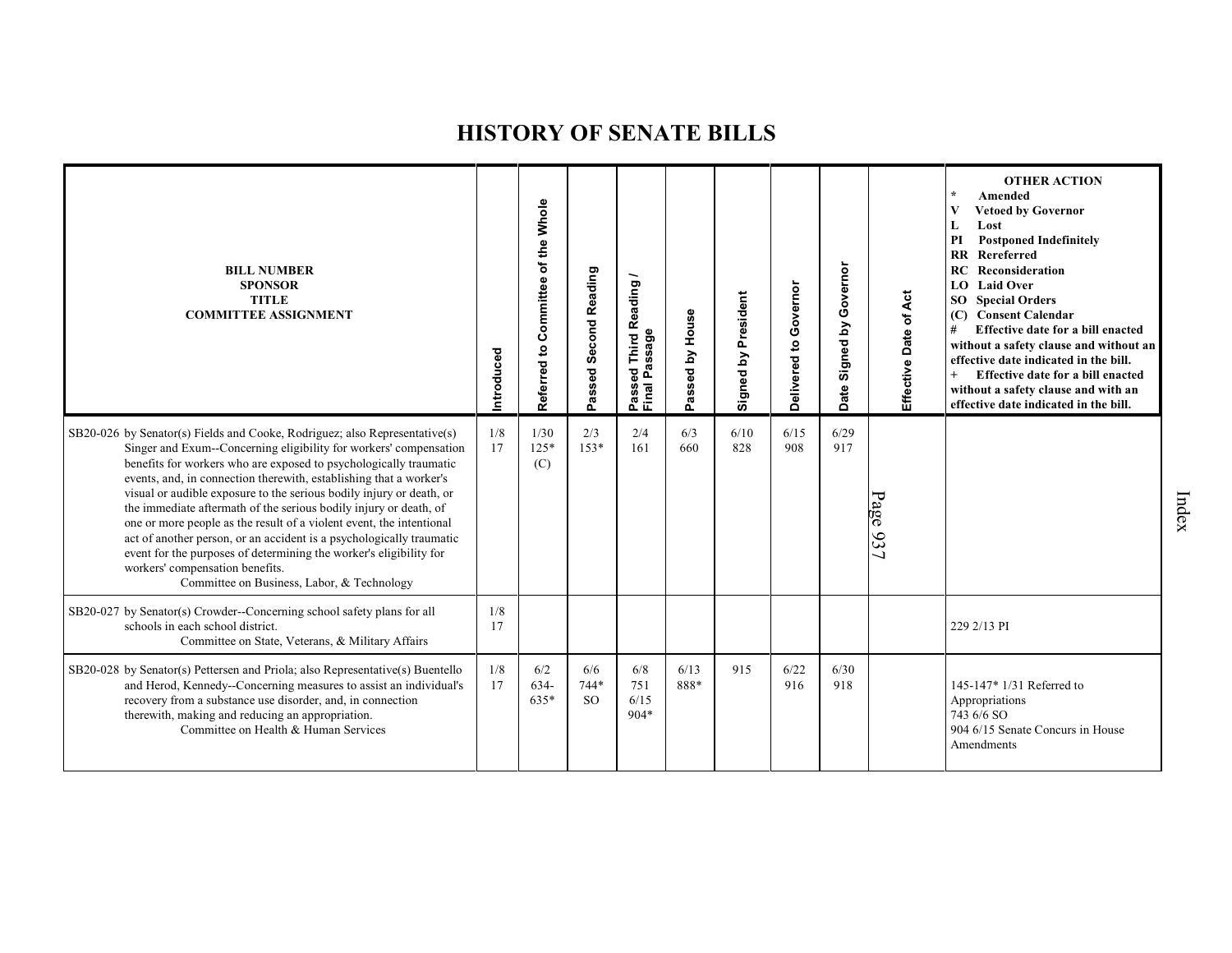|                                                                                                                                                                                                                                                                                                                                                                 |            |                                    |                          |                                                        |                 | <b>HISTORY OF SENATE BILLS</b> |                       | Inde                          |                       |                                                                                                                                                                                                                                                                                                                                                                                                                                                                                                              |
|-----------------------------------------------------------------------------------------------------------------------------------------------------------------------------------------------------------------------------------------------------------------------------------------------------------------------------------------------------------------|------------|------------------------------------|--------------------------|--------------------------------------------------------|-----------------|--------------------------------|-----------------------|-------------------------------|-----------------------|--------------------------------------------------------------------------------------------------------------------------------------------------------------------------------------------------------------------------------------------------------------------------------------------------------------------------------------------------------------------------------------------------------------------------------------------------------------------------------------------------------------|
| <b>BILL NUMBER</b><br><b>SPONSOR</b><br><b>TITLE</b><br><b>COMMITTEE ASSIGNMENT</b>                                                                                                                                                                                                                                                                             | Introduced | Referred to Committee of the Whole | Passed Second Reading    | <b>Third Reading</b><br>Passage<br>g<br>Passe<br>Final | Passed by House | Signed by President            | Delivered to Governor | Governor<br>Signed by<br>Date | Effective Date of Act | <b>OTHER ACTION</b><br>$\star$<br>Amended<br><b>Vetoed by Governor</b><br>Lost<br>L<br>PI<br><b>Postponed Indefinitely</b><br><b>RR</b> Rereferred<br><b>RC</b> Reconsideration<br><b>LO</b> Laid Over<br><b>SO</b> Special Orders<br>(C) Consent Calendar<br>#<br>Effective date for a bill enacted<br>without a safety clause and without an<br>effective date indicated in the bill.<br>Effective date for a bill enacted<br>without a safety clause and with an<br>effective date indicated in the bill. |
| SB20-029 by Senator(s) Fields and Moreno; also Representative(s) Coleman<br>and Duran--Concerning a one-time basic cash assistance payment to<br>Colorado works program recipients, and, in connection therewith,<br>making an appropriation.<br>Committee on Finance                                                                                           | 1/8<br>17  | 3/13<br>525*<br>(C)                | 6/2<br>$641 -$<br>$642*$ | 6/3<br>650<br>6/10<br>$811 -$<br>812*                  | 6/9<br>782*     | 915                            | 6/19<br>915           | 7/2<br>919                    |                       | 223* 2/12 Referred to Appropriations<br>589 5/28 Removed from Consent<br>811 6/10 Senate Concurs in House<br>Amendments                                                                                                                                                                                                                                                                                                                                                                                      |
| SB20-030 by Senator(s) Garcia and Rodriguez; also Representative(s) Esgar,<br>Kennedy--Concerning increased consumer protections for<br>customers of investor-owned utilities, and, in connection therewith,<br>making an appropriation.<br>Committee on Transportation & Energy                                                                                | 1/8<br>17  | 2/25<br>$334*$                     | 2/27<br>349-<br>350*     | 2/28<br>$370-$<br>371<br>6/4<br>680*                   | 6/3<br>660*     | 6/13<br>890                    | 6/19<br>915           | 6/29<br>918                   |                       | 37 1/9 Rep. Esgar Added as House<br>Prime Sponsor<br>186-187* 2/7 Referred to<br>Appropriations<br>680 6/4 Senate Concurs in House<br>Amendments                                                                                                                                                                                                                                                                                                                                                             |
| SB20-031 by Senator(s) Story, Zenzinger; also Representative(s) Kipp and<br>Sullivan, McLachlan--Concerning an improve student success<br>innovation pilot program through the collaboration of multiple<br>institutions of higher education to increase the number of students<br>who successfully complete postsecondary education.<br>Committee on Education | 1/8<br>17  |                                    |                          |                                                        |                 |                                |                       |                               |                       | 37 1/9 Sen. Zenzinger Removed as Joint<br>Prime Sponsor and Added as Sponsor<br>229* 2/13 Referred to Appropriations<br>821 6/10 PI                                                                                                                                                                                                                                                                                                                                                                          |
| SB20-032 by Senator(s) Holbert; also Representative(s) McKean and Esgar--<br>Concerning the age of employees authorized to sell alcohol<br>beverages at establishments licensed to sell alcohol beverages at<br>retail.<br>Committee on Business, Labor, & Technology                                                                                           | 1/8<br>17  | 1/28<br>$107*$<br>(C)              | 1/30<br>128*<br>(C)      | 1/31<br>140<br>(C)                                     | 3/9<br>460      | 5/26<br>556                    | 5/26<br>556           | 5/26<br>560                   |                       |                                                                                                                                                                                                                                                                                                                                                                                                                                                                                                              |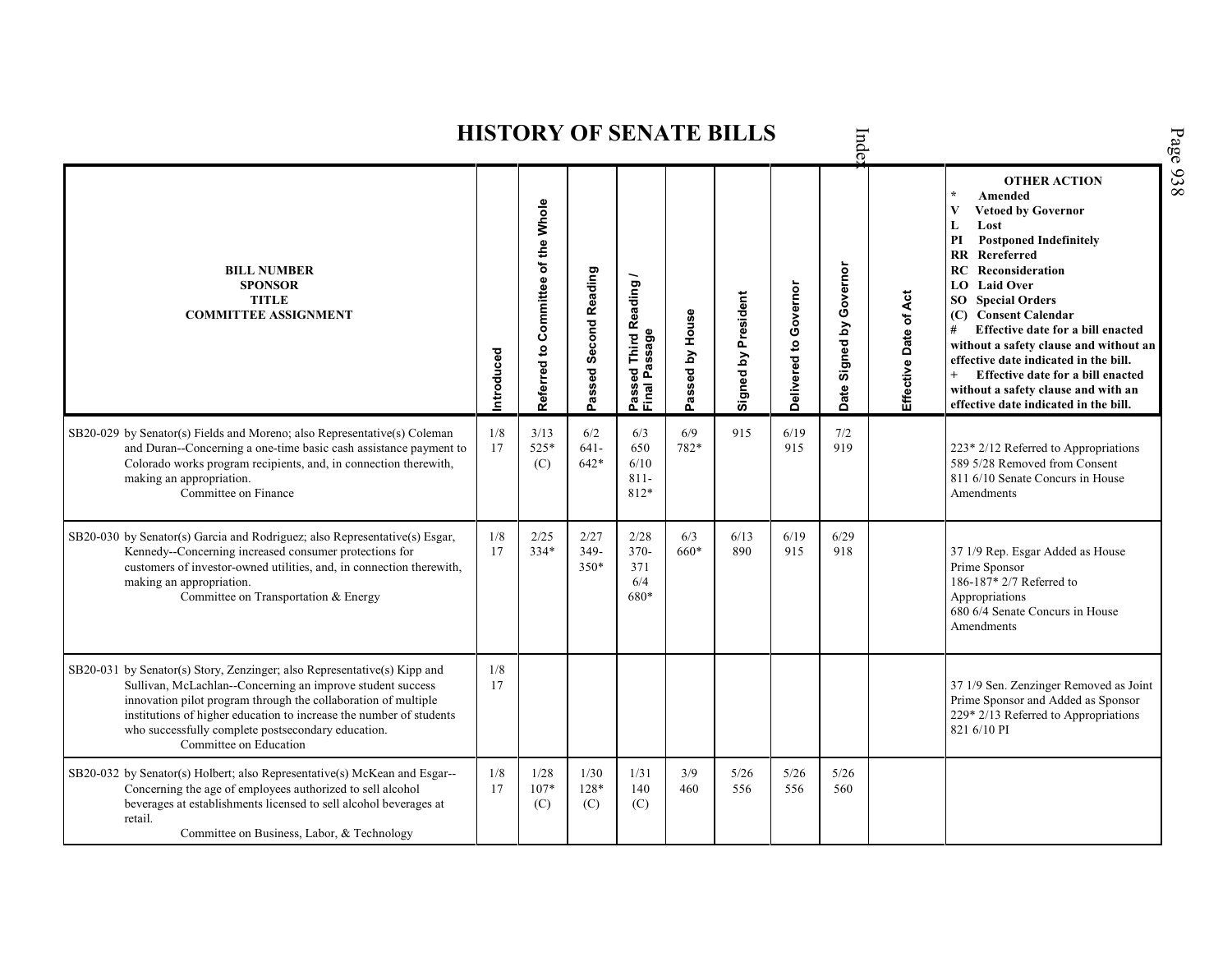| <b>BILL NUMBER</b><br><b>SPONSOR</b><br><b>TITLE</b><br><b>COMMITTEE ASSIGNMENT</b>                                                                                                                                                                                                                                                        | Introduced | Whole<br>of the<br>Committee<br>Referred to | Passed Second Reading | Reading<br>Passage<br>Third<br>Passed<br>Final Pa | House<br>Σ<br>assed<br>൨ | President<br>$\mathbf{\Sigma}$<br>Signed | Governor<br>$\overline{c}$<br>Delivered | Governor<br>Signed by<br>Date | Effective Date of Act | <b>OTHER ACTION</b><br>$\star$<br>Amended<br>V<br><b>Vetoed by Governor</b><br>L<br>Lost<br><b>Postponed Indefinitely</b><br>PI<br>$\overline{\mathbf{R}}$<br>Rereferred<br>Reconsideration<br>RC<br><b>Laid Over</b><br>LO.<br><b>Special Orders</b><br>SO<br><b>Consent Calendar</b><br>(C)<br>Effective date for a bill enacted<br>#<br>without a safety clause and without an<br>effective date indicated in the bill.<br>$+$<br>Effective date for a bill enacted<br>without a safety clause and with an<br>effective date indicated in the bill. |
|--------------------------------------------------------------------------------------------------------------------------------------------------------------------------------------------------------------------------------------------------------------------------------------------------------------------------------------------|------------|---------------------------------------------|-----------------------|---------------------------------------------------|--------------------------|------------------------------------------|-----------------------------------------|-------------------------------|-----------------------|--------------------------------------------------------------------------------------------------------------------------------------------------------------------------------------------------------------------------------------------------------------------------------------------------------------------------------------------------------------------------------------------------------------------------------------------------------------------------------------------------------------------------------------------------------|
| $SB20-033$ by Senator(s) Tate and Fields; also Representative(s) Lontine--<br>Concerning access to the medicaid buy-in program for certain<br>working adults with disabilities who have become ineligible for the<br>program due to age, and, in connection therewith, making an<br>appropriation.<br>Committee on Health & Human Services | 1/8<br>17  | 3/6<br>$445*$<br>(C)                        | 3/10<br>470*<br>(C)   | 3/11<br>484-<br>485<br>(C)<br>6/10<br>812*        | 6/9<br>782*              | 915                                      | 6/19<br>915                             | 7/6<br>920                    | Page<br>93            | 227-228* 2/13 Referred to Finance<br>266 2/18 Sen. Fields Added as Joint<br>Prime Sponsor<br>366 2/28 Referred to Appropriations<br>812 6/10 Senate Concurs in House<br>Amendments                                                                                                                                                                                                                                                                                                                                                                     |
| SB20-034 by Senator(s) Moreno and Zenzinger, Tate, Woodward; also<br>Representative(s) McKean and Arndt, Valdez D.--Concerning a<br>change in the date by which the statutory revision committee is<br>required to report annually to the general assembly.<br>Committee on State, Veterans, & Military Affairs                            | 1/8<br>17  | 1/23<br>94<br>(C)                           | 1/27<br>102<br>(C)    | 1/28<br>108<br>(C)                                | 2/18<br>265              | 2/25<br>333                              | 2/28<br>374                             | 3/6<br>$443 -$<br>444         | 6                     |                                                                                                                                                                                                                                                                                                                                                                                                                                                                                                                                                        |
| SB20-035 by Senator(s) Scott and Ginal; also Representative(s) Gray and<br>Carver--Concerning the kiosk program that authorizes private<br>providers to offer services on behalf of the department of revenue,<br>and, in connection therewith, making an appropriation.<br>Committee on State, Veterans, & Military Affairs               | 1/8<br>18  | 3/13<br>525*<br>(C)                         | 5/28<br>590*<br>(C)   | 6/1<br>610<br>(C)<br>6/10<br>811*                 | 6/9<br>782*              | 915                                      | 6/22<br>916                             | 7/6<br>920                    |                       | 113 1/28 Referred to Appropriations<br>811 6/10 Senate Concurs in House<br>Amendments                                                                                                                                                                                                                                                                                                                                                                                                                                                                  |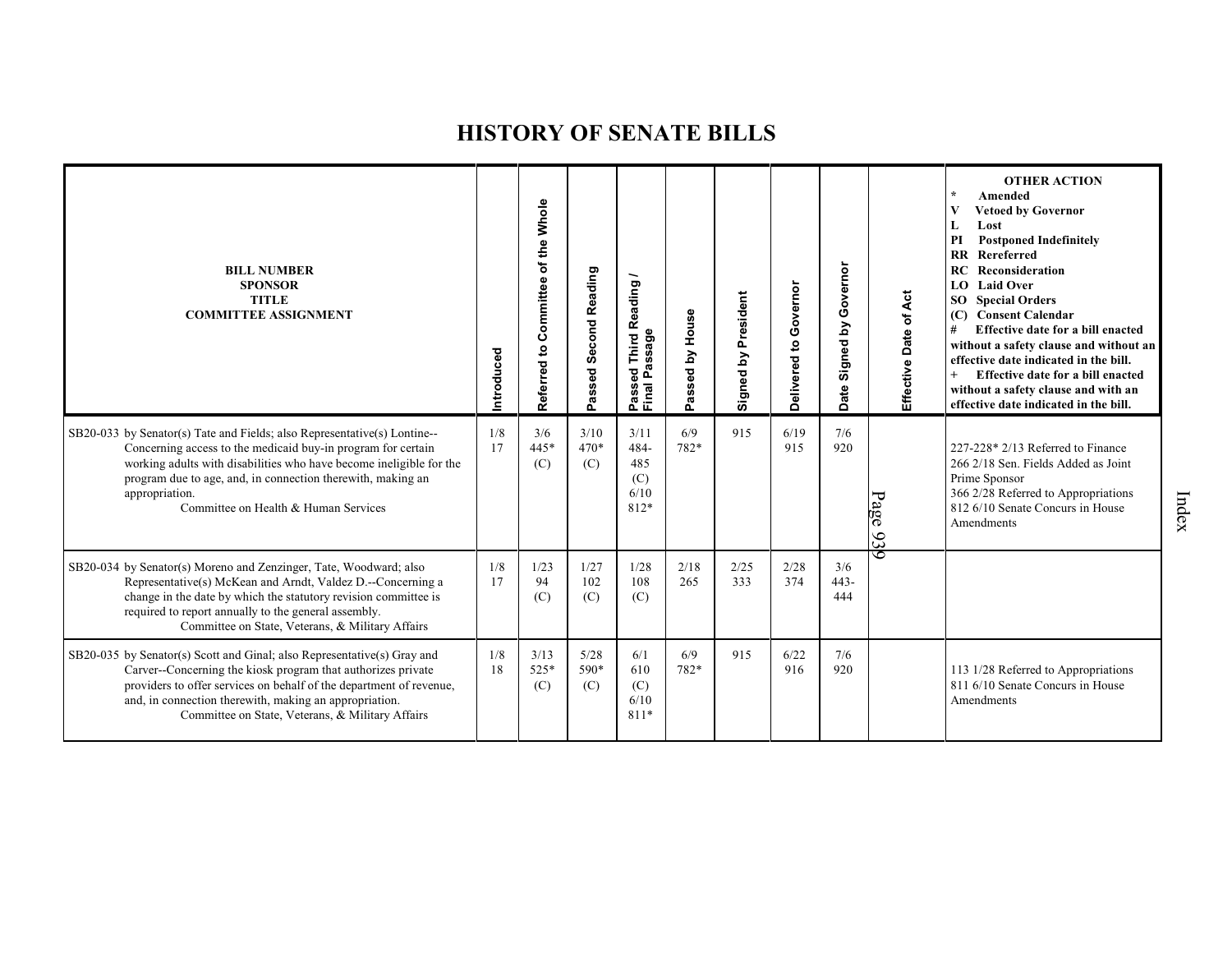**OTHER ACTION \* Amended Referred to Com mittee of the Whole Vetoed by Governor L Lost PI Postponed Indefinitely RR Rereferred Date Signed by Governor RC Reconsideration BILL NUMBER Passed Second Reading Passed Third Reading /** Passed Third Reading<br>Final Passage **SPONSOR LO Laid Over** Delivered to Governor **Delivered to Governor Signed by President** Effective Date of Act **Signed by President Effective Date of Act TITLE SO Special Orders COMMITTEE ASSIGNMENT** Passed by House **(C) Consent Calendar Passed by House # Effective date for a bill enacted Final Passage without a safety clause and without an Introduced effective date indicated in the bill. + Effective date for a bill enacted without a safety clause and with an effective date indicated in the bill.**  1/29 SB20-036 by Senator(s) Zenzinger and Cooke; also Representative(s) Liston 1/8 1/31 2/3 and Melton--Concerning the submission to the federal 18 117\* 142\* 150 643 6/2 House PI environmental protection agency of a proposed revision to the state  $(C)$ (C) (C) implementation plan that would enable a vehicle that fails the onboard diagnostics test solely because a check engine light is illuminated on the vehicle's dashboard to undergo a tailpipe emissions test. Committee on Transportation & Energy SB20-037 by Senator(s) Rodriguez and Fields, Cooke; also Representative(s) 1/8 2/4 2/5 2/6 2/21  $3/2$  $3/2$ 3/12 Singer--Concerning the development of a strategic plan to 18 157 170 178 306 393 395 503 169 2/5 SO(C) implement a trusted interoperability platform. SO (C) (C) Committee on Judiciary (C) 1/31 SB20-038 by Senator(s) Fenberg, Winter; also Representative(s) Jaquez Lewis 1/8 1/29 2/4 and Young--Concerning the establishment of a statewide standard 18 117- 143\* 160- 643 6/2 House PI for the sale of biodiesel-blended diesel fuel in Colorado. 119\* 161\* Committee on Transportation & Energy 1/8 SB20-039 by Senator(s) Fields and Story; also Representative(s) Valdez A. 1/28 1/30 1/31 3/4 3/11 3/13 5/26 and Roberts--Concerning updated accessibility signage in a state-18 112- 129\* 141- 416\* 490 541 560 433 3/5 Senate Concurs in House 113\* owned facility. 142 AmendmentsCommittee on State, Veterans, & Military Affairs 3/5 433\*

**HISTORY OF SENATE BILLS**

Inde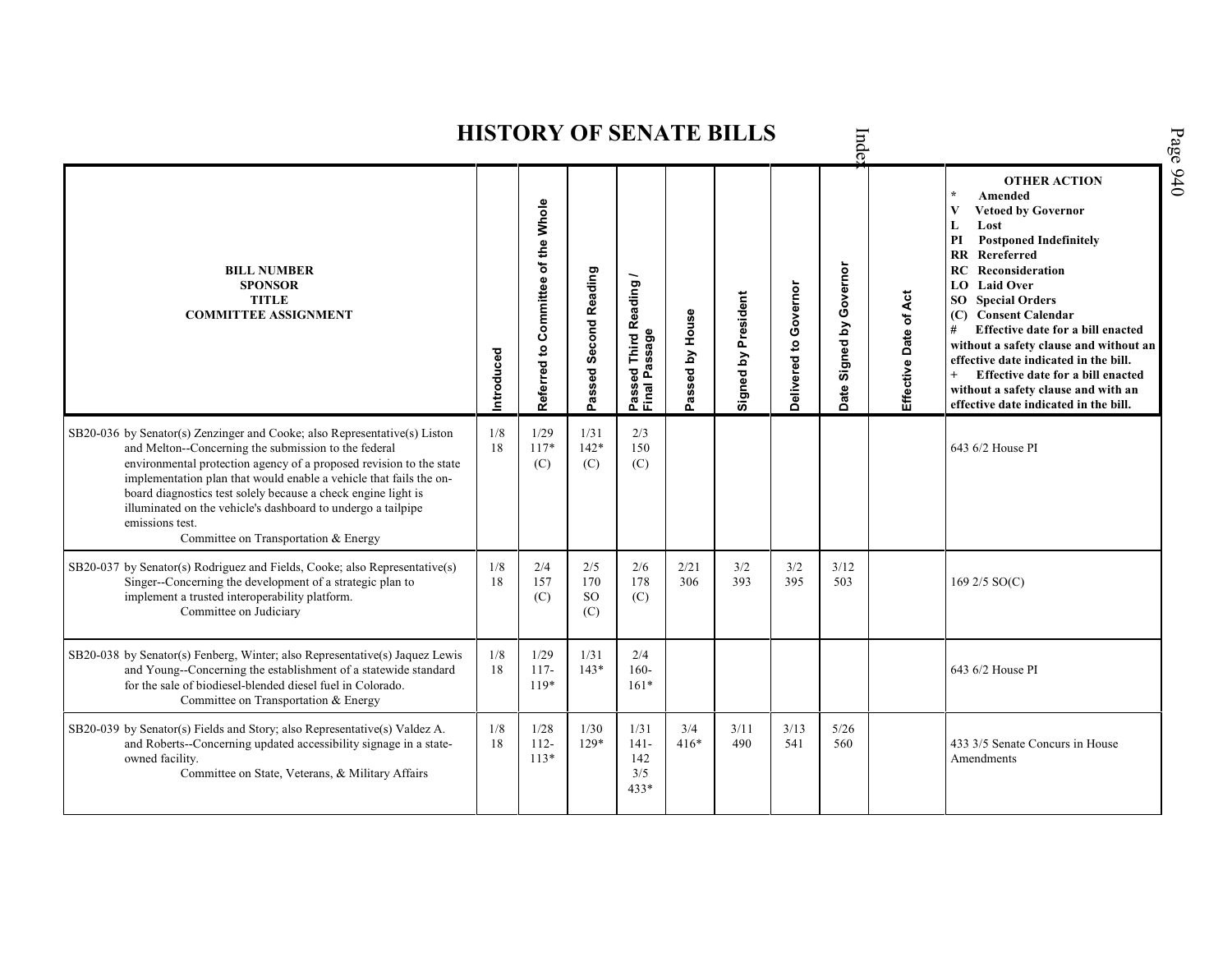| <b>BILL NUMBER</b><br><b>SPONSOR</b><br><b>TITLE</b><br><b>COMMITTEE ASSIGNMENT</b>                                                                                                                                                               | Introduced | Referred to Committee of the Whole | <b>Second Reading</b><br>Passed | Reading<br>ssage<br>Third<br>σ<br>್ಹಾ<br>۵<br>Passe<br>Final | Passed by House | President<br>Signed by | Governor<br>Delivered to | Governor<br>Signed by<br>ate<br>ö | Effective Date of Act | <b>OTHER ACTION</b><br>$\star$<br>Amended<br>$\bf{V}$<br><b>Vetoed by Governor</b><br>Lost<br>L<br><b>Postponed Indefinitely</b><br>PI<br>$\mathbf{R}$<br>Rereferred<br>RC<br>Reconsideration<br>LO.<br><b>Laid Over</b><br><b>SO</b> Special Orders<br><b>Consent Calendar</b><br>(C)<br>#<br>Effective date for a bill enacted<br>without a safety clause and without an<br>effective date indicated in the bill.<br>$+$<br>Effective date for a bill enacted<br>without a safety clause and with an<br>effective date indicated in the bill. |
|---------------------------------------------------------------------------------------------------------------------------------------------------------------------------------------------------------------------------------------------------|------------|------------------------------------|---------------------------------|--------------------------------------------------------------|-----------------|------------------------|--------------------------|-----------------------------------|-----------------------|-------------------------------------------------------------------------------------------------------------------------------------------------------------------------------------------------------------------------------------------------------------------------------------------------------------------------------------------------------------------------------------------------------------------------------------------------------------------------------------------------------------------------------------------------|
| SB20-040 by Senator(s) Ginal and Todd; also Representative(s) Buckner and<br>Michaelson Jenet--Concerning the regulation of genetic counselors,<br>and, in connection therewith, making an appropriation.<br>Committee on Health & Human Services | 1/8<br>18  | 2/25<br>$334*$                     | 3/3<br>$401*$                   | 3/4<br>411                                                   |                 |                        |                          |                                   | Page                  | 137 1/31 Referred to Finance<br>169 2/5 Referred to Appropriations<br>643 6/2 House PI                                                                                                                                                                                                                                                                                                                                                                                                                                                          |
| SB20-041 by Senator(s) Cooke and Zenzinger; also Representative(s) Garnett-<br>-Concerning parks passes for active members of the National Guard.<br>Committee on State, Veterans, & Military Affairs                                             | 1/8<br>18  | 3/13<br>526*<br>(C)                | 6/2<br>$642*$                   | 6/3<br>650-<br>651<br>6/13<br>879-<br>880*                   | 6/10<br>818*    | 916                    | 6/29<br>917              | $7/2$<br>920                      | $\frac{941}{ }$       | 94 1/23 Referred to Appropriations<br>590 5/28 Removed from Consent<br>879 6/13 Senate Concurs in House<br>Amendments                                                                                                                                                                                                                                                                                                                                                                                                                           |
| SB20-042 by Senator(s) Rodriguez and Fields; also Representative(s) Singer,<br>Benavidez--concerning the treatment of persons with behavioral<br>health disorders in the criminal and juvenile justice systems.<br>Committee on Judiciary         | 1/8<br>18  | 3/6<br>$445 -$<br>$446*$<br>(C)    | 3/10<br>$470*$<br>(C)           | 3/11<br>485<br>(C)<br>6/9<br>778*                            | 6/8<br>$772*$   | 6/15<br>913            | 6/19<br>915              | 6/26<br>917                       |                       | 157* 2/4 Referred to Appropriations<br>778 6/9 Senate Concurs in House<br>Amendments                                                                                                                                                                                                                                                                                                                                                                                                                                                            |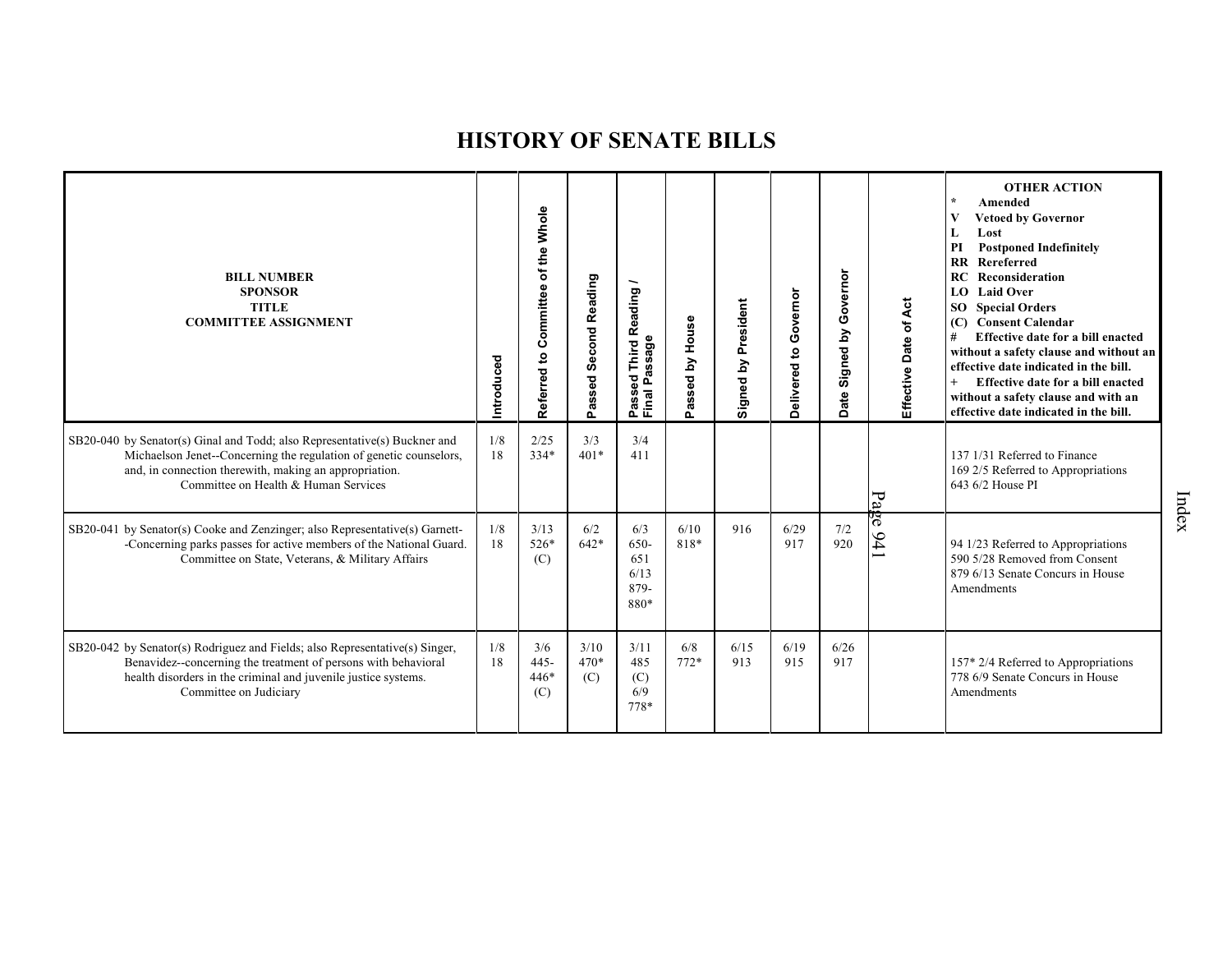Index Page 942 **HISTORY OF SENATE BILLS OTHER ACTION \* Amended Referred to Com mittee of the Whole Vetoed by Governor L Lost PI Postponed Indefinitely RR Rereferred Date Signed by Governor BILL NUMBER RC Reconsideration Passed Second Reading Passed Third Reading /** Passed Third Reading<br>Final Passage **LO Laid Over SPONSOR** Delivered to Governor **Delivered to Governor** Effective Date of Act Signed by President **Effective Date of Act Signed by President SO Special Orders TITLE COMMITTEE ASSIGNMENT (C) Consent Calendar** Passed by House **Passed by House # Effective date for a bill enacted Final Passage without a safety clause and without an Introduced effective date indicated in the bill. + Effective date for a bill enacted without a safety clause and with an effective date indicated in the bill.**  1/8 2/27 3/4 3/4 SB20-043 by Senator(s) Tate, Moreno, Woodward, Zenzinger; also 1/30 2/3 2/4 3/12 Representative(s) Valdez D., Arndt, McKean, Van Winkle-- 18 123 151 159 359 416 425 503 Concerning a correction to the rate of reimbursement that an out-of-(C) (C) (C) network health care provider is entitled to receive from a health insurance carrier for services provided to a covered person at an innetwork facility when the health care provider submits a claim to the carrier within the specified time period to conform with existing law. Committee on Health & Human Services SB20-044 by Senator(s) Lundeen; also Representative(s) Carver--Concerning 1/8 the allocation of sales and use tax revenue attributable to sales or 18 | 124 1/30 PI use of vehicles and related items to transportation funding, and, in connection therewith, providing additional funding for state, county, and municipal road and bridge projects. Committee on State, Veterans, & Military Affairs SB20-045 by Senator(s) Tate, Moreno, Woodward, Zenzinger; also 1/8 Representative(s) Valdez D., Arndt, McKean--Concerning the 18 123 1/30 PI mandatory contents of each license issued to a hospital by the department of public health and environment. Committee on Health & Human Services SB20-046 by Senator(s) Tate, Moreno; also Representative(s) Arndt, Valdez 1/8 1/28 1/30 1/31 D.--Concerning a clarification that electrical inspection fees may be 18 107 128 140 643 6/2 House LO to 12/31 doubled if an application for an electrical permit is not filed in (C) (C) (C) 665 6/4 Corrected House Message: advance of the commencement of an electrical installation. House LO to 12/31 Committee on Business, Labor, & Technology 915 6/17 House LO to 12/31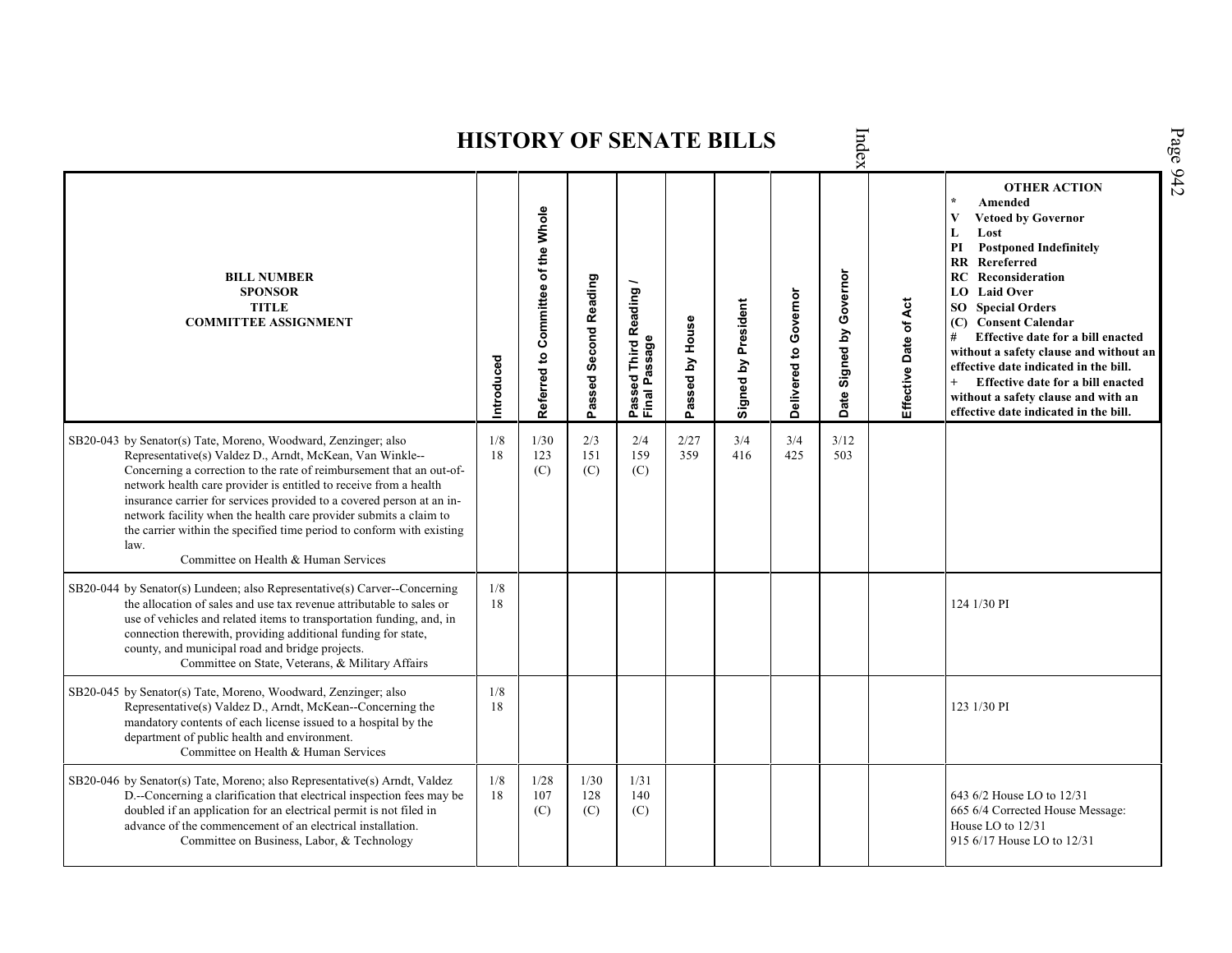| <b>BILL NUMBER</b><br><b>SPONSOR</b><br><b>TITLE</b><br><b>COMMITTEE ASSIGNMENT</b>                                                                                                                                                                                                                                              | Introduced | Referred to Committee of the Whole | Passed Second Reading | Reading<br>assage<br>Third<br>$\overline{\mathbf{c}}$<br>Ä,<br>Φ<br>Passe<br>Final I | Passed by House | Signed by President | Governor<br>$\mathbf{S}$<br>Delivered | Governor<br>Signed by<br><b>Date</b> | Effective Date of Act | <b>OTHER ACTION</b><br>Amended<br><b>Vetoed by Governor</b><br>V<br>Lost<br>L<br><b>Postponed Indefinitely</b><br>PI<br>Rereferred<br>$\mathbf{R}$<br><b>RC</b> Reconsideration<br><b>LO</b> Laid Over<br><b>SO</b> Special Orders<br>(C) Consent Calendar<br>Effective date for a bill enacted<br>#<br>without a safety clause and without an<br>effective date indicated in the bill.<br>Effective date for a bill enacted<br>without a safety clause and with an<br>effective date indicated in the bill. |
|----------------------------------------------------------------------------------------------------------------------------------------------------------------------------------------------------------------------------------------------------------------------------------------------------------------------------------|------------|------------------------------------|-----------------------|--------------------------------------------------------------------------------------|-----------------|---------------------|---------------------------------------|--------------------------------------|-----------------------|--------------------------------------------------------------------------------------------------------------------------------------------------------------------------------------------------------------------------------------------------------------------------------------------------------------------------------------------------------------------------------------------------------------------------------------------------------------------------------------------------------------|
| SB20-047 by Senator(s) Williams A. and Tate; also Representative(s) Kraft-<br>Tharp and Van Winkle--Concerning an exemption from the<br>definition of a real estate appraisal of analyses prepared by agents<br>of financial institutions for the institutions' internal use only.<br>Committee on Business, Labor, & Technology | 1/8<br>18  | 1/28<br>107<br>(C)                 | 1/30<br>128<br>(C)    | 1/31<br>139<br>(C)                                                                   | 2/27<br>359     | 3/4<br>416          | 3/4<br>425                            | 3/12<br>503                          |                       |                                                                                                                                                                                                                                                                                                                                                                                                                                                                                                              |
| SB20-048 by Senator(s) Donovan and Coram, Bridges; also Representative(s)<br>Roberts and Catlin, Arndt, Titone--Concerning a study to consider<br>the strengthening of the prohibition on speculative appropriations of<br>water.<br>Committee on Agriculture & Natural Resources                                                | 1/8<br>18  | 1/24<br>97<br>(C)                  | 1/28<br>110<br>(C)    | 1/29<br>116<br>(C)                                                                   | 2/27<br>359     | 3/4<br>416          | 3/4<br>425                            | 3/12<br>503                          | Page 943              |                                                                                                                                                                                                                                                                                                                                                                                                                                                                                                              |
| SB20-049 by Senator(s) Gardner; also Representative(s) Carver and Beckman-<br>-Concerning the preservation of the senior property tax exemption<br>of a senior who changes primary residences due to medical<br>necessity.<br>Committee on State, Veterans, & Military Affairs<br>Committee on Finance                           | 1/8<br>19  |                                    |                       |                                                                                      |                 |                     |                                       |                                      |                       | 124 1/30 PI                                                                                                                                                                                                                                                                                                                                                                                                                                                                                                  |
| SB20-050 by Senator(s) Woodward; also Representative(s) Baisley--<br>Concerning a state income tax credit related to eligible educators'<br>personal expenses.<br>Committee on Finance                                                                                                                                           | 1/8<br>19  |                                    |                       |                                                                                      |                 |                     |                                       |                                      |                       | 189 2/7 PI                                                                                                                                                                                                                                                                                                                                                                                                                                                                                                   |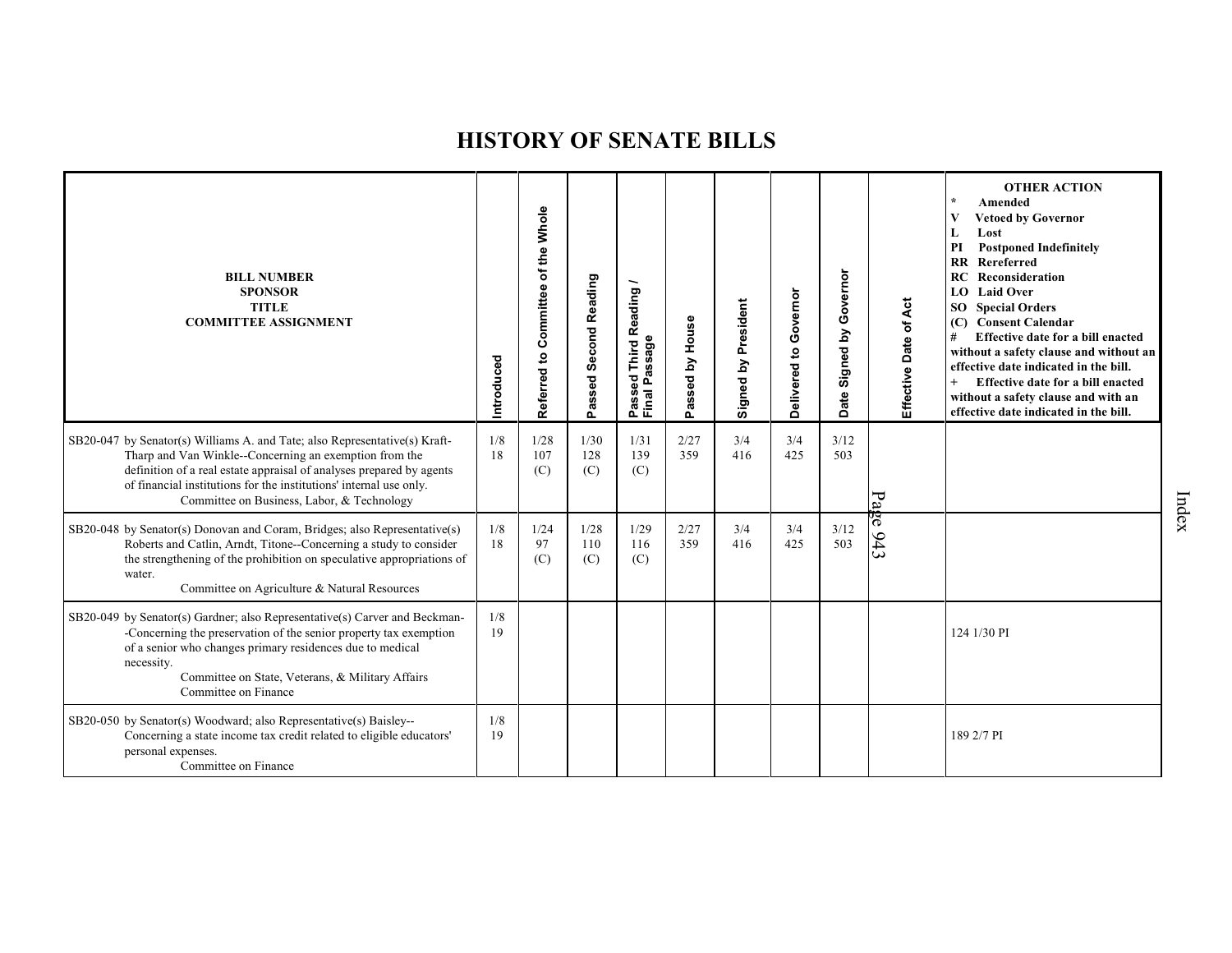Index **HISTORY OF SENATE BILLS OTHER ACTION \* Amended Referred to Com mittee of the Whole Vetoed by Governor L Lost PI Postponed Indefinitely RR Rereferred** Date Signed by Governor **Signed by Governor BILL NUMBER RC Reconsideration Passed Second Reading Passed Third Reading /** Passed Third Reading<br>Final Passage **LO Laid Over SPONSOR** Delivered to Governor **Delivered to Governor** Signed by President Effective Date of Act **Effective Date of Act Signed by President SO Special Orders TITLE COMMITTEE ASSIGNMENT (C) Consent Calendar** Passed by House **Passed by House # Effective date for a bill enacted Final Passage without a safety clause and without an Introduced effective date indicated in the bill. + Effective date for a bill enacted without a safety clause and with an effective date indicated in the bill.**  1/8 3/13 6/4 6/12 916 6/19 SB20-051 by Senator(s) Priola, Moreno, Pettersen, Scott; also 6/5 Representative(s) Valdez A., Catlin, Duran, Froelich, Gray, Hooton- 19 528- 669\* 698 866\* 915 117\* 1/29 Referred to Finance -Concerning license plates, and, in connection therewith, specifying 529\* 6/15 222-223\* 2/12 Referred to that, in order to minimize potential lost registration revenue, the 908 Appropriations license plates of a motor vehicle that is classified as Class C 887-888 6/13 Senate Adheres personal property expire upon the sale or transfer of the motor 908 6/15 House Recedes vehicle, and making an appropriation. 922-923 7/11 Governor Veto Letter Committee on Transportation & Energy SB20-052 by Senator(s) Coram and Zenzinger; also Representative(s) Wilson- 1/8 -Concerning the creation of the smart school bus safety pilot 19 135-136\* 1/31 Referred to Finance program. 298-302\* 2/21 Referred to Committee on Education Appropriations Committee on Finance 306 2/21 Sen. Zenzinger Added as Prime Sponsor 821 6/10 PI SB20-053 by Senator(s) Bridges--Concerning the ability of a retail liquor store 1/8 licensee to obtain additional retail liquor store licenses. 19 182 2/6 PI Committee on Business, Labor, & Technology Committee on Finance SB20-054 by Senator(s) Coram; also Representative(s) McLachlan--  $\frac{1}{8}$ Concerning the creation of the rural development grant program. 19 186 2/7 PICommittee on Agriculture & Natural Resources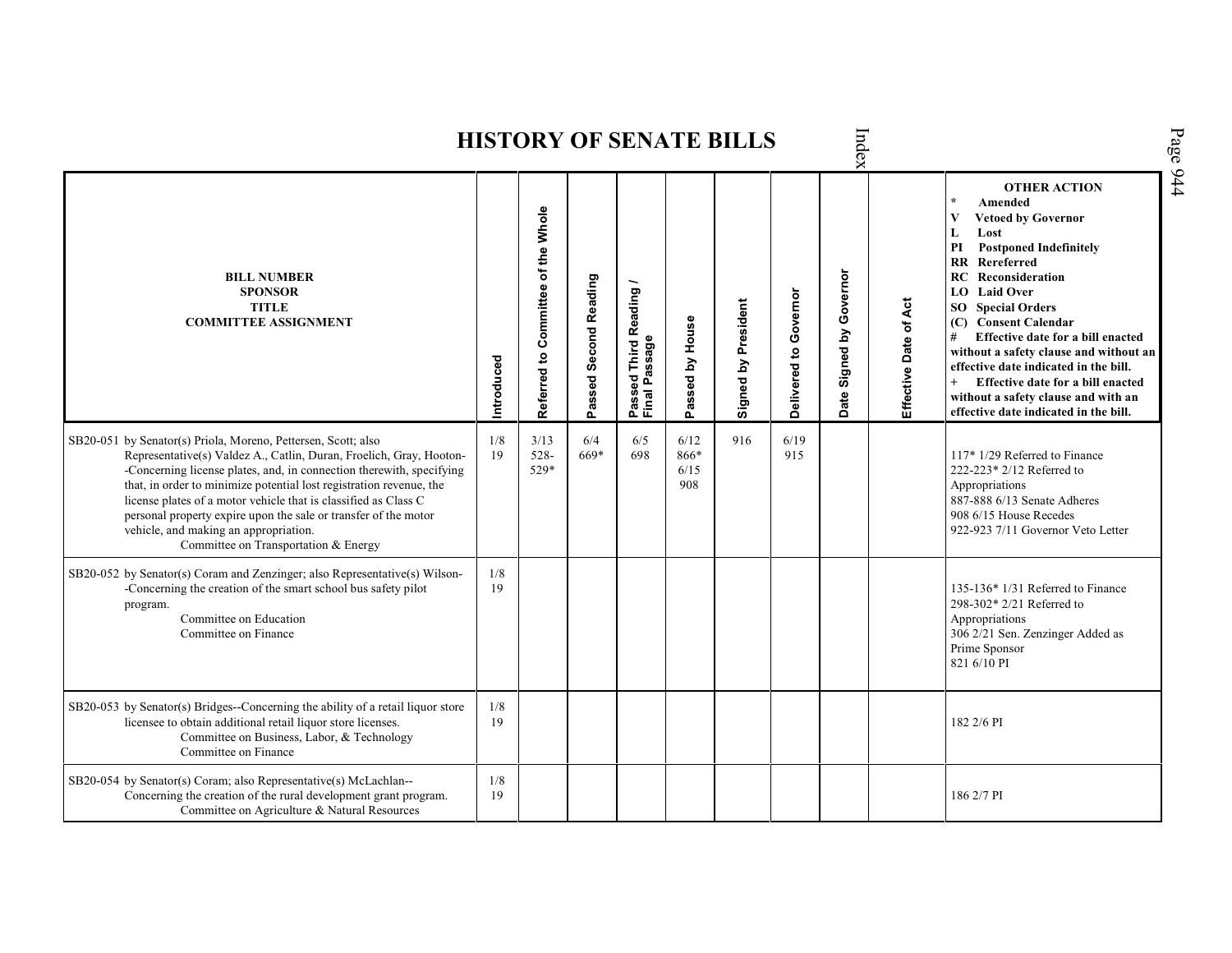| <b>BILL NUMBER</b><br><b>SPONSOR</b><br><b>TITLE</b><br><b>COMMITTEE ASSIGNMENT</b>                                                                                                                                                                                                                                                                                                                                                                                                                        | ntroduced | of the Whole<br>Committee<br>$\mathbf{S}$<br>Referred | Passed Second Reading          | d Third Reading<br>Passed Third <b>R</b><br>Final Passage | House<br>$\mathbf{\Sigma}$<br>sed<br>ä<br>ő. | Signed by President | Delivered to Governor | Governor<br>Signed by<br>ate<br>$\Omega$ | Effective Date of Act | <b>OTHER ACTION</b><br>Amended<br><b>Vetoed by Governor</b><br>V<br>L<br>Lost<br>PI<br><b>Postponed Indefinitely</b><br><b>RR</b> Rereferred<br>Reconsideration<br>RC<br><b>LO</b> Laid Over<br><b>SO</b> Special Orders<br>(C) Consent Calendar<br>#<br>Effective date for a bill enacted<br>without a safety clause and without an<br>effective date indicated in the bill.<br>Effective date for a bill enacted<br>without a safety clause and with an<br>effective date indicated in the bill. |
|------------------------------------------------------------------------------------------------------------------------------------------------------------------------------------------------------------------------------------------------------------------------------------------------------------------------------------------------------------------------------------------------------------------------------------------------------------------------------------------------------------|-----------|-------------------------------------------------------|--------------------------------|-----------------------------------------------------------|----------------------------------------------|---------------------|-----------------------|------------------------------------------|-----------------------|----------------------------------------------------------------------------------------------------------------------------------------------------------------------------------------------------------------------------------------------------------------------------------------------------------------------------------------------------------------------------------------------------------------------------------------------------------------------------------------------------|
| SB20-055 by Senator(s) Priola and Story; also Representative(s) Cutter and<br>Arndt-Concerning the expansion of market mechanisms for the<br>further development of recycling, and, in connection therewith,<br>making an appropriation.<br>Committee on Business, Labor, & Technology                                                                                                                                                                                                                     | 1/8<br>19 | 3/13<br>$527 -$<br>528*                               | 6/5<br>718*                    | 6/6<br>733<br>6/13<br>881*                                | 6/12<br>866*                                 | 916                 | 6/29<br>917           | 7/13<br>923                              | Page                  | 202 2/11 Referred to Appropriations<br>677* 6/4 LO to 6/5<br>880-881 6/13 Senate Concurs in House<br>Amendments                                                                                                                                                                                                                                                                                                                                                                                    |
| SB20-056 by Senator(s) Crowder, Coram; also Representative(s) Will and<br>McLachlan, Carver--Concerning surplus military vehicles, and, in<br>connection therewith, exempting a surplus military vehicle from the<br>statutory definition of an "off-highway vehicle" if the vehicle is<br>owned or leased by a municipality, county, or fire protection district<br>for the purpose of assisting firefighting efforts and making an<br>appropriation.<br>Committee on State, Veterans, & Military Affairs | 1/8<br>19 | 2/11<br>205                                           | 2/12<br>222<br>SO <sub>2</sub> | 2/13<br>239<br>6/9<br>780*                                | 6/8<br>$772*$                                | 915                 | 6/19<br>915           | 7/13<br>923                              | 945                   | 112 1/28 Referred to Appropriations<br>220 2/12 SO<br>643 6/2 House LO to 12/31<br>665 6/4 Corrected House Message:<br>House LO to 12/31<br>780 6/9 Senate Concurs in House<br>Amendments                                                                                                                                                                                                                                                                                                          |
| SB20-057 by Senator(s) Lee, Fenberg, Ginal; also Representative(s) Snyder<br>and Cutter, McCluskie, Will--Concerning the inclusion of<br>firefighters employed by the department of public safety in the<br>division of fire prevention and control in certain employee benefits,<br>and, in connection therewith, making an appropriation.<br>Committee on Finance                                                                                                                                        | 1/8<br>19 | 3/6<br>$446 -$<br>$447*$<br>(C)                       | 3/10<br>470*<br>(C)            | 3/11<br>485<br>(C)                                        | 6/9<br>781                                   | 915                 | 6/19<br>915           | 6/29<br>918                              |                       | 117 1/29 Referred to Appropriations                                                                                                                                                                                                                                                                                                                                                                                                                                                                |
| SB20-058 by Senator(s) Marble, Hisey; also Representative(s) Saine--<br>Concerning the facilitation of asphalt shingle recycling.<br>Committee on Local Government                                                                                                                                                                                                                                                                                                                                         | 1/8<br>19 |                                                       |                                |                                                           |                                              |                     |                       |                                          |                       | 224 2/12 PI                                                                                                                                                                                                                                                                                                                                                                                                                                                                                        |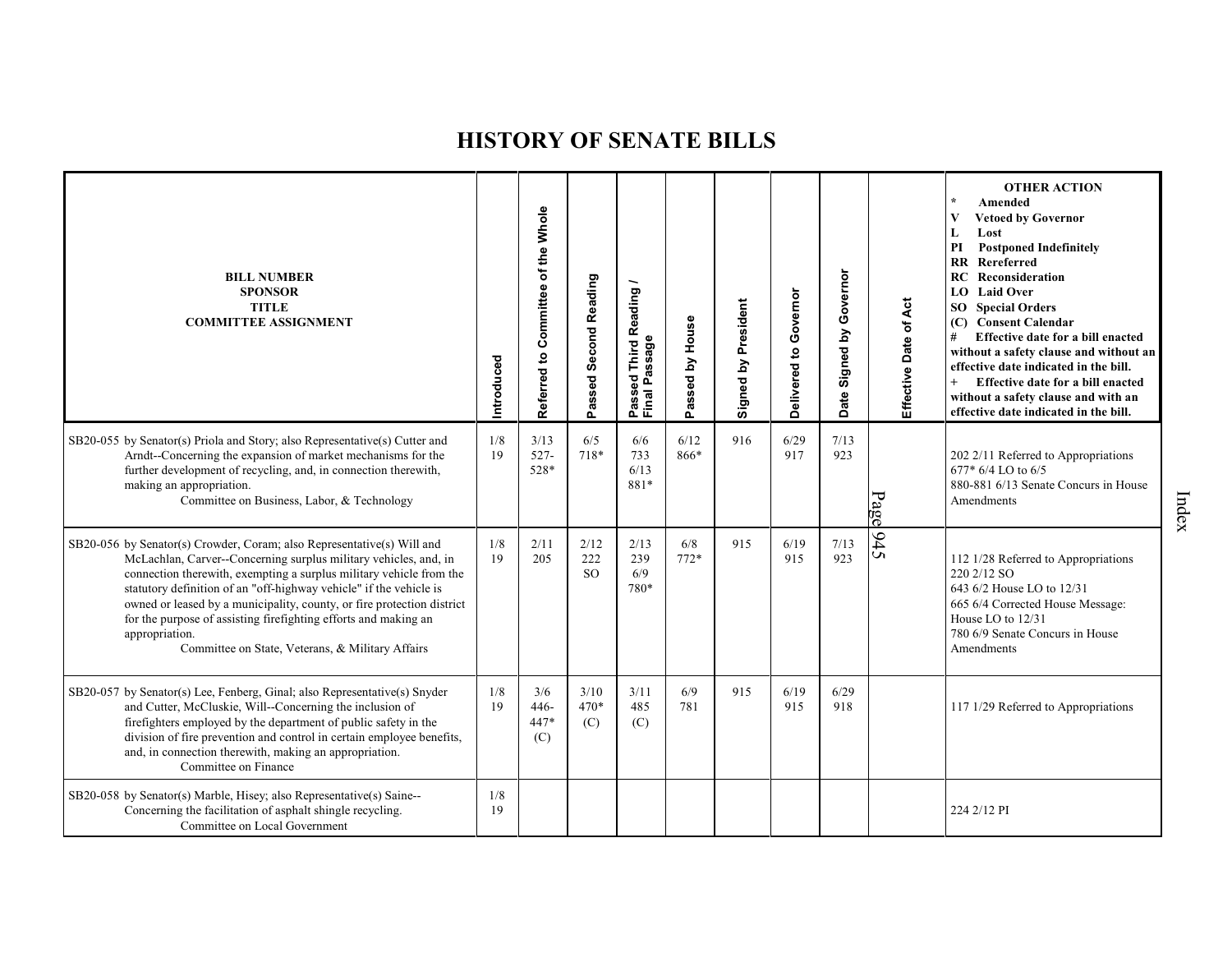|                                                                                                                                                                                                                                                                                          |            |                                    |                          |                                                             |                 | <b>HISTORY OF SENATE BILLS</b> |                       | Index                       |                       |                                                                                                                                                                                                                                                                                                                                                                                                                                                                                                                                        |
|------------------------------------------------------------------------------------------------------------------------------------------------------------------------------------------------------------------------------------------------------------------------------------------|------------|------------------------------------|--------------------------|-------------------------------------------------------------|-----------------|--------------------------------|-----------------------|-----------------------------|-----------------------|----------------------------------------------------------------------------------------------------------------------------------------------------------------------------------------------------------------------------------------------------------------------------------------------------------------------------------------------------------------------------------------------------------------------------------------------------------------------------------------------------------------------------------------|
| <b>BILL NUMBER</b><br><b>SPONSOR</b><br><b>TITLE</b><br><b>COMMITTEE ASSIGNMENT</b>                                                                                                                                                                                                      | Introduced | Referred to Committee of the Whole | Passed Second Reading    | <b>Third Reading</b><br>ssage<br>99<br>o.<br>Passe<br>Final | Passed by House | Signed by President            | Delivered to Governor | Signed by Governor<br>Date: | Effective Date of Act | <b>OTHER ACTION</b><br>$\star$<br>Amended<br>$\mathbf{V}$<br><b>Vetoed by Governor</b><br>L<br>Lost<br><b>Postponed Indefinitely</b><br>PI<br><b>RR</b> Rereferred<br><b>RC</b> Reconsideration<br><b>LO</b> Laid Over<br><b>SO</b> Special Orders<br>(C) Consent Calendar<br>Effective date for a bill enacted<br>#<br>without a safety clause and without an<br>effective date indicated in the bill.<br>$^{+}$<br>Effective date for a bill enacted<br>without a safety clause and with an<br>effective date indicated in the bill. |
| SB20-059 by Senator(s) Hisey; also Representative(s) Larson--Concerning<br>sexual contact between a student and an educator in violation of the<br>public trust.<br>Committee on Judiciary<br>Committee on Appropriations                                                                | 1/8<br>19  | 2/25<br>334<br>(C)                 | 2/27<br>348*<br>(C)      | 2/28<br>368<br>(C)                                          |                 |                                |                       |                             |                       | 240-241* 2/13 Referred to<br>Appropriations<br>586 5/27 House PI                                                                                                                                                                                                                                                                                                                                                                                                                                                                       |
| SB20-060 by Senator(s) Gonzales and Rodriguez; also Representative(s)<br>Gonzales-Gutierrez--Concerning a study to examine operational<br>processes within the criminal justice system.<br>Committee on Judiciary                                                                        | 1/8<br>19  |                                    |                          |                                                             |                 |                                |                       |                             |                       | $126*1/30$ Referred to Appropriations<br>821 6/10 PI                                                                                                                                                                                                                                                                                                                                                                                                                                                                                   |
| SB20-061 by Senator(s) Foote; also Representative(s) Becker--Concerning a<br>requirement to yield to a bicycle in a bicycle lane.<br>Committee on Judiciary                                                                                                                              | 1/8<br>19  | 2/4<br>$157*$                      | 2/5<br>170*<br><b>SO</b> | 2/6<br>178<br>3/3<br>$403*$                                 | 3/2<br>393*     | 5/26<br>556                    | 5/26<br>556           | 5/26<br>560                 |                       | 170 2/5 SO<br>403 3/3 Senate Concurs in House<br>Amendments                                                                                                                                                                                                                                                                                                                                                                                                                                                                            |
| SB20-062 by Senator(s) Gardner and Lee, Cooke, Foote, Rodriguez; also<br>Representative(s) Herod and Soper, Snyder, Weissman--Concerning<br>the enactment of the Colorado Revised Statutes 2019 as the positive<br>and statutory law of the state of Colorado.<br>Committee on Judiciary | 1/8<br>19  | 1/23<br>93<br>(C)                  | 1/27<br>101<br>(C)       | 1/28<br>108<br>(C)                                          | 2/21<br>306     | 2/26<br>341                    | 2/28<br>374           | 3/6<br>$443-$<br>444        |                       |                                                                                                                                                                                                                                                                                                                                                                                                                                                                                                                                        |
| SB20-063 by Senator(s) Lee; also Representative(s) Weissman and McKean--<br>Concerning the recodification of statutory provisions governing the<br>department of law.<br>Committee on Judiciary                                                                                          | 1/8<br>20  | 1/23<br>93*<br>(C)                 | 1/27<br>$101*$<br>(C)    | 1/28<br>108<br>(C)                                          | 2/20<br>283     | 3/2<br>394                     | 3/4<br>425            | 3/12<br>503                 |                       |                                                                                                                                                                                                                                                                                                                                                                                                                                                                                                                                        |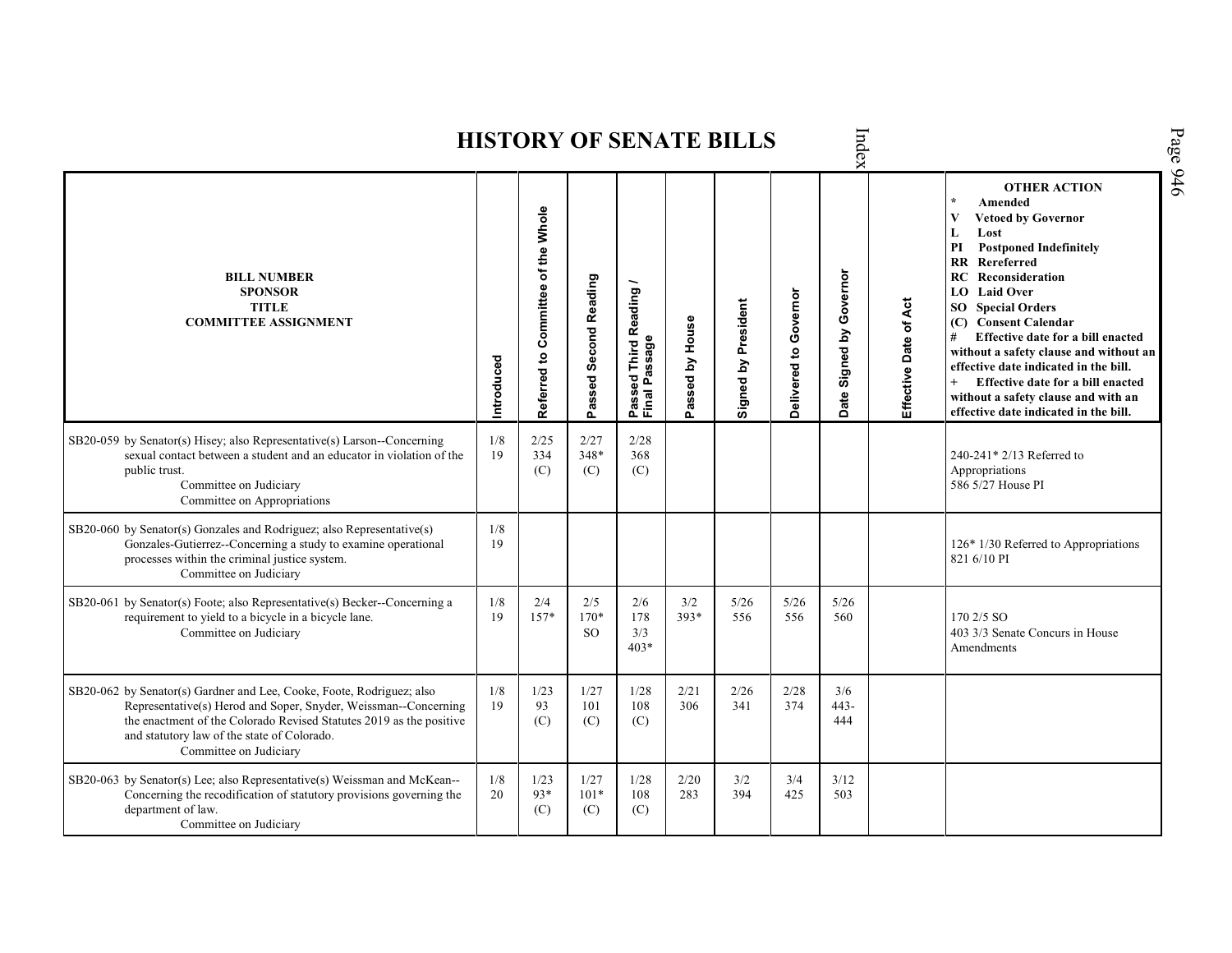| <b>BILL NUMBER</b><br><b>SPONSOR</b><br><b>TITLE</b><br><b>COMMITTEE ASSIGNMENT</b>                                                                                                                                                                                                                                                                                                                                                                                                                    | Introduced | Referred to Committee of the Whole | Passed Second Reading | Reading<br>Passed<br>Final Passage<br>Final Passage | House<br>Passed by | Signed by President | Governor<br>Delivered to | Governor<br>Signed by<br>Date | Effective Date of Act | <b>OTHER ACTION</b><br>$\star$<br>Amended<br>V<br><b>Vetoed by Governor</b><br>Lost<br>L<br><b>Postponed Indefinitely</b><br>PI<br>Rereferred<br>$\mathbf{R}$<br>Reconsideration<br>RC<br>LO Laid Over<br><b>SO</b> Special Orders<br><b>Consent Calendar</b><br>(C)<br>Effective date for a bill enacted<br>#<br>without a safety clause and without an<br>effective date indicated in the bill.<br>Effective date for a bill enacted<br>$+$<br>without a safety clause and with an<br>effective date indicated in the bill. |
|--------------------------------------------------------------------------------------------------------------------------------------------------------------------------------------------------------------------------------------------------------------------------------------------------------------------------------------------------------------------------------------------------------------------------------------------------------------------------------------------------------|------------|------------------------------------|-----------------------|-----------------------------------------------------|--------------------|---------------------|--------------------------|-------------------------------|-----------------------|-------------------------------------------------------------------------------------------------------------------------------------------------------------------------------------------------------------------------------------------------------------------------------------------------------------------------------------------------------------------------------------------------------------------------------------------------------------------------------------------------------------------------------|
| SB20-064 by Senator(s) Foote; also Representative(s) Soper and Tipper--<br>Concerning the repeal of a prohibition on the state attorney general<br>bringing an action under state antitrust law when certain corporate<br>actions have been reviewed by a federal entity.<br>Committee on Judiciary                                                                                                                                                                                                    | 1/8<br>20  | 2/6<br>182                         | 2/10<br>197           | 2/11<br>208                                         | 3/4<br>416         | 5/26<br>556         | 5/26<br>556              | 5/26<br>560                   |                       |                                                                                                                                                                                                                                                                                                                                                                                                                                                                                                                               |
| SB20-065 by Senator(s) Hansen; also Representative(s) Roberts, Melton--<br>Concerning a limitation on the use of mobile electronic devices<br>while driving, and, in connection therewith, making an<br>appropriation.<br>Committee on Transportation & Energy                                                                                                                                                                                                                                         | 1/8<br>20  | 2/25<br>$334-$<br>335*             | 2/27<br>$350*$        | 2/28<br>371                                         |                    |                     |                          |                               | Page 947              | $215*2/12$ Referred to Appropriations<br>605 5/28 House PI                                                                                                                                                                                                                                                                                                                                                                                                                                                                    |
| SB20-066 by Senator(s) Priola; also Representative(s) Buentello and Saine--<br>Concerning distribution of grant money to local education providers<br>to fund incentives for highly effective teachers as identified by<br>objective measures of student academic growth to teach in low-<br>performing schools, and, in connection therewith, creating the<br>"Greatest Resources for Education Are Teachers Act" and making<br>an appropriation.<br>Committee on State, Veterans, & Military Affairs | 1/8<br>20  |                                    |                       |                                                     |                    |                     |                          |                               |                       | 124 1/30 PI                                                                                                                                                                                                                                                                                                                                                                                                                                                                                                                   |
| SB20-067 by Senator(s) Crowder--Concerning the use of a vehicle's actual<br>purchase price to determine the taxable value for the computation of<br>specific ownership tax.<br>Committee on Finance                                                                                                                                                                                                                                                                                                    | 1/9<br>28  |                                    |                       |                                                     |                    |                     |                          |                               |                       | 169 2/5 PI                                                                                                                                                                                                                                                                                                                                                                                                                                                                                                                    |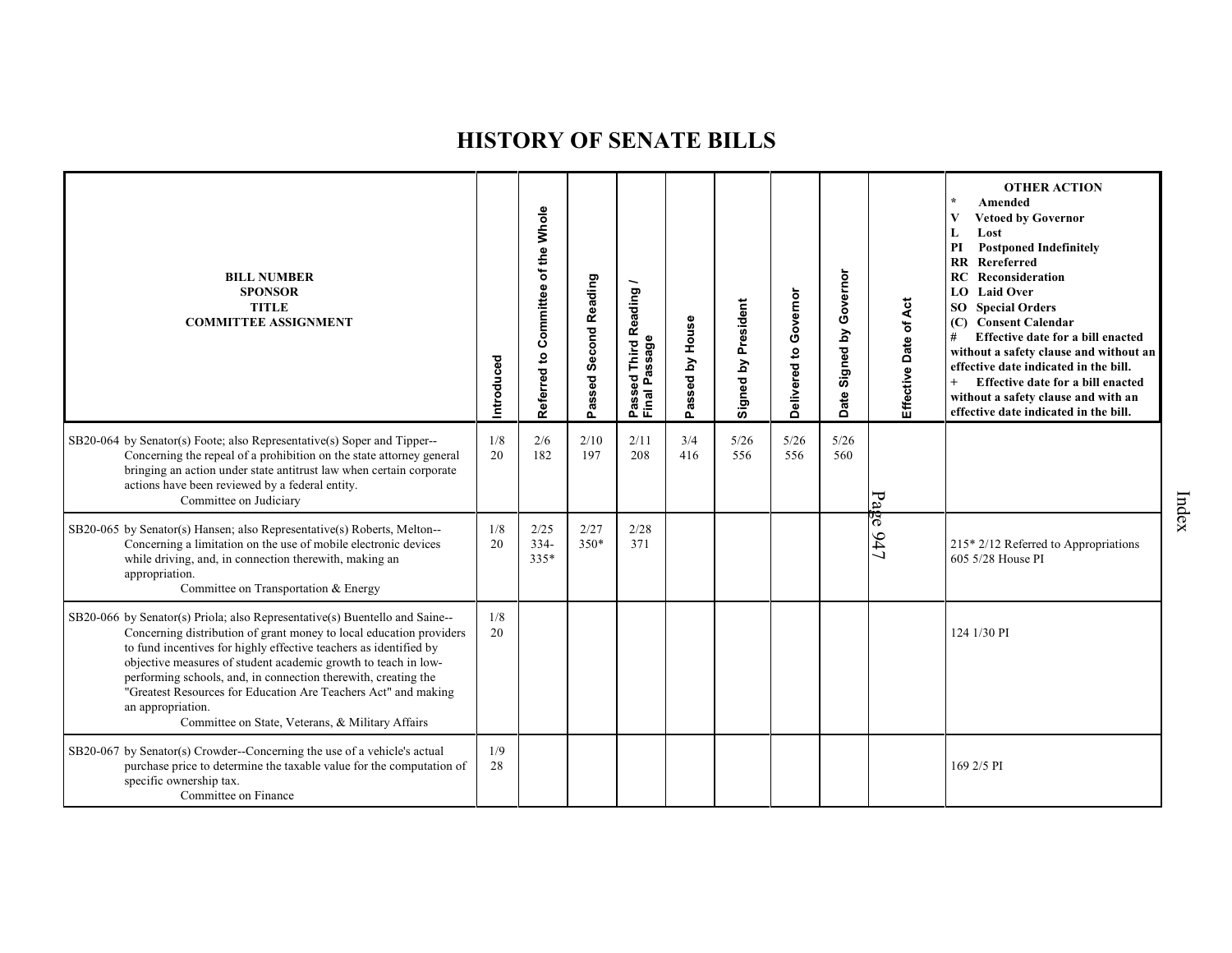|                                                                                                                                                                                                                                                                                                                                                     |            |                                    |                                  |                                                                    |                 | <b>HISTORY OF SENATE BILLS</b> |                       | Index                   |                       |                                                                                                                                                                                                                                                                                                                                                                                                                                                                                                                         |
|-----------------------------------------------------------------------------------------------------------------------------------------------------------------------------------------------------------------------------------------------------------------------------------------------------------------------------------------------------|------------|------------------------------------|----------------------------------|--------------------------------------------------------------------|-----------------|--------------------------------|-----------------------|-------------------------|-----------------------|-------------------------------------------------------------------------------------------------------------------------------------------------------------------------------------------------------------------------------------------------------------------------------------------------------------------------------------------------------------------------------------------------------------------------------------------------------------------------------------------------------------------------|
| <b>BILL NUMBER</b><br><b>SPONSOR</b><br><b>TITLE</b><br><b>COMMITTEE ASSIGNMENT</b>                                                                                                                                                                                                                                                                 | Introduced | Referred to Committee of the Whole | Passed Second Reading            | <b>Third Reading</b><br>issage<br>ᢐ<br>್ಥಾ<br>r.<br>Passe<br>Final | Passed by House | Signed by President            | Delivered to Governor | Date Signed by Governor | Effective Date of Act | <b>OTHER ACTION</b><br>$\star$<br>Amended<br>V<br><b>Vetoed by Governor</b><br>L<br>Lost<br><b>Postponed Indefinitely</b><br>PI<br>Rereferred<br>$\mathbf{R}$<br>Reconsideration<br>RC<br><b>LO</b> Laid Over<br><b>Special Orders</b><br>SO.<br>(C) Consent Calendar<br>Effective date for a bill enacted<br>#<br>without a safety clause and without an<br>effective date indicated in the bill.<br>Effective date for a bill enacted<br>without a safety clause and with an<br>effective date indicated in the bill. |
| SB20-068 by Senator(s) Moreno; also Representative(s) Mullica--Concerning<br>an authorization of state credit unions opening branches in other<br>states.<br>Committee on Business, Labor, & Technology                                                                                                                                             | 1/10<br>39 | 2/11<br>$202*$<br>(C)              | 2/12<br>218*<br><b>SO</b><br>(C) | 2/13<br>230<br>(C)                                                 | 6/8<br>772      | 6/12<br>867                    | 6/15<br>908           | 6/29<br>918             |                       | 218 2/12 SO(C)                                                                                                                                                                                                                                                                                                                                                                                                                                                                                                          |
| SB20-069 by Senator(s) Garcia; also Representative(s) Buentello--Concerning<br>the documentation required for a disabled veteran to receive a free<br>transferable annual parks pass.<br>Committee on State, Veterans, & Military Affairs                                                                                                           | 1/10<br>39 | 1/23<br>94<br>(C)                  | 1/27<br>102<br>(C)               | 1/28<br>109<br>(C)                                                 | 2/21<br>306     | 3/2<br>393                     | 3/2<br>395            | 3/12<br>503             |                       |                                                                                                                                                                                                                                                                                                                                                                                                                                                                                                                         |
| SB20-070 by Senator(s) Coram and Lee; also Representative(s) Catlin and<br>Gray--Concerning penalties for traffic offenses, and, in connection<br>therewith, distributing money collected from a traffic violation to<br>the county in which the violation occurs.<br>Committee on Transportation & Energy<br>Committee on Finance                  | 1/10<br>39 |                                    |                                  |                                                                    |                 |                                |                       |                         |                       | 212 2/11 Sen. Lee Added as Joint Prime<br>Sponsor<br>378-387* 3/2 Referred to Finance<br>$490*3/11$ Referred to Appropriations<br>876 6/13 PI                                                                                                                                                                                                                                                                                                                                                                           |
| SB20-071 by Senator(s) Smallwood and Fields, Ginal, Lundeen, Todd; also<br>Representative(s) Michaelson Jenet and Bockenfeld, Kraft-Tharp,<br>Saine--Concerning clarification regarding the use of a state-owned<br>motor vehicle by an employee of a state agency to travel away from<br>home.<br>Committee on State, Veterans, & Military Affairs | 1/10<br>39 | 1/23<br>94                         | 1/27<br>$102*$                   | 1/28<br>109                                                        | 2/12<br>225     | 2/25<br>333                    | 2/28<br>374           | 3/6<br>$443 -$<br>444   |                       |                                                                                                                                                                                                                                                                                                                                                                                                                                                                                                                         |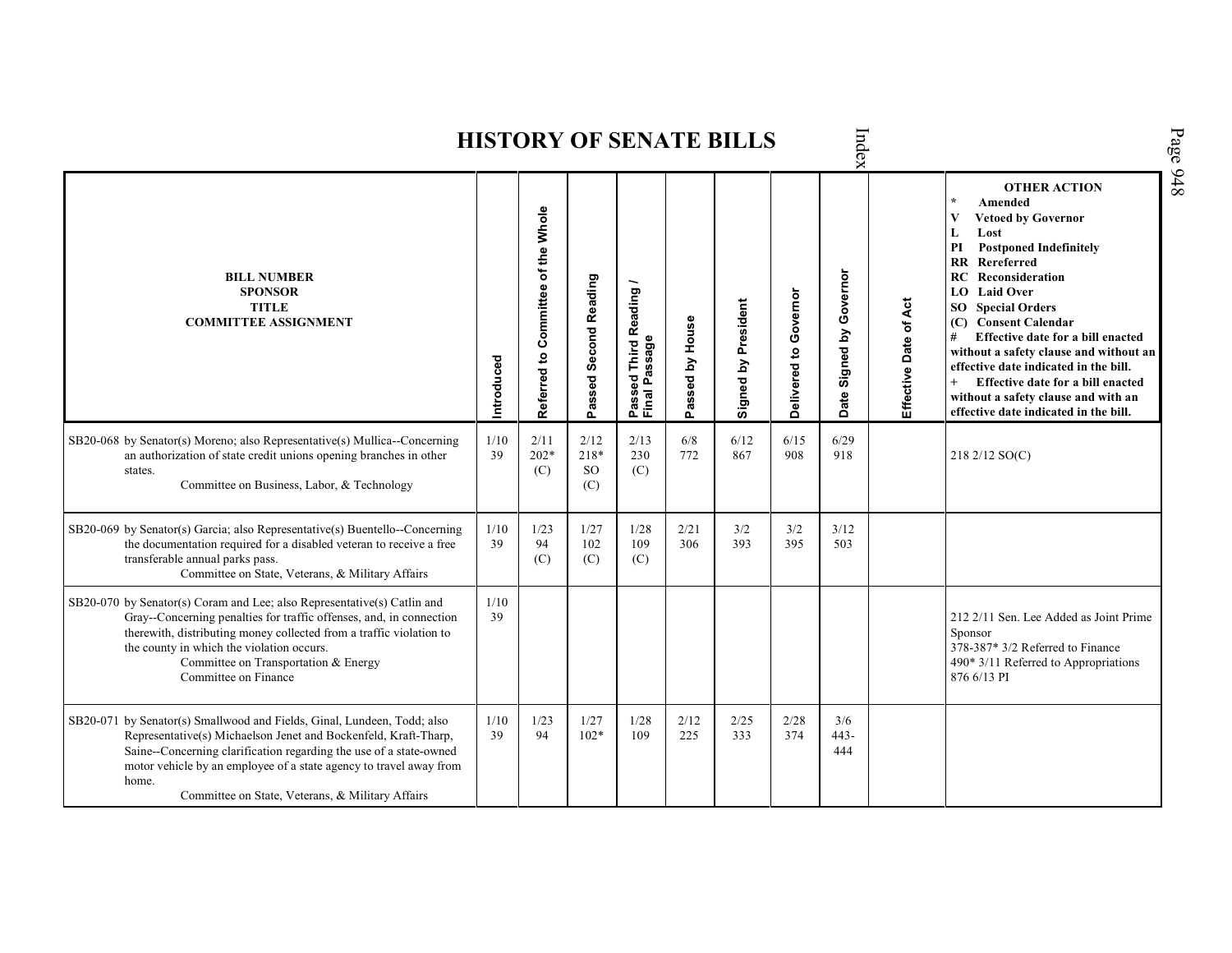| <b>BILL NUMBER</b><br><b>SPONSOR</b><br><b>TITLE</b><br><b>COMMITTEE ASSIGNMENT</b>                                                                                                                                                                                                                                                                                                                                                                                                                           | Introduced | Referred to Committee of the Whole | Passed Second Reading     | Reading<br>ssage<br>Third<br>್ಥಾ<br>غ<br>Passe<br>Final | Passed by House | Signed by President | Delivered to Governor | Governor<br>Signed by<br>Date: | Effective Date of Act | <b>OTHER ACTION</b><br>Amended<br>$\bf{V}$<br><b>Vetoed by Governor</b><br>Lost<br>L<br><b>Postponed Indefinitely</b><br>PI<br>$\mathbf{R} \mathbf{R}$<br>Rereferred<br>Reconsideration<br>RC<br><b>LO</b> Laid Over<br><b>SO</b> Special Orders<br>(C) Consent Calendar<br>Effective date for a bill enacted<br>#<br>without a safety clause and without an<br>effective date indicated in the bill.<br>$^{+}$<br>Effective date for a bill enacted<br>without a safety clause and with an<br>effective date indicated in the bill. |
|---------------------------------------------------------------------------------------------------------------------------------------------------------------------------------------------------------------------------------------------------------------------------------------------------------------------------------------------------------------------------------------------------------------------------------------------------------------------------------------------------------------|------------|------------------------------------|---------------------------|---------------------------------------------------------|-----------------|---------------------|-----------------------|--------------------------------|-----------------------|--------------------------------------------------------------------------------------------------------------------------------------------------------------------------------------------------------------------------------------------------------------------------------------------------------------------------------------------------------------------------------------------------------------------------------------------------------------------------------------------------------------------------------------|
| SB20-072 by Senator(s) Gardner; also Representative(s) Larson--Concerning<br>the requirement to provide information to parents regarding the<br>materials used during comprehensive human sexuality instruction.<br>Committee on State, Veterans, & Military Affairs                                                                                                                                                                                                                                          | 1/10<br>39 |                                    |                           |                                                         |                 |                     |                       |                                |                       | 166 2/4 PI                                                                                                                                                                                                                                                                                                                                                                                                                                                                                                                           |
| SB20-073 by Senator(s) Pettersen and Story; also Representative(s) Buentello<br>and Cutter--Concerning amendments to the state income tax<br>deduction for contributions to a qualified 529 account to ensure that<br>the state income tax deduction is not aligned with the changes in the<br>federal "Tax Cuts and Jobs Act" of 2017 that allow tax-free<br>distributions for elementary and secondary school expenses, and, in<br>connection therewith, making an appropriation.<br>Committee on Education | 1/10<br>40 | 2/25<br>$335*$                     | 2/27<br>$350 -$<br>$351*$ | 2/28<br>371                                             |                 |                     |                       |                                | $\log$<br>949         | 93-94* 1/23 Referred to Appropriations<br>586 5/27 House PI                                                                                                                                                                                                                                                                                                                                                                                                                                                                          |
| SB20-074 by Senator(s) Lundeen; also Representative(s) Williams D.--<br>Concerning support for local education providers to provide<br>monetary rewards for teachers rated highly effective, and, in<br>connection therewith, creating the highly effective teacher bonus<br>program.<br>Committee on Finance                                                                                                                                                                                                 | 1/13<br>50 |                                    |                           |                                                         |                 |                     |                       |                                |                       | 222 2/12 PI                                                                                                                                                                                                                                                                                                                                                                                                                                                                                                                          |
| SB20-075 by Senator(s) Crowder--Concerning the authority of certain<br>advanced practice nurses to conduct competency evaluations.<br>Committee on State, Veterans, & Military Affairs                                                                                                                                                                                                                                                                                                                        | 1/13<br>50 |                                    |                           |                                                         |                 |                     |                       |                                |                       | 181 2/6 PI                                                                                                                                                                                                                                                                                                                                                                                                                                                                                                                           |
| SB20-076 by Senator(s) Lee; also Representative(s) Gonzales-Gutierrez--<br>Concerning parole eligibility for an offender who committed an<br>offense between eighteen and twenty-five years of age.<br>Committee on Judiciary                                                                                                                                                                                                                                                                                 | 1/13<br>50 |                                    |                           |                                                         |                 |                     |                       |                                |                       | 283* 2/20 Referred to Appropriations<br>821 6/10 PI                                                                                                                                                                                                                                                                                                                                                                                                                                                                                  |

Index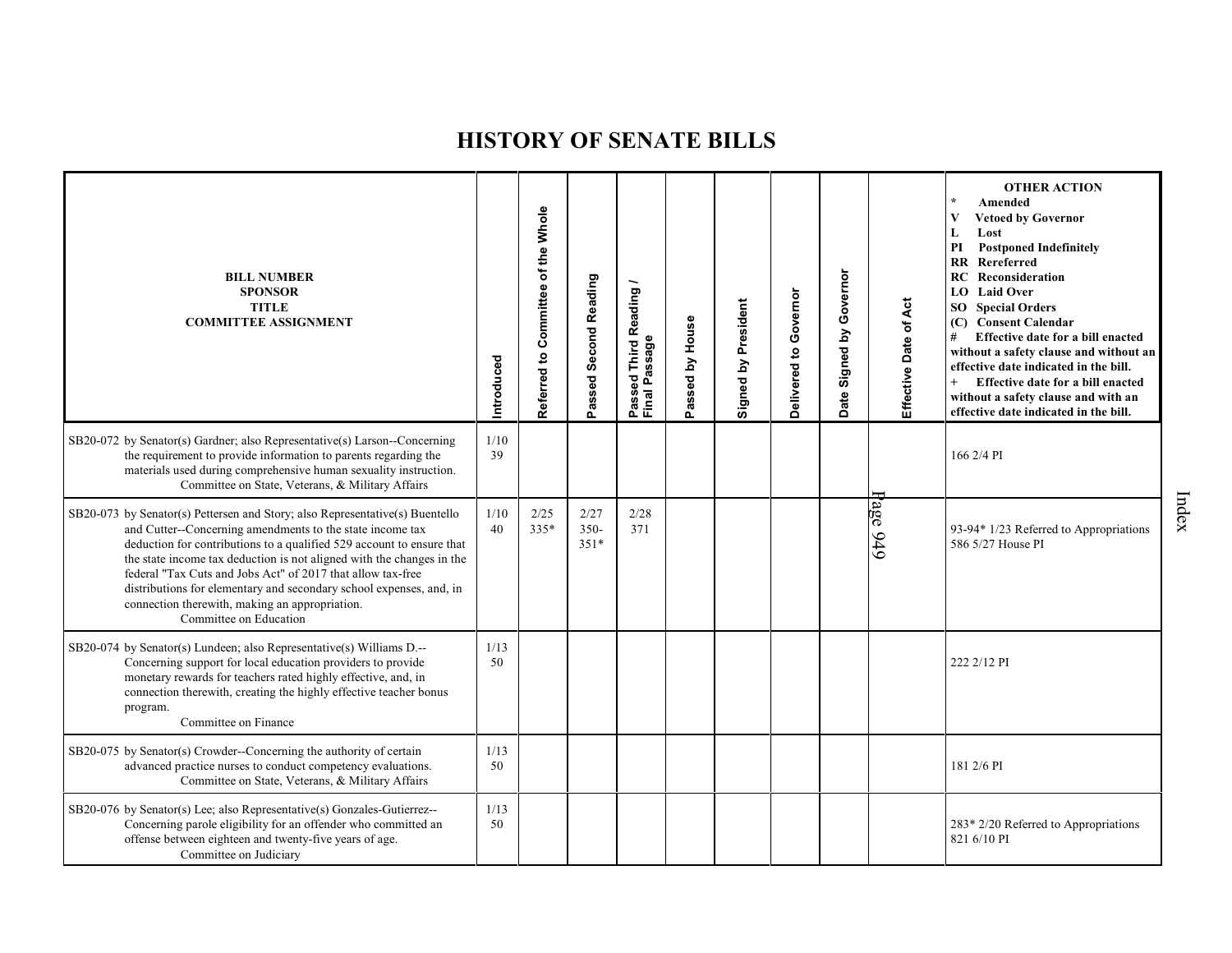|                                                                                                                                                                                                                                                          |            |                                    |                             |                                                  |                                  | <b>HISTORY OF SENATE BILLS</b> |                       | Index                      |                       |                                                                                                                                                                                                                                                                                                                                                                                                                                                                                                                         |
|----------------------------------------------------------------------------------------------------------------------------------------------------------------------------------------------------------------------------------------------------------|------------|------------------------------------|-----------------------------|--------------------------------------------------|----------------------------------|--------------------------------|-----------------------|----------------------------|-----------------------|-------------------------------------------------------------------------------------------------------------------------------------------------------------------------------------------------------------------------------------------------------------------------------------------------------------------------------------------------------------------------------------------------------------------------------------------------------------------------------------------------------------------------|
| <b>BILL NUMBER</b><br><b>SPONSOR</b><br><b>TITLE</b><br><b>COMMITTEE ASSIGNMENT</b>                                                                                                                                                                      | Introduced | Referred to Committee of the Whole | Passed Second Reading       | Passed Third Reading<br>Final Passage<br>Passage | Passed by House                  | Signed by President            | Delivered to Governor | Governor<br>Date Signed by | Effective Date of Act | <b>OTHER ACTION</b><br>$\star$<br>Amended<br>$\overline{\mathbf{V}}$<br><b>Vetoed by Governor</b><br>L<br>Lost<br><b>Postponed Indefinitely</b><br>PI<br><b>RR</b> Rereferred<br>Reconsideration<br>RC<br>LO Laid Over<br><b>SO</b> Special Orders<br>(C) Consent Calendar<br>Effective date for a bill enacted<br>without a safety clause and without an<br>effective date indicated in the bill.<br>Effective date for a bill enacted<br>without a safety clause and with an<br>effective date indicated in the bill. |
| SB20-077 by Senator(s) Woodward; also Representative(s) Sandridge--<br>Concerning the enforcement of the rights of a living child after an<br>abortion.<br>Committee on State, Veterans, & Military Affairs                                              | 1/13<br>50 |                                    |                             |                                                  |                                  |                                |                       |                            |                       | 166 2/4 PI                                                                                                                                                                                                                                                                                                                                                                                                                                                                                                              |
| SB20-078 by Senator(s) Donovan; also Representative(s) Garnett and Neville-<br>-Concerning the ability of a person to bring a pet dog onto the<br>premises of a restaurant.<br>Committee on Business, Labor, & Technology                                | 1/13<br>50 | 2/11<br>$202*$                     | 2/12<br>$221*$<br><b>SO</b> | 2/13<br>235                                      | 3/12<br>$505*$<br>3/14<br>$552*$ | 5/26<br>556                    | 5/26<br>556           | 5/26<br>561                |                       | 220 2/12 SO<br>522 3/13 Senate Adheres<br>552 3/14 House Recedes                                                                                                                                                                                                                                                                                                                                                                                                                                                        |
| SB20-079 by Senator(s) Fields and Hisey; also Representative(s) Valdez D.--<br>Concerning the method of notifying people of Amber alerts to<br>promote the largest reach of community notifications.<br>Committee on State, Veterans, & Military Affairs | 1/13<br>50 | 1/28<br>112<br>(C)                 | 1/30<br>129<br>(C)          | 1/31<br>141<br>(C)                               | 3/4<br>416                       | 5/26<br>556                    | 5/26<br>556           | 5/26<br>560                |                       |                                                                                                                                                                                                                                                                                                                                                                                                                                                                                                                         |
| SB20-080 by Senator(s) Rodriguez; also Representative(s) Woodrow--<br>Concerning amending the "Colorado Consumer Protection Act" to<br>increase the damages for which a plaintiff is eligible.<br>Committee on Judiciary                                 | 1/13<br>50 | 2/20<br>280                        | 3/2<br>390<br>3/3<br>402    | 3/4<br>414                                       |                                  |                                |                       |                            |                       | 390 3/2 Roll Call Vote Requested<br>390 3/2 Bill Deemed Lost<br>395 3/2 Notice of Intent to Reconsider<br>401 3/3 Reconsideration Granted<br>697 6/5 House PI                                                                                                                                                                                                                                                                                                                                                           |
| SB20-081 by Senator(s) Danielson and Bridges; also Representative(s)<br>Sullivan and Larson--Concerning including school information in<br>the Colorado state apprenticeship resource directory.<br>Committee on Education                               | 1/13<br>50 | 2/7<br>188<br>(C)                  | 2/11<br>209<br>(C)          | 2/12<br>$216 -$<br>217<br>(C)                    | 3/4<br>416                       | 5/26<br>556                    | $5/26$<br>556         | 5/26<br>560                |                       |                                                                                                                                                                                                                                                                                                                                                                                                                                                                                                                         |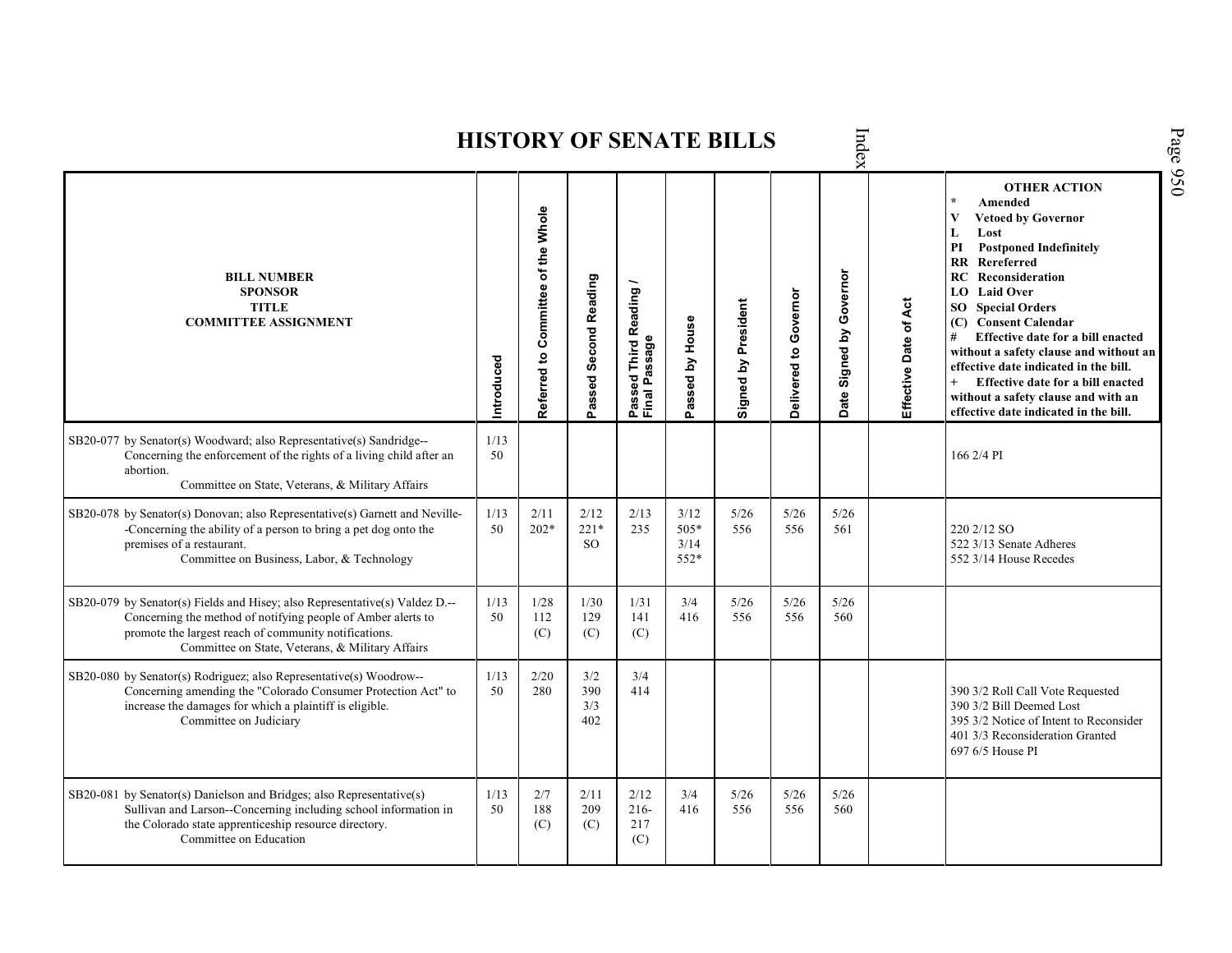| <b>BILL NUMBER</b><br><b>SPONSOR</b><br><b>TITLE</b><br><b>COMMITTEE ASSIGNMENT</b>                                                                                                                                                                                                                     | Introduced | Referred to Committee of the Whole | <b>Second Reading</b><br>Passed        | eading<br>œ<br>age<br>Third<br>g<br>௳<br>Pass<br>Final | Passed by House | Signed by President | Governor<br>Delivered to | Governor<br>Signed by<br><b>Date</b> | Effective Date of Act | <b>OTHER ACTION</b><br>$\star$<br>Amended<br>V<br><b>Vetoed by Governor</b><br>L<br>Lost<br>PI<br><b>Postponed Indefinitely</b><br>Rereferred<br>$\mathbf{R}$<br>RC<br>Reconsideration<br>LO Laid Over<br>SO <sub>1</sub><br><b>Special Orders</b><br><b>Consent Calendar</b><br>(C)<br>Effective date for a bill enacted<br>#<br>without a safety clause and without an<br>effective date indicated in the bill.<br>Effective date for a bill enacted<br>$^{+}$<br>without a safety clause and with an<br>effective date indicated in the bill. |
|---------------------------------------------------------------------------------------------------------------------------------------------------------------------------------------------------------------------------------------------------------------------------------------------------------|------------|------------------------------------|----------------------------------------|--------------------------------------------------------|-----------------|---------------------|--------------------------|--------------------------------------|-----------------------|--------------------------------------------------------------------------------------------------------------------------------------------------------------------------------------------------------------------------------------------------------------------------------------------------------------------------------------------------------------------------------------------------------------------------------------------------------------------------------------------------------------------------------------------------|
| SB20-082 by Senator(s) Hisey and Todd; also Representative(s) Landgraf and<br>Lontine--Concerning awards issued by the department of military<br>and veterans affairs.<br>Committee on State, Veterans, & Military Affairs                                                                              | 1/13<br>50 | 1/28<br>112<br>(C)                 | 1/30<br>129<br>(C)                     | 1/31<br>141<br>(C)                                     | 3/2<br>393      | 3/9<br>459          | 3/10<br>478              | $5/26$<br>560                        |                       |                                                                                                                                                                                                                                                                                                                                                                                                                                                                                                                                                  |
| SB20-083 by Senator(s) Gonzales; also Representative(s) Herod--Concerning<br>prohibiting civil arrest while on courthouse grounds.<br>Committee on Judiciary                                                                                                                                            | 1/13<br>50 | 1/30<br>$127*$                     | 2/3<br>$153*$                          | 2/4<br>161                                             | 3/5<br>435      | 5/26<br>556         | 5/26<br>556              | 5/26<br>560                          | age<br>95             |                                                                                                                                                                                                                                                                                                                                                                                                                                                                                                                                                  |
| SB20-084 by Senator(s) Marble; also Representative(s) Saine--Concerning a<br>prohibition against requiring employees to be vaccinated.<br>Committee on State, Veterans, & Military Affairs                                                                                                              | 1/13<br>51 |                                    |                                        |                                                        |                 |                     |                          |                                      |                       | 201 2/11 PI                                                                                                                                                                                                                                                                                                                                                                                                                                                                                                                                      |
| SB20-085 by Senator(s) Zenzinger and Gardner; also Representative(s)<br>Michaelson Jenet and Soper--Concerning a requirement that a sex<br>offender being placed in a community corrections program meet<br>certain requirements for a sex offender being released on parole.<br>Committee on Judiciary | 1/13<br>51 | 2/11<br>$204*$<br>(C)              | 2/12<br>$219*$<br><sub>SO</sub><br>(C) | 2/13<br>230<br>(C)<br>6/9<br>776-<br>$777*$            | 6/8<br>$772*$   | 6/15<br>913         | 6/19<br>915              | 7/7<br>921                           |                       | 218 2/12 SO(C)<br>776 6/9 Senate Concurs in House<br>Ammendments                                                                                                                                                                                                                                                                                                                                                                                                                                                                                 |

Index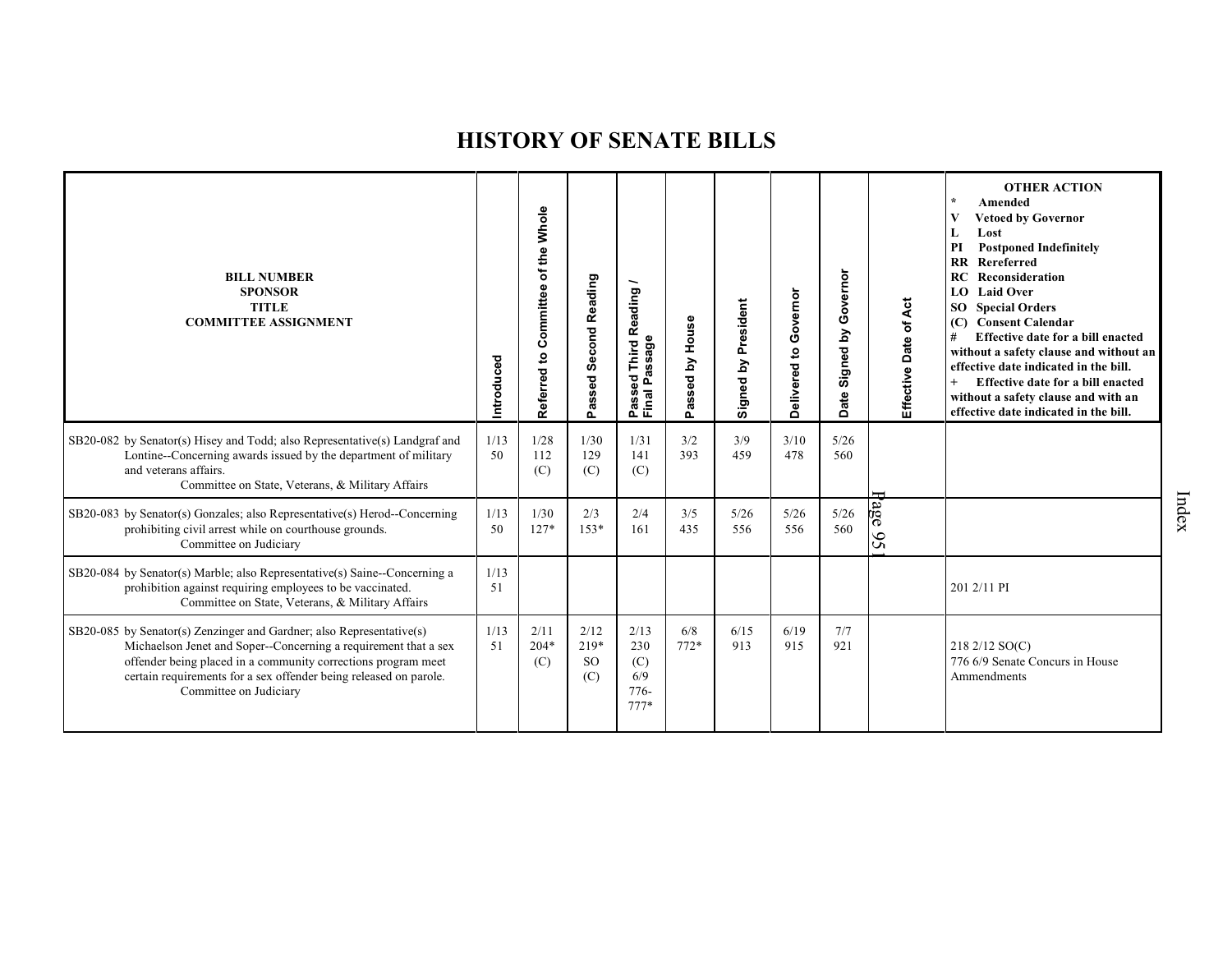|                                                                                                                                                                                                                                                                                                                                                                                                                                                                                                                                                                                                              |            |                                    |                                     |                                                                    |                 | <b>HISTORY OF SENATE BILLS</b> |                       | Index                         |                       |                                                                                                                                                                                                                                                                                                                                                                                                                                                                                                                             |
|--------------------------------------------------------------------------------------------------------------------------------------------------------------------------------------------------------------------------------------------------------------------------------------------------------------------------------------------------------------------------------------------------------------------------------------------------------------------------------------------------------------------------------------------------------------------------------------------------------------|------------|------------------------------------|-------------------------------------|--------------------------------------------------------------------|-----------------|--------------------------------|-----------------------|-------------------------------|-----------------------|-----------------------------------------------------------------------------------------------------------------------------------------------------------------------------------------------------------------------------------------------------------------------------------------------------------------------------------------------------------------------------------------------------------------------------------------------------------------------------------------------------------------------------|
| <b>BILL NUMBER</b><br><b>SPONSOR</b><br><b>TITLE</b><br><b>COMMITTEE ASSIGNMENT</b>                                                                                                                                                                                                                                                                                                                                                                                                                                                                                                                          | Introduced | Referred to Committee of the Whole | Second Reading<br>Passed            | Reading<br>assage<br><b>Third</b><br>sed<br>Ä,<br>Passe<br>Final I | Passed by House | Signed by President            | Delivered to Governor | Governor<br>Signed by<br>Date | Effective Date of Act | <b>OTHER ACTION</b><br>$\star$<br>Amended<br>$\mathbf{V}$<br><b>Vetoed by Governor</b><br>L<br>Lost<br><b>Postponed Indefinitely</b><br>PI<br>RR Rereferred<br>RC<br>Reconsideration<br>LO Laid Over<br><b>SO</b> Special Orders<br><b>Consent Calendar</b><br>(C)<br>#<br>Effective date for a bill enacted<br>without a safety clause and without an<br>effective date indicated in the bill.<br>$+$<br>Effective date for a bill enacted<br>without a safety clause and with an<br>effective date indicated in the bill. |
| SB20-086 by Senator(s) Williams A. and Holbert; also Representative(s)<br>Snyder and McKean--Concerning requirements associated with the<br>expiration of legal authority to sell alcohol beverages, and, in<br>connection therewith, authorizing the executive director of the<br>department of revenue to notify alcohol beverage licensees of an<br>expiring license by any reasonable means as determined by rule and<br>to establish a fee for renewal applications for license or permit<br>renewals for alcohol beverages and fermented malt beverages.<br>Committee on Business, Labor, & Technology | 1/13<br>51 | 1/30<br>125<br>(C)                 | 2/3<br>152<br>(C)                   | 2/4<br>160<br>(C)                                                  | 3/10<br>478     | 5/26<br>556                    | 5/26<br>556           | 5/26<br>560                   |                       |                                                                                                                                                                                                                                                                                                                                                                                                                                                                                                                             |
| SB20-087 by Senator(s) Todd; also Representative(s) Mullica--Concerning<br>requiring central service technicians to possess professional<br>credentials.<br>Committee on Health & Human Services                                                                                                                                                                                                                                                                                                                                                                                                             | 1/13<br>51 | 2/6<br>$177*$                      | 2/10<br>197*                        | 2/11<br>$207 -$<br>208<br>2/11<br>$208 -$<br>209                   |                 |                                |                       |                               |                       | 208 2/11 Reconsideration Granted<br>643 6/2 House LO to 12/31<br>665 6/4 Corrected House Message:<br>House LO to 12/31<br>915 6/17 House LO to 12/31                                                                                                                                                                                                                                                                                                                                                                        |
| SB20-088 by Senator(s) Fields; also Representative(s) Roberts and Soper--<br>Concerning evidentiary rules when a defendant interferes with a<br>witness.<br>Committee on Judiciary                                                                                                                                                                                                                                                                                                                                                                                                                           | 1/13<br>51 | 2/11<br>204<br>(C)                 | 2/12<br>219<br><sub>SO</sub><br>(C) | 2/13<br>231<br>(C)<br>6/9<br>$777*$                                | 6/8<br>$772*$   | 6/15<br>913                    | 6/19<br>915           | 6/26<br>917                   |                       | 218 2/12 SO(C)<br>777 6/9 Senate Concurs in House<br>Amendments                                                                                                                                                                                                                                                                                                                                                                                                                                                             |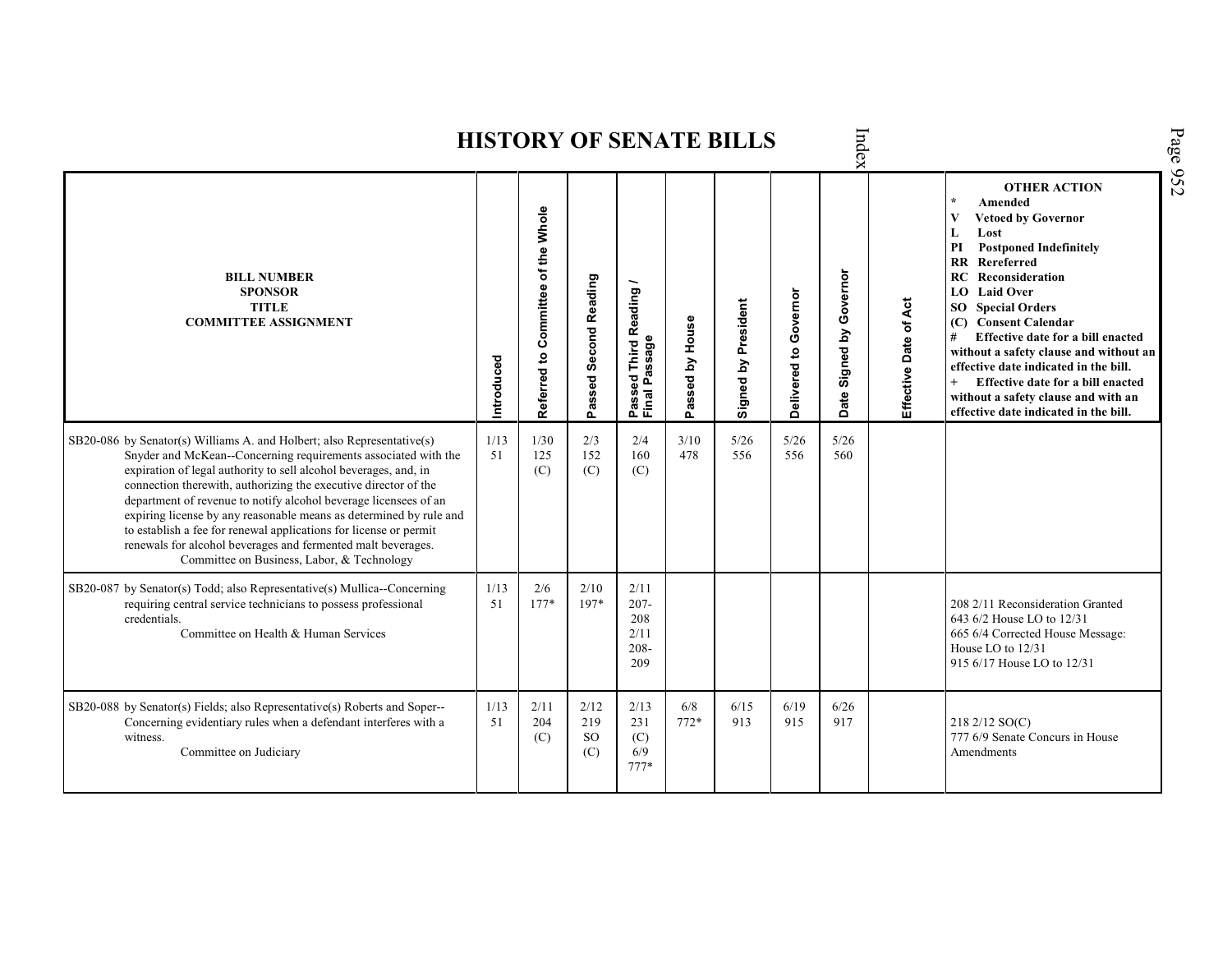| <b>BILL NUMBER</b><br><b>SPONSOR</b><br><b>TITLE</b><br><b>COMMITTEE ASSIGNMENT</b>                                                                                                                                                                                                                                                                                                                                                                                                                        | Introduced | Committee of the Whole<br>Referred to | Passed Second Reading | Reading<br>Passed Third <b>ห</b><br>Final Passage | assed by House<br>௳ | Signed by President | Delivered to Governor | Governor<br>Date Signed by | Effective Date of Act | <b>OTHER ACTION</b><br>Amended<br><b>Vetoed by Governor</b><br>Lost<br>L<br>$\mathbf{PI}$<br><b>Postponed Indefinitely</b><br>Rereferred<br><b>RR</b><br>Reconsideration<br>RC<br><b>Laid Over</b><br>LO<br><b>SO</b> Special Orders<br>(C) Consent Calendar<br>Effective date for a bill enacted<br>#<br>without a safety clause and without an<br>effective date indicated in the bill.<br>Effective date for a bill enacted<br>$+$<br>without a safety clause and with an<br>effective date indicated in the bill. |
|------------------------------------------------------------------------------------------------------------------------------------------------------------------------------------------------------------------------------------------------------------------------------------------------------------------------------------------------------------------------------------------------------------------------------------------------------------------------------------------------------------|------------|---------------------------------------|-----------------------|---------------------------------------------------|---------------------|---------------------|-----------------------|----------------------------|-----------------------|-----------------------------------------------------------------------------------------------------------------------------------------------------------------------------------------------------------------------------------------------------------------------------------------------------------------------------------------------------------------------------------------------------------------------------------------------------------------------------------------------------------------------|
| SB20-089 by Senator(s) Danielson and Garcia; also Representative(s)<br>Gonzales-Gutierrez--Concerning funding assistance to increase the<br>minimum amounts paid to persons employed by local education<br>providers.<br>Committee on Education                                                                                                                                                                                                                                                            | 1/13<br>51 | 3/13<br>529-<br>532*                  |                       |                                                   |                     |                     |                       |                            | Page                  | 124-125* 1/30 Referred to<br>Appropriations<br>593 5/28 LO to 12/31                                                                                                                                                                                                                                                                                                                                                                                                                                                   |
| SB20-090 by Senator(s) Winter; also Representative(s) Esgar and Titone--<br>Concerning donations of food to nonprofit organizations for<br>distribution to needy individuals.<br>Committee on State, Veterans, & Military Affairs                                                                                                                                                                                                                                                                          | 1/13<br>51 | 1/30<br>$124*$<br>(C)                 | 2/3<br>152*<br>(C)    | 2/4<br>159-<br>160<br>(C)<br>6/4<br>679*          | 6/3<br>660*         | 6/12<br>867         | 6/15<br>908           | 6/26<br>917                | 953                   | 679 6/4 Senate Concurs in House<br>Amendments                                                                                                                                                                                                                                                                                                                                                                                                                                                                         |
| SB20-091 by Senator(s) Zenzinger and Sonnenberg, Bridges, Crowder,<br>Danielson, Fenberg, Fields, Garcia, Gardner, Gonzales, Hisey,<br>Holbert, Lee, Lundeen, Moreno, Rankin, Rodriguez, Story, Todd,<br>Winter; also Representative(s) Exum and Holtorf, Bockenfeld,<br>Esgar, Kennedy, McKean, Melton, Ransom, Roberts, Titone,<br>Weissman--Concerning increasing the minimum pay for state<br>military forces called into service by the governor.<br>Committee on State, Veterans, & Military Affairs | 1/13<br>51 | 1/28<br>112<br>(C)                    | 1/30<br>128<br>(C)    | 1/31<br>140<br>(C)                                | 3/2<br>393          | 3/9<br>459          | 3/10<br>478           | 5/26<br>571                |                       |                                                                                                                                                                                                                                                                                                                                                                                                                                                                                                                       |
| SB20-092 by Senator(s) Bridges--Concerning the regulation of self-propelled<br>devices used to deliver cargo, and, in connection therewith,<br>specifying standards for the operation of robotic devices within<br>pedestrian areas and on highways.<br>Committee on Business, Labor, & Technology                                                                                                                                                                                                         | 1/13<br>51 |                                       |                       |                                                   |                     |                     |                       |                            |                       | 346 2/27 PI                                                                                                                                                                                                                                                                                                                                                                                                                                                                                                           |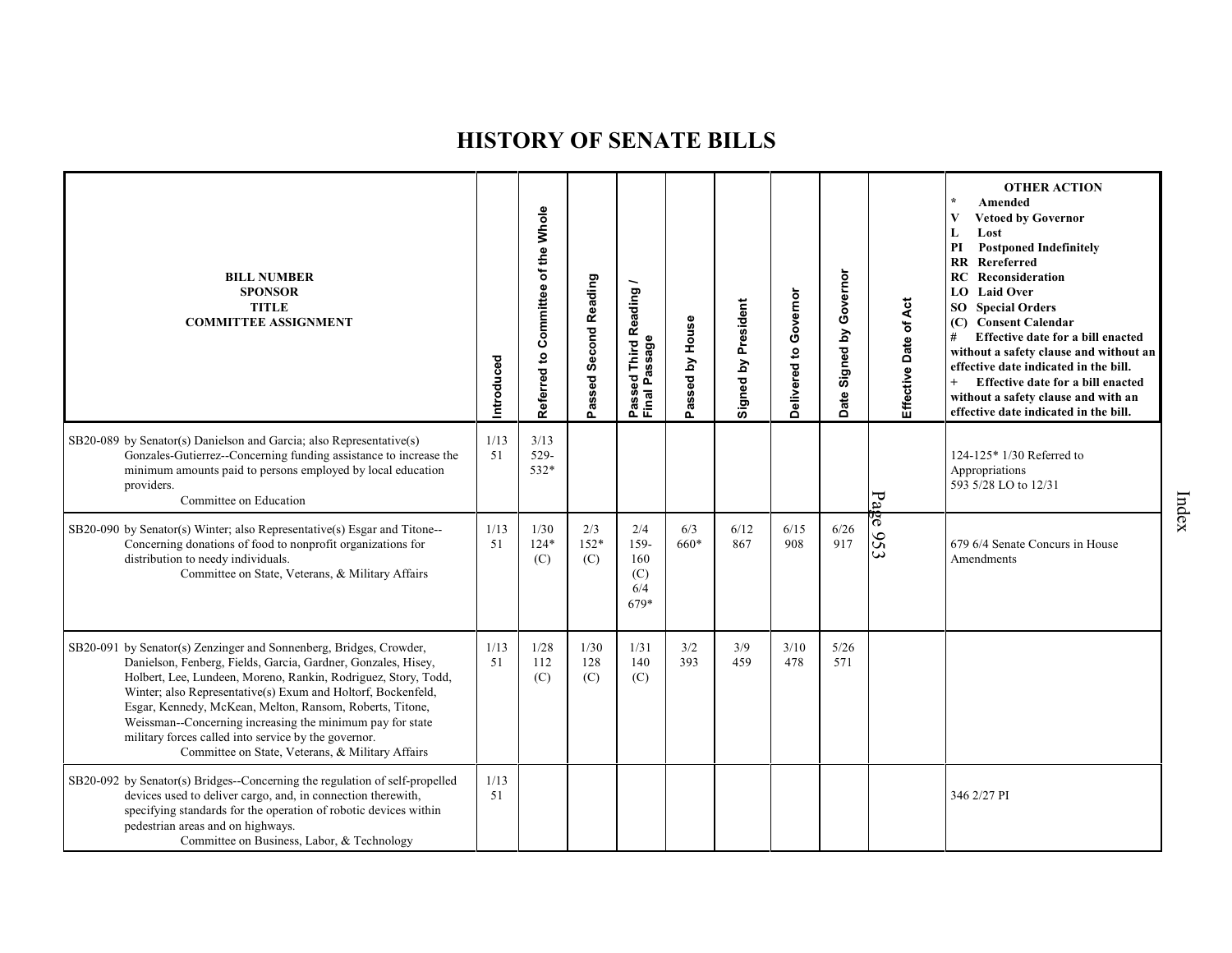| Index<br><b>HISTORY OF SENATE BILLS</b>                                                                                                                                                                                                                                                                                                                                                                                                                                           |            |                                    |                                      |                                                                                        |                         |                     |                       |                               |                       |                                                                                                                                                                                                                                                                                                                                                                                                                                                                                                               |  |  |  |  |
|-----------------------------------------------------------------------------------------------------------------------------------------------------------------------------------------------------------------------------------------------------------------------------------------------------------------------------------------------------------------------------------------------------------------------------------------------------------------------------------|------------|------------------------------------|--------------------------------------|----------------------------------------------------------------------------------------|-------------------------|---------------------|-----------------------|-------------------------------|-----------------------|---------------------------------------------------------------------------------------------------------------------------------------------------------------------------------------------------------------------------------------------------------------------------------------------------------------------------------------------------------------------------------------------------------------------------------------------------------------------------------------------------------------|--|--|--|--|
| <b>BILL NUMBER</b><br><b>SPONSOR</b><br><b>TITLE</b><br><b>COMMITTEE ASSIGNMENT</b>                                                                                                                                                                                                                                                                                                                                                                                               | Introduced | Referred to Committee of the Whole | <b>Second Reading</b><br>assed<br>o. | <b>Third Reading</b><br>assage<br>$\overline{\mathbf{c}}$<br>۵<br>ω<br>Passe<br>Finall | by House<br>assed<br>o. | Signed by President | Delivered to Governor | Governor<br>Signed by<br>Date | Effective Date of Act | <b>OTHER ACTION</b><br>$\star$<br>Amended<br><b>Vetoed by Governor</b><br>V<br>Lost<br>L<br><b>Postponed Indefinitely</b><br>PI<br>RR Rereferred<br><b>RC</b> Reconsideration<br>LO Laid Over<br><b>SO</b> Special Orders<br><b>Consent Calendar</b><br>(C)<br>#<br>Effective date for a bill enacted<br>without a safety clause and without an<br>effective date indicated in the bill.<br>Effective date for a bill enacted<br>without a safety clause and with an<br>effective date indicated in the bill. |  |  |  |  |
| SB20-093 by Senator(s) Foote and Fenberg, Danielson, Fields, Garcia, Ginal,<br>Gonzales, Lee, Pettersen, Rodriguez, Story, Todd, Winter; also<br>Representative(s) Jackson and Weissman, Caraveo, Cutter,<br>Froelich, Jaquez Lewis, Lontine, Singer, Sullivan--Concerning<br>protections related to mandatory agreement provisions, and, in<br>connection therewith, enacting the "Consumer and Employee<br>Dispute Resolution Fairness Act".<br>Committee on Judiciary          | 1/13<br>51 | 1/30<br>$126*$                     | 2/6<br>$179-$<br>$180*$              | 3/9<br>$452 -$<br>$454*$                                                               |                         |                     |                       |                               |                       | 431 3/5 LO to 3/9<br>697 6/5 House PI                                                                                                                                                                                                                                                                                                                                                                                                                                                                         |  |  |  |  |
| SB20-094 by Senator(s) Priola--Concerning the imposition of additional plug-<br>in electric motor vehicle registration fees by the high-performance<br>transportation enterprise, and, in connection therewith, making the<br>total amount of registration fees imposed on such vehicles roughly<br>equal to the combined amount of registration fees and motor fuel<br>taxes imposed on vehicles powered by internal combustion engines.<br>Committee on Transportation & Energy | 1/13<br>51 |                                    |                                      |                                                                                        |                         |                     |                       |                               |                       | 254 2/14 PI                                                                                                                                                                                                                                                                                                                                                                                                                                                                                                   |  |  |  |  |
| SB20-095 by Senator(s) Holbert and Garcia; also Representative(s)<br>Bockenfeld and Coleman--concerning concurrent enrollment to<br>parents of middle school students.<br>Committee on Education                                                                                                                                                                                                                                                                                  | 1/13<br>51 | 6/10<br>813*<br>(C)                | 6/10<br>819*<br><sub>SO</sub>        | 6/11<br>833                                                                            | 6/12<br>866             | 915                 | 6/22<br>916           | 6/29<br>918                   |                       | 188* 2/7 Referred to Appropriations<br>818 6/10 SO                                                                                                                                                                                                                                                                                                                                                                                                                                                            |  |  |  |  |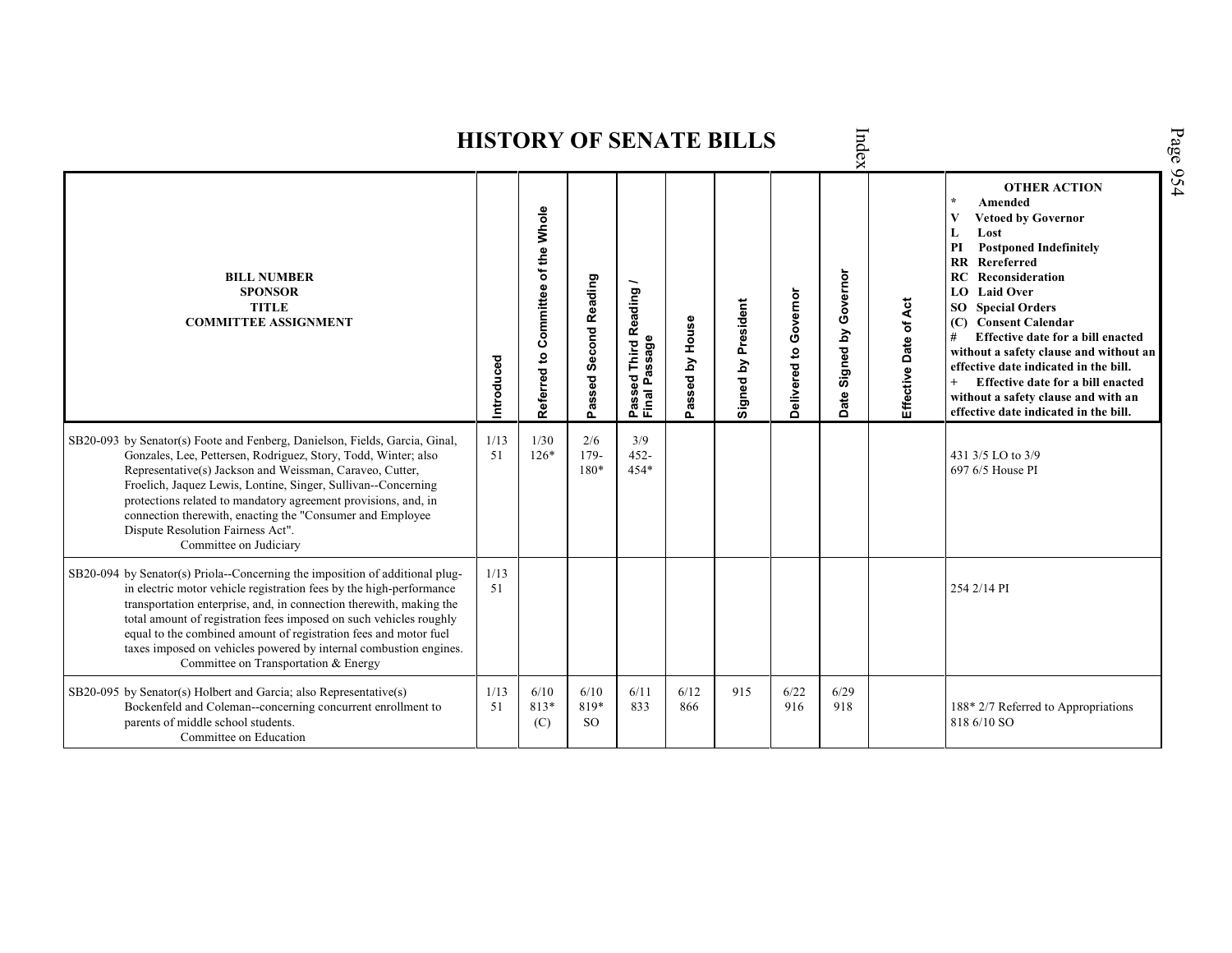| <b>BILL NUMBER</b><br><b>SPONSOR</b><br><b>TITLE</b><br><b>COMMITTEE ASSIGNMENT</b>                                                                                                                                                                                                                                    | Introduced | of the Whole<br>Committee<br>$\mathbf{e}$<br>Referred | Passed Second Reading     | –<br>Reading<br>Passed Third R<br>Final Passage | House<br>issed by<br>ة<br>م | Signed by President | Governor<br>Delivered to | Governor<br>Signed by<br>ate<br>$\Omega$ | Effective Date of Act | <b>OTHER ACTION</b><br>Amended<br><b>Vetoed by Governor</b><br>Lost<br>PI<br><b>Postponed Indefinitely</b><br><b>RR</b> Rereferred<br>Reconsideration<br>RC<br>LO Laid Over<br><b>SO</b> Special Orders<br><b>Consent Calendar</b><br>(C)<br>Effective date for a bill enacted<br>#<br>without a safety clause and without an<br>effective date indicated in the bill.<br>$+$<br>Effective date for a bill enacted<br>without a safety clause and with an<br>effective date indicated in the bill. |
|------------------------------------------------------------------------------------------------------------------------------------------------------------------------------------------------------------------------------------------------------------------------------------------------------------------------|------------|-------------------------------------------------------|---------------------------|-------------------------------------------------|-----------------------------|---------------------|--------------------------|------------------------------------------|-----------------------|----------------------------------------------------------------------------------------------------------------------------------------------------------------------------------------------------------------------------------------------------------------------------------------------------------------------------------------------------------------------------------------------------------------------------------------------------------------------------------------------------|
| SB20-096 by Senator(s) Rodriguez and Holbert; also Representative(s) Duran<br>and Carver--Concerning an authorization for notaries public to<br>perform notarial acts using audio-video communication, and, in<br>connection therewith, making an appropriation.<br>Committee on Judiciary                             | 1/14<br>53 | 3/6<br>447*                                           | 3/10<br>$472 -$<br>$473*$ | 3/11<br>487<br>6/9<br>$777-$<br>778*            | 6/8<br>$772*$               | 915                 | 6/22<br>916              | 6/26<br>917                              | Page<br>95            | 241-242* 2/13 Referred to<br>Appropriations<br>480 3/10 Sen. Holbert Added as Prime<br>Sponsor<br>777 6/9 Senate Concurs in House<br>Amendments                                                                                                                                                                                                                                                                                                                                                    |
| SB20-097 by Senator(s) Holbert, Gonzales; also Representative(s) Van<br>Winkle, Snyder--Concerning the treatment of a marijuana-licensee-<br>owned business that provides employment services to a commonly<br>controlled marijuana business as a single employing unit.<br>Committee on Business, Labor, & Technology | 1/14<br>53 | 2/13<br>246<br>(C)                                    | 2/18<br>263<br>(C)        | 2/19<br>269-<br>270<br>(C)                      |                             |                     |                          |                                          |                       | 607 5/28 House PI                                                                                                                                                                                                                                                                                                                                                                                                                                                                                  |
| SB20-098 by Senator(s) Cooke; also Representative(s) Snyder--Concerning<br>the designation of first informer broadcasters for purposes of<br>emergency response.<br>Committee on State, Veterans, & Military Affairs                                                                                                   | 1/14<br>53 |                                                       |                           |                                                 |                             |                     |                          |                                          |                       | 181 2/6 PI                                                                                                                                                                                                                                                                                                                                                                                                                                                                                         |
| SB20-099 by Senator(s) Rankin; also Representative(s) Will--Concerning the<br>dollar thresholds in place for certain retailers' sales tax collection<br>requirements.<br>Committee on Finance                                                                                                                          | 1/14<br>53 |                                                       |                           |                                                 |                             |                     |                          |                                          |                       | 169 2/5 PI                                                                                                                                                                                                                                                                                                                                                                                                                                                                                         |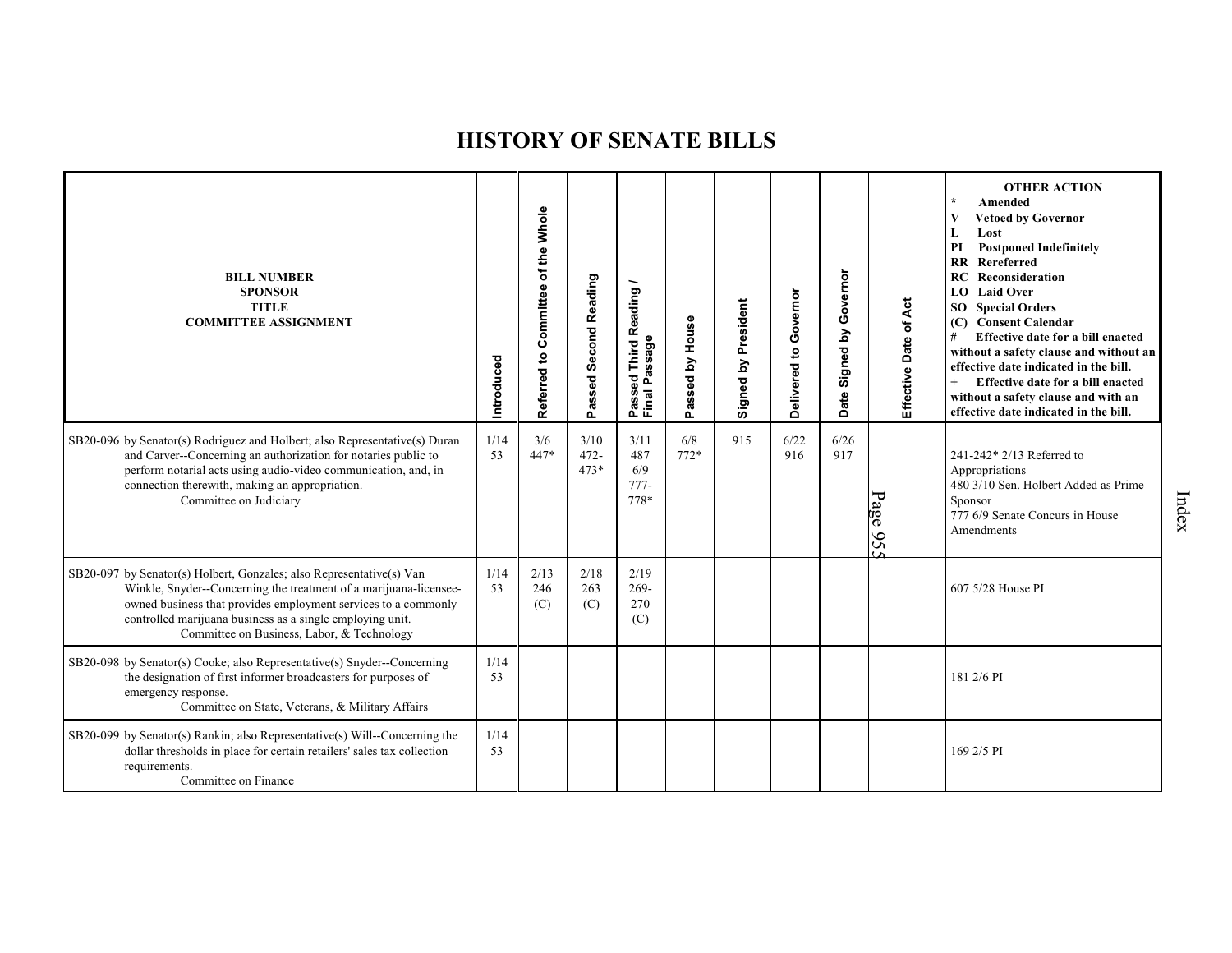|                                                                                                                                                                                                                                                                                                              |            |                                    |                       |                                                      |                 | HISTORY OF SENATE BILLS |                       | ndex                                 |                       |                                                                                                                                                                                                                                                                                                                                                                                                                                                                                                          |
|--------------------------------------------------------------------------------------------------------------------------------------------------------------------------------------------------------------------------------------------------------------------------------------------------------------|------------|------------------------------------|-----------------------|------------------------------------------------------|-----------------|-------------------------|-----------------------|--------------------------------------|-----------------------|----------------------------------------------------------------------------------------------------------------------------------------------------------------------------------------------------------------------------------------------------------------------------------------------------------------------------------------------------------------------------------------------------------------------------------------------------------------------------------------------------------|
| <b>BILL NUMBER</b><br><b>SPONSOR</b><br><b>TITLE</b><br><b>COMMITTEE ASSIGNMENT</b>                                                                                                                                                                                                                          | ntroduced  | Referred to Committee of the Whole | Passed Second Reading | <b>Third Reading</b><br>Passed Innu<br>Final Passage | Passed by House | Signed by President     | Delivered to Governor | Governor<br>Signed by<br><b>Date</b> | Effective Date of Act | <b>OTHER ACTION</b><br>Amended<br>$\star$<br>V<br><b>Vetoed by Governor</b><br>Lost<br>L<br><b>Postponed Indefinitely</b><br>PI<br>RR Rereferred<br><b>RC</b> Reconsideration<br>LO Laid Over<br><b>SO</b> Special Orders<br>(C) Consent Calendar<br>Effective date for a bill enacted<br>without a safety clause and without an<br>effective date indicated in the bill.<br>$^{+}$<br>Effective date for a bill enacted<br>without a safety clause and with an<br>effective date indicated in the bill. |
| SB20-100 by Senator(s) Gonzales and Tate, Williams A., Garcia, Bridges,<br>Hill, Priola, Rodriguez; also Representative(s) Arndt and<br>Benavidez--Concerning the repeal of the death penalty by the<br>general assembly in all circumstances charged on or after July 1,<br>2020.<br>Committee on Judiciary | 1/14<br>53 | 1/28<br>112                        | 1/30<br>$130*$        | 1/31<br>142                                          | 2/27<br>347     | 3/10<br>478             | 3/13<br>541           | 5/26<br>560                          |                       | 130-132* 1/30 COW Amendments                                                                                                                                                                                                                                                                                                                                                                                                                                                                             |
| SB20-101 by Senator(s) Sonnenberg--Concerning the procedural requirements<br>resulting from the initiation of an investigation of a pesticide<br>applicator.<br>Committee on Agriculture & Natural Resources                                                                                                 | 1/14<br>53 |                                    |                       |                                                      |                 |                         |                       |                                      |                       | 252* 2/14 Referred to Finance<br>366 2/28 Referred to Appropriations<br>876 6/13 PI                                                                                                                                                                                                                                                                                                                                                                                                                      |
| SB20-102 by Senator(s) Ginal and Cooke; also Representative(s) Caraveo and<br>Titone, Soper--Concerning required disclosures to patients<br>regarding formal actions based on sexual misconduct.<br>Committee on Judiciary                                                                                   | 1/14<br>53 | 2/6<br>182*<br>(C)                 | 2/10<br>$196*$<br>(C) | 2/11<br>$206 -$<br>207<br>(C)<br>6/8<br>753*         | 6/6<br>$722*$   | 6/10<br>828             | 6/15<br>908           | 6/29<br>918                          |                       | 753 6/8 Senate Concurs in House<br>Amendments                                                                                                                                                                                                                                                                                                                                                                                                                                                            |
| SB20-103 by Senator(s) Tate--Concerning establishing common application<br>guidelines for choice of schools of school districts that ensure<br>opportunity for all students.<br>Committee on State, Veterans, & Military Affairs                                                                             | 1/14<br>53 |                                    |                       |                                                      |                 |                         |                       |                                      |                       | 464-465* 3/10 Referred to<br>Appropriations<br>876 6/13 PI                                                                                                                                                                                                                                                                                                                                                                                                                                               |

 $\mathbf{H}$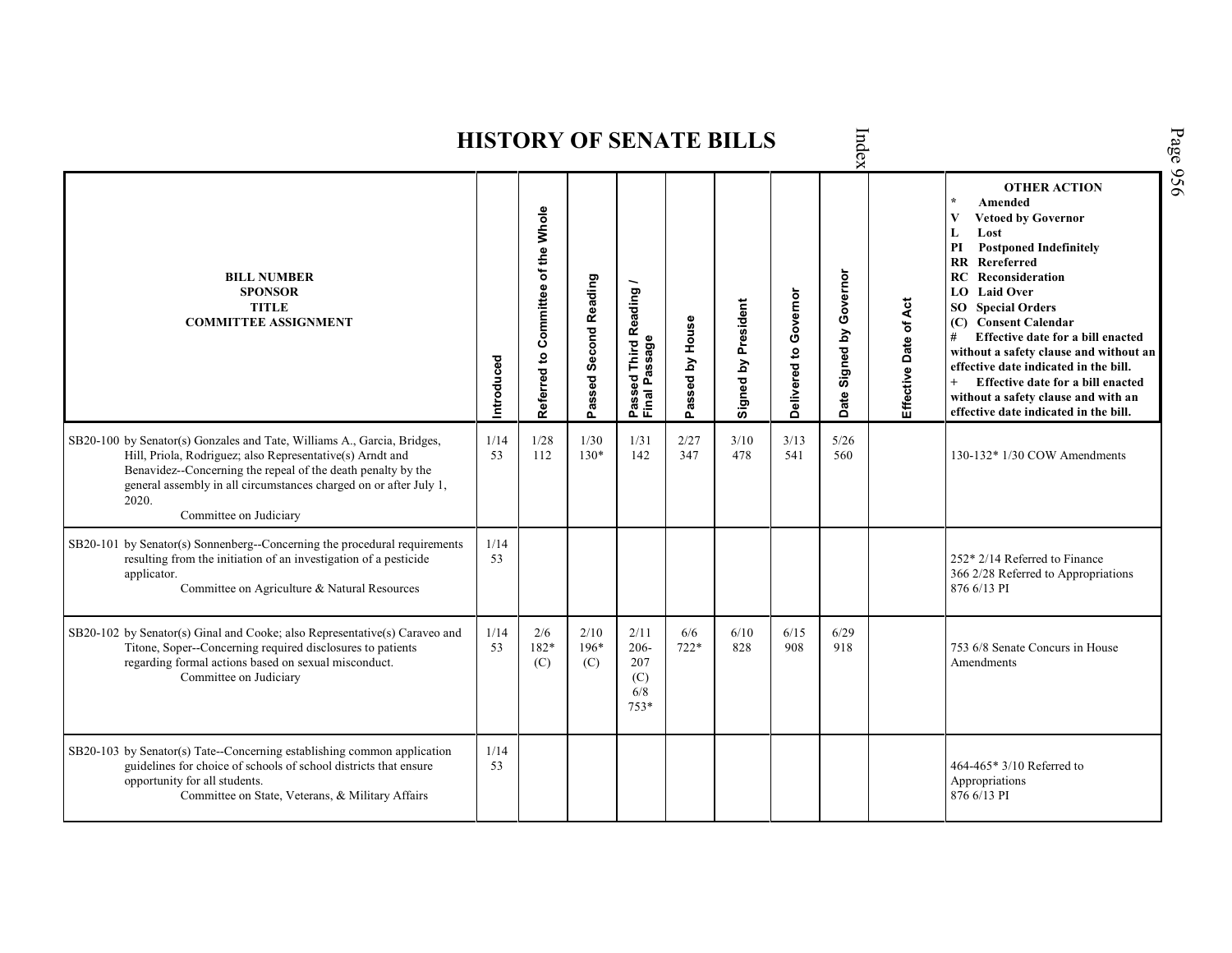| <b>BILL NUMBER</b><br><b>SPONSOR</b><br>TITLE<br><b>COMMITTEE ASSIGNMENT</b>                                                                                                                                                                                                                                                                                               | Introduced | Committee of the Whole<br>Referred to | Passed Second Reading | Third Reading /                    | Passed by House | Signed by President | Delivered to Governor | Governor<br>Signed by<br>Date: | Effective Date of Act | <b>OTHER ACTION</b><br>Amended<br>V<br><b>Vetoed by Governor</b><br>Lost<br>L<br>PI<br><b>Postponed Indefinitely</b><br><b>RR</b> Rereferred<br>Reconsideration<br>RC<br>LO Laid Over<br><b>SO</b> Special Orders<br>(C) Consent Calendar<br>#<br>Effective date for a bill enacted<br>without a safety clause and without an<br>effective date indicated in the bill.<br>$+$<br>Effective date for a bill enacted<br>without a safety clause and with an<br>effective date indicated in the bill. |
|----------------------------------------------------------------------------------------------------------------------------------------------------------------------------------------------------------------------------------------------------------------------------------------------------------------------------------------------------------------------------|------------|---------------------------------------|-----------------------|------------------------------------|-----------------|---------------------|-----------------------|--------------------------------|-----------------------|----------------------------------------------------------------------------------------------------------------------------------------------------------------------------------------------------------------------------------------------------------------------------------------------------------------------------------------------------------------------------------------------------------------------------------------------------------------------------------------------------|
| SB20-104 by Senator(s) Cooke, Fields; also Representative(s) Roberts--<br>Concerning powers of bureau of animal protection agents.<br>Committee on Local Government                                                                                                                                                                                                        | 1/14<br>54 | 3/6<br>447*<br>(C)                    | 3/10<br>$475*$        | 3/11<br>489<br>6/9<br>778-<br>779* | 6/8<br>$772*$   | 6/15<br>913         | 6/19<br>915           | 6/29<br>918                    | Page                  | 224* 2/12 Referred to Appropriations<br>469 3/10 Removed from Consent<br>778-779 6/9 Senate Concurs in House<br>Amendments                                                                                                                                                                                                                                                                                                                                                                         |
| SB20-105 by Senator(s) Scott--Concerning the designation of daylight saving<br>time as the standard year-round time within the state.<br>Committee on State, Veterans, & Military Affairs                                                                                                                                                                                  | 1/14<br>54 |                                       |                       |                                    |                 |                     |                       |                                | 957                   | 280 2/20 PI                                                                                                                                                                                                                                                                                                                                                                                                                                                                                        |
| SB20-106 by Senator(s) Woodward and Ginal; also Representative(s) Kipp<br>and Titone--Concerning the ability of homeless youth to consent to<br>shelter or shelter services.<br>Committee on Local Government                                                                                                                                                              | 1/15<br>61 | 2/20<br>$277 -$<br>279*               | 2/24<br>$314*$        | 2/25<br>326                        | 6/3<br>660      | 6/12<br>867         | 6/15<br>908           | 6/26<br>917                    |                       |                                                                                                                                                                                                                                                                                                                                                                                                                                                                                                    |
| SB20-107 by Senator(s) Ginal; also Representative(s) Mullica and Jackson--<br>Concerning an analysis of prescription drug manufacturer data on<br>high-cost prescription drugs paid for by specified state departments<br>to determine the components of the production process that drive<br>the price of the prescription drugs.<br>Committee on Health & Human Services | 1/15<br>61 | 3/13<br>526*                          |                       |                                    |                 |                     |                       |                                |                       | 254-256* 2/14 Referred to<br>Appropriations<br>287-289* 2/20 Referred to<br>Appropriations<br>653 6/3 LO to 12/31                                                                                                                                                                                                                                                                                                                                                                                  |
| SB20-108 by Senator(s) Gonzales; also Representative(s) Gonzales-Gutierrez--<br>Concerning a prohibition on a landlord engaging in certain<br>activities related to a tenant's citizenship status.<br>Committee on Local Government                                                                                                                                        | 1/15<br>61 | 1/29<br>$120*$                        | 1/31<br>$143*$        | 2/3<br>151                         |                 |                     |                       |                                |                       | 605 5/28 House PI                                                                                                                                                                                                                                                                                                                                                                                                                                                                                  |

Index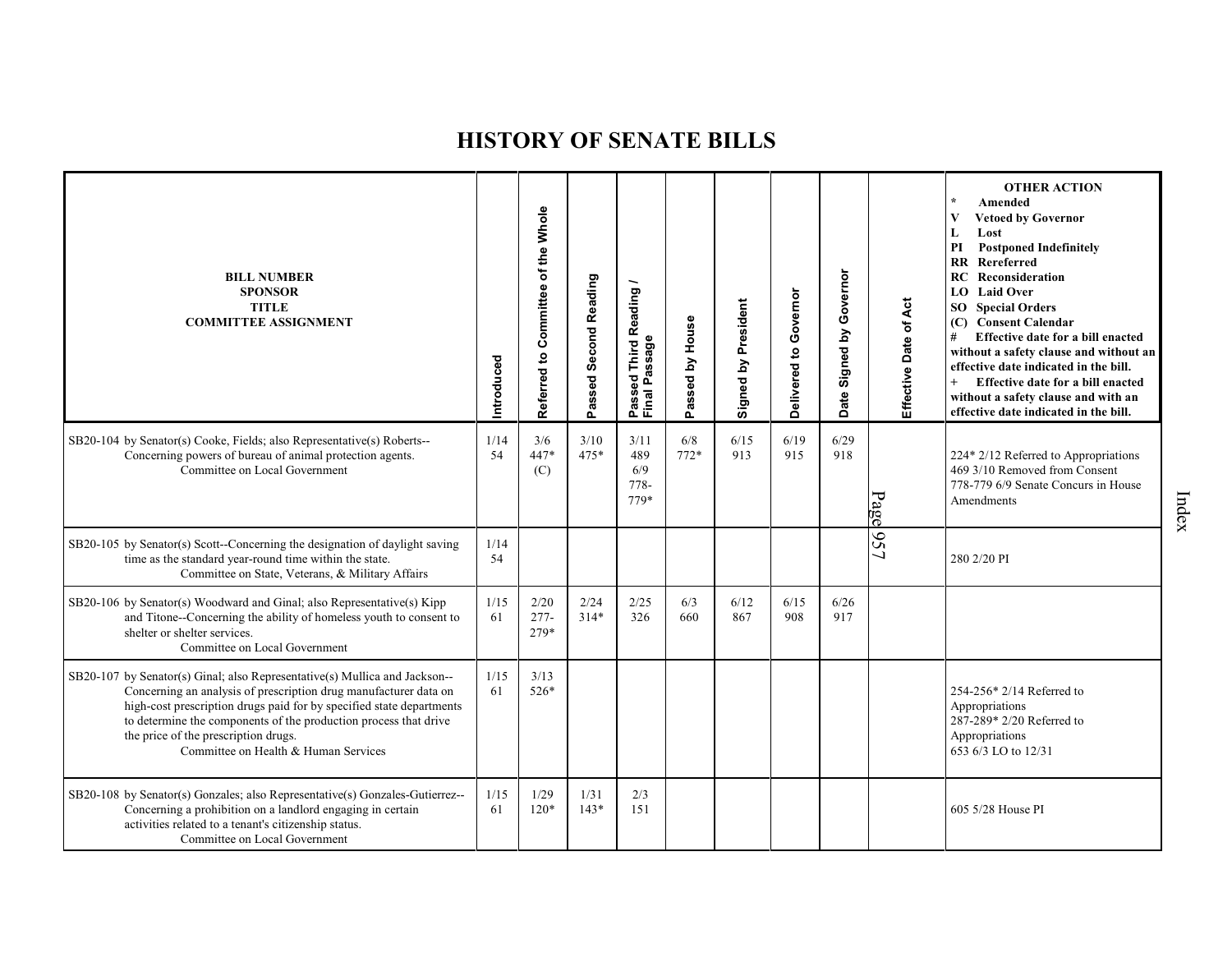| Index<br><b>HISTORY OF SENATE BILLS</b>                                                                                                                                                                                                                                                       |            |                                    |                        |                                                                |                 |                     |                       |                             |                       |                                                                                                                                                                                                                                                                                                                                                                                                                                                                                                                                    |  |  |  |  |
|-----------------------------------------------------------------------------------------------------------------------------------------------------------------------------------------------------------------------------------------------------------------------------------------------|------------|------------------------------------|------------------------|----------------------------------------------------------------|-----------------|---------------------|-----------------------|-----------------------------|-----------------------|------------------------------------------------------------------------------------------------------------------------------------------------------------------------------------------------------------------------------------------------------------------------------------------------------------------------------------------------------------------------------------------------------------------------------------------------------------------------------------------------------------------------------------|--|--|--|--|
| <b>BILL NUMBER</b><br><b>SPONSOR</b><br><b>TITLE</b><br><b>COMMITTEE ASSIGNMENT</b>                                                                                                                                                                                                           | Introduced | Referred to Committee of the Whole | Passed Second Reading  | Reading<br>ssage<br>Third I<br>م<br>م<br>g<br>Passe<br>Final I | Passed by House | Signed by President | Delivered to Governor | Signed by Governor<br>Date: | Effective Date of Act | <b>OTHER ACTION</b><br>Amended<br>$\star$<br>$\overline{\mathbf{V}}$<br><b>Vetoed by Governor</b><br>L<br>Lost<br><b>Postponed Indefinitely</b><br>PI<br>$\mathbf{R}$<br>Rereferred<br>RC<br>Reconsideration<br>LO Laid Over<br><b>SO</b> Special Orders<br>(C) Consent Calendar<br>Effective date for a bill enacted<br>#<br>without a safety clause and without an<br>effective date indicated in the bill.<br>Effective date for a bill enacted<br>without a safety clause and with an<br>effective date indicated in the bill. |  |  |  |  |
| SB20-109 by Senator(s) Gardner--Concerning the property tax classification of<br>property used for short-term rentals.<br>Committee on Finance                                                                                                                                                | 1/15<br>61 |                                    |                        |                                                                |                 |                     |                       |                             |                       | 224 2/12 PI                                                                                                                                                                                                                                                                                                                                                                                                                                                                                                                        |  |  |  |  |
| SB20-110 by Senator(s) Williams A. and Holbert; also Representative(s)<br>Snyder--Concerning fines levied by a licensing authority for<br>violations of laws related to alcohol beverages.<br>Committee on Business, Labor, & Technology                                                      | 1/15<br>62 | 3/6<br>447*                        | 3/10<br>$473-$<br>474* | 3/11<br>488<br>6/9<br>779*                                     | 6/8<br>$772*$   | 915                 | 6/19<br>915           | 7/13<br>923                 |                       | 107 1/28 Referred to Appropriations<br>779 6/9 Senate Concurs in House<br>Amendments                                                                                                                                                                                                                                                                                                                                                                                                                                               |  |  |  |  |
| SB20-111 by Senator(s) Hisey; also Representative(s) Soper and Valdez D.--<br>Concerning the creation of a school transportation grant program.<br>Committee on State, Veterans, & Military Affairs                                                                                           | 1/15<br>62 |                                    |                        |                                                                |                 |                     |                       |                             |                       | 229 2/13 PI                                                                                                                                                                                                                                                                                                                                                                                                                                                                                                                        |  |  |  |  |
| SB20-112 by Senator(s) Priola; also Representative(s) Buentello--Concerning<br>the creation of a college trust scholarship for students who graduate<br>early from Colorado public high schools.<br>Committee on Finance                                                                      | 1/15<br>62 |                                    |                        |                                                                |                 |                     |                       |                             |                       | 256 2/14 PI                                                                                                                                                                                                                                                                                                                                                                                                                                                                                                                        |  |  |  |  |
| SB20-113 by Senator(s) Tate, Moreno, Woodward, Zenzinger; also<br>Representative(s) Valdez D., Arndt, McKean--Concerning the<br>mandatory contents of each license issued to a health facility by the<br>department of public health and environment.<br>Committee on Health & Human Services | 1/17<br>71 | 1/30<br>123<br>(C)                 | 2/3<br>151<br>(C)      | 2/4<br>159<br>(C)                                              | 2/27<br>359     | 3/4<br>416          | 3/4<br>425            | 3/12<br>503                 |                       |                                                                                                                                                                                                                                                                                                                                                                                                                                                                                                                                    |  |  |  |  |
| SB20-114 by Senator(s) Gardner; also Representative(s) Tipper--Concerning<br>the "Uniform Registration of Canadian Money Judgments Act".<br>Committee on Judiciary                                                                                                                            | 1/23<br>94 | 2/6<br>182<br>(C)                  | 2/10<br>197<br>(C)     | 2/11<br>207<br>(C)                                             | 3/12<br>498     | 5/26<br>556         | 5/26<br>556           | 5/26<br>561                 |                       |                                                                                                                                                                                                                                                                                                                                                                                                                                                                                                                                    |  |  |  |  |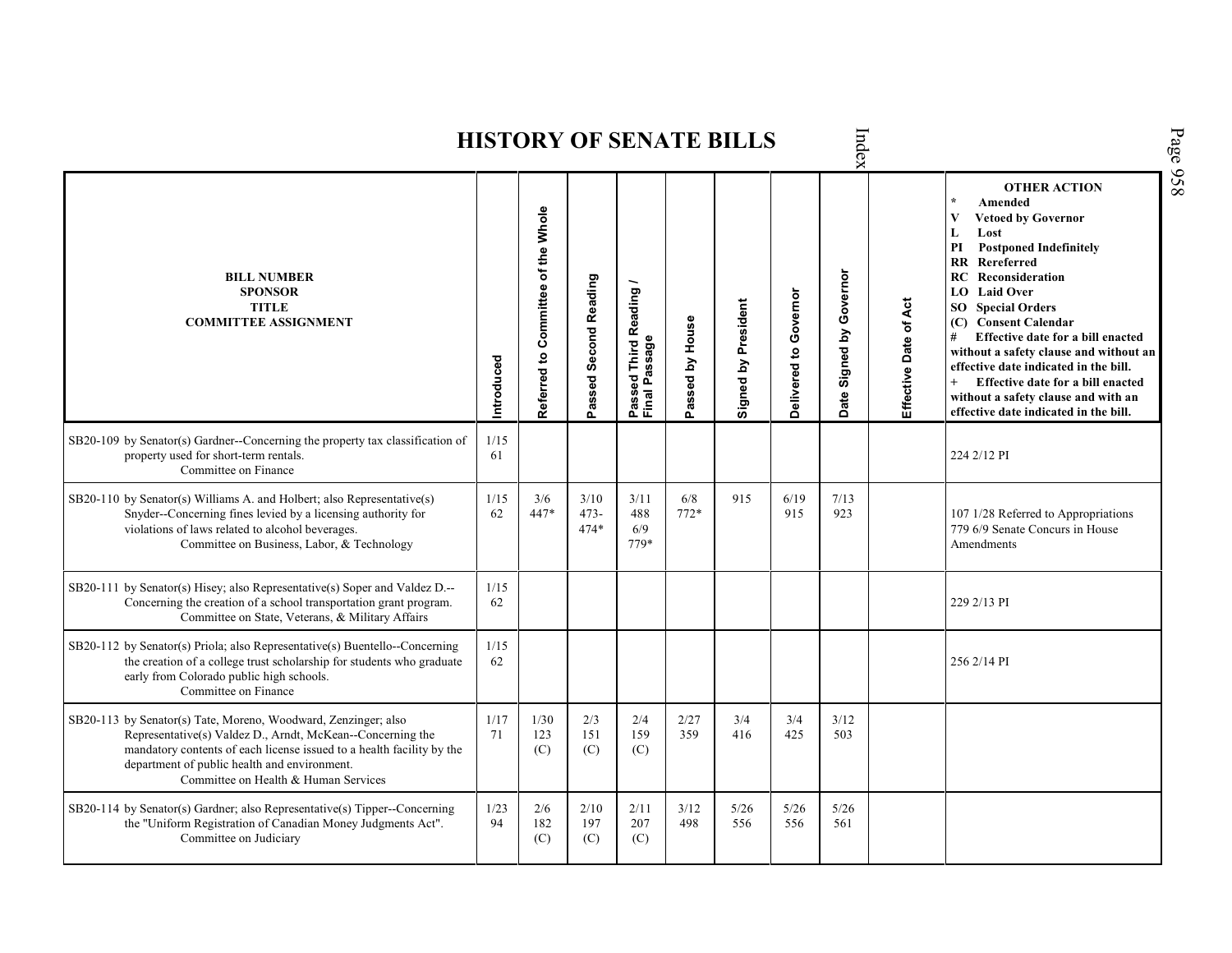| <b>BILL NUMBER</b><br><b>SPONSOR</b><br><b>TITLE</b><br><b>COMMITTEE ASSIGNMENT</b>                                                                                                                                                                                                                                                                                                      | Introduced | Referred to Committee of the Whole | <b>Second Reading</b><br>Passed | Reading<br>ssage<br>Third<br>ℼ<br>g<br>ء<br>Passe<br>Final | by House<br>Passed | Signed by President | Delivered to Governor | Governor<br>$\mathbf{\underline{s}}$<br>Signed<br>ate<br>ó | Effective Date of Act | <b>OTHER ACTION</b><br>$\star$<br>Amended<br><b>Vetoed by Governor</b><br>V<br>Lost<br>L<br><b>Postponed Indefinitely</b><br>PI<br>$\mathbf{R}$<br>Rereferred<br><b>RC</b> Reconsideration<br>LO Laid Over<br><b>SO</b> Special Orders<br><b>Consent Calendar</b><br>(C)<br>#<br>Effective date for a bill enacted<br>without a safety clause and without an<br>effective date indicated in the bill.<br>$\ddot{}$<br>Effective date for a bill enacted<br>without a safety clause and with an<br>effective date indicated in the bill. |
|------------------------------------------------------------------------------------------------------------------------------------------------------------------------------------------------------------------------------------------------------------------------------------------------------------------------------------------------------------------------------------------|------------|------------------------------------|---------------------------------|------------------------------------------------------------|--------------------|---------------------|-----------------------|------------------------------------------------------------|-----------------------|-----------------------------------------------------------------------------------------------------------------------------------------------------------------------------------------------------------------------------------------------------------------------------------------------------------------------------------------------------------------------------------------------------------------------------------------------------------------------------------------------------------------------------------------|
| SB20-115 by Senator(s) Crowder; also Representative(s) Catlin--Concerning<br>the registration of surplus military vehicles as farm vehicles.<br>Committee on Transportation & Energy                                                                                                                                                                                                     | 1/24<br>99 | 2/25<br>335                        | 2/27<br>$351 -$<br>352*         | 2/28<br>372                                                |                    |                     |                       |                                                            |                       | 187 2/7 Referred to Appropriations<br>605 5/28 House PI                                                                                                                                                                                                                                                                                                                                                                                                                                                                                 |
| SB20-116 by Senator(s) Woodward, Gonzales, Rodriguez; also<br>Representative(s) Herod--Concerning the penalties for driving<br>under restraint when the license is restrained for reasons other than<br>an alcohol-related offense.<br>Committee on Judiciary                                                                                                                            | 1/24<br>99 |                                    |                                 |                                                            |                    |                     |                       |                                                            | 'age<br>95<br>ق       | 242 2/13 PI                                                                                                                                                                                                                                                                                                                                                                                                                                                                                                                             |
| SB20-117 by Senator(s) Cooke--Concerning a requirement that a local<br>education employer disclose deductions from an employee's<br>earnings that are used to pay for certain political activities.<br>Committee on State, Veterans, & Military Affairs                                                                                                                                  | 1/24<br>99 |                                    |                                 |                                                            |                    |                     |                       |                                                            |                       | 229 2/13 PI                                                                                                                                                                                                                                                                                                                                                                                                                                                                                                                             |
| SB20-118 by Senator(s) Hisey; also Representative(s) Gray and Valdez D.--<br>Concerning the transfer of the function of issuing permits for the<br>transportation of hazardous materials by motor vehicle from the<br>public utilities commission to the department of transportation, and,<br>in connection therewith, making an appropriation.<br>Committee on Transportation & Energy | 1/24<br>99 | 3/13<br>526*<br>(C)                | 5/28<br>594-<br>596*            | 6/1<br>$612 -$<br>613<br>6/10<br>$812 -$<br>813*           | 6/9<br>782*        | 915                 | 6/19<br>915           | 6/29<br>918                                                |                       | 254* 2/14 Referred to Finance<br>272 2/19 Referred to Appropriations<br>589 5/28 Removed from Consent<br>812-813 6/10 Senate Concurs in House<br>Amendments                                                                                                                                                                                                                                                                                                                                                                             |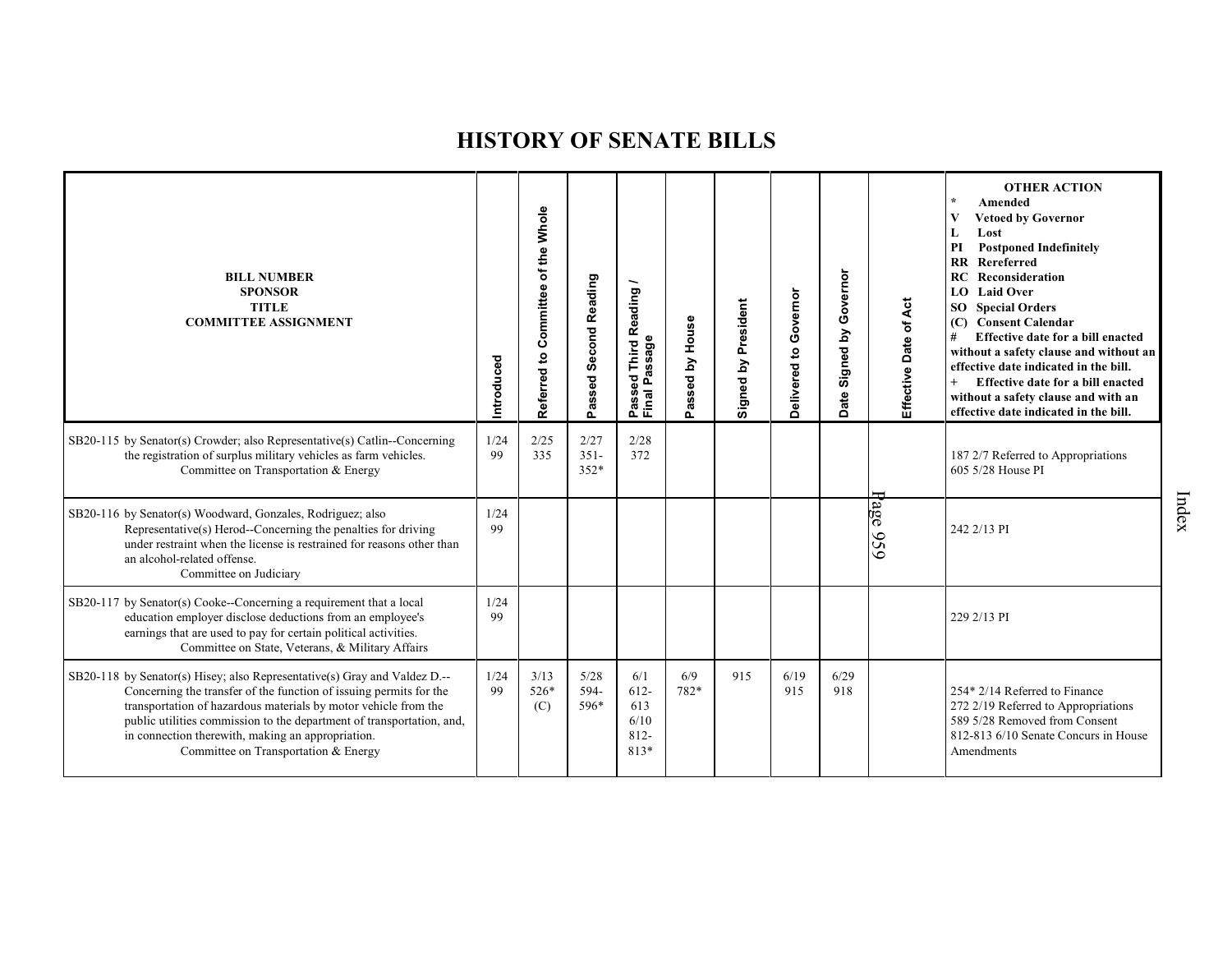| Index<br><b>HISTORY OF SENATE BILLS</b>                                                                                                                                                                                                                                                                                                                          |            |                                                       |                          |                                         |                 |                        |                       |                                   |                       | Page 960                                                                                                                                                                                                                                                                                                                                                                                                                                                                                               |  |
|------------------------------------------------------------------------------------------------------------------------------------------------------------------------------------------------------------------------------------------------------------------------------------------------------------------------------------------------------------------|------------|-------------------------------------------------------|--------------------------|-----------------------------------------|-----------------|------------------------|-----------------------|-----------------------------------|-----------------------|--------------------------------------------------------------------------------------------------------------------------------------------------------------------------------------------------------------------------------------------------------------------------------------------------------------------------------------------------------------------------------------------------------------------------------------------------------------------------------------------------------|--|
| <b>BILL NUMBER</b><br><b>SPONSOR</b><br><b>TITLE</b><br><b>COMMITTEE ASSIGNMENT</b>                                                                                                                                                                                                                                                                              | Introduced | of the Whole<br>Committee<br>$\mathbf{S}$<br>Referred | Passed Second Reading    | Passed Third Reading /<br>Final Passage | Passed by House | President<br>Signed by | Delivered to Governor | Governor<br>Signed by<br>ate<br>ó | Effective Date of Act | <b>OTHER ACTION</b><br>Amended<br>V<br><b>Vetoed by Governor</b><br>L<br>Lost<br>PI<br><b>Postponed Indefinitely</b><br>Rereferred<br>RR<br>RC.<br>Reconsideration<br><b>LO</b> Laid Over<br><b>SO</b> Special Orders<br>(C) Consent Calendar<br>#<br>Effective date for a bill enacted<br>without a safety clause and without an<br>effective date indicated in the bill.<br>$+$<br>Effective date for a bill enacted<br>without a safety clause and with an<br>effective date indicated in the bill. |  |
| SB20-119 by Senator(s) Ginal; also Representative(s) Jaquez Lewis--<br>Concerning expanding the Canadian prescription drug importation<br>program to include prescription drug suppliers from nations other<br>than Canada upon the enactment of legislation by the United States<br>congress authorizing such practice.<br>Committee on Health & Human Services | 1/24<br>99 | 2/14<br>256                                           | 2/26<br>$340-$<br>$341*$ | 2/27<br>347                             |                 |                        |                       |                                   |                       | 842 6/11 House PI                                                                                                                                                                                                                                                                                                                                                                                                                                                                                      |  |
| SB20-120 by Senator(s) Danielson; also Representative(s) Sullivan--<br>Concerning requirements for registered apprentices.<br>Committee on Business, Labor, & Technology                                                                                                                                                                                         | 1/24<br>99 | 2/13<br>$244 -$<br>$246*$                             | 2/25<br>$328 -$<br>329*  | 2/26<br>339<br>6/9<br>789*              | 6/8<br>772*     | 915                    | 6/22<br>916           | 7/7<br>921                        |                       | 330 2/25 COW Amendment<br>789 6/9 Senate Concurs in House<br>Amendments                                                                                                                                                                                                                                                                                                                                                                                                                                |  |
| SB20-121 by Senator(s) Donovan--Concerning the management of gray<br>wolves in Colorado, and, in connection therewith, authorizing the<br>reintroduction of gray wolves.<br>Committee on Agriculture & Natural Resources                                                                                                                                         | 1/24<br>99 |                                                       |                          |                                         |                 |                        |                       |                                   |                       | 580 5/27 PI                                                                                                                                                                                                                                                                                                                                                                                                                                                                                            |  |
| SB20-122 by Senator(s) Donovan, Danielson, Garcia--Concerning establishing<br>a mobile veteran support unit grant program.<br>Committee on State, Veterans, & Military Affairs                                                                                                                                                                                   | 1/24<br>99 |                                                       |                          |                                         |                 |                        |                       |                                   |                       | 181 2/6 Referred to Appropriations<br>821 6/10 PI                                                                                                                                                                                                                                                                                                                                                                                                                                                      |  |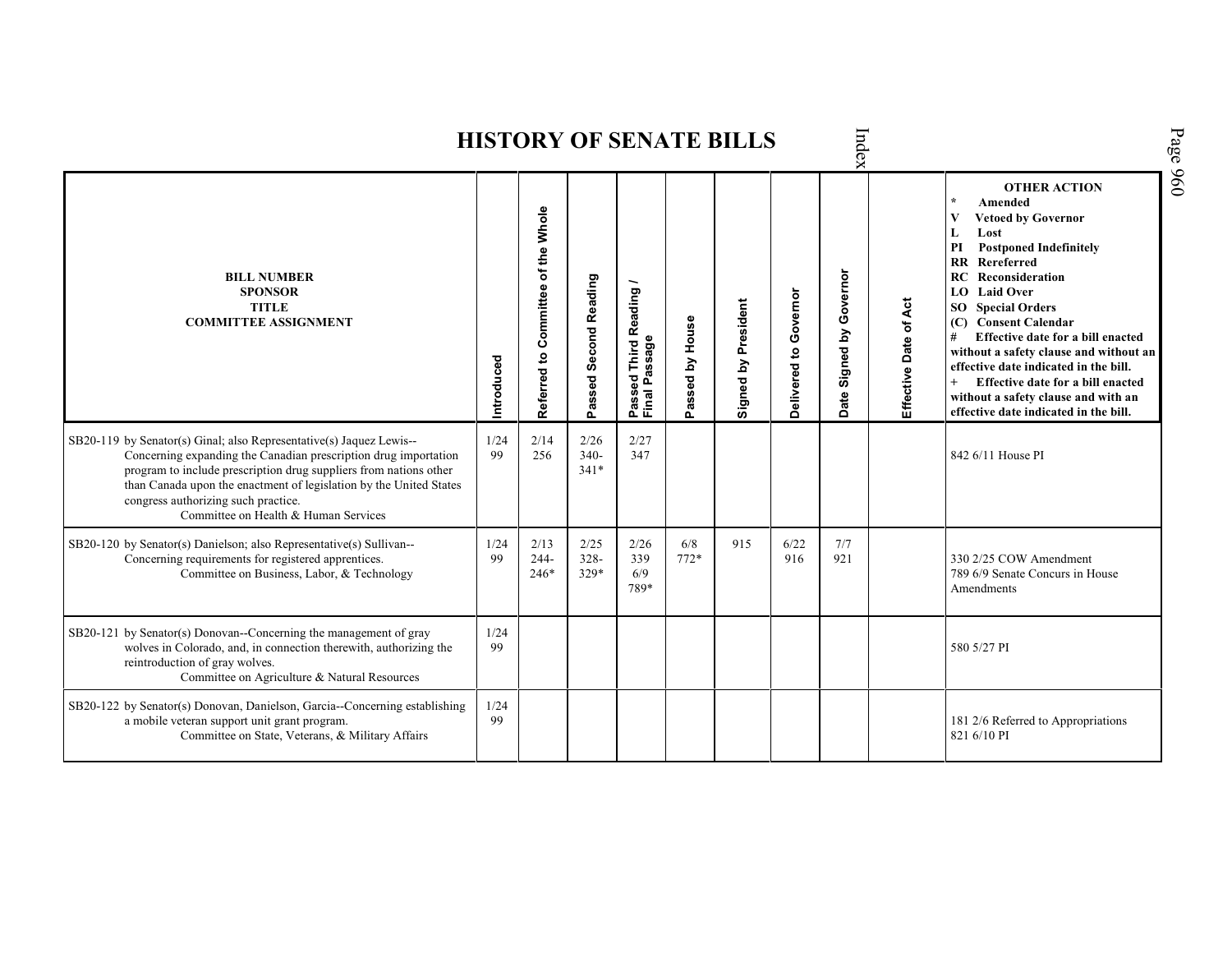| <b>BILL NUMBER</b><br><b>SPONSOR</b><br><b>TITLE</b><br><b>COMMITTEE ASSIGNMENT</b>                                                                                                                                                                                                                                                                                                                                                                                                  | Introduced  | Referred to Committee of the Whole | Passed Second Reading | Reading<br>Passeu<br>Final Passage  | Passed by House | Signed by President | Governor<br>Delivered to | Governor<br>Signed by<br>Date: | Effective Date of Act | <b>OTHER ACTION</b><br>$\star$<br>Amended<br>V<br><b>Vetoed by Governor</b><br>L<br>Lost<br><b>Postponed Indefinitely</b><br>PI<br>$\mathbf{R}$<br>Rereferred<br>Reconsideration<br>RC<br><b>Laid Over</b><br>LO.<br><b>SO</b> Special Orders<br>(C) Consent Calendar<br>#<br>Effective date for a bill enacted<br>without a safety clause and without an<br>effective date indicated in the bill.<br>$+$<br>Effective date for a bill enacted<br>without a safety clause and with an<br>effective date indicated in the bill. |
|--------------------------------------------------------------------------------------------------------------------------------------------------------------------------------------------------------------------------------------------------------------------------------------------------------------------------------------------------------------------------------------------------------------------------------------------------------------------------------------|-------------|------------------------------------|-----------------------|-------------------------------------|-----------------|---------------------|--------------------------|--------------------------------|-----------------------|--------------------------------------------------------------------------------------------------------------------------------------------------------------------------------------------------------------------------------------------------------------------------------------------------------------------------------------------------------------------------------------------------------------------------------------------------------------------------------------------------------------------------------|
| SB20-123 by Senator(s) Fields and Bridges, Priola, Tate, Todd; also<br>Representative(s) Coleman and Herod, Soper, Bird, Buckner,<br>Exum, Hooton, Larson, Liston, Melton, Mullica, Van Winkle--<br>Concerning the rights of college athletes, and, in connection<br>therewith, establishing their right to receive compensation for the<br>use of their names, images, and likenesses and their right to obtain<br>professional and legal representation.<br>Committee on Education | 1/24<br>99  | 2/7<br>188*<br>(C)                 | 2/11<br>$209*$<br>(C) | 2/12<br>217<br>(C)<br>3/5<br>$434*$ | 3/4<br>$416*$   | 5/26<br>556         | 5/26<br>556              | 5/26<br>560                    | Page 96               | 434 3/5 Senate Concurs in House<br>Amendments                                                                                                                                                                                                                                                                                                                                                                                                                                                                                  |
| SB20-124 by Senator(s) Priola and Hansen, Foote; also Representative(s) Will<br>and Buentello--Concerning adding to the public school facility<br>construction guidelines a requirement to consult with the local<br>electric utility.<br>Committee on Transportation & Energy                                                                                                                                                                                                       | 1/24<br>99  | 2/7<br>186*<br>(C)                 | 2/11<br>$209*$<br>(C) | 2/12<br>216<br>(C)                  | 6/3<br>660      | 6/12<br>867         | 6/15<br>908              | 7/2<br>919                     |                       |                                                                                                                                                                                                                                                                                                                                                                                                                                                                                                                                |
| SB20-125 by Senator(s) Ginal and Zenzinger; also Representative(s) Froelich<br>and Duran--Concerning a prohibition on the use of certain exotic<br>animals in a traveling animal act.<br>Committee on Agriculture & Natural Resources                                                                                                                                                                                                                                                | 1/27<br>103 | 2/21<br>$293 -$<br>295*            | 2/25<br>330*          | 2/26<br>339                         |                 |                     |                          |                                |                       | 643 6/2 House PI                                                                                                                                                                                                                                                                                                                                                                                                                                                                                                               |
| SB20-126 by Senator(s) Story and Smallwood; also Representative(s) Roberts<br>and Van Winkle--Concerning the operation of a licensed family<br>child care home in a common interest community.<br>Committee on Local Government                                                                                                                                                                                                                                                      | 1/27<br>103 | 2/18<br>$261*$                     | 2/20<br>286*          | 2/21<br>302                         | 6/3<br>660      | 6/10<br>828         | 6/15<br>908              | 7/8<br>921                     |                       |                                                                                                                                                                                                                                                                                                                                                                                                                                                                                                                                |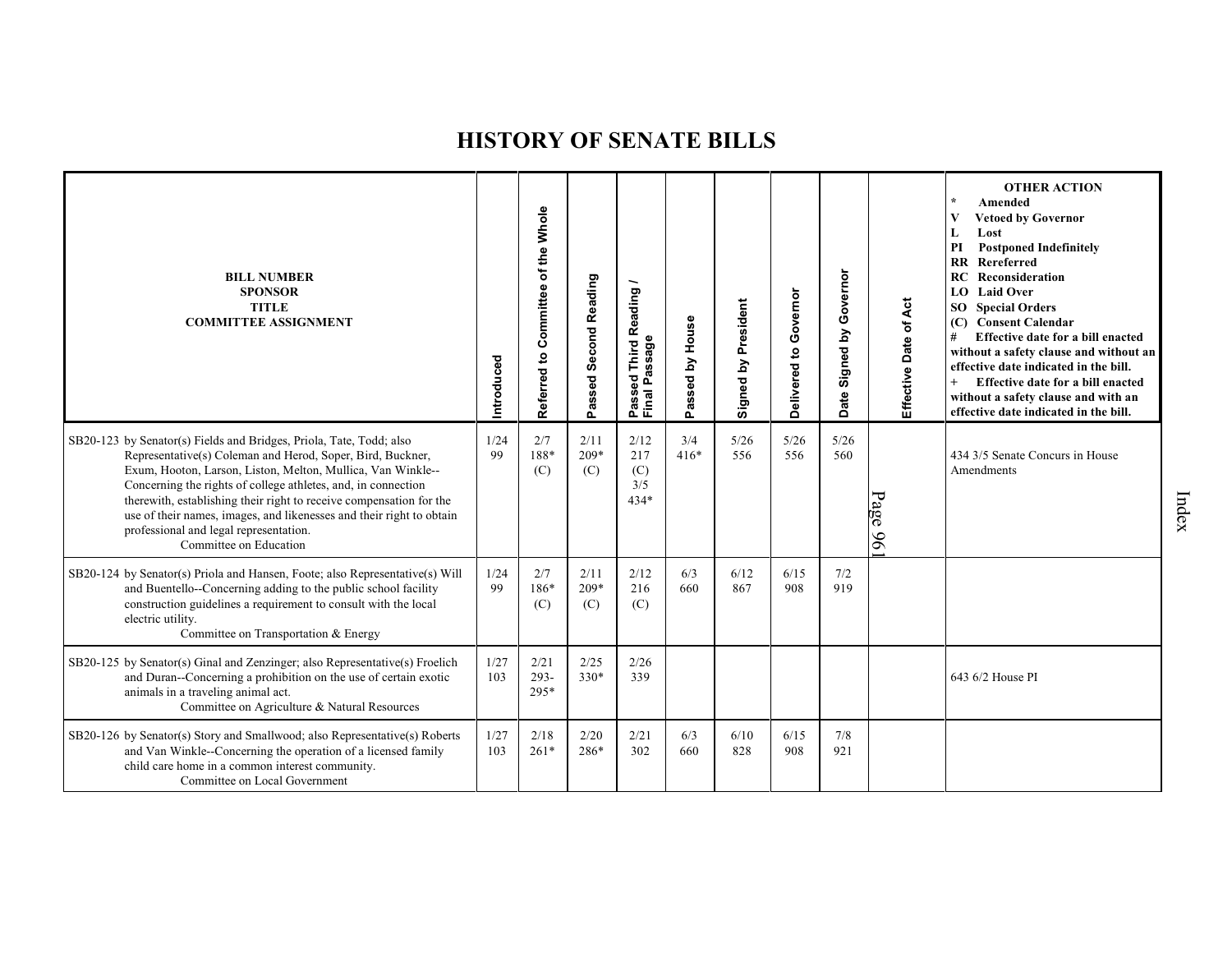Index Page 962 **HISTORY OF SENATE BILLS OTHER ACTION \* Amended Referred to Com mittee of the Whole Vetoed by Governor L Lost PI Postponed Indefinitely RR Rereferred Date Signed by Governor BILL NUMBER RC Reconsideration Passed Second Reading** Passed Third Reading /<br>Final Passage **Passed Third Reading / LO Laid Over SPONSOR** Delivered to Governor **Delivered to Governor** Effective Date of Act Signed by President **Effective Date of Act Signed by President SO Special Orders TITLE COMMITTEE ASSIGNMENT (C) Consent Calendar** Passed by House **Passed by House # Effective date for a bill enacted Final Passage without a safety clause and without an Introduced effective date indicated in the bill. + Effective date for a bill enacted without a safety clause and with an effective date indicated in the bill.**   $\frac{1}{27}$ <br> $\frac{103}{27}$ SB20-127 by Senator(s) Smallwood and Todd--Concerning creation of the health benefit plan design change review committee to conduct 256 2/14 Referred to Appropriations actuarial reviews of legislation affecting health benefit plan 876 6/13 PI requirements. Committee on Health & Human Services SB20-128 by Senator(s) Coram, Hansen; also Representative(s) Arndt and 1/27 Catlin--Concerning the provision of rural broadband using an 104 279 2/20 PI electric utility easement held by an electric cooperative, and, in connection therewith, authorizing the provision of rural broadband using an electric utility easement held by an electric generation and transmission cooperative association. Committee on Local Government SB20-129 by Senator(s) Holbert and Ginal; also Representative(s) Froelich 1/27 2/20 2/24 2/25 6/8 915 6/19 7/10 and Ransom--Concerning the protection of individuals subject to a 104 281- 314\* 325 772 915 922 fiduciary. 283\* (C) (C) Committee on Judiciary (C) SB20-130 by Senator(s) Donovan and Rankin, Coram, Fenberg, Scott; also 1/27 3/6 3/10 3/11 Representative(s) McCluskie and Wilson, Roberts--Concerning 104 447- 476\* 489 **186 2/7 Referred to Appropriations** backcountry search and rescue services in Colorado, and, in 448\* 469 3/10 Removed from Consent connection therewith, making an appropriation. (C) 605 5/28 House PICommittee on Agriculture & Natural Resources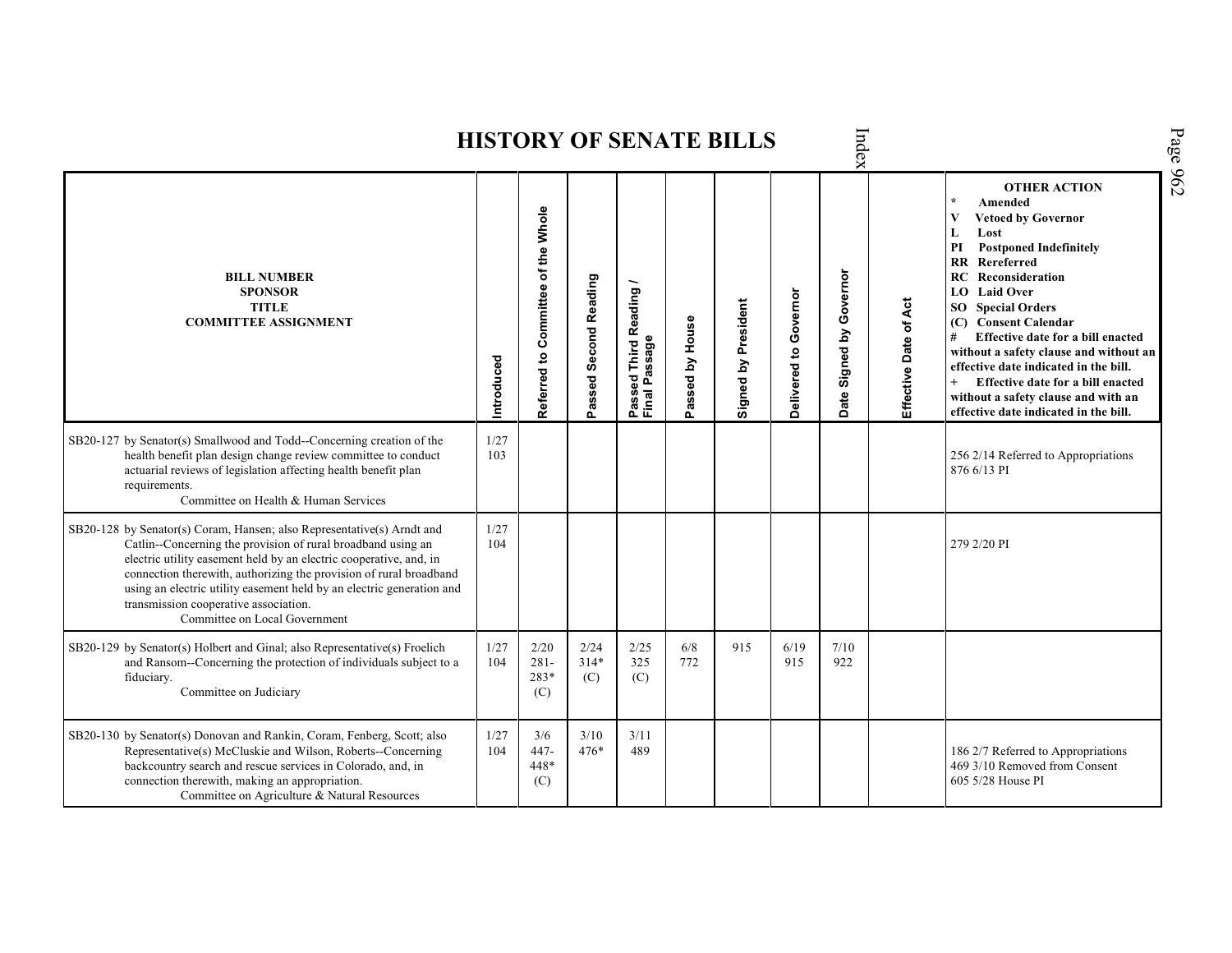| <b>BILL NUMBER</b><br><b>SPONSOR</b><br><b>TITLE</b><br><b>COMMITTEE ASSIGNMENT</b>                                                                                                                                                                                                                                                                                            | Introduced  | Committee of the Whole<br>Referred to | Passed Second Reading | Reading<br>Passed Third R<br>Final Passage | assed by House<br>௳ | Signed by President | Delivered to Governor | Governor<br>$\mathbf{\underline{s}}$<br>Signed<br>Date | Effective Date of Act | <b>OTHER ACTION</b><br>Amended<br><b>Vetoed by Governor</b><br>Lost<br><b>Postponed Indefinitely</b><br>PI<br><b>RR</b> Rereferred<br>RC<br>Reconsideration<br><b>LO</b> Laid Over<br><b>SO</b> Special Orders<br>(C) Consent Calendar<br>#<br>Effective date for a bill enacted<br>without a safety clause and without an<br>effective date indicated in the bill.<br>Effective date for a bill enacted<br>without a safety clause and with an<br>effective date indicated in the bill. |
|--------------------------------------------------------------------------------------------------------------------------------------------------------------------------------------------------------------------------------------------------------------------------------------------------------------------------------------------------------------------------------|-------------|---------------------------------------|-----------------------|--------------------------------------------|---------------------|---------------------|-----------------------|--------------------------------------------------------|-----------------------|------------------------------------------------------------------------------------------------------------------------------------------------------------------------------------------------------------------------------------------------------------------------------------------------------------------------------------------------------------------------------------------------------------------------------------------------------------------------------------------|
| SB20-131 by Senator(s) Foote and Holbert; also Representative(s) Mullica and<br>Soper--Concerning funding for pathways in technology early<br>college high schools.<br>Committee on Education                                                                                                                                                                                  | 1/27<br>104 |                                       |                       |                                            |                     |                     |                       |                                                        |                       | 229 2/13 Referred to Appropriations<br>876 6/13 PI                                                                                                                                                                                                                                                                                                                                                                                                                                       |
| SB20-132 by Senator(s) Sonnenberg; also Representative(s) Holtorf--<br>Concerning the use of surplus military vehicles for specialized<br>purposes under the "Uniform Motor Vehicle Law".<br>Committee on Transportation & Energy                                                                                                                                              | 1/27<br>104 | 2/25<br>335                           | 2/27<br>352           | 2/28<br>372                                |                     |                     |                       |                                                        | age $963$             | 186 2/7 Referred to Appropriations                                                                                                                                                                                                                                                                                                                                                                                                                                                       |
| SB20-133 by Senator(s) Woodward, Donovan; also Representative(s) Kraft-<br>Tharp and Williams D.--Concerning business fiscal impact notes.<br>Committee on State, Veterans, & Military Affairs                                                                                                                                                                                 | 1/27<br>104 |                                       |                       |                                            |                     |                     |                       |                                                        |                       | 166 2/4 PI                                                                                                                                                                                                                                                                                                                                                                                                                                                                               |
| SB20-134 by Senator(s) Woodward and Zenzinger, Moreno; also<br>Representative(s) Arndt, McKean, Valdez D., Van Winkle--<br>Concerning the repeal of certain language used to determine cash<br>fund revenue that is derived from non-fee sources when calculating<br>the amount of uncommitted reserves in a cash fund at the end of a<br>fiscal year.<br>Committee on Finance | 1/27<br>104 | 2/12<br>223<br>(C)                    | 2/14<br>253<br>(C)    | 2/18<br>262<br>(C)                         | 3/12<br>498         | 5/26<br>556         | 5/26<br>556           | 5/26<br>560                                            |                       |                                                                                                                                                                                                                                                                                                                                                                                                                                                                                          |
| SB20-135 by Senator(s) Sonnenberg and Donovan; also Representative(s)<br>Roberts and Wilson--Concerning the adoption of statutory changes<br>related to conservation easements that were recommended by the<br>conservation easement working group convened in accordance with<br>House Bill 19-1264.<br>Committee on Agriculture & Natural Resources                          | 1/27<br>104 |                                       |                       |                                            |                     |                     |                       |                                                        |                       | 253 2/14 Referred to Finance<br>514-517* 3/13 Referred to<br>Appropriations<br>876 6/13 PI                                                                                                                                                                                                                                                                                                                                                                                               |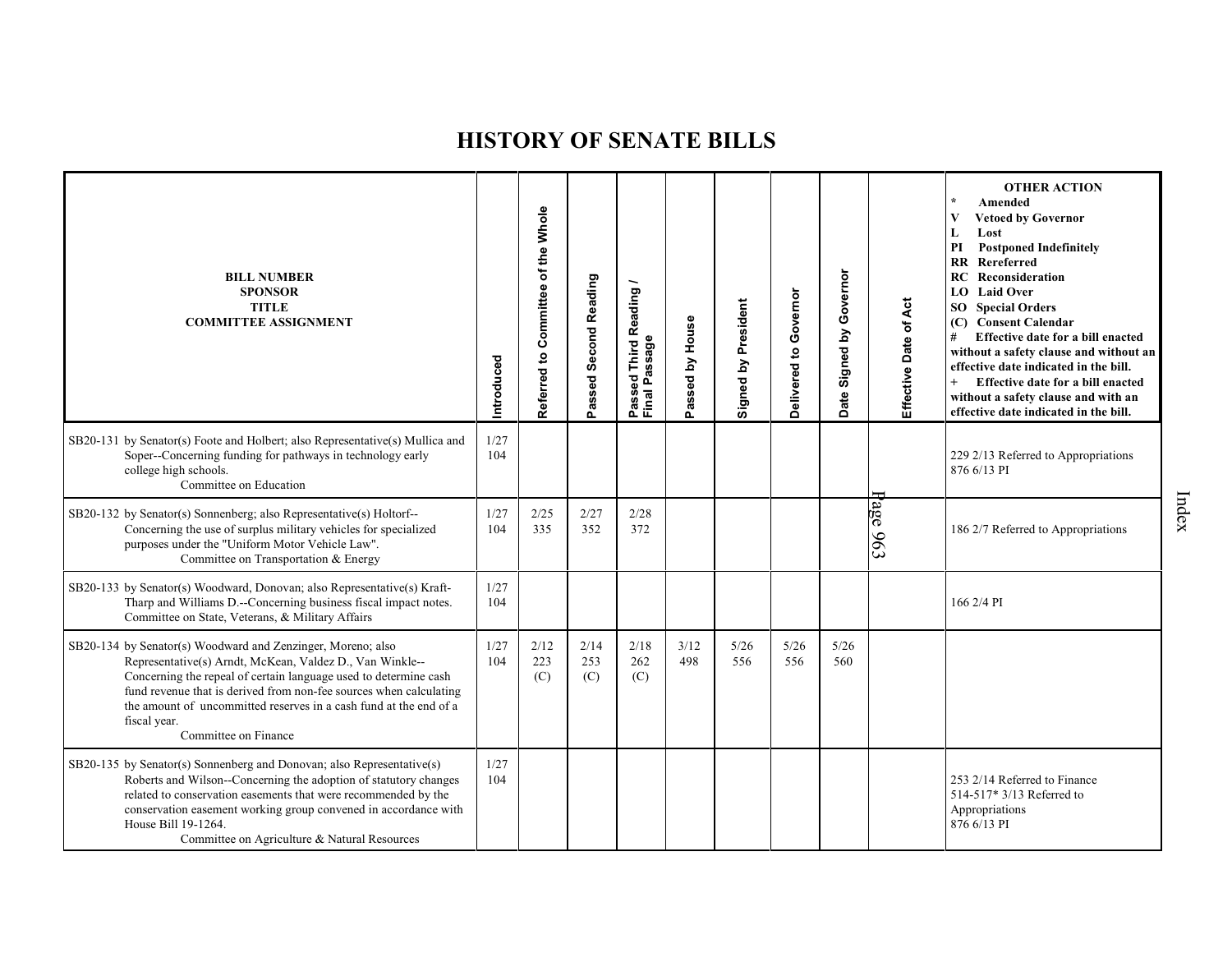Index **OTHER ACTION \* Amended Referred to Com mittee of the Whole Vetoed by Governor L Lost PI Postponed Indefinitely RR Rereferred Date Signed by Governor BILL NUMBER RC Reconsideration Passed Second Reading Passed Third Reading /** Passed Third Reading<br>Final Passage **LO Laid Over SPONSOR** Delivered to Governor **Delivered to Governor** Effective Date of Act Signed by President **Effective Date of Act Signed by President SO Special Orders TITLE COMMITTEE ASSIGNMENT (C) Consent Calendar** Passed by House **Passed by House # Effective date for a bill enacted Final Passage without a safety clause and without an Introduced effective date indicated in the bill. + Effective date for a bill enacted without a safety clause and with an effective date indicated in the bill.**  3/9 SB20-136 by Senator(s) Moreno, Woodward, Zenzinger; also 1/27 2/11 2/12 2/13 5/26 5/26 5/26 Representative(s) Arndt, McKean, Valdez D.--Concerning an 104 202- 218\* 230 460 556 556 560 218 2/12 SO(C) omnibus bill containing recommendations of the statutory revision 204\* SO (C) committee related to the committee's statutory charge. (C) (C) Committee on Judiciary SB20-137 by Senator(s) Gardner; also Representative(s) Buentello-- 1/27 104 227 2/13 PI Concerning a voluntary waiver of the federal "Family Educational Rights and Privacy Act of 1974" to allow school personnel to communicate with behavioral health care providers about a student's health records. Committee on Health & Human Services SB20-138 by Senator(s) Rodriguez, Danielson, Gonzales--Concerning 1/27  $\frac{2}{13}$ increased consumer protection for homeowners seeking relief for 104 592 5/28 LO to 12/31 construction defects. Committee on Judiciary SB20-139 by Senator(s) Foote; also Representative(s) Gray--Concerning 1/27 2/28 3/4 6/8 915 6/19 3/3 7/7 authorization for a county to lend money to a governmental entity 104 375- 402\* 412 772 915 921 created by or located within the county for the purpose of providing 376\* funding for public infrastructure projects within the county. Committee on Local Government SB20-140 by Senator(s) Holbert; also Representative(s) Melton--Concerning 1/27 2/13 2/18 2/19 6/3 6/12 6/15 7/2 the types of conditions that may authorize a person to recover from 104 246 264\* 270- 660 867 908 919the bond required as a condition to be licensed to sell vehicles with 271 motors. Committee on Business, Labor, & Technology

Page 964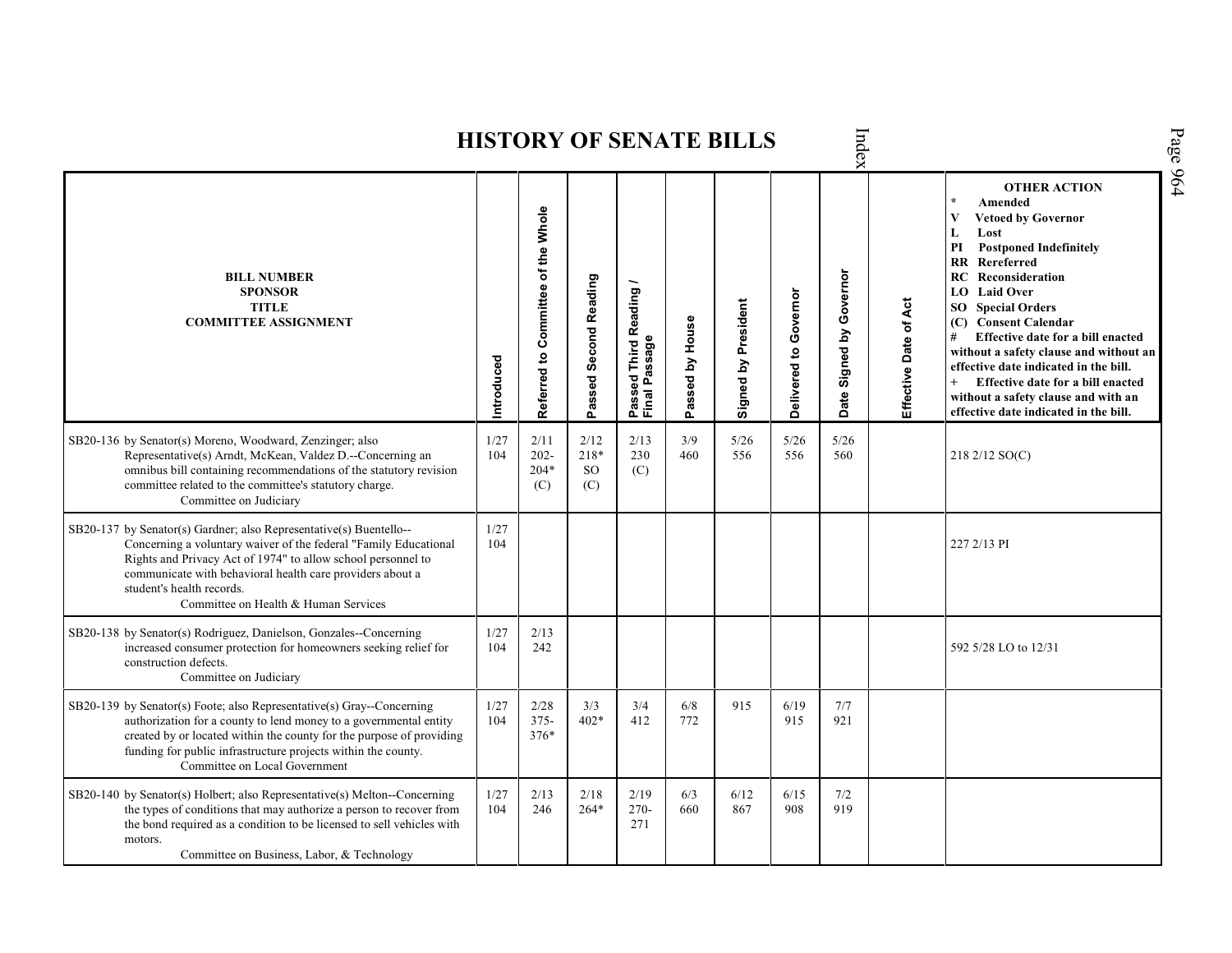| <b>BILL NUMBER</b><br><b>SPONSOR</b><br><b>TITLE</b><br><b>COMMITTEE ASSIGNMENT</b>                                                                                                                                                                   | Introduced  | Referred to Committee of the Whole | Passed Second Reading | Reading<br>Passeu<br>Final Passage | Passed by House | Signed by President | Governor<br>Delivered to | Governor<br>Signed by<br>Date | Effective Date of Act | <b>OTHER ACTION</b><br>$\star$<br>Amended<br>V<br><b>Vetoed by Governor</b><br>Lost<br>L<br><b>Postponed Indefinitely</b><br>PI<br><b>RR</b> Rereferred<br>Reconsideration<br>RC<br><b>Laid Over</b><br>LO.<br><b>SO</b> Special Orders<br>(C) Consent Calendar<br>#<br>Effective date for a bill enacted<br>without a safety clause and without an<br>effective date indicated in the bill.<br>$+$<br>Effective date for a bill enacted<br>without a safety clause and with an<br>effective date indicated in the bill. |
|-------------------------------------------------------------------------------------------------------------------------------------------------------------------------------------------------------------------------------------------------------|-------------|------------------------------------|-----------------------|------------------------------------|-----------------|---------------------|--------------------------|-------------------------------|-----------------------|--------------------------------------------------------------------------------------------------------------------------------------------------------------------------------------------------------------------------------------------------------------------------------------------------------------------------------------------------------------------------------------------------------------------------------------------------------------------------------------------------------------------------|
| SB20-141 by Senator(s) Hisey--Concerning an exemption from the maximum<br>reserve for cash funds with fee revenue collected by the division of<br>fire prevention and control.<br>Committee on Finance                                                | 1/27<br>104 |                                    |                       |                                    |                 |                     |                          |                               |                       | 341 2/26 PI                                                                                                                                                                                                                                                                                                                                                                                                                                                                                                              |
| SB20-142 by Senator(s) Marble; also Representative(s) Saine--Concerning<br>licensing requirements relating to pet animals.<br>Committee on State, Veterans, & Military Affairs                                                                        | 1/27<br>105 |                                    |                       |                                    |                 |                     |                          |                               | Page 96:              | 229 2/13 PI                                                                                                                                                                                                                                                                                                                                                                                                                                                                                                              |
| SB20-143 by Senator(s) Story; also Representative(s) Young--Concerning<br>establishing a higher education student transition pilot program.<br>Committee on Education                                                                                 | 1/27<br>105 |                                    |                       |                                    |                 |                     |                          |                               |                       | 250 2/14 Referred to Appropriations<br>821 6/10 PI                                                                                                                                                                                                                                                                                                                                                                                                                                                                       |
| SB20-144 by Senator(s) Fields and Lee; also Representative(s) Larson and<br>Michaelson Jenet--Concerning expanding the availability of early<br>childhood home visiting programs to support school readiness.<br>Committee on Health & Human Services | 1/27<br>105 |                                    |                       |                                    |                 |                     |                          |                               |                       | 298 2/21 PI                                                                                                                                                                                                                                                                                                                                                                                                                                                                                                              |
| SB20-145 by Senator(s) Smallwood--Concerning the repeal of the Colorado<br>reinsurance program after one year of operation.<br>Committee on Finance                                                                                                   | 1/27<br>105 |                                    |                       |                                    |                 |                     |                          |                               |                       | 256 2/14 PI                                                                                                                                                                                                                                                                                                                                                                                                                                                                                                              |
| SB20-146 by Senator(s) Priola, Gardner; also Representative(s) Bockenfeld--<br>Concerning modifications to the "Revised Uniform Unclaimed<br>Property Act" related to property held by a financial organization.<br>Committee on Finance              | 1/27<br>105 | 2/14<br>256*<br>(C)                | 2/19<br>$271*$<br>(C) | 2/20<br>285<br>(C)                 |                 |                     |                          |                               |                       | 643 6/2 House PI                                                                                                                                                                                                                                                                                                                                                                                                                                                                                                         |

Index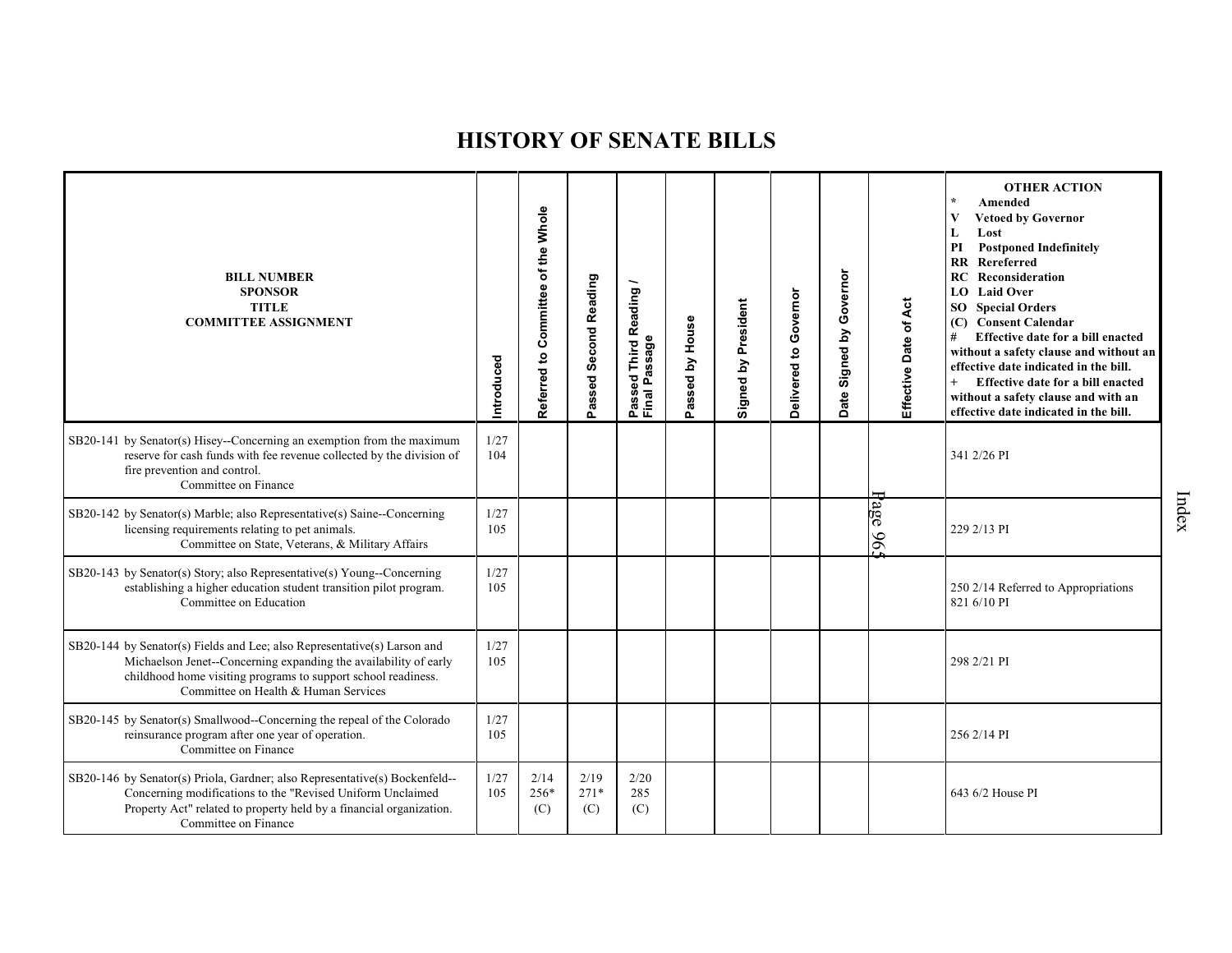| Index<br><b>HISTORY OF SENATE BILLS</b>                                                                                                                                                                                                                                                                                                                                                                                                                                                    |               |                                    |                       |                                         |                 |                     |                       |                            |                       |                                                                                                                                                                                                                                                                                                                                                                                                                                                                                                                                                     |
|--------------------------------------------------------------------------------------------------------------------------------------------------------------------------------------------------------------------------------------------------------------------------------------------------------------------------------------------------------------------------------------------------------------------------------------------------------------------------------------------|---------------|------------------------------------|-----------------------|-----------------------------------------|-----------------|---------------------|-----------------------|----------------------------|-----------------------|-----------------------------------------------------------------------------------------------------------------------------------------------------------------------------------------------------------------------------------------------------------------------------------------------------------------------------------------------------------------------------------------------------------------------------------------------------------------------------------------------------------------------------------------------------|
| <b>BILL NUMBER</b><br><b>SPONSOR</b><br><b>TITLE</b><br><b>COMMITTEE ASSIGNMENT</b>                                                                                                                                                                                                                                                                                                                                                                                                        | Introduced    | Referred to Committee of the Whole | Passed Second Reading | Passed Third Reading /<br>Final Passage | Passed by House | Signed by President | Delivered to Governor | Governor<br>Date Signed by | Effective Date of Act | Page 966<br><b>OTHER ACTION</b><br>Amended<br>V<br><b>Vetoed by Governor</b><br>L<br>Lost<br><b>Postponed Indefinitely</b><br>РI<br>$\mathbf{R}\mathbf{R}$<br>Rereferred<br>RC<br>Reconsideration<br><b>Laid Over</b><br>LO.<br><b>SO</b> Special Orders<br><b>Consent Calendar</b><br>(C)<br>#<br>Effective date for a bill enacted<br>without a safety clause and without an<br>effective date indicated in the bill.<br>$+$<br>Effective date for a bill enacted<br>without a safety clause and with an<br>effective date indicated in the bill. |
| SB20-147 by Senator(s) Gardner--Concerning modifications to the "Municipal<br>Annexation Act of 1965" to address the impacts of municipal<br>development on counties.<br>Committee on Local Government                                                                                                                                                                                                                                                                                     | 1/27<br>105   |                                    |                       |                                         |                 |                     |                       |                            |                       | 261 2/18 PI                                                                                                                                                                                                                                                                                                                                                                                                                                                                                                                                         |
| SB20-148 by Senator(s) Marble, Cooke, Coram, Crowder, Gardner, Hisey,<br>Holbert, Lundeen, Priola, Rankin, Scott, Tate, Woodward; also<br>Representative(s) Saine, Buck, Carver, Geitner, Landgraf, Liston,<br>Ransom, Sandridge, Soper, Williams D., Wilson--Concerning the<br>amount of actual value of residential real property owned and<br>occupied by a qualifying senior or a qualifying disabled veteran that<br>is partly exempt from property taxation.<br>Committee on Finance | 1/27<br>105   |                                    |                       |                                         |                 |                     |                       |                            |                       | 366 2/28 PI                                                                                                                                                                                                                                                                                                                                                                                                                                                                                                                                         |
| SB20-149 by Senator(s) Crowder; also Representative(s) Pelton--Concerning<br>automatic waivers of law for rural school districts.<br>Committee on State, Veterans, & Military Affairs                                                                                                                                                                                                                                                                                                      | 1/27<br>105   |                                    |                       |                                         |                 |                     |                       |                            |                       | 229 2/13 PI                                                                                                                                                                                                                                                                                                                                                                                                                                                                                                                                         |
| SB20-150 by Senator(s) Hansen and Coram; also Representative(s) Arndt and<br>Catlin--Concerning adoption of a renewable natural gas standard,<br>and, in connection therewith, making an appropriation.<br>Committee on Transportation & Energy                                                                                                                                                                                                                                            | $1/28$<br>113 | 2/25<br>$335*$                     | 2/27<br>$352*$        | 2/28<br>372                             |                 |                     |                       |                            |                       | 213-215* 2/12 Referred to<br>Appropriations<br>643 6/2 House PI                                                                                                                                                                                                                                                                                                                                                                                                                                                                                     |
| SB20-151 by Senator(s) Tate and Rodriguez; also Representative(s) Jackson<br>and Larson--Concerning the administration of the regional<br>transportation district.<br>Committee on Transportation & Energy                                                                                                                                                                                                                                                                                 | 1/28<br>113   |                                    |                       |                                         |                 |                     |                       |                            |                       | 416-425* 3/4 Referred to Judiciary<br>564 5/26 PI                                                                                                                                                                                                                                                                                                                                                                                                                                                                                                   |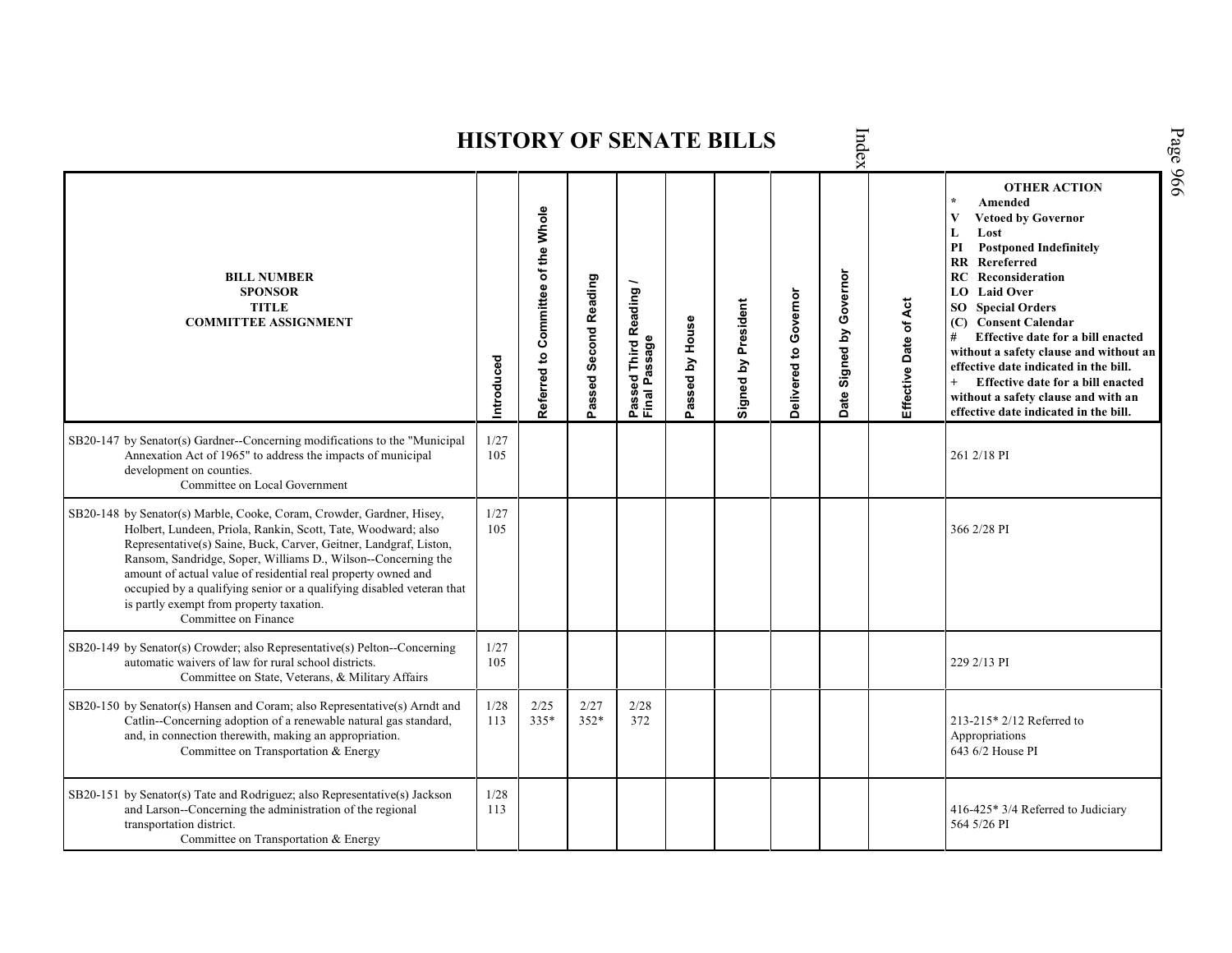| <b>BILL NUMBER</b><br><b>SPONSOR</b><br><b>TITLE</b><br><b>COMMITTEE ASSIGNMENT</b>                                                                                                                                                                                                                                                                                                                                                                                                                                                                                                                                                                                                 | Introduced  | Referred to Committee of the Whole | Passed Second Reading | Reading<br>assage<br><b>Third</b><br>ಕ್ಷ<br>Passed<br>Final Pa | Passed by House | Signed by President | Governor<br>Delivered to | Governor<br>Date Signed by | Effective Date of Act | <b>OTHER ACTION</b><br>Amended<br>V<br><b>Vetoed by Governor</b><br>L<br>Lost<br>PI<br><b>Postponed Indefinitely</b><br><b>RR</b> Rereferred<br><b>RC</b> Reconsideration<br>LO Laid Over<br><b>SO</b> Special Orders<br>(C) Consent Calendar<br>#<br>Effective date for a bill enacted<br>without a safety clause and without an<br>effective date indicated in the bill.<br>$+$<br>Effective date for a bill enacted<br>without a safety clause and with an<br>effective date indicated in the bill. |
|-------------------------------------------------------------------------------------------------------------------------------------------------------------------------------------------------------------------------------------------------------------------------------------------------------------------------------------------------------------------------------------------------------------------------------------------------------------------------------------------------------------------------------------------------------------------------------------------------------------------------------------------------------------------------------------|-------------|------------------------------------|-----------------------|----------------------------------------------------------------|-----------------|---------------------|--------------------------|----------------------------|-----------------------|--------------------------------------------------------------------------------------------------------------------------------------------------------------------------------------------------------------------------------------------------------------------------------------------------------------------------------------------------------------------------------------------------------------------------------------------------------------------------------------------------------|
| SB20-152 by Senator(s) Zenzinger and Woodward, Moreno, Tate; also<br>Representative(s) Valdez D., Arndt, McKean, Van Winkle--<br>Concerning correction of the effective date clause of Senate Bill 19-<br>263 for the purpose of ensuring that the bill accomplishes its<br>intended legal effect of eliminating the requirement that the state<br>treasurer execute lease-purchase agreements to fund transportation<br>projects during the 2020-21 and 2021-22 state fiscal years if a<br>referred ballot issue that authorizes the state to issue transportation<br>revenue anticipation notes is approved at the 2020 general election.<br>Committee on Transportation & Energy | 1/29<br>120 | 2/5<br>172<br>(C)                  | 2/7<br>193<br>(C)     | 2/10<br>$195 -$<br>196<br>(C)                                  | 3/9<br>460      | $5/26$<br>556       | 5/26<br>556              | 5/26<br>560                | Page 967              |                                                                                                                                                                                                                                                                                                                                                                                                                                                                                                        |
| SB20-153 by Senator(s) Coram--Concerning the creation of an enterprise that<br>is exempt from the requirements of section 20 of article X of the<br>state constitution to administer a fee-based water resources<br>financing program.<br>Committee on Agriculture & Natural Resources                                                                                                                                                                                                                                                                                                                                                                                              | 1/29<br>121 |                                    |                       |                                                                |                 |                     |                          |                            |                       | 252 2/14 PI                                                                                                                                                                                                                                                                                                                                                                                                                                                                                            |
| SB20-154 by Senator(s) Donovan--Concerning requiring certain<br>establishments that are licensed to sell alcohol beverages for on-<br>premises consumption to allow a customer to bring one bottle of<br>wine into the licensed premises for consumption on the premises.<br>Committee on Business, Labor, & Technology                                                                                                                                                                                                                                                                                                                                                             | 2/4<br>158  |                                    |                       |                                                                |                 |                     |                          |                            |                       | 246 2/13 PI                                                                                                                                                                                                                                                                                                                                                                                                                                                                                            |
| SB20-155 by Senator(s) Sonnenberg; also Representative(s) Pelton--<br>Concerning the continued presumption of noninjury to water rights<br>regarding the use of an exempt well for domestic purposes after the<br>land on which the well is located has been divided into multiple<br>parcels.<br>Committee on Agriculture & Natural Resources                                                                                                                                                                                                                                                                                                                                      | 2/4<br>158  | 2/14<br>252<br>(C)                 | 2/19<br>271<br>(C)    | 2/20<br>284-<br>285<br>(C)                                     | 6/3<br>660      | 6/10<br>828         | 6/15<br>908              | 7/2<br>919                 |                       |                                                                                                                                                                                                                                                                                                                                                                                                                                                                                                        |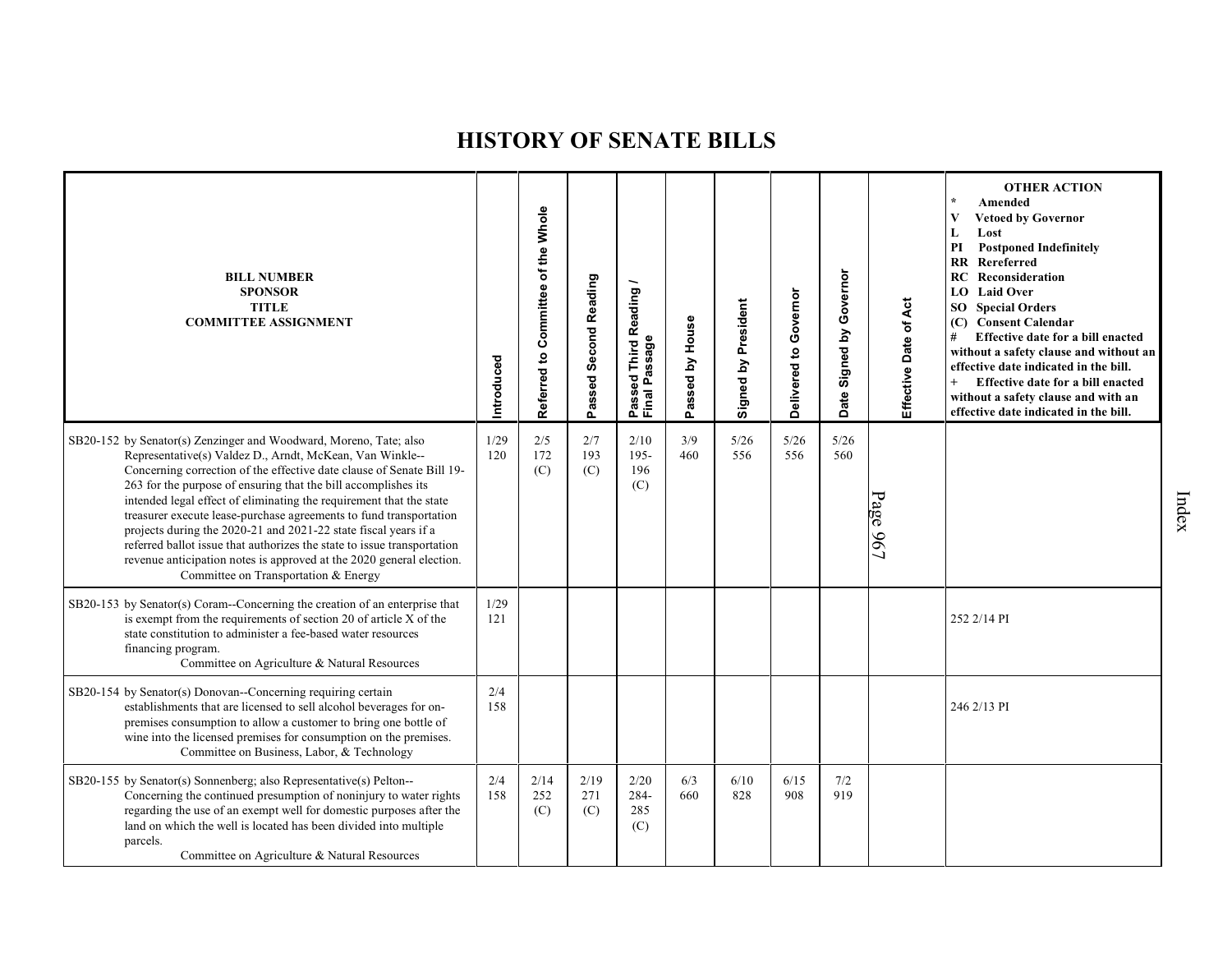| Page 968<br>Index<br><b>HISTORY OF SENATE BILLS</b>                                                                                                                                                                                                                                                                                                                                                        |            |                                    |                                 |                                                    |                 |                     |                       |                         |                       |                                                                                                                                                                                                                                                                                                                                                                                                                                                                                                                            |  |  |  |  |
|------------------------------------------------------------------------------------------------------------------------------------------------------------------------------------------------------------------------------------------------------------------------------------------------------------------------------------------------------------------------------------------------------------|------------|------------------------------------|---------------------------------|----------------------------------------------------|-----------------|---------------------|-----------------------|-------------------------|-----------------------|----------------------------------------------------------------------------------------------------------------------------------------------------------------------------------------------------------------------------------------------------------------------------------------------------------------------------------------------------------------------------------------------------------------------------------------------------------------------------------------------------------------------------|--|--|--|--|
| <b>BILL NUMBER</b><br><b>SPONSOR</b><br><b>TITLE</b><br><b>COMMITTEE ASSIGNMENT</b>                                                                                                                                                                                                                                                                                                                        | Introduced | Referred to Committee of the Whole | Passed Second Reading           | Third Reading /<br>Passed Third R<br>Final Passage | Passed by House | Signed by President | Delivered to Governor | Date Signed by Governor | Effective Date of Act | <b>OTHER ACTION</b><br>Amended<br>$\bf{V}$<br><b>Vetoed by Governor</b><br>Lost<br>L<br><b>Postponed Indefinitely</b><br>PI<br>RR<br>Rereferred<br>RC<br>Reconsideration<br><b>Laid Over</b><br>LO.<br><b>SO</b> Special Orders<br><b>Consent Calendar</b><br>(C)<br>Effective date for a bill enacted<br>#<br>without a safety clause and without an<br>effective date indicated in the bill.<br>$+$<br>Effective date for a bill enacted<br>without a safety clause and with an<br>effective date indicated in the bill. |  |  |  |  |
| SB20-156 by Senator(s) Pettersen and Moreno; also Representative(s) Esgar<br>and Mullica--Concerning services related to preventive health care,<br>and, in connection therewith, requiring coverage for certain<br>preventive measures, screenings, and treatments that are<br>administered, dispensed, or prescribed by health care providers and<br>facilities.<br>Committee on Health & Human Services | 2/4<br>166 |                                    |                                 |                                                    |                 |                     |                       |                         |                       | 345-346* 2/27 Referred to<br>Appropriations<br>876 6/13 PI                                                                                                                                                                                                                                                                                                                                                                                                                                                                 |  |  |  |  |
| SB20-157 by Senator(s) Rodriguez--Concerning authorization for a<br>municipality or county to charge fair market value for vacation of<br>all or a portion of a public roadway.<br>Committee on Local Government                                                                                                                                                                                           | 2/4<br>166 |                                    |                                 |                                                    |                 |                     |                       |                         |                       | 279 2/20 PI                                                                                                                                                                                                                                                                                                                                                                                                                                                                                                                |  |  |  |  |
| SB20-158 by Senator(s) Todd; also Representative(s) McLachlan and Wilson--<br>Concerning measures related to providing professional training for<br>educators.<br>Committee on Education                                                                                                                                                                                                                   | 2/4<br>166 | 6/2<br>$635 -$<br>636*<br>(C)      | 6/3<br>655*<br><b>SO</b><br>(C) | 6/4<br>668<br>(C)                                  | 6/9<br>781      | 915                 | 6/19<br>915           | 6/30<br>919             |                       | 250-252* 2/14 Referred to<br>Apprpopriations<br>654 6/3 SO(C)                                                                                                                                                                                                                                                                                                                                                                                                                                                              |  |  |  |  |
| SB20-159 by Senator(s) Hansen--Concerning measures to limit the global<br>warming potential for certain materials used in public projects.<br>Committee on Transportation & Energy                                                                                                                                                                                                                         | 2/4<br>166 | 3/13<br>527*                       |                                 |                                                    |                 |                     |                       |                         |                       | 296-298* 2/21 Referred to<br>Appropriations<br>593 5/28 LO to 12/31                                                                                                                                                                                                                                                                                                                                                                                                                                                        |  |  |  |  |
| SB20-160 by Senator(s) Todd and Ginal--Concerning provision of open<br>captioning services in movie theaters.<br>Committee on Business, Labor, & Technology                                                                                                                                                                                                                                                | 2/4<br>167 |                                    |                                 |                                                    |                 |                     |                       |                         |                       | 246 2/13 PI                                                                                                                                                                                                                                                                                                                                                                                                                                                                                                                |  |  |  |  |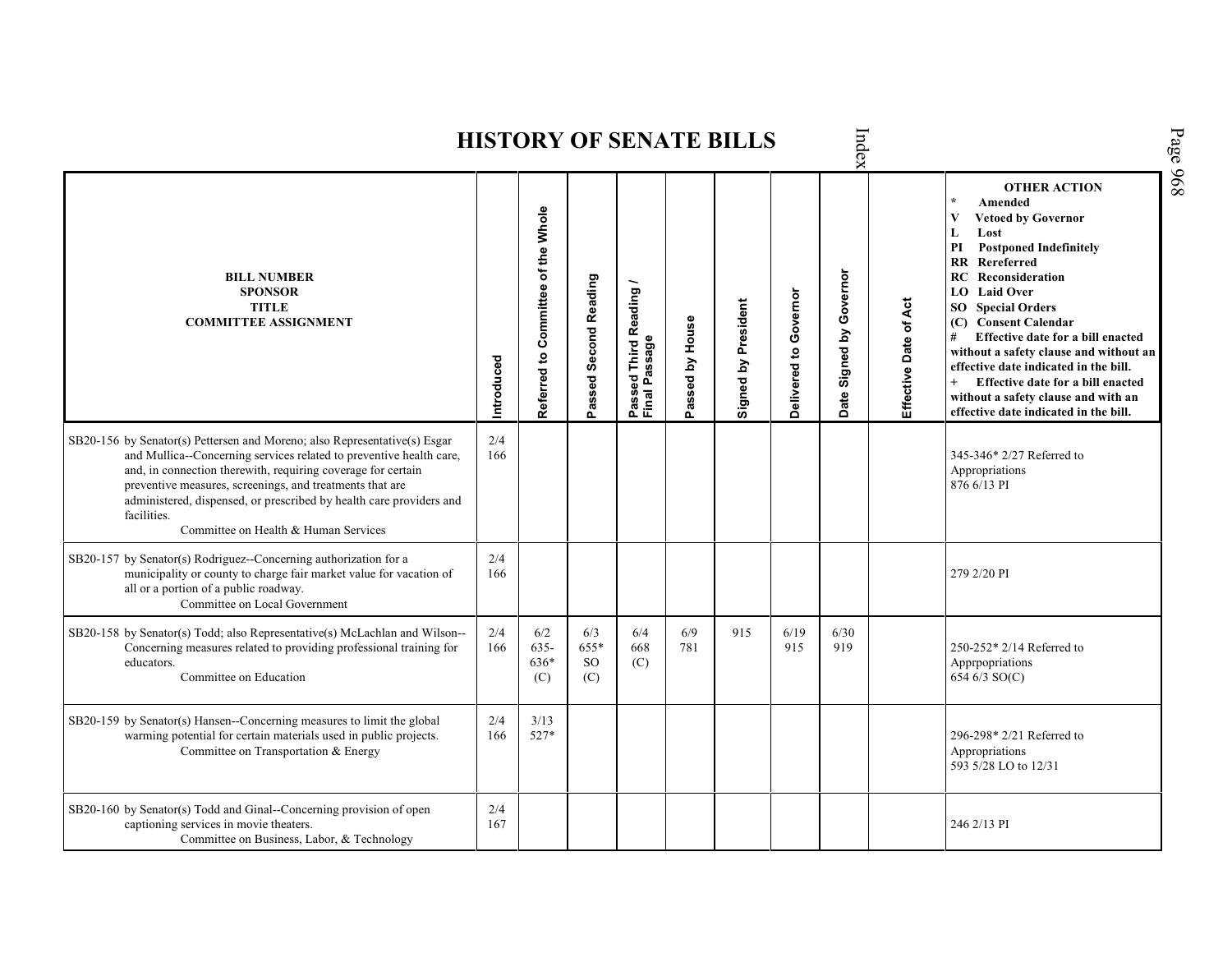| <b>BILL NUMBER</b><br><b>SPONSOR</b><br><b>TITLE</b><br><b>COMMITTEE ASSIGNMENT</b>                                                                                                                                                                                                                                                                                | Introduced  | of the Whole<br>Committee<br>Referred to | <b>Second Reading</b><br>Passed     | Reading<br>hird<br>ğ<br>Sag<br>ŭ.<br>Δ<br>Passe<br>Final | House<br>Σq<br>assed<br>n. | President<br>Signed by | overnor<br>Ō<br>$\mathbf{c}$<br>Delivered | overnor<br>ပ<br>Σ<br>Signed<br>ate<br>ó | Effective Date of Act | <b>OTHER ACTION</b><br>Amended<br>$\rightarrow$<br><b>Vetoed by Governor</b><br>Lost<br>L<br><b>Postponed Indefinitely</b><br>PI<br>Rereferred<br>$_{\rm RR}$<br>RC<br>Reconsideration<br><b>Laid Over</b><br>LO.<br><b>Special Orders</b><br>SO.<br><b>Consent Calendar</b><br>(C)<br>Effective date for a bill enacted<br>#<br>without a safety clause and without an<br>effective date indicated in the bill.<br>Effective date for a bill enacted<br>without a safety clause and with an<br>effective date indicated in the bill. |
|--------------------------------------------------------------------------------------------------------------------------------------------------------------------------------------------------------------------------------------------------------------------------------------------------------------------------------------------------------------------|-------------|------------------------------------------|-------------------------------------|----------------------------------------------------------|----------------------------|------------------------|-------------------------------------------|-----------------------------------------|-----------------------|---------------------------------------------------------------------------------------------------------------------------------------------------------------------------------------------------------------------------------------------------------------------------------------------------------------------------------------------------------------------------------------------------------------------------------------------------------------------------------------------------------------------------------------|
| SB20-161 by Senator(s) Lee and Gardner; also Representative(s) Herod and<br>Soper--Concerning pretrial release, and, in connection therewith,<br>requiring a pretrial release assessment process, an administrative<br>order for immediate pretrial release without monetary conditions,<br>and a pretrial services program.<br>Committee on Judiciary             | 2/4<br>167  |                                          |                                     |                                                          |                            |                        |                                           |                                         | Page                  | 323* 2/25 Referred to Appropriations<br>821 6/10 PI                                                                                                                                                                                                                                                                                                                                                                                                                                                                                   |
| SB20-162 by Senator(s) Rankin and Moreno; also Representative(s) Gonzales-<br>Gutierrez and Ransom--Concerning updating Colorado's statutory<br>provisions related to foster care prevention services in the context<br>of the federal "Family First Prevention Services Act", and, in<br>connection therewith, making an appropriation.<br>Committee on Judiciary | 2/10<br>199 | 6/9<br>785-<br>787*<br>(C)               | 6/9<br>790*<br><sub>SO</sub><br>(C) | 6/10<br>802<br>(C)                                       | 6/12<br>866                | 915                    | 6/19<br>915                               | $7/2$<br>919                            | 969                   | 496-498* 3/12 Referred to<br>Appropriations<br>789 6/9 SO(C)                                                                                                                                                                                                                                                                                                                                                                                                                                                                          |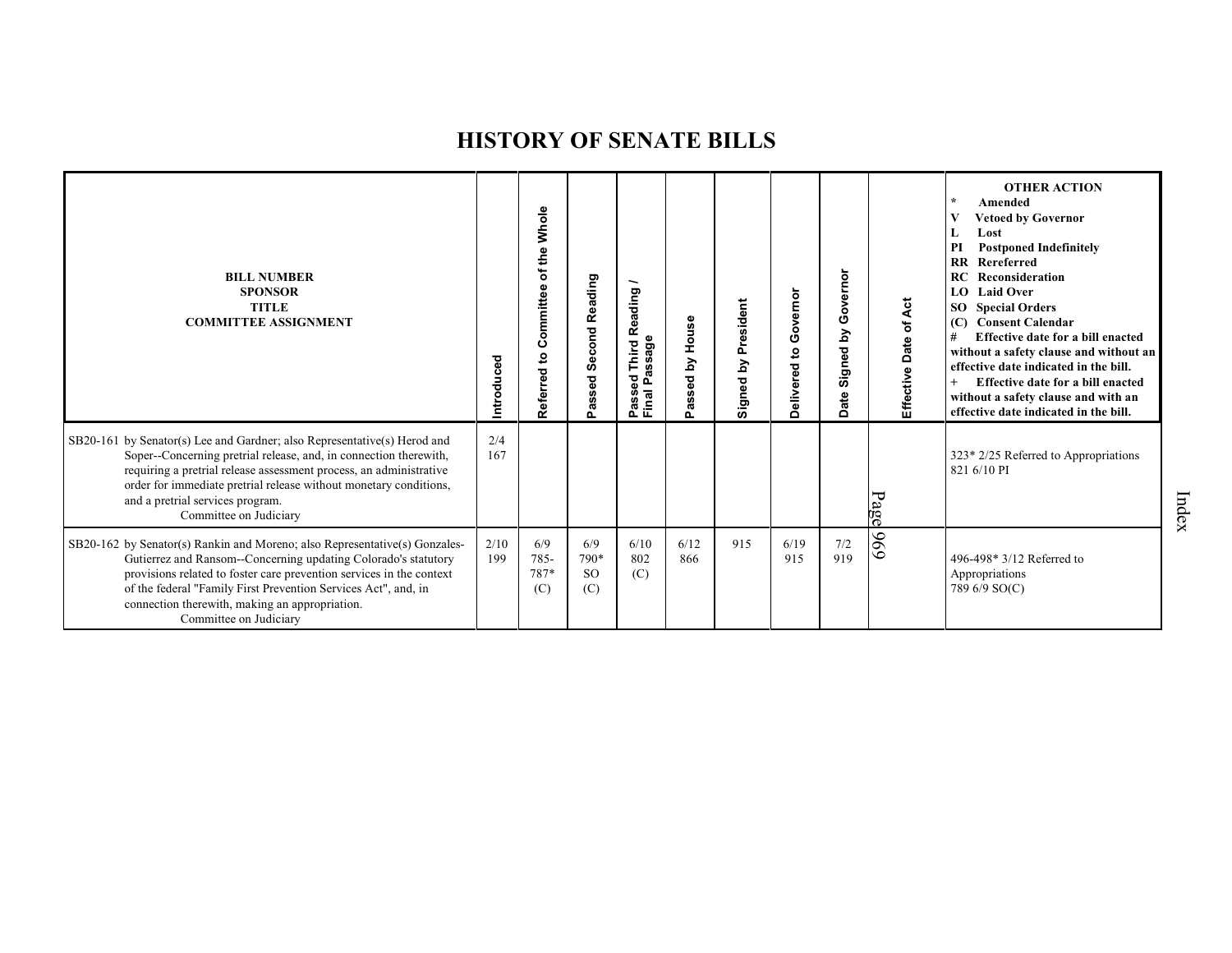Index **OTHER ACTION \* Amended Referred to Com mittee of the Whole Vetoed by Governor L Lost PI Postponed Indefinitely RR Rereferred Date Signed by Governor BILL NUMBER RC Reconsideration Passed Second Reading Passed Third Reading /** Passed Third Reading<br>Final Passage **LO Laid Over SPONSOR** Delivered to Governor **Delivered to Governor** Signed by President Effective Date of Act **Effective Date of Act Signed by President SO Special Orders TITLE COMMITTEE ASSIGNMENT (C) Consent Calendar** Passed by House **Passed by House # Effective date for a bill enacted Final Passage without a safety clause and without an Introduced effective date indicated in the bill. + Effective date for a bill enacted without a safety clause and with an effective date indicated in the bill.**  2/25 2/28 6/10 915 6/19 SB20-163 by Senator(s) Gonzales and Priola; also Representative(s) Mullica 2/11 2/27 6/26 and Roberts--Concerning the modernization of the school entry 212 335- 353- 373 818\* 915 917 289 2/20 Referred to Appropriations immunization process, and, in connection therewith, making an 336\* 355\* 6/13 6/13 356-358 2/27 COW Amendments 890\* 889\* 879 6/13 Senate Requests Conference appropriation. Committee on Health & Human Services Committee and Appoints Conferees 879 6/13 Senate Grants Permission to Go Beyond Scope 888 6/13 House Grants Permission to Go Beyond Scope 888 6/13 House Appoints Conferees 889 6/13 House Adopts First Report of First Conference Committee 889 6/13 First Report of First Conference Committee 890 6/13 Senate Adopts First Report of First Conference Committee SB20-164 by Senator(s) Ginal and Fields; also Representative(s) Duran and 2/12 2/21 2/25  $\frac{2}{240}$ Valdez A.--Concerning the care of pet animals in the custody of 340 605 5/28 House PI 225 295 330 certain pet animal facilities. Committee on Agriculture & Natural Resources SB20-165 by Senator(s) Danielson; also Representative(s) Young and 2/13 3/6 3/10 3/11 McLachlan--Concerning the "Carrie Ann Lucas Parental Rights for 246 439 472 486- 605 5/28 House PIPeople with Disabilities Act". 487 Committee on Health & Human Services

**HISTORY OF SENATE BILLS**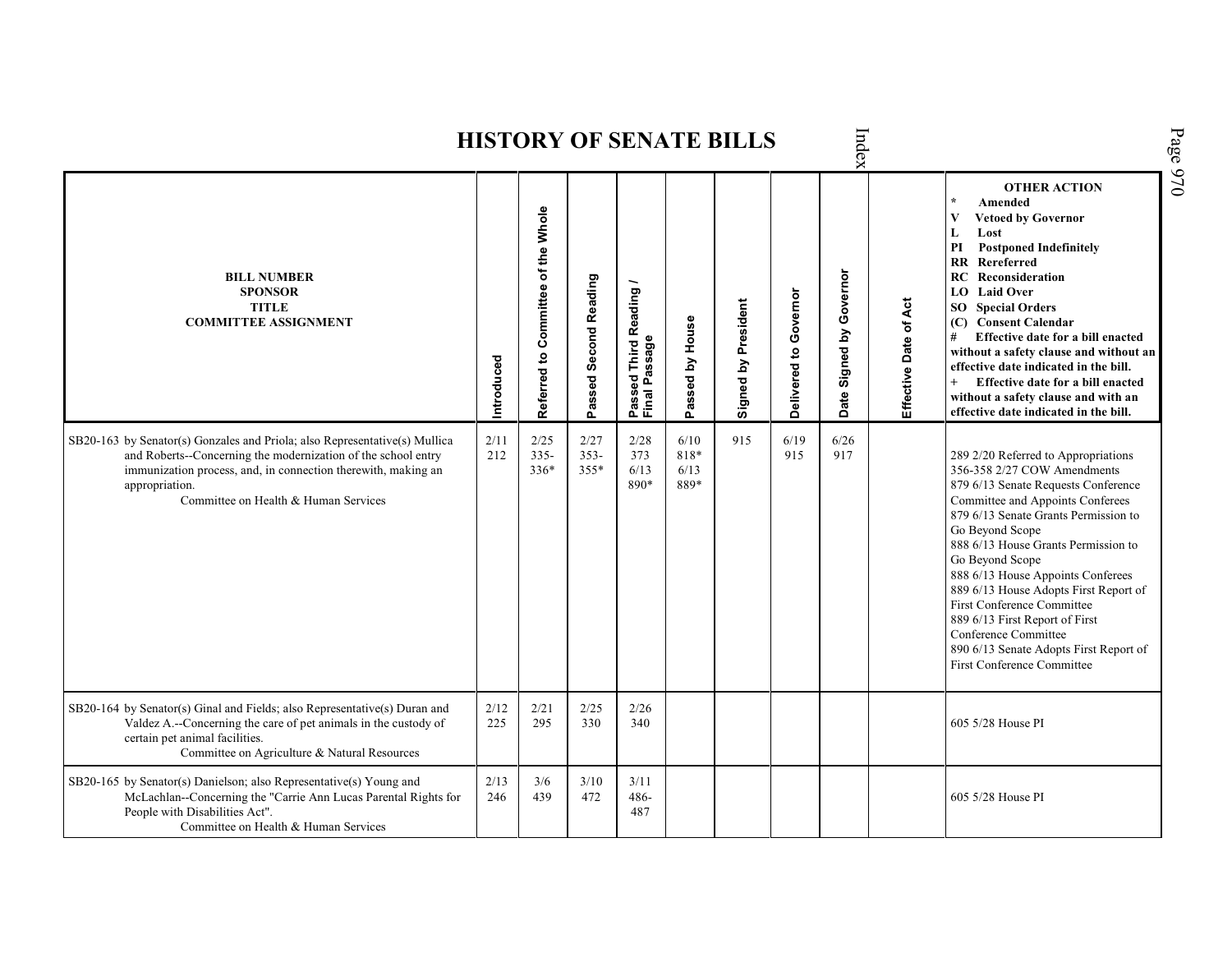| <b>BILL NUMBER</b><br><b>SPONSOR</b><br><b>TITLE</b><br><b>COMMITTEE ASSIGNMENT</b>                                                                                                                                                                                                                             | Introduced  | Referred to Committee of the Whole | assed Second Reading<br>o. | Reading<br>ssage<br>Third<br>ದ<br>g<br>≏<br>Passe<br>Final | by House<br>assed<br>௳ | Signed by President | Delivered to Governor | Signed by Governor<br>Date | Effective Date of Act | <b>OTHER ACTION</b><br>$\star$<br>Amended<br><b>Vetoed by Governor</b><br>V<br>Lost<br>L<br><b>Postponed Indefinitely</b><br>PI<br><b>RR</b> Rereferred<br>Reconsideration<br>RC<br>LO Laid Over<br>SO Special Orders<br>(C) Consent Calendar<br>#<br>Effective date for a bill enacted<br>without a safety clause and without an<br>effective date indicated in the bill.<br>$+$<br>Effective date for a bill enacted<br>without a safety clause and with an<br>effective date indicated in the bill. |
|-----------------------------------------------------------------------------------------------------------------------------------------------------------------------------------------------------------------------------------------------------------------------------------------------------------------|-------------|------------------------------------|----------------------------|------------------------------------------------------------|------------------------|---------------------|-----------------------|----------------------------|-----------------------|--------------------------------------------------------------------------------------------------------------------------------------------------------------------------------------------------------------------------------------------------------------------------------------------------------------------------------------------------------------------------------------------------------------------------------------------------------------------------------------------------------|
| SB20-166 by Senator(s) Moreno; also Representative(s) Esgar--Concerning<br>simplifying the requirements for a minor to obtain a new birth<br>certificate from the state registrar.<br>Committee on Health & Human Services                                                                                      | 2/13<br>246 | 2/27<br>$343-$<br>$345*$           | 3/2<br>$390*$              | 3/3<br>399                                                 | 6/8<br>772             | 915                 | 6/19<br>915           | 7/13<br>923                |                       |                                                                                                                                                                                                                                                                                                                                                                                                                                                                                                        |
| SB20-167 by Senator(s) Hansen and Priola, Bridges, Fenberg, Winter; also<br>Representative(s) Becker--Concerning increasing consumer access<br>to electric motor vehicles by allowing manufacturers to sell their<br>own electric motor vehicles directly to consumers.<br>Committee on Transportation & Energy | 2/13<br>246 | 2/19<br>269                        | 2/21<br>$303*$             | 2/28<br>$369 -$<br>370*<br>3/13<br>$521 -$<br>$522*$       | 3/12<br>$505*$         | 5/26<br>556         | 5/26<br>556           | 5/26<br>561                | $\rm age$<br>97       | 303-304 2/21 COW Amendment<br>521 3/13 Senate Concurs in House<br>Amendments                                                                                                                                                                                                                                                                                                                                                                                                                           |
| SB20-168 by Senator(s) Hansen and Pettersen; also Representative(s) Valdez<br>A.--Concerning tax policy that promotes environmental<br>sustainability.<br>Committee on Transportation & Energy                                                                                                                  | 2/18<br>265 |                                    |                            |                                                            |                        |                     |                       |                            |                       | 377-378* 3/2 Referred to Finance<br>513-514* 3/13 Referred to<br>Appropriations<br>876 6/13 PI                                                                                                                                                                                                                                                                                                                                                                                                         |
| SB20-169 by Senator(s) Gonzales; also Representative(s) Gonzales-Gutierrez--<br>Concerning permitting youthful offenders to be housed in the same<br>facility as inmates that mentor youthful offenders.<br>Committee on Judiciary                                                                              | 2/18<br>265 | 3/3<br>$406*$<br>(C)               | 3/5<br>$432*$<br>(C)       | 3/6<br>441<br>(C)                                          |                        |                     |                       |                            |                       | 586 5/27 House PI                                                                                                                                                                                                                                                                                                                                                                                                                                                                                      |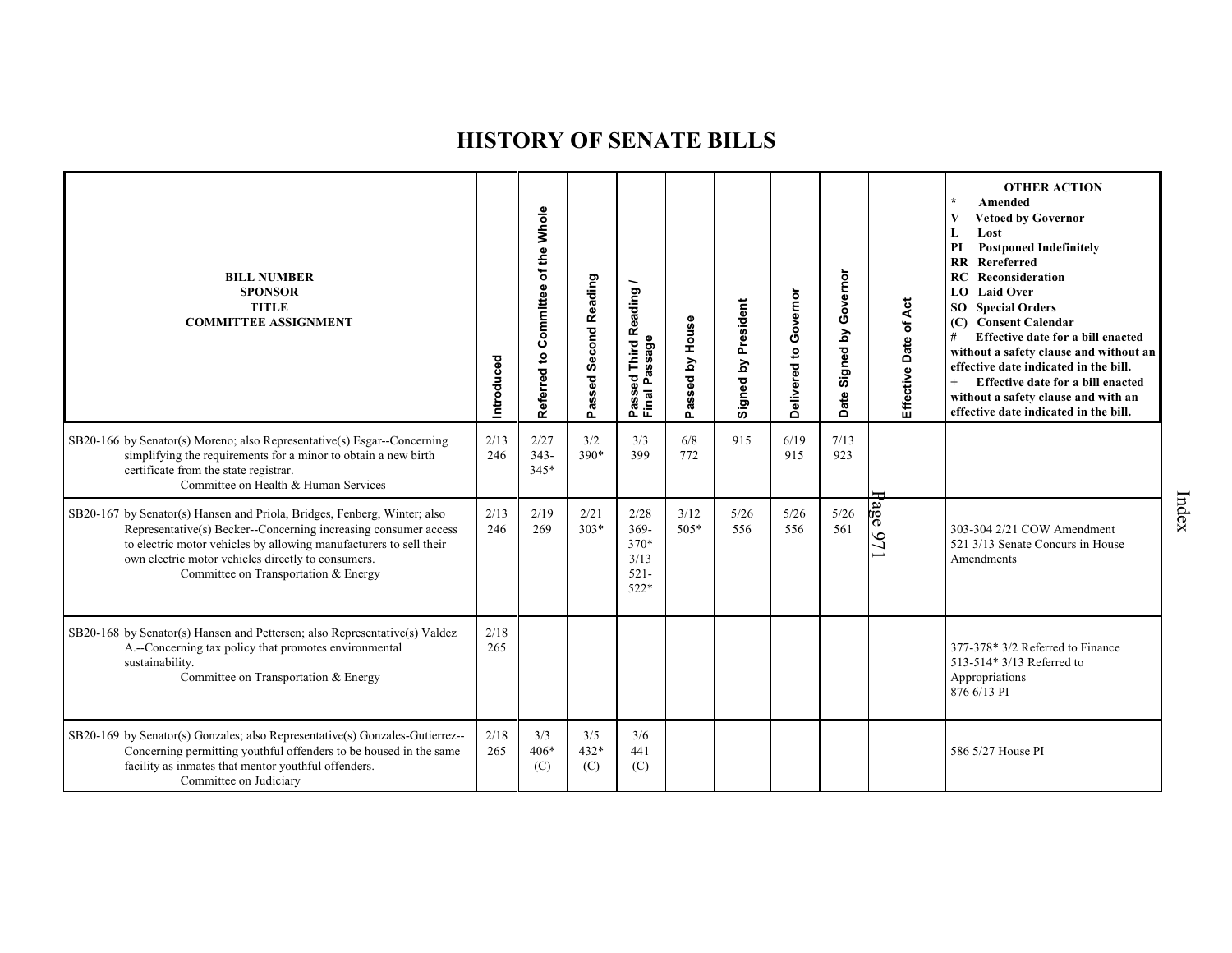| Page 972<br>Index<br><b>HISTORY OF SENATE BILLS</b>                                                                                                                                                                                                                                                                                                                                                                                                                                                                                              |             |                                    |                       |                                         |                 |                     |                       |                            |                       |                                                                                                                                                                                                                                                                                                                                                                                                                                                                                                       |  |  |  |  |
|--------------------------------------------------------------------------------------------------------------------------------------------------------------------------------------------------------------------------------------------------------------------------------------------------------------------------------------------------------------------------------------------------------------------------------------------------------------------------------------------------------------------------------------------------|-------------|------------------------------------|-----------------------|-----------------------------------------|-----------------|---------------------|-----------------------|----------------------------|-----------------------|-------------------------------------------------------------------------------------------------------------------------------------------------------------------------------------------------------------------------------------------------------------------------------------------------------------------------------------------------------------------------------------------------------------------------------------------------------------------------------------------------------|--|--|--|--|
| <b>BILL NUMBER</b><br><b>SPONSOR</b><br><b>TITLE</b><br><b>COMMITTEE ASSIGNMENT</b>                                                                                                                                                                                                                                                                                                                                                                                                                                                              | Introduced  | Referred to Committee of the Whole | Passed Second Reading | Passed Third Reading /<br>Final Passage | Passed by House | Signed by President | Delivered to Governor | Governor<br>Date Signed by | Effective Date of Act | <b>OTHER ACTION</b><br>Amended<br>V<br><b>Vetoed by Governor</b><br>Lost<br>L<br><b>Postponed Indefinitely</b><br>PI<br>Rereferred<br><b>RR</b><br>Reconsideration<br>RC<br><b>LO</b> Laid Over<br><b>SO</b> Special Orders<br>(C) Consent Calendar<br>Effective date for a bill enacted<br>#<br>without a safety clause and without an<br>effective date indicated in the bill.<br>Effective date for a bill enacted<br>without a safety clause and with an<br>effective date indicated in the bill. |  |  |  |  |
| SB20-170 by Senator(s) Danielson; also Representative(s) Jackson and Duran-<br>-Concerning employment security, and, in connection therewith,<br>amending the definition of "immediate family", removing a<br>requirement that a claimant suffering from domestic violence<br>provide written documentation of the domestic violence in order to<br>establish the claimant's eligibility for benefits, and limiting the<br>meaning of certain instances of the term "remuneration" to describe<br>a severance allowance.<br>Committee on Finance | 2/18<br>265 | 6/2<br>636                         | 6/4<br>671*           | 6/5<br>700<br>6/5<br>701                | 6/12<br>866     | 915                 | 6/19<br>915           | 7/14<br>924                |                       | $490*3/11$ Referred to Appropriations<br>701 6/5 Reconsideration Granted                                                                                                                                                                                                                                                                                                                                                                                                                              |  |  |  |  |
| SB20-171 by Senator(s) Winter and Smallwood; also Representative(s) Soper<br>and Buckner--Concerning rules under the children's habilitation<br>residential program.<br>Committee on Health & Human Services                                                                                                                                                                                                                                                                                                                                     | 2/18<br>265 | 2/28<br>362<br>(C)                 | 3/3<br>400<br>(C)     | 3/4<br>410<br>(C)                       |                 |                     |                       |                            |                       | 605 5/28 House PI                                                                                                                                                                                                                                                                                                                                                                                                                                                                                     |  |  |  |  |
| SB20-172 by Senator(s) Lee and Marble; also Representative(s) Herod and<br>Soper--Concerning a requirement that a court hold a bond setting<br>hearing within forty-eight hours after an arrestee's arrival at a<br>detention facility.<br>Committee on Judiciary                                                                                                                                                                                                                                                                                | 2/18<br>266 |                                    |                       |                                         |                 |                     |                       |                            |                       | 324* 2/25 Referred to Appropriations<br>876 6/13 PI                                                                                                                                                                                                                                                                                                                                                                                                                                                   |  |  |  |  |
| SB20-173 by Senator(s) Sonnenberg; also Representative(s) Pelton--<br>Concerning enhanced reimbursement rates under the medical<br>assistance program for alternative care facilities with higher staffing<br>ratios.<br>Committee on Health & Human Services                                                                                                                                                                                                                                                                                    | 2/20<br>289 |                                    |                       |                                         |                 |                     |                       |                            |                       | 439 3/6 Referred to Appropriations<br>876 6/13 PI                                                                                                                                                                                                                                                                                                                                                                                                                                                     |  |  |  |  |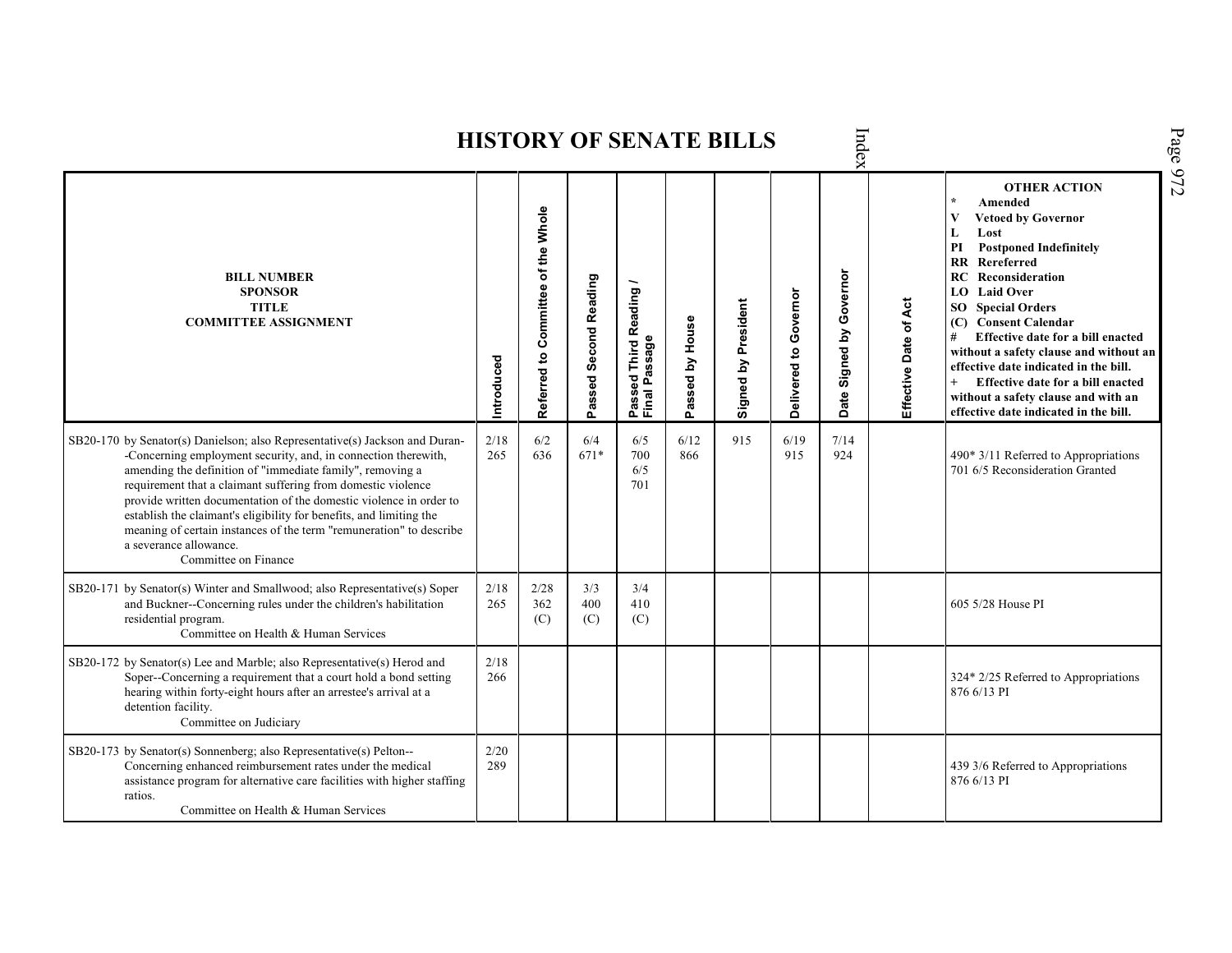| <b>BILL NUMBER</b><br><b>SPONSOR</b><br><b>TITLE</b><br><b>COMMITTEE ASSIGNMENT</b>                                                                                                                                                                                                          | ntroduced   | of the Whole<br>Committee<br>$\mathbf{S}$<br>Referred | Passed Second Reading | Reading<br>Passed Third R<br>Final Passage           | House<br>$\mathbf{\Sigma}$<br><b>ssed</b><br>ೲ<br>o. | Signed by President | Delivered to Governor | Governor<br>Signed by<br>ate<br>Δ | Effective Date of Act | <b>OTHER ACTION</b><br>Amended<br><b>Vetoed by Governor</b><br>Lost<br><b>Postponed Indefinitely</b><br>PI<br><b>RR</b> Rereferred<br>Reconsideration<br>RC<br>LO Laid Over<br><b>SO</b> Special Orders<br>(C) Consent Calendar<br>Effective date for a bill enacted<br>without a safety clause and without an<br>effective date indicated in the bill.<br>$+$<br>Effective date for a bill enacted<br>without a safety clause and with an<br>effective date indicated in the bill. |
|----------------------------------------------------------------------------------------------------------------------------------------------------------------------------------------------------------------------------------------------------------------------------------------------|-------------|-------------------------------------------------------|-----------------------|------------------------------------------------------|------------------------------------------------------|---------------------|-----------------------|-----------------------------------|-----------------------|-------------------------------------------------------------------------------------------------------------------------------------------------------------------------------------------------------------------------------------------------------------------------------------------------------------------------------------------------------------------------------------------------------------------------------------------------------------------------------------|
| SB20-174 by Senator(s) Donovan; also Representative(s) Woodrow--<br>Concerning a change in management responsibility of certain<br>existing display space in the Colorado convention center available<br>for the promotion of the state.<br>Committee on State, Veterans, & Military Affairs | 2/20<br>290 | 3/10<br>$464*$                                        | 3/12<br>$501*$        | 3/13<br>519                                          |                                                      |                     |                       |                                   | Page                  | 659 6/3 House PI                                                                                                                                                                                                                                                                                                                                                                                                                                                                    |
| SB20-175 by Senator(s) Zenzinger and Rankin; also Representative(s) Titone<br>and McLachlan--Concerning the prohibition of indicating an<br>assessment score on a student's high school transcript.<br>Committee on Education                                                                | 2/20<br>290 | 2/28<br>$366*$<br>(C)                                 | 3/3<br>$400*$<br>(C)  | 3/4<br>411<br>(C)                                    | 6/8<br>772                                           | 6/13<br>890         | 6/19<br>915           | 7/8<br>921                        | 673                   |                                                                                                                                                                                                                                                                                                                                                                                                                                                                                     |
| SB20-176 by Senator(s) Danielson and Ginal; also Representative(s) Titone<br>and Young--Concerning measures to facilitate enforcement of<br>existing prohibitions against unreasonable conduct by health<br>insurers.<br>Committee on Health & Human Services                                | 2/20<br>290 | 2/28<br>362<br>(C)                                    | 3/3<br>400<br>(C)     | 3/5<br>$430 -$<br>431<br>(C)<br>6/13<br>882-<br>883* | 6/12<br>866*                                         | 916                 | 6/29<br>917           | 7/14<br>924                       |                       | 430 3/5 Sen. Ginal Added as Prime<br>Sponsor<br>882 6/13 Senate Concurs in House<br>Amendments                                                                                                                                                                                                                                                                                                                                                                                      |
| SB20-177 by Senator(s) Donovan; also Representative(s) Woodrow, Melton--<br>Concerning amending the definition of "hard cider" as it relates to<br>the regulation of alcohol beverages to harmonize with federal law.<br>Committee on Business, Labor, & Technology                          | 2/20<br>290 | 2/27<br>346<br>(C)                                    | 3/2<br>389<br>(C)     | 3/3<br>398<br>(C)                                    |                                                      |                     |                       |                                   |                       | 607 5/28 House PI                                                                                                                                                                                                                                                                                                                                                                                                                                                                   |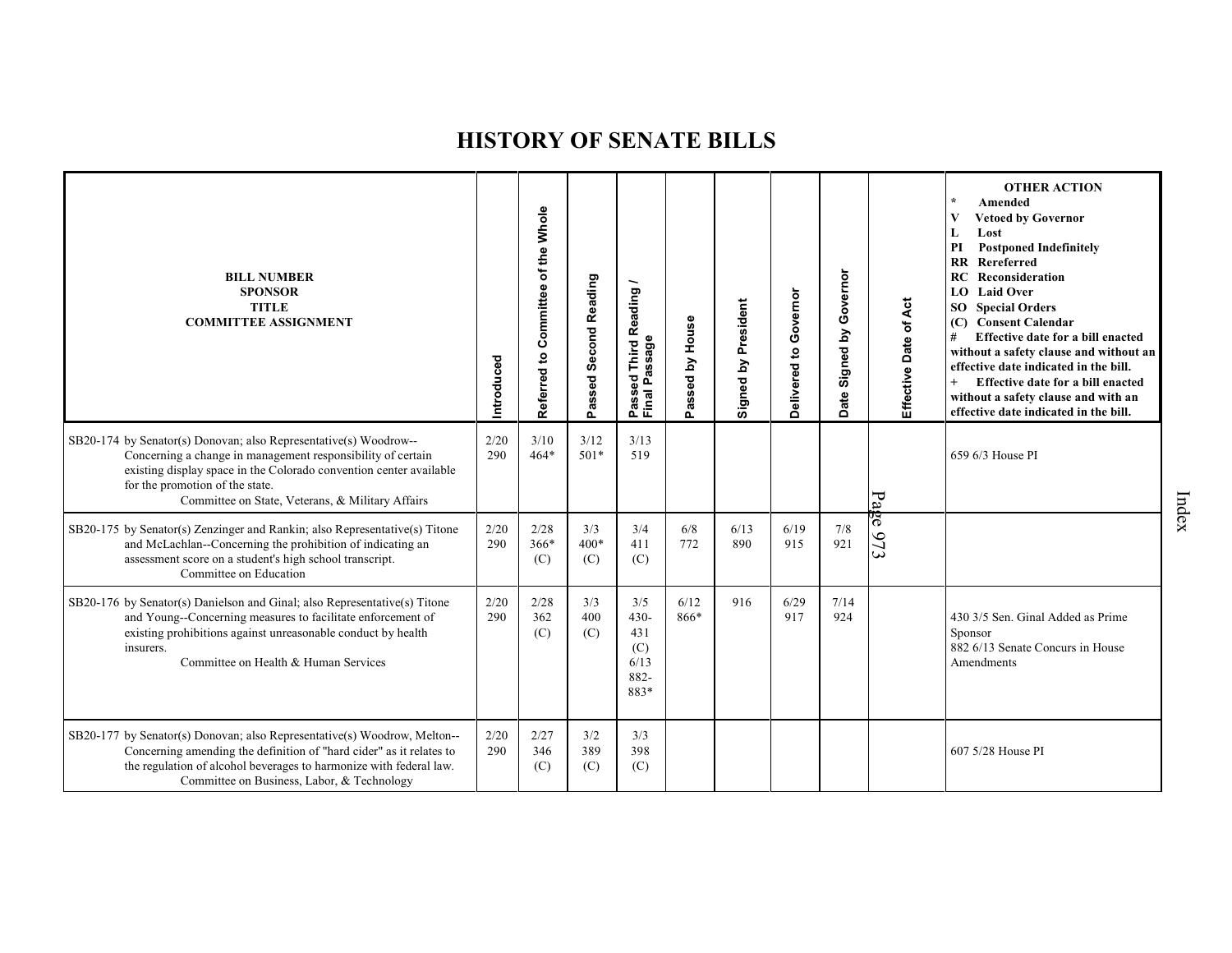Index Page 974 **HISTORY OF SENATE BILLS OTHER ACTION \* Amended Referred to Com mittee of the Whole Vetoed by Governor L Lost PI Postponed Indefinitely RR Rereferred Date Signed by Governor BILL NUMBER RC Reconsideration Passed Second Reading Passed Third Reading /** Passed Third Reading<br>Final Passage **LO Laid Over SPONSOR** Delivered to Governor **Delivered to Governor** Effective Date of Act Signed by President **Effective Date of Act Signed by President SO Special Orders TITLE COMMITTEE ASSIGNMENT (C) Consent Calendar** Passed by House **Passed by House # Effective date for a bill enacted Final Passage without a safety clause and without an Introduced effective date indicated in the bill. + Effective date for a bill enacted without a safety clause and with an effective date indicated in the bill.**  2/20 SB20-178 by Senator(s) Zenzinger and Danielson; also Representative(s) 3/6 3/10 3/11 Carver and Michaelson Jenet--Concerning a license plate to honor 290 448\* 471\* 485- 387\* 3/2 Referred to Appropriations women veterans who have disabilities, and, in connection therewith, 643 6/2 House PI (C) (C) 486 making an appropriation. (C) Committee on Transportation & Energy SB20-179 by Senator(s) Foote; also Representative(s) Herod and Tipper-- 2/20 Concerning required data collection by district attorneys related to 290 364 5/26 PI defendants that is available to the public. Committee on Judiciary SB20-180 by Senator(s) Winter and Gonzales--Concerning services for 2/20 persons with dyslexia in the criminal justice system. 290 364 5/26 PI Committee on Judiciary SB20-181 by Senator(s) Lee; also Representative(s) Weissman--Concerning 2/20 6/2 6/4 6/5 6/12 915 6/19 6/29 290 671\* measures to improve outcomes for defendants who may be found 636\* 701 866 915 918 495-496\* 3/12 Referred to incompetent to proceed. Appropriations Committee on Judiciary SB20-182 by Senator(s) Danielson--Concerning state assistance to programs 2/20 that assist in attempting to locate wandering persons, and, in 290 362 2/28 Referred to Appropriations connection therewith, restructuring a grant program that assists 821 6/10 PIlocal governments or their designees in locating persons with medical conditions, such as Alzheimer's disease, autism, Down syndrome, and other mental impairments, that cause wandering. Committee on Health & Human Services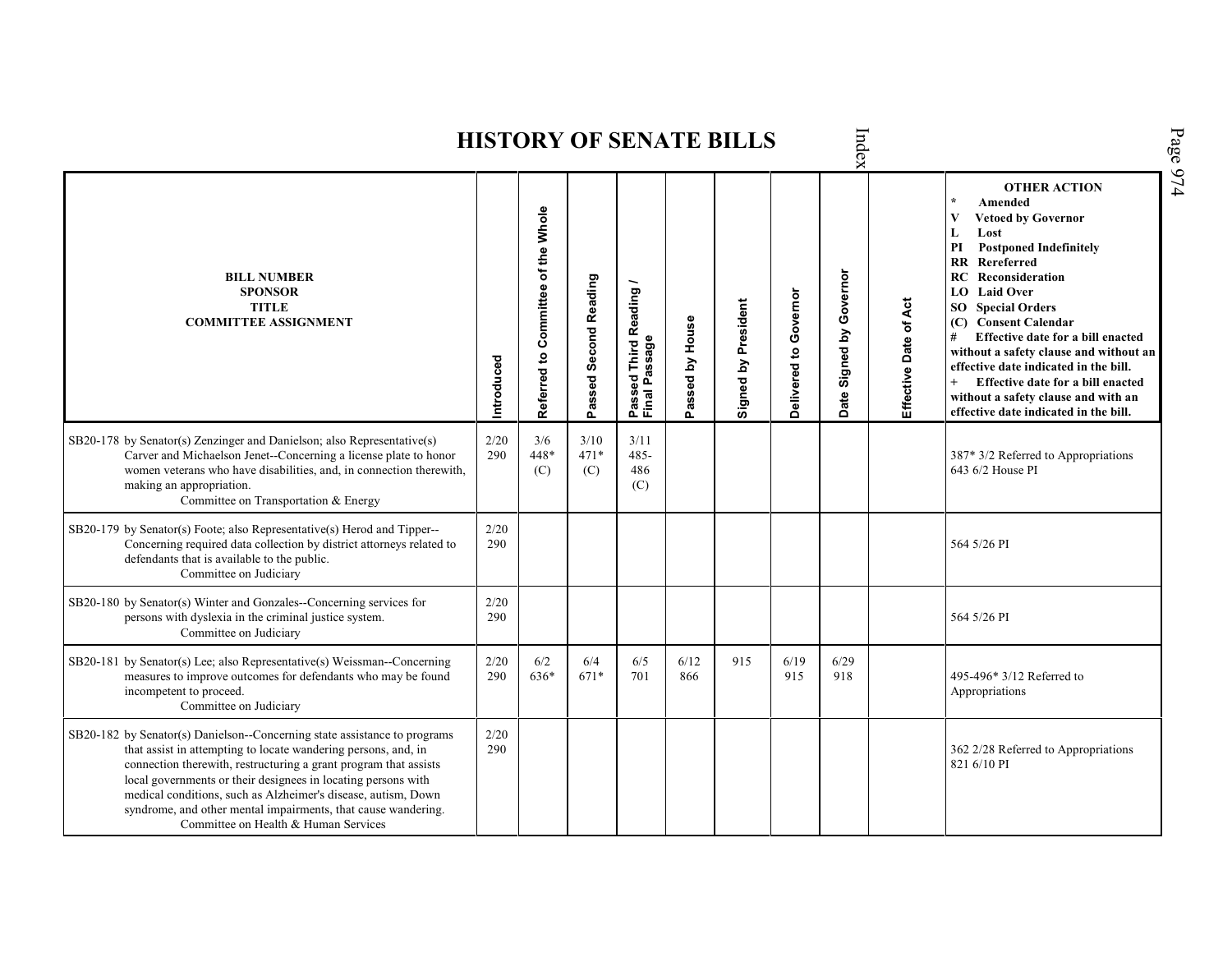| <b>BILL NUMBER</b><br><b>SPONSOR</b><br><b>TITLE</b><br><b>COMMITTEE ASSIGNMENT</b>                                                                                                                                                                                                                                                                                  | Introduced  | of the Whole<br>Committee<br>Referred to | Passed Second Reading | <b>Third Reading</b><br>Passed Third R<br>Final Passage | House<br>Issed by<br>혼 | Signed by President | Delivered to Governor | Governor<br>Δ<br>Signed I<br>Date | Effective Date of Act | <b>OTHER ACTION</b><br>Amended<br><b>Vetoed by Governor</b><br>Lost<br>L<br><b>Postponed Indefinitely</b><br>PI<br>RR Rereferred<br>Reconsideration<br><b>RC</b><br><b>LO</b> Laid Over<br><b>SO</b> Special Orders<br>(C) Consent Calendar<br>#<br>Effective date for a bill enacted<br>without a safety clause and without an<br>effective date indicated in the bill.<br>Effective date for a bill enacted<br>$^{+}$<br>without a safety clause and with an<br>effective date indicated in the bill. |
|----------------------------------------------------------------------------------------------------------------------------------------------------------------------------------------------------------------------------------------------------------------------------------------------------------------------------------------------------------------------|-------------|------------------------------------------|-----------------------|---------------------------------------------------------|------------------------|---------------------|-----------------------|-----------------------------------|-----------------------|---------------------------------------------------------------------------------------------------------------------------------------------------------------------------------------------------------------------------------------------------------------------------------------------------------------------------------------------------------------------------------------------------------------------------------------------------------------------------------------------------------|
| SB20-183 by Senator(s) Tate and Todd, Bridges; also Representative(s)<br>Baisley and Titone, Singer--Concerning a modification of the<br>definition of "state agency" for purposes of the statewide internet<br>portal authority to ensure that the authority is authorized to serve all<br>state government agencies.<br>Committee on Business, Labor, & Technology | 2/24<br>316 | 3/5<br>429<br>(C)                        | 3/9<br>455<br>(C)     | 3/10<br>466<br>(C)                                      | 6/8<br>772             | 6/13<br>890         | 6/19<br>915           | 7/8<br>921                        | Page                  |                                                                                                                                                                                                                                                                                                                                                                                                                                                                                                         |
| SB20-184 by Senator(s) Bridges and Lundeen, Todd, Pettersen; also<br>Representative(s) Kipp and Buck--Concerning financial literacy<br>standards for public schools.<br>Committee on Education                                                                                                                                                                       | 2/25<br>324 | 3/6<br>439<br>(C)                        | 3/10<br>470<br>(C)    | 3/11<br>483<br>(C)                                      |                        |                     |                       |                                   | 6/5                   | 586 5/27 House PI                                                                                                                                                                                                                                                                                                                                                                                                                                                                                       |
| SB20-185 by Senator(s) Bridges and Tate, Coram, Donovan, Fields, Garcia,<br>Lee, Lundeen, Priola, Rankin, Rodriguez, Todd, Williams A.,<br>Winter; also Representative(s) Tipper and Wilson--Concerning the<br>creation of the Colorado imagination library program.<br>Committee on Education                                                                       | 2/26<br>337 | 3/13<br>528*                             | 6/4<br>675*           | 6/5<br>704<br>6/13<br>880*                              | 6/11<br>$841*$         | 915                 | 6/22<br>916           | 7/10<br>921                       |                       | 880 6/13 Senate Concurs in House<br>Amendments                                                                                                                                                                                                                                                                                                                                                                                                                                                          |
| SB20-186 by Senator(s) Fenberg and Holbert, Garcia; also Representative(s)<br>Garnett and Neville, Becker--Concerning the independent<br>redistricting commissions in Colorado.<br>Committee on State, Veterans, & Military Affairs                                                                                                                                  | 2/27<br>360 | 6/2<br>636<br>(C)                        | 6/4<br>675*           | 6/5<br>$703 -$<br>704                                   | 6/12<br>866            | 915                 | 6/19<br>915           | 7/11<br>922                       |                       | 581-582* 5/27 Referred to<br>Appropriations<br>654 6/3 Removed from Consent                                                                                                                                                                                                                                                                                                                                                                                                                             |
| SB20-187 by Senator(s) Lee; also Representative(s) Gonzales-Gutierrez--<br>Concerning the therapeutic group treatment pilot program in the<br>division of youth services.<br>Committee on Judiciary                                                                                                                                                                  | 3/2<br>394  |                                          |                       |                                                         |                        |                     |                       |                                   |                       | 564 5/26 PI                                                                                                                                                                                                                                                                                                                                                                                                                                                                                             |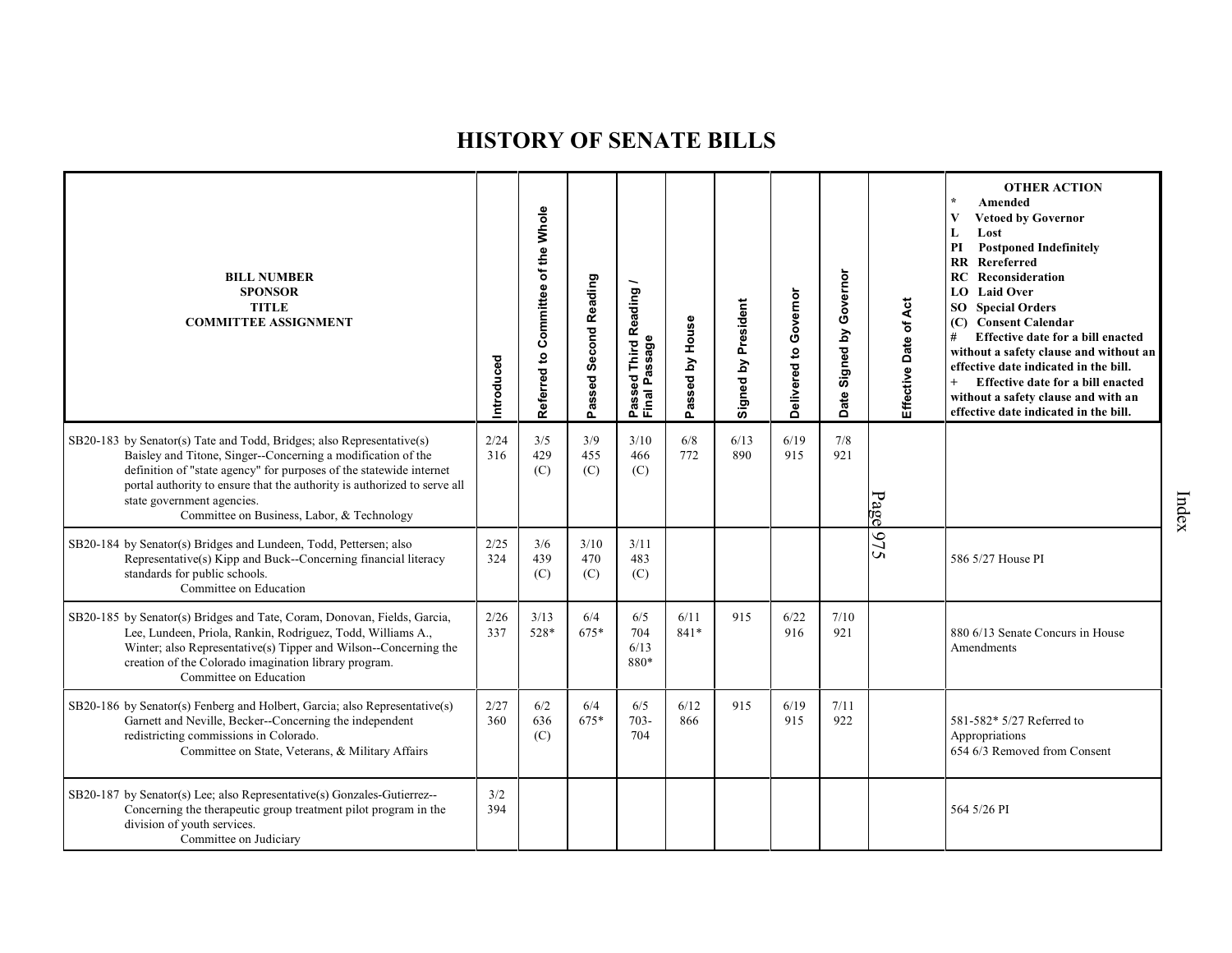Page 976 Index **HISTORY OF SENATE BILLS OTHER ACTION \* Amended Referred to Com mittee of the Whole Vetoed by Governor L Lost PI Postponed Indefinitely RR Rereferred Date Signed by Governor BILL NUMBER RC Reconsideration Passed Second Reading** Passed Third Reading /<br>Final Passage **Passed Third Reading / LO Laid Over SPONSOR** Delivered to Governor **Delivered to Governor** Signed by President Effective Date of Act **Effective Date of Act Signed by President SO Special Orders TITLE COMMITTEE ASSIGNMENT (C) Consent Calendar** Passed by House **Passed by House # Effective date for a bill enacted Final Passage without a safety clause and without an Introduced effective date indicated in the bill. + Effective date for a bill enacted without a safety clause and with an effective date indicated in the bill.**  SB20-188 by Senator(s) Fields--Concerning a requirement for the use of plain  $3/2$ <br>394 language in bills for medical services. 579 5/27 PI Committee on Health & Human Services SB20-189 by Senator(s) Fenberg; also Representative(s) Cutter and Duran--  $3/2$ <br>394 Concerning provisions that preempt a local government's authority 394 580 5/27 PI to regulate the use of pesticides within the local government's jurisdiction. Committee on Agriculture & Natural Resources SB20-190 by Senator(s) Hansen--Concerning incentives for the development  $3/3$ <br>407 of an electric grid that fully accommodates increased production 569 5/26 Referred to State, Veterans, from zero-carbon generation resources. and Military Affairs Committee on Transportation & Energy 657 6/3 PI 3/3 SB20-191 by Senator(s) Lee; also Representative(s) Weissman--Concerning the creation of a class 2 felony offense when the death of a person is 407 564 5/26 PI caused by a participant without deliberation in the course of the commission of specified felony offenses. Committee on Judiciary SB20-192 by Senator(s) Rodriguez and Gonzales, Danielson; also 3/4 Representative(s) Sirota and Woodrow--Concerning additional 425 564 5/26 PIprotections for employees of a staffing agency who are referred to work-site employers for employment. Committee on Judiciary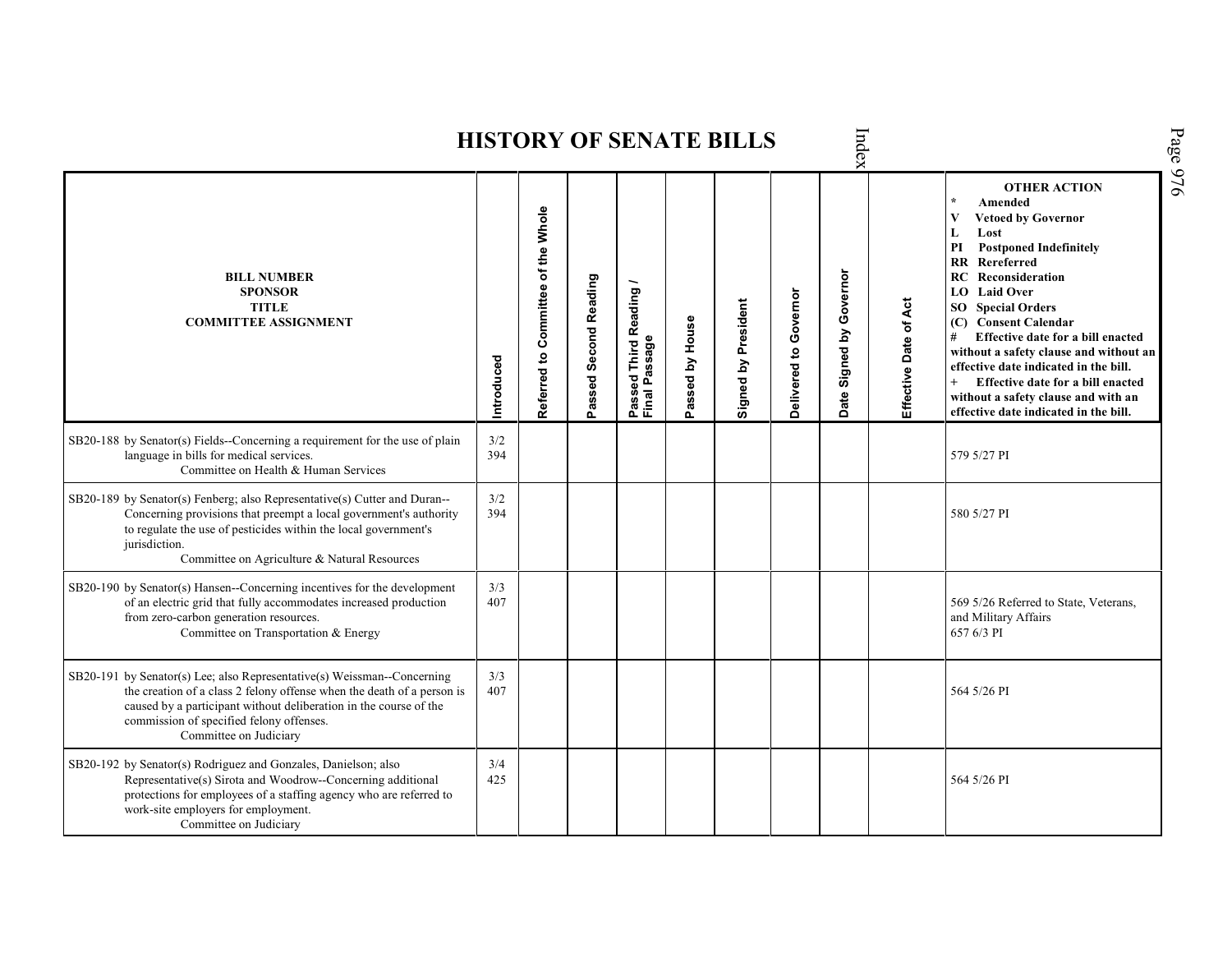| <b>BILL NUMBER</b><br><b>SPONSOR</b><br><b>TITLE</b><br><b>COMMITTEE ASSIGNMENT</b>                                                                                                                                                                                                                                                                                                                                                     | Introduced | Referred to Committee of the Whole | Passed Second Reading | Reading<br>sage<br>Third<br>Ŵ,<br>ᠭᡦ<br>g<br>≏<br>Pass<br>Final | Passed by House | Signed by President | Governor<br>Delivered to | Governor<br>Date Signed by | Effective Date of Act | <b>OTHER ACTION</b><br>$\star$<br>Amended<br>V<br><b>Vetoed by Governor</b><br>Lost<br>L<br><b>Postponed Indefinitely</b><br>PI<br>Rereferred<br>$\mathbf{R}$<br>RC<br>Reconsideration<br>LO Laid Over<br><b>SO</b> Special Orders<br>(C) Consent Calendar<br>Effective date for a bill enacted<br>#<br>without a safety clause and without an<br>effective date indicated in the bill.<br>Effective date for a bill enacted<br>without a safety clause and with an<br>effective date indicated in the bill. |
|-----------------------------------------------------------------------------------------------------------------------------------------------------------------------------------------------------------------------------------------------------------------------------------------------------------------------------------------------------------------------------------------------------------------------------------------|------------|------------------------------------|-----------------------|-----------------------------------------------------------------|-----------------|---------------------|--------------------------|----------------------------|-----------------------|--------------------------------------------------------------------------------------------------------------------------------------------------------------------------------------------------------------------------------------------------------------------------------------------------------------------------------------------------------------------------------------------------------------------------------------------------------------------------------------------------------------|
| SB20-193 by Senator(s) Gonzales and Moreno; also Representative(s)<br>Coleman and Tipper--Concerning the creation of the financial<br>empowerment office in the department of law.<br>Committee on Finance                                                                                                                                                                                                                              | 3/9<br>460 |                                    |                       |                                                                 |                 |                     |                          |                            |                       | 566 5/26 PI                                                                                                                                                                                                                                                                                                                                                                                                                                                                                                  |
| SB20-194 by Senator(s) Bridges and Fenberg, Tate; also Representative(s)<br>Gray and Van Winkle--Concerning the ability of a licensed brew<br>pub to sell at retail malt liquors that are manufactured at a separate<br>brew pub under the same ownership as the brew pub at which the<br>sale occurs.<br>Committee on Business, Labor, & Technology                                                                                    | 3/9<br>460 | 5/26<br>563<br>(C)                 | 5/28<br>590<br>(C)    | 6/1<br>610<br>(C)                                               | 6/8<br>772      | 6/12<br>867         | 6/15<br>908              | 7/10<br>922                | <b>Page 977</b>       |                                                                                                                                                                                                                                                                                                                                                                                                                                                                                                              |
| SB20-195 by Senator(s) Foote; also Representative(s) Singer--Concerning<br>allowing adoptive parents who are parties to adoption assistance<br>agreements to pay for medical services that would otherwise be<br>reimbursable under the agreement.<br>Committee on Health & Human Services                                                                                                                                              | 3/9<br>460 |                                    |                       |                                                                 |                 |                     |                          |                            |                       | 579 5/27 PI                                                                                                                                                                                                                                                                                                                                                                                                                                                                                                  |
| SB20-196 by Senator(s) Todd, Crowder, Fields, Garcia, Ginal, Hansen, Hisey,<br>Priola, Story, Winter; also Representative(s) Michaelson Jenet,<br>Bird, Buentello, Cutter, Esgar, Froelich, Gonzales-Gutierrez,<br>Hooton, Jackson, Kipp, Liston, McCluskie, McLachlan, Roberts,<br>Singer, Snyder, Williams D., Young--Concerning the creation of a<br>special end-of-life care license plate.<br>Committee on Transportation & Energy | 3/9<br>460 |                                    |                       |                                                                 |                 |                     |                          |                            |                       | 569 5/26 PI                                                                                                                                                                                                                                                                                                                                                                                                                                                                                                  |

Index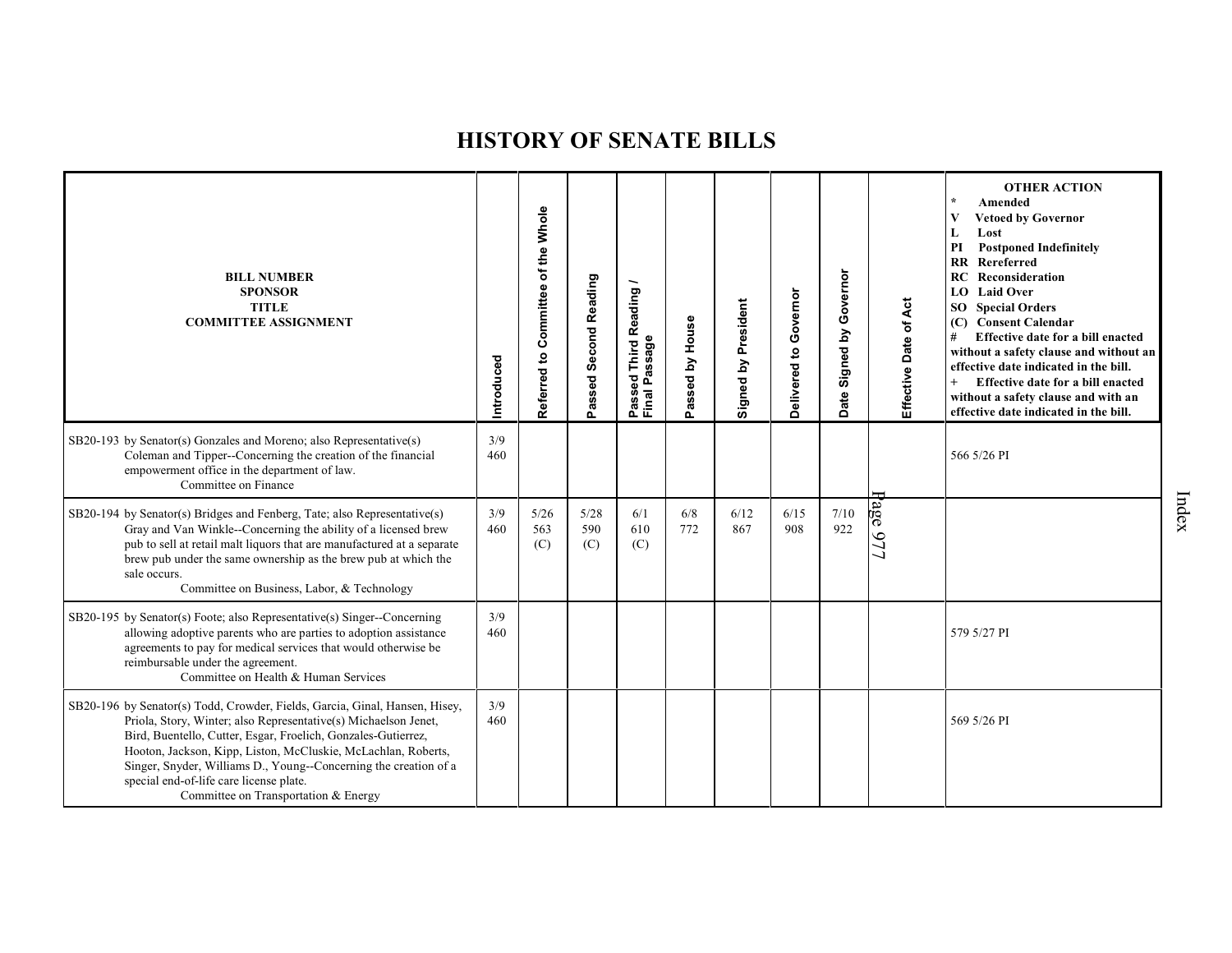|                                                                                                                                                                                                                                                                                                                                                               |            |                                    |                       |                                                                  |                 | <b>HISTORY OF SENATE BILLS</b> |                       | Index                                |                       |                                                                                                                                                                                                                                                                                                                                                                                                                                                                                                           |
|---------------------------------------------------------------------------------------------------------------------------------------------------------------------------------------------------------------------------------------------------------------------------------------------------------------------------------------------------------------|------------|------------------------------------|-----------------------|------------------------------------------------------------------|-----------------|--------------------------------|-----------------------|--------------------------------------|-----------------------|-----------------------------------------------------------------------------------------------------------------------------------------------------------------------------------------------------------------------------------------------------------------------------------------------------------------------------------------------------------------------------------------------------------------------------------------------------------------------------------------------------------|
| <b>BILL NUMBER</b><br><b>SPONSOR</b><br><b>TITLE</b><br><b>COMMITTEE ASSIGNMENT</b>                                                                                                                                                                                                                                                                           | Introduced | Referred to Committee of the Whole | Passed Second Reading | Reading<br>ssage<br>Third I<br>ᠭᢐ<br>್ಥಾ<br>Δ.<br>Passe<br>Final | Passed by House | Signed by President            | Delivered to Governor | Governor<br>Signed by<br><b>Date</b> | Effective Date of Act | <b>OTHER ACTION</b><br>$\star$<br>Amended<br>V<br><b>Vetoed by Governor</b><br>L<br>Lost<br><b>Postponed Indefinitely</b><br>PI<br>RR<br>Rereferred<br>Reconsideration<br>RC<br><b>LO</b> Laid Over<br><b>SO</b> Special Orders<br>(C) Consent Calendar<br>Effective date for a bill enacted<br>#<br>without a safety clause and without an<br>effective date indicated in the bill.<br>Effective date for a bill enacted<br>without a safety clause and with an<br>effective date indicated in the bill. |
| SB20-197 by Senator(s) Fenberg and Marble; also Representative(s)<br>McLachlan and Catlin--Concerning aligning state statutes with<br>federal law on hemp, and, in connection therewith, making an<br>appropriation.<br>Committee on Agriculture & Natural Resources                                                                                          | 3/9<br>460 | 6/2<br>636*<br>(C)                 | 6/4<br>$673-$<br>674* | 6/5<br>702<br>6/13<br>884*                                       | 6/12<br>866*    | 915                            | 6/22<br>916           | 6/30<br>918                          |                       | 580 5/27 Referred to Finance<br>605 5/28 Referred to Appropriations<br>884 6/13 Senate Concurs in House<br>Amendments                                                                                                                                                                                                                                                                                                                                                                                     |
| SB20-198 by Senator(s) Bridges and Tate, Todd; also Representative(s) Singer<br>and Baisley, Titone--Concerning the authority of the chief<br>information officer to hire technology experts to support the<br>delivery of digital services information technology projects.<br>Committee on State, Veterans, & Military Affairs                              | 3/9<br>461 |                                    |                       |                                                                  |                 |                                |                       |                                      |                       | 582 5/27 PI                                                                                                                                                                                                                                                                                                                                                                                                                                                                                               |
| SB20-199 by Senator(s) Danielson and Garcia--Concerning organizational<br>requirements to qualify applicants to be issued the Colorado<br>professional fire fighters license plate.<br>Committee on Transportation & Energy                                                                                                                                   | 3/9<br>461 |                                    |                       |                                                                  |                 |                                |                       |                                      |                       | 569 5/26 PI                                                                                                                                                                                                                                                                                                                                                                                                                                                                                               |
| SB20-200 by Senator(s) Donovan and Pettersen; also Representative(s) Kraft-<br>Tharp and Becker--Concerning the implementation of the Colorado<br>secure savings program to increase the amount of retirement savings<br>by Colorado's private sector workers, and, in connection therewith,<br>making and reducing an appropriation.<br>Committee on Finance | 3/9<br>461 | 6/4<br>680-<br>681*                | 6/5<br>$711*$<br>SO.  | 6/6<br>724<br>6/13<br>881*                                       | 6/12<br>866*    | 915                            | 6/22<br>916           | 7/14<br>924                          |                       | 566 5/26 Referred to Appropriations<br>710 6/5 SO<br>715 6/5 COW Amendment<br>881 6/13 Senate Concurs in House<br>Amendments                                                                                                                                                                                                                                                                                                                                                                              |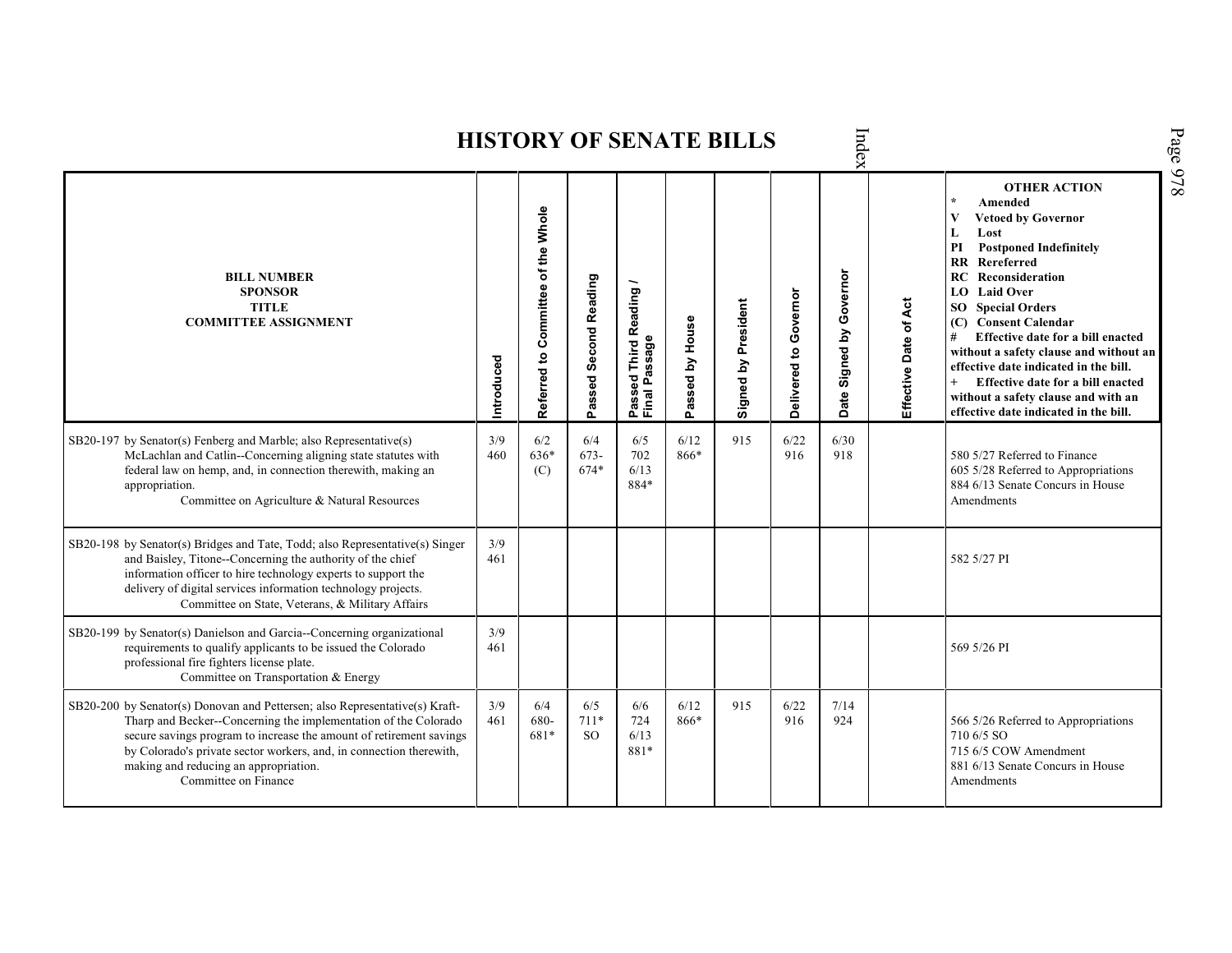| <b>BILL NUMBER</b><br><b>SPONSOR</b><br><b>TITLE</b><br><b>COMMITTEE ASSIGNMENT</b>                                                                                                                                                                                                                                               | Introduced  | of the Whole<br>Committee<br>Referred to | Passed Second Reading           | Third Reading /<br>Passed Third R<br>Final Passage | House<br>assed by<br>ء | Signed by President | Governor<br>Delivered to | Governor<br>Signed by<br>Date | Effective Date of Act | <b>OTHER ACTION</b><br>Amended<br><b>Vetoed by Governor</b><br>Lost<br>L<br><b>Postponed Indefinitely</b><br>PI<br><b>RR</b> Rereferred<br><b>RC</b> Reconsideration<br>LO Laid Over<br><b>SO</b> Special Orders<br>(C) Consent Calendar<br>#<br>Effective date for a bill enacted<br>without a safety clause and without an<br>effective date indicated in the bill.<br>Effective date for a bill enacted<br>without a safety clause and with an<br>effective date indicated in the bill. |
|-----------------------------------------------------------------------------------------------------------------------------------------------------------------------------------------------------------------------------------------------------------------------------------------------------------------------------------|-------------|------------------------------------------|---------------------------------|----------------------------------------------------|------------------------|---------------------|--------------------------|-------------------------------|-----------------------|--------------------------------------------------------------------------------------------------------------------------------------------------------------------------------------------------------------------------------------------------------------------------------------------------------------------------------------------------------------------------------------------------------------------------------------------------------------------------------------------|
| SB20-201 by Senator(s) Donovan; also Representative(s) Roberts and Catlin--<br>Concerning support for species conservation trust fund projects,<br>and, in connection therewith, making an appropriation.<br>Committee on Agriculture & Natural Resources                                                                         | 3/9<br>461  | 6/2<br>636<br>(C)                        | 6/3<br>655*<br><b>SO</b><br>(C) | 6/4<br>668<br>(C)                                  | 6/12<br>866            | 915                 | 6/19<br>915              | 6/29<br>918                   | Page                  | 580* 5/27 Referred to Appropriations<br>654 6/3 SO(C)                                                                                                                                                                                                                                                                                                                                                                                                                                      |
| SB20-202 by Senator(s) Moreno; also Representative(s) Michaelson Jenet--<br>Concerning consistent procedures between schools and county<br>departments of human services relating to students in out-of-home<br>placement.<br>Committee on Health & Human Services                                                                | 3/12<br>505 |                                          |                                 |                                                    |                        |                     |                          |                               | 979                   | 579 5/27 PI                                                                                                                                                                                                                                                                                                                                                                                                                                                                                |
| SB20-203 by Senator(s) Gonzales and Marble; also Representative(s) Gray<br>and Sandridge-Concerning repealing the direction to the marijuana<br>state licensing authority to treat a metered-dose inhaler the same as<br>a vaporized device for purposes of regulation and testing.<br>Committee on Business, Labor, & Technology | 3/12<br>505 |                                          |                                 |                                                    |                        |                     |                          |                               |                       | 563 5/26 PI                                                                                                                                                                                                                                                                                                                                                                                                                                                                                |
| SB20-204 by Senator(s) Fenberg; also Representative(s) Jackson and Caraveo-<br>-Concerning the provision of additional resources to protect air<br>quality, and, in connection therewith, increasing fees, creating the<br>air quality enterprise, and making an appropriation.<br>Committee on Transportation & Energy           | 3/12<br>505 | 6/2<br>637*                              | 6/4<br>$671-$<br>673*           | 6/5<br>702                                         | 6/12<br>866            | 915                 | 6/19<br>915              | 6/30<br>918                   |                       | 568 5/26 Referred to Finance<br>585* 5/27 Referred to Appropriations                                                                                                                                                                                                                                                                                                                                                                                                                       |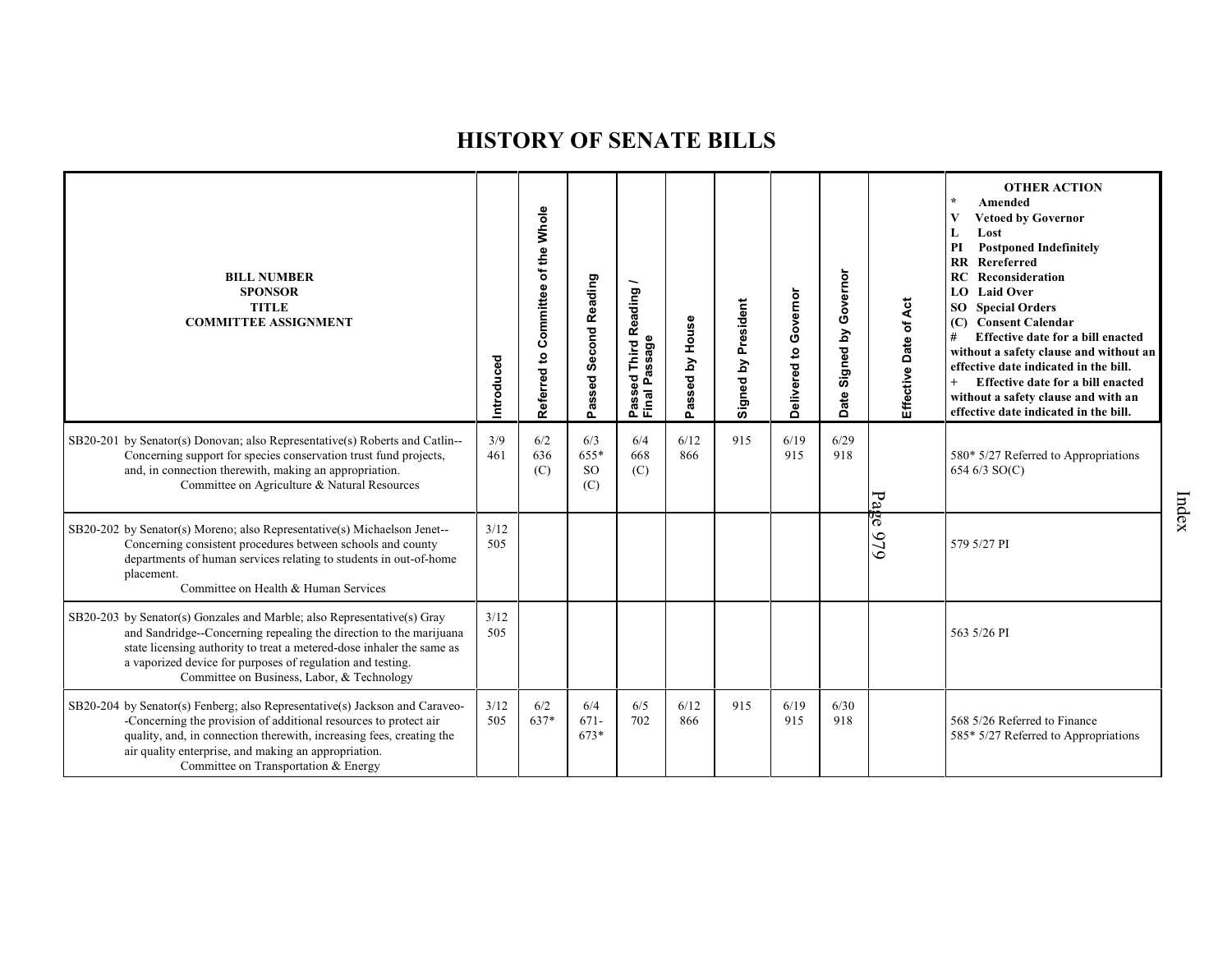|                                                                                                                                                                                                                                                                                                                                                    |             |                                    |                                 |                                                                        |                              | <b>HISTORY OF SENATE BILLS</b> |                       | Index                         |                          |                                                                                                                                                                                                                                                                                                                                                                                                                                                                                                                                  |
|----------------------------------------------------------------------------------------------------------------------------------------------------------------------------------------------------------------------------------------------------------------------------------------------------------------------------------------------------|-------------|------------------------------------|---------------------------------|------------------------------------------------------------------------|------------------------------|--------------------------------|-----------------------|-------------------------------|--------------------------|----------------------------------------------------------------------------------------------------------------------------------------------------------------------------------------------------------------------------------------------------------------------------------------------------------------------------------------------------------------------------------------------------------------------------------------------------------------------------------------------------------------------------------|
| <b>BILL NUMBER</b><br><b>SPONSOR</b><br><b>TITLE</b><br><b>COMMITTEE ASSIGNMENT</b>                                                                                                                                                                                                                                                                | Introduced  | Referred to Committee of the Whole | Passed Second Reading           | Reading<br><b>issage</b><br>Third I<br>œ<br>ဥ္စ<br>ء<br>Passe<br>Final | by House<br>Passed           | Signed by President            | Delivered to Governor | Governor<br>Signed by<br>Date | of Act<br>Effective Date | <b>OTHER ACTION</b><br>$\star$<br>Amended<br>$\mathbf{V}$<br><b>Vetoed by Governor</b><br>L<br>Lost<br><b>Postponed Indefinitely</b><br>PI<br>$\mathbf{R}$<br>Rereferred<br><b>RC</b> Reconsideration<br>LO Laid Over<br><b>SO</b> Special Orders<br>(C) Consent Calendar<br>Effective date for a bill enacted<br>without a safety clause and without an<br>effective date indicated in the bill.<br>Effective date for a bill enacted<br>$^{+}$<br>without a safety clause and with an<br>effective date indicated in the bill. |
| SB20-205 by Senator(s) Fenberg and Bridges; also Representative(s) Becker<br>and Caraveo--Concerning the requirement that employers offer sick<br>leave to their employees, and, in connection therewith, making an<br>appropriation.<br>Committee on State, Veterans, & Military Affairs                                                          | 5/26<br>570 | 6/6<br>733*                        | 6/8<br>$755 -$<br>$757*$<br>SO. | 6/9<br>$774-$<br>$775*$<br>6/15<br>912*<br>6/15<br>913*                | 6/13<br>888*<br>6/15<br>908* | 916                            | 6/29<br>917           | 7/14<br>924                   |                          | 657-659* 6/3 Referred to<br>Appropriations<br>753 6/8 SO<br>888 6/13 Senate Requests Conference<br>Committee and Appoints Conferees<br>889 6/13 House Appoints Conferees<br>907 6/15 Senate Grants Permission to<br>Go Beyond Scope<br>908 6/15 House Adopts First Report of<br>First Conference Committee<br>909-910 6/15 First Report of First<br>Conference Committee<br>912 6/15 Senate Adopts First Report of<br><b>First Conference Committee</b><br>913 6/15 Reconsideration Granted                                      |
| SB20-206 by Senator(s) Todd and Cooke; also Representative(s) Landgraf and<br>Singer--Concerning the clarification of disqualifying a recipient<br>from participating in a public assistance program when the recipient<br>is found to have committed an intentional violation of the program.<br>Committee on State, Veterans, & Military Affairs | 5/26<br>570 | 5/27<br>582<br>(C)                 | 6/1<br>614<br>(C)               | 6/2<br>637<br>(C)                                                      | 6/9<br>781                   | 6/15<br>913                    | 6/19<br>915           | 7/2<br>919                    |                          |                                                                                                                                                                                                                                                                                                                                                                                                                                                                                                                                  |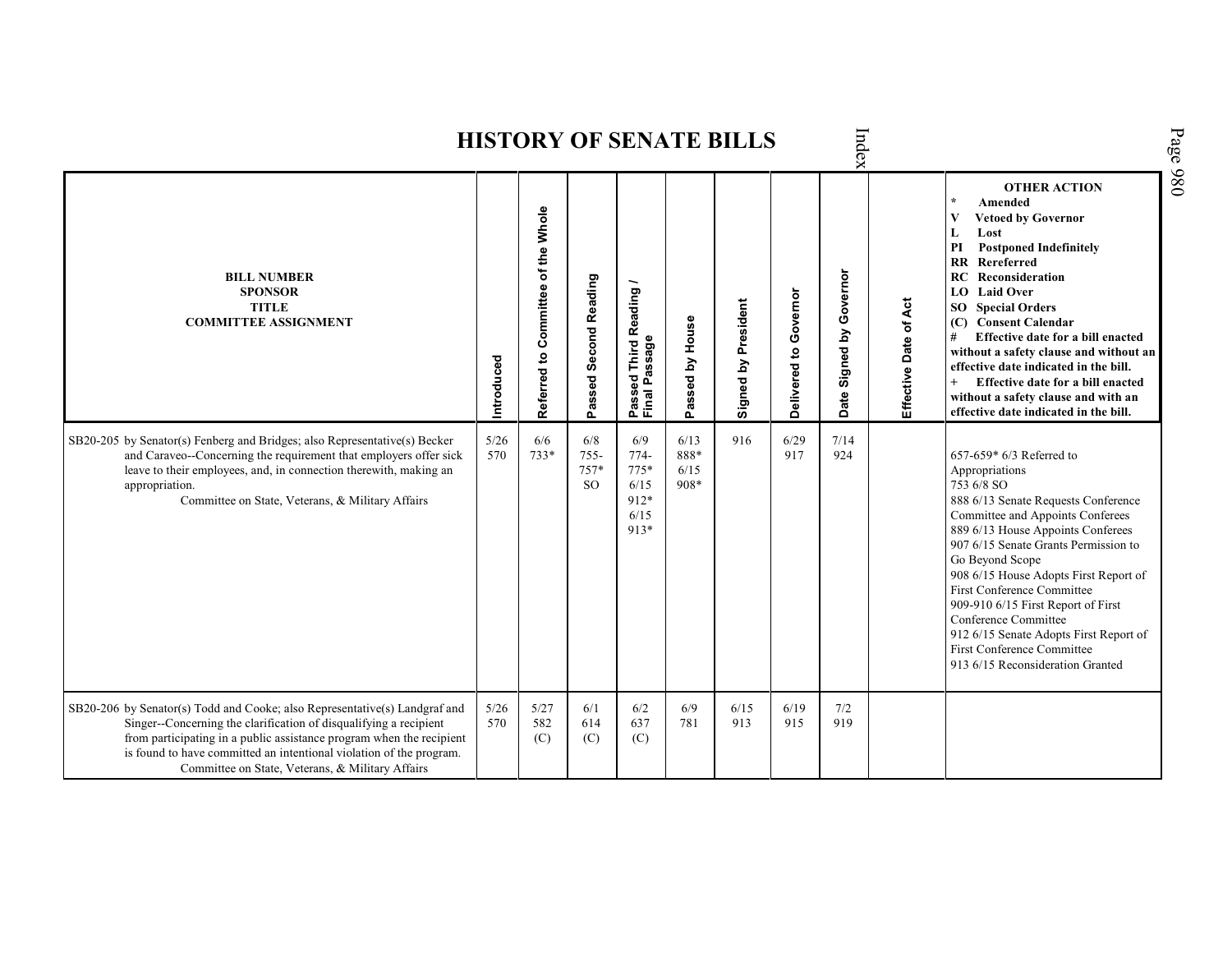| <b>BILL NUMBER</b><br><b>SPONSOR</b><br><b>TITLE</b><br><b>COMMITTEE ASSIGNMENT</b>                                                                                                                                                                                                              | Introduced  | of the Whole<br>Committee<br>Referred to | Passed Second Reading          | Reading<br>Passed Third R<br>Final Passage | House<br>λá<br>Passed | Signed by President | Governor<br>Delivered to | Governor<br>Signed by<br>ate<br>$\Omega$ | Effective Date of Act | <b>OTHER ACTION</b><br>Amended<br><b>Vetoed by Governor</b><br>Lost<br>L<br><b>Postponed Indefinitely</b><br>PI<br>Rereferred<br>$\mathbf{R}$<br>Reconsideration<br>RC<br><b>LO</b> Laid Over<br><b>SO</b> Special Orders<br><b>Consent Calendar</b><br>(C)<br>#<br>Effective date for a bill enacted<br>without a safety clause and without an<br>effective date indicated in the bill.<br>Effective date for a bill enacted<br>without a safety clause and with an<br>effective date indicated in the bill. |
|--------------------------------------------------------------------------------------------------------------------------------------------------------------------------------------------------------------------------------------------------------------------------------------------------|-------------|------------------------------------------|--------------------------------|--------------------------------------------|-----------------------|---------------------|--------------------------|------------------------------------------|-----------------------|---------------------------------------------------------------------------------------------------------------------------------------------------------------------------------------------------------------------------------------------------------------------------------------------------------------------------------------------------------------------------------------------------------------------------------------------------------------------------------------------------------------|
| SB20-207 by Senator(s) Hansen and Winter, Bridges, Danielson, Pettersen;<br>also Representative(s) Gray and Sullivan--Concerning<br>unemployment insurance.<br>Committee on Finance                                                                                                              | 5/26<br>570 | 6/6<br>734                               | 6/6<br>$744*$<br><sub>SO</sub> | 6/8<br>750<br>6/13<br>882*                 | 6/12<br>866*          | 916                 | 6/29<br>917              | 7/14<br>924                              | Page<br>86            | 644-645* 6/2 Referred to<br>Appropriations<br>743 6/6 SO<br>882 6/13 Senate Concurs in House<br>Amendments                                                                                                                                                                                                                                                                                                                                                                                                    |
| SB20-208 by Senator(s) Story and Coram; also Representative(s) Cutter and<br>Duran--Concerning the extension of the period of time that<br>voluntary contributions that are set to expire in 2020 will appear on<br>the state individual tax return form.<br>Committee on Finance                | 5/26<br>570 | 5/27<br>585<br>(C)                       | 6/1<br>614<br>(C)              | 6/2<br>638<br>(C)                          | 6/9<br>781            | 6/13<br>890         | 6/19<br>915              | 7/7<br>920                               |                       |                                                                                                                                                                                                                                                                                                                                                                                                                                                                                                               |
| SB20-209 by Senator(s) Garcia and Holbert; also Representative(s) Becker and<br>Neville--Concerning bills enacted in the second regular session of<br>the seventy-second general assembly that include an act subject to<br>petition clause.<br>Committee on State, Veterans, & Military Affairs | 5/27<br>574 | 5/28<br>606<br>(C)                       | 6/2<br>639<br>(C)              | 6/3<br>649<br>(C)                          | 6/9<br>781            | 6/12<br>867         | 6/15<br>908              | 7/2<br>920                               |                       |                                                                                                                                                                                                                                                                                                                                                                                                                                                                                                               |
| SB20-210 by Senator(s) Gonzales; also Representative(s) Snyder--Concerning<br>an extension of the scheduled repeal date for uniform commercial<br>code filing fees to provide funding for the Colorado fraud<br>investigators unit.<br>Committee on Finance                                      | 5/28<br>607 | 6/6<br>734                               | 6/6<br>744<br><sub>SO</sub>    | 6/8<br>$751 -$<br>752                      | 6/12<br>866           | 915                 | 6/19<br>915              | 6/30<br>919                              |                       | 644 6/2 Referred to Appropriations<br>743 6/6 SO                                                                                                                                                                                                                                                                                                                                                                                                                                                              |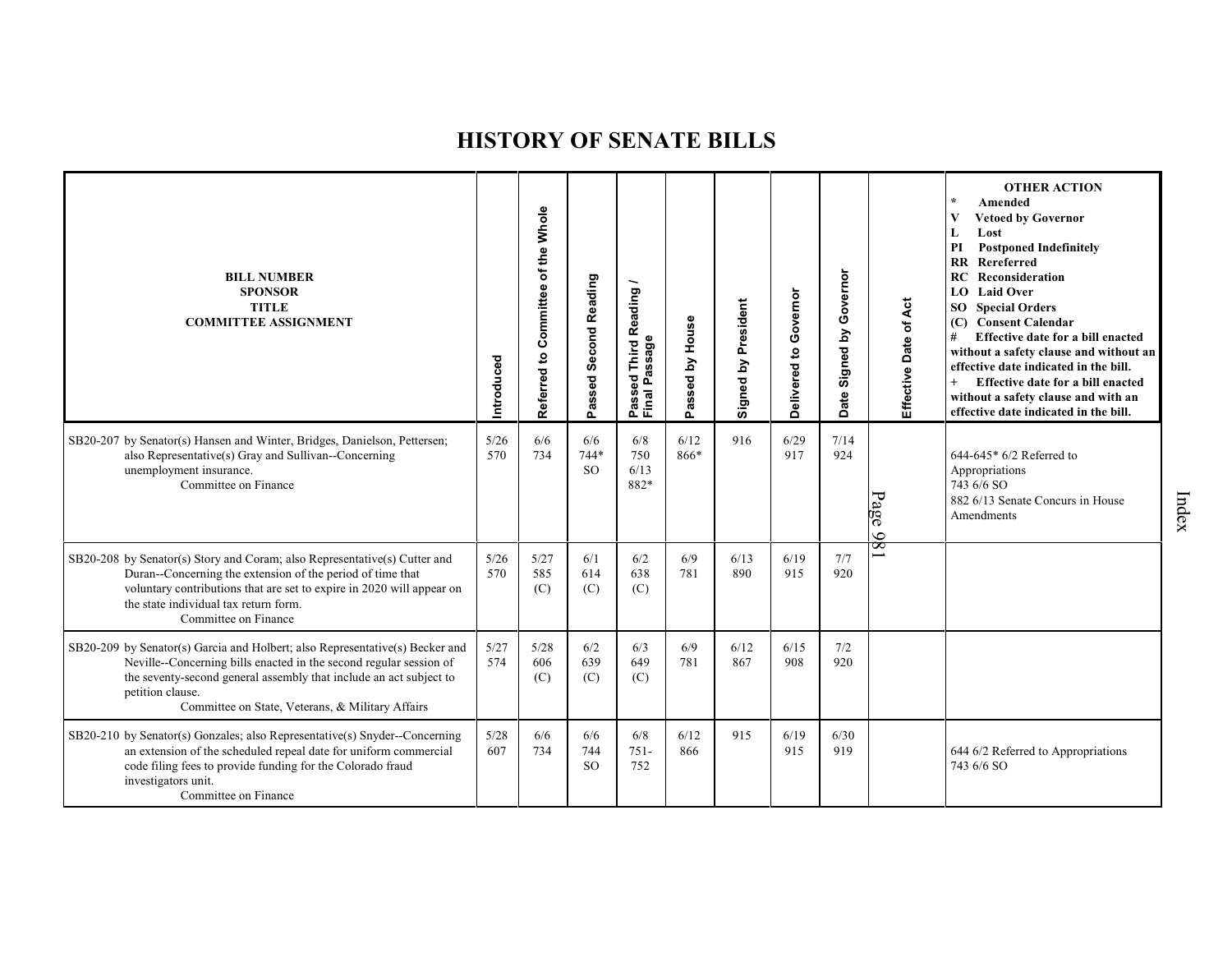| Index<br><b>HISTORY OF SENATE BILLS</b>                                                                                                                                                                                                                                                                                                                                                                                                                                                                                                                                  |            |                                    |                              |                                         |                 |                     |                       |                             |                       |                                                                                                                                                                                                                                                                                                                                                                                                                                                                                                                                    |  |  |  |
|--------------------------------------------------------------------------------------------------------------------------------------------------------------------------------------------------------------------------------------------------------------------------------------------------------------------------------------------------------------------------------------------------------------------------------------------------------------------------------------------------------------------------------------------------------------------------|------------|------------------------------------|------------------------------|-----------------------------------------|-----------------|---------------------|-----------------------|-----------------------------|-----------------------|------------------------------------------------------------------------------------------------------------------------------------------------------------------------------------------------------------------------------------------------------------------------------------------------------------------------------------------------------------------------------------------------------------------------------------------------------------------------------------------------------------------------------------|--|--|--|
| <b>BILL NUMBER</b><br><b>SPONSOR</b><br><b>TITLE</b><br><b>COMMITTEE ASSIGNMENT</b>                                                                                                                                                                                                                                                                                                                                                                                                                                                                                      | Introduced | Referred to Committee of the Whole | Passed Second Reading        | Passed Third Reading /<br>Final Passage | Passed by House | Signed by President | Delivered to Governor | Signed by Governor<br>Date: | Effective Date of Act | Page 982<br><b>OTHER ACTION</b><br>Amended<br><b>Vetoed by Governor</b><br>V<br>Lost<br>L<br><b>Postponed Indefinitely</b><br>PI<br><b>RR</b> Rereferred<br>RC<br>Reconsideration<br>LO<br><b>Laid Over</b><br><b>SO</b> Special Orders<br><b>Consent Calendar</b><br>(C)<br>Effective date for a bill enacted<br>#<br>without a safety clause and without an<br>effective date indicated in the bill.<br>Effective date for a bill enacted<br>$+$<br>without a safety clause and with an<br>effective date indicated in the bill. |  |  |  |
| SB20-211 by Senator(s) Winter and Gonzales; also Representative(s) Herod--<br>Concerning limitations on certain debt collection actions.<br>Committee on Finance                                                                                                                                                                                                                                                                                                                                                                                                         | 6/1<br>629 | 6/2<br>$644*$                      | 6/6<br>736-<br>738*          | 6/8<br>749*                             | $6/12$<br>866   | 915                 | 6/19<br>915           | 6/29<br>918                 |                       | 740 6/6 COW Amendment                                                                                                                                                                                                                                                                                                                                                                                                                                                                                                              |  |  |  |
| SB20-212 by Senator(s) Winter and Tate, Crowder; also Representative(s)<br>Lontine and Soper, Landgraf, Will--Concerning reimbursement for<br>health care services provided through telehealth, and, in connection<br>therewith, making an appropriation.<br>Committee on State, Veterans, & Military Affairs                                                                                                                                                                                                                                                            | 6/1<br>629 | 6/6<br>734-<br>$735*$<br>(C)       | 6/8<br>754*<br>SO.           | 6/9<br>774<br>6/13<br>883-<br>884*      | 6/12<br>866*    | 915                 | 6/19<br>915           | 7/6<br>920                  |                       | 644* 6/2 Referred to Appropriations<br>753 6/8 SO<br>883 6/13 Senate Concurs in House<br>Amendments                                                                                                                                                                                                                                                                                                                                                                                                                                |  |  |  |
| SB20-213 by Senator(s) Bridges and Priola, Zenzinger; also Representative(s)<br>Larson and Roberts--Concerning the authority of businesses<br>licensed to sell alcohol beverages for consumption on the licensed<br>premises to sell alcohol beverages for consumption off the licensed<br>premises.<br>Committee on Finance                                                                                                                                                                                                                                             | 6/2<br>646 | 6/8<br>748*<br>(C)                 | 6/9<br>791*<br>SO.           | 6/10<br>804<br>6/15<br>$905*$           | 6/13<br>888*    | 915                 | 6/22<br>916           | 7/10<br>921                 |                       | 791 6/9 SO<br>905 6/15 Senate Concurs in House<br>Amendments                                                                                                                                                                                                                                                                                                                                                                                                                                                                       |  |  |  |
| SB20-214 by Senator(s) Fenberg and Holbert, Garcia; also Representative(s)<br>Garnett and Neville, Becker--Concerning legislative interim<br>committee activities, and, in connection therewith, suspending<br>legislative interim activities during the 2020 interim, changing the<br>minimum number of meetings that the early childhood and school<br>readiness legislative commission must hold to be the maximum<br>number of meetings annually that the commission may hold, and<br>reducing an appropriation.<br>Committee on State, Veterans, & Military Affairs | 6/2<br>646 | 6/6<br>735*<br>(C)                 | 6/6<br>744*<br><sub>SO</sub> | 6/8<br>750                              | 6/12<br>866     | 916                 | 6/29<br>917           | 6/30<br>919                 |                       | 657 6/3 Referred to Appropriations<br>743 6/6 SO                                                                                                                                                                                                                                                                                                                                                                                                                                                                                   |  |  |  |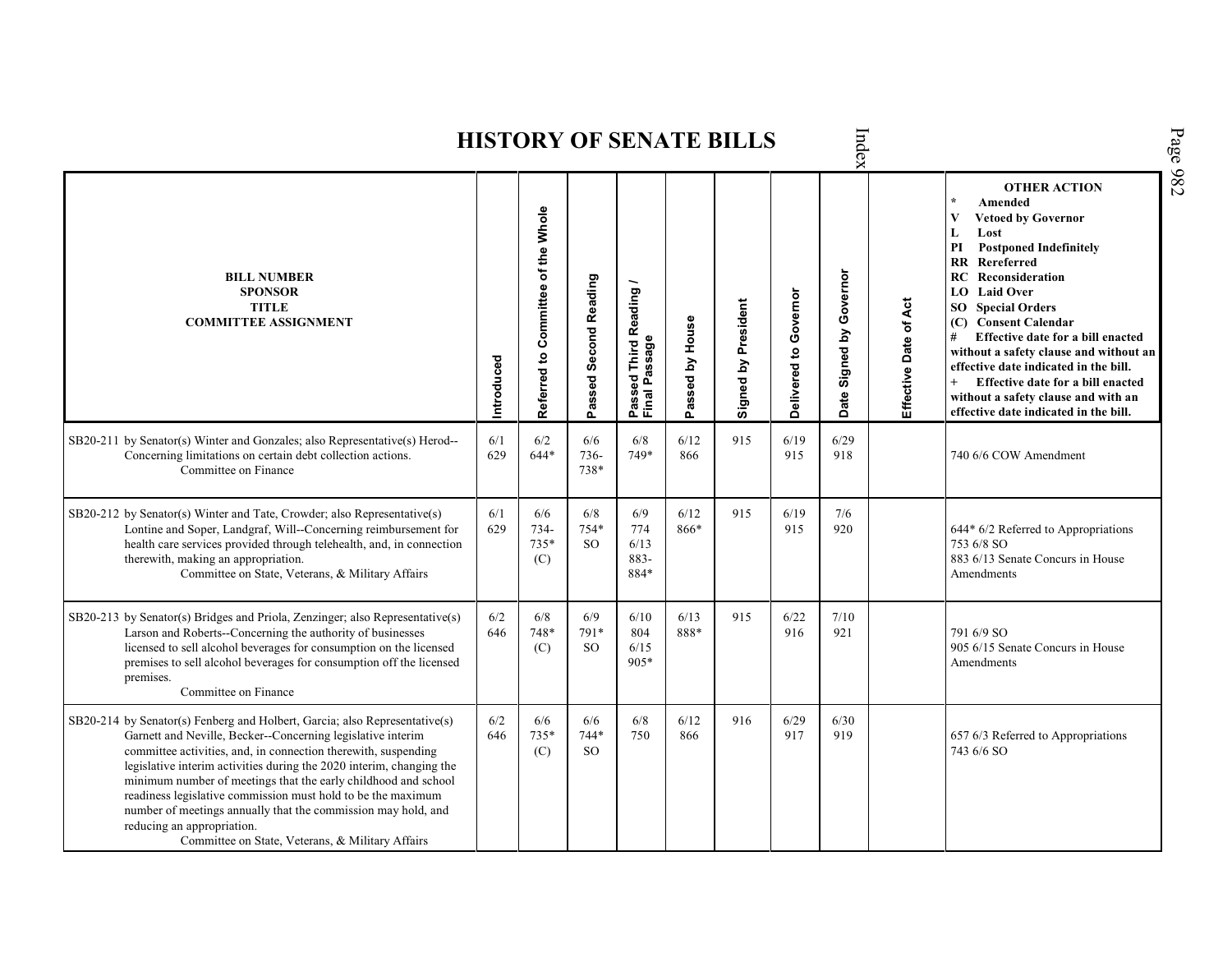| <b>BILL NUMBER</b><br><b>SPONSOR</b><br><b>TITLE</b><br><b>COMMITTEE ASSIGNMENT</b>                                                                                                                                                                                                                                                                                                                                                                                                                                                                                                                                                                                                                                                                                                                                            | ntroduced  | Committee of the Whole<br>Referred to | Passed Second Reading                  | <b>Third Reading</b><br>Passed Third R<br>Final Passage | House<br>Passed by | Signed by President | Delivered to Governor | Governor<br>$\mathbf{\Sigma}$<br>Signed<br>Date | Effective Date of Act | <b>OTHER ACTION</b><br>Amended<br><b>Vetoed by Governor</b><br>L<br>Lost<br>PI<br><b>Postponed Indefinitely</b><br>RR Rereferred<br><b>RC</b> Reconsideration<br>LO Laid Over<br><b>SO</b> Special Orders<br>(C) Consent Calendar<br>#<br>Effective date for a bill enacted<br>without a safety clause and without an<br>effective date indicated in the bill.<br>Effective date for a bill enacted<br>$^{+}$<br>without a safety clause and with an<br>effective date indicated in the bill. |
|--------------------------------------------------------------------------------------------------------------------------------------------------------------------------------------------------------------------------------------------------------------------------------------------------------------------------------------------------------------------------------------------------------------------------------------------------------------------------------------------------------------------------------------------------------------------------------------------------------------------------------------------------------------------------------------------------------------------------------------------------------------------------------------------------------------------------------|------------|---------------------------------------|----------------------------------------|---------------------------------------------------------|--------------------|---------------------|-----------------------|-------------------------------------------------|-----------------------|-----------------------------------------------------------------------------------------------------------------------------------------------------------------------------------------------------------------------------------------------------------------------------------------------------------------------------------------------------------------------------------------------------------------------------------------------------------------------------------------------|
| SB20-215 by Senator(s) Moreno and Donovan; also Representative(s)<br>Kennedy and McCluskie--Concerning measures to address the<br>affordability of health insurance for Coloradans purchasing<br>coverage on the individual market, and, in connection therewith,<br>establishing an enterprise to administer a health insurance<br>affordability fee assessed on certain health insurers and a special<br>assessment on hospitals to fund measures to reduce consumer costs<br>for individual health coverage plans.<br>Committee on Finance                                                                                                                                                                                                                                                                                  | 6/2<br>646 | 6/6<br>735                            | 6/8<br>$765 -$<br>767*<br><b>SO</b>    | 6/9<br>785<br>6/15<br>$906 -$<br>907*                   | 6/13<br>888*       | 915                 | 6/22<br>916           | 6/30<br>919                                     | Page 983              | 659 6/3 Referred to Appropriations<br>753 6/8 SO<br>768-771 6/8 COW Amendment<br>906 6/15 Senate Concurs in House<br>Amendments                                                                                                                                                                                                                                                                                                                                                               |
| SB20-216 by Senator(s) Rodriguez, Danielson, Gonzales, Pettersen; also<br>Representative(s) Mullica--Concerning the creation of presumptions<br>related to an essential worker who contracts COVID-19 for<br>purposes related to workers' compensation.<br>Committee on Finance                                                                                                                                                                                                                                                                                                                                                                                                                                                                                                                                                | 6/2<br>646 |                                       |                                        |                                                         |                    |                     |                       |                                                 |                       | 782* 6/9 Referred to Appropriations<br>821 6/10 PI                                                                                                                                                                                                                                                                                                                                                                                                                                            |
| SB20-217 by Senator(s) Garcia and Fields, Fenberg, Williams A., Gonzales,<br>Moreno, Rodriguez, Bridges, Danielson, Donovan, Foote, Ginal,<br>Hansen, Lee, Pettersen, Story, Todd, Winter, Zenzinger; also<br>Representative(s) Herod and Gonzales-Gutierrez, Garnett, Buckner,<br>Coleman, Exum, Jackson, Melton, Benavidez, Buentello, Caraveo,<br>Duran, Jaquez Lewis, Tipper, Valdez A., Valdez D., Arndt, Becker,<br>Bird, Cutter, Esgar, Froelich, Gray, Hooton, Kennedy, Kipp, Kraft-<br>Tharp, Lontine, McCluskie, McLachlan, Michaelson Jenet, Mullica,<br>Roberts, Singer, Sirota, Snyder, Sullivan, Titone, Weissman,<br>Woodrow, Young--Concerning measures to enhance law<br>enforcement integrity, and, in connection therewith, making an<br>appropriation.<br>Committee on State, Veterans, & Military Affairs | 6/3<br>656 | 6/6<br>735                            | 6/8<br>758-<br>$765*$<br><sub>SO</sub> | 6/9<br>$775-$<br>$776*$<br>6/13<br>887*                 | 6/12<br>866*       | 915                 | 6/19<br>915           | 6/19<br>916                                     |                       | $691-692*6/5$ Referred to<br>Appropriations<br>753 6/8 SO<br>887 6/13 Senate Concurs in House<br>Amendments                                                                                                                                                                                                                                                                                                                                                                                   |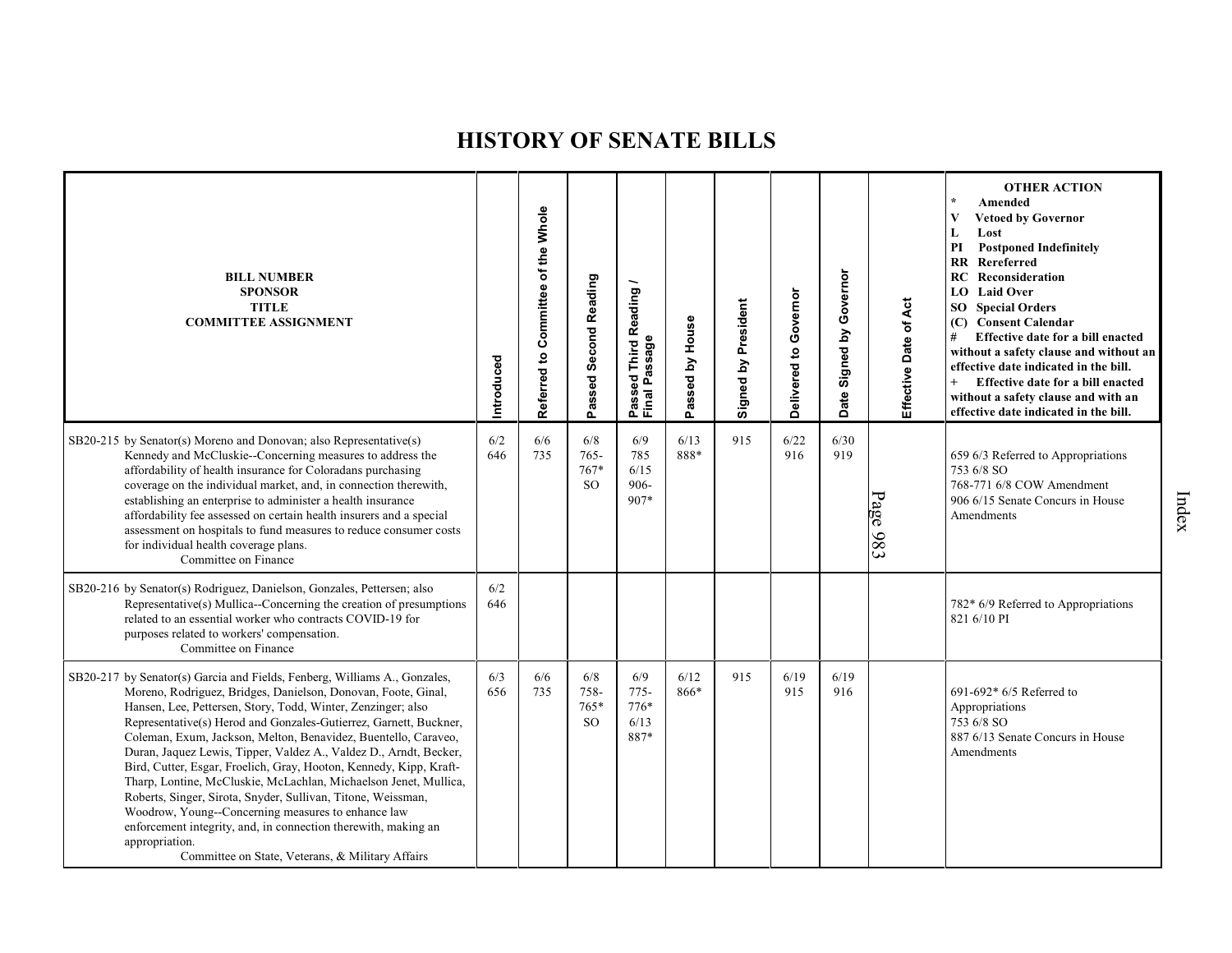|                                                                                                                                                                                                                                                                                                                                       |            |                                    |                              |                                                              |                 | <b>HISTORY OF SENATE BILLS</b> |                       | Index                                |                       |                                                                                                                                                                                                                                                                                                                                                                                                                                                                                                               |
|---------------------------------------------------------------------------------------------------------------------------------------------------------------------------------------------------------------------------------------------------------------------------------------------------------------------------------------|------------|------------------------------------|------------------------------|--------------------------------------------------------------|-----------------|--------------------------------|-----------------------|--------------------------------------|-----------------------|---------------------------------------------------------------------------------------------------------------------------------------------------------------------------------------------------------------------------------------------------------------------------------------------------------------------------------------------------------------------------------------------------------------------------------------------------------------------------------------------------------------|
| <b>BILL NUMBER</b><br><b>SPONSOR</b><br><b>TITLE</b><br><b>COMMITTEE ASSIGNMENT</b>                                                                                                                                                                                                                                                   | Introduced | Referred to Committee of the Whole | Passed Second Reading        | Reading<br>ssage<br>Third<br>م<br>م<br>್ಥಾ<br>Passe<br>Final | Passed by House | Signed by President            | Delivered to Governor | Governor<br>Signed by<br><b>Date</b> | Effective Date of Act | <b>OTHER ACTION</b><br>$\star$<br>Amended<br>V<br><b>Vetoed by Governor</b><br>L<br>Lost<br><b>Postponed Indefinitely</b><br>PI<br><b>RR</b> Rereferred<br>RC<br>Reconsideration<br><b>LO</b> Laid Over<br><b>SO</b> Special Orders<br>(C) Consent Calendar<br>Effective date for a bill enacted<br>#<br>without a safety clause and without an<br>effective date indicated in the bill.<br>Effective date for a bill enacted<br>without a safety clause and with an<br>effective date indicated in the bill. |
| SB20-218 by Senator(s) Fenberg and Lee; also Representative(s) Singer and<br>McKean--Concerning measures by the department of public health<br>and environment to protect the public from certain hazardous<br>substances, and, in connection therewith, making an appropriation.<br>Committee on Finance                             | 6/4<br>688 | 6/9<br>787*                        | 6/9<br>792*<br><sub>SO</sub> | 6/10<br>806<br>6/15<br>$905 -$<br>$906*$                     | 6/13<br>888*    | 916                            | 6/29<br>917           | 6/29<br>917                          |                       | 747-748* 6/8 Referred to<br>Appropriations<br>791 6/9 SO<br>905 6/15 Senate Concurs in House<br>Amendments                                                                                                                                                                                                                                                                                                                                                                                                    |
| SB20-219 by Senator(s) Fields and Sonnenberg, Story; also Representative(s)<br>Valdez A. and Rich, Roberts--Concerning the issuance of a lease-<br>purchase agreement to fund the continuations of certain previously<br>funded capital construction projects.<br>Committee on Appropriations                                         | 6/5<br>697 | 6/6<br>735                         | 6/6<br>744<br><sub>SO</sub>  | 6/8<br>751<br>6/13<br>886*                                   | 6/12<br>866*    | 915                            | 6/22<br>916           | 7/14<br>924                          |                       | 743 6/6 SO<br>885-886 6/13 Senate Concurs in House<br>Amendments                                                                                                                                                                                                                                                                                                                                                                                                                                              |
| SB20-220 by Senator(s) Hisey and Garcia; also Representative(s) Soper and<br>Young--Concerning instituting a temporary freeze in the amount of<br>legislative daily per diem rate allowed to a nonmetro member of the<br>general assembly, and, in connection therewith, reducing an<br>appropriation.<br>Committee on Appropriations | 6/6<br>742 | 6/9<br>788*                        | 6/9<br>797*<br>SO.           | 6/10<br>809                                                  | 6/12<br>866     | 915                            | 6/19<br>915           | 6/30<br>919                          |                       | 791 6/9 SO                                                                                                                                                                                                                                                                                                                                                                                                                                                                                                    |
| SB20-221 by Senator(s) Moreno and Tate; also Representative(s) Titone and<br>Soper--Concerning banning the use of a panic defense unless a<br>party can show its relevance to the court.<br>Committee on State, Veterans, & Military Affairs                                                                                          | 6/8<br>771 | 6/9<br>785                         | 6/9<br>792<br><sub>SO</sub>  | 6/10<br>805                                                  | 6/12<br>866     | 915                            | 6/19<br>915           | 7/13<br>923                          |                       | 791 6/9 SO                                                                                                                                                                                                                                                                                                                                                                                                                                                                                                    |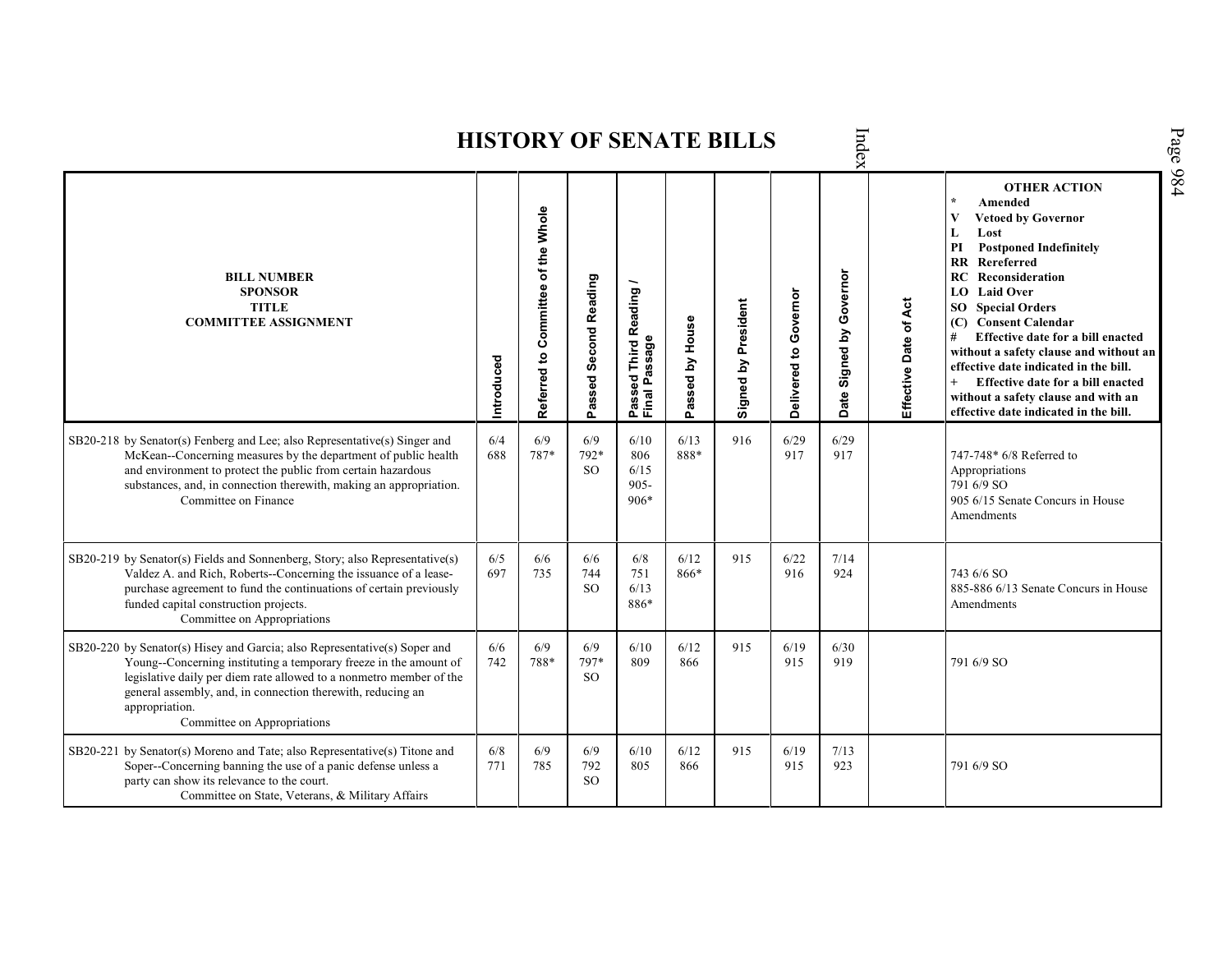| <b>BILL NUMBER</b><br><b>SPONSOR</b><br><b>TITLE</b><br><b>COMMITTEE ASSIGNMENT</b>                                                                                                                                                                                                                                                                                                       | Introduced  | of the Whole<br>Committee<br>Referred to | <b>Second Reading</b><br>Passed | –<br>Reading<br>Passage<br>Third<br>assed<br>Passe<br>Final I | House<br>$\mathbf{\Sigma}$<br>ssed<br>$\ddot{\sigma}$<br>o. | President<br>Signed by | Governor<br>Delivered to | overnor<br>O<br><u>لا</u><br>Signed<br>ate<br>ó | Effective Date of Act | <b>OTHER ACTION</b><br>Amended<br><b>Vetoed by Governor</b><br>Lost<br>L<br><b>Postponed Indefinitely</b><br>PI<br>Rereferred<br>$\mathbf{R}$<br>Reconsideration<br><b>RC</b><br>LO Laid Over<br><b>SO</b> Special Orders<br><b>Consent Calendar</b><br>(C)<br>Effective date for a bill enacted<br>#<br>without a safety clause and without an<br>effective date indicated in the bill.<br>Effective date for a bill enacted<br>without a safety clause and with an<br>effective date indicated in the bill. |
|-------------------------------------------------------------------------------------------------------------------------------------------------------------------------------------------------------------------------------------------------------------------------------------------------------------------------------------------------------------------------------------------|-------------|------------------------------------------|---------------------------------|---------------------------------------------------------------|-------------------------------------------------------------|------------------------|--------------------------|-------------------------------------------------|-----------------------|---------------------------------------------------------------------------------------------------------------------------------------------------------------------------------------------------------------------------------------------------------------------------------------------------------------------------------------------------------------------------------------------------------------------------------------------------------------------------------------------------------------|
| SB20-222 by Senator(s) Winter and Bridges; also Representative(s) Young<br>and Will--Concerning a grant program for small businesses affected<br>by economic hardship caused by the COVID-19 pandemic that is<br>financed by money received from the federal government pursuant<br>to the "CARES Act", and, in connection therewith, making an<br>appropriation.<br>Committee on Finance | 6/9<br>774  | 6/10<br>$814*$                           | 6/10<br>819*<br>SO <sub>2</sub> | 6/11<br>$833 -$<br>834<br>6/15<br>$904*$                      | 6/13<br>888*                                                | 915                    | 6/19<br>915              | 6/23<br>916                                     | Page                  | 785 6/9 Referred to Appropriations<br>818 6/10 SO<br>903-904 6/15 Senate Concurs in House<br>Amendments                                                                                                                                                                                                                                                                                                                                                                                                       |
| SB20-223 by Senator(s) Hansen and Tate; also Representative(s) Esgar and<br>Soper--Concerning a moratorium on changing a ratio of valuation<br>for assessment for any class of property for property taxation that is<br>contingent on the repeal of related constitutional provisions.<br>Committee on Finance                                                                           | 6/9<br>798  | 6/10<br>818                              | 6/10<br>820<br>SO <sub>2</sub>  | 6/11<br>834<br>6/11<br>835                                    | 6/12<br>866                                                 | 915                    | 6/19<br>915              | 7/13<br>923                                     | 586                   | 818 6/10 SO<br>835 6/11 Reconsideration Granted                                                                                                                                                                                                                                                                                                                                                                                                                                                               |
| SB20-224 by Senator(s) Gonzales; also Representative(s) Gonzales-Gutierrez--<br>Concerning a prohibition on a landlord engaging in certain<br>activities related to a tenant's citizenship status.<br>Committee on State, Veterans, & Military Affairs                                                                                                                                    | 6/10<br>828 | 6/10<br>829                              | 6/10<br>829<br><b>SO</b>        | 6/11<br>835<br>6/13<br>886*                                   | 6/12<br>866*                                                | 916                    | 6/29<br>917              | 6/30<br>918                                     |                       | 829 6/10 SO<br>886 6/13 Senate Concurs in House<br>Amendments                                                                                                                                                                                                                                                                                                                                                                                                                                                 |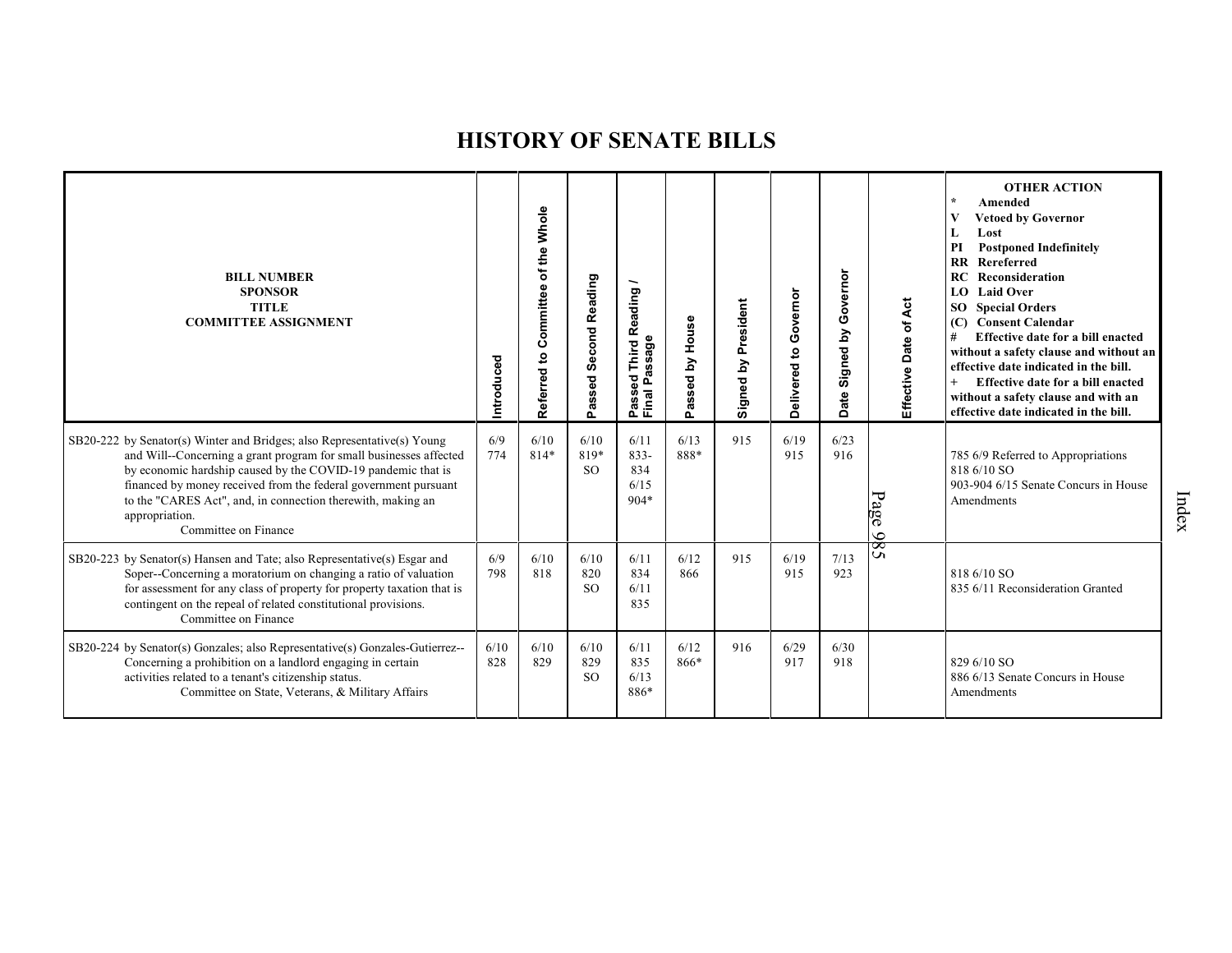|           | <b>HISTORY OF SENATE CONCURRENT RESOLUTIONS</b>                                                                                                                                                                                                                                                                                                                                                                                                                                                                                                                                                                                                                              |            |                                                   |                       |                                  |                 |                            |                                                                                                                                                                                |  |  |  |  |
|-----------|------------------------------------------------------------------------------------------------------------------------------------------------------------------------------------------------------------------------------------------------------------------------------------------------------------------------------------------------------------------------------------------------------------------------------------------------------------------------------------------------------------------------------------------------------------------------------------------------------------------------------------------------------------------------------|------------|---------------------------------------------------|-----------------------|----------------------------------|-----------------|----------------------------|--------------------------------------------------------------------------------------------------------------------------------------------------------------------------------|--|--|--|--|
|           | <b>RESOLUTION NUMBER</b><br><b>SPONSOR</b><br><b>SUBJECT TITLE</b><br><b>COMMITTEE ASSIGNMENT</b>                                                                                                                                                                                                                                                                                                                                                                                                                                                                                                                                                                            | Introduced | Committee of<br>Referred to <b>(</b><br>the Whole | Passed Second Reading | Passed Third Reading             | Passed by House | <b>Signed by President</b> | <b>OTHER ACTION</b><br>Amended<br>Lost<br><b>Postponed Indefinitely</b><br>PI<br><b>RR</b> Rereferred<br><b>RC</b> Reconsideration<br>LO Laid Over<br><b>SO</b> Special Orders |  |  |  |  |
| SCR20-001 | by Senator(s) Tate and Hansen, Rankin; also Representative(s) Esgar<br>and Soper, Rich-Submitting to the registered electors of the state of<br>Colorado an amendment to the Colorado constitution<br>to repeal the<br>requirement that the general assembly periodically change the<br>residential assessment rate in order to maintain the statewide proportion<br>of residential property as compared to all other taxable property valued<br>for property tax purposes and repeal the nonresidential property tax<br>assessment rate of twenty-nine percent.<br>Committee on Finance                                                                                     | 6/1<br>628 | 6/2<br>644<br>(C)                                 | 6/8<br>752            | 6/9<br>783-<br>784<br>6/9<br>784 | 6/12<br>866*    | 916                        | 654 6/3 Removed from Consent<br>784 6/9 Reconsideration Granted                                                                                                                |  |  |  |  |
| SCR20-002 | by Senator(s) Lundeen, Cooke, Coram, Crowder, Gardner, Hill, Hisey,<br>Holbert, Marble, Priola, Rankin, Scott, Smallwood, Sonnenberg, Tate,<br>Woodward; also Representative(s) Champion, Soper, Baisley,<br>Bockenfeld, Buck, Carver, Catlin, Geitner, Holtorf, Humphrey,<br>Landgraf, Larson, Liston, McKean, Neville, Pelton, Ransom, Rich,<br>Saine, Sandridge, Van Winkle, Will, Williams D., Wilson--Submitting<br>to the registered electors of the state of Colorado an amendment to the<br>Colorado constitution concerning legislative oversight of a state of<br>disaster emergency declared by the governor.<br>Committee on State, Veterans, & Military Affairs | 6/5<br>719 |                                                   |                       |                                  |                 |                            | 748 6/8 PI                                                                                                                                                                     |  |  |  |  |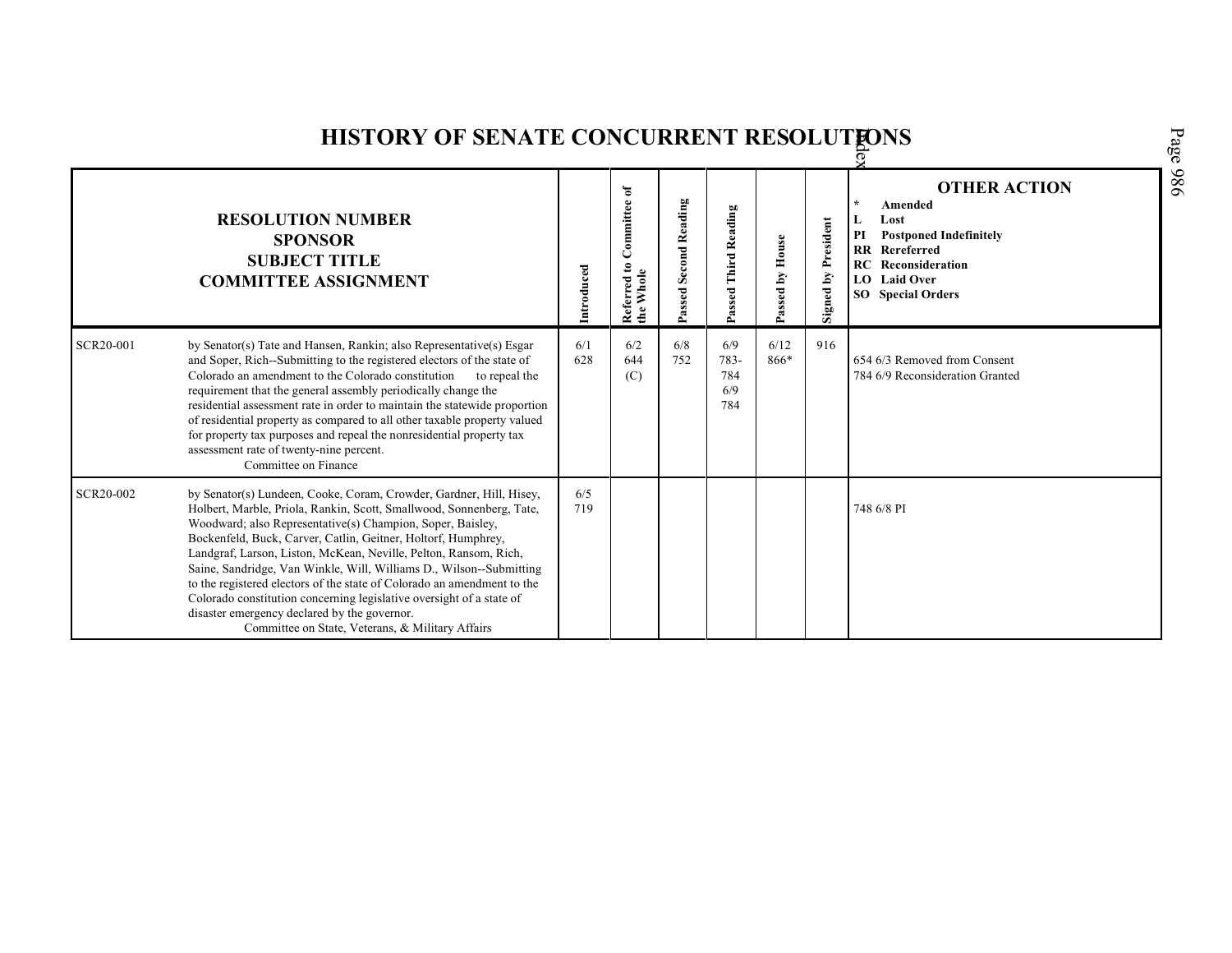# **HISTORY OF SENATE JOINT RESOLUTIONS**

|           | <b>RESOLUTION NUMBER</b><br><b>SPONSOR</b><br><b>SUBJECT TITLE</b><br><b>COMMITTEE ASSIGNMENT</b>                                                                                                                                                                                                                             | Introduced in Senate  | One Day<br><b>Under the Rules</b><br>Over<br>Laid | Immediate Action | Reported Out by<br>Committee | <b>Adopted by Senate</b> | <b>Adopted by House</b> | <b>Signed by President</b> | <b>OTHER ACTION</b><br>Amended<br>$\star$<br>L<br>Lost<br>PI<br><b>Postponed Indefinitely</b><br>RR Rereferred<br><b>RC</b> Reconsideration<br><b>LO</b> Laid Over<br>(C) Consent Calendar |
|-----------|-------------------------------------------------------------------------------------------------------------------------------------------------------------------------------------------------------------------------------------------------------------------------------------------------------------------------------|-----------------------|---------------------------------------------------|------------------|------------------------------|--------------------------|-------------------------|----------------------------|--------------------------------------------------------------------------------------------------------------------------------------------------------------------------------------------|
| SJR20-001 | by Senator(s) Fenberg, Garcia, Holbert; also Representative(s) Mullica,<br>Bird, McKean, Van Winkle-Concerning the officers and employees of the<br>Second Regular Session of the Seventy-second general assembly.                                                                                                            | 1/8<br>$\overline{3}$ |                                                   | 1/8<br>3         |                              | 1/8<br>$3 - 4*$          | 1/10<br>39              | 1/13<br>52                 |                                                                                                                                                                                            |
| SJR20-002 | by Senator(s) Lundeen and Fields, Gardner, Gonzales; also<br>Representative(s) Van Winkle and Sirota, Michaelson Jenet-Concerning<br>the support of the "I Love U Guys" foundation.                                                                                                                                           | 1/8<br>$\overline{4}$ |                                                   |                  |                              | 1/24<br>98               | 1/24<br>98              | 1/27<br>103                |                                                                                                                                                                                            |
| SJR20-003 | by Senator(s) Donovan, Sonnenberg; also Representative(s) Roberts--<br>Concerning approval of water project revolving fund eligibility lists<br>administered by the Colorado water resources and power development<br>authority.<br>Committee on Agriculture & Natural Resources                                              | 1/21<br>78            |                                                   |                  | 1/31<br>139<br>(C)           | 2/4<br>162<br>(C)        | 3/2<br>387              | 3/2<br><b>Rage</b><br>86   | 408 3/3 Delivered to Governor<br>434 3/5 Signed by Governor                                                                                                                                |
| SJR20-004 | by Senator(s) Garcia, Fenberg, Holbert; also Representative(s) Becker,<br>Garnett, Neville--Concerning parking on the grounds of the State Capitol.                                                                                                                                                                           | 1/21<br>79            |                                                   |                  |                              | 1/22<br>90               | 1/24<br>97              | ر<br>1/24<br>99            |                                                                                                                                                                                            |
| SJR20-005 | by Senator(s) Marble and Fenberg; also Representative(s) Hooton and<br>Saine--Concerning the general assembly's support of the state of<br>Colorado's written comments submitted on the United States department of<br>agriculture's interim final rule regarding the establishment of a domestic<br>hemp production program. | 1/24<br>98            |                                                   | 1/24<br>98       |                              | 1/24<br>98               | 1/24<br>98              | 1/27<br>103                |                                                                                                                                                                                            |
| SJR20-006 | by Senator(s) Sonnenberg and Fields--Concerning the designation of<br>February 4 as "Missing Persons Day" in Colorado.                                                                                                                                                                                                        | 1/31<br>139           |                                                   |                  |                              |                          |                         |                            | 162 2/4 LO to 5/7 - Deemed Lost                                                                                                                                                            |
| SJR20-007 | by Senator(s) Story and Rankin, Sonnenberg; also Representative(s)<br>Buentello and Geitner--Concerning recognition of Military, Veterans, and<br>MIA/POW Appreciation Day.                                                                                                                                                   | 2/5<br>172            |                                                   |                  |                              | 2/7<br>189               | 2/10<br>199             | 2/11<br>212                |                                                                                                                                                                                            |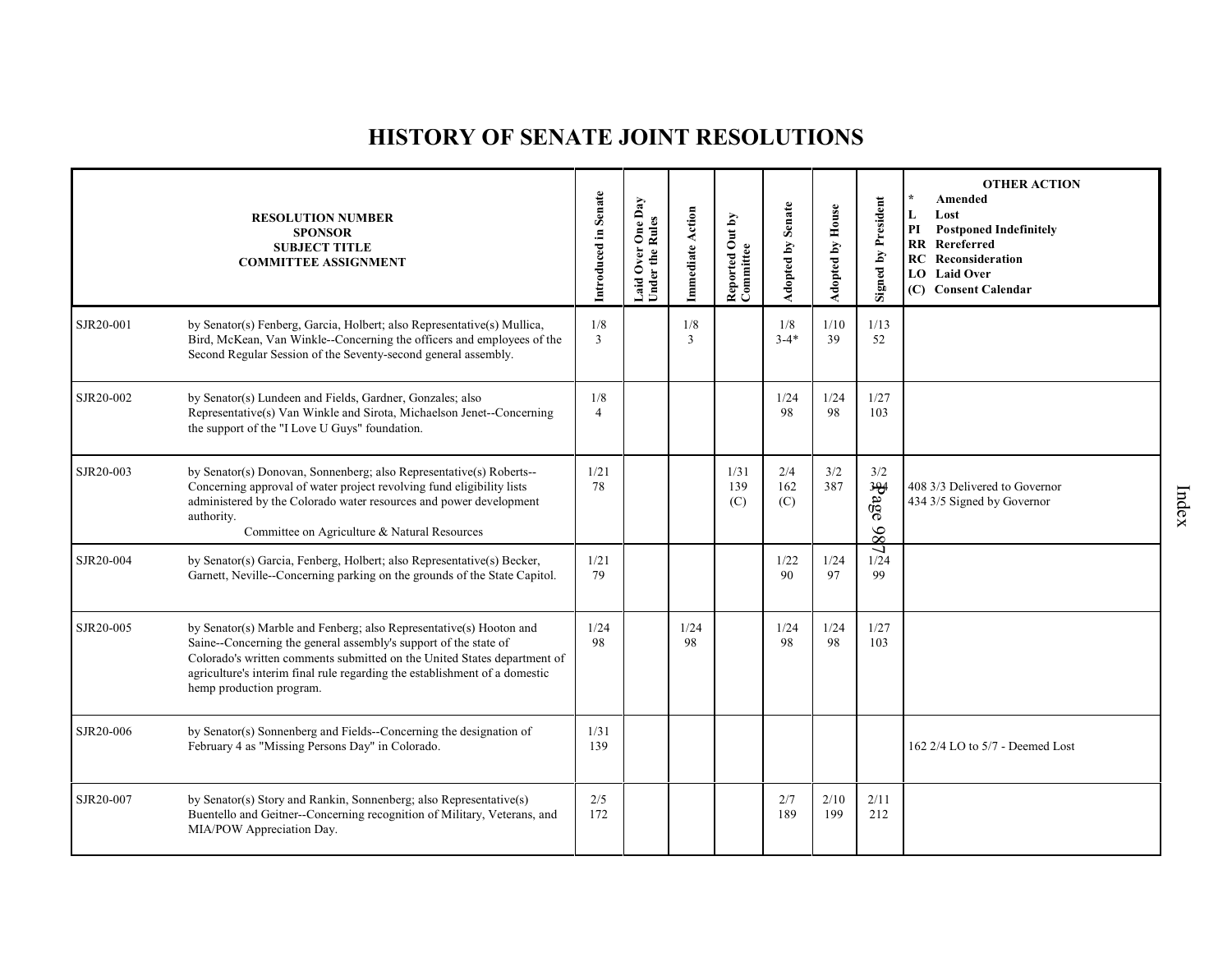| Page 988<br>HISTORY OF SENATE JOINT RESOLUTIONS |                                                                                                                                                                                                                                                                                                                       |                      |                                      |                  |                              |                                        |                         |                            |                                                                                                                                                                          |  |  |
|-------------------------------------------------|-----------------------------------------------------------------------------------------------------------------------------------------------------------------------------------------------------------------------------------------------------------------------------------------------------------------------|----------------------|--------------------------------------|------------------|------------------------------|----------------------------------------|-------------------------|----------------------------|--------------------------------------------------------------------------------------------------------------------------------------------------------------------------|--|--|
|                                                 | <b>RESOLUTION NUMBER</b><br><b>SPONSOR</b><br><b>SUBJECT TITLE</b><br><b>COMMITTEE ASSIGNMENT</b>                                                                                                                                                                                                                     | Introduced in Senate | Laid Over One Day<br>Under the Rules | Immediate Action | Reported Out by<br>Committee | <b>Adopted by Senate</b>               | <b>Adopted by House</b> | <b>Signed by President</b> | <b>OTHER ACTION</b><br>Amended<br>L<br>Lost<br>PI<br><b>Postponed Indefinitely</b><br>RR Rereferred<br><b>RC</b> Reconsideration<br>LO Laid Over<br>(C) Consent Calendar |  |  |
| SJR20-008                                       | by Senator(s) Williams A. and Fields, Sonnenberg; also Representative(s)<br>Buckner and Exum--Concerning recognition of African-American<br>veterans.                                                                                                                                                                 | 2/5<br>172           |                                      |                  |                              | 2/7<br>190                             | 2/10<br>199             | 2/11<br>212                |                                                                                                                                                                          |  |  |
| SJR20-009                                       | by Senator(s) Garcia and Hisey; also Representative(s) Esgar and Wilson--<br>Concerning the fifty-second anniversary of the capture of the U.S.S.<br>Pueblo by North Korea.                                                                                                                                           | 2/5<br>173           |                                      |                  |                              | 2/7<br>190                             | 2/10<br>199             | 2/11<br>212                |                                                                                                                                                                          |  |  |
| SJR20-010                                       | by Senator(s) Zenzinger and Marble, Sonnenberg; also Representative(s)<br>Saine and Valdez D.--Concerning honoring gold star families.                                                                                                                                                                                | 2/5<br>173           |                                      |                  |                              | 2/7<br>190                             | 2/10<br>199             | 2/11<br>212                |                                                                                                                                                                          |  |  |
| SJR20-011                                       | by Senator(s) Donovan and Crowder, Sonnenberg; also Representative(s)<br>McLachlan and Williams D.--Concerning the recognition and<br>remembrance of military veterans in Colorado who served in the Vietnam<br>War.                                                                                                  | 2/5<br>173           |                                      |                  |                              | 2/7<br>191                             | 2/10<br>199             | 2/11<br>212                |                                                                                                                                                                          |  |  |
| SJR20-012                                       | by Senator(s) Todd and Gardner, Sonnenberg; also Representative(s)<br>Weissman and Carver--Concerning honoring Colorado veterans on the<br>seventy-fifth anniversary of the end of World War II.                                                                                                                      | 2/5<br>173           |                                      |                  |                              | 2/7<br>191                             | 2/10<br>199             | 2/11<br>212                |                                                                                                                                                                          |  |  |
| SJR20-013                                       | by Senator(s) Bridges and Lundeen, Sonnenberg; also Representative(s)<br>Holtorf and Michaelson Jenet--Concerning recognition of military<br>personnel from Colorado who have served around the world in the ongoing<br>war against terrorism and honoring those who have died while serving the<br>cause of freedom. | $2/5$<br>173         |                                      |                  |                              | 2/7<br>191<br>2/7<br>$192 -$<br>$193*$ | 2/10<br>199             | 2/11<br>212                | 192 2/7 Reconsideration Granted                                                                                                                                          |  |  |
| SJR20-014                                       | by Senator(s) Gonzales and Moreno, Rodriguez; also Representative(s)<br>Gonzales-Gutierrez, Benavidez, Caraveo, Duran, Jaquez Lewis--<br>Concerning the recognition of Latino Advocacy Day.                                                                                                                           | 2/20<br>291          |                                      |                  |                              | 2/24<br>311                            | 2/24<br>316             | 2/25<br>333                |                                                                                                                                                                          |  |  |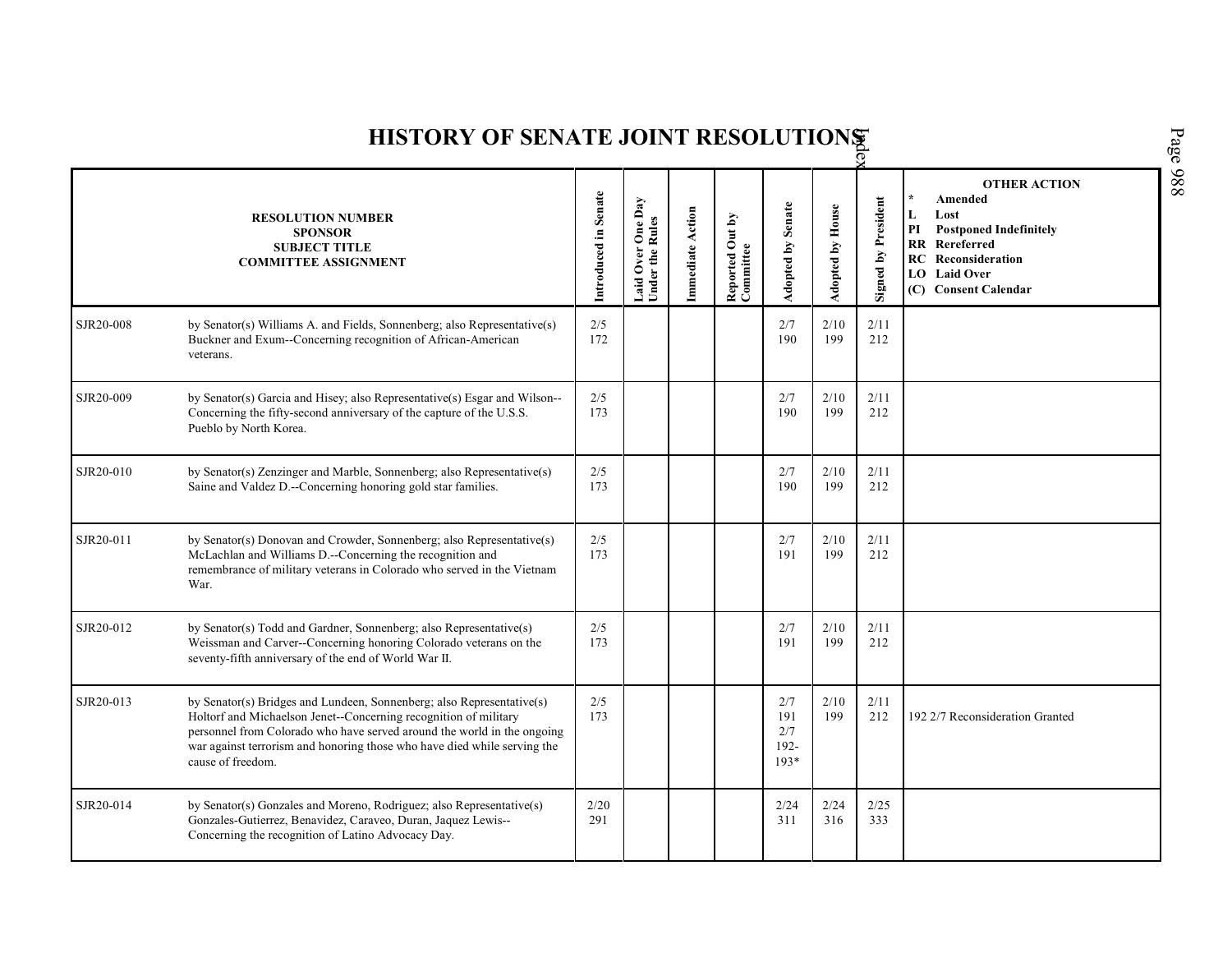# **HISTORY OF SENATE JOINT RESOLUTIONS**

|           | <b>RESOLUTION NUMBER</b><br><b>SPONSOR</b><br><b>SUBJECT TITLE</b><br><b>COMMITTEE ASSIGNMENT</b>                                                                                                                                                                                                                                                                                                                                                                                                                                                                                                   | Introduced in Senate | One Day<br>Laid Over One I<br>Under the Rules | <b>Immediate Action</b> | Reported Out by<br>Committee | Adopted by Senate | <b>Adopted by House</b> | <b>Signed by President</b> | <b>OTHER ACTION</b><br>$\star$<br>Amended<br>L<br>Lost<br>PI<br><b>Postponed Indefinitely</b><br><b>RR</b> Rereferred<br><b>RC</b> Reconsideration<br><b>LO</b> Laid Over<br>(C) Consent Calendar |
|-----------|-----------------------------------------------------------------------------------------------------------------------------------------------------------------------------------------------------------------------------------------------------------------------------------------------------------------------------------------------------------------------------------------------------------------------------------------------------------------------------------------------------------------------------------------------------------------------------------------------------|----------------------|-----------------------------------------------|-------------------------|------------------------------|-------------------|-------------------------|----------------------------|---------------------------------------------------------------------------------------------------------------------------------------------------------------------------------------------------|
| SJR20-015 | by Senator(s) Rodriguez and Garcia; also Representative(s) Buentello and<br>Tipper--Concerning recognition of the contributions of Latina and Latino<br>Veterans.                                                                                                                                                                                                                                                                                                                                                                                                                                   | 2/20<br>291          |                                               |                         |                              | 2/24<br>312       | 2/24<br>316             | 2/25<br>333                |                                                                                                                                                                                                   |
| SJR20-016 | by Senator(s) Gonzales and Rodriguez; also Representative(s) Valdez D.--<br>Concerning the Maestas desegregation case.                                                                                                                                                                                                                                                                                                                                                                                                                                                                              | 2/20<br>291          |                                               |                         |                              | 2/24<br>312       | 2/24<br>316             | 2/25<br>333                |                                                                                                                                                                                                   |
| SJR20-017 | by Senator(s) Fenberg; also Representative(s) Garnett--Concerning<br>changes to the Joint Rules of the Senate and House of Representatives<br>regarding equal access to legislative proceedings.                                                                                                                                                                                                                                                                                                                                                                                                    | 3/3<br>408           | 3/3<br>408                                    |                         |                              | 3/4<br>415        | 3/14<br>552             | 5/26<br>aged39             |                                                                                                                                                                                                   |
| SJR20-018 | by Senator(s) Garcia and Hill; also Representative(s) Carver and Snyder--<br>Concerning declaring Colorado to be the most fitting permanent location<br>for the United States Space Command, and, in connection therewith,<br>urging the Department of Defense to keep the United States Space<br>Command in Colorado.                                                                                                                                                                                                                                                                              | 3/6<br>440           |                                               |                         |                              | 3/10<br>465       | 3/10<br>478             | 386                        |                                                                                                                                                                                                   |
| SJR20-019 | by Senator(s) Cooke and Ginal; also Representative(s) Carver--Concerning<br>declaring the week of May 10-16, 2020, as Police Week, and, in<br>connection therewith, declaring May 15, 2020, as Peace Officers'<br>Memorial Day.                                                                                                                                                                                                                                                                                                                                                                     | 3/12<br>498          |                                               |                         |                              | 6/9<br>780        |                         |                            | 915 6/17 House Took No Action                                                                                                                                                                     |
| SJR20-020 | by Senator(s) Todd and Marble, Bridges, Cooke, Coram, Crowder,<br>Danielson, Donovan, Fenberg, Fields, Foote, Garcia, Gardner, Ginal,<br>Gonzales, Hansen, Hisey, Holbert, Lee, Lundeen, Moreno, Pettersen,<br>Priola, Rankin, Rodriguez, Smallwood, Sonnenberg, Story, Tate, Williams<br>A., Winter, Woodward, Zenzinger; also Representative(s) Buentello and<br>Rich--Concerning the recognition of National Women's History Month,<br>and, in connection therewith, designating March as Colorado Women's<br>History Month and commemorating the 100th anniversary of women's<br>right to vote. | 3/12<br>506          |                                               |                         |                              | 5/28<br>597*      | 6/12<br>865             | 6/13<br>898                |                                                                                                                                                                                                   |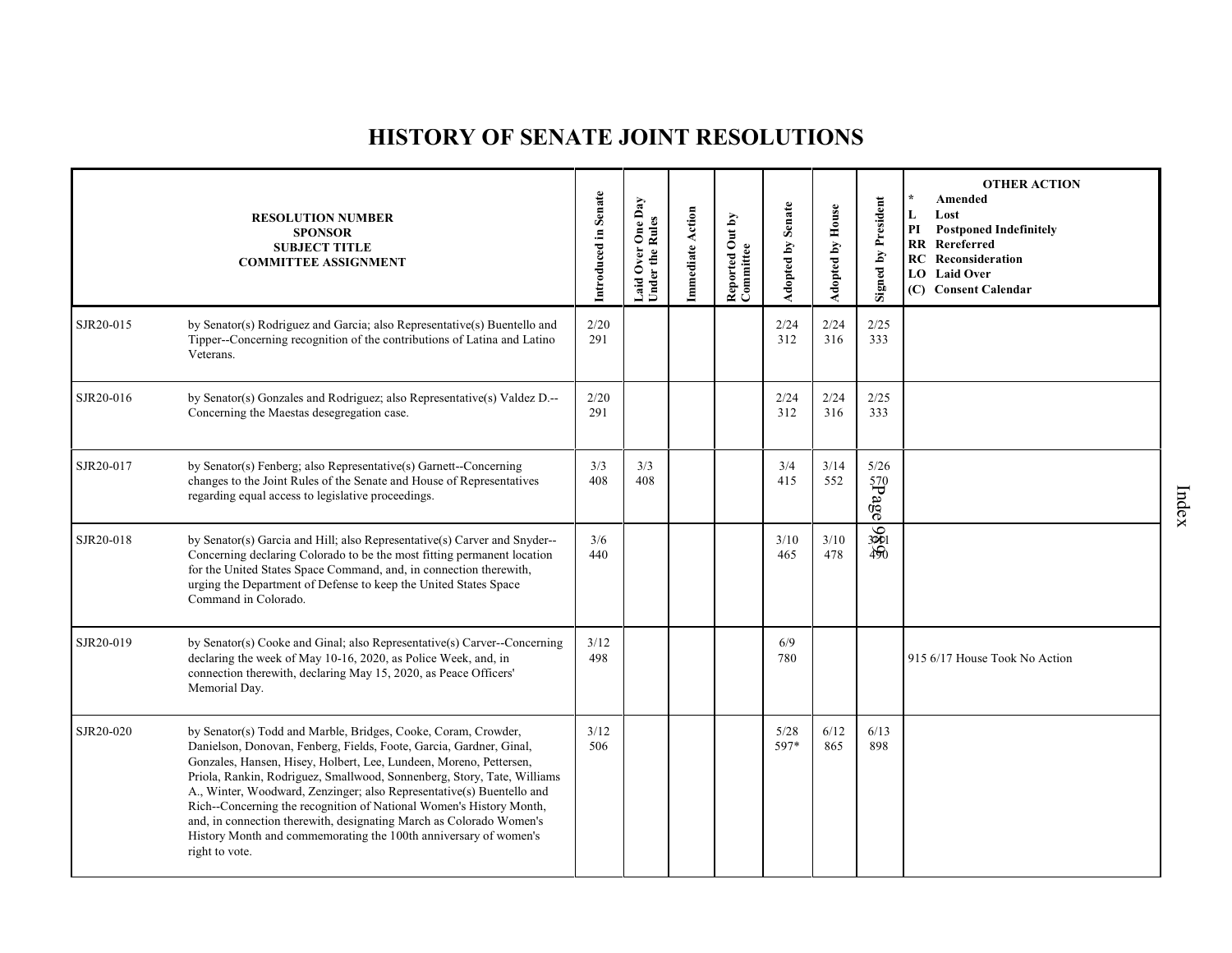|           | <b>HISTORY OF SENATE JOINT RESOLUTIONS</b>                                                                                                                                                                                       |                      |                                                                       |                  |                              |                      |                     |                                             |                                                                                                                                                                                                     |  |  |  |
|-----------|----------------------------------------------------------------------------------------------------------------------------------------------------------------------------------------------------------------------------------|----------------------|-----------------------------------------------------------------------|------------------|------------------------------|----------------------|---------------------|---------------------------------------------|-----------------------------------------------------------------------------------------------------------------------------------------------------------------------------------------------------|--|--|--|
|           | <b>RESOLUTION NUMBER</b><br><b>SPONSOR</b><br><b>SUBJECT TITLE</b><br><b>COMMITTEE ASSIGNMENT</b>                                                                                                                                | Introduced in Senate | $_{\text{Day}}$<br><b>Rul</b><br>the<br>0<br>£<br>aid<br>$\mathbf{g}$ | Immediate Action | Reported Out by<br>Committee | Senate<br>Adopted by | House<br>Adopted by | President<br>$\mathbf{\tilde{M}}$<br>Signed | <b>OTHER ACTION</b><br>$\lambda$<br>Amended<br>Lost<br>L<br>PI<br><b>Postponed Indefinitely</b><br><b>RR</b> Rereferred<br><b>RC</b> Reconsideration<br><b>LO</b> Laid Over<br>(C) Consent Calendar |  |  |  |
| SJR20-021 | by Senator(s) Priola and Moreno, Winter; also Representative(s) Mullica<br>and Bockenfeld--Concerning the designation of a portion of Colorado<br>Highway 44 as the "Deputy Gumm Memorial Highway".                              | 6/1<br>628           | 6/1<br>628                                                            |                  |                              | 6/3<br>653           | 6/15<br>908         | 6/15<br>913                                 |                                                                                                                                                                                                     |  |  |  |
| SJR20-022 | by Senator(s) Woodward and Rankin, Gardner, Hisey, Priola; also<br>Representative(s) Baisley and McKean--Concerning terminating the<br>declared state of disaster emergency.<br>Committee on State, Veterans, & Military Affairs | 6/5<br>719           |                                                                       |                  |                              |                      |                     |                                             | 748 6/8 PI                                                                                                                                                                                          |  |  |  |
| SJR20-023 | by Senator(s) Lundeen; also Representative(s) McKean and Arndt--<br>Concerning the designation of the Interstate 25 bridge over 17th Avenue as<br>the "Richard "RJ" Lawrence Bridge".                                            | 6/8<br>771           | 6/8<br>771                                                            |                  |                              | 6/9<br>781*          |                     |                                             | 915 6/17 House Took No Action                                                                                                                                                                       |  |  |  |
| SJR20-024 | by Senator(s) Fenberg, Garcia, Holbert; also Representative(s) Garnett,<br>Becker, Neville--Concerning adjournment sine die.                                                                                                     | 6/15<br>899          |                                                                       | 6/15<br>899      |                              | 6/15<br>899          | 6/17<br>915         | 915                                         |                                                                                                                                                                                                     |  |  |  |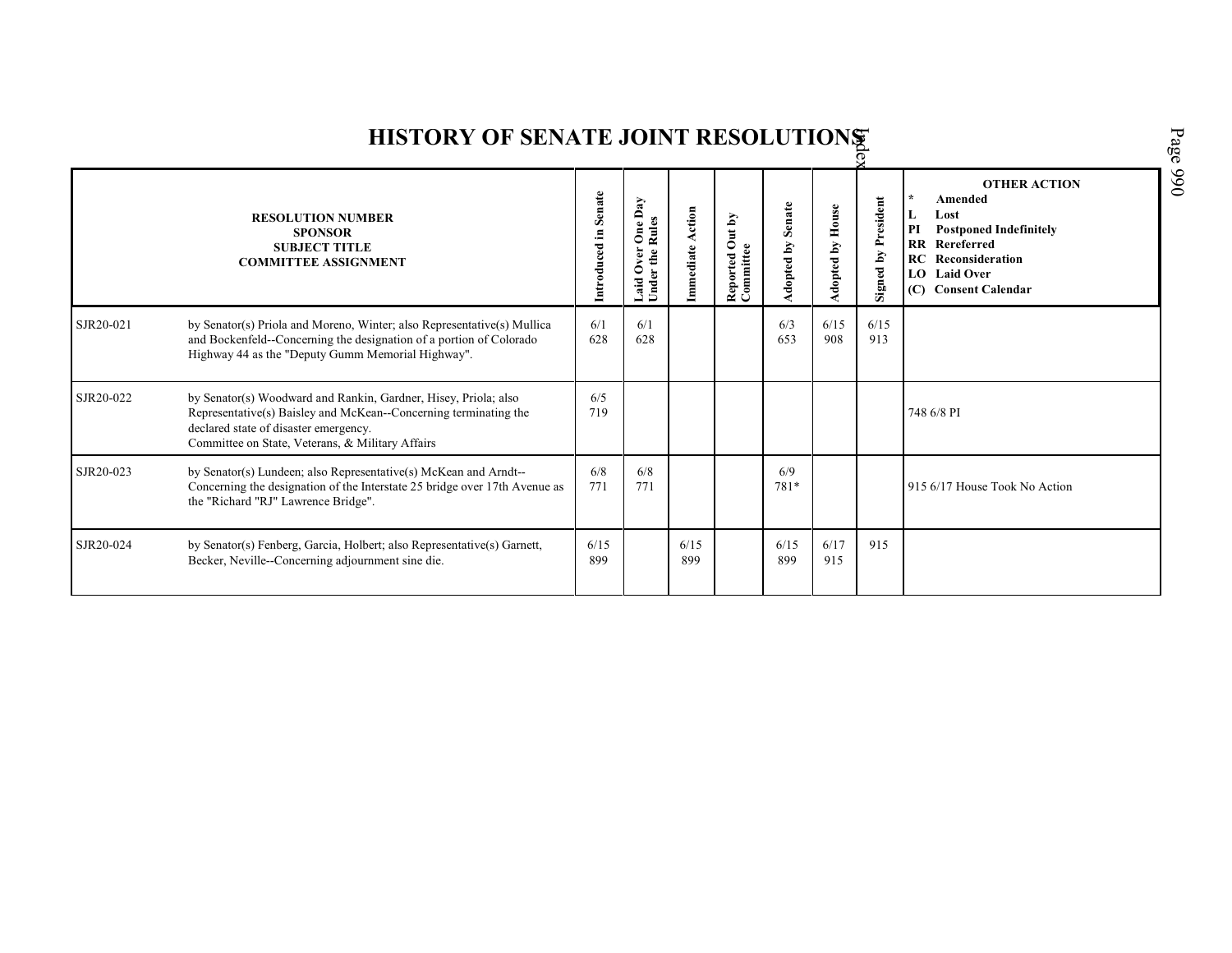# **HISTORY OF SENATE RESOLUTIONS**

| <b>RESOLUTION NUMBER</b><br><b>SPONSOR</b><br><b>SUBJECT TITLE</b><br><b>COMMITTEE ASSIGNMENT</b>                                                                                                                                                                                                                      | Senate<br>Introduced in | Day<br>One D<br>Rules<br>ω<br>Laid Over<br>Under the | <b>Action</b><br>Immediate | <u>ڇ</u><br>$\vec{5}$<br>ω<br>Reported<br>Committee | Senate<br>Adopted by | President<br>Signed by | <b>OTHER ACTION</b><br>$\star$<br>Amended<br>L<br>Lost<br>PI<br><b>Postponed Indefinitely</b><br>RR Rereferred<br>RC<br>Reconsideration<br>LO Laid Over |
|------------------------------------------------------------------------------------------------------------------------------------------------------------------------------------------------------------------------------------------------------------------------------------------------------------------------|-------------------------|------------------------------------------------------|----------------------------|-----------------------------------------------------|----------------------|------------------------|---------------------------------------------------------------------------------------------------------------------------------------------------------|
| SR20-001 by Senator(s) Fenberg, Garcia, Holbert--Concerning the appointment of officers and<br>employees for the Senate convened in the Second Regular Session of the Seventy-<br>second General Assembly.                                                                                                             | 1/8<br>$\overline{4}$   | 1/8                                                  |                            |                                                     | 1/9<br>27            | 1/10<br>48             |                                                                                                                                                         |
| SR20-002 by Senator(s) Sonnenberg and Fields--Concerning the designation of February 4 as<br>"Missing Persons Day" in Colorado.                                                                                                                                                                                        | 2/3<br>150              | 2/3<br>150                                           |                            |                                                     | 2/4<br>158           | 2/4<br>167             |                                                                                                                                                         |
| SR20-003 by Senator(s) Hisey and Zenzinger-Concerning recognition of "Single Parents' Day".                                                                                                                                                                                                                            | 3/5<br>430              |                                                      |                            |                                                     |                      |                        | 596 5/28 LO to 12/31<br>Pa                                                                                                                              |
| SR20-004 by Senator(s) Todd and Gardner--Concerning the designation of March 10, 2020, as<br>"Colorado Aerospace Day".                                                                                                                                                                                                 | 3/6<br>440              |                                                      |                            |                                                     | 3/10<br>465          | 3/11<br>490            | लैं<br>166                                                                                                                                              |
| SR20-005 by Senator(s) Fenberg--Concerning the addition of a Senate Rule authorizing the<br>Senate President to promulgate regulations allowing remote participation in Senate<br>legislative proceedings and providing for a safe and healthy work environment during<br>a declared public health disaster emergency. | 5/26<br>555             | 5/26<br>555                                          |                            |                                                     | 5/27<br>574          | 5/27<br>587            |                                                                                                                                                         |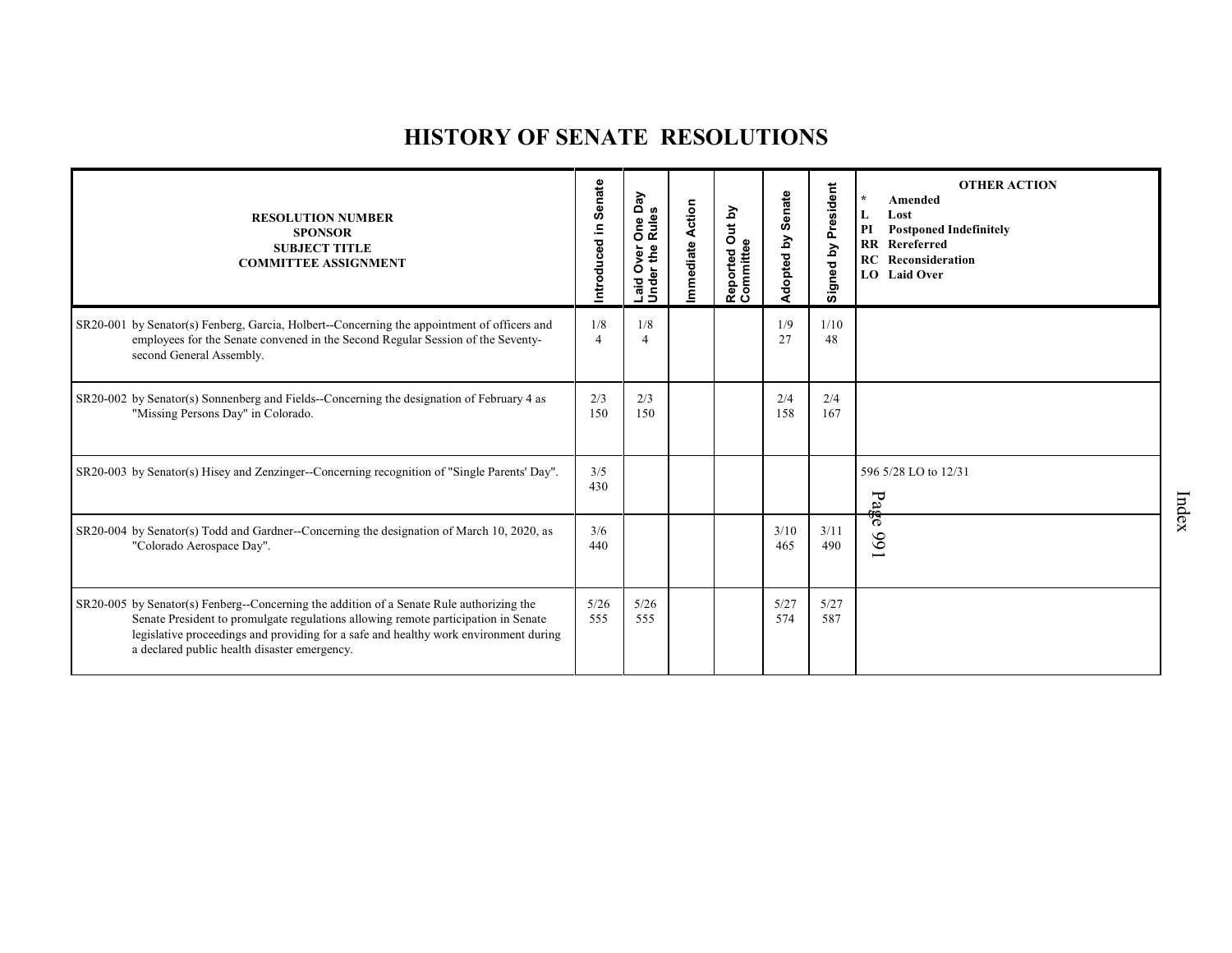|           | HISTORY OF SENATE JOINT MEMORIALSE                                                                              |             |                                                                                               |                  |                                                                 |                                       |                       |                            |                                                                                                                                                     | Page |
|-----------|-----------------------------------------------------------------------------------------------------------------|-------------|-----------------------------------------------------------------------------------------------|------------------|-----------------------------------------------------------------|---------------------------------------|-----------------------|----------------------------|-----------------------------------------------------------------------------------------------------------------------------------------------------|------|
|           | <b>MEMORIAL NUMBER</b><br><b>SPONSOR</b><br><b>SUBJECT TITLE</b><br><b>COMMITTEE ASSIGNMENT</b>                 |             | Day<br>Rules<br>$\bullet$<br>ర్<br>the<br>$\overline{\mathbf{v}}$<br>0<br><b>Under</b><br>aid | ction<br>mediate | $\mathbf{\hat{A}}$<br>$\overline{d}$<br>mittee<br>Reported<br>ඨ | Senate<br>$\mathbf{\hat{A}}$<br>opted | House<br>Уq<br>dopted | <b>Signed by President</b> | <b>OTHER ACTION</b><br>Amended<br>L<br>Lost<br>PI<br><b>Postponed Indefinitely</b><br><b>RR</b> Rereferred<br>Reconsideration<br>RC<br>LO Laid Over | 766  |
| SJM20-001 | by Senator(s) Story; also Representative(s) Tipper and Larson--<br>Memorializing former Senator Kathy Arnold.   | 1/8         |                                                                                               |                  |                                                                 | 1/13<br>49                            | 1/13<br>50            | 1/15<br>61                 |                                                                                                                                                     |      |
| SJM20-002 | by Senator(s) Sonnenberg; also Representative(s) Pelton--Memorializing<br>former Colorado Senator Maynard Yost. | 2/18<br>261 |                                                                                               |                  |                                                                 | 2/20<br>284                           | 2/20<br>289           | 2/21<br>306                |                                                                                                                                                     |      |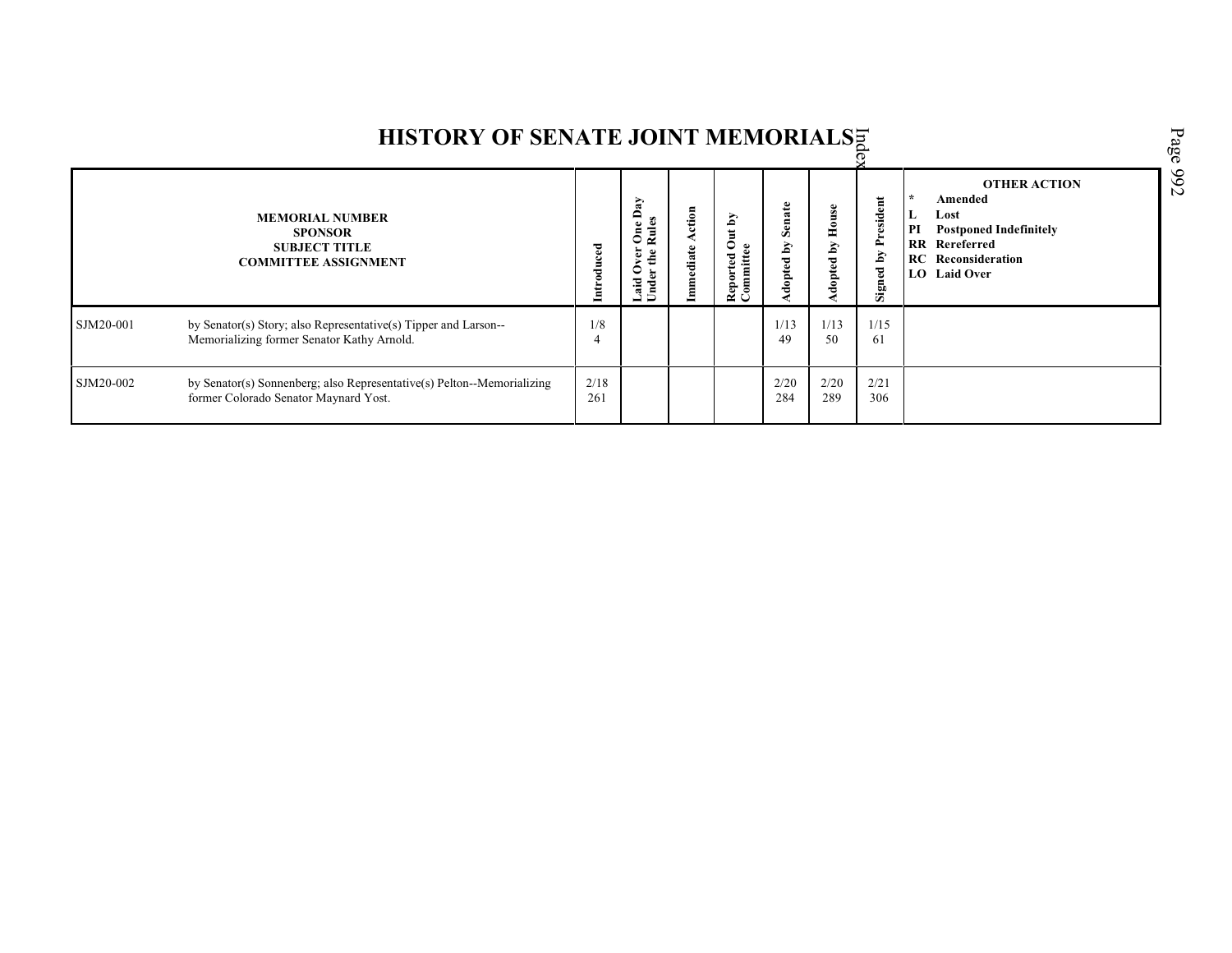# **HISTORY OF SENATE MEMORIALS**

| 3/9<br>SM20-001<br>by Senator(s) Bridges and Scott, Garcia--Memorializing congress to repeal<br>the federal law establishing the annual advancement of time known as<br>461<br>598 5/28 LO to 2:00 A.M. 11/1<br>"daylight saving time" and leave the United States on standard time year-<br>round.<br>5/28<br>5/28<br>3/12<br>SM20-002<br>by Senator(s) Hisey and Garcia--Memorializing Congress to recognize<br>correctional workers at the Federal Correctional Complex in Florence,<br>597-<br>498<br>607<br>Colorado, and, in connection therewith, to provide fair and uninterrupted<br>598<br>compensation for their essential work during federal government<br>shutdowns. | <b>MEMORIAL NUMBER</b><br><b>SUBJECT TITLE</b><br><b>SPONSOR</b><br><b>COMMITTEE ASSIGNMENT</b> | Introduced | Day<br>$\bullet$<br>Ž<br>€<br>ä<br>aid<br>Ĕ | ction<br>ediate | Š<br>$\overline{\mathbf{a}}$<br>Reported O<br>Committee | Senate<br>$\tilde{\mathbf{A}}$<br>opted | President<br>Signed by | <b>OTHER ACTION</b><br>Amended<br>Lost<br>L<br><b>Postponed Indefinitely</b><br>PI<br><b>RR</b> Re-Referred<br><b>RC</b> Reconsideration<br>LO Laid Over |
|------------------------------------------------------------------------------------------------------------------------------------------------------------------------------------------------------------------------------------------------------------------------------------------------------------------------------------------------------------------------------------------------------------------------------------------------------------------------------------------------------------------------------------------------------------------------------------------------------------------------------------------------------------------------------------|-------------------------------------------------------------------------------------------------|------------|---------------------------------------------|-----------------|---------------------------------------------------------|-----------------------------------------|------------------------|----------------------------------------------------------------------------------------------------------------------------------------------------------|
|                                                                                                                                                                                                                                                                                                                                                                                                                                                                                                                                                                                                                                                                                    |                                                                                                 |            |                                             |                 |                                                         |                                         |                        |                                                                                                                                                          |
|                                                                                                                                                                                                                                                                                                                                                                                                                                                                                                                                                                                                                                                                                    |                                                                                                 |            |                                             |                 |                                                         |                                         |                        |                                                                                                                                                          |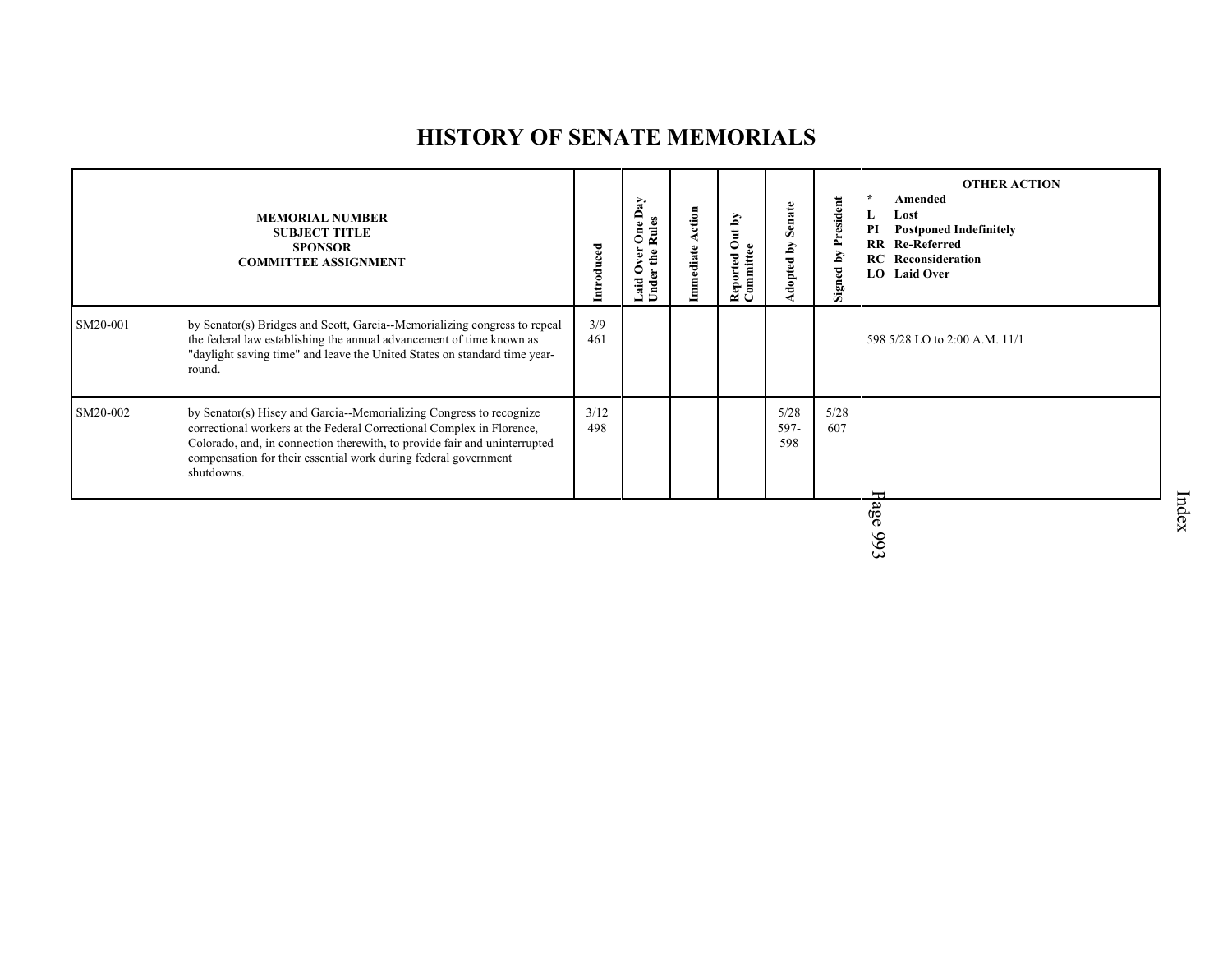|           | <b>BILL NUMBER</b><br><b>SPONSOR</b><br><b>TITLE</b><br><b>COMMITTEE ASSIGNMENT</b>                                                                                                                                                                                               | Passed by House                | Introduced in Senate | Referred to Committee of the Whole | Passed Second Reading               | Passed Third Reading      | Signed by President | pu<br><b>OTHER ACTION</b><br>$\overline{Q}$ Amended<br>Vetoed by Governor<br>V<br>Lost<br>L<br><b>Postponed Indefinitely</b><br>PI<br><b>RR</b> Rereferred<br><b>RC</b> Reconsideration<br><b>Laid Over</b><br>LO.<br><b>SO</b> Special Orders<br><b>Consent Calendar</b><br>(C)<br>Effective date for a bill enacted without safety<br>$+$<br>clause and with an effective date indicated in the<br>bill.<br># Effective date for a bill unless a referendum<br>petition is filed in the 90-day period after sine die |
|-----------|-----------------------------------------------------------------------------------------------------------------------------------------------------------------------------------------------------------------------------------------------------------------------------------|--------------------------------|----------------------|------------------------------------|-------------------------------------|---------------------------|---------------------|------------------------------------------------------------------------------------------------------------------------------------------------------------------------------------------------------------------------------------------------------------------------------------------------------------------------------------------------------------------------------------------------------------------------------------------------------------------------------------------------------------------------|
| HB20-1001 | by Representative(s) Mullica and Larson; also Senator(s) Bridges<br>and Priola--Concerning nicotine product regulations, and, in<br>connection therewith, making an appropriation.<br>Committee on Finance                                                                        | 3/10<br>$478*$<br>6/13<br>888* | 3/13<br>541          | 6/2<br>631                         | 6/4<br>676-<br>677*                 | 6/5<br>$704 -$<br>705*    | 919                 | 568 5/26 Referred to Appropriations<br>678 6/4 COW Amendment<br>888 6/13 House Concurs in Senate Amendments                                                                                                                                                                                                                                                                                                                                                                                                            |
| HB20-1002 | by Representative(s) McLachlan and Baisley, Kipp; also Senator(s)<br>Zenzinger and Story--Concerning a statewide plan for awarding<br>college credit for work-related experience.<br>Committee on State, Veterans, & Military Affairs                                             | 6/4<br>688*                    | 6/5<br>719           | 6/9<br>788<br>(C)                  | 6/9<br>790<br><sub>SO</sub><br>(C)  | 6/10<br>802<br>(C)        | 919                 | 748 6/8 Referred to Finance<br>783 6/9 Referred to Appropriations<br>789 6/9 SO(C)                                                                                                                                                                                                                                                                                                                                                                                                                                     |
| HB20-1003 | by Representative(s) Roberts and Rich, Buentello, McCluskie,<br>McLachlan, Pelton, Soper, Will; also Senator(s) Donovan and<br>Scott--Concerning modifications to the rural jump-start zone act.<br>Committee on Finance                                                          | 3/9<br>$460*$<br>6/11<br>832*  | 3/11<br>489          | 6/2<br>631*<br>(C)                 | 6/3<br>654*<br><sub>SO</sub><br>(C) | 6/4<br>665-<br>666<br>(C) | 919                 | 566 5/26 Referred to Appropriations<br>654 6/3 SO(C)<br>832 6/11 House Concurs in Senate Amendments                                                                                                                                                                                                                                                                                                                                                                                                                    |
| HB20-1005 | by Representative(s) Michaelson Jenet and Van Winkle, Sirota; also<br>Senator(s) Fields and Lundeen, Gardner, Gonzales--Concerning<br>enhancements to the safe2tell program, and, in connection<br>therewith, making an appropriation.<br>Committee on Education                  | 3/9<br>$460*$                  | 3/10<br>478          |                                    |                                     |                           |                     | 577 5/27 PI                                                                                                                                                                                                                                                                                                                                                                                                                                                                                                            |
| HB20-1007 | by Representative(s) Coleman and Buentello; also Senator(s) Fields<br>and Lundeen--Concerning increasing the diversity of Colorado's<br>educators in elementary and secondary public schools, and, in<br>connection therewith, making an appropriation.<br>Committee on Education | 2/20<br>283*                   | 2/21<br>308          |                                    |                                     |                           |                     | 439 3/6 Referred to Appropriations<br>875 6/13 PI                                                                                                                                                                                                                                                                                                                                                                                                                                                                      |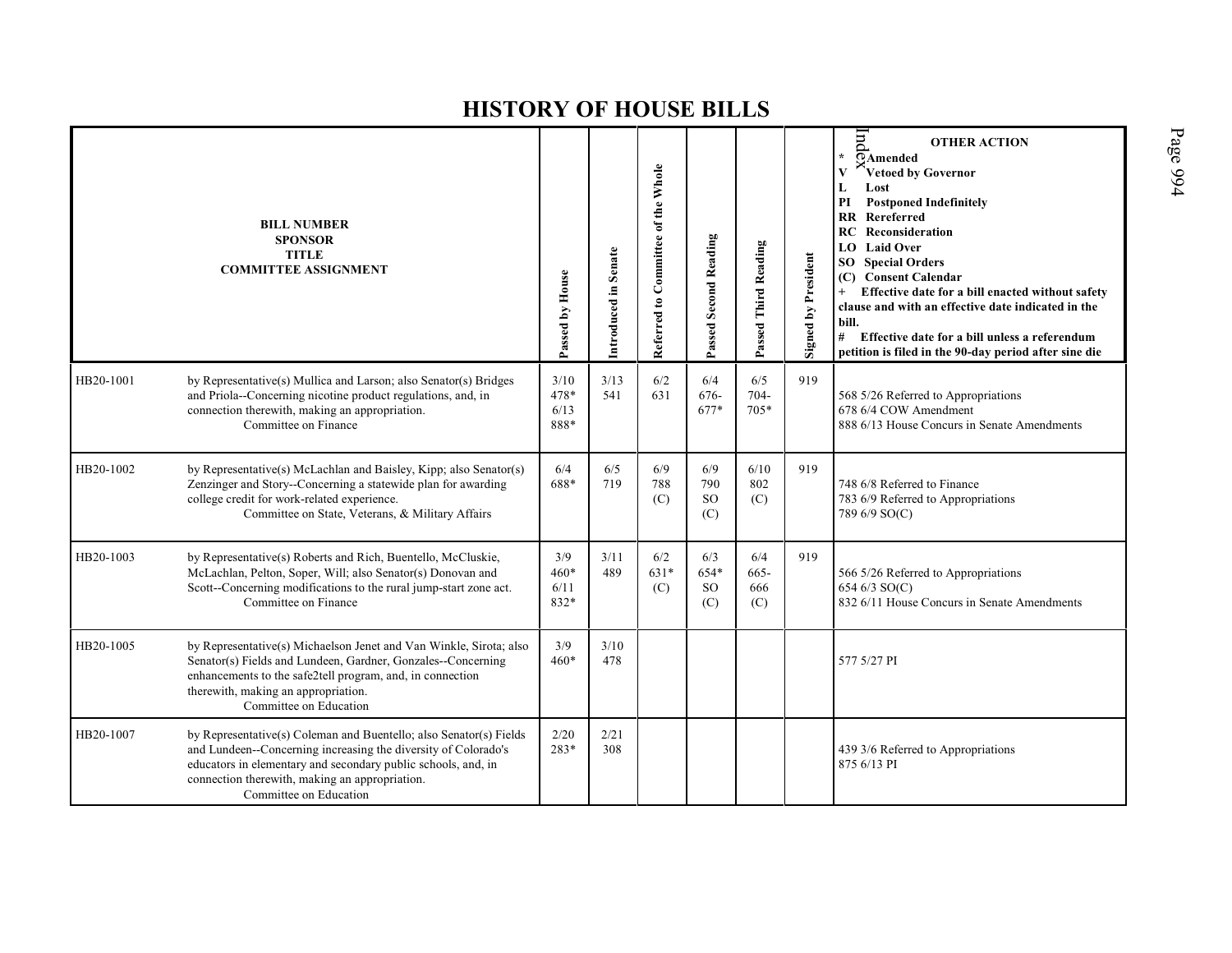|           | <b>BILL NUMBER</b><br><b>SPONSOR</b><br><b>TITLE</b><br><b>COMMITTEE ASSIGNMENT</b>                                                                                                                                                                                          | Passed by House             | Introduced in Senate | Referred to Committee of the Whole | Passed Second Reading                  | Passed Third Reading      | <b>Signed by President</b> | <b>OTHER ACTION</b><br>$\star$<br>Amended<br>$\mathbf{V}$<br><b>Vetoed by Governor</b><br>L<br>Lost<br>PI<br><b>Postponed Indefinitely</b><br>Rereferred<br>RR<br>Reconsideration<br>RC.<br><b>Laid Over</b><br>LO.<br><b>SO</b> Special Orders<br><b>Consent Calendar</b><br>(C)<br>Effective date for a bill enacted without safety<br>$+$<br>clause and with an effective date indicated in the<br>bill.<br>#<br>Effective date for a bill unless a referendum<br>petition is filed in the 90-day period after sine die |
|-----------|------------------------------------------------------------------------------------------------------------------------------------------------------------------------------------------------------------------------------------------------------------------------------|-----------------------------|----------------------|------------------------------------|----------------------------------------|---------------------------|----------------------------|----------------------------------------------------------------------------------------------------------------------------------------------------------------------------------------------------------------------------------------------------------------------------------------------------------------------------------------------------------------------------------------------------------------------------------------------------------------------------------------------------------------------------|
| HB20-1009 | by Representative(s) Jackson; also Senator(s) Winter--Concerning<br>suppressing court records of eviction proceedings.<br>Committee on Judiciary                                                                                                                             | 1/29<br>$120*$              | 2/3<br>149           | 2/27<br>346<br>(C)                 | 3/2<br>390                             | 3/3<br>399-<br>400        |                            |                                                                                                                                                                                                                                                                                                                                                                                                                                                                                                                            |
| HB20-1010 | by Representative(s) Tipper and Coleman; also Senator(s) Gonzales<br>and Donovan--Concerning the "Colorado Accurate Residence for<br>Redistricting Act".<br>Committee on State, Veterans, & Military Affairs                                                                 | 2/6<br>182*                 | 2/10<br>199          | 2/20<br>280                        | 2/24<br>314                            | 2/25<br>326               | 3/6<br>444                 |                                                                                                                                                                                                                                                                                                                                                                                                                                                                                                                            |
| HB20-1013 | by Representative(s) Snyder; also Senator(s) Lee--Concerning the<br>specification of procedures for the ratification of defective corporate<br>actions.<br>Committee on Business, Labor, & Technology                                                                        | 2/12<br>225                 | 2/13<br>246          | 2/27<br>346<br>(C)                 | 3/2<br>389<br>(C)                      | 3/3<br>398-<br>399<br>(C) |                            | Page 995                                                                                                                                                                                                                                                                                                                                                                                                                                                                                                                   |
| HB20-1014 | by Representative(s) Tipper and Rich; also Senator(s) Gardner--<br>Concerning unconsented use of donor gametes in fertility treatment.<br>Committee on Judiciary                                                                                                             | 2/4<br>158*                 | 2/6<br>183           | 6/13<br>875                        | 6/13<br>894*<br>SO.                    | 6/15<br>902               | 919                        | 346* 2/27 Referred to Appropriations<br>891 6/13 SO                                                                                                                                                                                                                                                                                                                                                                                                                                                                        |
| HB20-1017 | by Representative(s) Herod and Kennedy; also Senator(s) Donovan<br>and Priola, Pettersen--Concerning treatment of individuals with<br>substance use disorders who come into contact with the criminal<br>justice system.<br>Committee on State, Veterans, & Military Affairs | 6/9<br>782*                 | 6/9<br>798           | 6/10<br>814                        | 6/10<br>819<br><sub>SO</sub>           | 6/11<br>834               | 919                        | 818 6/10 SO                                                                                                                                                                                                                                                                                                                                                                                                                                                                                                                |
| HB20-1019 | by Representative(s) Herod; also Senator(s) Gonzales--Concerning<br>measures to manage the state prison population, and, in connection<br>therewith, making an appropriation.<br>Committee on Judiciary<br>Committee on Appropriations                                       | 2/6<br>182*<br>2/27<br>359* | 2/10<br>199          | 2/21<br>$304 -$<br>$305*$          | 2/21<br>$306 -$<br>$307*$<br><b>SO</b> | 2/24<br>313               | 3/2<br>394                 | 242-244* 2/13 Referred to Appropriations<br>306 2/21 SO<br>359 2/27 House Concurs in Senate Amendments                                                                                                                                                                                                                                                                                                                                                                                                                     |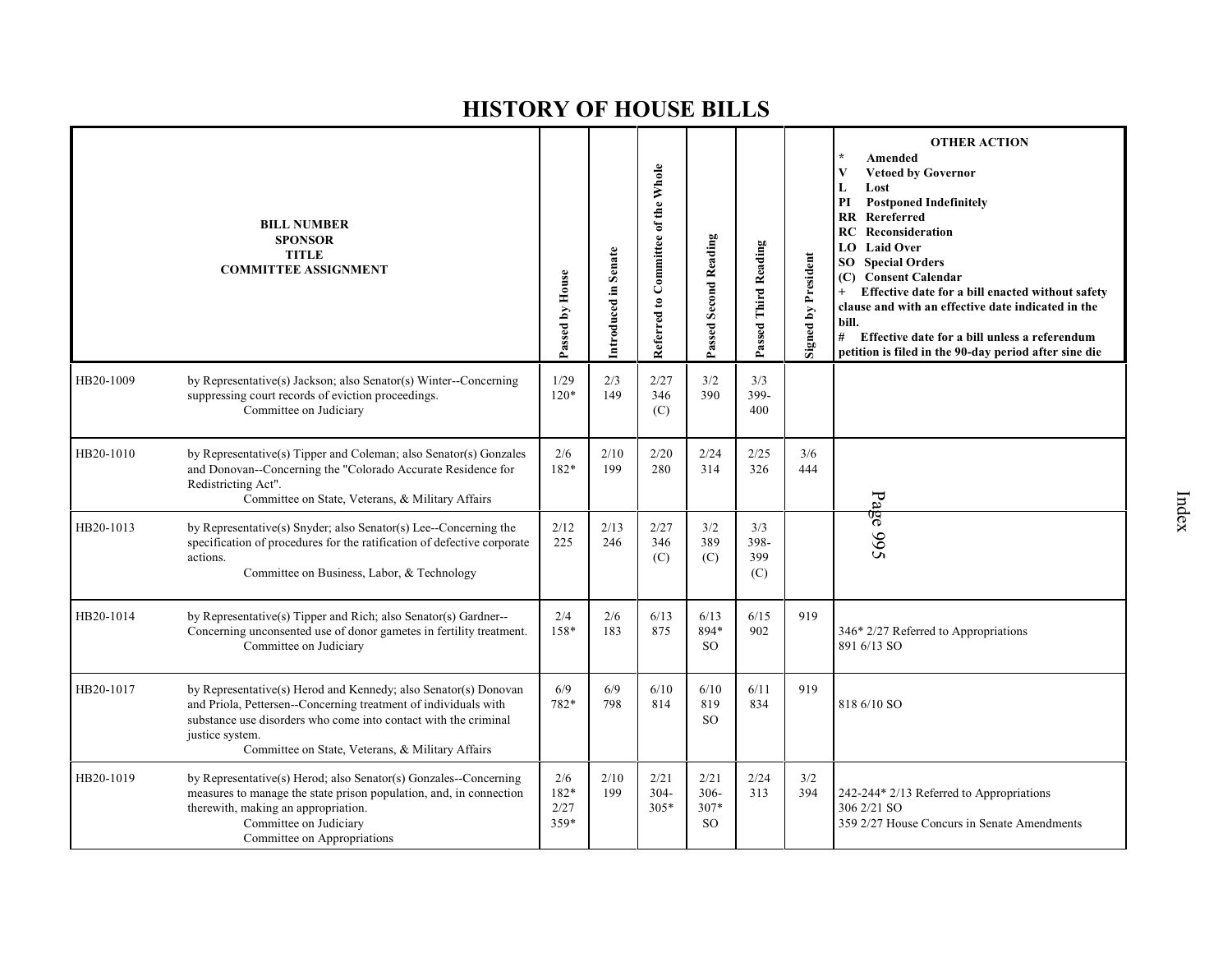|           | <b>BILL NUMBER</b><br><b>SPONSOR</b><br><b>TITLE</b><br><b>COMMITTEE ASSIGNMENT</b>                                                                                                                                                                                                                                                                                                                                                                          | Passed by House              | Introduced in Senate | Referred to Committee of the Whole | Passed Second Reading               | Passed Third Reading          | Signed by President | pu<br><b>OTHER ACTION</b><br>$\star$<br>$\overline{Q}$ Amended<br>Vetoed by Governor<br>V<br>Lost<br>L<br>PI<br><b>Postponed Indefinitely</b><br><b>RR</b> Rereferred<br><b>RC</b> Reconsideration<br><b>Laid Over</b><br>LO.<br><b>SO</b> Special Orders<br>(C) Consent Calendar<br>Effective date for a bill enacted without safety<br>$+$<br>clause and with an effective date indicated in the<br>bill.<br>#<br>Effective date for a bill unless a referendum<br>petition is filed in the 90-day period after sine die |
|-----------|--------------------------------------------------------------------------------------------------------------------------------------------------------------------------------------------------------------------------------------------------------------------------------------------------------------------------------------------------------------------------------------------------------------------------------------------------------------|------------------------------|----------------------|------------------------------------|-------------------------------------|-------------------------------|---------------------|----------------------------------------------------------------------------------------------------------------------------------------------------------------------------------------------------------------------------------------------------------------------------------------------------------------------------------------------------------------------------------------------------------------------------------------------------------------------------------------------------------------------------|
| HB20-1020 | by Representative(s) Snyder and Benavidez; also Senator(s)<br>Moreno--Concerning the restriction of the state sales tax exemption<br>for long-term lodging.<br>Committee on Finance                                                                                                                                                                                                                                                                          | 2/4<br>158*                  | 2/6<br>183           | 2/28<br>366                        | 3/3<br>402                          | 3/4<br>412                    |                     |                                                                                                                                                                                                                                                                                                                                                                                                                                                                                                                            |
| HB20-1021 | by Representative(s) McKean and Buentello; also Senator(s) Todd<br>and Coram--Concerning the addition of representatives from Native<br>American tribes with reservations in Colorado to the Colorado<br>youth advisory council.<br>Committee on State, Veterans, & Military Affairs                                                                                                                                                                         | 2/18<br>$265*$               | 1/29<br>121          | 2/6<br>$181*$<br>(C)               | 2/10<br>$196*$<br>(C)               | 2/11<br>206<br>(C)            |                     | 265 2/18 House Concurs in Senate Amendments                                                                                                                                                                                                                                                                                                                                                                                                                                                                                |
| HB20-1022 | by Representative(s) Kraft-Tharp and Van Winkle; also Senator(s)<br>Williams A. and Tate--Concerning the sales and use tax<br>simplification task force, and, in connection therewith, extending<br>the task force, modifying the task force's duties, and removing the<br>requirement that the task force undergo an evaluation by the<br>department of regulatory agencies prior to the task force's repeal.<br>Committee on Business, Labor, & Technology | 2/27<br>359*<br>6/11<br>832* | 2/28<br>374          | 6/2<br>$631 -$<br>$633*$<br>(C)    | 6/3<br>654*<br><sub>SO</sub><br>(C) | 6/4<br>666<br>(C)             | 919                 | 477 3/10 Referred to Appropriations<br>654 6/3 SO(C)<br>832 6/11 House Concurs in Senate Amendments                                                                                                                                                                                                                                                                                                                                                                                                                        |
| HB20-1023 | by Representative(s) Kraft-Tharp and Van Winkle; also Senator(s)<br>Williams A. and Tate--Concerning certain address database systems<br>used for sales and use tax collection.<br>Committee on Business, Labor, & Technology                                                                                                                                                                                                                                | 1/29<br>$120*$               | 2/3<br>149           | 2/20<br>280<br>(C)                 | 2/24<br>313<br>(C)                  | 2/25<br>$324 -$<br>325<br>(C) | 3/6<br>444          |                                                                                                                                                                                                                                                                                                                                                                                                                                                                                                                            |
| HB20-1024 | by Representative(s) Benavidez and Snyder; also Senator(s)<br>Moreno--Concerning modifications to the state's net operating loss<br>deduction.<br>Committee on Finance                                                                                                                                                                                                                                                                                       | 2/27<br>359*                 | 2/28<br>374          | 6/4<br>680                         | 6/5<br>711<br><sub>SO</sub>         | 6/6<br>723                    | 919                 | 490 3/11 Referred to Appropriations<br>710 6/5 SO                                                                                                                                                                                                                                                                                                                                                                                                                                                                          |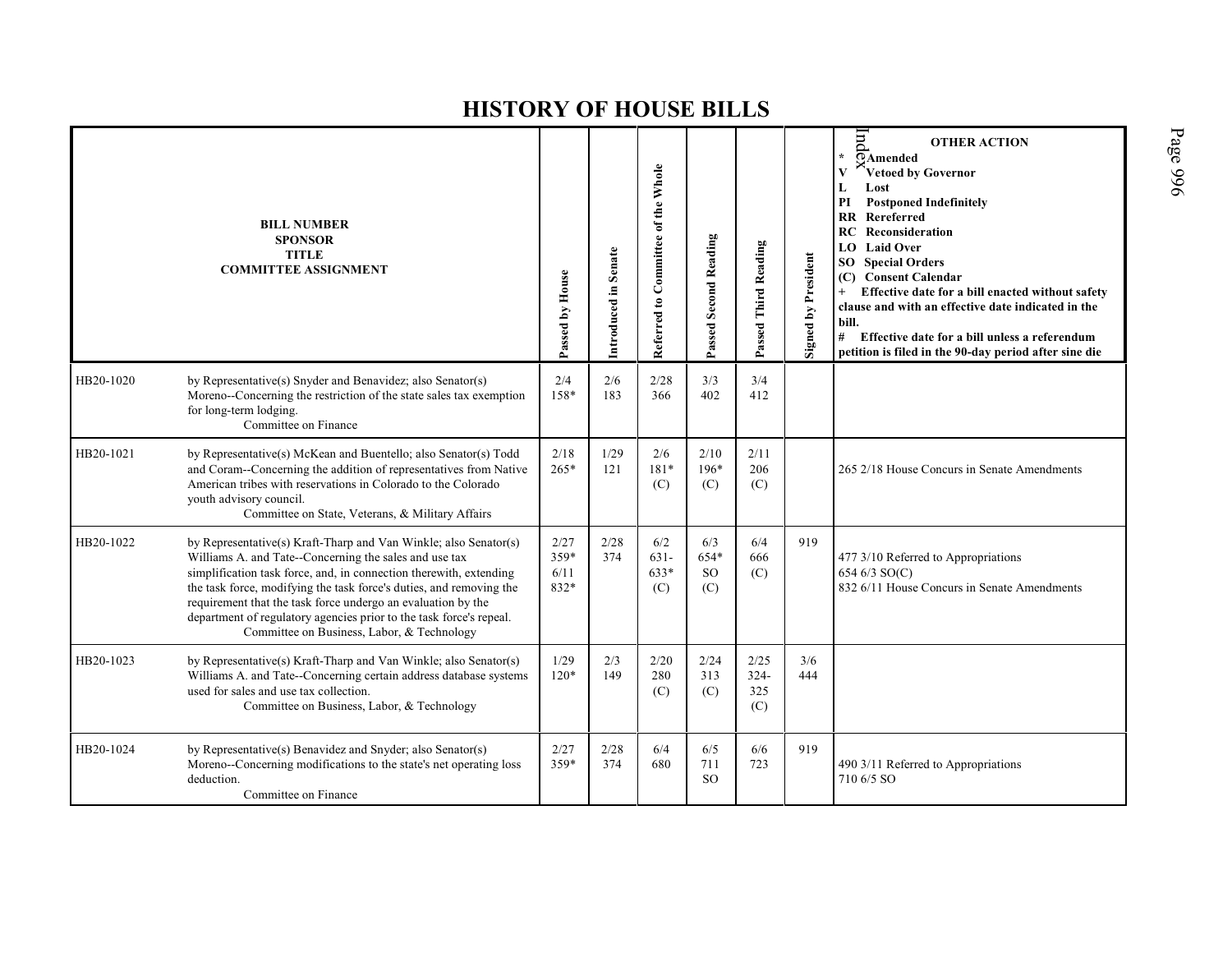|           | <b>BILL NUMBER</b><br><b>SPONSOR</b><br><b>TITLE</b><br><b>COMMITTEE ASSIGNMENT</b>                                                                                                                                                                                                                                                                                                                                                                               | Passed by House               | Introduced in Senate | Referred to Committee of the Whole | Passed Second Reading | Passed Third Reading                | <b>Signed by President</b> | <b>OTHER ACTION</b><br>Amended<br><b>Vetoed by Governor</b><br>V<br>Lost<br>L<br>PI<br><b>Postponed Indefinitely</b><br>Rereferred<br>$\mathbf{R}$<br>RC<br>Reconsideration<br><b>Laid Over</b><br>LO.<br>SO<br><b>Special Orders</b><br>(C) Consent Calendar<br>Effective date for a bill enacted without safety<br>clause and with an effective date indicated in the<br>bill.<br>#<br>Effective date for a bill unless a referendum<br>petition is filed in the 90-day period after sine die |
|-----------|-------------------------------------------------------------------------------------------------------------------------------------------------------------------------------------------------------------------------------------------------------------------------------------------------------------------------------------------------------------------------------------------------------------------------------------------------------------------|-------------------------------|----------------------|------------------------------------|-----------------------|-------------------------------------|----------------------------|-------------------------------------------------------------------------------------------------------------------------------------------------------------------------------------------------------------------------------------------------------------------------------------------------------------------------------------------------------------------------------------------------------------------------------------------------------------------------------------------------|
| HB20-1026 | by Representative(s) Van Winkle and Weissman; also Senator(s)<br>Fields and Gardner--Concerning the creation of a twenty-third<br>judicial district.<br>Committee on Judiciary<br>Committee on Appropriations                                                                                                                                                                                                                                                     | 2/6<br>182*                   | 2/10<br>199          | 2/25<br>333<br>(C)                 | 2/27<br>348<br>(C)    | 2/28<br>367<br>(C)                  |                            | 280 2/20 Referred to Appropriations                                                                                                                                                                                                                                                                                                                                                                                                                                                             |
| HB20-1027 | by Representative(s) Catlin and Esgar; also Senator(s) Cooke and<br>Fields--Concerning authorizing Colorado state patrol port of entry<br>officers to direct traffic.<br>Committee on Transportation & Energy                                                                                                                                                                                                                                                     | 2/12<br>225                   | 2/13<br>246          | 2/26<br>341<br>(C)                 | 2/28<br>373<br>(C)    | 3/2<br>388<br>(C)                   |                            | Page                                                                                                                                                                                                                                                                                                                                                                                                                                                                                            |
| HB20-1029 | by Representative(s) Pelton; also Senator(s) Hisey--Concerning the<br>authority of an elected county officer to elect to receive a lower<br>salary than the amount provided for by law.<br>Committee on Local Government                                                                                                                                                                                                                                          | 2/13<br>$240*$<br>6/9<br>781* | 2/13<br>246          | 3/6<br>$444*$<br>(C)               | 3/10<br>$470*$<br>(C) | 3/11<br>484<br>(C)<br>6/6<br>$741*$ | 919                        | 99<br>533 3/13 House Requests Conference Committee<br>540 3/13 Senate Appoints Conferees<br>552 3/14 House Appoints Conferees<br>697 6/5 First Report of First Conference Committee<br>741 6/6 Senate Adopts First Report of First Conference<br>Committee<br>781 6/9 House Adopts First Report of First Conference<br>Committee                                                                                                                                                                |
| HB20-1030 | by Representative(s) Valdez D. and Gray, Catlin, Duran, Exum,<br>Froelich, Hooton, Valdez A.; also Senator(s) Scott and Hisey,<br>Donovan, Moreno, Pettersen, Priola--Concerning the creation of a<br>single annual fleet overweight permit for a commercial motor<br>vehicle fleet that includes both vehicles that have a quad axle<br>grouping and vehicle combinations with a trailer that has two or<br>three axles.<br>Committee on Transportation & Energy | 2/20<br>283                   | 2/21<br>308          | 3/6<br>437<br>(C)                  | 3/10<br>469<br>(C)    | 3/11<br>482<br>(C)                  | 920                        |                                                                                                                                                                                                                                                                                                                                                                                                                                                                                                 |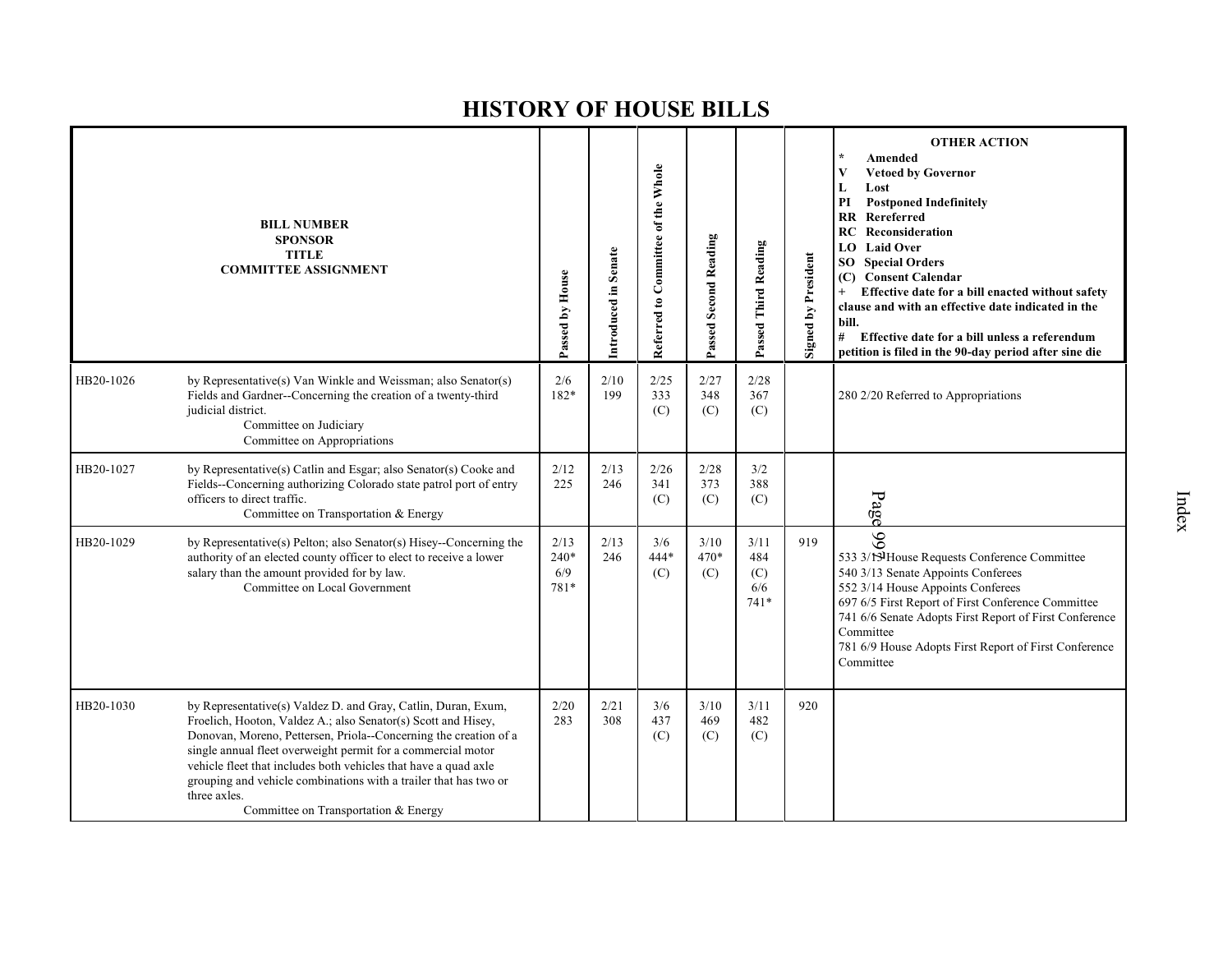|           | <b>BILL NUMBER</b><br><b>SPONSOR</b><br><b>TITLE</b><br><b>COMMITTEE ASSIGNMENT</b>                                                                                                                                                                                                                                                                                                                                                                                                                        | Passed by House                  | Introduced in Senate | Referred to Committee of the Whole | Passed Second Reading          | Passed Third Reading | <b>Signed by President</b> | Ind<br><b>OTHER ACTION</b><br>$\star$<br>OAmended<br><sup>s</sup> Vetoed by Governor<br>V<br>Lost<br>L<br>PI<br><b>Postponed Indefinitely</b><br><b>RR</b> Rereferred<br><b>RC</b> Reconsideration<br>LO Laid Over<br><b>SO</b> Special Orders<br>(C) Consent Calendar<br>Effective date for a bill enacted without safety<br>clause and with an effective date indicated in the<br>bill.<br># Effective date for a bill unless a referendum<br>petition is filed in the 90-day period after sine die |
|-----------|------------------------------------------------------------------------------------------------------------------------------------------------------------------------------------------------------------------------------------------------------------------------------------------------------------------------------------------------------------------------------------------------------------------------------------------------------------------------------------------------------------|----------------------------------|----------------------|------------------------------------|--------------------------------|----------------------|----------------------------|-------------------------------------------------------------------------------------------------------------------------------------------------------------------------------------------------------------------------------------------------------------------------------------------------------------------------------------------------------------------------------------------------------------------------------------------------------------------------------------------------------|
| HB20-1031 | by Representative(s) Benavidez and Mullica; also Senator(s)<br>Williams A. and Hansen--Concerning the establishment of a new<br>state holiday in place of Columbus day.<br>Committee on Local Government                                                                                                                                                                                                                                                                                                   | 2/20<br>283*                     | 2/21<br>308          | 3/4<br>416                         | 3/9<br>456                     | 3/10<br>468          |                            | 456-457 3/9 COW Amendment<br>457 3/9 Roll Call Vote Passed                                                                                                                                                                                                                                                                                                                                                                                                                                            |
| HB20-1032 | by Representative(s) Kipp and Wilson; also Senator(s) Ginal and<br>Coram--Concerning the timing of education standards review.<br>Committee on Education                                                                                                                                                                                                                                                                                                                                                   | 2/27<br>359*                     | 2/28<br>374          | 6/2<br>633<br>(C)                  | 6/3<br>654<br><b>SO</b><br>(C) | 6/4<br>666<br>(C)    | 919                        | 504 3/12 Referred to Appropriations<br>654 6/3 SO(C)                                                                                                                                                                                                                                                                                                                                                                                                                                                  |
| HB20-1036 | by Representative(s) Arndt and McKean, Valdez D., Van Winkle;<br>also Senator(s) Woodward and Zenzinger, Moreno, Tate--<br>Concerning the addition of references to licensed emergency<br>medical service providers in the emergency medical service<br>providers' peer health assistance program statute to align the statute<br>with legislation enacted in 2019 that authorized certified emergency<br>medical service providers to seek licensure.<br>Committee on State, Veterans, & Military Affairs |                                  | 1/24<br>99           | 3/10<br>464<br>(C)                 | 3/12<br>500<br>(C)             | 3/13<br>518<br>(C)   | 920                        |                                                                                                                                                                                                                                                                                                                                                                                                                                                                                                       |
| HB20-1037 | by Representative(s) Arndt; also Senator(s) Coram--Concerning the<br>Colorado water conservation board's authority to augment stream<br>flows with acquired water rights that have been previously decreed<br>for augmentation use.<br>Committee on Agriculture & Natural Resources                                                                                                                                                                                                                        | 1/29<br>$120*$<br>2/28<br>$374*$ | 2/3<br>149           | 2/21<br>295*<br>(C)                | 2/25<br>327*<br>(C)            | 2/26<br>338<br>(C)   |                            | 374 2/28 House Concurs in Senate Amendments                                                                                                                                                                                                                                                                                                                                                                                                                                                           |
| HB20-1038 | by Representative(s) Arndt and Van Winkle, McKean, Valdez D.;<br>also Senator(s) Woodward and Moreno, Tate, Zenzinger--<br>Concerning certain conforming amendments necessitated by the<br>transfer of certain programs to the department of human services<br>from the department of public health and environment pursuant to<br>House Bill 13-1117.<br>Committee on Health & Human Services                                                                                                             | 2/6<br>182                       | 2/10<br>199          | 2/27<br>343<br>(C)                 | 3/2<br>389<br>(C)              | 3/3<br>398<br>(C)    |                            |                                                                                                                                                                                                                                                                                                                                                                                                                                                                                                       |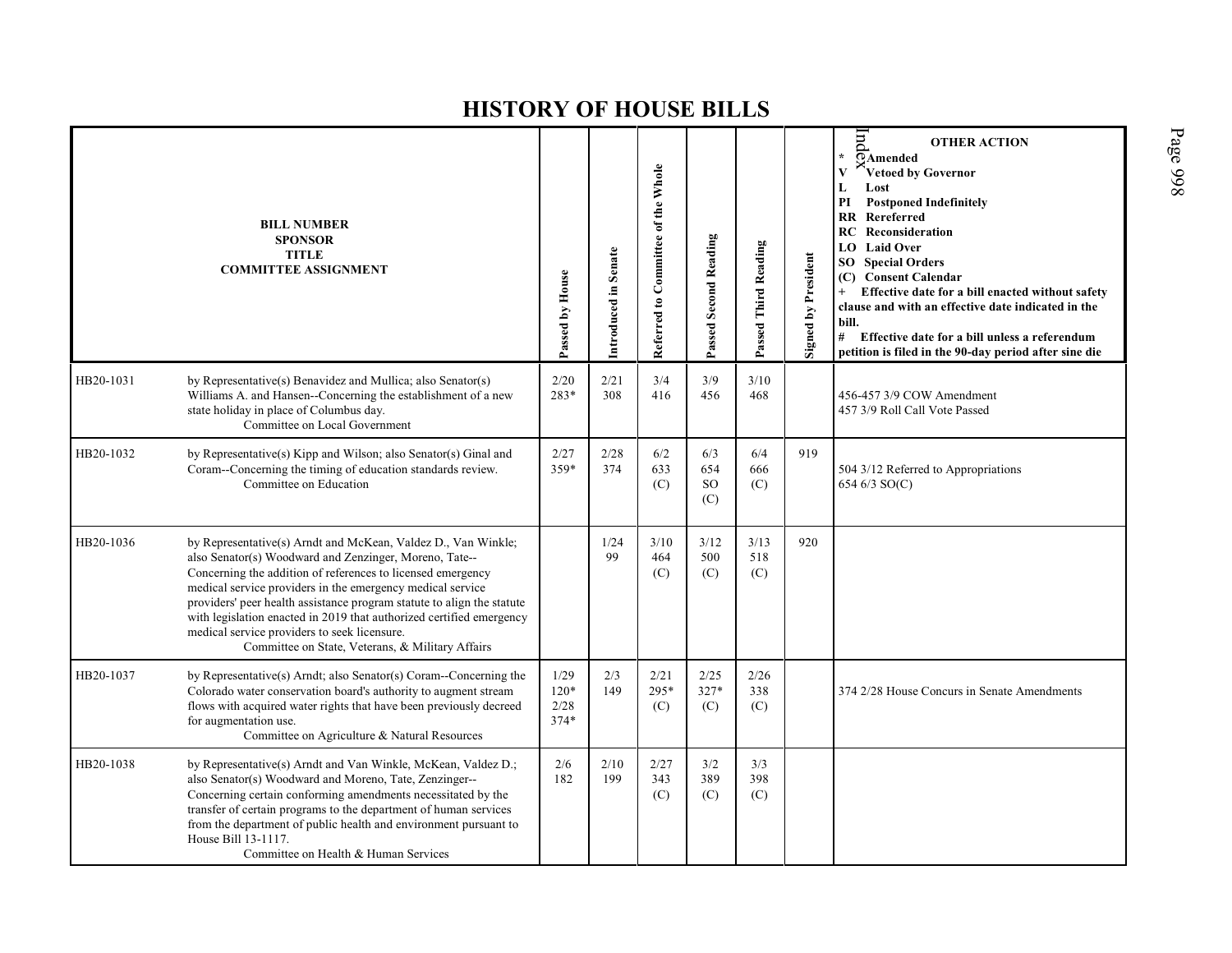|           | <b>BILL NUMBER</b><br><b>SPONSOR</b><br><b>TITLE</b><br><b>COMMITTEE ASSIGNMENT</b>                                                                                                                                                                                                                                                                   | Passed by House | Introduced in Senate | Referred to Committee of the Whole | Passed Second Reading           | Passed Third Reading        | <b>Signed by President</b> | <b>OTHER ACTION</b><br>Amended<br>V<br><b>Vetoed by Governor</b><br>$\mathbf L$<br>Lost<br>PI<br><b>Postponed Indefinitely</b><br>Rereferred<br><b>RR</b><br>Reconsideration<br>RC<br><b>Laid Over</b><br>LO.<br><b>SO</b> Special Orders<br>(C) Consent Calendar<br>Effective date for a bill enacted without safety<br>clause and with an effective date indicated in the<br>bill.<br>#<br>Effective date for a bill unless a referendum<br>petition is filed in the 90-day period after sine die |
|-----------|-------------------------------------------------------------------------------------------------------------------------------------------------------------------------------------------------------------------------------------------------------------------------------------------------------------------------------------------------------|-----------------|----------------------|------------------------------------|---------------------------------|-----------------------------|----------------------------|-----------------------------------------------------------------------------------------------------------------------------------------------------------------------------------------------------------------------------------------------------------------------------------------------------------------------------------------------------------------------------------------------------------------------------------------------------------------------------------------------------|
| HB20-1039 | by Representative(s) Coleman and Baisley; also Senator(s)<br>Zenzinger and Tate--Concerning a transparent state web portal that<br>allows the public to easily search for information relating to state<br>agency rules at no cost.<br>Committee on Business, Labor, & Technology                                                                     | 2/28<br>$374*$  | 3/2<br>394           | 3/12<br>494<br>(C)                 | 3/13<br>533<br><b>SO</b><br>(C) | 3/14<br>544<br>(C)          | 920                        | 533 3/13 SO(C)                                                                                                                                                                                                                                                                                                                                                                                                                                                                                      |
| HB20-1041 | by Representative(s) Cutter and McKean; also Senator(s) Fields--<br>Concerning financial responsibility requirements for physician<br>assistants who have been practicing for at least three years.<br>Committee on Health & Human Services                                                                                                           | 2/6<br>182      | 2/10<br>199          | 2/28<br>364<br>(C)                 | 3/3<br>400<br>(C)               | 3/4<br>$410-$<br>411<br>(C) |                            | Page 999                                                                                                                                                                                                                                                                                                                                                                                                                                                                                            |
| HB20-1042 | by Representative(s) Valdez D. and McKean, Arndt, Van Winkle;<br>also Senator(s) Moreno and Tate, Woodward, Zenzinger--<br>Concerning a modification of the notice requirements for<br>manufacturers of perfluoroalkyl and polyfluoroalkyl substances.<br>Committee on Local Government                                                               | 2/4<br>158      | 2/6<br>183           | 3/12<br>503<br>(C)                 | 3/13<br>533<br>SO<br>(C)        | 3/14<br>545<br>(C)          | 920                        | 533 3/13 SO(C)                                                                                                                                                                                                                                                                                                                                                                                                                                                                                      |
| HB20-1044 | by Representative(s) Bird and Garnett, Melton; also Senator(s)<br>Garcia and Ginal, Danielson--Concerning modifications to the<br>pension plans administered by the fire and police pension<br>association.<br>Committee on Local Government                                                                                                          | 2/20<br>283*    | 2/21<br>308          | 2/28<br>376                        | 3/3<br>402                      | 3/4<br>413                  | 920                        | 413 3/4 Substitute Motions Lost                                                                                                                                                                                                                                                                                                                                                                                                                                                                     |
| HB20-1047 | by Representative(s) Cutter and Froelich; also Senator(s) Priola--<br>Concerning the development of a statewide organics management<br>plan to promote compost use on Colorado soils to advance carbon<br>reduction through carbon storage, and, in connection therewith,<br>making an appropriation.<br>Committee on Agriculture & Natural Resources | 2/28<br>$374*$  | 3/2<br>394           |                                    |                                 |                             |                            | 505 3/12 Referred to Appropriations<br>875 6/13 PI                                                                                                                                                                                                                                                                                                                                                                                                                                                  |
| HB20-1048 | by Representative(s) Herod and Buckner, Jackson; also Senator(s)<br>Fields--Concerning a prohibition against discrimination based on a<br>person's traits that are historically associated with race.<br>Committee on State, Veterans, & Military Affairs                                                                                             | 2/12<br>225*    | 2/13<br>246          | 2/25<br>323                        | 2/27<br>349                     | 2/28<br>370                 |                            |                                                                                                                                                                                                                                                                                                                                                                                                                                                                                                     |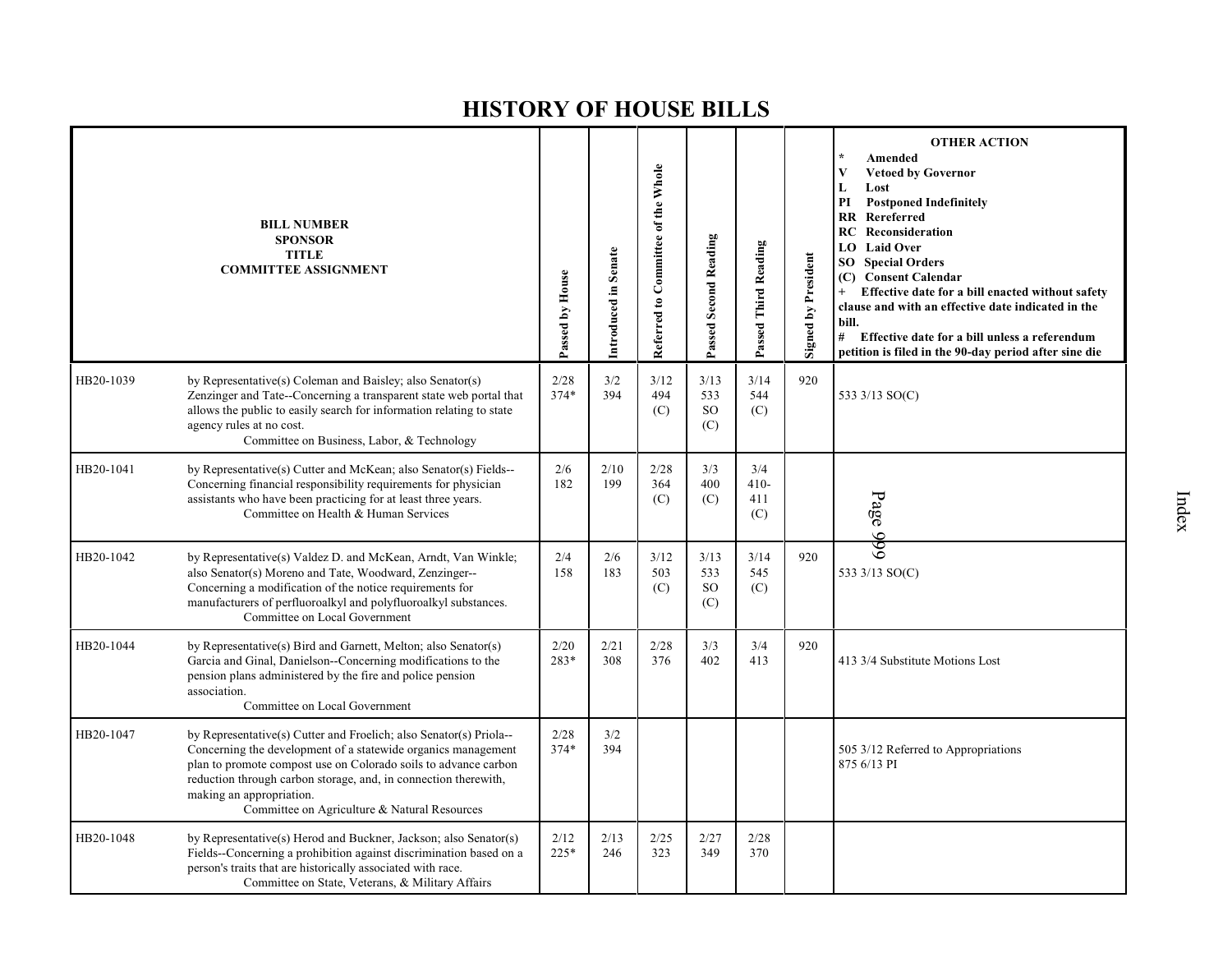|           | <b>BILL NUMBER</b><br><b>SPONSOR</b><br><b>TITLE</b><br><b>COMMITTEE ASSIGNMENT</b>                                                                                                                                                                                                                                                                           | Passed by House                | Introduced in Senate | Referred to Committee of the Whole | Passed Second Reading        | Passed Third Reading   | Signed by President | pu<br><b>OTHER ACTION</b><br>¥.<br>$\overline{O}$ Amended<br>Vetoed by Governor<br>V<br>Lost<br>L<br><b>Postponed Indefinitely</b><br>PI<br><b>RR</b> Rereferred<br>Reconsideration<br>RC.<br><b>LO</b> Laid Over<br><b>SO</b> Special Orders<br>(C) Consent Calendar<br>Effective date for a bill enacted without safety<br>clause and with an effective date indicated in the<br>bill.<br># Effective date for a bill unless a referendum<br>petition is filed in the 90-day period after sine die |
|-----------|---------------------------------------------------------------------------------------------------------------------------------------------------------------------------------------------------------------------------------------------------------------------------------------------------------------------------------------------------------------|--------------------------------|----------------------|------------------------------------|------------------------------|------------------------|---------------------|------------------------------------------------------------------------------------------------------------------------------------------------------------------------------------------------------------------------------------------------------------------------------------------------------------------------------------------------------------------------------------------------------------------------------------------------------------------------------------------------------|
| HB20-1049 | by Representative(s) Bird and McKean, Soper, Jackson, Larson,<br>McCluskie, Mullica, Snyder, Valdez A.; also Senator(s) Coram and<br>Bridges--Concerning the reauthorization of the voluntary<br>contribution on state individual income tax returns for the Habitat<br>for Humanity of Colorado fund.<br>Committee on Finance<br>Committee on Appropriations | 2/27<br>$347*$                 | 2/27<br>360          |                                    |                              |                        |                     | 490 3/11 Referred to Appropriations<br>875 6/13 PI                                                                                                                                                                                                                                                                                                                                                                                                                                                   |
| HB20-1050 | by Representative(s) Hooton and Larson; also Senator(s) Ginal and<br>Tate--Concerning the distribution of drugs by other outlet<br>pharmacies.<br>Committee on Health & Human Services                                                                                                                                                                        | 2/6<br>182*                    | 2/10<br>199          |                                    | 3/9<br>455<br>(C)            | 3/10<br>468<br>(C)     | 920                 |                                                                                                                                                                                                                                                                                                                                                                                                                                                                                                      |
| HB20-1051 | by Representative(s) Rich and Duran; also Senator(s) Scott and<br>Crowder--Concerning final disposition of the abandoned cremated<br>remains of persons eligible for interment in a national cemetery.<br>Committee on State, Veterans, & Military Affairs                                                                                                    |                                | 1/24<br>99           | 2/20<br>280<br>(C)                 | 2/24<br>313<br>(C)           | 2/25<br>325<br>(C)     | 3/6<br>444          |                                                                                                                                                                                                                                                                                                                                                                                                                                                                                                      |
| HB20-1052 | by Representative(s) Carver and Singer; also Senator(s) Gardner<br>and Lee--Concerning restrictions on making public the personal<br>information of certain employees at risk of threats relating to the<br>administration of human services programs.<br>Committee on Judiciary                                                                              | 1/29<br>$120*$<br>3/10<br>478* | 2/3<br>149           | 3/3<br>$406 -$<br>407*<br>(C)      | 3/5<br>$432*$<br>(C)         | 3/6<br>441<br>(C)      | 920                 | 478 3/10 House Concurs in Senate Amendments                                                                                                                                                                                                                                                                                                                                                                                                                                                          |
| HB20-1053 | by Representative(s) Sirota and Wilson, McCluskie; also Senator(s)<br>Story and Pettersen--Concerning measures to support the early<br>childhood educator workforce.<br>Committee on State, Veterans, & Military Affairs                                                                                                                                      | 6/9<br>782*                    | 6/9<br>798           | 6/10<br>814                        | 6/10<br>819<br><sub>SO</sub> | 6/11<br>$835 -$<br>836 | 919                 | 818 6/10 SO                                                                                                                                                                                                                                                                                                                                                                                                                                                                                          |
| HB20-1055 | by Representative(s) Garnett and Liston; also Senator(s) Bridges<br>and Priola--Concerning the ability of a vintner's restaurant licensee<br>to manufacture vinous liquors on alternating proprietor licensed<br>premises.<br>Committee on Business, Labor, & Technology                                                                                      | 2/6<br>182*                    | 2/10<br>199          | 2/20<br>280<br>(C)                 | 2/24<br>313<br>(C)           | 2/25<br>324<br>(C)     | 3/4<br>425          |                                                                                                                                                                                                                                                                                                                                                                                                                                                                                                      |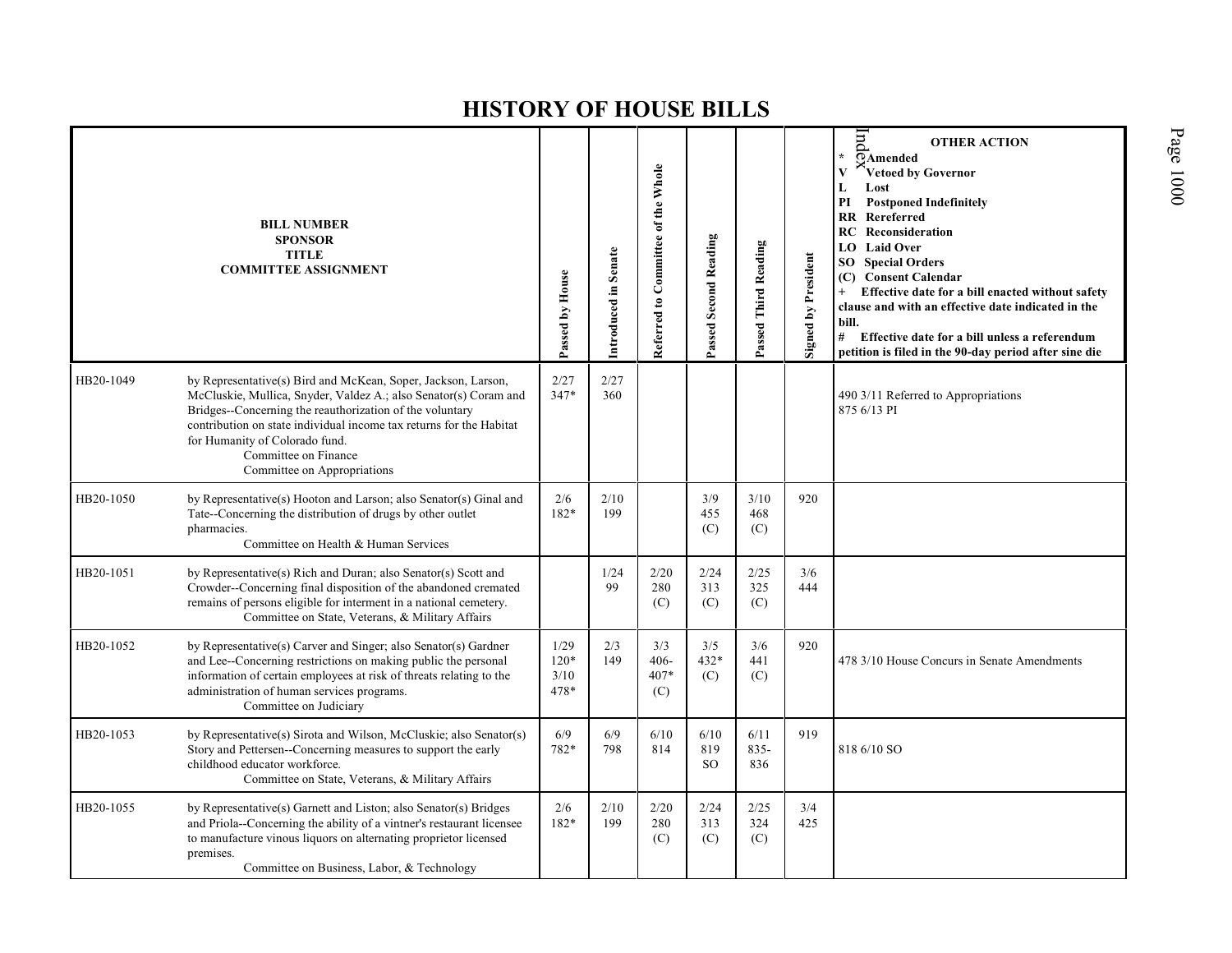|           | <b>BILL NUMBER</b><br><b>SPONSOR</b><br><b>TITLE</b><br><b>COMMITTEE ASSIGNMENT</b>                                                                                                                                                                                                                                                                                                                                                                                                           | Passed by House               | Introduced in Senate | Referred to Committee of the Whole | Passed Second Reading | Passed Third Reading | <b>Signed by President</b> | <b>OTHER ACTION</b><br>Amended<br><b>Vetoed by Governor</b><br>V<br>Lost<br>L<br>PI<br><b>Postponed Indefinitely</b><br>Rereferred<br><b>RR</b><br><b>RC</b> Reconsideration<br><b>Laid Over</b><br>LO.<br><b>Special Orders</b><br>SO<br><b>Consent Calendar</b><br>(C)<br>Effective date for a bill enacted without safety<br>clause and with an effective date indicated in the<br>bill.<br>#<br>Effective date for a bill unless a referendum<br>petition is filed in the 90-day period after sine die |
|-----------|-----------------------------------------------------------------------------------------------------------------------------------------------------------------------------------------------------------------------------------------------------------------------------------------------------------------------------------------------------------------------------------------------------------------------------------------------------------------------------------------------|-------------------------------|----------------------|------------------------------------|-----------------------|----------------------|----------------------------|------------------------------------------------------------------------------------------------------------------------------------------------------------------------------------------------------------------------------------------------------------------------------------------------------------------------------------------------------------------------------------------------------------------------------------------------------------------------------------------------------------|
| HB20-1056 | by Representative(s) Landgraf and Duran, Caraveo, Carver, Larson,<br>Liston, Soper, Titone, Singer, Kipp; also Senator(s) Crowder and<br>Ginal, Gardner, Hill, Bridges--Concerning the nonsubstantive<br>reorganization of the "Dental Practice Act".<br>Committee on Health & Human Services                                                                                                                                                                                                 | 1/29<br>120                   | 2/3<br>150           | 2/6<br>178<br>(C)                  | 2/10<br>196<br>(C)    | 2/11<br>206<br>(C)   |                            |                                                                                                                                                                                                                                                                                                                                                                                                                                                                                                            |
| HB20-1057 | by Representative(s) Carver and McCluskie, Cutter, Snyder, Will;<br>also Senator(s) Coram and Fenberg, Ginal, Lee--Concerning<br>modifications to the "Forest Restoration and Wildfire Risk<br>Mitigation Act".<br>Committee on Agriculture & Natural Resources                                                                                                                                                                                                                               | 2/18<br>265*                  | 2/20<br>290          | 2/28<br>362<br>(C)                 | 3/3<br>400<br>(C)     | 3/4<br>414           |                            | 410 3/4 Removed from Consent<br>Page                                                                                                                                                                                                                                                                                                                                                                                                                                                                       |
| HB20-1058 | by Representative(s) Froelich; also Senator(s) Bridges--Concerning<br>services performed by a board certified behavior analyst for<br>students during school hours.<br>Committee on Education                                                                                                                                                                                                                                                                                                 | 3/9<br>$460*$                 | 3/10<br>478          |                                    |                       |                      |                            |                                                                                                                                                                                                                                                                                                                                                                                                                                                                                                            |
| HB20-1060 | by Representative(s) Titone and Soper, Baisley, Bird, Bockenfeld,<br>Coleman, Froelich, Jaquez Lewis, McLachlan, Melton, Herod,<br>Kipp, Michaelson Jenet, Singer, Sirota; also Senator(s) Rodriguez<br>and Marble, Danielson, Gonzales, Winter, Zenzinger--Concerning<br>the conversion of human remains to basic elements within a<br>container using an accelerated process, and, in connection<br>therewith, making an appropriation.<br>Committee on State, Veterans, & Military Affairs | 2/27<br>359*                  | 3/2<br>388           |                                    |                       |                      |                            | 583 5/27 PI                                                                                                                                                                                                                                                                                                                                                                                                                                                                                                |
| HB20-1061 | by Representative(s) Valdez A. and Herod; also Senator(s) Moreno<br>and Priola--Concerning pharmacists' ability to provide HIV<br>infection prevention medications to patients, and, in connection<br>therewith, making an appropriation.<br>Committee on Health & Human Services                                                                                                                                                                                                             | 3/5<br>$435*$<br>6/13<br>888* | 3/9<br>461           | 6/2<br>633                         | 6/5<br>718*           | 6/6<br>733           | 919                        | 580 5/27 Referred to Appropriations<br>888 6/13 House Concurs in Senate Amendments                                                                                                                                                                                                                                                                                                                                                                                                                         |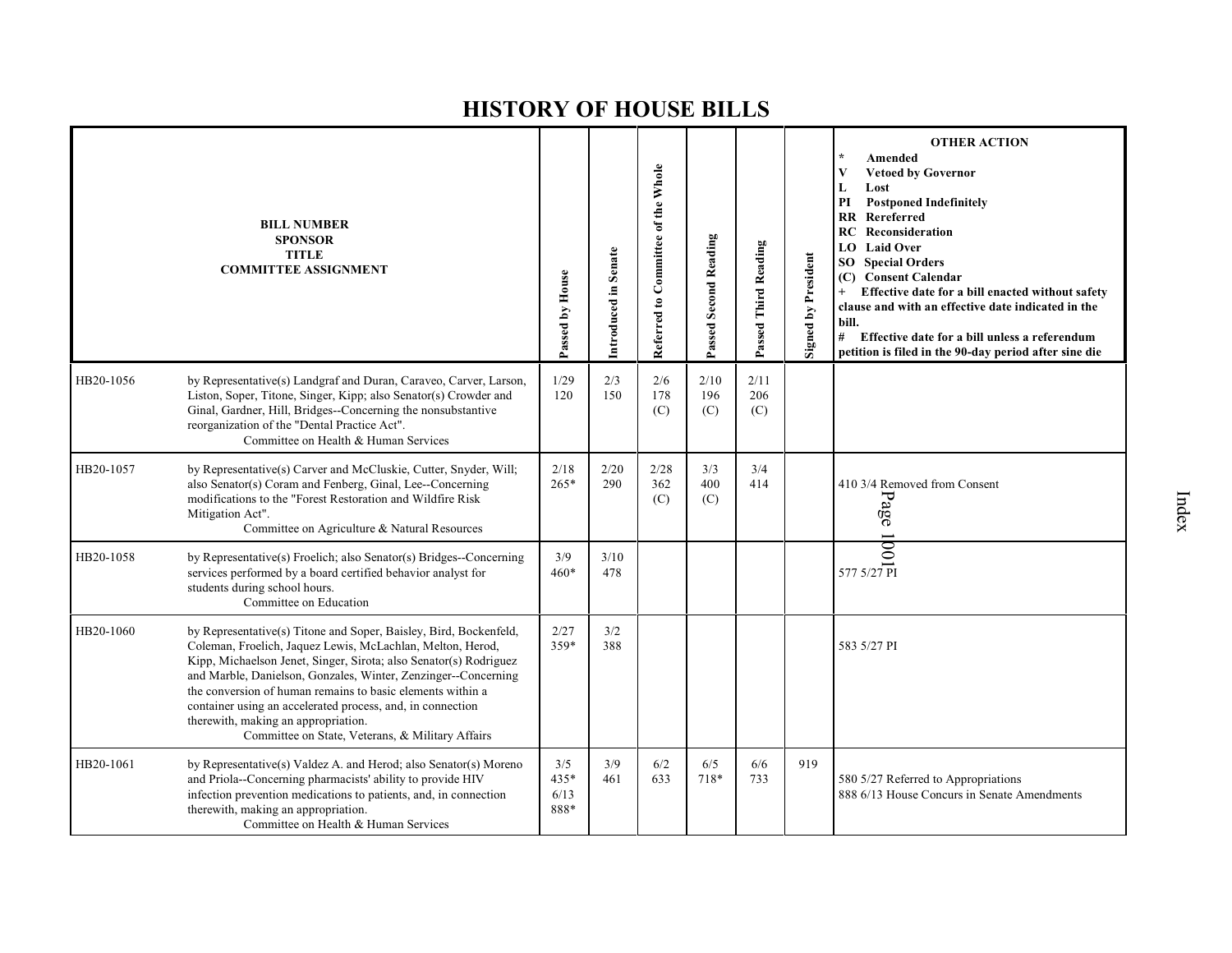|           | <b>BILL NUMBER</b><br><b>SPONSOR</b><br><b>TITLE</b><br><b>COMMITTEE ASSIGNMENT</b>                                                                                                                                                                                                                                                                                                                                                                                                                       | Passed by House | Introduced in Senate | Referred to Committee of the Whole | Passed Second Reading    | Passed Third Reading | <b>Signed by President</b> | lnd<br><b>OTHER ACTION</b><br>$\overline{Q}$ Amended<br>Vetoed by Governor<br>Lost<br>L<br><b>Postponed Indefinitely</b><br>PI<br>Rereferred<br><b>RR</b><br>RC<br>Reconsideration<br><b>LO</b> Laid Over<br>SO<br><b>Special Orders</b><br><b>Consent Calendar</b><br>(C)<br>Effective date for a bill enacted without safety<br>clause and with an effective date indicated in the<br>bill.<br>#<br>Effective date for a bill unless a referendum<br>petition is filed in the 90-day period after sine die |
|-----------|-----------------------------------------------------------------------------------------------------------------------------------------------------------------------------------------------------------------------------------------------------------------------------------------------------------------------------------------------------------------------------------------------------------------------------------------------------------------------------------------------------------|-----------------|----------------------|------------------------------------|--------------------------|----------------------|----------------------------|--------------------------------------------------------------------------------------------------------------------------------------------------------------------------------------------------------------------------------------------------------------------------------------------------------------------------------------------------------------------------------------------------------------------------------------------------------------------------------------------------------------|
| HB20-1062 | by Representative(s) McLachlan; also Senator(s) Lee and Coram--<br>Concerning clarifications to the Colorado student free expression<br>law.<br>Committee on Education                                                                                                                                                                                                                                                                                                                                    | 2/13<br>$240*$  | 2/13<br>247          |                                    | 3/9<br>455<br>(C)        | 3/10<br>467<br>(C)   | 920                        |                                                                                                                                                                                                                                                                                                                                                                                                                                                                                                              |
| HB20-1065 | by Representative(s) Kennedy and Herod; also Senator(s) Pettersen<br>and Priola--Concerning the use of measures that do not involve<br>schedule I controlled substances to reduce the harm caused by<br>substance use disorders.<br>Committee on State, Veterans, & Military Affairs                                                                                                                                                                                                                      | 6/9<br>782*     | 6/9<br>798           | 6/10<br>$814-$<br>816*             | 6/10<br>819<br><b>SO</b> | 6/11<br>836          | 919                        | 818 6/10 SO                                                                                                                                                                                                                                                                                                                                                                                                                                                                                                  |
| HB20-1066 | by Representative(s) Sirota; also Senator(s) Gonzales--Concerning<br>the establishment of contribution limits under the "Fair Campaign<br>Practices Act" for candidates for school district director, and, in<br>connection therewith, making an appropriation.<br>Committee on State, Veterans, & Military Affairs                                                                                                                                                                                       | 2/27<br>359*    | 2/28<br>374          |                                    |                          |                      |                            | 464* 3/10 Referred to Appropriations<br>821 6/10 PI                                                                                                                                                                                                                                                                                                                                                                                                                                                          |
| HB20-1067 | by Representative(s) Roberts and Will, Valdez A.; also Senator(s)<br>Story and Fields, Sonnenberg--Concerning the management of real<br>estate held by certain junior college districts.<br>Committee on Agriculture & Natural Resources                                                                                                                                                                                                                                                                  | 1/29<br>120     | 2/3<br>150           | 2/21<br>295<br>(C)                 | 2/25<br>327<br>(C)       | 2/26<br>338<br>(C)   | 3/6<br>444                 |                                                                                                                                                                                                                                                                                                                                                                                                                                                                                                              |
| HB20-1072 | by Representative(s) Arndt and Saine, Catlin, Roberts, Titone; also<br>Senator(s) Sonnenberg and Bridges, Coram, Donovan--Concerning<br>a requirement that Colorado institutions of higher education study<br>potential uses of emerging technologies to more effectively manage<br>Colorado's water supply, and, in connection therewith, making an<br>appropriation, conditioned on the receipt of matching funds from<br>gifts, grants, and donations.<br>Committee on Agriculture & Natural Resources | 3/10<br>478*    | 3/12<br>505          |                                    |                          |                      |                            | 580 5/27 PI                                                                                                                                                                                                                                                                                                                                                                                                                                                                                                  |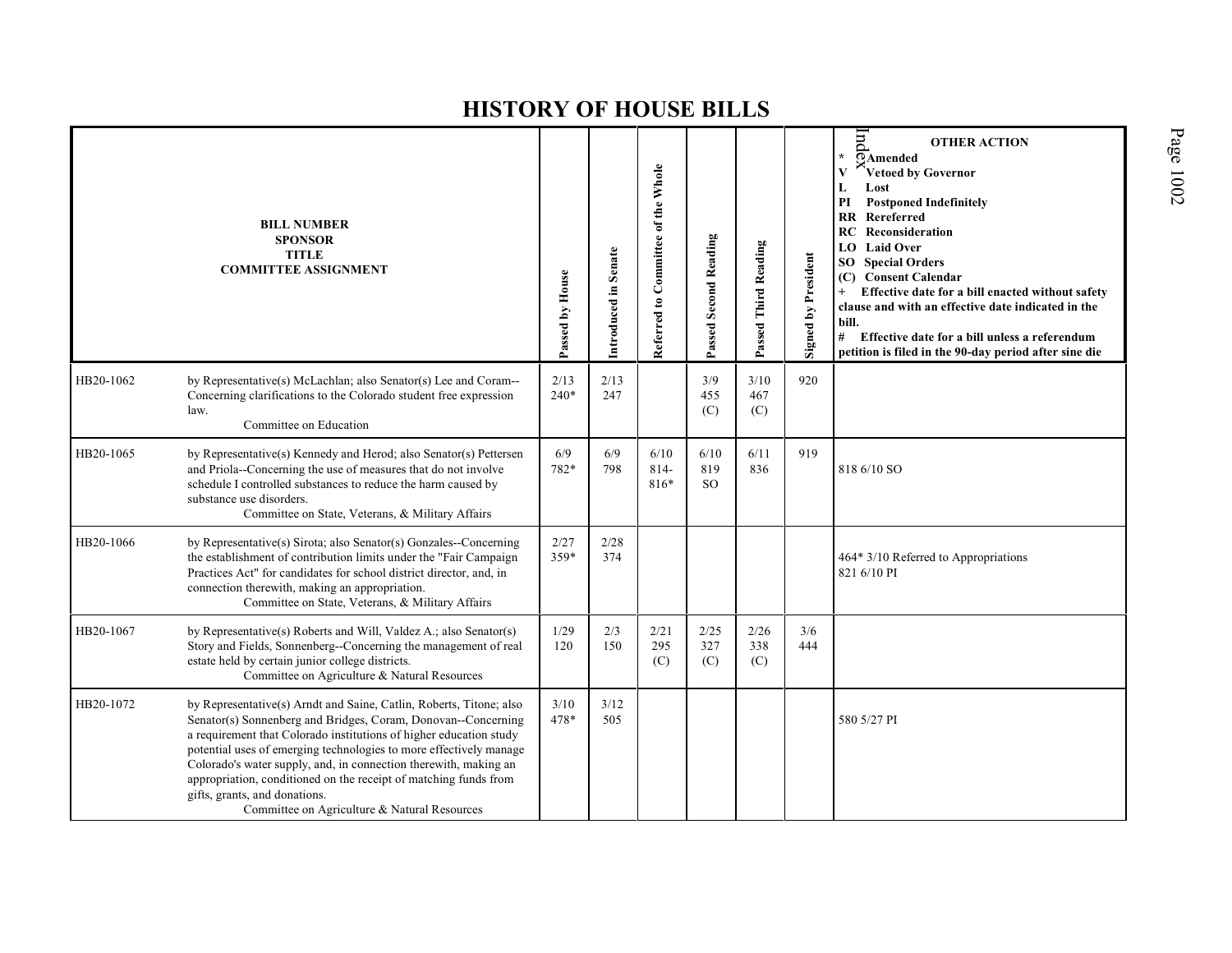|           | <b>BILL NUMBER</b><br><b>SPONSOR</b><br><b>TITLE</b><br><b>COMMITTEE ASSIGNMENT</b>                                                                                                                                                                         | Passed by House             | Introduced in Senate | Referred to Committee of the Whole | Passed Second Reading              | Passed Third Reading | <b>Signed by President</b> | <b>OTHER ACTION</b><br>Amended<br>V<br><b>Vetoed by Governor</b><br>L<br>Lost<br>PI<br><b>Postponed Indefinitely</b><br><b>RR</b> Rereferred<br>Reconsideration<br>RC<br><b>LO</b> Laid Over<br><b>SO</b> Special Orders<br>(C) Consent Calendar<br>Effective date for a bill enacted without safety<br>$+$<br>clause and with an effective date indicated in the<br>bill.<br>#<br>Effective date for a bill unless a referendum<br>petition is filed in the 90-day period after sine die |
|-----------|-------------------------------------------------------------------------------------------------------------------------------------------------------------------------------------------------------------------------------------------------------------|-----------------------------|----------------------|------------------------------------|------------------------------------|----------------------|----------------------------|-------------------------------------------------------------------------------------------------------------------------------------------------------------------------------------------------------------------------------------------------------------------------------------------------------------------------------------------------------------------------------------------------------------------------------------------------------------------------------------------|
| HB20-1074 | by Representative(s) Ransom and Titone; also Senator(s)<br>Smallwood--Concerning the authorization for special districts to<br>provide for the collection and transportation of solid waste.<br>Committee on Local Government                               | 2/6<br>182*<br>3/10<br>478* | 2/10<br>200          | 2/28<br>376<br>(C)                 | 3/3<br>$402*$                      | 3/4<br>$413-$<br>414 | 920                        | 478 3/10 House Concurs in Senate Amendments                                                                                                                                                                                                                                                                                                                                                                                                                                               |
| HB20-1077 | by Representative(s) Rich and Valdez D.; also Senator(s) Holbert--<br>Concerning the modification of various provisions regarding the<br>responsibilities of the county treasurer.<br>Committee on Local Government                                         | 2/6<br>182*                 | 2/10<br>200          | 3/11<br>491<br>(C)                 | 3/12<br>502<br><b>SO</b><br>(C)    | 3/13<br>519<br>(C)   |                            | 502 3/12 SO(C)<br>Page                                                                                                                                                                                                                                                                                                                                                                                                                                                                    |
| HB20-1078 | by Representative(s) Jaquez Lewis and Mullica; also Senator(s)<br>Winter--Concerning prescription drug claims submitted by a<br>pharmacy, and, in connection therewith, prohibiting retroactive<br>fees.<br>Committee on Health & Human Services            | 2/6<br>182*<br>3/13<br>533* | 2/10<br>200          |                                    | 3/9<br>456*                        | 3/12<br>499*         | 920                        | 533 3/13 House Concurs in Senate Amendments                                                                                                                                                                                                                                                                                                                                                                                                                                               |
| HB20-1080 | by Representative(s) Gray and Van Winkle, Kraft-Tharp; also<br>Senator(s) Gonzales and Marble--Concerning repealing the<br>residency licensing requirement for marijuana licenses.<br>Committee on Business, Labor, & Technology                            | 2/12<br>225<br>3/13<br>533* | 2/13<br>247          | 3/5<br>429*                        | 3/9<br>456*                        | 3/10<br>469          | 920                        | 533 3/13 House Concurs in Senate Amendments                                                                                                                                                                                                                                                                                                                                                                                                                                               |
| HB20-1081 | by Representative(s) Caraveo; also Senator(s) Gonzales--<br>Concerning the expansion of multilingual ballot access for electors<br>in the state, and, in connection therewith, making an appropriation.<br>Committee on State, Veterans, & Military Affairs | 3/2<br>$393*$               | 3/3<br>407           |                                    |                                    |                      |                            | 583 5/27 PI                                                                                                                                                                                                                                                                                                                                                                                                                                                                               |
| HB20-1082 | by Representative(s) Valdez A. and Rich, Roberts; also Senator(s)<br>Story and Fields, Sonnenberg--Concerning the authority of the state<br>historical society to dispose of real property in Georgetown,<br>Colorado.<br>Committee on Finance              | 2/20<br>289                 | 2/21<br>308          | 6/2<br>633<br>(C)                  | 6/3<br>654<br><sub>SO</sub><br>(C) | 6/4<br>667<br>(C)    | 6/13<br>890                | 440 3/6 Referred to Appropriations<br>654 6/3 SO(C)                                                                                                                                                                                                                                                                                                                                                                                                                                       |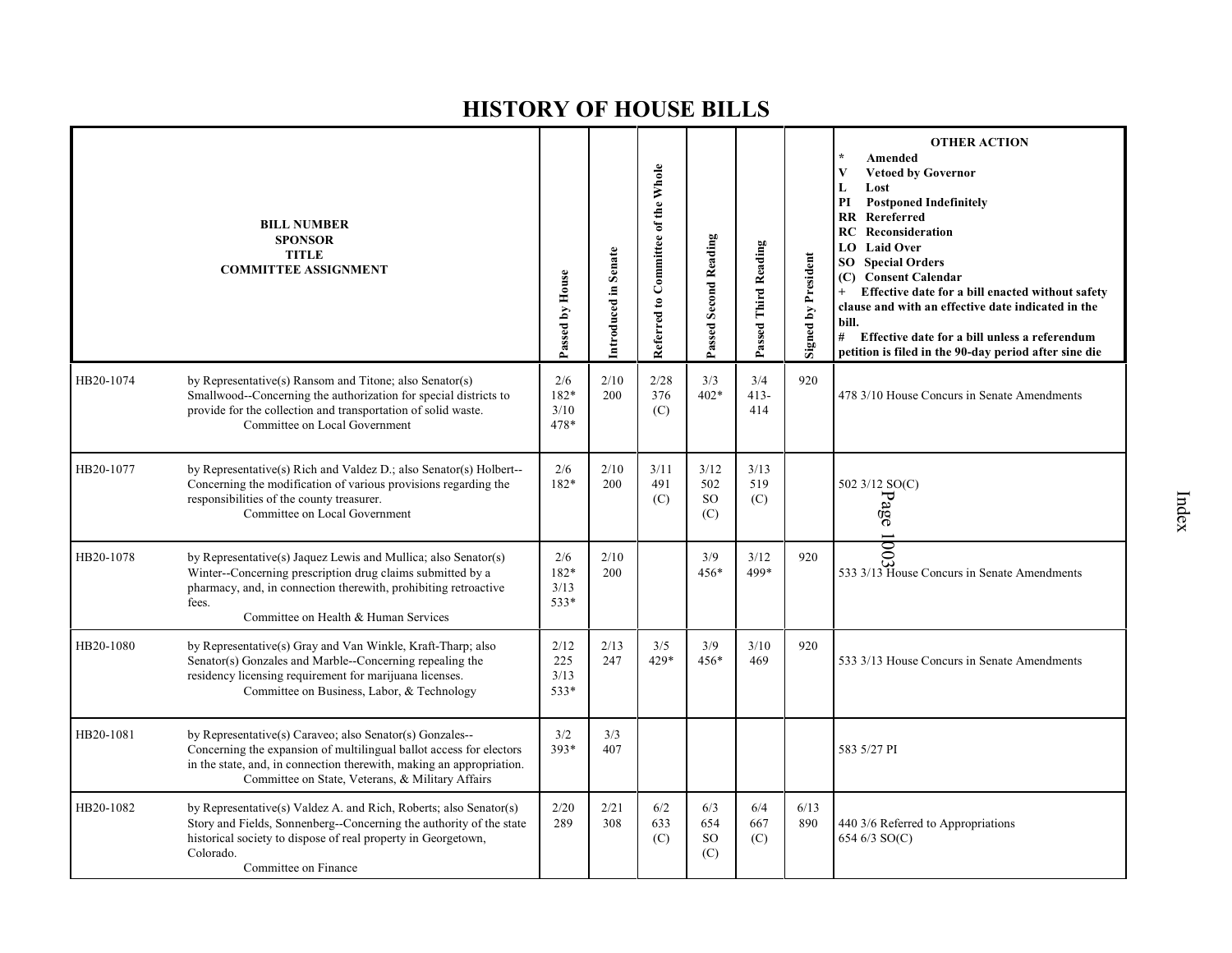|           | <b>BILL NUMBER</b><br><b>SPONSOR</b><br><b>TITLE</b><br><b>COMMITTEE ASSIGNMENT</b>                                                                                                                                                                                                                                                                                                            | Passed by House               | Introduced in Senate | Referred to Committee of the Whole | <b>Passed Second Reading</b>   | Passed Third Reading          | <b>Signed by President</b> | pup<br><b>OTHER ACTION</b><br>$\star$<br>$\overline{O}$ Amended<br>$\mathbf{V}$<br>Vetoed by Governor<br>L<br>Lost<br>$\mathbf{PI}$<br><b>Postponed Indefinitely</b><br>Rereferred<br>RR<br><b>RC</b> Reconsideration<br><b>Laid Over</b><br>LO.<br>SO Special Orders<br><b>Consent Calendar</b><br>(C)<br>Effective date for a bill enacted without safety<br>$+$<br>clause and with an effective date indicated in the<br>bill.<br>#<br>Effective date for a bill unless a referendum<br>petition is filed in the 90-day period after sine die |
|-----------|------------------------------------------------------------------------------------------------------------------------------------------------------------------------------------------------------------------------------------------------------------------------------------------------------------------------------------------------------------------------------------------------|-------------------------------|----------------------|------------------------------------|--------------------------------|-------------------------------|----------------------------|--------------------------------------------------------------------------------------------------------------------------------------------------------------------------------------------------------------------------------------------------------------------------------------------------------------------------------------------------------------------------------------------------------------------------------------------------------------------------------------------------------------------------------------------------|
| HB20-1085 | by Representative(s) Kennedy and Herod; also Senator(s) Winter<br>and Priola, Donovan, Pettersen--Concerning the prevention of<br>substance use disorders, and, in connection therewith, making an<br>appropriation.<br>Committee on State, Veterans, & Military Affairs                                                                                                                       | 6/9<br>782*                   | 6/9<br>798           | 6/10<br>821                        | 6/10<br>824<br>SO <sub>1</sub> | 6/11<br>838                   | 919                        | 816 6/10 Referred to Appropriations<br>824 6/10 SO                                                                                                                                                                                                                                                                                                                                                                                                                                                                                               |
| HB20-1086 | by Representative(s) Michaelson Jenet and Larson; also Senator(s)<br>Fields--Concerning health insurance coverage for an annual mental<br>health wellness examination performed by a qualified mental health<br>care provider, and, in connection therewith, making an<br>appropriation.<br>Committee on Health & Human Services                                                               | 2/20<br>289*                  | 2/21<br>308          |                                    |                                |                               |                            | 493-494* 3/12 Referred to Appropriations<br>821 6/10 PI                                                                                                                                                                                                                                                                                                                                                                                                                                                                                          |
| HB20-1087 | by Representative(s) Will and Arndt; also Senator(s) Donovan and<br>Rankin--Concerning the enforcement of laws administered by the<br>division of parks and wildlife, and, in connection therewith,<br>modifying parks and wildlife statutes to correct vague and<br>contradictory provisions of law and remove obsolete provisions of<br>law.<br>Committee on Agriculture & Natural Resources | 2/13<br>240<br>2/28<br>$374*$ | 2/13<br>247          | 2/21<br>295*<br>(C)                | 2/25<br>327*<br>(C)            | 2/26<br>$338 -$<br>339<br>(C) | 3/6<br>444                 | 374 2/28 House Concurs in Senate Amendments                                                                                                                                                                                                                                                                                                                                                                                                                                                                                                      |
| HB20-1088 | by Representative(s) Gonzales-Gutierrez; also Senator(s) Danielson-<br>-Concerning the certification process for the purpose of application<br>for U nonimmigrant status.<br>Committee on Judiciary                                                                                                                                                                                            | 3/3<br>407*                   | 3/6<br>440           |                                    |                                |                               |                            | 564 5/26 PI                                                                                                                                                                                                                                                                                                                                                                                                                                                                                                                                      |
| HB20-1093 | by Representative(s) McCluskie and Wilson; also Senator(s)<br>Donovan and Rankin--Concerning county authority to license and<br>regulate short-term lodging rentals.<br>Committee on Local Government                                                                                                                                                                                          | 2/12<br>$225*$                | 2/13<br>247          | 3/6<br>444<br>(C)                  | 3/10<br>470<br>(C)             | 3/11<br>484<br>(C)            | 920                        |                                                                                                                                                                                                                                                                                                                                                                                                                                                                                                                                                  |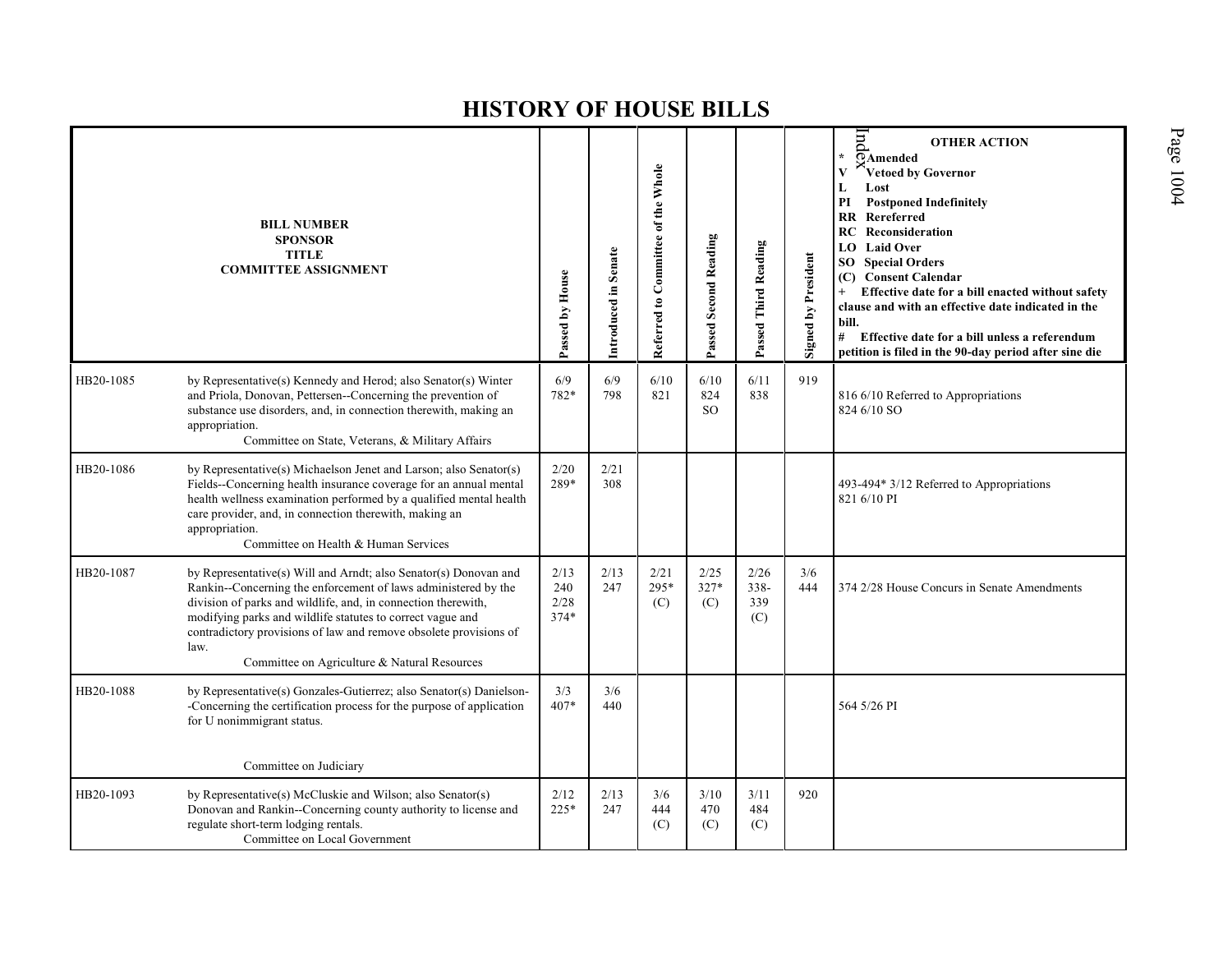|           | <b>BILL NUMBER</b><br><b>SPONSOR</b><br><b>TITLE</b><br><b>COMMITTEE ASSIGNMENT</b>                                                                                                                                                                                                                                                               | Passed by House                | Introduced in Senate | Referred to Committee of the Whole | Passed Second Reading           | Passed Third Reading          | <b>Signed by President</b> | <b>OTHER ACTION</b><br>Amended<br>V<br><b>Vetoed by Governor</b><br>L<br>Lost<br><b>Postponed Indefinitely</b><br>PI<br>Rereferred<br>RR<br>Reconsideration<br>RC<br><b>Laid Over</b><br>LO.<br><b>Special Orders</b><br>SO<br>(C) Consent Calendar<br>Effective date for a bill enacted without safety<br>$+$<br>clause and with an effective date indicated in the<br>bill.<br>#<br>Effective date for a bill unless a referendum<br>petition is filed in the 90-day period after sine die |
|-----------|---------------------------------------------------------------------------------------------------------------------------------------------------------------------------------------------------------------------------------------------------------------------------------------------------------------------------------------------------|--------------------------------|----------------------|------------------------------------|---------------------------------|-------------------------------|----------------------------|----------------------------------------------------------------------------------------------------------------------------------------------------------------------------------------------------------------------------------------------------------------------------------------------------------------------------------------------------------------------------------------------------------------------------------------------------------------------------------------------|
| HB20-1094 | by Representative(s) Catlin and Arndt, Kipp; also Senator(s) Ginal<br>and Coram, Woodward--Concerning a repeal of the dollar limitation<br>on the fee that a local board of health may set for on-site wastewater<br>treatment system permits.<br>Committee on Agriculture & Natural Resources                                                    | 2/12<br>$225*$                 | 2/13<br>247          | 2/21<br>295<br>(C)                 | 2/25<br>330                     | 2/26<br>340                   | 3/4<br>425                 |                                                                                                                                                                                                                                                                                                                                                                                                                                                                                              |
| HB20-1095 | by Representative(s) Arndt; also Senator(s) Bridges and Hansen--<br>Concerning the authority of a local government's master plan to<br>include policies to implement state water plan goals as a condition<br>of development approvals, and, in connection therewith, making an<br>appropriation.<br>Committee on Agriculture & Natural Resources | 2/12<br>$225*$<br>3/13<br>533* | 2/13<br>247          | 3/6<br>444*                        | 3/10<br>472*                    | 3/11<br>487                   | 920                        | 295 2/21 Referred to Appropriations<br>533 3/13 House Concurs in Senate Amendments<br>age $1005$                                                                                                                                                                                                                                                                                                                                                                                             |
| HB20-1100 | by Representative(s) Froelich; also Senator(s) Crowder--Concerning<br>pass-through child support payments to families that are eligible for<br>temporary assistance for needy families.<br>Committee on Health & Human Services                                                                                                                   | 2/20<br>289*                   | 2/21<br>308          | 3/12<br>509<br>(C)                 | 3/13<br>534<br><b>SO</b><br>(C) | 3/14<br>546<br>(C)            | 920                        | 533 3/13 SO(C)                                                                                                                                                                                                                                                                                                                                                                                                                                                                               |
| HB20-1101 | by Representative(s) Wilson, Singer; also Senator(s) Hisey and<br>Todd--Concerning the referral of a prospective resident to an<br>assisted living residence by an assisted living residence referral<br>agency.<br>Committee on Health & Human Services                                                                                          | 2/12<br>$225*$                 | 2/13<br>247          | 3/6<br>439<br>(C)                  | 3/10<br>469<br>(C)              | 3/11<br>$482 -$<br>483<br>(C) | 920                        |                                                                                                                                                                                                                                                                                                                                                                                                                                                                                              |
| HB20-1102 | by Representative(s) Tipper and Soper; also Senator(s) Lee and<br>Priola--Concerning required procedures to protect the defendant<br>when jailhouse witnesses are used in a criminal case, and, in<br>connection therewith, making an appropriation.<br>Committee on Judiciary                                                                    | 3/4<br>$416*$                  | 3/5<br>435           |                                    |                                 |                               |                            | 564 5/26 PI                                                                                                                                                                                                                                                                                                                                                                                                                                                                                  |
| HB20-1103 | by Representative(s) Buckner and Will, Larson; also Senator(s)<br>Fields and Priola--Concerning health insurance coverage for<br>colorectal cancer screening.<br>Committee on Health & Human Services                                                                                                                                             | 2/27<br>359*                   | 2/28<br>375          |                                    |                                 |                               |                            | 579 5/27 PI                                                                                                                                                                                                                                                                                                                                                                                                                                                                                  |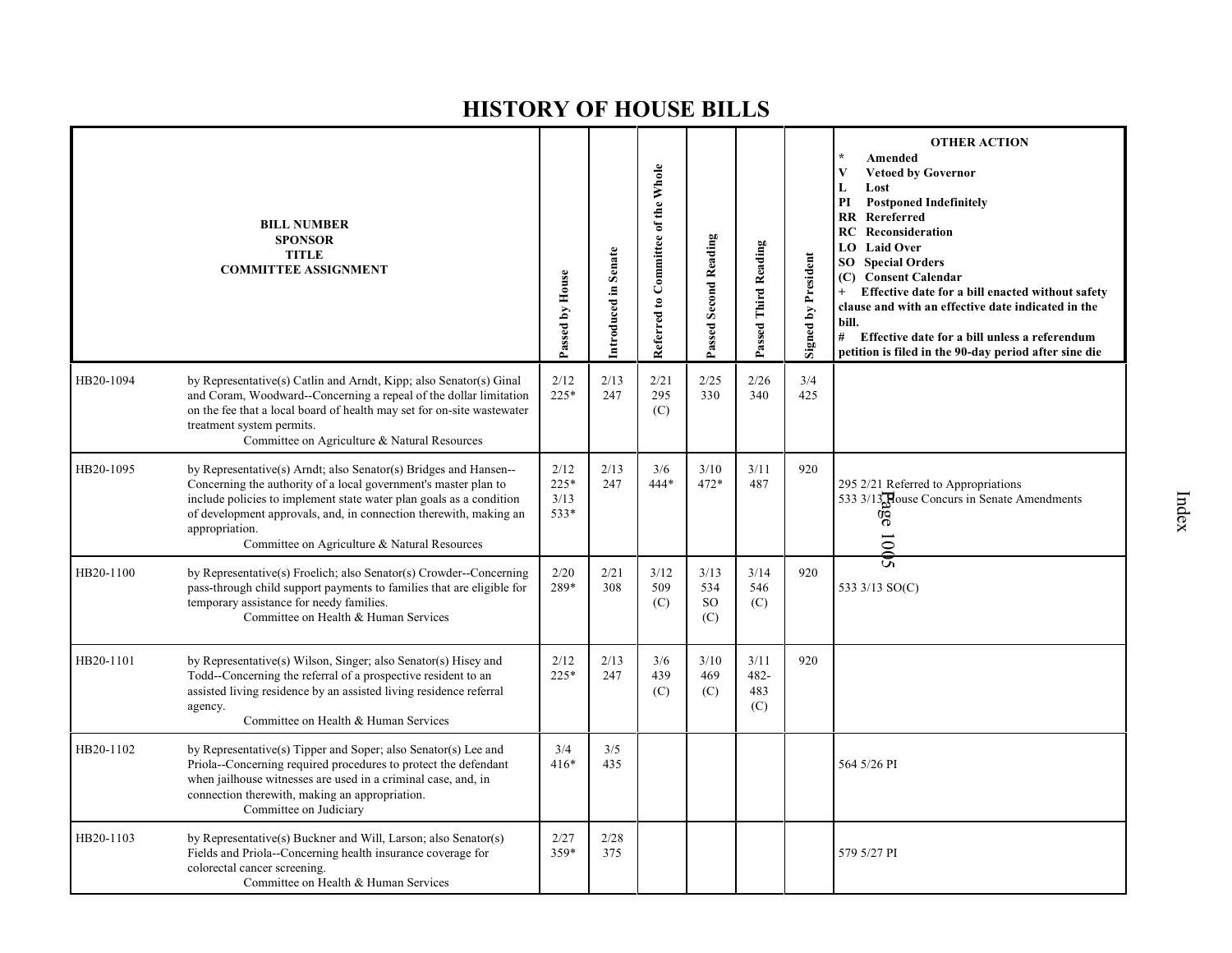|           | <b>BILL NUMBER</b><br><b>SPONSOR</b><br><b>TITLE</b><br><b>COMMITTEE ASSIGNMENT</b>                                                                                                                                                                                                                                                                             | Passed by House            | Introduced in Senate | Referred to Committee of the Whole | Passed Second Reading               | Passed Third Reading          | Signed by President | pu<br><b>OTHER ACTION</b><br>$\star$<br>OAmended<br>Vetoed by Governor<br>V<br>Lost<br>L<br>PI<br><b>Postponed Indefinitely</b><br><b>RR</b> Rereferred<br>Reconsideration<br>RC<br>LO Laid Over<br><b>Special Orders</b><br>SO.<br>(C) Consent Calendar<br>Effective date for a bill enacted without safety<br>clause and with an effective date indicated in the<br>bill.<br># Effective date for a bill unless a referendum<br>petition is filed in the 90-day period after sine die |
|-----------|-----------------------------------------------------------------------------------------------------------------------------------------------------------------------------------------------------------------------------------------------------------------------------------------------------------------------------------------------------------------|----------------------------|----------------------|------------------------------------|-------------------------------------|-------------------------------|---------------------|-----------------------------------------------------------------------------------------------------------------------------------------------------------------------------------------------------------------------------------------------------------------------------------------------------------------------------------------------------------------------------------------------------------------------------------------------------------------------------------------|
| HB20-1104 | by Representative(s) Ransom and Buckner; also Senator(s)<br>Crowder--Concerning court proceedings related to relinquishment<br>of parental rights.<br>Committee on Judiciary                                                                                                                                                                                    | 2/6<br>182*                | 2/10<br>200          | 3/3<br>407<br>(C)                  | 3/5<br>432<br>(C)                   | 3/6<br>442<br>(C)             | 920                 |                                                                                                                                                                                                                                                                                                                                                                                                                                                                                         |
| HB20-1108 | by Representative(s) McLachlan; also Senator(s) Coram--<br>Concerning the composition of the board of trustees for Fort Lewis<br>college.<br>Committee on Education                                                                                                                                                                                             | 2/6<br>182                 | 2/10<br>200          |                                    | 3/9<br>455<br>(C)                   | 3/10<br>$467 -$<br>468<br>(C) | 920                 |                                                                                                                                                                                                                                                                                                                                                                                                                                                                                         |
| HB20-1109 | by Representative(s) Van Winkle and Garnett; also Senator(s)<br>Gardner and Todd--Concerning an extension of the income tax<br>credit for employer contributions to employee 529 qualified state<br>tuition programs.<br>Committee on Finance                                                                                                                   | 2/20<br>283                | 2/21<br>308          | 3/13<br>522<br>(C)                 | 6/2<br>642                          | 6/3<br>650                    | 6/13<br>890         | 439 3/6 Referred to Appropriations<br>589 5/28 Removed from Consent                                                                                                                                                                                                                                                                                                                                                                                                                     |
| HB20-1113 | by Representative(s) Titone and Van Winkle, Cutter, Froelich,<br>Jaquez Lewis, Kipp, Michaelson Jenet, Rich, Singer, Will, Young;<br>also Senator(s) Bridges and Lundeen--Concerning mental health<br>educational resources, and, in connection therewith, making<br>enhancements to the safe2tell program.<br>Committee on State, Veterans, & Military Affairs | 6/10<br>818*               | 6/10<br>826          | 6/11<br>843<br>(C)                 | 6/11<br>846<br><sub>SO</sub><br>(C) | 6/12<br>854<br>(C)            | 919                 | 846 6/11 SO(C)                                                                                                                                                                                                                                                                                                                                                                                                                                                                          |
| HB20-1116 | by Representative(s) Esgar and Sullivan; also Senator(s) Todd and<br>Gardner--Concerning an extension of the procurement technical<br>assistance center program.<br>Committee on Business, Labor, & Technology                                                                                                                                                  | 3/2<br>393<br>6/13<br>888* | 3/3<br>407           | 6/2<br>633*<br>(C)                 | 6/4<br>674-<br>675*                 | 6/5<br>703                    | 919                 | 563 5/26 Referred to Appropriations<br>654 6/3 Removed from Consent<br>888 6/13 House Concurs in Senate Amendments                                                                                                                                                                                                                                                                                                                                                                      |
| HB20-1118 | by Representative(s) Larson and Titone; also Senator(s) Hisey--<br>Concerning the penalties imposed on the driver of a motor vehicle<br>who causes serious bodily injury to another person.<br>Committee on State, Veterans, & Military Affairs                                                                                                                 | 3/12<br>498                | 5/26<br>570          |                                    |                                     |                               |                     | 606 5/28 PI                                                                                                                                                                                                                                                                                                                                                                                                                                                                             |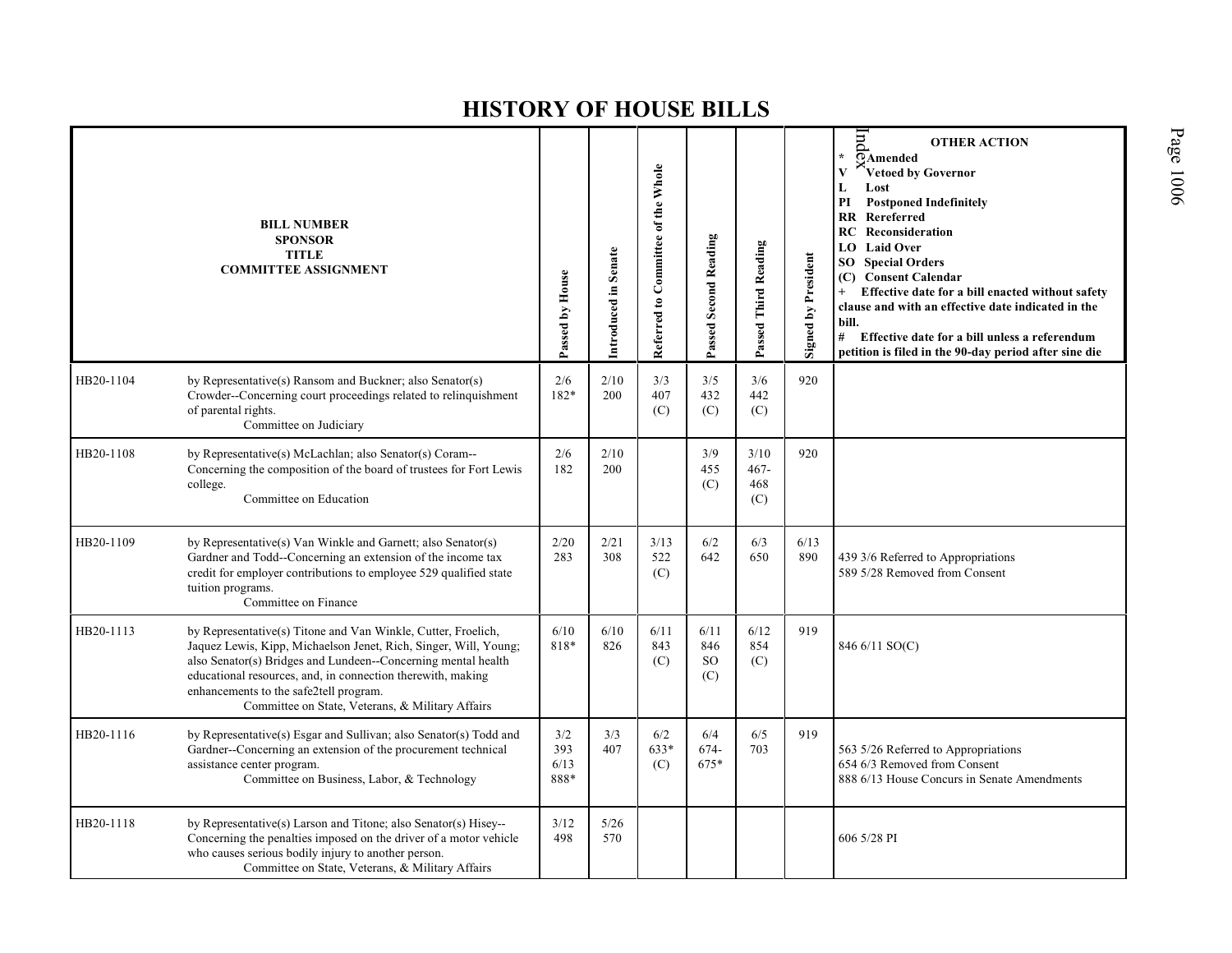|           | <b>BILL NUMBER</b><br><b>SPONSOR</b><br><b>TITLE</b><br><b>COMMITTEE ASSIGNMENT</b>                                                                                                                                                                                                                                                                                                                                 | Passed by House                  | Introduced in Senate | Referred to Committee of the Whole | Passed Second Reading          | Passed Third Reading      | <b>Signed by President</b> | <b>OTHER ACTION</b><br>Amended<br><b>Vetoed by Governor</b><br>V<br>L<br>Lost<br>PI<br><b>Postponed Indefinitely</b><br>Rereferred<br><b>RR</b><br><b>RC</b> Reconsideration<br><b>LO</b> Laid Over<br><b>SO</b> Special Orders<br>(C) Consent Calendar<br>$+$<br>Effective date for a bill enacted without safety<br>clause and with an effective date indicated in the<br>bill.<br>#<br>Effective date for a bill unless a referendum<br>petition is filed in the 90-day period after sine die |
|-----------|---------------------------------------------------------------------------------------------------------------------------------------------------------------------------------------------------------------------------------------------------------------------------------------------------------------------------------------------------------------------------------------------------------------------|----------------------------------|----------------------|------------------------------------|--------------------------------|---------------------------|----------------------------|--------------------------------------------------------------------------------------------------------------------------------------------------------------------------------------------------------------------------------------------------------------------------------------------------------------------------------------------------------------------------------------------------------------------------------------------------------------------------------------------------|
| HB20-1119 | by Representative(s) Exum and Landgraf; also Senator(s) Hisey and<br>Lee-Concerning the authority of the state government to regulate<br>perfluoroalkyl and polyfluoroalkyl substances, and, in connection<br>therewith, making an appropriation.<br>Committee on Finance                                                                                                                                           | 6/6<br>$721*$                    | 6/6<br>742           | 6/9<br>788<br>(C)                  | 6/9<br>790<br><b>SO</b><br>(C) | 6/10<br>803<br>(C)        | 919                        | 783 6/9 Referred to Appropriations<br>789 6/9 SO(C)                                                                                                                                                                                                                                                                                                                                                                                                                                              |
| HB20-1120 | by Representative(s) Carver and Roberts; also Senator(s) Gardner<br>and Fields--Concerning enhancing the enforcement of crimes of<br>sexual exploitation of a child, and, in connection therewith, making<br>an appropriation.<br>Committee on Judiciary                                                                                                                                                            | 3/2<br>$393*$                    | 3/3<br>407           |                                    |                                |                           |                            | 564 5/26 PI<br>Page                                                                                                                                                                                                                                                                                                                                                                                                                                                                              |
| HB20-1124 | by Representative(s) McKean and Snyder; also Senator(s) Gardner--<br>Concerning clarification of the period following the declaration by<br>the governor of a disaster emergency in a county within which the<br>board of county commissioners may transfer county general fund<br>money to the county road and bridge fund for the purposes of<br>disaster response and recovery.<br>Committee on Local Government |                                  | 2/13<br>247          | 2/27<br>343<br>(C)                 | 3/2<br>389<br>(C)              | 3/3<br>397-<br>398<br>(C) | 920                        | 1001                                                                                                                                                                                                                                                                                                                                                                                                                                                                                             |
| HB20-1127 | by Representative(s) McCluskie and McLachlan; also Senator(s)<br>Todd and Sonnenberg--Concerning an extension of the<br>employment-after-retirement limitations for retirees of the public<br>employees' retirement association employed by a board of<br>cooperative services after retirement.<br>Committee on Finance                                                                                            | 2/28<br>374                      | 3/2<br>394           | 3/13<br>513                        | 5/28<br>592                    | 6/1<br>$611-$<br>612      | 6/13<br>890                |                                                                                                                                                                                                                                                                                                                                                                                                                                                                                                  |
| HB20-1128 | by Representative(s) Buentello and Wilson, Young; also Senator(s)<br>Zenzinger and Priola--Concerning education requirements for<br>educators to increase awareness of special education issues.<br>Committee on Education                                                                                                                                                                                          | 2/21<br>$306*$<br>3/14<br>$552*$ | 2/24<br>316          | 3/12<br>504*                       | 3/13<br>535*<br><sub>SO</sub>  | 3/14<br>549               |                            | 534 3/13 SO<br>552 3/14 House Concurs in Senate Amendments                                                                                                                                                                                                                                                                                                                                                                                                                                       |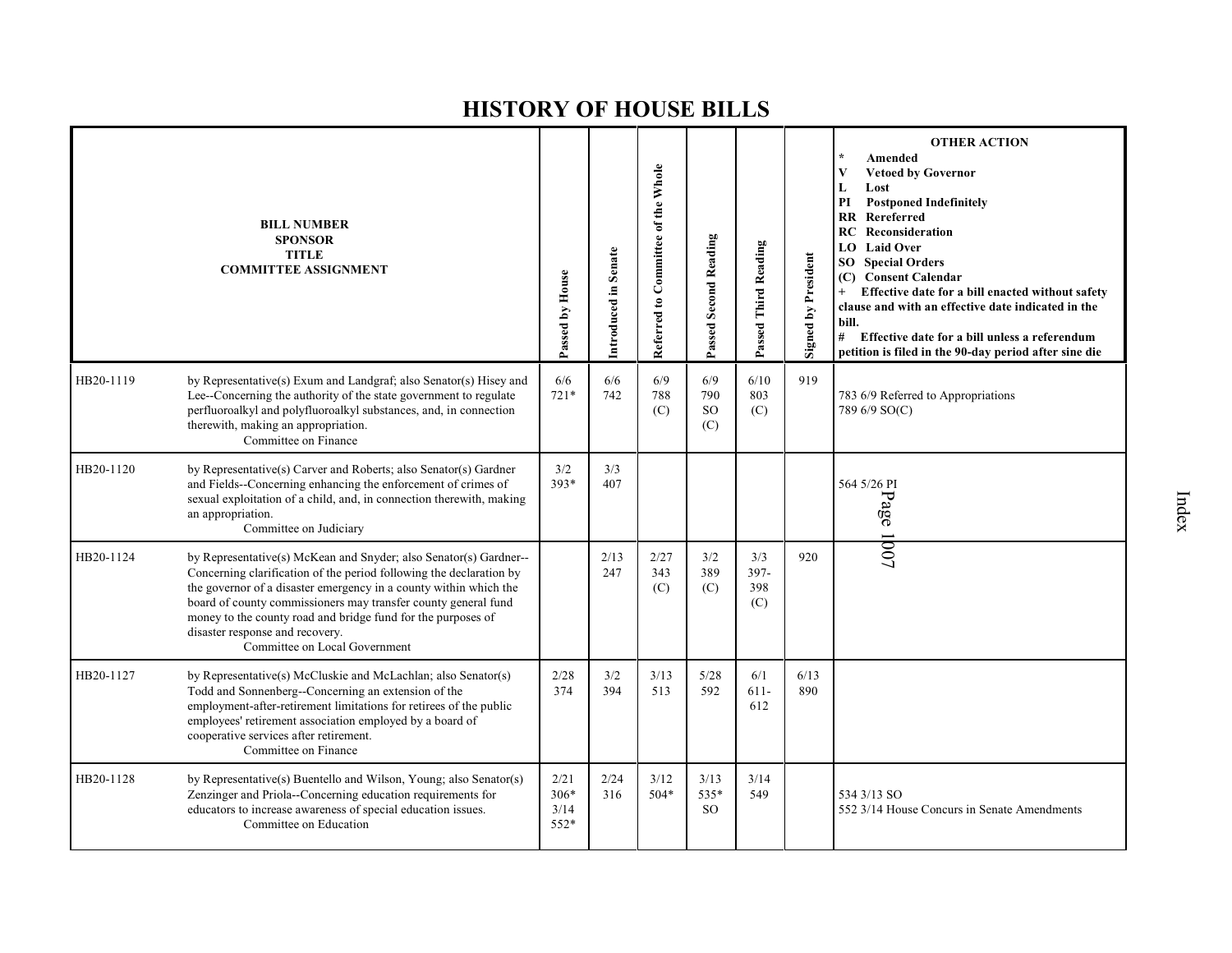|           | <b>BILL NUMBER</b><br><b>SPONSOR</b><br><b>TITLE</b><br><b>COMMITTEE ASSIGNMENT</b>                                                                                                                                                                                                                                       | Passed by House                | Introduced in Senate | Referred to Committee of the Whole | Passed Second Reading                  | Passed Third Reading       | <b>Signed by President</b> | pur<br><b>OTHER ACTION</b><br>¥.<br>OAmended<br>Vetoed by Governor<br>Lost<br>L<br><b>Postponed Indefinitely</b><br>PI<br><b>RR</b><br>Rereferred<br><b>RC</b> Reconsideration<br><b>LO</b> Laid Over<br><b>SO</b> Special Orders<br>(C) Consent Calendar<br>Effective date for a bill enacted without safety<br>clause and with an effective date indicated in the<br>bill.<br>#<br>Effective date for a bill unless a referendum<br>petition is filed in the 90-day period after sine die |
|-----------|---------------------------------------------------------------------------------------------------------------------------------------------------------------------------------------------------------------------------------------------------------------------------------------------------------------------------|--------------------------------|----------------------|------------------------------------|----------------------------------------|----------------------------|----------------------------|---------------------------------------------------------------------------------------------------------------------------------------------------------------------------------------------------------------------------------------------------------------------------------------------------------------------------------------------------------------------------------------------------------------------------------------------------------------------------------------------|
| HB20-1130 | by Representative(s) Soper and Weissman, Bird, Bockenfeld,<br>Carver, Cutter, Gonzales-Gutierrez, Herod, McCluskie, Rich,<br>Roberts, Snyder, Van Winkle; also Senator(s) Bridges and Hisey--<br>Concerning the online availability of opinions issued by Colorado<br>courts.<br>Committee on Judiciary                   | 3/9<br>$460*$                  | 3/10<br>478          |                                    |                                        |                            |                            | 564 5/26 PI                                                                                                                                                                                                                                                                                                                                                                                                                                                                                 |
| HB20-1132 | by Representative(s) Lontine; also Senator(s) Fenberg--Concerning<br>county reimbursements for election supplies from the local elections<br>assistance cash fund.<br>Committee on State, Veterans, & Military Affairs                                                                                                    | 1/29<br>120                    | 2/3<br>150           | 2/11<br>201<br>(C)                 | 2/12<br>218<br><sub>SO</sub><br>(C)    | 2/13<br>229<br>(C)         |                            | 218 2/12 SO(C)                                                                                                                                                                                                                                                                                                                                                                                                                                                                              |
| HB20-1133 | by Representative(s) Kraft-Tharp and McKean; also Senator(s)<br>Tate--Concerning land use entitlements affecting real property that<br>has been disconnected from a municipality.<br>Committee on Local Government                                                                                                        | 2/12<br>225<br>3/14<br>552*    | 2/13<br>247          | 3/11<br>491*<br>(C)                | 3/12<br>$502*$<br><sub>SO</sub><br>(C) | 3/13<br>518-<br>519<br>(C) | 920                        | 502 3/12 SO(C)<br>552 3/14 House Concurs in Senate Amendments                                                                                                                                                                                                                                                                                                                                                                                                                               |
| HB20-1135 | by Representative(s) Buck and McLachlan; also Senator(s) Todd<br>and Lundeen--Concerning removing the requirement for the<br>department of education to administer a state assessment in social<br>studies to high school students, and, in connection therewith,<br>reducing an appropriation.<br>Committee on Education | 2/21<br>$306*$<br>6/11<br>832* | 2/24<br>316          | 3/13<br>$522 -$<br>$523*$<br>(C)   | 5/28<br>590*<br>(C)                    | 6/1<br>609<br>(C)          | 919                        | 439 3/6 Referred to Appropriations<br>832 6/11 House Concurs in Senate Amendments                                                                                                                                                                                                                                                                                                                                                                                                           |
| HB20-1136 | by Representative(s) Snyder; also Senator(s) Hansen and Tate--<br>Concerning the regulation of investments made by domestic<br>insurance companies.<br>Committee on Business, Labor, & Technology                                                                                                                         | 2/27<br>359*<br>3/14<br>552*   | 2/28<br>375          | 3/12<br>494                        | 3/13<br>534<br><sub>SO</sub>           | 3/14<br>547-<br>549*       | 920                        | 534 3/13 SO<br>552 3/14 House Concurs in Senate Amendments                                                                                                                                                                                                                                                                                                                                                                                                                                  |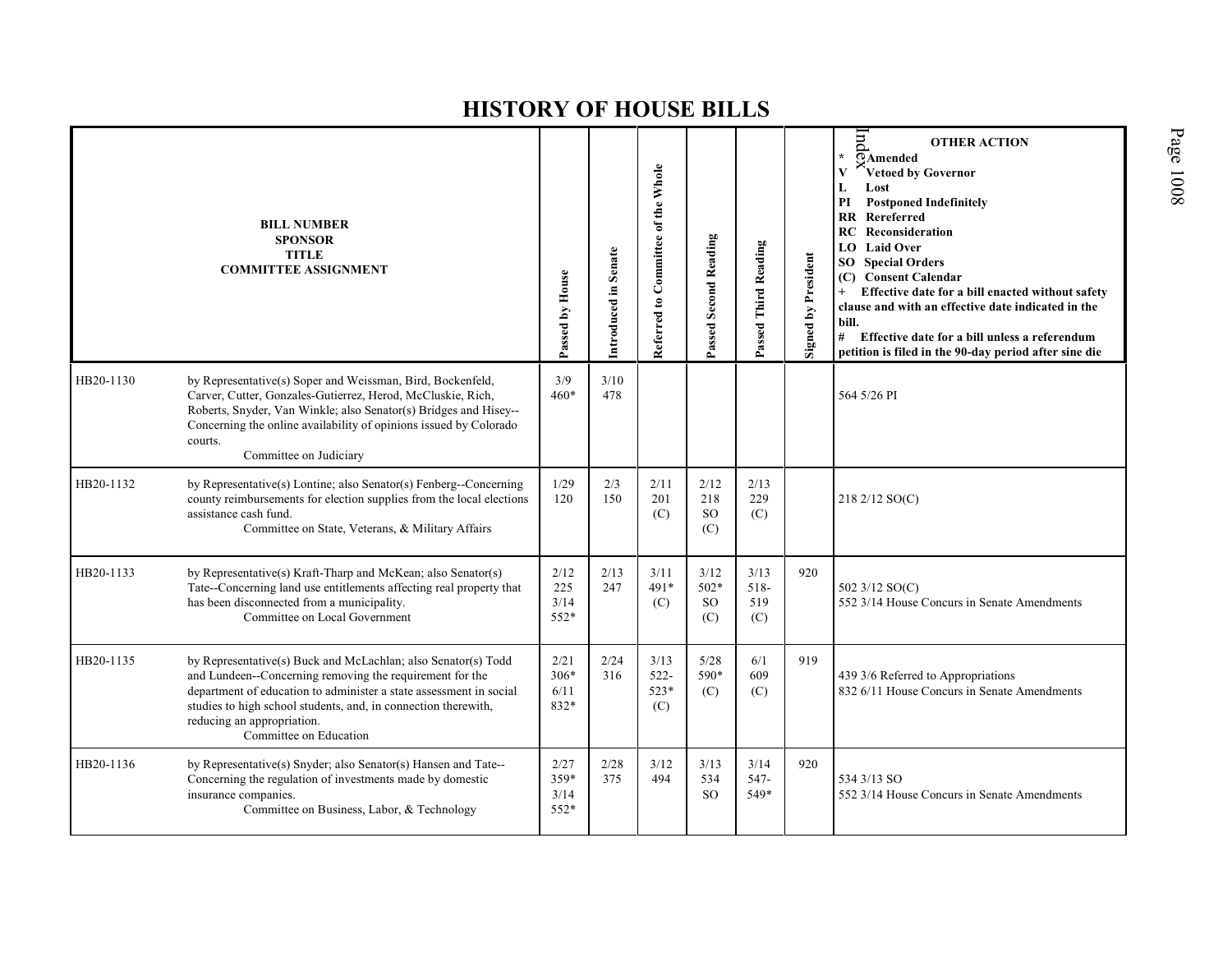|           | <b>BILL NUMBER</b><br><b>SPONSOR</b><br><b>TITLE</b><br><b>COMMITTEE ASSIGNMENT</b>                                                                                                                                                                                                                                                                                                                                                                              | Passed by House              | Introduced in Senate | Referred to Committee of the Whole | Passed Second Reading                 | Passed Third Reading | <b>Signed by President</b> | <b>OTHER ACTION</b><br>Amended<br>V<br><b>Vetoed by Governor</b><br>L<br>Lost<br>PI<br><b>Postponed Indefinitely</b><br>RR Rereferred<br>RC<br>Reconsideration<br>LO Laid Over<br><b>Special Orders</b><br>SO.<br>(C) Consent Calendar<br>Effective date for a bill enacted without safety<br>$^{+}$<br>clause and with an effective date indicated in the<br>bill.<br># Effective date for a bill unless a referendum<br>petition is filed in the 90-day period after sine die |
|-----------|------------------------------------------------------------------------------------------------------------------------------------------------------------------------------------------------------------------------------------------------------------------------------------------------------------------------------------------------------------------------------------------------------------------------------------------------------------------|------------------------------|----------------------|------------------------------------|---------------------------------------|----------------------|----------------------------|---------------------------------------------------------------------------------------------------------------------------------------------------------------------------------------------------------------------------------------------------------------------------------------------------------------------------------------------------------------------------------------------------------------------------------------------------------------------------------|
| HB20-1137 | by Representative(s) McCluskie and Soper; also Senator(s)<br>Donovan--Concerning a requirement that the broadband<br>deployment board give substantial weight to a local entity's written<br>certification that an area within the entity's jurisdiction is an<br>unserved area when considering an application for grant money for<br>the provision of broadband service to that unserved area.<br>Committee on Business, Labor, & Technology                   | 2/28<br>374*<br>6/13<br>888* | 3/3<br>408           | 6/4<br>680*<br>(C)                 | 6/4<br>686*<br>SO <sub>1</sub><br>(C) | 6/5<br>692<br>(C)    | 919                        | 477 3/10 Referred to Appropriations<br>686 6/4 SO(C)<br>888 6/13 House Concurs in Senate Amendments                                                                                                                                                                                                                                                                                                                                                                             |
| HB20-1143 | by Representative(s) Jackson and Gonzales-Gutierrez, Arndt,<br>Caraveo, Coleman, Cutter, Exum, Herod, Hooton, Jaquez Lewis,<br>Kipp, McLachlan, Melton, Singer, Sirota, Snyder, Titone, Valdez<br>A.; also Senator(s) Winter--Concerning additional public health<br>protections regarding alleged environmental violations, and, in<br>connection therewith, raising the maximum fines for air quality and<br>water quality violations.<br>Committee on Finance | 6/6<br>$721*$                | 6/6<br>742           | 6/9<br>788                         | 6/9<br>792<br>SO.                     | 6/10<br>806          | 919                        | $\overline{C}$<br>783 6/90 eferred to Appropriations<br>$791\frac{6}{9}\frac{80}{90}$                                                                                                                                                                                                                                                                                                                                                                                           |
| HB20-1145 | by Representative(s) McKean; also Senator(s) Holbert and Garcia--<br>Concerning the safety consequences of a driver passing an official<br>vehicle that displays a warning light.<br>Committee on Transportation & Energy                                                                                                                                                                                                                                        | 2/27<br>359*                 | 2/28<br>375          | 3/11<br>481<br>(C)                 | 3/12<br>502<br>SO.<br>(C)             | 3/13<br>518<br>(C)   | 920                        | 502 3/12 SO(C)                                                                                                                                                                                                                                                                                                                                                                                                                                                                  |
| HB20-1147 | by Representative(s) Buckner and Ransom; also Senator(s)<br>Smallwood and Moreno--Concerning allowing children reasonable<br>independence to engage in activities without finding that the child<br>is abused or neglected.<br>Committee on Judiciary                                                                                                                                                                                                            | 2/27<br>359*                 | 2/28<br>375          |                                    |                                       |                      |                            | 564 5/26 PI                                                                                                                                                                                                                                                                                                                                                                                                                                                                     |
| HB20-1148 | by Representative(s) Soper and Singer; also Senator(s) Fields and<br>Gardner--Concerning punishments related to offenses committed<br>against a deceased human body.<br>Committee on Judiciary                                                                                                                                                                                                                                                                   | 2/12<br>225<br>3/13<br>533*  | 2/13<br>247          | 3/6<br>445<br>(C)                  | 3/10<br>475*                          | 3/11<br>488-<br>489  | 920                        | 346 2/27 Referred to Appropriations<br>469 3/10 Removed from Consent<br>533 3/13 House Concurs in Senate Amendments                                                                                                                                                                                                                                                                                                                                                             |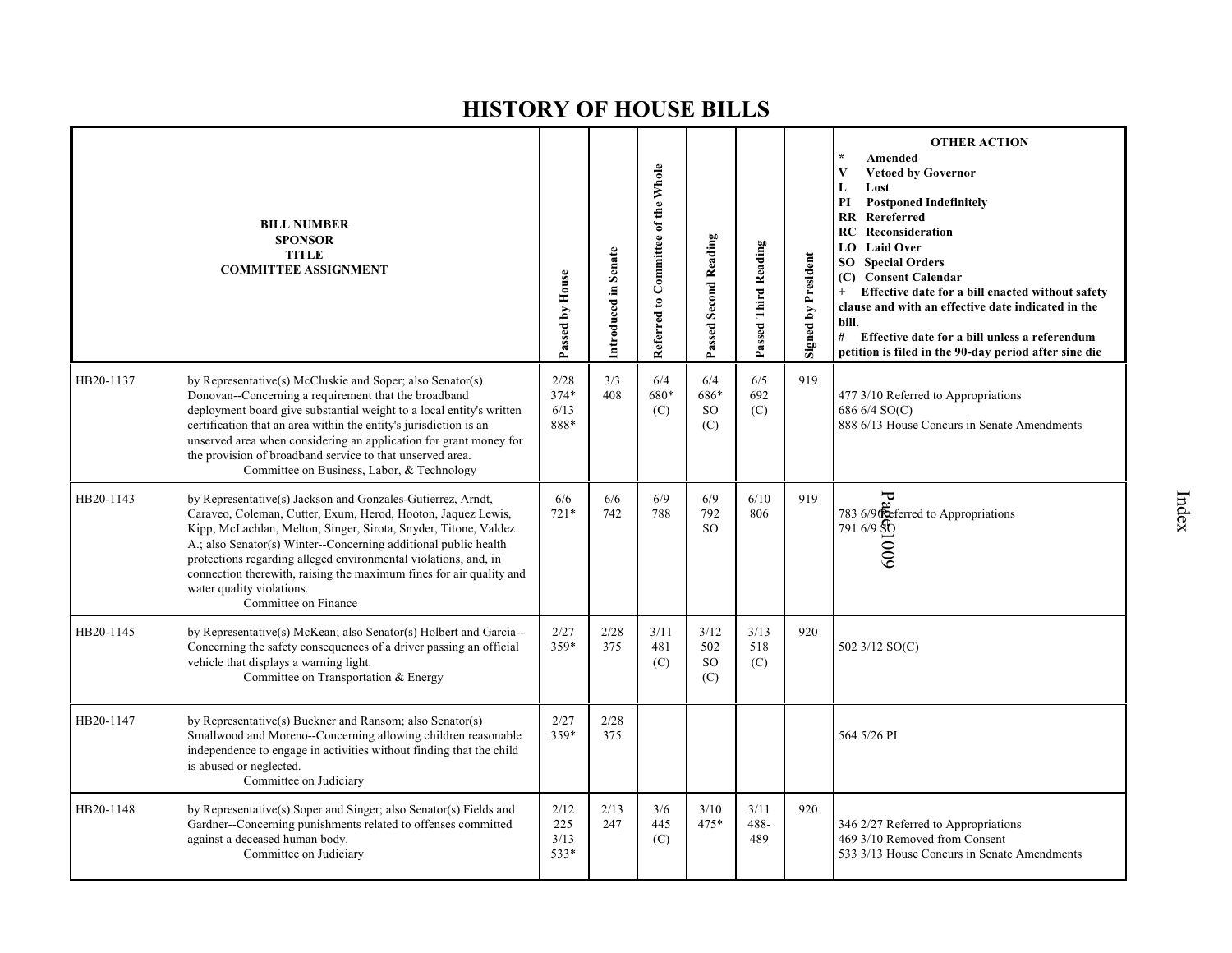|           | <b>BILL NUMBER</b><br><b>SPONSOR</b><br><b>TITLE</b><br><b>COMMITTEE ASSIGNMENT</b>                                                                                                                                                                                                                                                                                                                                                                                                                                                                                                                                                                                                                                                                                                                                                                                                                                                              | Passed by House                | Introduced in Senate | Referred to Committee of the Whole | Passed Second Reading | Passed Third Reading | <b>Signed by President</b> | lnd<br><b>OTHER ACTION</b><br>$\star$<br>OAmended<br>V<br>Vetoed by Governor<br>L<br>Lost<br>PI<br><b>Postponed Indefinitely</b><br><b>RR</b> Rereferred<br>RC<br>Reconsideration<br><b>LO</b> Laid Over<br><b>SO</b> Special Orders<br>(C) Consent Calendar<br>Effective date for a bill enacted without safety<br>$^{+}$<br>clause and with an effective date indicated in the<br>bill.<br>#<br>Effective date for a bill unless a referendum<br>petition is filed in the 90-day period after sine die |
|-----------|--------------------------------------------------------------------------------------------------------------------------------------------------------------------------------------------------------------------------------------------------------------------------------------------------------------------------------------------------------------------------------------------------------------------------------------------------------------------------------------------------------------------------------------------------------------------------------------------------------------------------------------------------------------------------------------------------------------------------------------------------------------------------------------------------------------------------------------------------------------------------------------------------------------------------------------------------|--------------------------------|----------------------|------------------------------------|-----------------------|----------------------|----------------------------|----------------------------------------------------------------------------------------------------------------------------------------------------------------------------------------------------------------------------------------------------------------------------------------------------------------------------------------------------------------------------------------------------------------------------------------------------------------------------------------------------------|
| HB20-1153 | by Representative(s) Esgar, Arndt, Becker, Benavidez, Bird,<br>Buckner, Buentello, Caraveo, Coleman, Cutter, Duran, Exum,<br>Froelich, Garnett, Gonzales-Gutierrez, Gray, Hansen, Herod,<br>Hooton, Jackson, Jaquez Lewis, Kennedy, Kipp, Kraft-Tharp,<br>Lontine, McCluskie, McLachlan, Melton, Michaelson Jenet,<br>Mullica, Roberts, Singer, Sirota, Snyder, Sullivan, Tipper, Titone,<br>Valdez A., Valdez D., Weissman, Young; also Senator(s) Garcia<br>and Pettersen, Bridges, Danielson, Donovan, Fenberg, Fields,<br>Foote, Ginal, Gonzales, Lee, Moreno, Rodriguez, Story, Todd,<br>Williams A., Winter, Zenzinger--Concerning the relationship<br>between state employees and the state as their employer, and, in<br>connection therewith, creating the "Colorado Partnership for<br>Quality Jobs and Services Act", and making an appropriation.<br>Committee on State, Veterans, & Military Affairs<br>Committee on Appropriations | 2/18<br>$265*$<br>6/3<br>659*  | 2/20<br>290          | 3/13<br>523*                       | 6/1<br>614-<br>615*   | 6/2<br>638           | 6/5<br>720                 | 464 3/10 Referred to Appropriations<br>616-618 6/1 COW Amendments<br>618 6/1 Reconsideration of COW Amendments<br>Granted<br>619 6/1 COW Amendment<br>659 6/3 House Concurs in Senate Amendments                                                                                                                                                                                                                                                                                                         |
| HB20-1155 | by Representative(s) Valdez A. and Weissman, Jaquez Lewis, Kipp,<br>Hooton, Sirota, Titone, Froelich, Mullica; also Senator(s) Hansen<br>and Priola--Concerning requirements that builders of new<br>residences offer buyers options to accommodate higher efficiency<br>devices.<br>Committee on Transportation & Energy                                                                                                                                                                                                                                                                                                                                                                                                                                                                                                                                                                                                                        | 2/21<br>$306*$<br>5/26<br>570* | 2/24<br>316          | 3/6<br>$437 -$<br>438*             | 3/10<br>$471*$        | 3/11<br>486          | 6/13<br>890                | 533 3/13 House Requests Conference Committee and<br>Appoints Conferees<br>540 3/13 Senate Appoints Conferees<br>570 5/26 House Recedes<br>570 5/26 House Concurs in Senate Amendments                                                                                                                                                                                                                                                                                                                    |
| HB20-1156 | by Representative(s) Froelich and McKean; also Senator(s)<br>Zenzinger and Hisey--Concerning modifications to certain<br>administrative requirements specified in the "Colorado Municipal<br>Election Code of 1965", and, in connection therewith, making<br>modifications to provisions addressing the administration of the<br>"Uniformed and Overseas Citizens Absentee Voting Act", mail<br>ballots, nomination petitions, and affidavits for withdrawal from<br>candidacy.<br>Committee on State, Veterans, & Military Affairs                                                                                                                                                                                                                                                                                                                                                                                                              | 2/6<br>182*                    | 2/10<br>200          | 2/20<br>280                        | 2/24<br>315           | 2/25<br>327          | 3/6<br>444                 |                                                                                                                                                                                                                                                                                                                                                                                                                                                                                                          |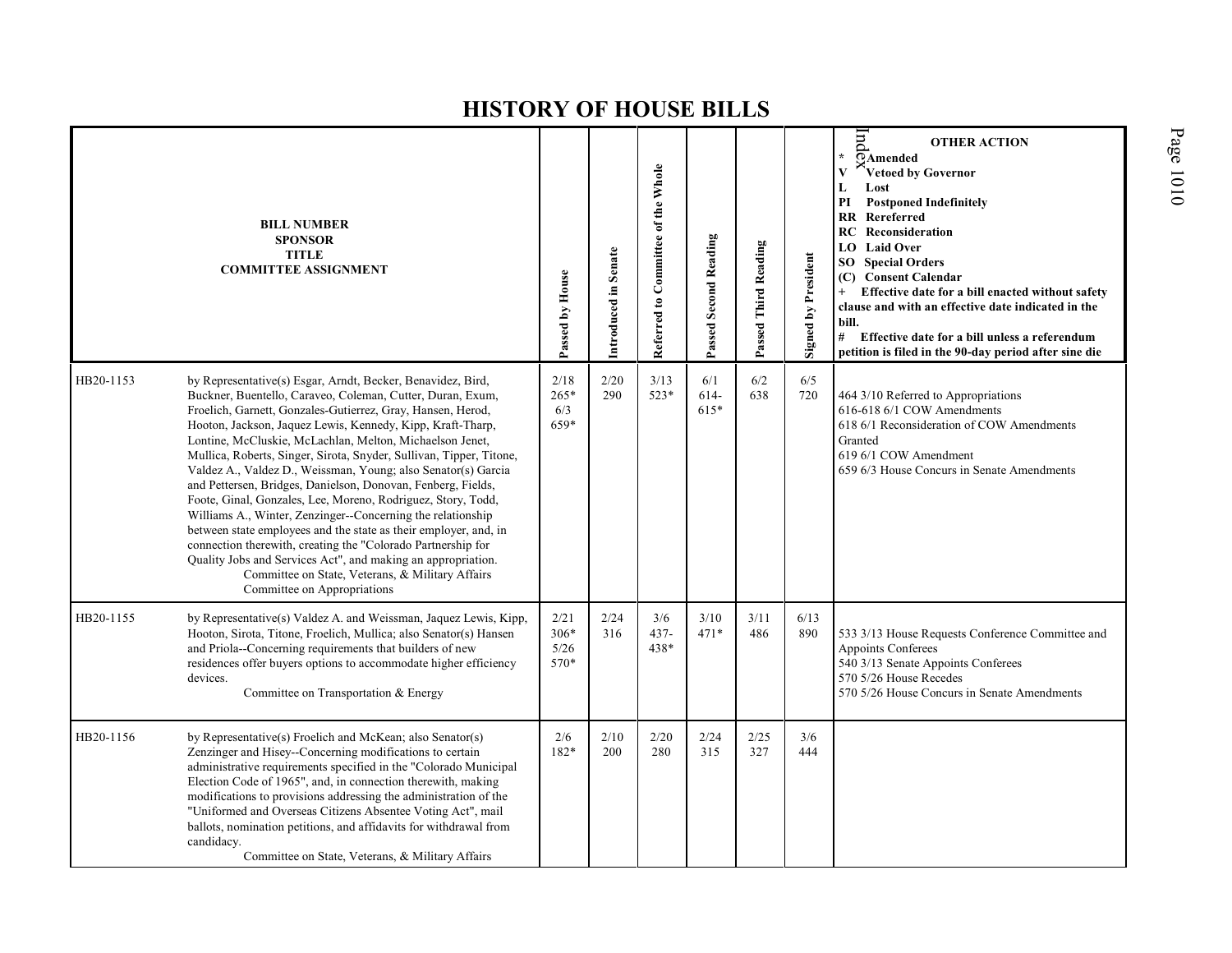|           | <b>BILL NUMBER</b><br><b>SPONSOR</b><br><b>TITLE</b><br><b>COMMITTEE ASSIGNMENT</b>                                                                                                                                                                                                                                                                                                                                            | Passed by House              | Introduced in Senate | Referred to Committee of the Whole | <b>Passed Second Reading</b>        | Passed Third Reading | <b>Signed by President</b> | <b>OTHER ACTION</b><br>$\star$<br>Amended<br><b>Vetoed by Governor</b><br>V<br>L<br>Lost<br>PI<br><b>Postponed Indefinitely</b><br>Rereferred<br><b>RR</b><br><b>RC</b> Reconsideration<br><b>Laid Over</b><br>LO.<br><b>Special Orders</b><br>SO<br><b>Consent Calendar</b><br>(C)<br>Effective date for a bill enacted without safety<br>clause and with an effective date indicated in the<br>bill.<br>#<br>Effective date for a bill unless a referendum<br>petition is filed in the 90-day period after sine die |
|-----------|--------------------------------------------------------------------------------------------------------------------------------------------------------------------------------------------------------------------------------------------------------------------------------------------------------------------------------------------------------------------------------------------------------------------------------|------------------------------|----------------------|------------------------------------|-------------------------------------|----------------------|----------------------------|-----------------------------------------------------------------------------------------------------------------------------------------------------------------------------------------------------------------------------------------------------------------------------------------------------------------------------------------------------------------------------------------------------------------------------------------------------------------------------------------------------------------------|
| HB20-1157 | by Representative(s) Roberts and Will; also Senator(s) Donovan--<br>Concerning the Colorado water conservation board's authority to<br>use water that a water right owner voluntarily loans to the board for<br>instream flow purposes.<br>Committee on Agriculture & Natural Resources                                                                                                                                        | 2/21<br>$306*$               | 2/24<br>316          | 2/28<br>362                        | 3/3<br>401                          | 3/4<br>412           |                            |                                                                                                                                                                                                                                                                                                                                                                                                                                                                                                                       |
| HB20-1158 | by Representative(s) Tipper and Herod; also Senator(s) Winter and<br>Fenberg--Concerning insurance coverage for infertility, and, in<br>connection therewith, making an appropriation.<br>Committee on Health & Human Services                                                                                                                                                                                                 | 2/20<br>283*<br>3/14<br>552* | 2/21<br>308          | 3/6<br>445                         | 3/13<br>520*                        | 3/14<br>550          | 920                        | 364* 2/28 Referred to Appropriations<br>552 3/14 House Concurs in Senate Amendments<br>äe                                                                                                                                                                                                                                                                                                                                                                                                                             |
| HB20-1159 | by Representative(s) Roberts and Catlin; also Senator(s) Donovan<br>and Coram--Concerning the authority of the state engineer to<br>confirm the extent of uses of water in existence on the date of an<br>instream flow appropriation.<br>Committee on Agriculture & Natural Resources                                                                                                                                         | 2/18<br>265                  | 2/20<br>290          | 2/28<br>362<br>(C)                 | 3/3<br>400<br>(C)                   | 3/4<br>410<br>(C)    | 920                        | l I                                                                                                                                                                                                                                                                                                                                                                                                                                                                                                                   |
| HB20-1161 | by Representative(s) Bird; also Senator(s) Winter and Tate--<br>Concerning the allocation of private activity bonds, and, in<br>connection therewith, eliminating the bond allocation committee,<br>requiring the state housing board to assume the allocation related<br>functions of the committee, and eliminating the cap on the direct<br>allocation fee paid to the department of local affairs.<br>Committee on Finance | 2/18<br>265                  | 2/20<br>291          | 3/6<br>439<br>(C)                  | 3/10<br>470<br>(C)                  | 3/11<br>483<br>(C)   | 920                        |                                                                                                                                                                                                                                                                                                                                                                                                                                                                                                                       |
| HB20-1165 | by Representative(s) Kraft-Tharp and McKean; also Senator(s)<br>Zenzinger and Coram--Concerning modifications to the interior<br>design exemption set forth in the laws governing the practice of<br>architecture.<br>Committee on Business, Labor, & Technology                                                                                                                                                               | 2/27<br>359*                 | 2/28<br>375          | 3/12<br>494<br>(C)                 | 3/13<br>533<br><sub>SO</sub><br>(C) | 3/14<br>544<br>(C)   | 920                        | 533 3/13 SO(C)                                                                                                                                                                                                                                                                                                                                                                                                                                                                                                        |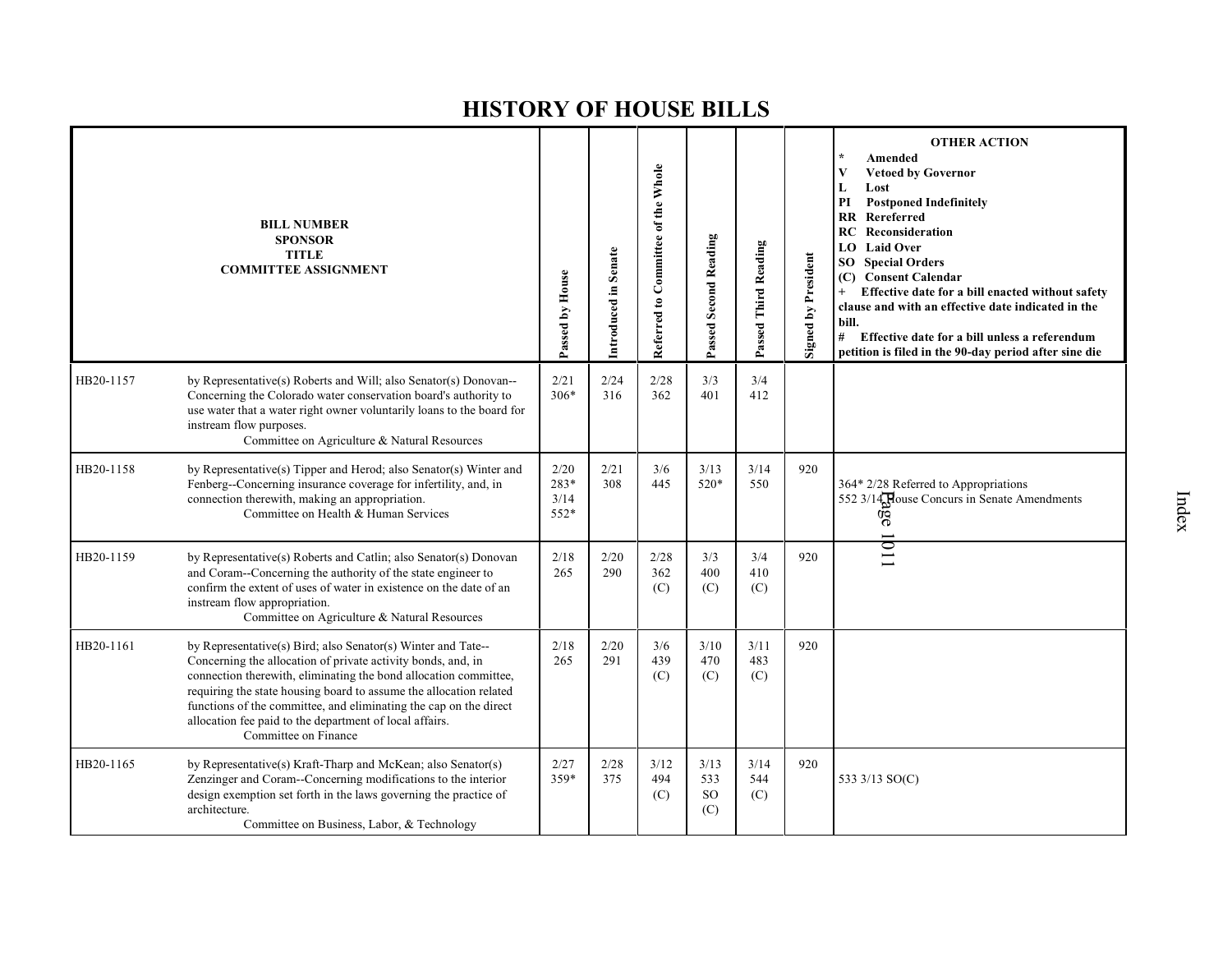|           | <b>BILL NUMBER</b><br><b>SPONSOR</b><br><b>TITLE</b><br><b>COMMITTEE ASSIGNMENT</b>                                                                                                                                                                                                                                                                                                                                                                                                                                                                                                                                                                                                                                                                                          | Passed by House | Introduced in Senate | Referred to Committee of the Whole | Passed Second Reading | Passed Third Reading | <b>Signed by President</b> | Ind<br><b>OTHER ACTION</b><br>$\star$<br>$\overline{Q}$ Amended<br>Vetoed by Governor<br>V<br>Lost<br>L<br>PI<br><b>Postponed Indefinitely</b><br><b>RR</b> Rereferred<br><b>RC</b> Reconsideration<br>LO Laid Over<br><b>Special Orders</b><br>SO<br><b>Consent Calendar</b><br>(C)<br>Effective date for a bill enacted without safety<br>clause and with an effective date indicated in the<br>bill.<br># Effective date for a bill unless a referendum<br>petition is filed in the 90-day period after sine die |
|-----------|------------------------------------------------------------------------------------------------------------------------------------------------------------------------------------------------------------------------------------------------------------------------------------------------------------------------------------------------------------------------------------------------------------------------------------------------------------------------------------------------------------------------------------------------------------------------------------------------------------------------------------------------------------------------------------------------------------------------------------------------------------------------------|-----------------|----------------------|------------------------------------|-----------------------|----------------------|----------------------------|---------------------------------------------------------------------------------------------------------------------------------------------------------------------------------------------------------------------------------------------------------------------------------------------------------------------------------------------------------------------------------------------------------------------------------------------------------------------------------------------------------------------|
| HB20-1166 | by Representative(s) Arndt and McKean, Valdez D., Van Winkle;<br>also Senator(s) Tate, Moreno, Woodward, Zenzinger--Concerning<br>necessary statutory amendments due to the automatic repeal of an<br>enterprise zone act income tax credit for new business facility<br>employees.<br>Committee on Finance                                                                                                                                                                                                                                                                                                                                                                                                                                                                  | 2/20<br>283     | 2/21<br>308          | 3/4<br>409<br>(C)                  | 3/6<br>442<br>(C)     | 3/9<br>452<br>(C)    |                            |                                                                                                                                                                                                                                                                                                                                                                                                                                                                                                                     |
| HB20-1167 | by Representative(s) Arndt, Valdez D., Van Winkle; also Senator(s)<br>Moreno, Tate, Woodward, Zenzinger--Concerning the relocation of<br>the definition of "alternative fuel" from a part of the statutes in<br>which the definition is no longer referenced to a part of the statutes<br>in which the definition is referenced.<br>Committee on Transportation & Energy                                                                                                                                                                                                                                                                                                                                                                                                     | 2/21<br>306     | 2/24<br>316          | 3/6<br>438<br>(C)                  | 3/10<br>469<br>(C)    | 3/11<br>482<br>(C)   |                            |                                                                                                                                                                                                                                                                                                                                                                                                                                                                                                                     |
| HB20-1170 | by Representative(s) Humphrey, Neville, Rich, Holtorf, Bockenfeld,<br>Carver, Geitner, Liston, Baisley, Williams D., Pelton, Ransom,<br>Valdez D., Sandridge, Catlin, Landgraf, Will, Wilson, Van Winkle,<br>McKean, Soper, Saine; also Senator(s) Marble, Rankin--Concerning<br>authorization to drive military vehicles on roadways.<br>Committee on Transportation & Energy                                                                                                                                                                                                                                                                                                                                                                                               | 3/10<br>478*    | $3/12$<br>506        |                                    |                       |                      |                            | 569 5/26 PI                                                                                                                                                                                                                                                                                                                                                                                                                                                                                                         |
| HB20-1173 | by Representative(s) Saine and Baisley, Hooton, Humphrey,<br>Buentello, Neville, Arndt, Buck, Ransom, Gray, Young, Rich,<br>McCluskie, Soper, Roberts, Holtorf, Singer, Van Winkle; also<br>Senator(s) Smallwood and Winter, Marble-Concerning excavation<br>notification requirements for underground facility location in<br>connection with county road maintenance, and, in connection<br>therewith, specifying that excavation does not include routine or<br>emergency maintenance of right-of-way on county-owned gravel or<br>dirt roads that does not lower the existing grade or elevation of the<br>road, shoulder, and ditches and that does not disturb more than six<br>inches in depth during maintenance operations.<br>Committee on Transportation & Energy | 3/2<br>393*     | 3/3<br>408           |                                    |                       |                      |                            | 569 5/26 PI                                                                                                                                                                                                                                                                                                                                                                                                                                                                                                         |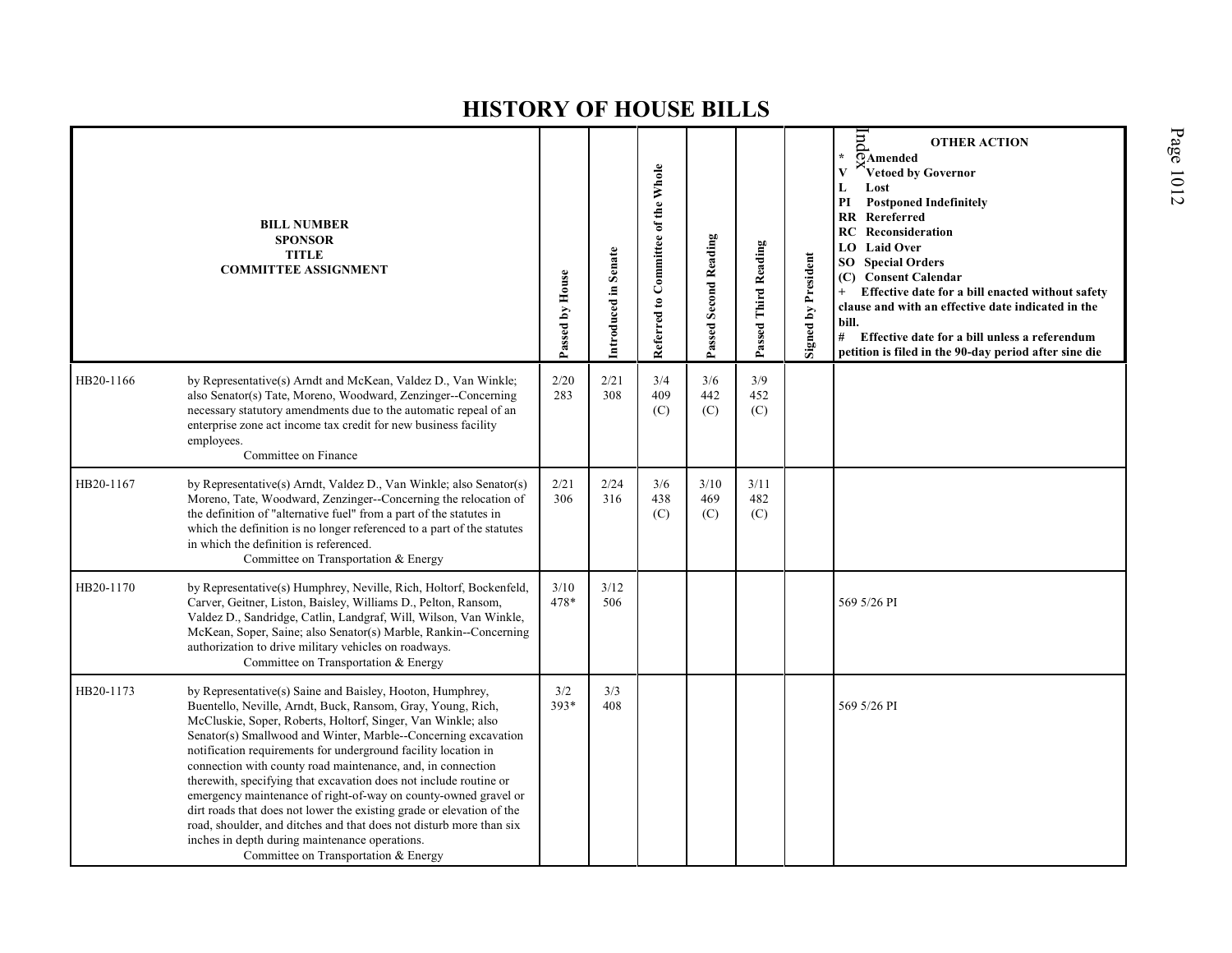|           | <b>BILL NUMBER</b><br><b>SPONSOR</b><br><b>TITLE</b><br><b>COMMITTEE ASSIGNMENT</b>                                                                                                                                                                                                                       | Passed by House                | Introduced in Senate | Referred to Committee of the Whole | Passed Second Reading            | Passed Third Reading         | Signed by President | <b>OTHER ACTION</b><br>Amended<br>V<br><b>Vetoed by Governor</b><br>Lost<br>L<br>PI<br><b>Postponed Indefinitely</b><br><b>RR</b> Rereferred<br><b>RC</b> Reconsideration<br><b>LO</b> Laid Over<br><b>SO</b> Special Orders<br><b>Consent Calendar</b><br>(C)<br>Effective date for a bill enacted without safety<br>clause and with an effective date indicated in the<br>bill.<br>#<br>Effective date for a bill unless a referendum<br>petition is filed in the 90-day period after sine die |
|-----------|-----------------------------------------------------------------------------------------------------------------------------------------------------------------------------------------------------------------------------------------------------------------------------------------------------------|--------------------------------|----------------------|------------------------------------|----------------------------------|------------------------------|---------------------|--------------------------------------------------------------------------------------------------------------------------------------------------------------------------------------------------------------------------------------------------------------------------------------------------------------------------------------------------------------------------------------------------------------------------------------------------------------------------------------------------|
| HB20-1174 | by Representative(s) McKean and Valdez D., Arndt; also Senator(s)<br>Tate, Moreno, Zenzinger--Concerning modifications to the sales tax<br>statutes in order to address certain defects and anachronisms.<br>Committee on Business, Labor, & Technology                                                   | 2/21<br>306                    | 2/24<br>316          | 3/5<br>429<br>(C)                  | 3/9<br>455<br>(C)                | 3/10<br>467<br>(C)           | 920                 |                                                                                                                                                                                                                                                                                                                                                                                                                                                                                                  |
| HB20-1175 | by Representative(s) McKean and Valdez D., Arndt, Van Winkle;<br>also Senator(s) Tate, Moreno, Woodward, Zenzinger--Concerning<br>modifications to certain tax statutes in order to address defects and<br>anachronisms.<br>Committee on Business, Labor, & Technology                                    | 2/21<br>306                    | 2/24<br>316          | 3/5<br>429<br>(C)                  | 3/9<br>455<br>(C)                | 3/10<br>$466-$<br>467<br>(C) | 920                 | Page                                                                                                                                                                                                                                                                                                                                                                                                                                                                                             |
| HB20-1176 | by Representative(s) Valdez D., Arndt, McKean, Van Winkle; also<br>Senator(s) Tate, Moreno, Woodward, Zenzinger--Concerning<br>modifications to the income tax statutes in order to address certain<br>defects and anachronisms.<br>Committee on Business, Labor, & Technology                            | 2/21<br>306                    | 2/24<br>316          | 3/5<br>429<br>(C)                  | 3/9<br>455<br>(C)                | 3/10<br>466<br>(C)           | 920                 | 1013                                                                                                                                                                                                                                                                                                                                                                                                                                                                                             |
| HB20-1177 | by Representative(s) Arndt, McKean, Valdez D., Van Winkle; also<br>Senator(s) Tate, Moreno, Woodward, Zenzinger--Concerning<br>modifications to the enterprise zone statutes in order to address<br>certain defects and anachronisms.<br>Committee on State, Veterans, & Military Affairs                 | 3/2<br>393                     | 3/3<br>408           | 5/28<br>606<br>(C)                 | 6/2<br>639<br>(C)                | 6/3<br>648<br>(C)            | 6/13<br>890         |                                                                                                                                                                                                                                                                                                                                                                                                                                                                                                  |
| HB20-1178 | by Representative(s) Holtorf; also Senator(s) Sonnenberg--<br>Concerning increasing the speed limit on rural state highways<br>where it is safe to do so, and, in connection therewith, directing the<br>department of transportation to identify these highways.<br>Committee on Transportation & Energy | 2/28<br>$374*$<br>3/14<br>552* | 3/2<br>394           | 3/12<br>$510-$<br>$511*$<br>(C)    | 3/13<br>534*<br><b>SO</b><br>(C) | 3/14<br>546<br>(C)           |                     | 533 3/13 SO(C)<br>552 3/14 House Concurs in Senate Amendments                                                                                                                                                                                                                                                                                                                                                                                                                                    |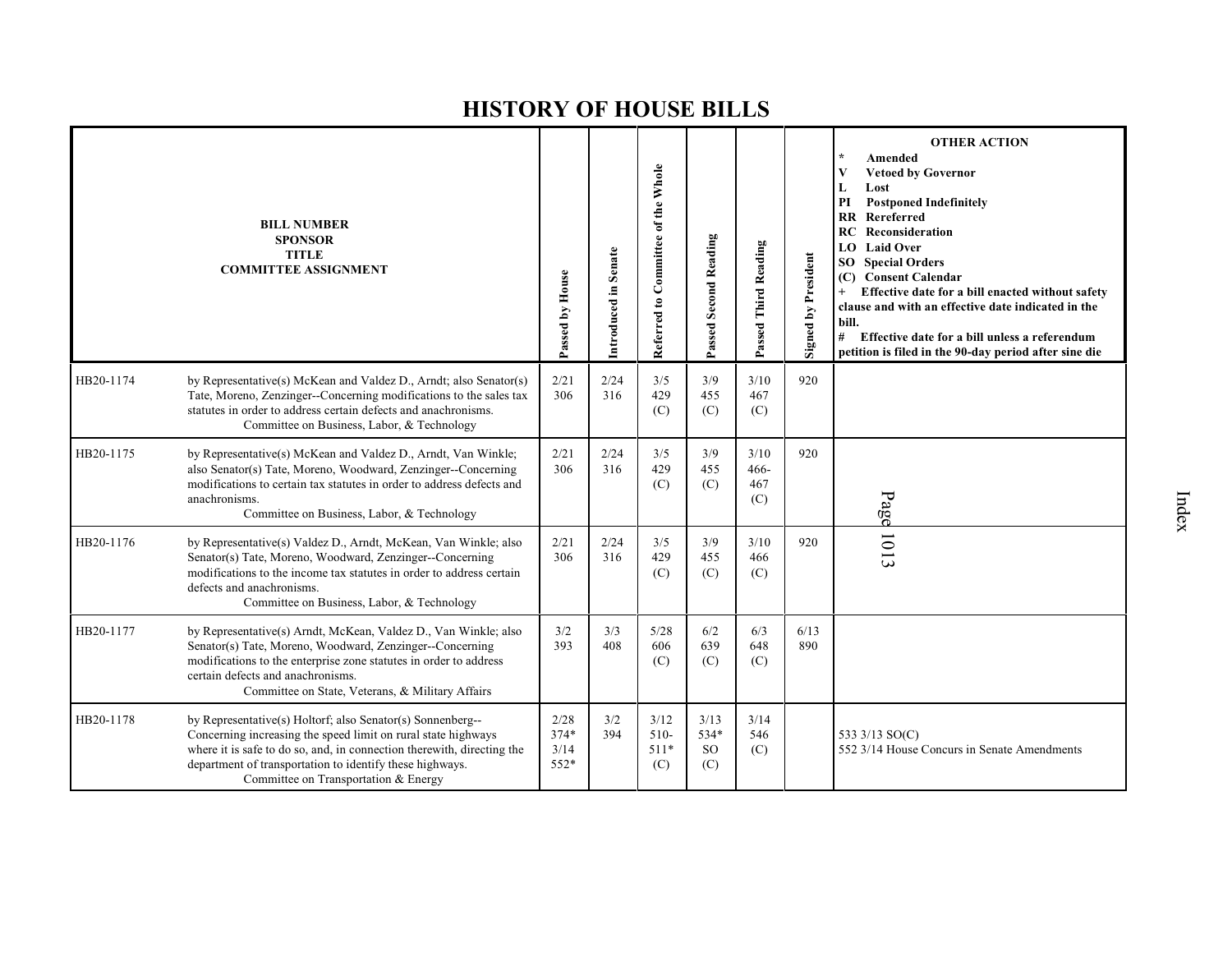|           | <b>BILL NUMBER</b><br><b>SPONSOR</b><br><b>TITLE</b><br><b>COMMITTEE ASSIGNMENT</b>                                                                                                                                                                                                                                                                                                        | Passed by House             | Introduced in Senate | Referred to Committee of the Whole | Passed Second Reading              | Passed Third Reading | Signed by President | pu<br><b>OTHER ACTION</b><br>¥.<br>$\overline{O}$ Amended<br>Vetoed by Governor<br>Lost<br>L<br>PI<br><b>Postponed Indefinitely</b><br>Rereferred<br>$\mathbf{R} \mathbf{R}$<br><b>RC</b> Reconsideration<br><b>Laid Over</b><br>LO.<br><b>SO</b> Special Orders<br><b>Consent Calendar</b><br>(C)<br>Effective date for a bill enacted without safety<br>$+$<br>clause and with an effective date indicated in the<br>bill.<br># Effective date for a bill unless a referendum<br>petition is filed in the 90-day period after sine die |
|-----------|--------------------------------------------------------------------------------------------------------------------------------------------------------------------------------------------------------------------------------------------------------------------------------------------------------------------------------------------------------------------------------------------|-----------------------------|----------------------|------------------------------------|------------------------------------|----------------------|---------------------|------------------------------------------------------------------------------------------------------------------------------------------------------------------------------------------------------------------------------------------------------------------------------------------------------------------------------------------------------------------------------------------------------------------------------------------------------------------------------------------------------------------------------------------|
| HB20-1179 | by Representative(s) Herod and Soper, Snyder, Van Winkle,<br>Weissman; also Senator(s) Gardner and Lee, Foote, Rodriguez--<br>Concerning implementation of the committee on legal services'<br>recommendations in connection with legislative review of state<br>agencies' rules.<br>Committee on Legal Services                                                                           | 3/12<br>498                 | 3/12<br>506          | 3/13<br>517                        | 3/13<br>535<br>SO <sub>2</sub>     | 3/14<br>550          | 920                 | 534 3/13 SO                                                                                                                                                                                                                                                                                                                                                                                                                                                                                                                              |
| HB20-1181 | by Representative(s) Arndt and McKean, Valdez D.; also Senator(s)<br>Moreno and Woodward, Zenzinger--Concerning the repeal of the<br>fuel tax exemption for nonprofit transit agencies.<br>Committee on Transportation & Energy                                                                                                                                                            | 2/18<br>265                 | 2/20<br>291          | 3/2<br>377<br>(C)                  | 3/4<br>415<br>(C)                  | 3/5<br>431<br>(C)    | 920                 |                                                                                                                                                                                                                                                                                                                                                                                                                                                                                                                                          |
| HB20-1182 | by Representative(s) Arndt and McKean, Valdez D.; also Senator(s)<br>Moreno, Woodward, Zenzinger--Concerning the repeal of the sales<br>tax exemption for sales to residents of bordering states without<br>retail sales taxes.<br>Committee on Business, Labor, & Technology                                                                                                              | 2/20<br>289                 | 2/21<br>309          | 3/3<br>397<br>(C)                  | 3/5<br>432<br>(C)                  | 3/6<br>441<br>(C)    |                     |                                                                                                                                                                                                                                                                                                                                                                                                                                                                                                                                          |
| HB20-1183 | by Representative(s) Mullica, Buckner, Caraveo, Lontine, Titone;<br>also Senator(s) Ginal--Concerning the continuation of the<br>certification of nurse aides by the state board of nursing, and, in<br>connection therewith, implementing the recommendations<br>contained in the 2019 sunset report by the department of regulatory<br>agencies.<br>Committee on Health & Human Services | 3/9<br>460*<br>6/11<br>832* | 3/11<br>490          | 6/2<br>634                         | 6/4<br>670*                        | 6/5<br>698           | 919                 | 579* 5/27 Referred to Finance<br>606 5/28 Referred to Appropriations<br>832 6/11 House Concurs in Senate Amendments                                                                                                                                                                                                                                                                                                                                                                                                                      |
| HB20-1184 | by Representative(s) Buentello and Pelton, Arndt, Catlin, Holtorf,<br>Valdez D., Will, Young; also Senator(s) Hisey and Donovan--<br>Concerning the continuation of the "Colorado Seed Act", and, in<br>connection therewith, implementing recommendations contained in<br>the 2019 sunset report by the department of regulatory agencies.<br>Committee on Finance                        | 6/6<br>$721*$               | 6/6<br>742           | 6/9<br>788<br>(C)                  | 6/9<br>790<br><sub>SO</sub><br>(C) | 6/10<br>803<br>(C)   | 919                 | 783 6/9 Referred to Appropriations<br>789 6/9 SO(C)                                                                                                                                                                                                                                                                                                                                                                                                                                                                                      |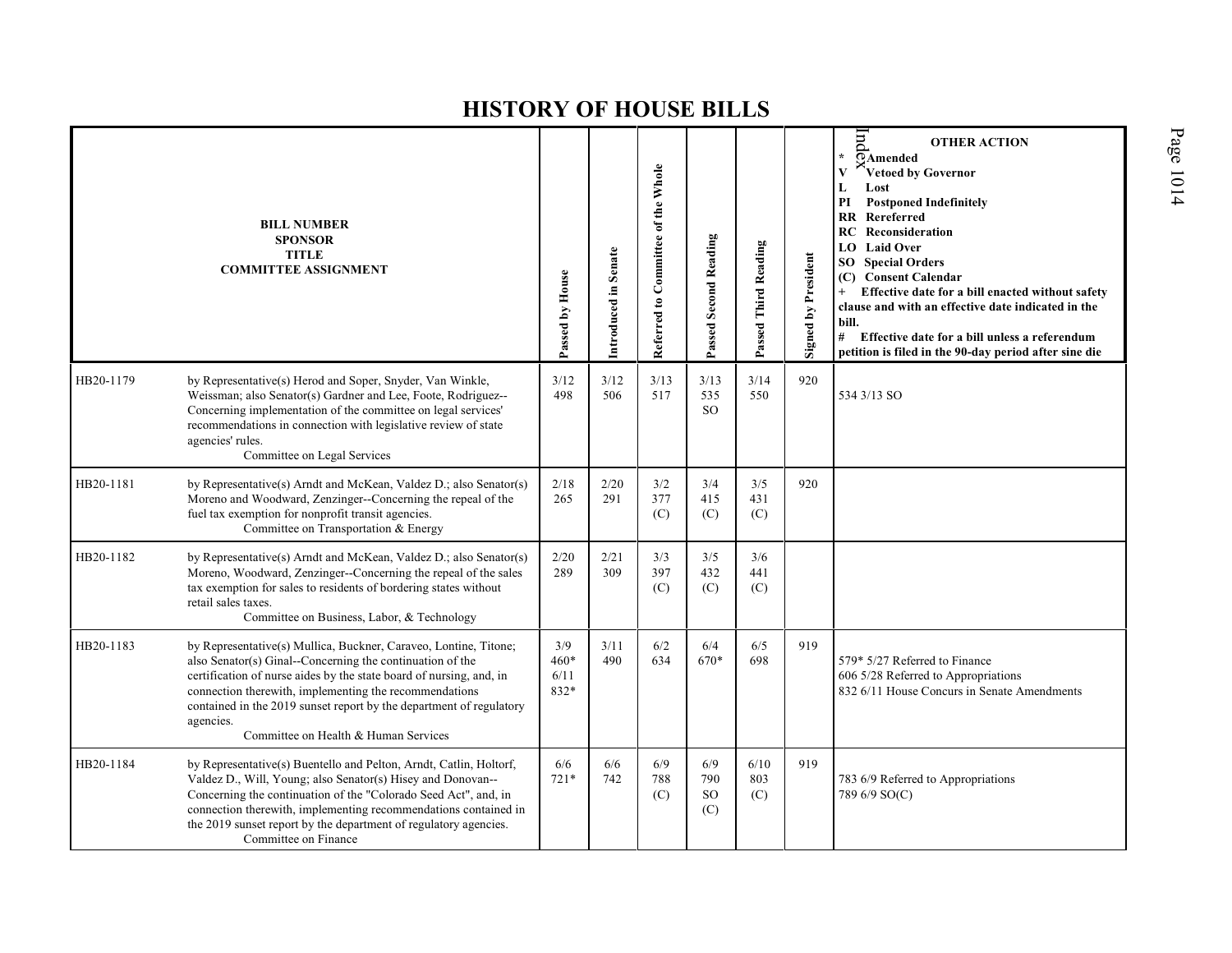|           | <b>BILL NUMBER</b><br><b>SPONSOR</b><br><b>TITLE</b><br><b>COMMITTEE ASSIGNMENT</b>                                                                                                                                                                                                                                                              | Passed by House | Introduced in Senate | Referred to Committee of the Whole | Passed Second Reading        | Passed Third Reading                  | <b>Signed by President</b> | <b>OTHER ACTION</b><br>Amended<br><b>Vetoed by Governor</b><br>V<br>Lost<br>L<br>PI<br><b>Postponed Indefinitely</b><br>$\mathbf{R}$<br>Rereferred<br>Reconsideration<br>RC<br><b>Laid Over</b><br>LO.<br>SO<br><b>Special Orders</b><br>(C) Consent Calendar<br>Effective date for a bill enacted without safety<br>clause and with an effective date indicated in the<br>bill.<br>#<br>Effective date for a bill unless a referendum<br>petition is filed in the 90-day period after sine die |
|-----------|--------------------------------------------------------------------------------------------------------------------------------------------------------------------------------------------------------------------------------------------------------------------------------------------------------------------------------------------------|-----------------|----------------------|------------------------------------|------------------------------|---------------------------------------|----------------------------|-------------------------------------------------------------------------------------------------------------------------------------------------------------------------------------------------------------------------------------------------------------------------------------------------------------------------------------------------------------------------------------------------------------------------------------------------------------------------------------------------|
| HB20-1185 | by Representative(s) Hooton and Saine; also Senator(s) Fields--<br>Concerning the continuation of the Colorado kids outdoors advisory<br>council, and, in connection therewith, implementing the<br>recommendations contained in the 2019 sunset report by the<br>department of regulatory agencies.<br>Committee on Transportation & Energy     | 2/21<br>306     | 2/24<br>316          | 3/4<br>409<br>(C)                  | 3/6<br>442<br>(C)            | 3/9<br>$451 -$<br>452<br>(C)          |                            |                                                                                                                                                                                                                                                                                                                                                                                                                                                                                                 |
| HB20-1191 | by Representative(s) McLachlan and Soper; also Senator(s) Story<br>and Coram--Concerning the creation of the outdoor recreation<br>industry office in the office of economic development.<br>Committee on Agriculture & Natural Resources                                                                                                        | 3/9<br>$460*$   | 3/10<br>479          |                                    |                              |                                       |                            | 19580 5/27<br>ඉං<br>ල                                                                                                                                                                                                                                                                                                                                                                                                                                                                           |
| HB20-1194 | by Representative(s) Exum and Will; also Senator(s) Coram and<br>Story--Concerning an extension of the period during which the<br>voluntary designation benefiting the American Red Cross Colorado<br>disaster response, readiness, and preparedness fund will appear on<br>the state individual income tax return form.<br>Committee on Finance | 3/9<br>$460*$   | 3/10<br>479          |                                    |                              |                                       |                            | $rac{1}{25}$<br>566 5/26 PI                                                                                                                                                                                                                                                                                                                                                                                                                                                                     |
| HB20-1196 | by Representative(s) Hooton and McCluskie; also Senator(s)<br>Fenberg and Lee--Concerning updates to the laws governing mobile<br>home parks.<br>Committee on Judiciary                                                                                                                                                                          | 3/9<br>$460*$   | 3/10<br>479          | 6/2<br>634                         | 6/4<br>670                   | 6/5<br>700                            | 919                        | 564 5/26 Referred to Appropriations                                                                                                                                                                                                                                                                                                                                                                                                                                                             |
| HB20-1197 | by Representative(s) Snyder and Rich, Bird, Cutter, Exum,<br>Landgraf, Larson, Liston, Soper; also Senator(s) Bridges--<br>Concerning the statewide communication system for referral to<br>essential services, and, in connection therewith, making an<br>appropriation.<br>Committee on Finance                                                | 6/10<br>818*    | 6/10<br>826          | 6/11<br>844                        | 6/11<br>848<br><sub>SO</sub> | 6/12<br>$855 -$<br>856<br>6/12<br>858 | 919                        | 843 6/11 Referred to Appropriations<br>847 6/11 SO<br>858 6/12 Reconsideration Granted                                                                                                                                                                                                                                                                                                                                                                                                          |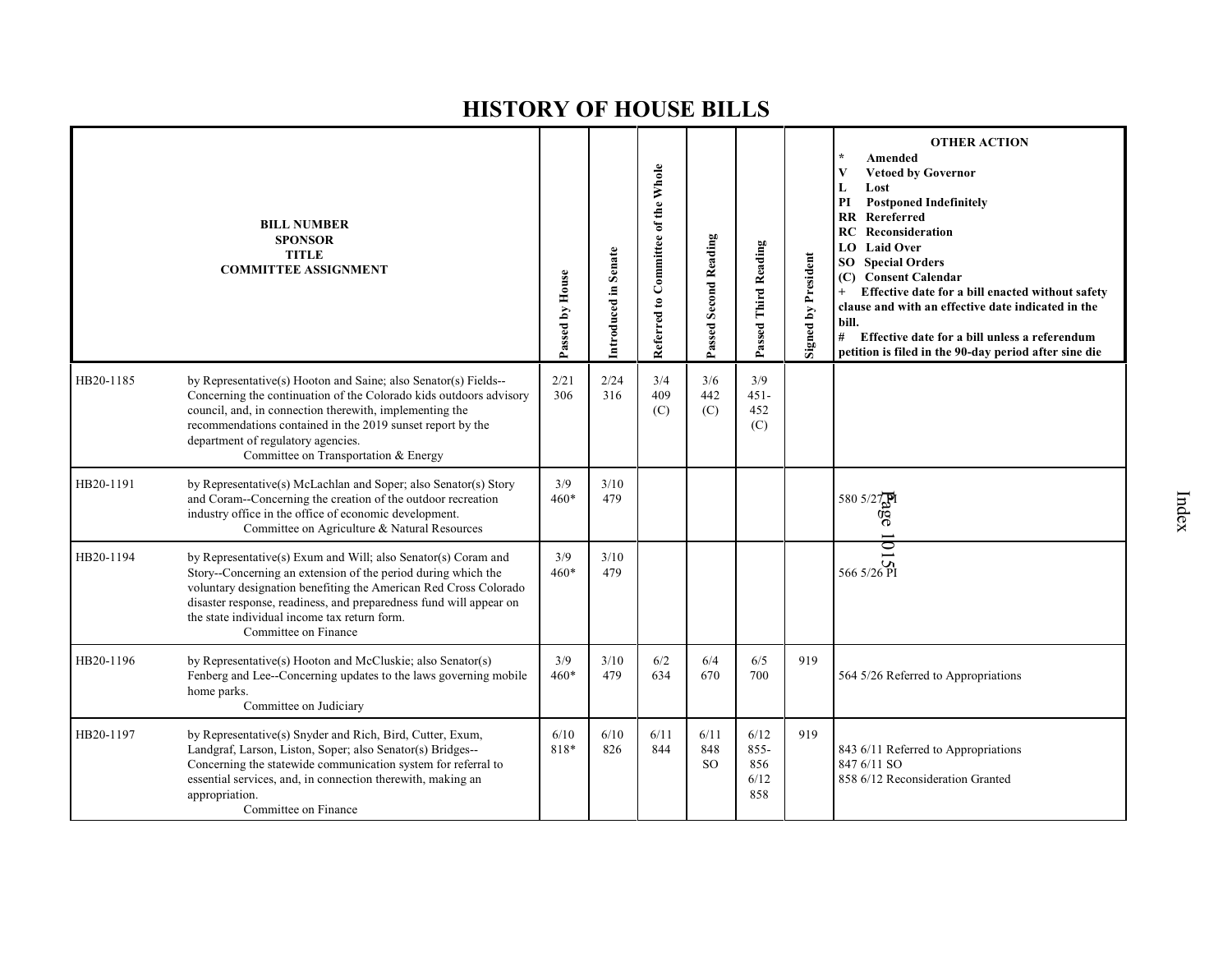|           | <b>BILL NUMBER</b><br><b>SPONSOR</b><br><b>TITLE</b><br><b>COMMITTEE ASSIGNMENT</b>                                                                                                                                                                                                                                                                                   | Passed by House              | Introduced in Senate | Referred to Committee of the Whole | Passed Second Reading          | Passed Third Reading | Signed by President | $\overline{m}$<br><b>OTHER ACTION</b><br>OAmended<br>Vetoed by Governor<br>Lost<br>L<br><b>Postponed Indefinitely</b><br>РI<br><b>RR</b><br>Rereferred<br><b>RC</b> Reconsideration<br><b>LO</b> Laid Over<br><b>Special Orders</b><br>SO -<br><b>Consent Calendar</b><br>(C)<br>Effective date for a bill enacted without safety<br>clause and with an effective date indicated in the<br>bill.<br>#<br>Effective date for a bill unless a referendum<br>petition is filed in the 90-day period after sine die |
|-----------|-----------------------------------------------------------------------------------------------------------------------------------------------------------------------------------------------------------------------------------------------------------------------------------------------------------------------------------------------------------------------|------------------------------|----------------------|------------------------------------|--------------------------------|----------------------|---------------------|-----------------------------------------------------------------------------------------------------------------------------------------------------------------------------------------------------------------------------------------------------------------------------------------------------------------------------------------------------------------------------------------------------------------------------------------------------------------------------------------------------------------|
| HB20-1200 | by Representative(s) Titone and Weissman; also Senator(s) Story--<br>Concerning the continuation of the HOA information and resource<br>center, and, in connection therewith, implementing<br>recommendations contained in the 2019 sunset report by the<br>department of regulatory agencies.<br>Committee on Finance                                                | 6/9<br>782*                  | 6/9<br>798           | 6/10<br>821                        | 6/10<br>824<br>SO <sub>2</sub> | 6/11<br>839          | 919                 | 817 6/10 Referred to Appropriations<br>824 6/10 SO                                                                                                                                                                                                                                                                                                                                                                                                                                                              |
| HB20-1201 | by Representative(s) Hooton and Gonzales-Gutierrez; also<br>Senator(s) Moreno and Ginal--Concerning providing home owners<br>in a mobile home park the opportunity to purchase the park under<br>specified circumstances.<br>Committee on Local Government                                                                                                            | 3/3<br>407*<br>6/3<br>659*   | 3/5<br>435           | 5/26<br>$565*$                     | 5/28<br>596*                   | 6/1<br>613           | 6/13<br>890         | 659 6/3 House Concurs in Senate Amendments                                                                                                                                                                                                                                                                                                                                                                                                                                                                      |
| HB20-1202 | by Representative(s) Valdez D., Arndt, McKean; also Senator(s)<br>Moreno, Woodward, Zenzinger--Concerning the repeal of the<br>income tax deduction for previously taxed income or gain for C<br>corporations.<br>Committee on Business, Labor, & Technology                                                                                                          | 3/3<br>407                   | 3/5<br>435           |                                    |                                |                      |                     | 563 5/26 PI                                                                                                                                                                                                                                                                                                                                                                                                                                                                                                     |
| HB20-1205 | by Representative(s) McKean, Arndt, Valdez D.; also Senator(s)<br>Moreno, Woodward, Zenzinger--Concerning the repeal of the pre-<br>1987 net operating loss deduction for individuals, estates, and<br>trusts.<br>Committee on Business, Labor, & Technology                                                                                                          | 2/20<br>289                  | 2/21<br>309          | 3/3<br>397<br>(C)                  | 3/5<br>432<br>(C)              | 3/6<br>440<br>(C)    |                     |                                                                                                                                                                                                                                                                                                                                                                                                                                                                                                                 |
| HB20-1206 | by Representative(s) Michaelson Jenet and Landgraf, Cutter, Pelton,<br>Young; also Senator(s) Winter and Tate--Concerning the<br>continuation of the regulation of mental health professionals, and,<br>in connection therewith, implementing recommendations contained<br>in the 2019 sunset report by the department of regulatory agencies.<br>Commitee on Finance | 5/27<br>586*<br>6/13<br>888* | 5/27<br>586          | 6/2<br>634<br>(C)                  | 6/6<br>738-<br>740*            | 6/8<br>749-<br>750   | 919                 | 606 5/28 Referred to Appropriations<br>654 6/3 Removed from Consent<br>888 6/13 House Concurs in Senate Amendments                                                                                                                                                                                                                                                                                                                                                                                              |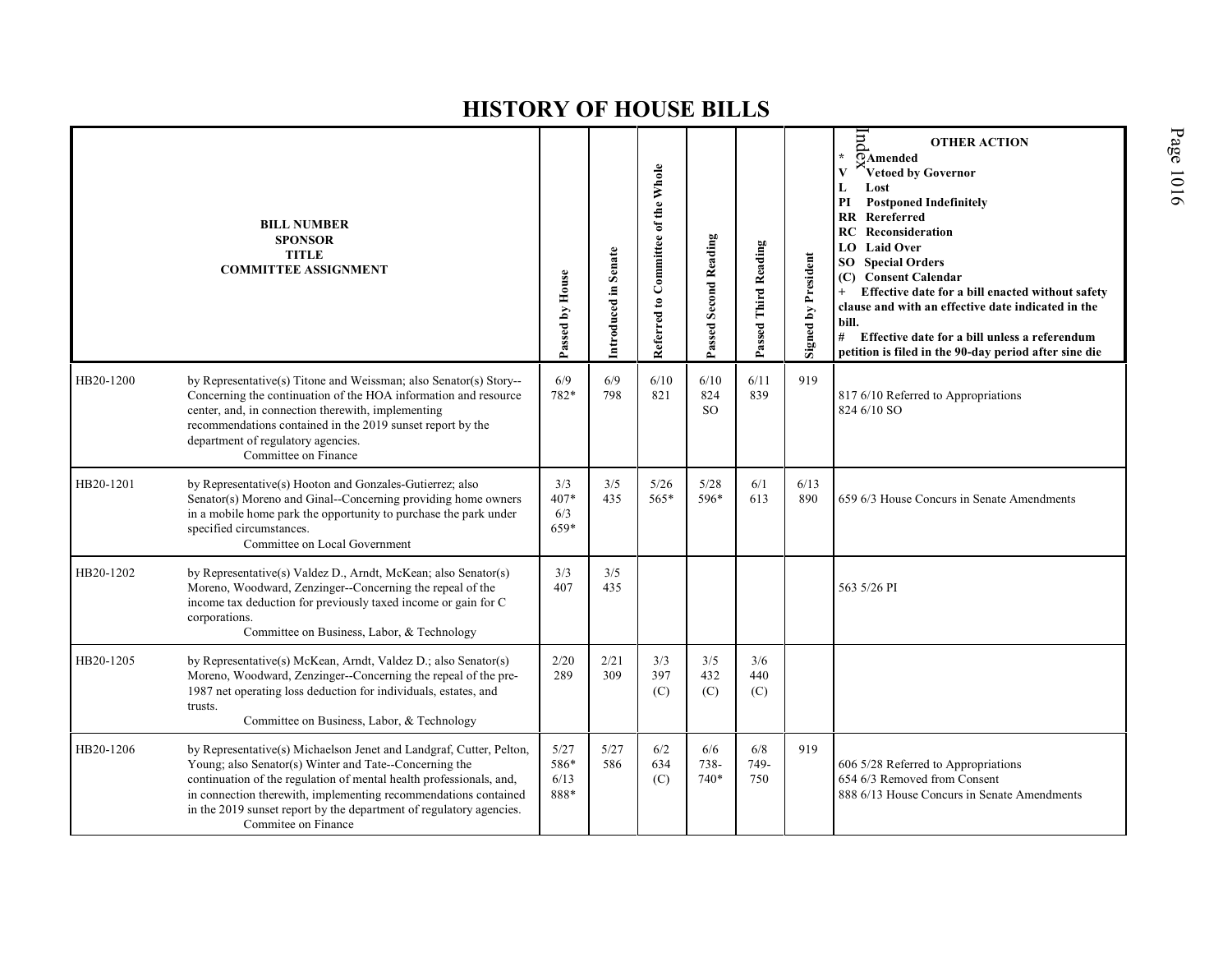|           | <b>BILL NUMBER</b><br><b>SPONSOR</b><br><b>TITLE</b><br><b>COMMITTEE ASSIGNMENT</b>                                                                                                                                                                                                                                                                                                                                                                                                                                   | Passed by House             | Introduced in Senate | Referred to Committee of the Whole | Passed Second Reading                | Passed Third Reading | Signed by President | <b>OTHER ACTION</b><br>Amended<br>V<br><b>Vetoed by Governor</b><br>L<br>Lost<br>PI<br><b>Postponed Indefinitely</b><br>$\mathbf{R}$<br>Rereferred<br>Reconsideration<br>RC<br><b>LO</b> Laid Over<br><b>Special Orders</b><br>SO<br>(C) Consent Calendar<br>Effective date for a bill enacted without safety<br>$+$<br>clause and with an effective date indicated in the<br>bill.<br># Effective date for a bill unless a referendum<br>petition is filed in the 90-day period after sine die |
|-----------|-----------------------------------------------------------------------------------------------------------------------------------------------------------------------------------------------------------------------------------------------------------------------------------------------------------------------------------------------------------------------------------------------------------------------------------------------------------------------------------------------------------------------|-----------------------------|----------------------|------------------------------------|--------------------------------------|----------------------|---------------------|-------------------------------------------------------------------------------------------------------------------------------------------------------------------------------------------------------------------------------------------------------------------------------------------------------------------------------------------------------------------------------------------------------------------------------------------------------------------------------------------------|
| HB20-1207 | by Representative(s) Melton and Wilson, Catlin, Exum, Gray,<br>Hooton; also Senator(s) Foote and Cooke--Concerning the<br>continuation of the regulation of private investigators.<br>Committee on Finance                                                                                                                                                                                                                                                                                                            | 6/6<br>$721*$               | 6/6<br>742           | 6/9<br>788                         | 6/9<br>792<br><b>SO</b>              | 6/10<br>806          | 919                 | 783 6/9 Referred to Appropriations<br>791 6/9 SO                                                                                                                                                                                                                                                                                                                                                                                                                                                |
| HB20-1208 | by Representative(s) Roberts and Will, Catlin, Exum, Pelton; also<br>Senator(s) Donovan--Concerning the continuation of the coal mine<br>board of examiners, and, in connection therewith, implementing<br>recommendations contained in the 2019 sunset report by the<br>department of regulatory agencies.<br>Committee on Agriculture & Natural Resources                                                                                                                                                           | 3/9<br>460                  | 3/10<br>479          | 6/2<br>634<br>(C)                  | 6/3<br>655<br>SO <sub>1</sub><br>(C) | 6/4<br>667<br>(C)    | 6/13<br>890         | 504 3/12 Referred to Appropriations<br>654 6/3 SO(C)<br>Page                                                                                                                                                                                                                                                                                                                                                                                                                                    |
| HB20-1209 | by Representative(s) Cutter and Mullica, Hooton, Michaelson Jenet;<br>also Senator(s) Ginal--Concerning the continuation of the nurse-<br>physician advisory task force for Colorado health care, and, in<br>connection therewith, implementing the recommendations<br>contained in the 2019 sunset report by the department of regulatory<br>agencies and specifying the type of physician organization to be<br>represented on the task force, and making an appropriation.<br>Committee on Health & Human Services | 3/2<br>393*<br>6/13<br>888* | 3/3<br>408           | 6/2<br>634<br>(C)                  | 6/4<br>674*                          | 6/5<br>703           | 919                 | $\overline{\mathbf{S}}$<br>510* 3/12 Referred to Appropriations<br>654 6/3 Removed from Consent<br>888 6/13 House Concurs in Senate Amendments                                                                                                                                                                                                                                                                                                                                                  |
| HB20-1210 | by Representative(s) Caraveo and Duran, Buckner, Soper, Titone;<br>also Senator(s) Fields--Concerning the continuation of the state<br>board of chiropractic examiners, and, in connection therewith,<br>implementing the recommendations contained in the 2019 sunset<br>report by the department of regulatory agencies.<br>Committee on Finance                                                                                                                                                                    | 5/27<br>586                 | 5/27<br>586          | 6/2<br>634                         | 6/4<br>670                           | 6/5<br>699           | 919                 | 606 5/28 Referred to Appropriations                                                                                                                                                                                                                                                                                                                                                                                                                                                             |
| HB20-1211 | by Representative(s) Valdez D. and Holtorf, Arndt, Catlin, Will;<br>also Senator(s) Rodriguez--Concerning the continuation of the<br>licensing of egg dealers, and, in connection therewith,<br>implementing the recommendations contained in the 2019 sunset<br>report by the department of regulatory agencies.<br>Committee on Finance                                                                                                                                                                             | 6/6<br>721                  | 6/6<br>742           | 6/9<br>788                         | 6/9<br>792<br><b>SO</b>              | 6/10<br>807          | 919                 | 783 6/9 Referred to Appropriations<br>791 6/9 SO                                                                                                                                                                                                                                                                                                                                                                                                                                                |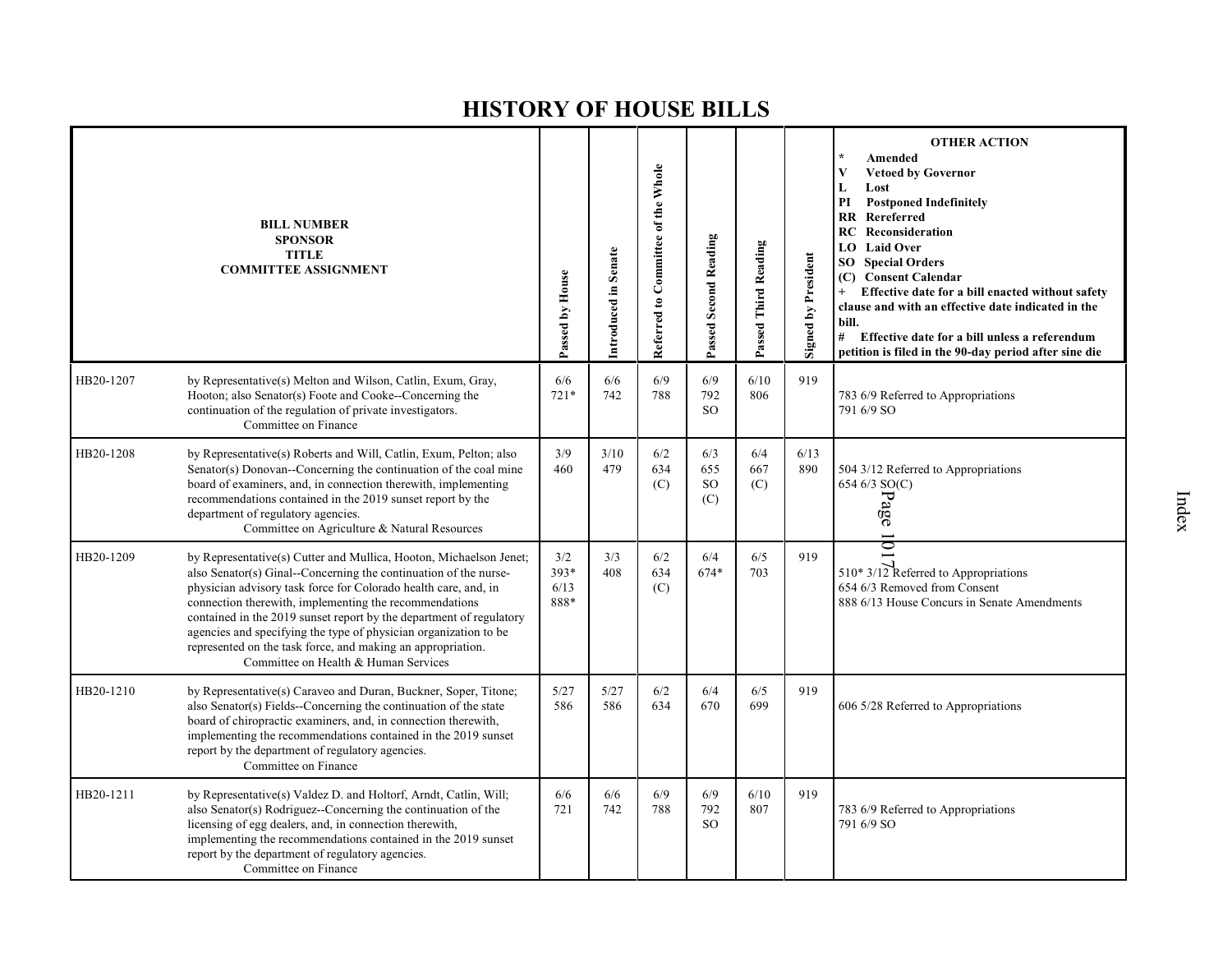|           | <b>BILL NUMBER</b><br><b>SPONSOR</b><br><b>TITLE</b><br><b>COMMITTEE ASSIGNMENT</b>                                                                                                                                                                                                                                                                                                                                                                                                                                     | Passed by House               | Introduced in Senate | Referred to Committee of the Whole | Passed Second Reading           | Passed Third Reading | <b>Signed by President</b> | $_{\rm{p}}$<br><b>OTHER ACTION</b><br>OAmended<br>Vetoed by Governor<br>Lost<br>L<br><b>Postponed Indefinitely</b><br>РI<br>Rereferred<br><b>RR</b><br><b>RC</b> Reconsideration<br>LO Laid Over<br><b>Special Orders</b><br>SO  <br><b>Consent Calendar</b><br>(C)<br>Effective date for a bill enacted without safety<br>clause and with an effective date indicated in the<br>bill.<br>#<br>Effective date for a bill unless a referendum<br>petition is filed in the 90-day period after sine die |
|-----------|-------------------------------------------------------------------------------------------------------------------------------------------------------------------------------------------------------------------------------------------------------------------------------------------------------------------------------------------------------------------------------------------------------------------------------------------------------------------------------------------------------------------------|-------------------------------|----------------------|------------------------------------|---------------------------------|----------------------|----------------------------|-------------------------------------------------------------------------------------------------------------------------------------------------------------------------------------------------------------------------------------------------------------------------------------------------------------------------------------------------------------------------------------------------------------------------------------------------------------------------------------------------------|
| HB20-1212 | by Representative(s) Landgraf and Caraveo, Singer; also Senator(s)<br>Todd and Tate--Concerning the continuation of the regulation of<br>naturopathic doctors, and, in connection therewith, implementing<br>recommendations contained in the 2019 sunset report by the<br>department of regulatory agencies.<br>Committee on Finance                                                                                                                                                                                   | 3/9<br>$460*$<br>6/13<br>888* | 3/10<br>479          | 6/2<br>634                         | 6/4<br>670*                     | 6/5<br>699           | 919                        | 566 5/26 Referred to Appropriations<br>888 6/13 House Concurs in Senate Amendments                                                                                                                                                                                                                                                                                                                                                                                                                    |
| HB20-1213 | by Representative(s) Young and Pelton, Catlin, Holtorf, Valdez D.,<br>Will; also Senator(s) Rodriguez and Sonnenberg--Concerning the<br>continuation of the department of agriculture's regulatory functions<br>related to persons who work with agricultural products, and, in<br>connection therewith, implementing recommendations contained in<br>the 2019 sunset report by the department of regulatory agencies<br>concerning the "Commodity Handler Act" and the "Farm Products<br>Act".<br>Committee on Finance | 6/9<br>782*<br>6/13<br>888*   | 6/9<br>798           | 6/11<br>831<br>(C)                 | 6/11<br>848*<br>SO <sub>2</sub> | 6/12<br>855          | 919                        | 816-817* 6/10 Referred to Appropriations<br>847 6/11 SO<br>849-850* 6/11 COW Amendment<br>888 6/13 House Concurs in Senate Amendments                                                                                                                                                                                                                                                                                                                                                                 |
| HB20-1214 | by Representative(s) Snyder and Williams D.; also Senator(s) Tate--<br>Concerning the continuation of the statutes governing home<br>warranty service contracts, and, in connection therewith,<br>implementing the recommendations contained in the 2019 sunset<br>report by the department of regulatory agencies.<br>Committee on Business, Labor, & Technology                                                                                                                                                       | 3/3<br>407                    | 3/5<br>435           | $5/26$<br>563<br>(C)               | 5/28<br>590<br>(C)              | 6/1<br>610<br>(C)    | 6/13<br>890                |                                                                                                                                                                                                                                                                                                                                                                                                                                                                                                       |
| HB20-1215 | by Representative(s) Valdez A. and Froelich; also Senator(s) Foote-<br>-Concerning the continuation of the water and wastewater facility<br>operators certification board, and, in connection therewith,<br>implementing the recommendations contained in the 2019 sunset<br>report by the department of regulatory agencies and making an<br>appropriation.<br>Committee on Agriculture & Natural Resources                                                                                                            | 2/27<br>359*<br>6/11<br>832*  | 2/28<br>375          | 6/2<br>634*                        | 6/4<br>670*                     | 6/5<br>699-<br>700   | 919                        | 505 3/12 Referred to Appropriations<br>832 6/11 House Concurs in Senate Amendments                                                                                                                                                                                                                                                                                                                                                                                                                    |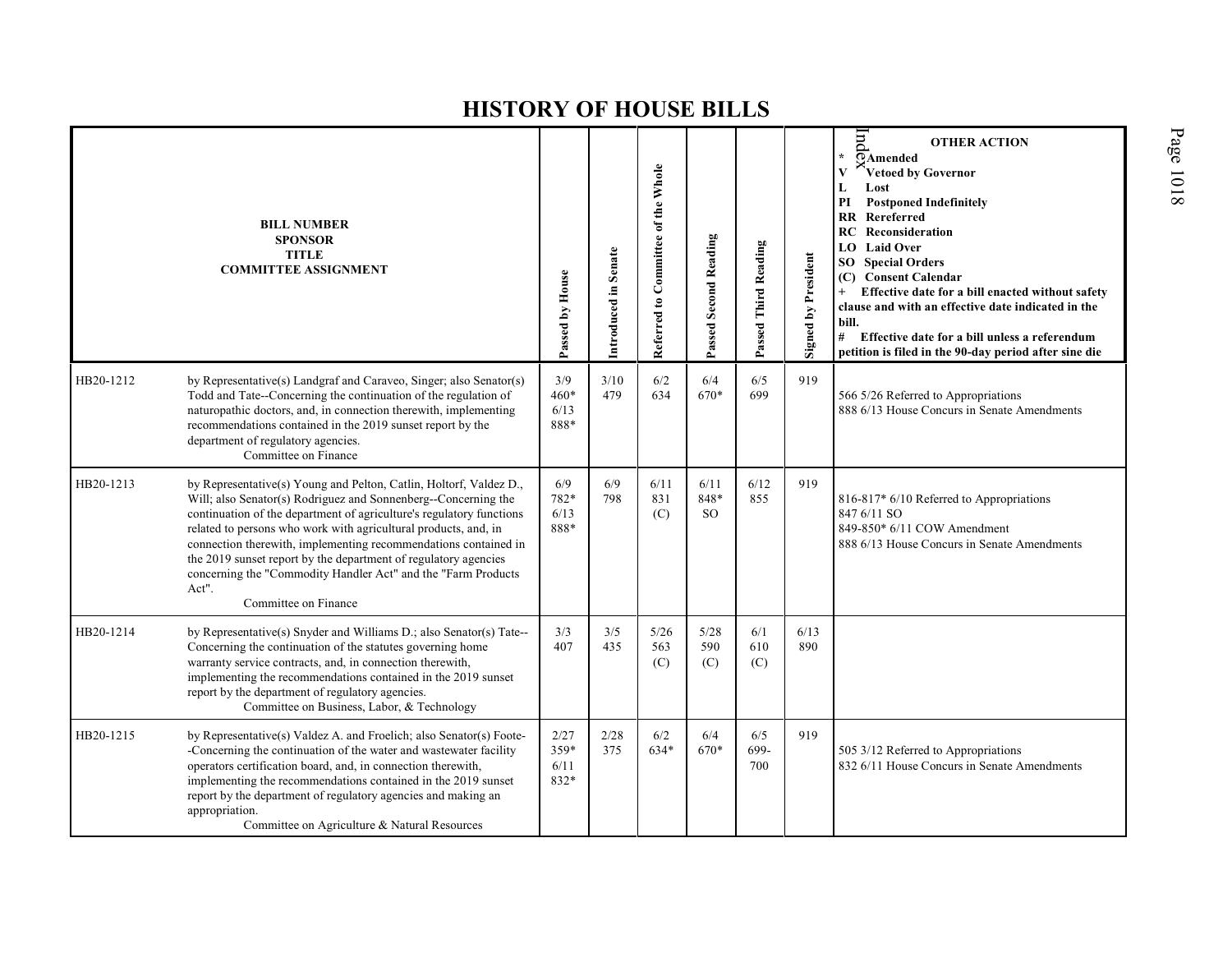|           | <b>BILL NUMBER</b><br><b>SPONSOR</b><br><b>TITLE</b><br><b>COMMITTEE ASSIGNMENT</b>                                                                                                                                                                                                                                                       | Passed by House               | Introduced in Senate | Referred to Committee of the Whole | Passed Second Reading                | Passed Third Reading | <b>Signed by President</b> | <b>OTHER ACTION</b><br>Amended<br><b>Vetoed by Governor</b><br>V<br>L<br>Lost<br>PI<br><b>Postponed Indefinitely</b><br><b>RR</b> Rereferred<br>Reconsideration<br>RC.<br><b>Laid Over</b><br>LO –<br><b>SO</b> Special Orders<br>(C) Consent Calendar<br>Effective date for a bill enacted without safety<br>$+$<br>clause and with an effective date indicated in the<br>bill.<br>#<br>Effective date for a bill unless a referendum<br>petition is filed in the 90-day period after sine die |
|-----------|-------------------------------------------------------------------------------------------------------------------------------------------------------------------------------------------------------------------------------------------------------------------------------------------------------------------------------------------|-------------------------------|----------------------|------------------------------------|--------------------------------------|----------------------|----------------------------|-------------------------------------------------------------------------------------------------------------------------------------------------------------------------------------------------------------------------------------------------------------------------------------------------------------------------------------------------------------------------------------------------------------------------------------------------------------------------------------------------|
| HB20-1216 | by Representative(s) Mullica, Buckner, Caraveo, Lontine, Titone;<br>also Senator(s) Ginal--Concerning the continuation of the state<br>board of nursing, and, in connection therewith, implementing the<br>recommendations contained in the 2019 sunset report by the<br>department of regulatory agencies.<br>Committee on Finance       | 3/12<br>498*                  | 5/26<br>570          | 6/2<br>634<br>(C)                  | 6/3<br>655<br>SO <sub>1</sub><br>(C) | 6/4<br>667<br>(C)    | 919                        | 605 5/28 Referred to Appropriations<br>654 6/3 SO(C)                                                                                                                                                                                                                                                                                                                                                                                                                                            |
| HB20-1217 | by Representative(s) Gray and McKean; also Senator(s) Moreno--<br>Concerning the continuation of marijuana financial services<br>cooperatives, and, in connection therewith, implementing the<br>recommendations contained in the 2019 sunset report by the<br>department of regulatory agencies.<br>Committee on Finance                 | 2/21<br>306                   | 2/24<br>317          | 3/11<br>490                        | 3/13<br>521                          | 3/14<br>547          | 920                        | Page 1019                                                                                                                                                                                                                                                                                                                                                                                                                                                                                       |
| HB20-1218 | by Representative(s) Buckner and Jaquez Lewis, Lontine; also<br>Senator(s) Danielson--Concerning the continuation of the licensing<br>of hearing aid providers, and, in connection therewith,<br>recommendations contained in the 2019 sunset<br>implementing<br>report by the department of regulatory agencies.<br>Committee on Finance | 6/6<br>$721*$<br>6/13<br>888* | 6/6<br>742           | 6/9<br>788                         | 6/9<br>792*<br><b>SO</b>             | 6/10<br>807          | 919                        | 783 6/9 Referred to Appropriations<br>791 6/9 SO<br>888 6/13 House Concurs in Senate Amendments                                                                                                                                                                                                                                                                                                                                                                                                 |
| HB20-1219 | by Representative(s) Buckner and Jaquez Lewis, Lontine; also<br>Senator(s) Danielson--Concerning the continuation of the licensing<br>of audiologists, and, in connection therewith, implementing<br>recommendations contained in the 2019 sunset report by the<br>department of regulatory agencies.<br>Committee on Finance             | 6/6<br>$721*$<br>6/13<br>888* | 6/6<br>742           | 6/9<br>788<br>(C)                  | 6/9<br>793*<br><sub>SO</sub>         | 6/10<br>807          | 919                        | 783 6/9 Referred to Appropriations<br>791 6/9 SO<br>888 6/13 House Concurs in Senate Amendments                                                                                                                                                                                                                                                                                                                                                                                                 |
| HB20-1223 | by Representative(s) Esgar, Bird, Buentello, McLachlan, Roberts;<br>also Senator(s) Hisey and Todd--Concerning the creation of the<br>rural arts grant program, and, in connection therewith, making an<br>appropriation.<br>Committee on Agriculture & Natural Resources                                                                 | 3/9<br>$460*$                 | 3/10<br>479          |                                    |                                      |                      |                            | 504* 3/12 Referred to Appropriations<br>875 6/13 PI                                                                                                                                                                                                                                                                                                                                                                                                                                             |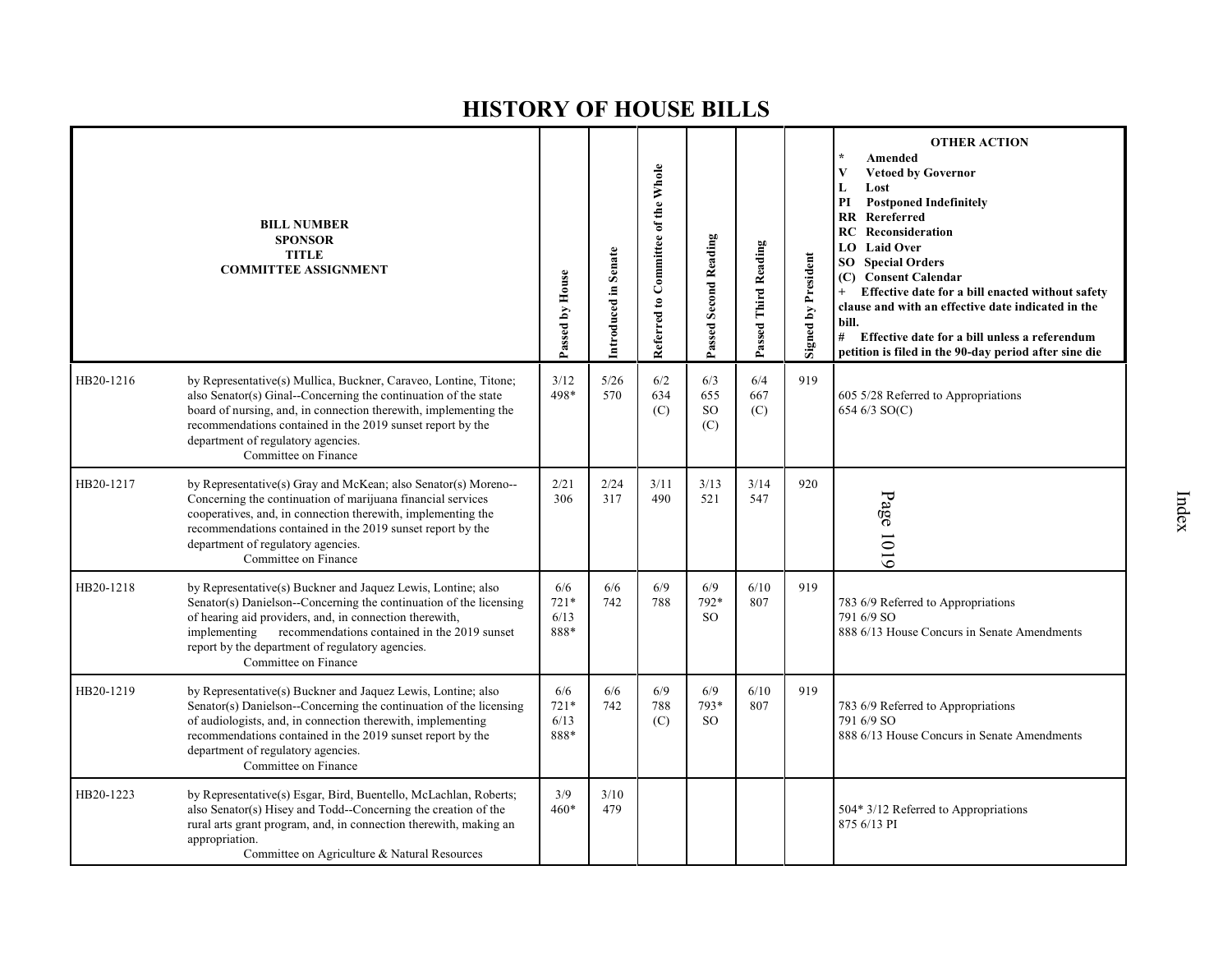|           | <b>BILL NUMBER</b><br><b>SPONSOR</b><br><b>TITLE</b><br><b>COMMITTEE ASSIGNMENT</b>                                                                                                                                                                                                                                                                                                                                                                                     | Passed by House              | Introduced in Senate | Referred to Committee of the Whole | Passed Second Reading        | Passed Third Reading  | <b>Signed by President</b> | ln d<br><b>OTHER ACTION</b><br>$\star$<br>OAmended<br>Vetoed by Governor<br>Lost<br>L<br>PI<br><b>Postponed Indefinitely</b><br>$\mathbf{R}$<br>Rereferred<br>Reconsideration<br>RC<br><b>Laid Over</b><br>LO.<br><b>SO</b> Special Orders<br><b>Consent Calendar</b><br>(C)<br>Effective date for a bill enacted without safety<br>$+$<br>clause and with an effective date indicated in the<br>bill.<br># Effective date for a bill unless a referendum<br>petition is filed in the 90-day period after sine die |
|-----------|-------------------------------------------------------------------------------------------------------------------------------------------------------------------------------------------------------------------------------------------------------------------------------------------------------------------------------------------------------------------------------------------------------------------------------------------------------------------------|------------------------------|----------------------|------------------------------------|------------------------------|-----------------------|----------------------------|--------------------------------------------------------------------------------------------------------------------------------------------------------------------------------------------------------------------------------------------------------------------------------------------------------------------------------------------------------------------------------------------------------------------------------------------------------------------------------------------------------------------|
| HB20-1225 | by Representative(s) Weissman and Catlin; also Senator(s) Fenberg<br>and Coram--Concerning clarification of the requirement of<br>reasonableness in charges imposed by one cooperative electric<br>association upon another.<br>Committee on Transportation & Energy                                                                                                                                                                                                    | 3/4<br>$416*$                | 3/5<br>435           | 3/12<br>511                        | 3/13<br>535<br><sub>SO</sub> | 3/14<br>550           | 920                        | 534 3/13 SO                                                                                                                                                                                                                                                                                                                                                                                                                                                                                                        |
| HB20-1228 | by Representative(s) Froelich; also Senator(s) Danielson--<br>Concerning forensic medical evidence of sexual assault, and, in<br>connection therewith, making an appropriation.<br>Committee on Health & Human Services                                                                                                                                                                                                                                                 | 3/9<br>$460*$                | 3/10<br>479          |                                    |                              |                       |                            | 579 5/27 PI                                                                                                                                                                                                                                                                                                                                                                                                                                                                                                        |
| HB20-1229 | by Representative(s) Buentello; also Senator(s) Cooke and Bridges-<br>-Concerning authorizing the peace officers standards and training<br>board to establish a scholarship program for law enforcement<br>agencies with limited resources to assist the agencies with the<br>payment of tuition costs for peace officer candidates to attend an<br>approved basic law enforcement training academy.<br>Committee on Judiciary                                          | 2/27<br>359*<br>5/26<br>570* | 3/2<br>394           | 3/10<br>463*<br>(C)                | 3/12<br>500*<br>(C)          | 3/13<br>517<br>(C)    | 6/13<br>890                | 552 3/14 House Requests Conference Committee and<br>Appoints Conferees<br>570 5/26 House Recedes<br>570 5/26 House Concurs in Senate Amendments                                                                                                                                                                                                                                                                                                                                                                    |
| HB20-1230 | by Representative(s) Singer and Larson, Caraveo, Cutter, Gonzales-<br>Gutierrez, Holtorf, Jaquez Lewis, Landgraf, Liston, Michaelson<br>Jenet, Mullica, Pelton, Young; also Senator(s) Fields--Concerning<br>the continuation of the "Occupational Therapy Practice Act", and,<br>in connection therewith, implementing the recommendations<br>contained in the 2019 sunset report by the department of regulatory<br>agencies.<br>Committee on Health & Human Services | 3/9<br>460*<br>6/11<br>832*  | 3/10<br>479          | 6/2<br>634<br>(C)                  | 6/4<br>674*                  | 6/5<br>$702 -$<br>703 | 919                        | 580 5/27 Referred to Finance<br>605 5/28 Referred to Appropriations<br>654 6/3 Removed from Consent<br>832 6/11 House Concurs in Senate Amendments                                                                                                                                                                                                                                                                                                                                                                 |
| HB20-1232 | by Representative(s) Michaelson Jenet and Liston; also Senator(s)<br>Todd and Priola--Concerning equity in access to clinical trials for<br>individuals enrolled in the medical assistance program.<br>Committee on State, Veterans, & Military Affairs                                                                                                                                                                                                                 | 5/27<br>586*                 | 5/27<br>586          | 5/28<br>606<br>(C)                 | 6/2<br>639<br>(C)            | 6/3<br>647<br>(C)     | 919                        |                                                                                                                                                                                                                                                                                                                                                                                                                                                                                                                    |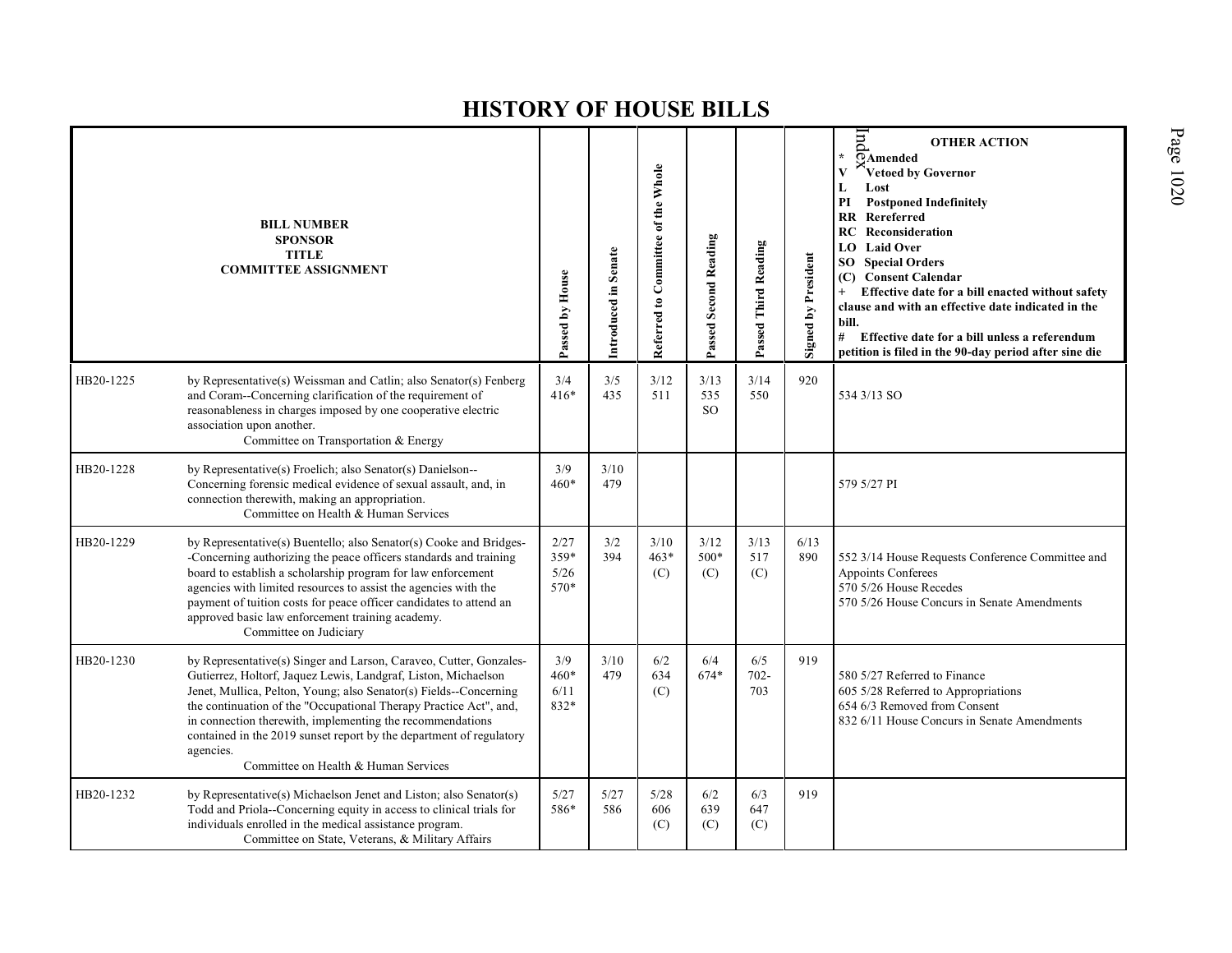|           | <b>BILL NUMBER</b><br><b>SPONSOR</b><br><b>TITLE</b><br><b>COMMITTEE ASSIGNMENT</b>                                                                                                                                                                                                                                                                                          | Passed by House               | Introduced in Senate | Referred to Committee of the Whole | Passed Second Reading               | Passed Third Reading              | <b>Signed by President</b> | <b>OTHER ACTION</b><br>Amended<br><b>Vetoed by Governor</b><br>V<br>L<br>Lost<br>PI<br><b>Postponed Indefinitely</b><br>Rereferred<br>RR<br>Reconsideration<br>RC<br><b>Laid Over</b><br>LO.<br><b>SO</b> Special Orders<br><b>Consent Calendar</b><br>(C)<br>Effective date for a bill enacted without safety<br>$+$<br>clause and with an effective date indicated in the<br>bill.<br># Effective date for a bill unless a referendum<br>petition is filed in the 90-day period after sine die |
|-----------|------------------------------------------------------------------------------------------------------------------------------------------------------------------------------------------------------------------------------------------------------------------------------------------------------------------------------------------------------------------------------|-------------------------------|----------------------|------------------------------------|-------------------------------------|-----------------------------------|----------------------------|--------------------------------------------------------------------------------------------------------------------------------------------------------------------------------------------------------------------------------------------------------------------------------------------------------------------------------------------------------------------------------------------------------------------------------------------------------------------------------------------------|
| HB20-1234 | by Representative(s) Valdez D. and Liston; also Senator(s) Fields--<br>Concerning peace officer status for certain employees of the<br>department of revenue.<br>Committee on Judiciary                                                                                                                                                                                      | 3/4<br>416                    | 3/5<br>435           |                                    |                                     |                                   |                            | 564 5/26 PI                                                                                                                                                                                                                                                                                                                                                                                                                                                                                      |
| HB20-1236 | by Representative(s) Lontine and Will; also Senator(s) Tate and<br>Bridges--Concerning a health care coverage enrollment program<br>that uses information gathered from state individual income tax<br>return forms to aid uninsured individuals in obtaining health care<br>coverage.<br>Committee on Finance                                                               | 3/9<br>$460*$<br>6/11<br>832* | 3/10<br>479          | $5/26$<br>568                      | 5/28<br>593                         | 6/1<br>612<br>6/4<br>668-<br>669* | 919                        | 655 6/3 Recalled<br>656 6/3 Transmitted from House<br>656 6/3 Reconsideration Granted<br>$6566/3000$ to $6/4$<br>832 6/11 House Concurs in Senate Amendments<br>$\Omega_{\rm 4}$                                                                                                                                                                                                                                                                                                                 |
| HB20-1237 | by Representative(s) Young and Saine; also Senator(s) Moreno and<br>Sonnenberg--Concerning the assignment of certain children and<br>youth to managed care service areas under the medical assistance<br>act.<br>Committee on State, Veterans, & Military Affairs                                                                                                            | 5/27<br>586*                  | 5/27<br>586          | 5/28<br>606<br>(C)                 | 6/2<br>639<br>(C)                   | 6/3<br>648<br>(C)                 | 919                        |                                                                                                                                                                                                                                                                                                                                                                                                                                                                                                  |
| HB20-1241 | by Representative(s) Benavidez and Kipp, Bird, Buentello,<br>Coleman, Duran, Gonzales-Gutierrez, Gray, Lontine, Melton,<br>Michaelson Jenet, Roberts, Singer, Sirota, Weissman; also<br>Senator(s) Rodriguez and Todd--Concerning the issuance of a<br>professional license to a person who is legally authorized to work in<br>the United States.<br>Committee on Judiciary | 2/28<br>$374*$                | 3/2<br>394           |                                    |                                     |                                   |                            | 564 5/26 PI                                                                                                                                                                                                                                                                                                                                                                                                                                                                                      |
| HB20-1242 | by Representative(s) Esgar, McCluskie, Ransom; also Senator(s)<br>Moreno, Zenzinger, Rankin--Concerning a supplemental<br>appropriation to the department of agriculture.<br>Committee on Appropriations                                                                                                                                                                     | 2/6<br>182                    | 2/6<br>183           | 2/11<br>204<br>(C)                 | 2/12<br>219<br><sub>SO</sub><br>(C) | 2/13<br>231<br>(C)                |                            | 218 2/12 SO(C)                                                                                                                                                                                                                                                                                                                                                                                                                                                                                   |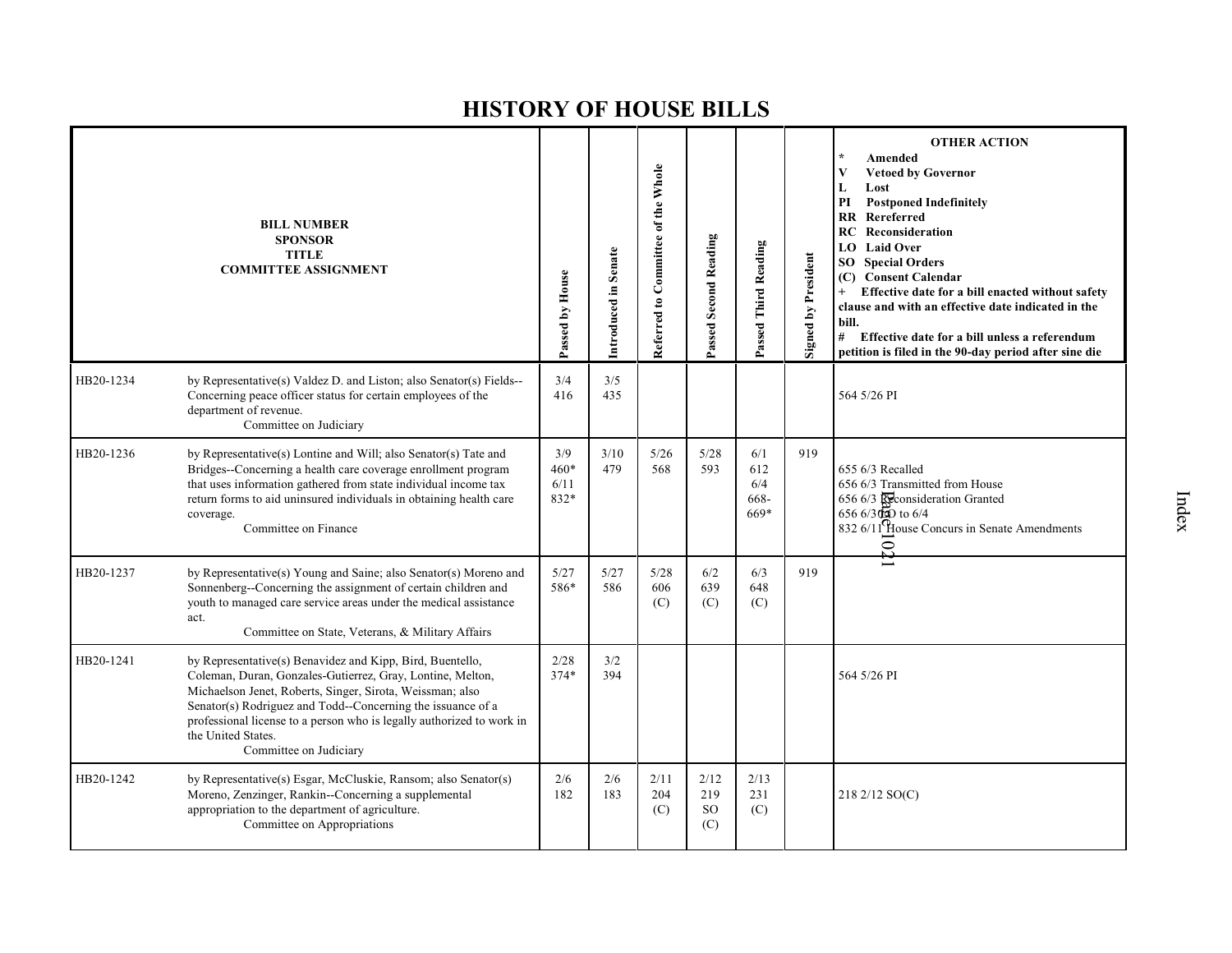|           | <b>BILL NUMBER</b><br><b>SPONSOR</b><br><b>TITLE</b><br><b>COMMITTEE ASSIGNMENT</b>                                                                                                                                                                      | Passed by House | Introduced in Senate | Referred to Committee of the Whole | Passed Second Reading                 | Passed Third Reading       | <b>Signed by President</b> | Ιnd<br><b>OTHER ACTION</b><br>$\star$<br>$\overline{\Omega}$ Amended<br>Vetoed by Governor<br>Lost<br>L<br><b>Postponed Indefinitely</b><br>PI<br><b>RR</b> Rereferred<br><b>RC</b> Reconsideration<br><b>LO</b> Laid Over<br><b>SO</b> Special Orders<br><b>Consent Calendar</b><br>(C)<br>Effective date for a bill enacted without safety<br>clause and with an effective date indicated in the<br>bill.<br># Effective date for a bill unless a referendum<br>petition is filed in the 90-day period after sine die |
|-----------|----------------------------------------------------------------------------------------------------------------------------------------------------------------------------------------------------------------------------------------------------------|-----------------|----------------------|------------------------------------|---------------------------------------|----------------------------|----------------------------|-------------------------------------------------------------------------------------------------------------------------------------------------------------------------------------------------------------------------------------------------------------------------------------------------------------------------------------------------------------------------------------------------------------------------------------------------------------------------------------------------------------------------|
| HB20-1243 | by Representative(s) Esgar, McCluskie; also Senator(s) Moreno,<br>Zenzinger, Rankin--Concerning a supplemental appropriation to the<br>department of corrections.<br>Committee on Appropriations                                                         | 2/6<br>182*     | 2/6<br>183           | 2/11<br>204                        | 2/12<br>221<br>SO <sub>2</sub>        | 2/13<br>236                |                            | 220 2/12 SO                                                                                                                                                                                                                                                                                                                                                                                                                                                                                                             |
| HB20-1244 | by Representative(s) Esgar, McCluskie, Ransom; also Senator(s)<br>Moreno, Zenzinger, Rankin--Concerning a supplemental<br>appropriation to the department of education.<br>Committee on Appropriations                                                   | 2/6<br>182      | 2/6<br>183           | 2/11<br>204<br>(C)                 | 2/12<br>219<br><b>SO</b><br>(C)       | 2/13<br>231<br>(C)         |                            | 218 2/12 SO(C)                                                                                                                                                                                                                                                                                                                                                                                                                                                                                                          |
| HB20-1245 | by Representative(s) Esgar, McCluskie; also Senator(s) Moreno,<br>Zenzinger, Rankin--Concerning a supplemental appropriation to the<br>offices of the governor, lieutenant governor, and state planning and<br>budgeting.<br>Committee on Appropriations | 2/6<br>182      | 2/6<br>183           | 2/11<br>204                        | 2/12<br>221<br>SO <sub>2</sub>        | 2/13<br>236                |                            | 220 2/12 SO                                                                                                                                                                                                                                                                                                                                                                                                                                                                                                             |
| HB20-1246 | by Representative(s) Esgar, McCluskie, Ransom; also Senator(s)<br>Moreno, Zenzinger, Rankin--Concerning a supplemental<br>appropriation to the department of health care policy and financing.<br>Committee on Appropriations                            | 2/6<br>182      | 2/6<br>183           | 2/11<br>204                        | 2/12<br>221<br><sub>SO</sub>          | 2/13<br>236                |                            | 220 2/12 SO                                                                                                                                                                                                                                                                                                                                                                                                                                                                                                             |
| HB20-1247 | by Representative(s) Esgar, McCluskie; also Senator(s) Moreno,<br>Zenzinger, Rankin--Concerning a supplemental appropriation to the<br>department of higher education.<br>Committee on Appropriations                                                    | 2/6<br>182      | 2/6<br>183           | 2/11<br>204                        | 2/12<br>221<br><b>SO</b>              | 2/13<br>237<br>2/13<br>240 |                            | 220 2/12 SO<br>239 2/13 Reconsideration Granted                                                                                                                                                                                                                                                                                                                                                                                                                                                                         |
| HB20-1248 | by Representative(s) Esgar, McCluskie, Ransom; also Senator(s)<br>Moreno, Zenzinger, Rankin--Concerning a supplemental<br>appropriation to the department of human services.<br>Committee on Appropriations                                              | 2/6<br>182      | 2/6<br>183           | 2/11<br>204<br>(C)                 | 2/12<br>219<br>SO <sub>1</sub><br>(C) | 2/13<br>232<br>(C)         |                            | 218 2/12 SO(C)                                                                                                                                                                                                                                                                                                                                                                                                                                                                                                          |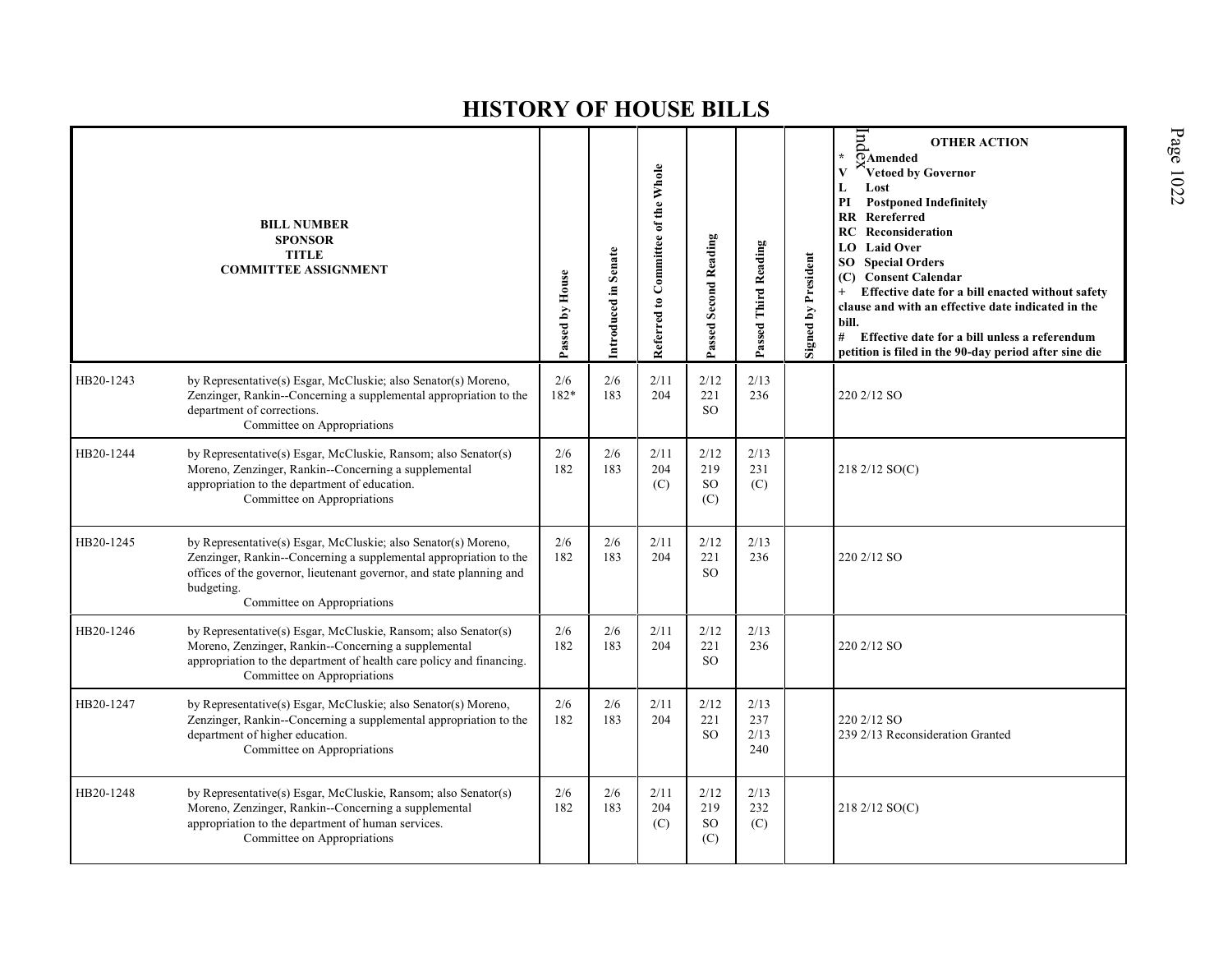|           | <b>BILL NUMBER</b><br><b>SPONSOR</b><br><b>TITLE</b><br><b>COMMITTEE ASSIGNMENT</b>                                                                                                                                        | Passed by House | Introduced in Senate | Referred to Committee of the Whole | Passed Second Reading           | Passed Third Reading | <b>Signed by President</b> | $\star$<br>Amended<br>V<br><b>Vetoed by Governor</b><br>L<br>Lost<br>PI<br><b>Postponed Indefinitely</b><br><b>RR</b> Rereferred<br><b>RC</b> Reconsideration<br><b>Laid Over</b><br>LO.<br><b>SO</b> Special Orders<br><b>Consent Calendar</b><br>(C)<br>Effective date for a bill enacted without safety<br>$+$<br>clause and with an effective date indicated in the<br>bill.<br># Effective date for a bill unless a referendum<br>petition is filed in the 90-day period after sine die |
|-----------|----------------------------------------------------------------------------------------------------------------------------------------------------------------------------------------------------------------------------|-----------------|----------------------|------------------------------------|---------------------------------|----------------------|----------------------------|----------------------------------------------------------------------------------------------------------------------------------------------------------------------------------------------------------------------------------------------------------------------------------------------------------------------------------------------------------------------------------------------------------------------------------------------------------------------------------------------|
| HB20-1249 | by Representative(s) Esgar, McCluskie, Ransom; also Senator(s)<br>Moreno, Zenzinger, Rankin--Concerning a supplemental<br>appropriation to the judicial department.<br>Committee on Appropriations                         | 2/6<br>182      | 2/6<br>183           | 2/11<br>204<br>(C)                 | 2/12<br>219<br>SO<br>(C)        | 2/13<br>232<br>(C)   |                            | 218 2/12 SO(C)                                                                                                                                                                                                                                                                                                                                                                                                                                                                               |
| HB20-1250 | by Representative(s) Esgar, McCluskie, Ransom; also Senator(s)<br>Moreno, Zenzinger, Rankin--Concerning a supplemental<br>appropriation to the department of law.<br>Committee on Appropriations                           | 2/6<br>182      | 2/6<br>183           | 2/11<br>204                        | 2/12<br>221<br><sub>SO</sub>    | 2/13<br>237          |                            | 220 2/12 SO<br>Page                                                                                                                                                                                                                                                                                                                                                                                                                                                                          |
| HB20-1251 | by Representative(s) Esgar, McCluskie, Ransom; also Senator(s)<br>Moreno, Zenzinger, Rankin--Concerning a supplemental<br>appropriation to the department of local affairs.<br>Committee on Appropriations                 | 2/6<br>182      | 2/6<br>184           | 2/11<br>205<br>(C)                 | 2/12<br>219<br><b>SO</b><br>(C) | 2/13<br>232<br>(C)   |                            | 2182/1280(C)                                                                                                                                                                                                                                                                                                                                                                                                                                                                                 |
| HB20-1252 | by Representative(s) Esgar, McCluskie, Ransom; also Senator(s)<br>Moreno, Zenzinger, Rankin--Concerning a supplemental<br>appropriation to the department of military and veterans affairs.<br>Committee on Appropriations | 2/6<br>182      | 2/6<br>184           | 2/11<br>205<br>(C)                 | 2/12<br>219<br><b>SO</b><br>(C) | 2/13<br>233<br>(C)   |                            | 218 2/12 SO(C)                                                                                                                                                                                                                                                                                                                                                                                                                                                                               |
| HB20-1253 | by Representative(s) Esgar, McCluskie, Ransom; also Senator(s)<br>Moreno, Zenzinger, Rankin--Concerning a supplemental<br>appropriation to the department of natural resources.<br>Committee on Appropriations             | 2/6<br>182      | 2/6<br>184           | 2/11<br>205<br>(C)                 | 2/12<br>219<br><b>SO</b><br>(C) | 2/13<br>233<br>(C)   |                            | 218 2/12 SO(C)                                                                                                                                                                                                                                                                                                                                                                                                                                                                               |
| HB20-1254 | by Representative(s) Esgar, McCluskie, Ransom; also Senator(s)<br>Moreno, Zenzinger, Rankin--Concerning a supplemental<br>appropriation to the department of personnel.<br>Committee on Appropriations                     | 2/6<br>182      | 2/6<br>184           | 2/11<br>205<br>(C)                 | 2/12<br>219<br><b>SO</b><br>(C) | 2/13<br>233<br>(C)   |                            | 218 2/12 SO(C)                                                                                                                                                                                                                                                                                                                                                                                                                                                                               |
|           |                                                                                                                                                                                                                            |                 |                      |                                    |                                 |                      |                            |                                                                                                                                                                                                                                                                                                                                                                                                                                                                                              |

**OTHER ACTION**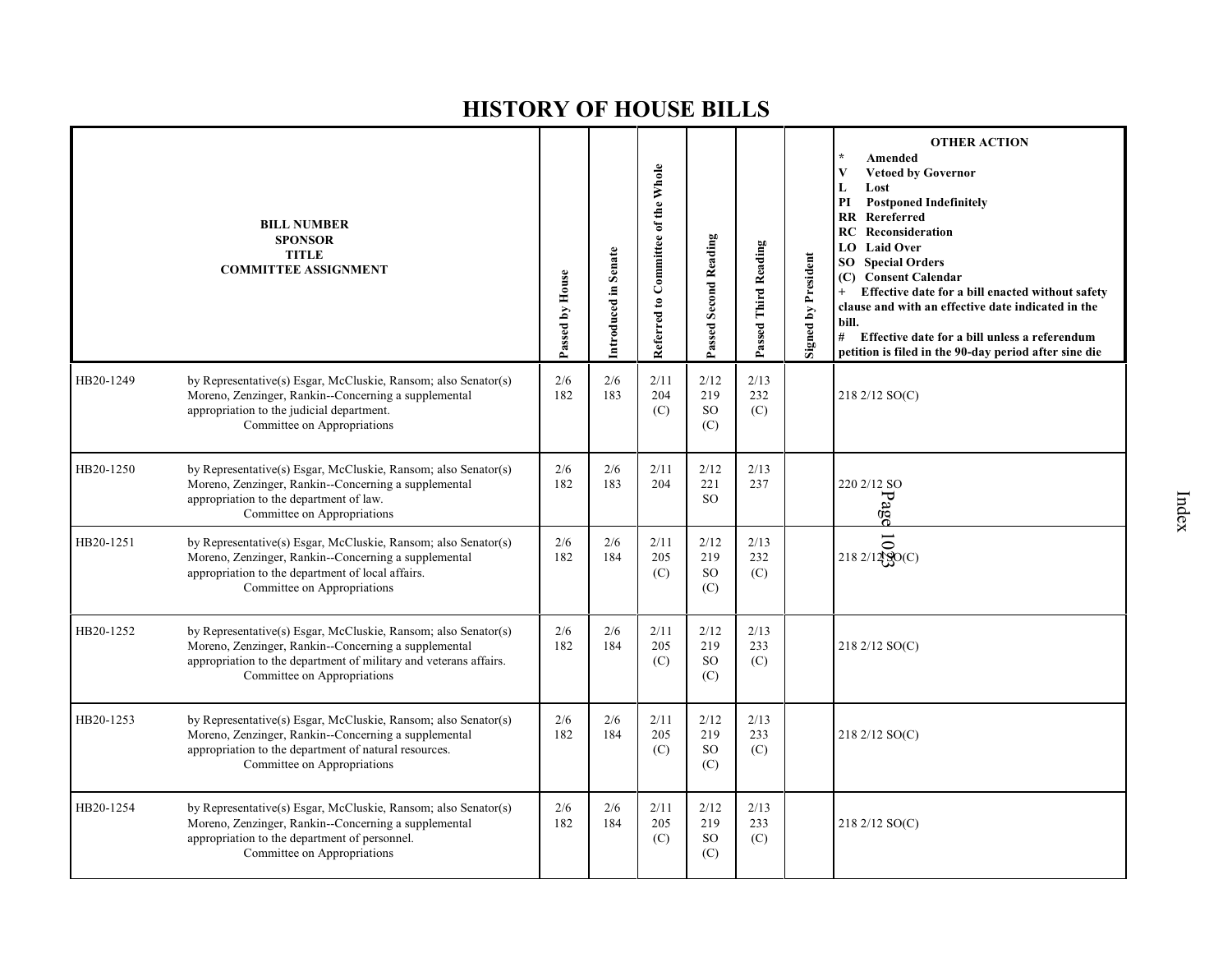|           | <b>BILL NUMBER</b><br><b>SPONSOR</b><br><b>TITLE</b><br><b>COMMITTEE ASSIGNMENT</b>                                                                                                                                                                                                                          | Passed by House | Introduced in Senate | Referred to Committee of the Whole | Passed Second Reading               | Passed Third Reading | Signed by President | $\mathop{\mathrm{Im}}$<br><b>OTHER ACTION</b><br>$\overline{O}$ Amended<br>$\star$<br>Vetoed by Governor<br>Lost<br>L<br>$\mathbf{PI}$<br><b>Postponed Indefinitely</b><br>Rereferred<br>RR<br><b>RC</b> Reconsideration<br><b>Laid Over</b><br>LO.<br><b>SO</b> Special Orders<br><b>Consent Calendar</b><br>(C)<br>Effective date for a bill enacted without safety<br>$+$<br>clause and with an effective date indicated in the<br>bill.<br># Effective date for a bill unless a referendum<br>petition is filed in the 90-day period after sine die |
|-----------|--------------------------------------------------------------------------------------------------------------------------------------------------------------------------------------------------------------------------------------------------------------------------------------------------------------|-----------------|----------------------|------------------------------------|-------------------------------------|----------------------|---------------------|---------------------------------------------------------------------------------------------------------------------------------------------------------------------------------------------------------------------------------------------------------------------------------------------------------------------------------------------------------------------------------------------------------------------------------------------------------------------------------------------------------------------------------------------------------|
| HB20-1255 | by Representative(s) Esgar, McCluskie, Ransom; also Senator(s)<br>Moreno, Zenzinger, Rankin--Concerning a supplemental<br>appropriation to the department of public health and environment.<br>Committee on Appropriations                                                                                   | 2/6<br>182      | 2/6<br>184           | 2/11<br>205                        | 2/12<br>221<br><b>SO</b>            | 2/13<br>237          |                     | 220 2/12 SO                                                                                                                                                                                                                                                                                                                                                                                                                                                                                                                                             |
| HB20-1256 | by Representative(s) Esgar, McCluskie, Ransom; also Senator(s)<br>Moreno, Zenzinger, Rankin--Concerning a supplemental<br>appropriation to the department of public safety.<br>Committee on Appropriations                                                                                                   | 2/6<br>182      | 2/6<br>184           | 2/11<br>205                        | 2/12<br>221<br><sub>SO</sub>        | 2/13<br>238          |                     | 220 2/12 SO                                                                                                                                                                                                                                                                                                                                                                                                                                                                                                                                             |
| HB20-1257 | by Representative(s) Esgar, McCluskie, Ransom; also Senator(s)<br>Moreno, Zenzinger, Rankin--Concerning a supplemental<br>appropriation to the department of revenue.<br>Committee on Appropriations                                                                                                         | 2/6<br>182      | 2/6<br>184           | 2/11<br>205                        | 2/12<br>221<br>SO.                  | 2/13<br>238          |                     | 220 2/12 SO                                                                                                                                                                                                                                                                                                                                                                                                                                                                                                                                             |
| HB20-1258 | by Representative(s) Esgar, McCluskie, Ransom; also Senator(s)<br>Moreno, Zenzinger, Rankin--Concerning a supplemental<br>appropriation to the department of the treasury.<br>Committee on Appropriations                                                                                                    | 2/6<br>182      | 2/6<br>184           | 2/11<br>205<br>(C)                 | 2/12<br>220<br>SO<br>(C)            | 2/13<br>234<br>(C)   |                     | 218 2/12 SO(C)                                                                                                                                                                                                                                                                                                                                                                                                                                                                                                                                          |
| HB20-1259 | by Representative(s) Esgar, McCluskie, Ransom; also Senator(s)<br>Moreno, Zenzinger, Rankin--Concerning funding for capital<br>construction, and making supplemental appropriations in<br>connection therewith.<br>Committee on Appropriations                                                               | 2/6<br>182      | 2/6<br>184           | 2/11<br>205                        | 2/12<br>222<br><b>SO</b>            | 2/13<br>238          |                     | 220 2/12 SO                                                                                                                                                                                                                                                                                                                                                                                                                                                                                                                                             |
| HB20-1260 | by Representative(s) Esgar and McCluskie, Ransom; also Senator(s)<br>Zenzinger and Rankin, Moreno--Concerning adjustments in the<br>amount of total program funding for public schools for the 2019-20<br>budget year, and, in connection therewith, making an appropriation.<br>Committee on Appropriations | 2/6<br>182*     | 2/6<br>184           | 2/11<br>205<br>(C)                 | 2/12<br>220<br><sub>SO</sub><br>(C) | 2/13<br>234<br>(C)   |                     | 218 2/12 SO(C)                                                                                                                                                                                                                                                                                                                                                                                                                                                                                                                                          |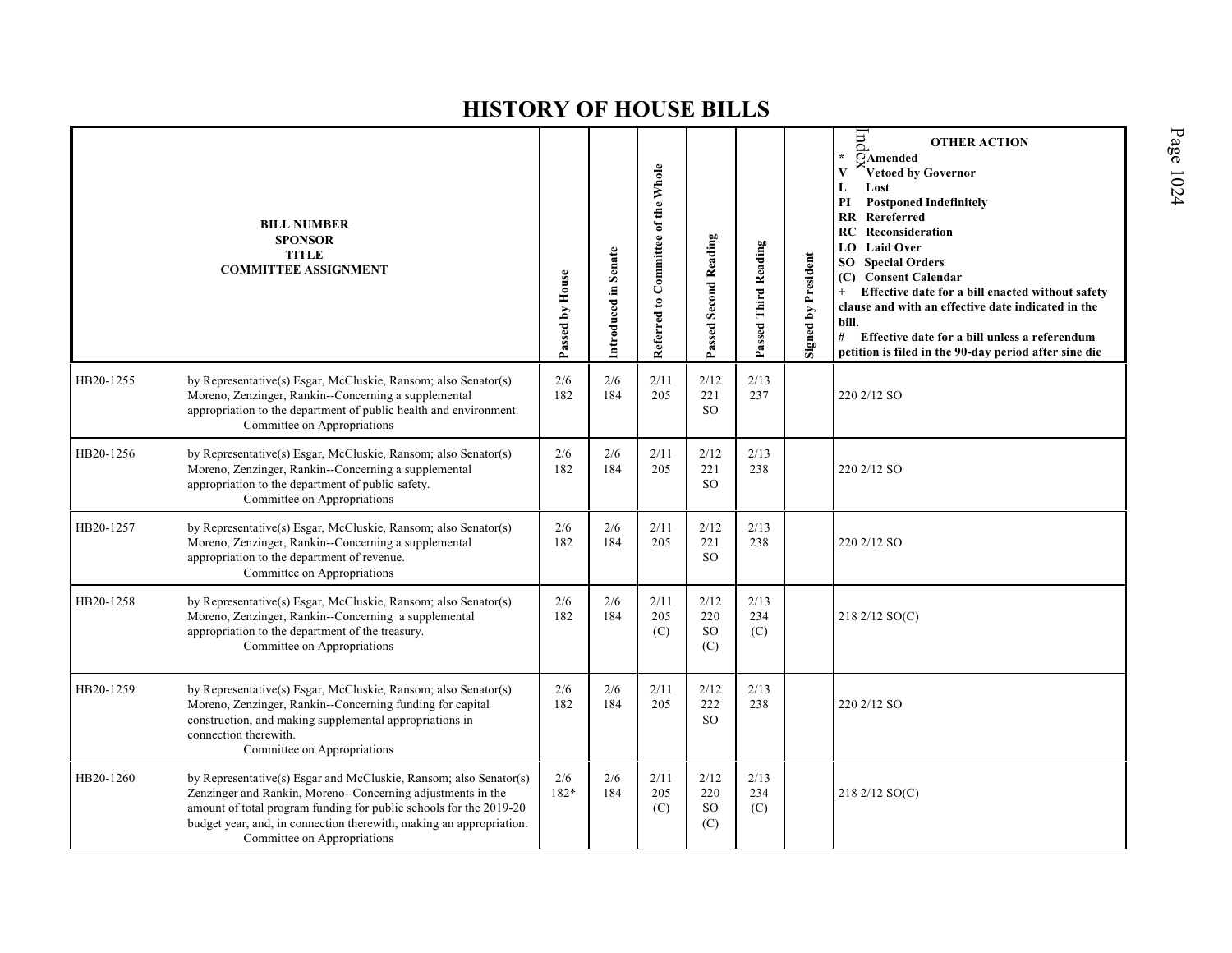|           | <b>BILL NUMBER</b><br><b>SPONSOR</b><br><b>TITLE</b><br><b>COMMITTEE ASSIGNMENT</b>                                                                                                                                                                                                                                      | Passed by House | Introduced in Senate | Referred to Committee of the Whole | Passed Second Reading        | Passed Third Reading       | Signed by President | <b>OTHER ACTION</b><br>Amended<br>$\mathbf{V}$<br><b>Vetoed by Governor</b><br>L<br>Lost<br>PI<br><b>Postponed Indefinitely</b><br><b>RR</b> Rereferred<br>Reconsideration<br>RC-<br>LO Laid Over<br><b>Special Orders</b><br>SO.<br>(C) Consent Calendar<br>Effective date for a bill enacted without safety<br>clause and with an effective date indicated in the<br>bill.<br>#<br>Effective date for a bill unless a referendum<br>petition is filed in the 90-day period after sine die |
|-----------|--------------------------------------------------------------------------------------------------------------------------------------------------------------------------------------------------------------------------------------------------------------------------------------------------------------------------|-----------------|----------------------|------------------------------------|------------------------------|----------------------------|---------------------|---------------------------------------------------------------------------------------------------------------------------------------------------------------------------------------------------------------------------------------------------------------------------------------------------------------------------------------------------------------------------------------------------------------------------------------------------------------------------------------------|
| HB20-1261 | by Representative(s) Esgar and Ransom, McCluskie; also Senator(s)<br>Moreno and Rankin, Zenzinger--Concerning a transfer of money<br>from the general fund to the information technology capital account<br>within the capital construction fund.<br>Committee on Appropriations                                         | 2/6<br>182      | 2/6<br>184           | 2/11<br>205                        | 2/12<br>222<br><sub>SO</sub> | 2/13<br>239                |                     | 220 2/12 SO                                                                                                                                                                                                                                                                                                                                                                                                                                                                                 |
| HB20-1262 | by Representative(s) Esgar and McCluskie; also Senator(s) Moreno<br>and Zenzinger, Rankin--Concerning money appropriated for<br>housing assistance for persons transitioning from the criminal or<br>juvenile justice system.<br>Committee on Appropriations                                                             | 2/13<br>$240*$  | 2/13<br>247          | 2/25<br>333<br>(C)                 | 2/27<br>348<br>(C)           | 2/28<br>368<br>(C)         | 3/6<br>444          | Page $\frac{1}{256}$<br>$\frac{1}{256}$                                                                                                                                                                                                                                                                                                                                                                                                                                                     |
| HB20-1265 | by Representative(s) Benavidez and Valdez A., Caraveo, Duran,<br>Froelich, Gonzales-Gutierrez, Hooton, Jaquez Lewis, Kipp, Melton,<br>Mullica, Sirota, Titone, Cutter; also Senator(s) Gonzales and<br>Moreno, Fenberg--Concerning increased public protections from<br>emissions of air toxics.<br>Committee on Finance | 6/6<br>$721*$   | 6/6<br>742           | 6/9<br>783                         | 6/10<br>820<br><sub>SO</sub> | 6/11<br>838<br>6/11<br>840 | 919                 | 840 6/11 Reconsideration Granted                                                                                                                                                                                                                                                                                                                                                                                                                                                            |
| HB20-1266 | by Representative(s) Mullica; also Senator(s) Winter--Concerning<br>the modification of the requirements for the sale of fireworks for<br>transport by the purchaser pursuant to an exporter of fireworks<br>license.<br>Committee on Transportation & Energy                                                            | 3/3<br>407*     | 3/5<br>435           |                                    |                              |                            |                     | 569 5/26 PI                                                                                                                                                                                                                                                                                                                                                                                                                                                                                 |
| HB20-1267 | by Representative(s) Tipper; also Senator(s) Gonzales--Concerning<br>transparency of penal telecommunications service providers in jails,<br>and, in connection therewith, making an appropriation.<br>Committee on Judiciary                                                                                            | 3/9<br>460*     | 3/10<br>479          |                                    |                              |                            |                     | 564 5/26 PI                                                                                                                                                                                                                                                                                                                                                                                                                                                                                 |
| HB20-1270 | by Representative(s) Michaelson Jenet; also Senator(s) Fields--<br>Concerning the consent of one parent for a licensed professional<br>person to treat a minor for a behavioral health disorder.<br>Committee on Judiciary                                                                                               | 2/27<br>359*    | 2/28<br>375          | 3/12<br>495                        |                              |                            |                     | 592 5/28 LO to 12/31                                                                                                                                                                                                                                                                                                                                                                                                                                                                        |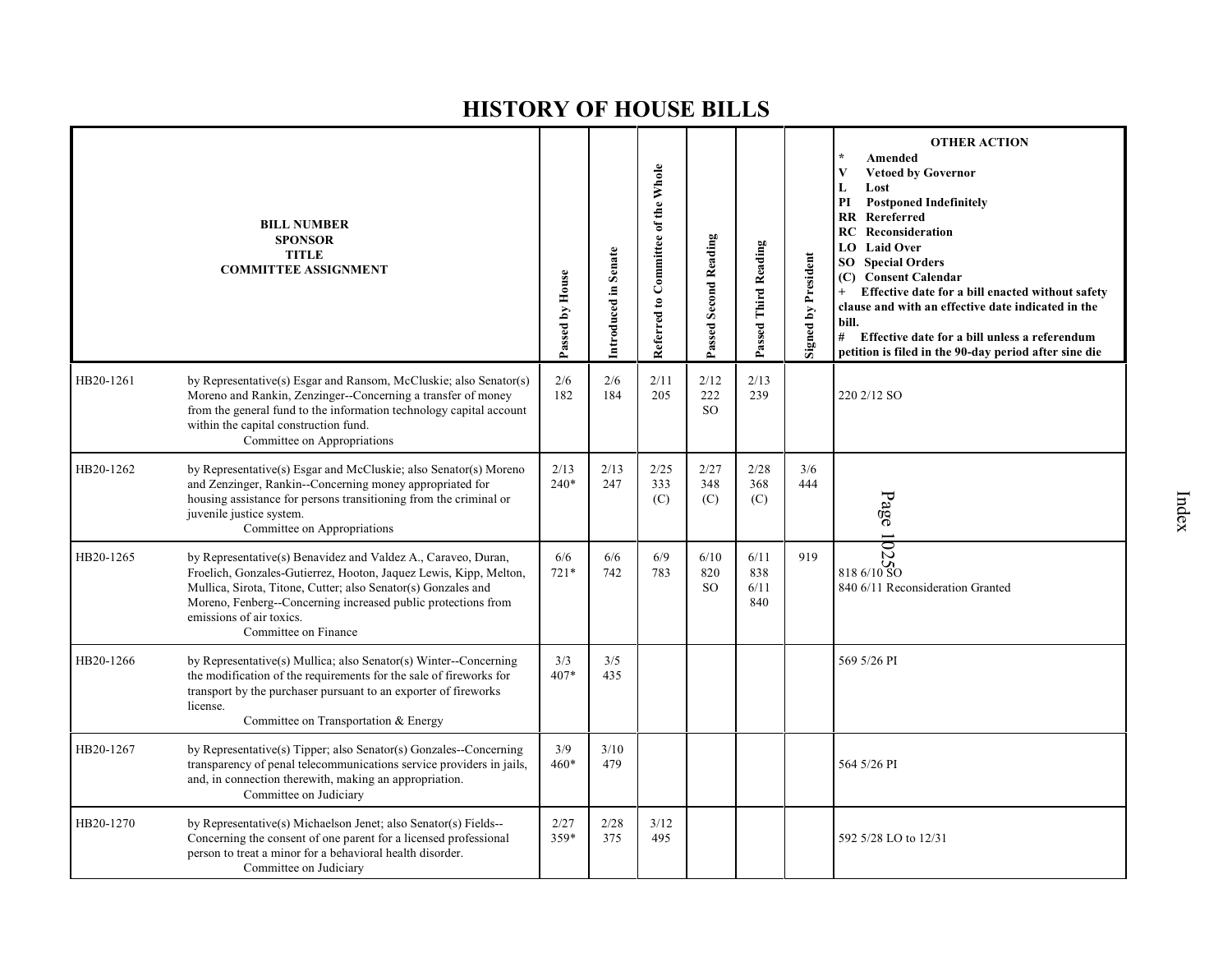|           | <b>BILL NUMBER</b><br><b>SPONSOR</b><br><b>TITLE</b><br><b>COMMITTEE ASSIGNMENT</b>                                                                                                                                                                                                                                                                                                                                                | Passed by House               | Introduced in Senate | Referred to Committee of the Whole | Passed Second Reading               | Passed Third Reading | Signed by President | $_{\rm{pnd}}$<br><b>OTHER ACTION</b><br>¥.<br>OAmended<br>Vetoed by Governor<br>Lost<br>L<br><b>Postponed Indefinitely</b><br>PI<br>Rereferred<br><b>RR</b><br><b>RC</b> Reconsideration<br><b>LO</b> Laid Over<br><b>SO</b> Special Orders<br><b>Consent Calendar</b><br>(C)<br>Effective date for a bill enacted without safety<br>clause and with an effective date indicated in the<br>bill.<br>#<br>Effective date for a bill unless a referendum<br>petition is filed in the 90-day period after sine die |
|-----------|------------------------------------------------------------------------------------------------------------------------------------------------------------------------------------------------------------------------------------------------------------------------------------------------------------------------------------------------------------------------------------------------------------------------------------|-------------------------------|----------------------|------------------------------------|-------------------------------------|----------------------|---------------------|-----------------------------------------------------------------------------------------------------------------------------------------------------------------------------------------------------------------------------------------------------------------------------------------------------------------------------------------------------------------------------------------------------------------------------------------------------------------------------------------------------------------|
| HB20-1275 | by Representative(s) Buentello; also Senator(s) Hisey and Lee--<br>Concerning providing in-state tuition status at a community college<br>for military families regardless of whether Colorado domicile status<br>is satisfied.<br>Committee on Education                                                                                                                                                                          | 2/27<br>359*<br>3/14<br>552*  | 3/2<br>388           | 3/12<br>495                        | 3/13<br>535*<br><sub>SO</sub>       | 3/14<br>549          | 920                 | 534 3/13 SO<br>552 3/14 House Concurs in Senate Amendments                                                                                                                                                                                                                                                                                                                                                                                                                                                      |
| HB20-1280 | by Representative(s) Kipp and Larson; also Senator(s) Bridges and<br>Smallwood--Concerning authorizing the department of higher<br>education to collect the data necessary to calculate return on<br>investment metrics related to student outcomes.<br>Committee on Education                                                                                                                                                     | 2/28<br>374                   | 3/2<br>394           | 3/12<br>495<br>(C)                 | 3/13<br>533<br><sub>SO</sub><br>(C) | 3/14<br>545<br>(C)   | 920                 | 533 3/13 SO(C)                                                                                                                                                                                                                                                                                                                                                                                                                                                                                                  |
| HB20-1281 | by Representative(s) Pelton and Valdez D.; also Senator(s) Hisey--<br>Concerning the salary categorization of locally elected officers in<br>specified counties.<br>Committee on Local Government                                                                                                                                                                                                                                  | 3/9<br>460                    | 3/10<br>479          | 5/26<br>565<br>(C)                 | 5/28<br>590<br>(C)                  | 6/1<br>611<br>(C)    | 6/13<br>890         |                                                                                                                                                                                                                                                                                                                                                                                                                                                                                                                 |
| HB20-1285 | by Representative(s) Sullivan, Snyder, Van Winkle, Williams D.;<br>also Senator(s) Foote--Concerning the continuation of the<br>motorcycle operator safety training program, and, in connection<br>therewith, implementing the recommendations contained in the<br>2019 sunset report by the department of regulatory agencies.<br>Committee on Finance                                                                            | 6/6<br>$722*$                 | 6/6<br>742           | 6/9<br>788                         | 6/9<br>793<br><sub>SO</sub>         | 6/10<br>808          | 919                 | 783 6/9 Referred to Appropriations<br>791 6/9 SO                                                                                                                                                                                                                                                                                                                                                                                                                                                                |
| HB20-1286 | by Representative(s) Garnett and Williams D., Kraft-Tharp,<br>McKean, Snyder; also Senator(s) Story and Cooke--Concerning the<br>continuation of the regulation of fantasy contest operators, and, in<br>connection therewith, implementing recommendations<br>contained in the 2019 sunset report by the department of regulatory<br>agencies, and reducing an appropriation.<br>Committee on State, Veterans, & Military Affairs | 6/6<br>$721*$<br>6/13<br>888* | 6/6<br>742           | 6/9<br>788*                        | 6/9<br>793*<br><sub>SO</sub>        | 6/10<br>808          | 919                 | 773 6/9 Referred to Appropriations<br>791 6/9 SO<br>888 6/13 House Concurs in Senate Amendments                                                                                                                                                                                                                                                                                                                                                                                                                 |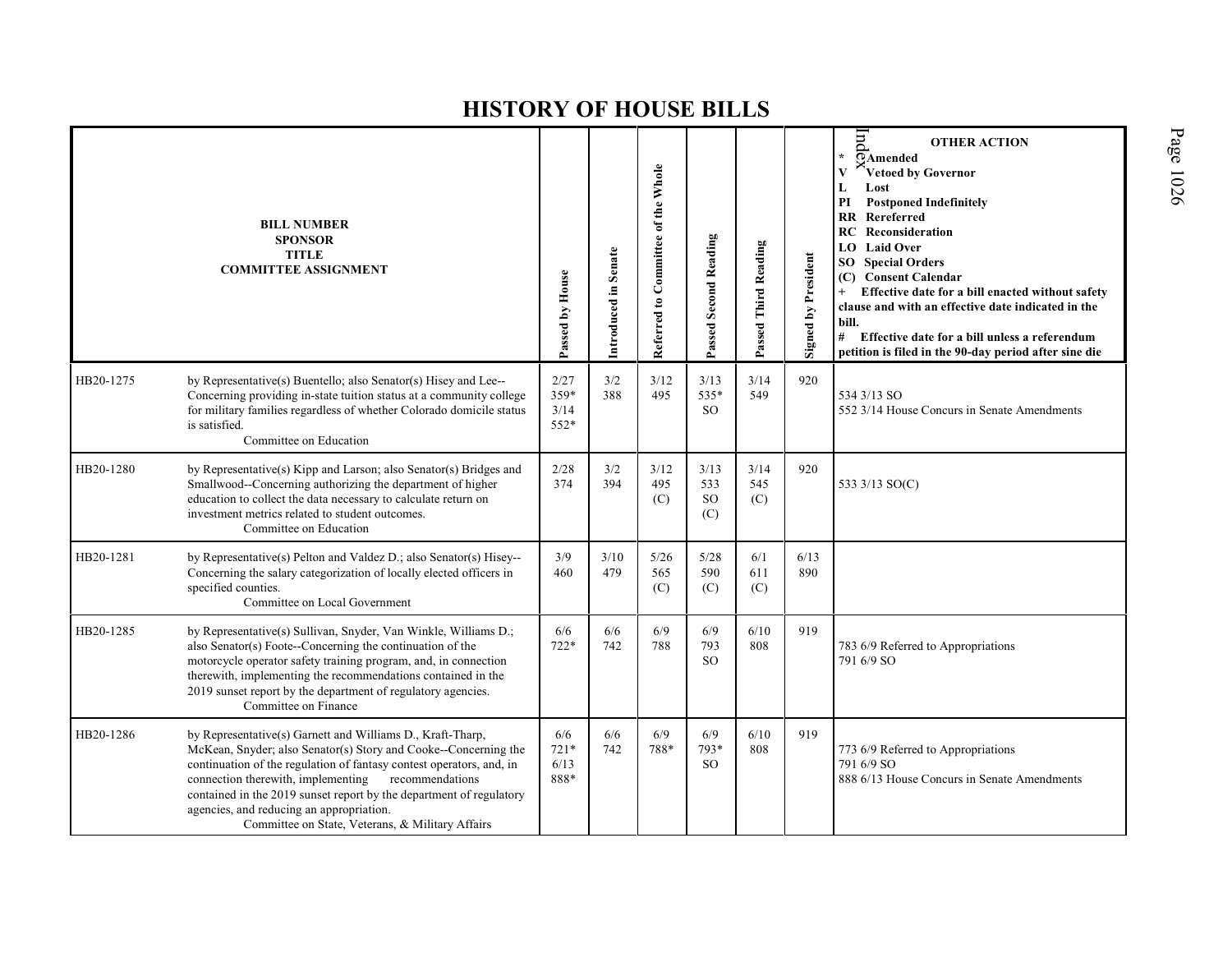|           | <b>BILL NUMBER</b><br><b>SPONSOR</b><br><b>TITLE</b><br><b>COMMITTEE ASSIGNMENT</b>                                                                                                                                                                                                                                                                                             | Passed by House | Introduced in Senate | Referred to Committee of the Whole | Passed Second Reading   | Passed Third Reading       | <b>Signed by President</b> | <b>OTHER ACTION</b><br>Amended<br>$\mathbf{V}$<br><b>Vetoed by Governor</b><br>L<br>Lost<br>PI<br><b>Postponed Indefinitely</b><br><b>RR</b> Rereferred<br>RC<br>Reconsideration<br><b>LO</b> Laid Over<br><b>Special Orders</b><br>SO.<br>(C) Consent Calendar<br>Effective date for a bill enacted without safety<br>clause and with an effective date indicated in the<br>bill.<br>#<br>Effective date for a bill unless a referendum<br>petition is filed in the 90-day period after sine die |
|-----------|---------------------------------------------------------------------------------------------------------------------------------------------------------------------------------------------------------------------------------------------------------------------------------------------------------------------------------------------------------------------------------|-----------------|----------------------|------------------------------------|-------------------------|----------------------------|----------------------------|---------------------------------------------------------------------------------------------------------------------------------------------------------------------------------------------------------------------------------------------------------------------------------------------------------------------------------------------------------------------------------------------------------------------------------------------------------------------------------------------------|
| HB20-1289 | by Representative(s) Kennedy; also Senator(s) Foote and Holbert--<br>Concerning an alignment of certain eligibility deadlines affecting<br>precinct caucuses under the "Uniform Election Code of 1992".<br>Committee on State, Veterans, & Military Affairs                                                                                                                     | 2/20<br>$283*$  | 2/21<br>309          | 2/25<br>323<br>(C)                 | 2/27<br>348<br>(C)      | 2/28<br>367<br>(C)         | 3/2<br>394                 |                                                                                                                                                                                                                                                                                                                                                                                                                                                                                                   |
| HB20-1290 | by Representative(s) Garnett; also Senator(s) Fenberg--Concerning<br>the ability of an insurer to use a failure-to-cooperate defense in an<br>action in which the insured has made a claim under insurance<br>coverage for an incident.<br>Committee on State, Veterans, & Military Affairs                                                                                     | 6/6<br>$721*$   | 6/6<br>743           | 6/9<br>773                         | 6/9<br>792<br><b>SO</b> | 6/10<br>805<br>6/10<br>810 | 919                        | 791 6/9 SO<br>810 6/10 Reconsideration Granted<br>Page                                                                                                                                                                                                                                                                                                                                                                                                                                            |
| HB20-1291 | by Representative(s) Tipper; also Senator(s) Gardner--Concerning<br>the "Uniform Collaborative Law Act".<br>Committee on Judiciary                                                                                                                                                                                                                                              | 3/9<br>$460*$   | 3/10<br>479          |                                    |                         |                            |                            | $\frac{1}{100}$                                                                                                                                                                                                                                                                                                                                                                                                                                                                                   |
| HB20-1293 | by Representative(s) McCluskie and Pelton; also Senator(s) Coram<br>and Gonzales--Concerning the provision of emergency telephone<br>service, and, in connection therewith, establishing the 911<br>surcharge, and amending the requirements for the emergency<br>telephone charge and the prepaid wireless 911 charge, and making<br>an appropriation.<br>Committee on Finance | 6/6<br>$721*$   | 6/6<br>743           | 6/9<br>788                         | 6/9<br>793<br>SO.       | 6/10<br>808                | 919                        | 783 6/9 Referred to Appropriations<br>791 6/9 SO                                                                                                                                                                                                                                                                                                                                                                                                                                                  |
| HB20-1294 | by Representative(s) Lontine; also Senator(s) Gonzales--Concerning<br>replacing the term illegal alien with unauthorized worker as it<br>relates to public contracts for services.<br>Committee on State, Veterans, & Military Affairs                                                                                                                                          | 3/9<br>$460*$   | 3/10<br>479          |                                    |                         |                            |                            | 583 5/27 PI                                                                                                                                                                                                                                                                                                                                                                                                                                                                                       |
| HB20-1296 | by Representative(s) Michaelson Jenet and Soper; also Senator(s)<br>Gonzales and Coram--Concerning changing the statute of<br>limitations applicable to civil actions alleging sexual misconduct<br>for which the statute of limitations has not yet run as of January 1,<br>2021.<br>Committee on State, Veterans, & Military Affairs                                          | 5/27<br>586*    | 6/9<br>798           |                                    |                         |                            |                            | 866 6/12 PI                                                                                                                                                                                                                                                                                                                                                                                                                                                                                       |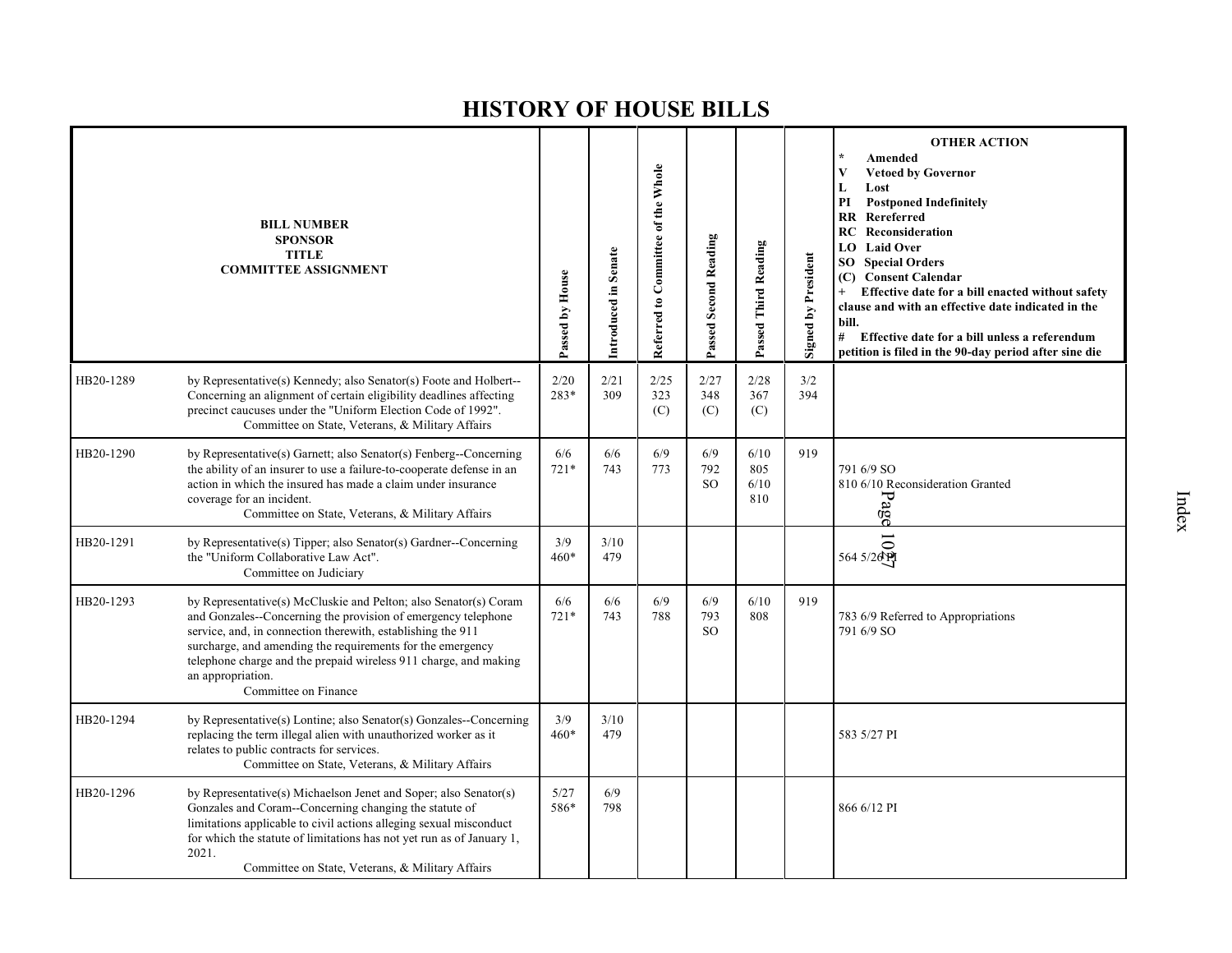|           | <b>BILL NUMBER</b><br><b>SPONSOR</b><br><b>TITLE</b><br><b>COMMITTEE ASSIGNMENT</b>                                                                                                                                                                                                                                                                                                     | Passed by House              | Introduced in Senate | Referred to Committee of the Whole | Passed Second Reading               | Passed Third Reading     | Signed by President | $\overline{m}$<br><b>OTHER ACTION</b><br>$\overline{\Omega}$ Amended<br><sup>s</sup> Vetoed by Governor<br>V<br>Lost<br>L<br>PI<br><b>Postponed Indefinitely</b><br><b>RR</b> Rereferred<br>Reconsideration<br>RC<br>LO Laid Over<br><b>SO</b> Special Orders<br>(C) Consent Calendar<br>Effective date for a bill enacted without safety<br>clause and with an effective date indicated in the<br>bill.<br># Effective date for a bill unless a referendum<br>petition is filed in the 90-day period after sine die |
|-----------|-----------------------------------------------------------------------------------------------------------------------------------------------------------------------------------------------------------------------------------------------------------------------------------------------------------------------------------------------------------------------------------------|------------------------------|----------------------|------------------------------------|-------------------------------------|--------------------------|---------------------|----------------------------------------------------------------------------------------------------------------------------------------------------------------------------------------------------------------------------------------------------------------------------------------------------------------------------------------------------------------------------------------------------------------------------------------------------------------------------------------------------------------------|
| HB20-1297 | by Representative(s) Baisley and Singer, Humphrey, Geitner,<br>Sandridge, Bockenfeld, Pelton, Ransom, Saine, Williams D.; also<br>Senator(s) Lundeen--Concerning clarifying that personal<br>immunization exemptions cannot be used as the sole basis for child<br>abuse or neglect for the purposes of Colorado's children's code.<br>Committee on State, Veterans, & Military Affairs | 6/9<br>782*                  | 6/11<br>842          | 6/12<br>866<br>(C)                 | 6/13<br>897<br><sub>SO</sub><br>(C) | 6/15<br>900<br>(C)       | 919                 | 897 6/13 SO(C)                                                                                                                                                                                                                                                                                                                                                                                                                                                                                                       |
| HB20-1300 | by Representative(s) Buentello and Pelton; also Senator(s) Bridges<br>and Coram--Concerning technical changes to the local school food<br>purchasing program.<br>Committee on Agriculture & Natural Resources                                                                                                                                                                           | 2/27<br>347                  | 2/27<br>360          | 3/12<br>505<br>(C)                 | 3/13<br>534<br><b>SO</b><br>(C)     | 3/14<br>545<br>(C)       | 920                 | 533 3/13 SO(C)                                                                                                                                                                                                                                                                                                                                                                                                                                                                                                       |
| HB20-1301 | by Representative(s) McLachlan; also Senator(s) Sonnenberg--<br>Concerning electronic attendance in meetings of school district<br>boards of education.<br>Committee on Education                                                                                                                                                                                                       | 3/4<br>416<br>3/14<br>552*   | 3/5<br>435           | 3/12<br>503<br>(C)                 | 3/13<br>535*<br><sub>SO</sub>       | 3/14<br>547              | 920                 | 534 3/13 SO<br>552 3/14 House Concurs in Senate Amendments                                                                                                                                                                                                                                                                                                                                                                                                                                                           |
| HB20-1302 | by Representative(s) Lontine; also Senator(s) Danielson--<br>Concerning changes to improve the protection services for at-risk<br>adults.<br>Committee on Health & Human Services                                                                                                                                                                                                       | 3/10<br>478*<br>6/11<br>832* | 3/13<br>541          | 5/27<br>579                        | 6/2<br>$642*$                       | 6/3<br>651<br>6/3<br>652 | 919                 | 651 6/3 Reconsideration Granted<br>652 6/3 Reconsideration Denied<br>832 6/11 House Concurs in Senate Amendments                                                                                                                                                                                                                                                                                                                                                                                                     |
| HB20-1307 | by Representative(s) Herod and Soper; also Senator(s) Tate and<br>Bridges--Concerning banning the use of a panic defense unless a<br>party can show its relevance to the court.<br>Committee on Judiciary                                                                                                                                                                               | 3/9<br>$460*$                | 3/10<br>480          |                                    |                                     |                          |                     | 657 6/3 PI                                                                                                                                                                                                                                                                                                                                                                                                                                                                                                           |
| HB20-1312 | by Representative(s) Michaelson Jenet and Titone; also Senator(s)<br>Todd and Hisey--Concerning behavioral health training<br>requirements for educator licensure.<br>Committee on Finance                                                                                                                                                                                              | 6/9<br>782*                  | 6/9<br>799           | 6/10<br>817                        | 6/10<br>820<br><sub>SO</sub>        | 6/11<br>837              | 919                 | 818 6/10 SO                                                                                                                                                                                                                                                                                                                                                                                                                                                                                                          |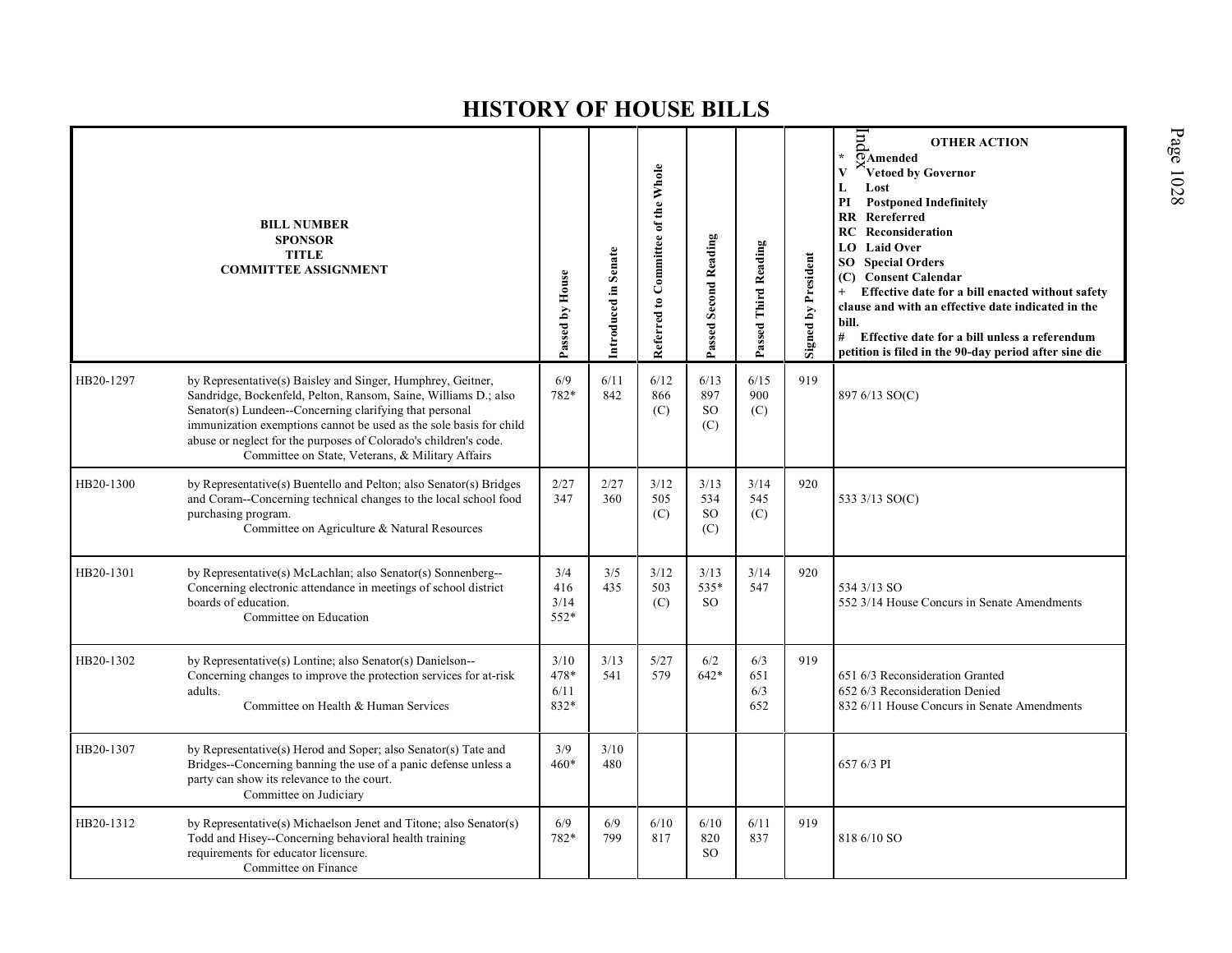|           | <b>BILL NUMBER</b><br><b>SPONSOR</b><br><b>TITLE</b><br><b>COMMITTEE ASSIGNMENT</b>                                                                                                                                                                                                                                         | Passed by House              | Introduced in Senate | Referred to Committee of the Whole | <b>Passed Second Reading</b> | Passed Third Reading | Signed by President | <b>OTHER ACTION</b><br>$\star$<br>Amended<br><b>Vetoed by Governor</b><br>V<br>Lost<br>L<br><b>Postponed Indefinitely</b><br>PI<br><b>RR</b> Rereferred<br>Reconsideration<br>RC<br><b>Laid Over</b><br>LO  <br><b>Special Orders</b><br>SO<br>(C) Consent Calendar<br>Effective date for a bill enacted without safety<br>clause and with an effective date indicated in the<br>bill.<br>#<br>Effective date for a bill unless a referendum<br>petition is filed in the 90-day period after sine die |
|-----------|-----------------------------------------------------------------------------------------------------------------------------------------------------------------------------------------------------------------------------------------------------------------------------------------------------------------------------|------------------------------|----------------------|------------------------------------|------------------------------|----------------------|---------------------|-------------------------------------------------------------------------------------------------------------------------------------------------------------------------------------------------------------------------------------------------------------------------------------------------------------------------------------------------------------------------------------------------------------------------------------------------------------------------------------------------------|
| HB20-1313 | by Representative(s) Sullivan; also Senator(s) Todd--Concerning<br>the administration of ballots mailed to electors towards the end of<br>the voting period.<br>Committee on State, Veterans, & Military Affairs                                                                                                            | 5/27<br>586*<br>6/11<br>832* | 5/27<br>586          | 5/28<br>606-<br>607*               | 6/2<br>$642*$                | 6/3<br>651           | 919                 | 832 6/11 House Concurs in Senate Amendments                                                                                                                                                                                                                                                                                                                                                                                                                                                           |
| HB20-1318 | by Representative(s) Bird and Will; also Senator(s) Winter--<br>Concerning the electronic recording of plats of land.<br>Committee on State, Veterans, & Military Affairs                                                                                                                                                   | 5/27<br>586*                 | 5/27<br>586          | 5/28<br>606<br>(C)                 | 6/2<br>639<br>(C)            | 6/3<br>648<br>(C)    | 919                 | Page                                                                                                                                                                                                                                                                                                                                                                                                                                                                                                  |
| HB20-1326 | by Representative(s) Bird and Van Winkle; also Senator(s) Lee and<br>Gardner--Concerning an expansion of an individual's ability to<br>practice an occupation in Colorado through creation of an<br>occupational credential portability program.<br>Committee on State, Veterans, & Military Affairs                        | 5/27<br>586*                 | 5/27<br>587          | 5/28<br>606<br>(C)                 | 6/2<br>639<br>(C)            | 6/3<br>649<br>(C)    | 6/13<br>890         | 1029                                                                                                                                                                                                                                                                                                                                                                                                                                                                                                  |
| HB20-1329 | by Representative(s) Kipp and Saine, Froelich; also Senator(s) Todd<br>and Lundeen--Concerning a departmental report to the general<br>assembly about unfunded programs that have not received any<br>money for at least six fiscal years.<br>Committee on State, Veterans, & Military Affairs                              | 3/12<br>$505*$               | 3/12<br>506          |                                    |                              |                      |                     | 582 5/27 PI                                                                                                                                                                                                                                                                                                                                                                                                                                                                                           |
| HB20-1330 | by Representative(s) Lontine and McKean; also Senator(s) Gardner<br>and Lee--Concerning modifications to the "Colorado Governmental<br>Immunity Act" to clarify the status of immunity from liability that<br>applies to the university of Colorado hospital authority.<br>Committee on State, Veterans, & Military Affairs | 5/27<br>586                  | 5/27<br>587          | 5/28<br>606<br>(C)                 | 6/2<br>639<br>(C)            | 6/3<br>649<br>(C)    | 919                 |                                                                                                                                                                                                                                                                                                                                                                                                                                                                                                       |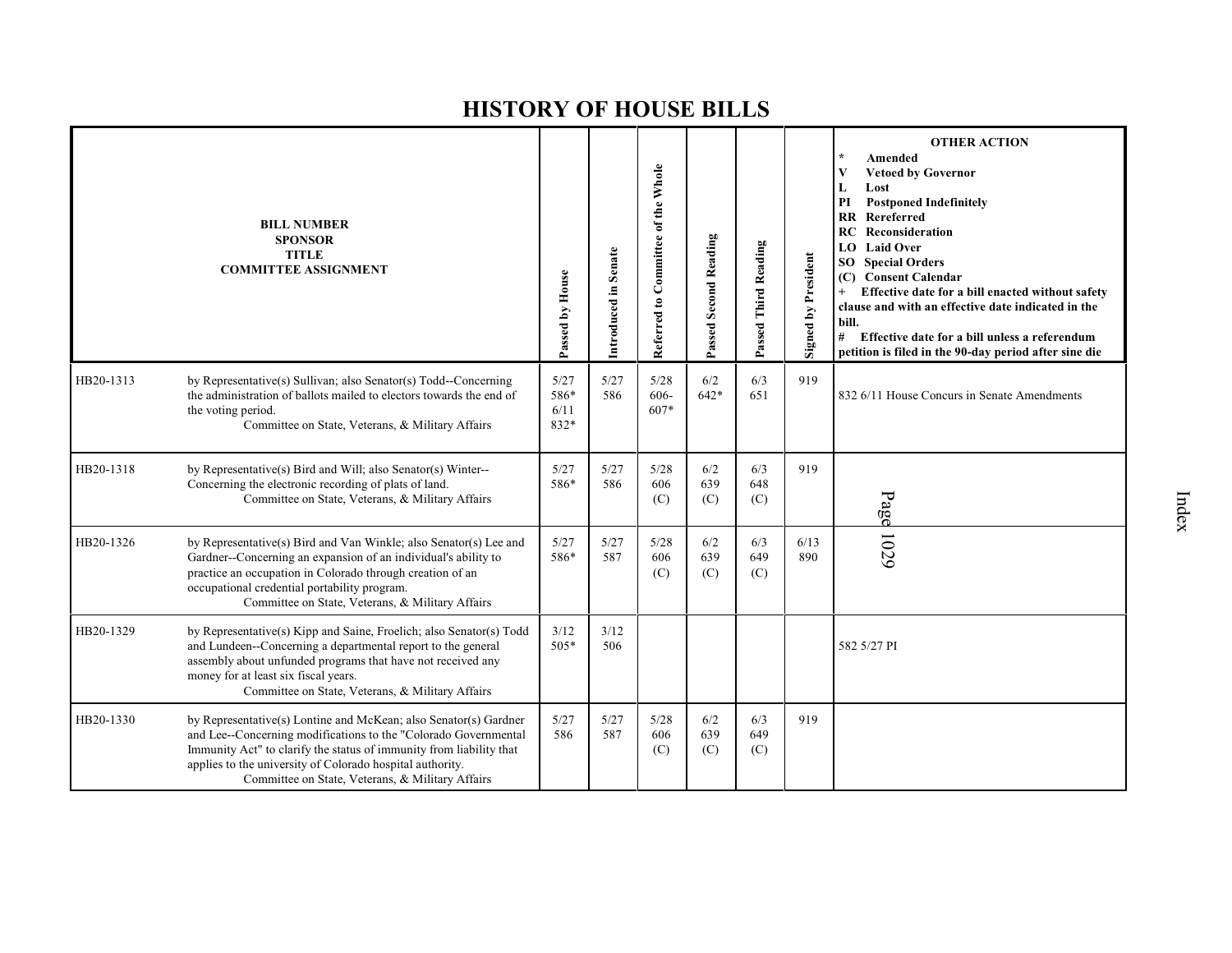|           | <b>BILL NUMBER</b><br><b>SPONSOR</b><br><b>TITLE</b><br><b>COMMITTEE ASSIGNMENT</b>                                                                                                                                                                                                                                                                                                                                                                                                                                                                                                                                                                                                                                                                                                                                                                                                                                                                                                                                                               | Passed by House               | Introduced in Senate | Referred to Committee of the Whole | Passed Second Reading          | Passed Third Reading          | Signed by President | E<br><b>OTHER ACTION</b><br>$\star$<br>$\overline{\Omega}$ Amended<br>Vetoed by Governor<br>V<br>Lost<br>L<br>PI<br><b>Postponed Indefinitely</b><br><b>RR</b> Rereferred<br><b>RC</b> Reconsideration<br>LO Laid Over<br><b>SO</b> Special Orders<br>(C) Consent Calendar<br>Effective date for a bill enacted without safety<br>clause and with an effective date indicated in the<br>bill.<br># Effective date for a bill unless a referendum<br>petition is filed in the 90-day period after sine die |
|-----------|---------------------------------------------------------------------------------------------------------------------------------------------------------------------------------------------------------------------------------------------------------------------------------------------------------------------------------------------------------------------------------------------------------------------------------------------------------------------------------------------------------------------------------------------------------------------------------------------------------------------------------------------------------------------------------------------------------------------------------------------------------------------------------------------------------------------------------------------------------------------------------------------------------------------------------------------------------------------------------------------------------------------------------------------------|-------------------------------|----------------------|------------------------------------|--------------------------------|-------------------------------|---------------------|-----------------------------------------------------------------------------------------------------------------------------------------------------------------------------------------------------------------------------------------------------------------------------------------------------------------------------------------------------------------------------------------------------------------------------------------------------------------------------------------------------------|
| HB20-1332 | by Representative(s) Herod and Jackson, Kennedy, Buckner,<br>Coleman, Exum, Kipp, Lontine, Melton, Sirota, Woodrow; also<br>Senator(s) Fields, Gonzales, Rodriguez--Concerning prohibitions on<br>discrimination in housing based on source of income, and, in<br>connection therewith, making an appropriation.<br>Committee on State, Veterans, & Military Affairs                                                                                                                                                                                                                                                                                                                                                                                                                                                                                                                                                                                                                                                                              | 6/10<br>818*<br>6/13<br>888*  | 6/10<br>826          | 6/11<br>844                        | 6/11<br>848-<br>849*<br>SO.    | 6/12<br>857                   | 919                 | 842-843* 6/11 Referred to Appropriations<br>847 6/11 SO<br>888 6/13 House Concurs in Senate Amendments                                                                                                                                                                                                                                                                                                                                                                                                    |
| HB20-1336 | by Representative(s) Michaelson Jenet and Sirota, Esgar, Baisley,<br>Benavidez, Bird, Buck, Buckner, Buentello, Caraveo, Catlin,<br>Champion, Coleman, Cutter, Duran, Exum, Froelich, Garnett,<br>Gonzales-Gutierrez, Gray, Herod, Hooton, Jackson, Jaquez Lewis,<br>Kennedy, Kipp, Kraft-Tharp, Landgraf, Larson, Liston, Lontine,<br>McCluskie, McKean, McLachlan, Melton, Mullica, Neville, Pelton,<br>Rich, Roberts, Saine, Singer, Snyder, Soper, Sullivan, Tipper,<br>Titone, Valdez A., Valdez D., Van Winkle, Weissman, Will,<br>Williams D., Woodrow, Young; also Senator(s) Fenberg and Hisey,<br>Ginal, Garcia, Bridges, Cooke, Coram, Crowder, Fields, Foote,<br>Gardner, Gonzales, Hansen, Lee, Lundeen, Moreno, Pettersen,<br>Priola, Rodriguez, Scott, Story, Tate, Todd, Williams A., Winter--<br>Concerning requiring the satisfactory completion of a course that<br>includes Holocaust and genocide studies as a condition of high<br>school graduation in public schools.<br>Committee on State, Veterans, & Military Affairs | 6/6<br>$721*$                 | 6/6<br>743           | 6/9<br>789<br>(C)                  | 6/9<br>790<br><b>SO</b><br>(C) | 6/10<br>$803 -$<br>804<br>(C) | 919                 | 773 6/9 Referred to Appropriations<br>789 6/9 SO(C)                                                                                                                                                                                                                                                                                                                                                                                                                                                       |
| HB20-1343 | by Representative(s) Roberts; also Senator(s) Donovan--Concerning<br>confinement standards for egg-laying hens whose eggs are sold.<br>Committee on Finance                                                                                                                                                                                                                                                                                                                                                                                                                                                                                                                                                                                                                                                                                                                                                                                                                                                                                       | 6/3<br>659*                   | 6/5<br>719           | 6/8<br>748                         | 6/9<br>791<br><sub>SO</sub>    | 6/10<br>804                   | 919                 | 791 6/9 SO                                                                                                                                                                                                                                                                                                                                                                                                                                                                                                |
| HB20-1345 | by Representative(s) Garnett and Neville, Becker; also Senator(s)<br>Fenberg and Holbert--Concerning payment of expenses of the<br>legislative department.<br>Committee on Appropriations                                                                                                                                                                                                                                                                                                                                                                                                                                                                                                                                                                                                                                                                                                                                                                                                                                                         | 3/9<br>$460*$<br>6/11<br>832* | 3/10<br>480          | 3/13<br>523                        | 5/28<br>591*                   | 6/1<br>611<br>6/1<br>613      | 6/13<br>890         | 613 6/1 Reconsideration Granted<br>832 6/11 House Concurs in Senate Amendments                                                                                                                                                                                                                                                                                                                                                                                                                            |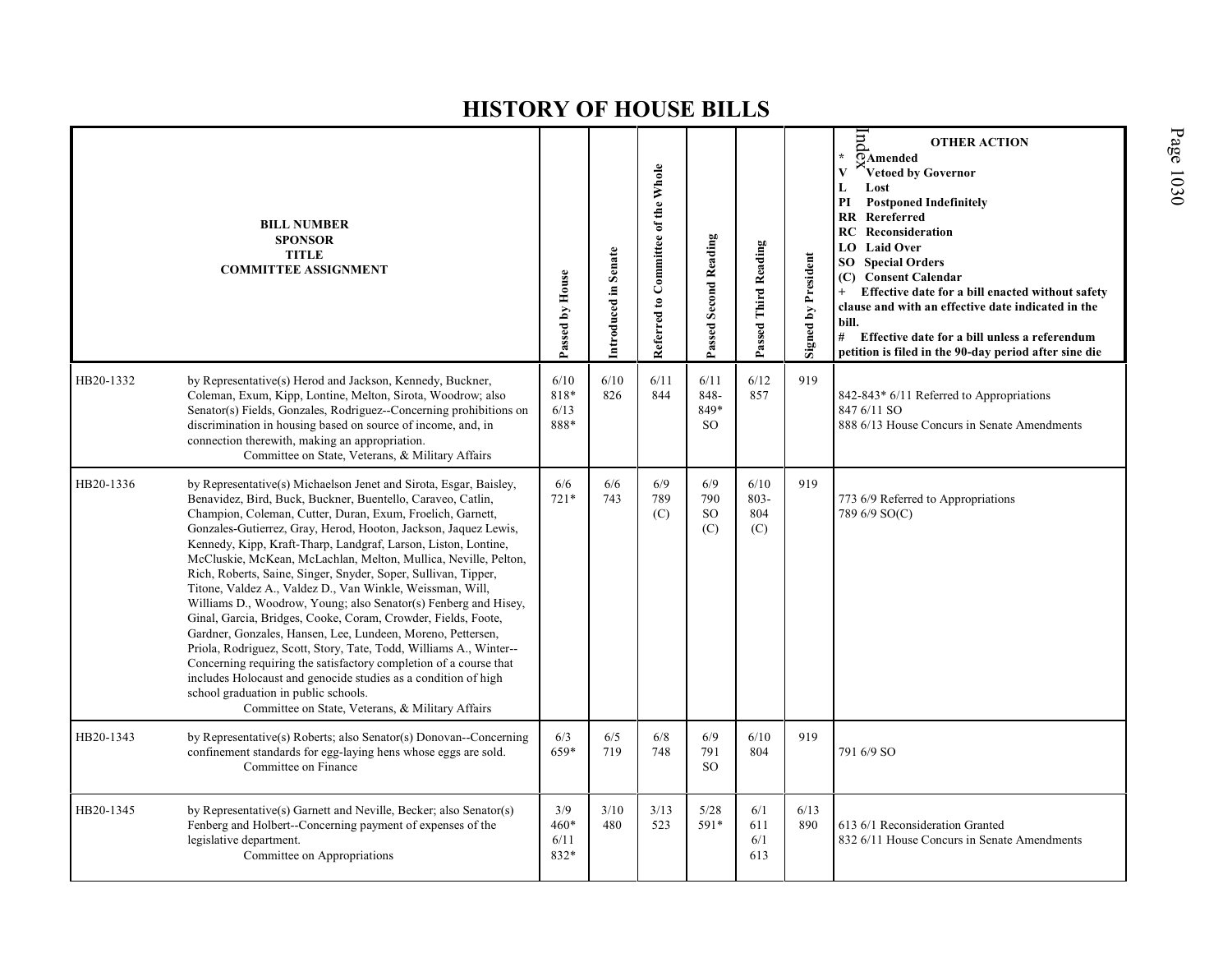|           | <b>BILL NUMBER</b><br><b>SPONSOR</b><br><b>TITLE</b><br><b>COMMITTEE ASSIGNMENT</b>                                                                                                                                                                                                                                                                                                            | Passed by House              | Introduced in Senate | Referred to Committee of the Whole | Passed Second Reading                  | Passed Third Reading               | <b>Signed by President</b> | <b>OTHER ACTION</b><br>Amended<br>V<br><b>Vetoed by Governor</b><br>L<br>Lost<br>PI<br><b>Postponed Indefinitely</b><br>$\mathbf{R}$<br>Rereferred<br>Reconsideration<br>RC<br>LO Laid Over<br><b>SO</b> Special Orders<br>(C) Consent Calendar<br>Effective date for a bill enacted without safety<br>$+$<br>clause and with an effective date indicated in the<br>bill.<br># Effective date for a bill unless a referendum<br>petition is filed in the 90-day period after sine die                                                                           |
|-----------|------------------------------------------------------------------------------------------------------------------------------------------------------------------------------------------------------------------------------------------------------------------------------------------------------------------------------------------------------------------------------------------------|------------------------------|----------------------|------------------------------------|----------------------------------------|------------------------------------|----------------------------|-----------------------------------------------------------------------------------------------------------------------------------------------------------------------------------------------------------------------------------------------------------------------------------------------------------------------------------------------------------------------------------------------------------------------------------------------------------------------------------------------------------------------------------------------------------------|
| HB20-1347 | by Representative(s) Young and Jaquez Lewis; also Senator(s)<br>Danielson and Hansen--Concerning the child care licensure<br>exemption for family child care homes.<br>Committee on State, Veterans, & Military Affairs                                                                                                                                                                        | 6/3<br>659                   | 6/5<br>720           | 6/8<br>748                         | 6/9<br>791<br><sub>SO</sub>            | 6/10<br>805<br>6/10<br>810         | 919                        | 791 6/9 SO<br>809 6/10 Reconsideration Granted                                                                                                                                                                                                                                                                                                                                                                                                                                                                                                                  |
| HB20-1359 | by Representative(s) Garnett and Neville; also Senator(s) Fenberg<br>and Holbert--Concerning modifications to party candidate<br>designation requirements to accommodate public health concerns.<br>Committee on State, Veterans, & Military Affairs                                                                                                                                           | 3/13<br>532*<br>3/14<br>552* | 3/13<br>532          | 3/13<br>539*<br>(C)                | 3/13<br>540*<br>SO <sub>1</sub><br>(C) | 3/14<br>546<br>(C)                 | 920                        | 540 3/13 SO(C)<br>552 3/14 Rouse Concurs in Senate Amendments<br>9g                                                                                                                                                                                                                                                                                                                                                                                                                                                                                             |
| HB20-1360 | by Representative(s) Esgar, McCluskie; also Senator(s) Moreno,<br>Zenzinger, Rankin--Concerning the provision for payment of the<br>expenses of the executive, legislative, and judicial departments of<br>the state of Colorado, and of its agencies and institutions, for and<br>during the fiscal year beginning July 1, 2020, except as otherwise<br>noted.<br>Committee on Appropriations | 6/3<br>659*<br>6/12<br>871*  | 6/3<br>660           | 6/4<br>$681-$<br>682*              | 6/5<br>$705 -$<br>708*                 | 6/6<br>722<br>6/12<br>869-<br>870* | 919                        | 543-5443/14 Memorandum Report from the House<br>and Senate Committees on Delayed Bills<br>705 6/5 SO<br>708-709 6/5 COW Amendment<br>781 6/9 House Requests Conference Committee and<br>Appoints Conferees and Grants Permission to Go<br>Beyond Scope<br>797 6/9 Senate Appoints Conferees<br>797 6/9 Senate Grants Permission to Go Beyond Scope<br>859-864 6/12 First Report of First Conference<br>Committee<br>869 6/12 Senate Adopts First Report of First<br>Conference Committee<br>871 6/12 House Adopts First Report of First<br>Conference Committee |
| HB20-1361 | by Representative(s) Esgar and McCluskie; also Senator(s) Moreno<br>and Zenzinger, Rankin--Concerning the reduction of the adult<br>dental benefit, and, in connection therewith, reducing an<br>appropriation.<br>Committee on Appropriations                                                                                                                                                 | 6/3<br>659                   | 6/3<br>660           | 6/4<br>682                         | 6/5<br>712<br>SO.                      | 6/6<br>724                         | 919                        | 710 6/5 SO                                                                                                                                                                                                                                                                                                                                                                                                                                                                                                                                                      |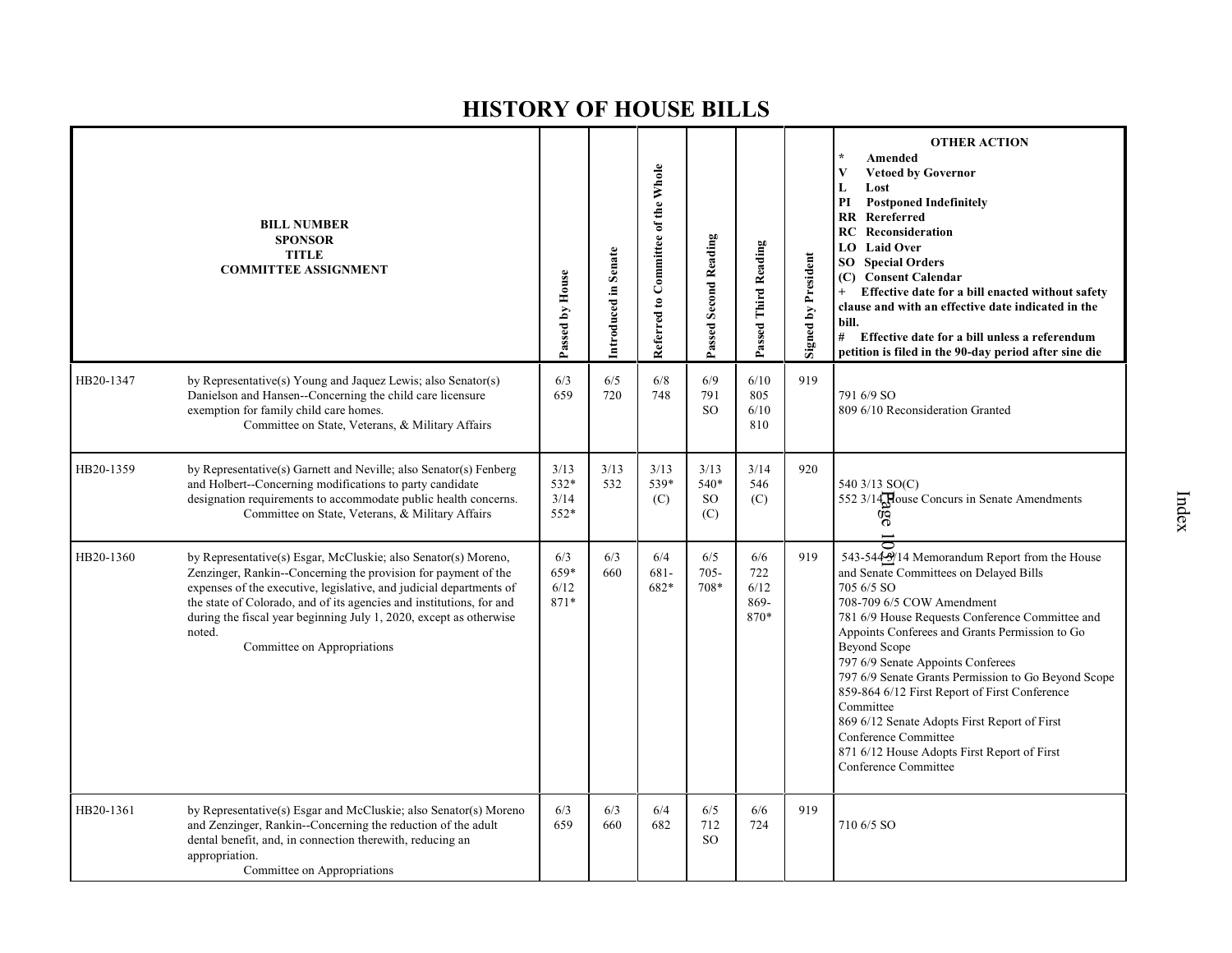|           | <b>BILL NUMBER</b><br><b>SPONSOR</b><br><b>TITLE</b><br><b>COMMITTEE ASSIGNMENT</b>                                                                                                                                                                                                                                                                                                                                                                                                                                                                             | Passed by House | Introduced in Senate | Referred to Committee of the Whole | Passed Second Reading              | Passed Third Reading | Signed by President | pu<br><b>OTHER ACTION</b><br>$\overline{O}$ Amended<br>$\star$<br>Vetoed by Governor<br>Lost<br>L<br>PI<br><b>Postponed Indefinitely</b><br>RR<br>Rereferred<br><b>RC</b> Reconsideration<br><b>Laid Over</b><br>LO -<br>SO Special Orders<br><b>Consent Calendar</b><br>(C)<br>Effective date for a bill enacted without safety<br>$+$<br>clause and with an effective date indicated in the<br>bill.<br>#<br>Effective date for a bill unless a referendum<br>petition is filed in the 90-day period after sine die |
|-----------|-----------------------------------------------------------------------------------------------------------------------------------------------------------------------------------------------------------------------------------------------------------------------------------------------------------------------------------------------------------------------------------------------------------------------------------------------------------------------------------------------------------------------------------------------------------------|-----------------|----------------------|------------------------------------|------------------------------------|----------------------|---------------------|-----------------------------------------------------------------------------------------------------------------------------------------------------------------------------------------------------------------------------------------------------------------------------------------------------------------------------------------------------------------------------------------------------------------------------------------------------------------------------------------------------------------------|
| HB20-1362 | by Representative(s) McCluskie and Ransom, Esgar; also Senator(s)<br>Zenzinger, Moreno, Rankin--Concerning a limitation on the general<br>fund share of the per diem rates paid to nursing facilities for two<br>years commencing with the 2020-21 fiscal year, and, in connection<br>therewith, reducing an appropriation.<br>Committee on Appropriations                                                                                                                                                                                                      | 6/3<br>659      | 6/3<br>660           | 6/4<br>682                         | 6/5<br>712<br><sub>SO</sub>        | 6/6<br>724           | 919                 | 710 6/5 SO                                                                                                                                                                                                                                                                                                                                                                                                                                                                                                            |
| HB20-1363 | by Representative(s) McCluskie and Ransom, Esgar; also Senator(s)<br>Moreno and Rankin, Zenzinger--Concerning the repeal of the<br>requirement that service providers report on the use of money to<br>increase the reimbursement rate to direct support professionals.<br>Committee on Appropriations                                                                                                                                                                                                                                                          | 6/3<br>659      | 6/3<br>660           | 6/4<br>683<br>(C)                  | 6/4<br>686<br><sub>SO</sub><br>(C) | 6/5<br>693<br>(C)    | 919                 | 686 6/4 SO(C)                                                                                                                                                                                                                                                                                                                                                                                                                                                                                                         |
| HB20-1364 | by Representative(s) Esgar and Ransom, McCluskie; also Senator(s)<br>Moreno and Zenzinger, Rankin--Concerning the repeal of the<br>program to increase public awareness of opioid use implemented by<br>the center for research into substance use disorder prevention,<br>treatment, and recovery support strategies, and, in connection<br>therewith, repealing the requirement for appropriations to the center<br>for the program, eliminating the scheduled sunset review of the<br>program, and reducing an appropriation.<br>Committee on Appropriations | 6/3<br>659*     | 6/3<br>660           | 6/4<br>683                         | 6/5<br>712<br><b>SO</b>            | 6/6<br>725           | 919                 | 710 6/5 SO                                                                                                                                                                                                                                                                                                                                                                                                                                                                                                            |
| HB20-1365 | by Representative(s) Esgar and McCluskie; also Senator(s) Rankin<br>and Moreno, Zenzinger--Concerning the fiscal sustainability of<br>history Colorado.<br>Committee on Appropriations                                                                                                                                                                                                                                                                                                                                                                          | 6/3<br>659      | 6/3<br>660           | 6/4<br>683                         | 6/5<br>712<br><sub>SO</sub>        | 6/6<br>726           | 919                 | 710 6/5 SO                                                                                                                                                                                                                                                                                                                                                                                                                                                                                                            |
| HB20-1366 | by Representative(s) Esgar and McCluskie; also Senator(s)<br>Zenzinger and Rankin, Moreno--Concerning a higher education<br>funding allocation model.<br>Committee on Appropriations                                                                                                                                                                                                                                                                                                                                                                            | 6/3<br>659      | 6/3<br>660           | 6/4<br>683                         | 6/5<br>712<br><sub>SO</sub>        | 6/6<br>726           | 919                 | 710 6/5 SO                                                                                                                                                                                                                                                                                                                                                                                                                                                                                                            |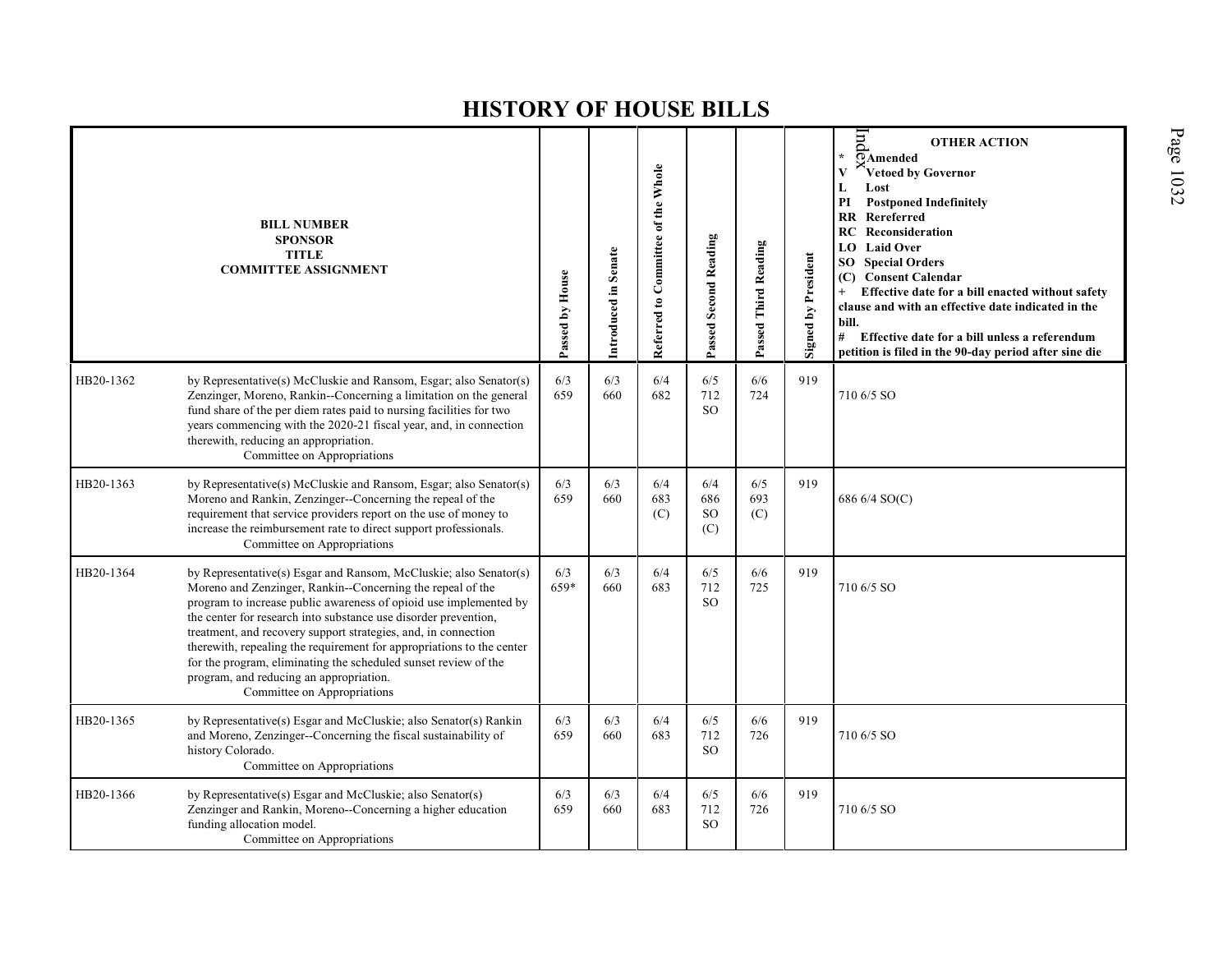|           | <b>BILL NUMBER</b><br><b>SPONSOR</b><br><b>TITLE</b><br><b>COMMITTEE ASSIGNMENT</b>                                                                                                                                                                                                                                                | Passed by House | Introduced in Senate | Referred to Committee of the Whole | Passed Second Reading          | Passed Third Reading | <b>Signed by President</b> | <b>OTHER ACTION</b><br>Amended<br><b>Vetoed by Governor</b><br>V<br>Lost<br>L<br><b>Postponed Indefinitely</b><br>PI<br><b>RR</b> Rereferred<br>RC<br>Reconsideration<br><b>LO</b> Laid Over<br><b>Special Orders</b><br>SO.<br>(C) Consent Calendar<br>Effective date for a bill enacted without safety<br>clause and with an effective date indicated in the<br>bill.<br># Effective date for a bill unless a referendum<br>petition is filed in the 90-day period after sine die |
|-----------|------------------------------------------------------------------------------------------------------------------------------------------------------------------------------------------------------------------------------------------------------------------------------------------------------------------------------------|-----------------|----------------------|------------------------------------|--------------------------------|----------------------|----------------------------|-------------------------------------------------------------------------------------------------------------------------------------------------------------------------------------------------------------------------------------------------------------------------------------------------------------------------------------------------------------------------------------------------------------------------------------------------------------------------------------|
| HB20-1367 | by Representative(s) Ransom, Esgar; also Senator(s) Moreno,<br>Zenzinger--Concerning the reallocation of state sales and use tax<br>revenue from the older Coloradans cash fund to the general fund for<br>the state fiscal year 2020-21.<br>Committee on Appropriations                                                           | 6/3<br>659      | 6/3<br>660           | 6/4<br>683                         | 6/5<br>712<br>SO <sub>2</sub>  | 6/6<br>726           | 919                        | 710 6/5 SO                                                                                                                                                                                                                                                                                                                                                                                                                                                                          |
| HB20-1368 | by Representative(s) McCluskie and Ransom, Esgar; also Senator(s)<br>Zenzinger and Rankin, Moreno--Concerning delaying the<br>implementation of the "Colorado Electronic Preservation of<br>Abandoned Estate Planning Documents Act", and, in connection<br>therewith, decreasing an appropriation.<br>Committee on Appropriations | 6/3<br>659      | 6/3<br>661           | 6/4<br>683                         | 6/5<br>713<br>SO <sub>2</sub>  | 6/6<br>727           | 919                        | 710 6/5 SO<br>Page 103                                                                                                                                                                                                                                                                                                                                                                                                                                                              |
| HB20-1369 | by Representative(s) McCluskie and Ransom, Esgar; also Senator(s)<br>Zenzinger and Rankin, Moreno--Concerning reducing the annual<br>appropriation for prosecution training.<br>Committee on Appropriations                                                                                                                        | 6/3<br>659      | 6/3<br>661           | 6/4<br>684                         | 6/5<br>713<br>SO <sub>2</sub>  | 6/6<br>728           | 919                        | ىت<br>710 6/5 SO                                                                                                                                                                                                                                                                                                                                                                                                                                                                    |
| HB20-1370 | by Representative(s) Esgar and McCluskie; also Senator(s) Moreno<br>and Rankin, Zenzinger--Concerning transfers from the unclaimed<br>property trust fund to the housing development grant fund to<br>expand the supply of affordable housing statewide.<br>Committee on Appropriations                                            | 6/3<br>659      | 6/3<br>661           | 6/4<br>684<br>(C)                  | 6/4<br>687<br><b>SO</b><br>(C) | 6/5<br>696<br>(C)    | 919                        | 686 6/4 SO(C)                                                                                                                                                                                                                                                                                                                                                                                                                                                                       |
| HB20-1371 | by Representative(s) Esgar and McCluskie; also Senator(s) Moreno<br>and Zenzinger, Rankin--Concerning implementation of the<br>community substance use and mental health services grant program,<br>and, in connection therewith, reducing an appropriation.<br>Committee on Appropriations                                        | 6/3<br>659      | 6/3<br>661           | 6/4<br>684                         | 6/5<br>713<br>SO <sub>2</sub>  | 6/6<br>728           | 919                        | 710 6/5 SO                                                                                                                                                                                                                                                                                                                                                                                                                                                                          |
| HB20-1372 | by Representative(s) Esgar and McCluskie; also Senator(s) Rankin,<br>Moreno, Zenzinger--Concerning the repeal of provisions relating to<br>mined land reclamation.<br>Committee on Appropriations                                                                                                                                  | 6/3<br>659      | 6/3<br>661           | 6/4<br>684                         | 6/5<br>713<br><sub>SO</sub>    | 6/6<br>728           | 919                        | 710 6/5 SO                                                                                                                                                                                                                                                                                                                                                                                                                                                                          |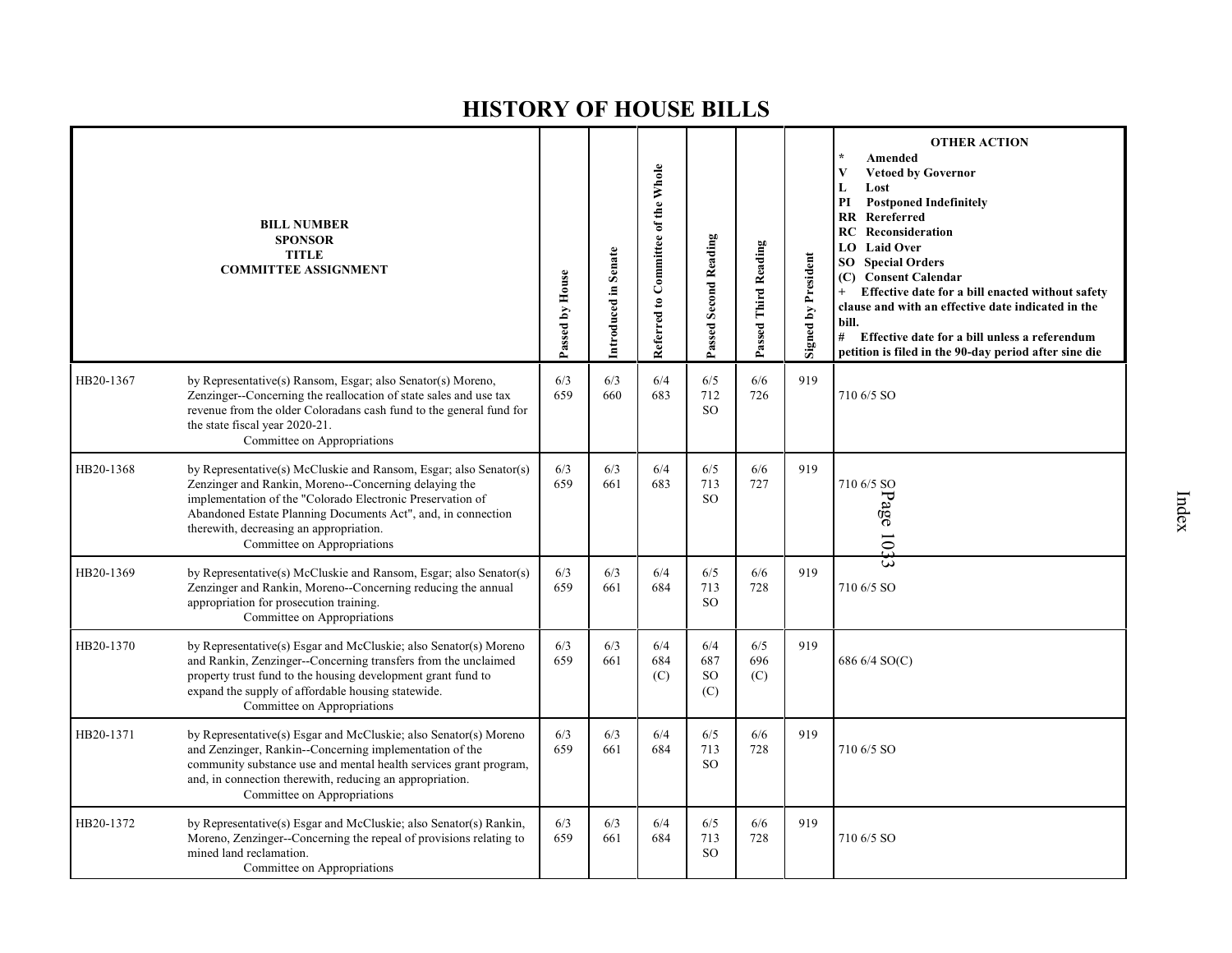|           | <b>BILL NUMBER</b><br><b>SPONSOR</b><br><b>TITLE</b><br><b>COMMITTEE ASSIGNMENT</b>                                                                                                                                                                                                                                                                                                                                                                                                                                                                                                                                                                                                                                                                                                                                                                                                                                                                                                                                                   | Passed by House               | Introduced in Senate | Referred to Committee of the Whole | <b>Passed Second Reading</b>         | Passed Third Reading | <b>Signed by President</b> | pu<br><b>OTHER ACTION</b><br><b>TAmended</b><br>Vetoed by Governor<br>V<br>Lost<br>L<br>PI<br><b>Postponed Indefinitely</b><br><b>RR</b> Rereferred<br>RC<br>Reconsideration<br><b>LO</b> Laid Over<br><b>Special Orders</b><br>SO<br><b>Consent Calendar</b><br>(C)<br>Effective date for a bill enacted without safety<br>clause and with an effective date indicated in the<br>bill.<br>#<br>Effective date for a bill unless a referendum<br>petition is filed in the 90-day period after sine die |
|-----------|---------------------------------------------------------------------------------------------------------------------------------------------------------------------------------------------------------------------------------------------------------------------------------------------------------------------------------------------------------------------------------------------------------------------------------------------------------------------------------------------------------------------------------------------------------------------------------------------------------------------------------------------------------------------------------------------------------------------------------------------------------------------------------------------------------------------------------------------------------------------------------------------------------------------------------------------------------------------------------------------------------------------------------------|-------------------------------|----------------------|------------------------------------|--------------------------------------|----------------------|----------------------------|--------------------------------------------------------------------------------------------------------------------------------------------------------------------------------------------------------------------------------------------------------------------------------------------------------------------------------------------------------------------------------------------------------------------------------------------------------------------------------------------------------|
| HB20-1374 | by Representative(s) Esgar and Ransom, McCluskie; also Senator(s)<br>Zenzinger and Rankin, Moreno--Concerning the repeal of the waste<br>grease program, and, in connection therewith, reducing an<br>appropriation.<br>Committee on Appropriations                                                                                                                                                                                                                                                                                                                                                                                                                                                                                                                                                                                                                                                                                                                                                                                   | 6/3<br>659                    | 6/3<br>661           | 6/4<br>684<br>(C)                  | 6/4<br>687<br><b>SO</b><br>(C)       | 6/5<br>696<br>(C)    | 919                        | 686 6/4 SO(C)                                                                                                                                                                                                                                                                                                                                                                                                                                                                                          |
| HB20-1375 | by Representative(s) Ransom, Esgar, McCluskie; also Senator(s)<br>Zenzinger and Rankin, Moreno--Concerning the repeal of the<br>authority for the division of criminal justice to expend an unused<br>appropriation for the law enforcement grant program in the next<br>fiscal year without further appropriation.<br>Committee on Appropriations                                                                                                                                                                                                                                                                                                                                                                                                                                                                                                                                                                                                                                                                                    | 6/3<br>659                    | 6/3<br>661           | 6/4<br>684                         | 6/5<br>713<br><sub>SO</sub>          | 6/6<br>729           | 919                        | 710 6/5 SO                                                                                                                                                                                                                                                                                                                                                                                                                                                                                             |
| HB20-1376 | by Representative(s) Esgar and McCluskie; also Senator(s)<br>Zenzinger and Rankin, Moreno--Concerning the modification of<br>transportation funding mechanisms, and, in connection therewith,<br>delaying from the November 2020 general election until the<br>November 2021 statewide election the requirement that a ballot<br>issue seeking approval for the issuance of transportation revenue<br>anticipation notes be submitted to the voters of the state, amending<br>the ballot issue to reduce the amount of notes authorized to be<br>issued, eliminating specified scheduled general fund transfers to the<br>state highway fund, reducing the amount of general fund money<br>dedicated to make lease-purchase agreement payments due during<br>state fiscal years 2020-21 and 2021-22, repealing department of<br>transportation rule-making and reporting requirements relating to<br>motor vehicles used for certain types of commercial purposes, and<br>making and reducing appropriations.<br>Committee on Finance | 6/6<br>$721*$<br>6/13<br>888* | 6/6<br>743           | 6/9<br>789                         | 6/9<br>793-<br>797*<br><sub>SO</sub> | 6/10<br>809          | 919                        | 783 6/9 Referred to Appropriations<br>791 6/9 SO<br>888 6/13 House Concurs in Senate Amendments                                                                                                                                                                                                                                                                                                                                                                                                        |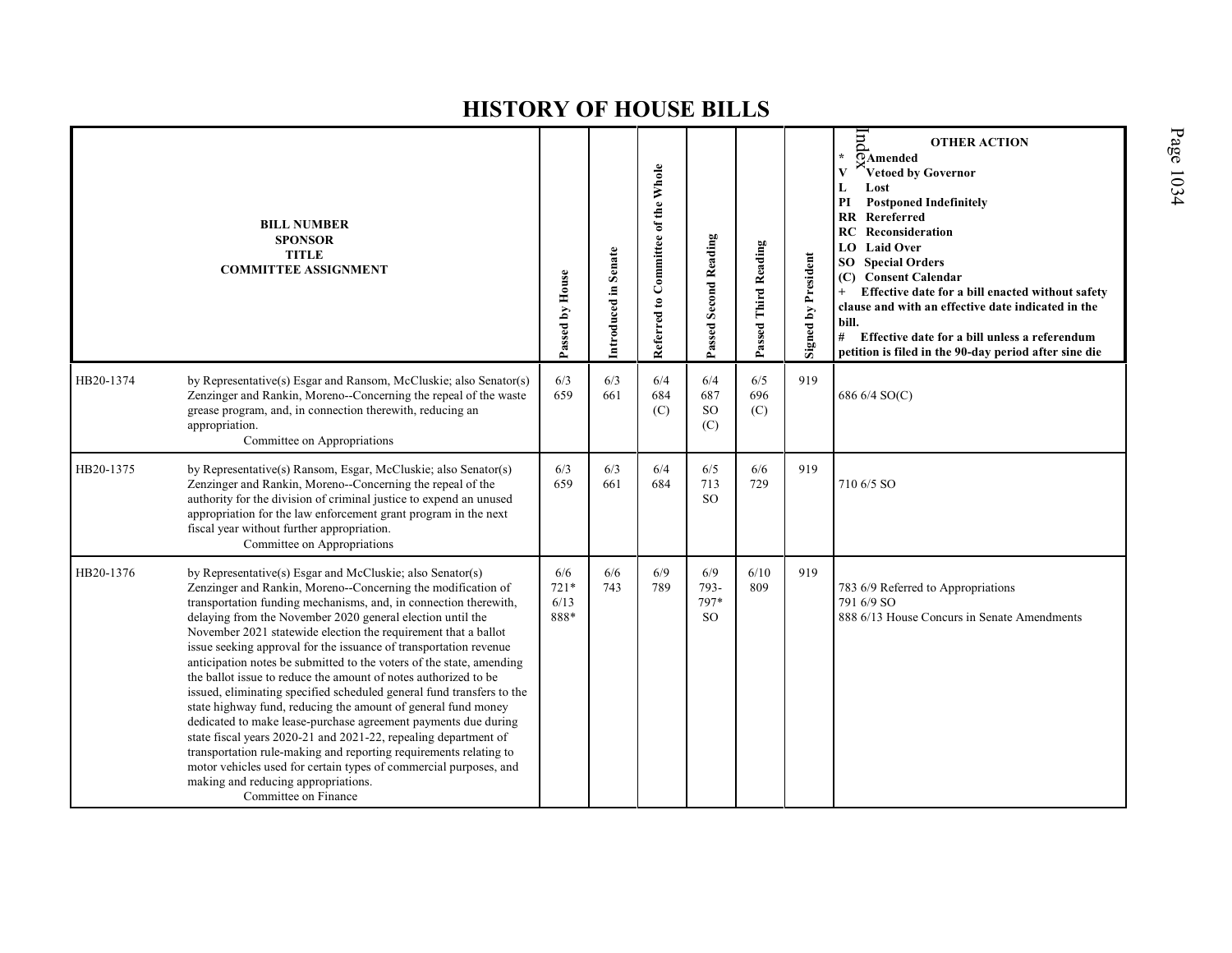|           | <b>BILL NUMBER</b><br><b>SPONSOR</b><br><b>TITLE</b><br><b>COMMITTEE ASSIGNMENT</b>                                                                                                                                                                                                                                                                                                                                                                                                                           | Passed by House           | Introduced in Senate | Referred to Committee of the Whole | Passed Second Reading       | Passed Third Reading | <b>Signed by President</b> | <b>OTHER ACTION</b><br>Amended<br><b>Vetoed by Governor</b><br>V<br>L<br>Lost<br><b>Postponed Indefinitely</b><br>PI<br>Rereferred<br><b>RR</b><br><b>RC</b> Reconsideration<br><b>Laid Over</b><br>LO<br><b>SO</b> Special Orders<br>(C) Consent Calendar<br>Effective date for a bill enacted without safety<br>$+$<br>clause and with an effective date indicated in the<br>bill.<br>#<br>Effective date for a bill unless a referendum<br>petition is filed in the 90-day period after sine die |
|-----------|---------------------------------------------------------------------------------------------------------------------------------------------------------------------------------------------------------------------------------------------------------------------------------------------------------------------------------------------------------------------------------------------------------------------------------------------------------------------------------------------------------------|---------------------------|----------------------|------------------------------------|-----------------------------|----------------------|----------------------------|-----------------------------------------------------------------------------------------------------------------------------------------------------------------------------------------------------------------------------------------------------------------------------------------------------------------------------------------------------------------------------------------------------------------------------------------------------------------------------------------------------|
| HB20-1377 | by Representative(s) Esgar and McCluskie, Roberts; also Senator(s)<br>Zenzinger and Rankin, Moreno, Story--Concerning a requirement<br>that a portion of the proceeds of the Senate Bill 17-267 lease-<br>purchase agreement that will be executed in state fiscal year 2019-<br>20 be credited to the capital construction fund and appropriated<br>only for controlled maintenance projects, including controlled<br>maintenance projects that are capital renewal projects.<br>Committee on Appropriations | 6/3<br>659*               | 6/3<br>661           | 6/4<br>684                         | 6/5<br>713<br><b>SO</b>     | 6/6<br>729           | 919                        | 710 6/5 SO                                                                                                                                                                                                                                                                                                                                                                                                                                                                                          |
| HB20-1378 | by Representative(s) Esgar and McCluskie, Ransom; also Senator(s)<br>Moreno and Zenzinger, Rankin--Concerning capital-related<br>transfers of money.<br>Committee on Appropriations                                                                                                                                                                                                                                                                                                                           | 6/3<br>659                | 6/3<br>661           | 6/4<br>684                         | 6/5<br>713<br><b>SO</b>     | 6/6<br>729           | 919                        | <b>Page 1035</b><br>T10 6/5 <u>Spo</u>                                                                                                                                                                                                                                                                                                                                                                                                                                                              |
| HB20-1379 | by Representative(s) Ransom, Esgar, McCluskie; also Senator(s)<br>Rankin, Moreno, Zenzinger--Concerning suspending the direct<br>distribution to the public employees' retirement association for the<br>2020-21 state fiscal year, and, in connection therewith, reducing an<br>appropriation.<br>Committee on Appropriations                                                                                                                                                                                | 6/3<br>659                | 6/3<br>661           | 6/4<br>684                         | 6/5<br>714<br><sub>SO</sub> | 6/6<br>730           | 919                        | 710 6/5 SO                                                                                                                                                                                                                                                                                                                                                                                                                                                                                          |
| HB20-1380 | by Representative(s) McCluskie and Ransom, Esgar; also Senator(s)<br>Moreno and Zenzinger, Rankin--Concerning the redirection of a<br>portion of tobacco litigation settlement moneys to the general fund.<br>Committee on Appropriations                                                                                                                                                                                                                                                                     | 6/3<br>659                | 6/3<br>661           | 6/4<br>684                         | 6/5<br>714<br><b>SO</b>     | 6/6<br>730           | 919                        | 710 6/5 SO                                                                                                                                                                                                                                                                                                                                                                                                                                                                                          |
| HB20-1381 | by Representative(s) Esgar, McCluskie; also Senator(s) Zenzinger<br>and Rankin, Moreno--Concerning the augmentation of the general<br>fund through transfers of certain money.<br>Committee on Appropriations                                                                                                                                                                                                                                                                                                 | 6/3<br>659<br>6/9<br>781* | 6/3<br>661           | 6/4<br>684                         | 6/5<br>$714*$<br>SO.        | 6/6<br>731           | 919                        | 710 6/5 SO<br>781 6/9 House Concurs in Senate Amendments                                                                                                                                                                                                                                                                                                                                                                                                                                            |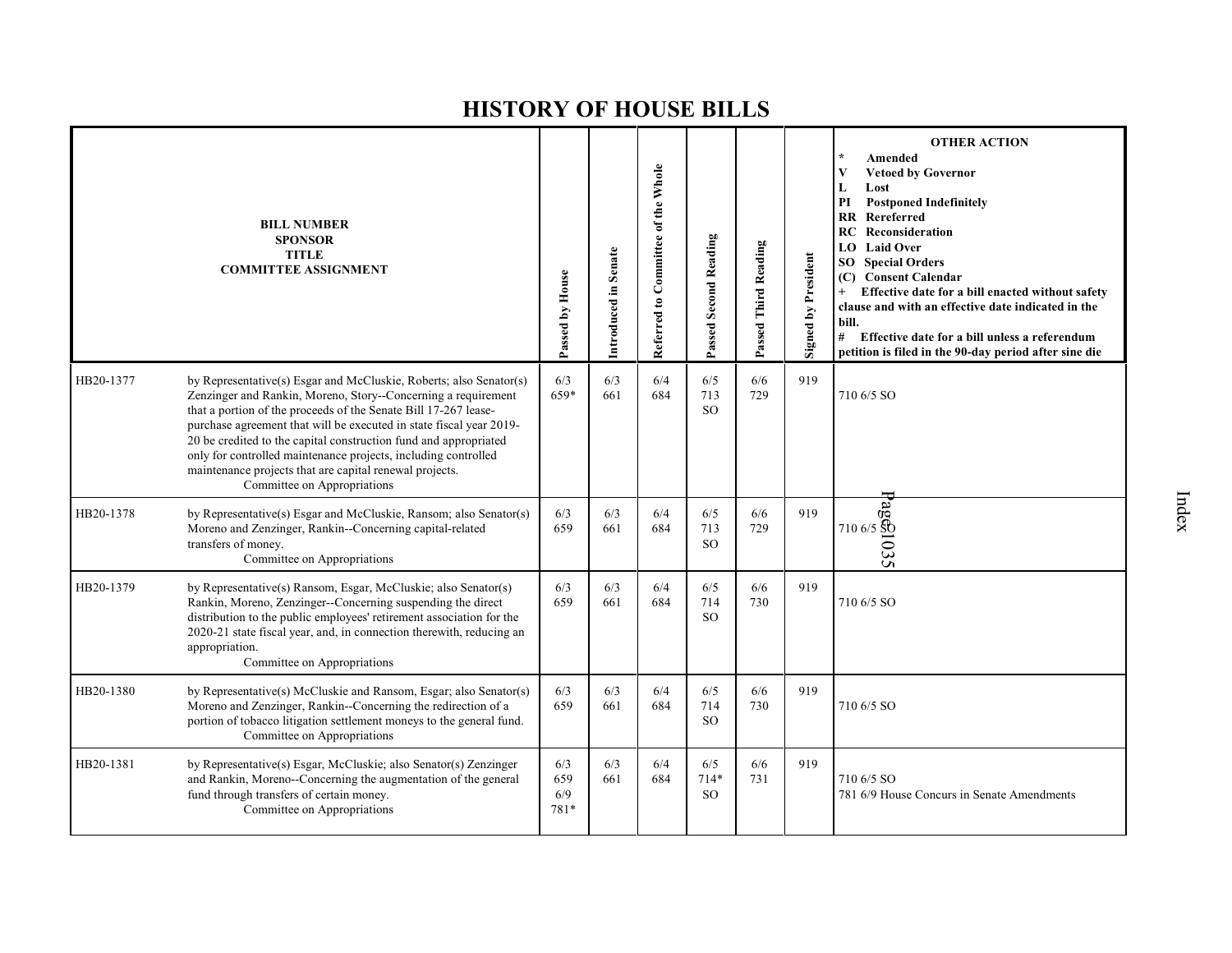|           | <b>BILL NUMBER</b><br><b>SPONSOR</b><br><b>TITLE</b><br><b>COMMITTEE ASSIGNMENT</b>                                                                                                                                                                                                                                                                         | Passed by House             | Introduced in Senate | Referred to Committee of the Whole | Passed Second Reading                    | Passed Third Reading       | <b>Signed by President</b> | pup<br><b>OTHER ACTION</b><br>$\star$<br>OAmended<br>Vetoed by Governor<br>$\mathbf{V}$<br>L<br>Lost<br><b>Postponed Indefinitely</b><br>PI<br><b>RR</b> Rereferred<br>Reconsideration<br>RC<br><b>LO</b> Laid Over<br><b>SO</b> Special Orders<br>(C) Consent Calendar<br>Effective date for a bill enacted without safety<br>$+$<br>clause and with an effective date indicated in the<br>bill.<br># Effective date for a bill unless a referendum<br>petition is filed in the 90-day period after sine die |
|-----------|-------------------------------------------------------------------------------------------------------------------------------------------------------------------------------------------------------------------------------------------------------------------------------------------------------------------------------------------------------------|-----------------------------|----------------------|------------------------------------|------------------------------------------|----------------------------|----------------------------|---------------------------------------------------------------------------------------------------------------------------------------------------------------------------------------------------------------------------------------------------------------------------------------------------------------------------------------------------------------------------------------------------------------------------------------------------------------------------------------------------------------|
| HB20-1382 | by Representative(s) McCluskie and Ransom, Esgar; also Senator(s)<br>Moreno and Rankin, Zenzinger--Concerning the repeal of certain<br>cash funds that include reversions of general fund appropriations.<br>Committee on Appropriations                                                                                                                    | 6/3<br>659<br>6/9<br>781*   | 6/3<br>661           | 6/4<br>685<br>(C)                  | 6/5<br>$715*$<br><sub>SO</sub>           | 6/6<br>732                 | 919                        | 710 6/5 SO<br>781 6/9 House Concurs in Senate Amendments                                                                                                                                                                                                                                                                                                                                                                                                                                                      |
| HB20-1383 | by Representative(s) Esgar and Ransom, McCluskie; also Senator(s)<br>Moreno and Rankin, Zenzinger--Concerning a temporary reduction<br>in the general fund reserve.<br>Committee on Appropriations                                                                                                                                                          | 6/3<br>659<br>6/13<br>888*  | 6/3<br>661           | 6/4<br>685                         | 6/5<br>714<br><sub>SO</sub>              | 6/12<br>870-<br>871*       | 919                        | 710 6/5 SO<br>888 6/13 House Concurs in Senate Amendments                                                                                                                                                                                                                                                                                                                                                                                                                                                     |
| HB20-1384 | by Representative(s) Esgar and McCluskie; also Senator(s) Moreno,<br>Zenzinger, Rankin--Concerning the delay of department<br>implementation of high-fidelity wraparound services for eligible at-<br>risk children unless money is appropriated for the services, and, in<br>connection therewith, reducing appropriations.<br>Committee on Appropriations | 6/3<br>659*<br>6/12<br>871* | 6/3<br>662           | 6/4<br>683<br>(C)                  | 6/5<br>$710-$<br>$711*$<br><sub>SO</sub> | 6/6<br>722<br>6/12<br>870* | 919                        | 686 6/4 SO(C)<br>686 6/4 Removed from Consent<br>710 6/5 SO<br>781 6/9 House Requests Conference Committee and<br>Appoints Conferees and Grants Permission to Go<br><b>Beyond Scope</b><br>798 6/9 Senate Appoints Conferees<br>798 6/9 Senate Grants Permission to Go Beyond Scope<br>843-844 6/11 First Report of First Conference<br>Committee<br>870 6/12 Senate Adopts First Report of First<br>Conference Committee<br>871 6/12 House Adopts First Report of First<br>Conference Committee              |
| HB20-1385 | by Representative(s) Esgar and McCluskie; also Senator(s) Moreno<br>and Zenzinger, Rankin--Concerning the increased money received<br>due to the federal "Families First Coronavirus Response Act", and,<br>in connection therewith, making and reducing appropriations.<br>Committee on Appropriations                                                     | 6/3<br>659                  | 6/3<br>662           | 6/4<br>683                         | 6/5<br>712<br><sub>SO</sub>              | 6/6<br>725                 | 919                        | 710 6/5 SO                                                                                                                                                                                                                                                                                                                                                                                                                                                                                                    |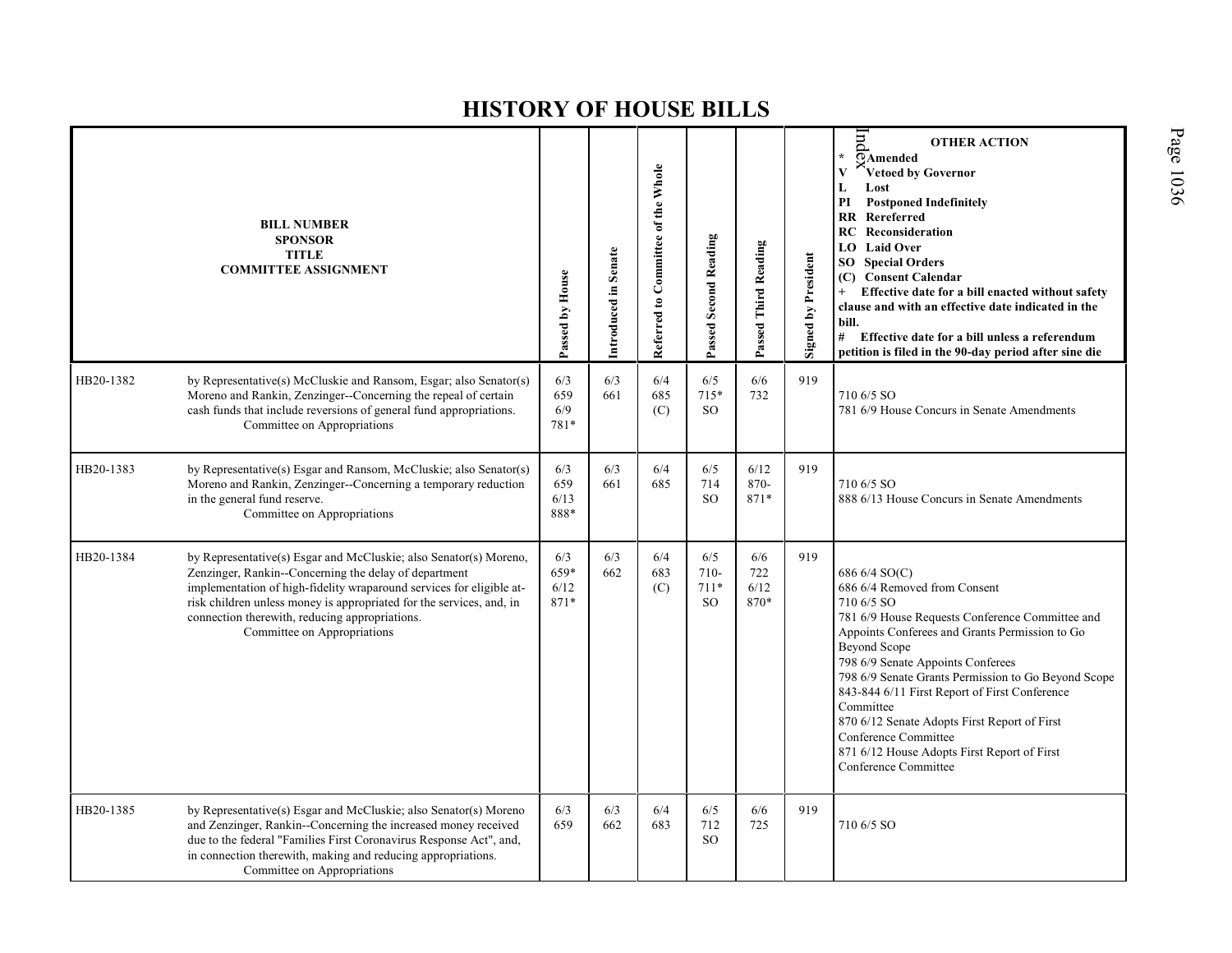|           | <b>BILL NUMBER</b><br><b>SPONSOR</b><br><b>TITLE</b><br><b>COMMITTEE ASSIGNMENT</b>                                                                                                                                                                                                                                                                                                                    | Passed by House | Introduced in Senate | Referred to Committee of the Whole | <b>Passed Second Reading</b>       | Passed Third Reading      | Signed by President | <b>OTHER ACTION</b><br>$\star$<br>Amended<br><b>Vetoed by Governor</b><br>V<br>Lost<br>L<br>PI<br><b>Postponed Indefinitely</b><br>Rereferred<br><b>RR</b><br>Reconsideration<br><b>RC</b><br><b>Laid Over</b><br>LO.<br><b>Special Orders</b><br>SO.<br><b>Consent Calendar</b><br>(C)<br>Effective date for a bill enacted without safety<br>$+$<br>clause and with an effective date indicated in the<br>bill.<br>#<br>Effective date for a bill unless a referendum<br>petition is filed in the 90-day period after sine die |
|-----------|--------------------------------------------------------------------------------------------------------------------------------------------------------------------------------------------------------------------------------------------------------------------------------------------------------------------------------------------------------------------------------------------------------|-----------------|----------------------|------------------------------------|------------------------------------|---------------------------|---------------------|----------------------------------------------------------------------------------------------------------------------------------------------------------------------------------------------------------------------------------------------------------------------------------------------------------------------------------------------------------------------------------------------------------------------------------------------------------------------------------------------------------------------------------|
| HB20-1386 | by Representative(s) McCluskie, Esgar; also Senator(s) Moreno,<br>Zenzinger, Rankin--Concerning the use of a specified amount of the<br>money in the healthcare affordability and sustainability fee cash<br>fund to offset general fund expenditures for the state medical<br>assistance program, and, in connection therewith, making and<br>reducing appropriations.<br>Committee on Appropriations | 6/3<br>659      | 6/3<br>662           | 6/4<br>683                         | 6/5<br>712<br>SO <sub>SO</sub>     | 6/6<br>725                | 919                 | 710 6/5 SO                                                                                                                                                                                                                                                                                                                                                                                                                                                                                                                       |
| HB20-1387 | by Representative(s) Esgar, McCluskie; also Senator(s) Moreno,<br>Zenzinger--Concerning the repeal of the transfer of unexpended<br>money for reimbursing counties for exemptions from property<br>taxes.<br>Committee on Appropriations                                                                                                                                                               | 6/3<br>659      | 6/3<br>662           | 6/4<br>683                         | 6/5<br>712<br><sub>SO</sub>        | 6/6<br>727                | 919                 | ား<br>(အီလ.) 017<br>103<br>ر                                                                                                                                                                                                                                                                                                                                                                                                                                                                                                     |
| HB20-1388 | by Representative(s) Ransom, Esgar, McCluskie; also Senator(s)<br>Zenzinger, Moreno, Rankin--Concerning statutory provisions on<br>money from the general fund for programs operated by the<br>department of human services, and, in connection therewith,<br>reducing an appropriation.<br>Committee on Appropriations                                                                                | 6/3<br>659      | 6/3<br>662           | 6/4<br>683<br>(C)                  | 6/4<br>686<br><b>SO</b><br>(C)     | 6/5<br>693<br>(C)         | 919                 | 686 6/4 SO(C)                                                                                                                                                                                                                                                                                                                                                                                                                                                                                                                    |
| HB20-1389 | by Representative(s) McCluskie and Ransom, Esgar; also Senator(s)<br>Moreno and Zenzinger, Rankin--Concerning a three-year<br>suspension of transfers to the child welfare prevention and<br>intervention services cash fund of unspent general fund<br>appropriations to the child welfare line item.<br>Committee on Appropriations                                                                  | 6/3<br>659      | 6/3<br>662           | 6/4<br>683<br>(C)                  | 6/4<br>687<br><sub>SO</sub><br>(C) | 6/5<br>693-<br>694<br>(C) | 919                 | 686 6/4 SO(C)                                                                                                                                                                                                                                                                                                                                                                                                                                                                                                                    |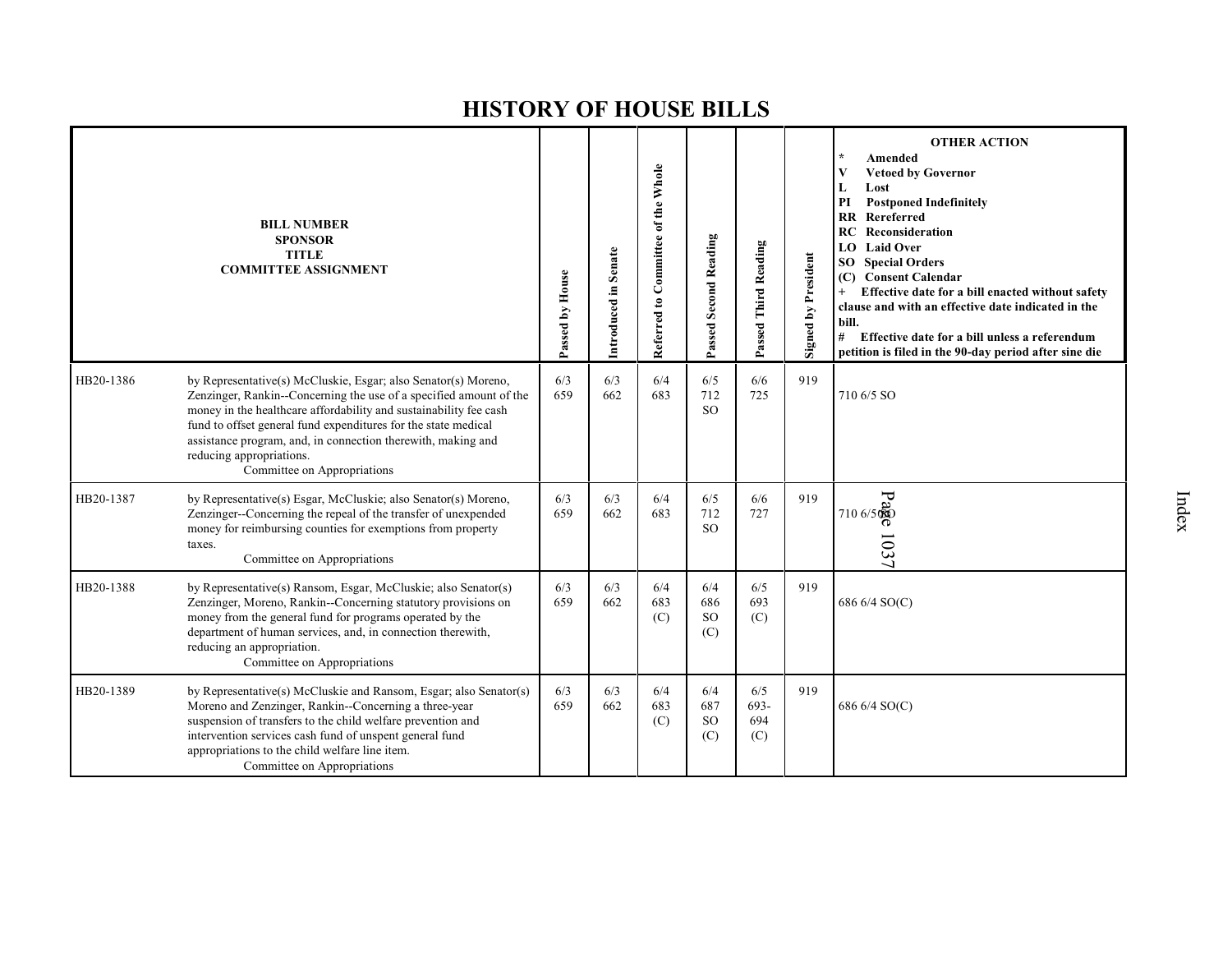|           | <b>BILL NUMBER</b><br><b>SPONSOR</b><br><b>TITLE</b><br><b>COMMITTEE ASSIGNMENT</b>                                                                                                                                                                                                                                                                                                                 | Passed by House | Introduced in Senate | Referred to Committee of the Whole | Passed Second Reading              | Passed Third Reading      | Signed by President | $_{\rm{par}}$<br><b>OTHER ACTION</b><br>¥.<br>OAmended<br>Vetoed by Governor<br>Lost<br>L<br>PI<br><b>Postponed Indefinitely</b><br>Rereferred<br><b>RR</b><br><b>RC</b> Reconsideration<br><b>Laid Over</b><br>LO.<br><b>SO</b> Special Orders<br><b>Consent Calendar</b><br>(C)<br>Effective date for a bill enacted without safety<br>$+$<br>clause and with an effective date indicated in the<br>bill.<br>#<br>Effective date for a bill unless a referendum<br>petition is filed in the 90-day period after sine die |
|-----------|-----------------------------------------------------------------------------------------------------------------------------------------------------------------------------------------------------------------------------------------------------------------------------------------------------------------------------------------------------------------------------------------------------|-----------------|----------------------|------------------------------------|------------------------------------|---------------------------|---------------------|----------------------------------------------------------------------------------------------------------------------------------------------------------------------------------------------------------------------------------------------------------------------------------------------------------------------------------------------------------------------------------------------------------------------------------------------------------------------------------------------------------------------------|
| HB20-1390 | by Representative(s) Esgar and Ransom, McCluskie; also Senator(s)<br>Moreno and Rankin, Zenzinger--Concerning the discontinuation of<br>the pilot programs in the division of youth services that were<br>established to create a division-wide therapeutic culture with<br>trauma-responsive practices, and, in connection therewith, reducing<br>an appropriation.<br>Committee on Appropriations | 6/3<br>659      | 6/3<br>662           | 6/4<br>683<br>(C)                  | 6/4<br>687<br><sub>SO</sub><br>(C) | 6/5<br>694<br>(C)         | 919                 | 686 6/4 SO(C)                                                                                                                                                                                                                                                                                                                                                                                                                                                                                                              |
| HB20-1391 | by Representative(s) Esgar and McCluskie; also Senator(s) Moreno<br>and Zenzinger, Rankin--Concerning eliminating statutory<br>requirements for programs to increase access to treatment for<br>behavioral health disorders, and, in connection therewith, reducing<br>appropriations.<br>Committee on Appropriations                                                                               | 6/3<br>659      | 6/3<br>662           | 6/4<br>683<br>(C)                  | 6/5<br>711<br>SO <sub>1</sub>      | 6/6<br>723                | 919                 | 686 6/4 SO(C)<br>687 6/4 Removed from Consent<br>710 6/5 SO                                                                                                                                                                                                                                                                                                                                                                                                                                                                |
| HB20-1392 | by Representative(s) Esgar and Ransom, McCluskie; also Senator(s)<br>Zenzinger, Moreno, Rankin--Concerning the repeal of certain<br>provisions related to persons with a disability, and, in connection<br>therewith, reducing an appropriation.<br>Committee on Appropriations                                                                                                                     | 6/3<br>659      | 6/3<br>662           | 6/4<br>683<br>(C)                  | 6/4<br>687<br><sub>SO</sub><br>(C) | 6/5<br>694<br>(C)         | 919                 | 686 6/4 SO(C)                                                                                                                                                                                                                                                                                                                                                                                                                                                                                                              |
| HB20-1393 | by Representative(s) Esgar and McCluskie, Ransom; also Senator(s)<br>Zenzinger and Rankin, Moreno--Concerning expanding the mental<br>health diversion pilot programs to include more judicial districts.<br>Committee on Appropriations                                                                                                                                                            | 6/3<br>659      | 6/3<br>662           | 6/4<br>683                         | 6/5<br>713<br>SO <sub>2</sub>      | 6/6<br>727                | 919                 | 710 6/5 SO                                                                                                                                                                                                                                                                                                                                                                                                                                                                                                                 |
| HB20-1394 | by Representative(s) McCluskie and Ransom, Esgar; also Senator(s)<br>Moreno and Rankin, Zenzinger--Concerning a modification to the<br>contribution rates to the public employees' retirement association<br>for the judicial division of the association for certain fiscal years,<br>and, in connection therewith, reducing an appropriation.<br>Committee on Appropriations                      | 6/3<br>659*     | 6/3<br>662           | 6/4<br>684<br>(C)                  | 6/4<br>687<br><sub>SO</sub><br>(C) | 6/5<br>694-<br>695<br>(C) | 919                 | 686 6/4 SO(C)                                                                                                                                                                                                                                                                                                                                                                                                                                                                                                              |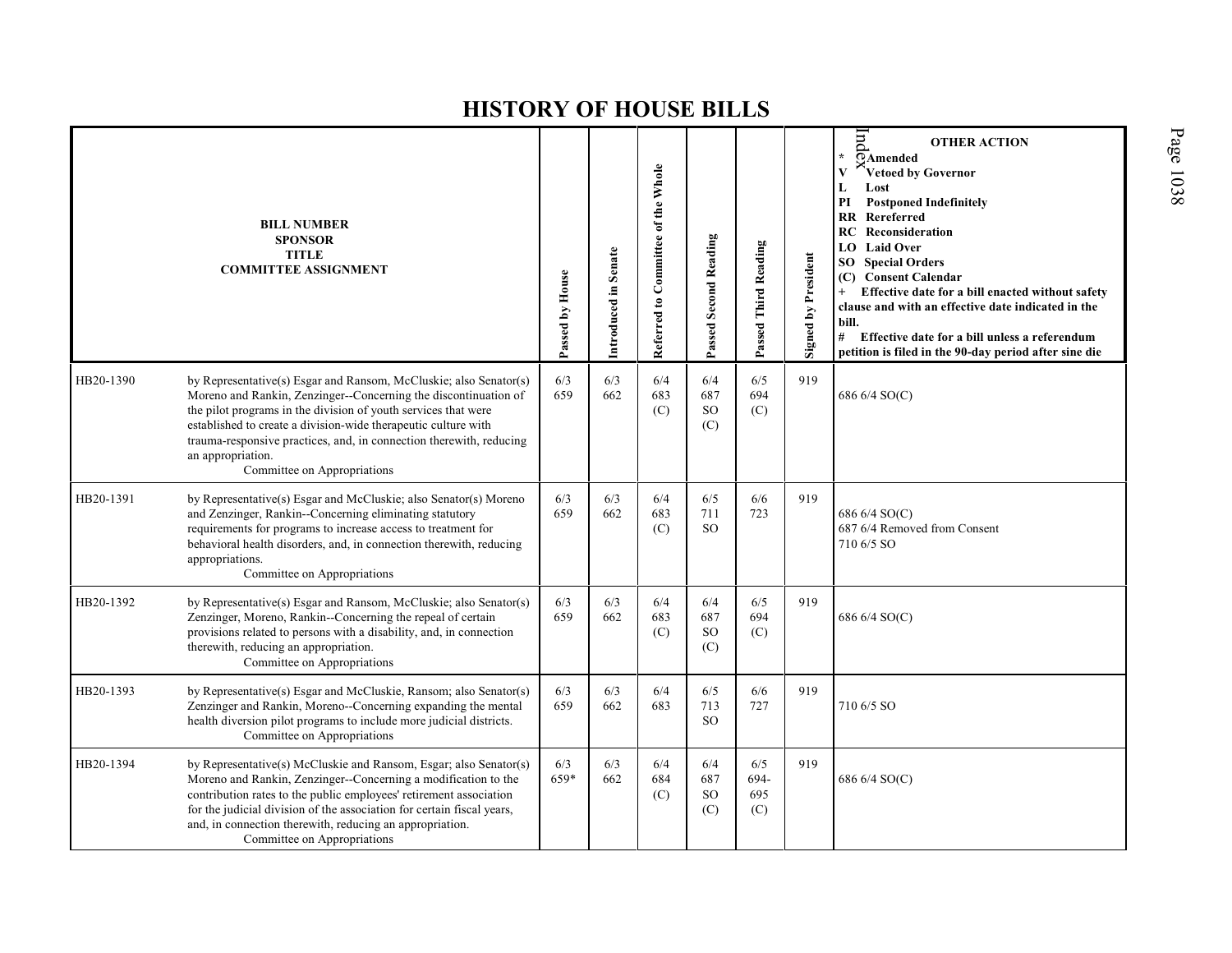|           | <b>BILL NUMBER</b><br><b>SPONSOR</b><br><b>TITLE</b><br><b>COMMITTEE ASSIGNMENT</b>                                                                                                                                                                                                                                                                                                                                                                                                           | Passed by House           | Introduced in Senate | Referred to Committee of the Whole | Passed Second Reading                | Passed Third Reading | <b>Signed by President</b> | <b>OTHER ACTION</b><br>Amended<br>V<br><b>Vetoed by Governor</b><br>L<br>Lost<br><b>Postponed Indefinitely</b><br>PI<br><b>RR</b> Rereferred<br>Reconsideration<br>RC.<br><b>LO</b> Laid Over<br><b>SO</b> Special Orders<br>(C) Consent Calendar<br>Effective date for a bill enacted without safety<br>clause and with an effective date indicated in the<br>bill.<br>#<br>Effective date for a bill unless a referendum<br>petition is filed in the 90-day period after sine die |
|-----------|-----------------------------------------------------------------------------------------------------------------------------------------------------------------------------------------------------------------------------------------------------------------------------------------------------------------------------------------------------------------------------------------------------------------------------------------------------------------------------------------------|---------------------------|----------------------|------------------------------------|--------------------------------------|----------------------|----------------------------|-------------------------------------------------------------------------------------------------------------------------------------------------------------------------------------------------------------------------------------------------------------------------------------------------------------------------------------------------------------------------------------------------------------------------------------------------------------------------------------|
| HB20-1395 | by Representative(s) McCluskie and Ransom, Esgar; also Senator(s)<br>Moreno and Rankin, Zenzinger--Concerning the repeal of the<br>"Skilled Worker Outreach, Recruitment, and Key Training Act"<br>grant program, and, in connection therewith, eliminating new grants<br>under the grant program, transferring the balance of the grant<br>program fund to the general fund, requiring a final report on the<br>grant program, and reducing an appropriation.<br>Committee on Appropriations | 6/3<br>659                | 6/3<br>662           | 6/4<br>684<br>(C)                  | 6/4<br>687<br>SO <sub>1</sub><br>(C) | 6/5<br>695<br>(C)    | 919                        | 686 6/4 SO(C)                                                                                                                                                                                                                                                                                                                                                                                                                                                                       |
| HB20-1396 | by Representative(s) Esgar and McCluskie; also Senator(s)<br>Zenzinger and Rankin, Moreno-Concerning the implementation of<br>an online platform by the state work force development council to<br>assist Coloradans in exploring career options.<br>Committee on Appropriations                                                                                                                                                                                                              | 6/3<br>659                | 6/3<br>663           | 6/4<br>684<br>(C)                  | 6/4<br>687<br><b>SO</b><br>(C)       | 6/5<br>695<br>(C)    | 919                        | Page51039<br>Page51039<br>89                                                                                                                                                                                                                                                                                                                                                                                                                                                        |
| HB20-1397 | by Representative(s) McCluskie and Ransom, Esgar; also Senator(s)<br>Moreno and Zenzinger, Rankin--Concerning the elimination of the<br>requirement that the department of public health and environment<br>provide assistance to certain boards, and, in connection therewith,<br>reducing an appropriation.<br>Committee on Appropriations                                                                                                                                                  | 6/3<br>659<br>6/9<br>781* | 6/3<br>663           | 6/4<br>684<br>(C)                  | 6/5<br>$711*$<br>SO.                 | 6/6<br>723           | 919                        | 686 6/4 SO(C)<br>686 6/4 Removed from Consent<br>710 6/5 SO<br>781 6/9 House Concurs in Senate Amendments                                                                                                                                                                                                                                                                                                                                                                           |
| HB20-1398 | by Representative(s) Esgar and McCluskie; also Senator(s) Rankin,<br>Moreno, Zenzinger--Concerning modifications to the automatic<br>cash fund funding mechanism for payment of future costs<br>attributable to the state's capital assets, and, in connection<br>therewith, making an appropriation.<br>Committee on Appropriations                                                                                                                                                          | 6/3<br>659                | 6/3<br>663           | 6/4<br>684                         | 6/5<br>713<br><b>SO</b>              | 6/6<br>730           | 919                        | 710 6/5 SO                                                                                                                                                                                                                                                                                                                                                                                                                                                                          |
| HB20-1399 | by Representative(s) Esgar and McCluskie; also Senator(s) Moreno<br>and Rankin, Zenzinger--Concerning the temporary suspension of<br>statutory allocations of limited gaming tax revenues, and, in<br>connection therewith, making and reducing appropriations.<br>Committee on Appropriations                                                                                                                                                                                                | 6/3<br>659<br>6/9<br>781* | 6/3<br>663           | 6/4<br>685*                        | 6/5<br>$714*$<br><sub>SO</sub>       | 6/6<br>731           | 919                        | 710 6/5 SO<br>781 6/9 House Concurs in Senate Amendments                                                                                                                                                                                                                                                                                                                                                                                                                            |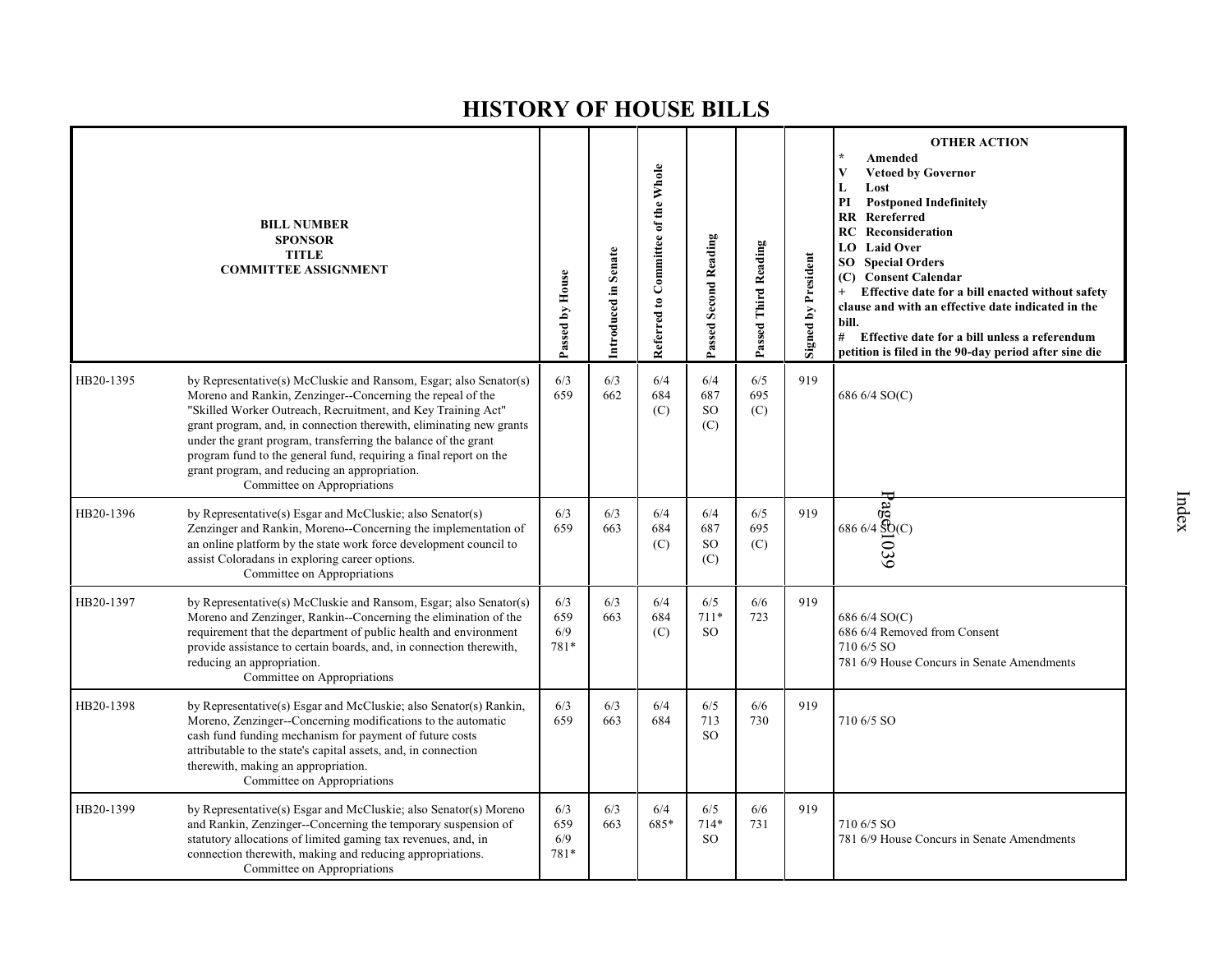|           | <b>BILL NUMBER</b><br><b>SPONSOR</b><br><b>TITLE</b><br><b>COMMITTEE ASSIGNMENT</b>                                                                                                                                                                                                                                                                                                                                                                          | Passed by House             | Introduced in Senate | Referred to Committee of the Whole | Passed Second Reading              | Passed Third Reading          | Signed by President | Ind<br><b>OTHER ACTION</b><br>$\star$<br>OAmended<br>Vetoed by Governor<br>Lost<br>L<br>PI<br><b>Postponed Indefinitely</b><br><b>RR</b> Rereferred<br><b>RC</b> Reconsideration<br><b>LO</b> Laid Over<br><b>Special Orders</b><br>SO -<br><b>Consent Calendar</b><br>(C)<br>Effective date for a bill enacted without safety<br>$+$<br>clause and with an effective date indicated in the<br>bill.<br>#<br>Effective date for a bill unless a referendum<br>petition is filed in the 90-day period after sine die |
|-----------|--------------------------------------------------------------------------------------------------------------------------------------------------------------------------------------------------------------------------------------------------------------------------------------------------------------------------------------------------------------------------------------------------------------------------------------------------------------|-----------------------------|----------------------|------------------------------------|------------------------------------|-------------------------------|---------------------|---------------------------------------------------------------------------------------------------------------------------------------------------------------------------------------------------------------------------------------------------------------------------------------------------------------------------------------------------------------------------------------------------------------------------------------------------------------------------------------------------------------------|
| HB20-1400 | by Representative(s) Esgar and McCluskie, Ransom; also Senator(s)<br>Moreno and Zenzinger, Rankin--Concerning the temporary<br>reallocation of limited gaming tax revenues to address recovery<br>following the 2020 budget crisis.<br>Committee on Appropriations                                                                                                                                                                                           | 6/3<br>659*                 | 6/3<br>663           | 6/4<br>686                         | 6/5<br>714<br><sub>SO</sub>        | 6/6<br>731                    | 919                 | 710 6/5 SO                                                                                                                                                                                                                                                                                                                                                                                                                                                                                                          |
| HB20-1401 | by Representative(s) Esgar and Ransom, McCluskie; also Senator(s)<br>Moreno and Rankin, Zenzinger--Concerning the transfer of money<br>from the marijuana tax cash fund to the general fund that is made<br>available due to the repeal of the prohibition on the general<br>assembly appropriating money from the marijuana tax cash fund in<br>the year that the money is received.<br>Committee on Appropriations                                         | 6/3<br>659                  | 6/3<br>663           | 6/4<br>686                         | 6/5<br>715<br><sub>SO</sub>        | 6/6<br>732                    | 919                 | 710 6/5 SO                                                                                                                                                                                                                                                                                                                                                                                                                                                                                                          |
| HB20-1402 | by Representative(s) Weissman and Van Winkle, Herod, Soper,<br>Snyder; also Senator(s) Gardner and Lee, Cooke, Rodriguez--<br>Concerning the nonsubstantive revision of statutes in the Colorado<br>Revised Statutes, as amended, and, in connection therewith,<br>amending or repealing obsolete, imperfect, and inoperative law to<br>preserve the legislative intent, effect, and meaning of the law.<br>Committee on State, Veterans, & Military Affairs | 6/6<br>721                  | 6/6<br>743           | 6/9<br>773<br>(C)                  | 6/9<br>790<br><sub>SO</sub><br>(C) | 6/10<br>801<br>(C)            | 919                 | 789 6/9 SO(C)                                                                                                                                                                                                                                                                                                                                                                                                                                                                                                       |
| HB20-1403 | by Representative(s) Roberts and Catlin; also Senator(s) Donovan<br>and Sonnenberg--Concerning the funding of Colorado water<br>conservation board projects, and, in connection therewith, making<br>an appropriation.<br>Committee on State, Veterans, & Military Affairs                                                                                                                                                                                   | 6/9<br>782*<br>6/13<br>888* | 6/9<br>799           | 6/11<br>831<br>(C)                 | 6/11<br>846*<br><b>SO</b><br>(C)   | 6/12<br>$853 -$<br>854<br>(C) | 919                 | 816* 6/10 Referred to Appropriations<br>846 6/11 SO(C)<br>888 6/13 House Concurs in Senate Amendments                                                                                                                                                                                                                                                                                                                                                                                                               |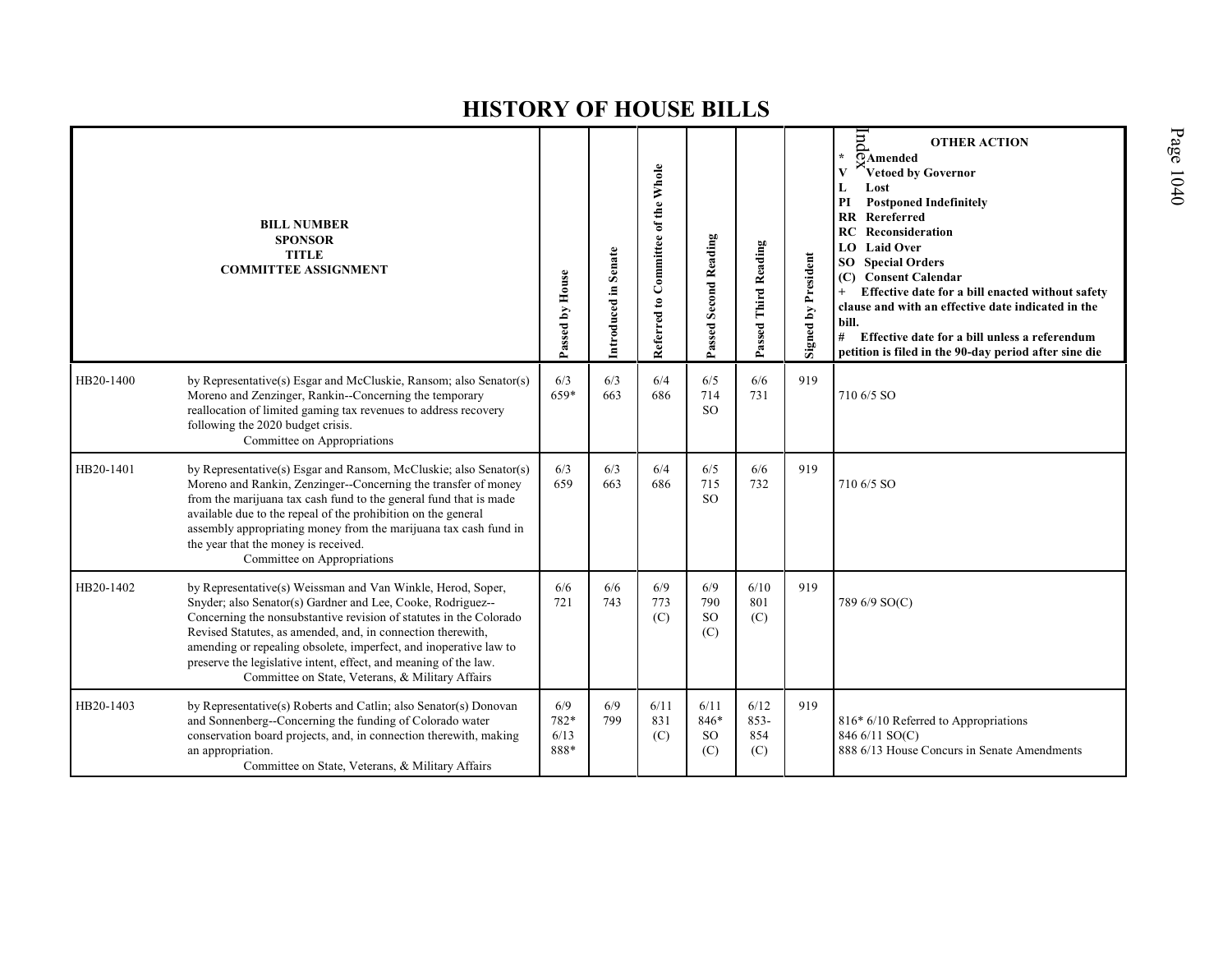|           | <b>BILL NUMBER</b><br><b>SPONSOR</b><br><b>TITLE</b><br><b>COMMITTEE ASSIGNMENT</b>                                                                                                                                                                                                                                                                                                                                                                                                                                      | Passed by House              | Introduced in Senate | Referred to Committee of the Whole | <b>Passed Second Reading</b>        | Passed Third Reading | <b>Signed by President</b> | <b>OTHER ACTION</b><br>Amended<br><b>Vetoed by Governor</b><br>V<br>Lost<br>L<br><b>Postponed Indefinitely</b><br>PI<br>Rereferred<br><b>RR</b><br>Reconsideration<br>RC<br>LO<br><b>Laid Over</b><br><b>Special Orders</b><br>SO<br>(C) Consent Calendar<br>Effective date for a bill enacted without safety<br>clause and with an effective date indicated in the<br>bill.<br>#<br>Effective date for a bill unless a referendum<br>petition is filed in the 90-day period after sine die |
|-----------|--------------------------------------------------------------------------------------------------------------------------------------------------------------------------------------------------------------------------------------------------------------------------------------------------------------------------------------------------------------------------------------------------------------------------------------------------------------------------------------------------------------------------|------------------------------|----------------------|------------------------------------|-------------------------------------|----------------------|----------------------------|---------------------------------------------------------------------------------------------------------------------------------------------------------------------------------------------------------------------------------------------------------------------------------------------------------------------------------------------------------------------------------------------------------------------------------------------------------------------------------------------|
| HB20-1404 | by Representative(s) Weissman and Soper, Roberts; also Senator(s)<br>Lee and Cooke--Concerning the continuation of the sex offender<br>management board, and, in connection therewith, delaying<br>consideration of the recommendations of the 2019 sunset report by<br>the department of regulatory agencies until the 2021 regular<br>session.<br>Committee on State, Veterans, & Military Affairs                                                                                                                     | 6/6<br>721                   | 6/6<br>743           | 6/9<br>773<br>(C)                  | 6/9<br>790<br><b>SO</b><br>(C)      | 6/10<br>802<br>(C)   | 919                        | 789 6/9 SO(C)                                                                                                                                                                                                                                                                                                                                                                                                                                                                               |
| HB20-1406 | by Representative(s) Arndt; also Senator(s) Moreno and Zenzinger--<br>Concerning the augmentation of the general fund through transfers<br>of certain money.<br>Committee on Appropriations                                                                                                                                                                                                                                                                                                                              | 6/11<br>841*<br>6/13<br>888* | 6/11<br>842          | 6/11<br>844-<br>845*               | 6/11<br>848*<br>SO <sub>2</sub>     | 6/12<br>856*         | 919                        | $\frac{5}{20}$<br>0 2010 138<br>888 6/13 House Concurs in Senate Amendments<br>041                                                                                                                                                                                                                                                                                                                                                                                                          |
| HB20-1407 | by Representative(s) Kipp and Baisley; also Senator(s) Story and<br>Zenzinger--Concerning temporarily allowing a Colorado institution<br>of higher education to determine whether to require a national<br>assessment test score as an eligibility criterion for admission for<br>first-time freshman students who graduate from high school in<br>2021.<br>Committee on State, Veterans, & Military Affairs                                                                                                             | 6/9<br>782                   | 6/9<br>799           | 6/10<br>816<br>(C)                 | 6/10<br>819<br><sub>SO</sub>        | 6/11<br>836          | 919                        | 818 6/10 SO                                                                                                                                                                                                                                                                                                                                                                                                                                                                                 |
| HB20-1408 | by Representative(s) Roberts and Valdez A., Rich, Valdez D.,<br>Young; also Senator(s) Story and Sonnenberg, Fields--Concerning<br>the appropriation for controlled maintenance projects, including<br>controlled maintenance projects that are capital renewal projects, of<br>any proceeds from the Senate Bill 17-267 lease-purchase agreement<br>that will be executed in state fiscal year 2019-20 that are credited to<br>the capital construction fund as a result of House Bill 20-1377.<br>Committee on Finance | 6/9<br>782                   | 6/9<br>799           | 6/10<br>821<br>(C)                 | 6/10<br>823<br><sub>SO</sub><br>(C) | 6/11<br>832<br>(C)   | 919                        | 818 6/10 Referred to Appropriations<br>823 6/10 SO(C)                                                                                                                                                                                                                                                                                                                                                                                                                                       |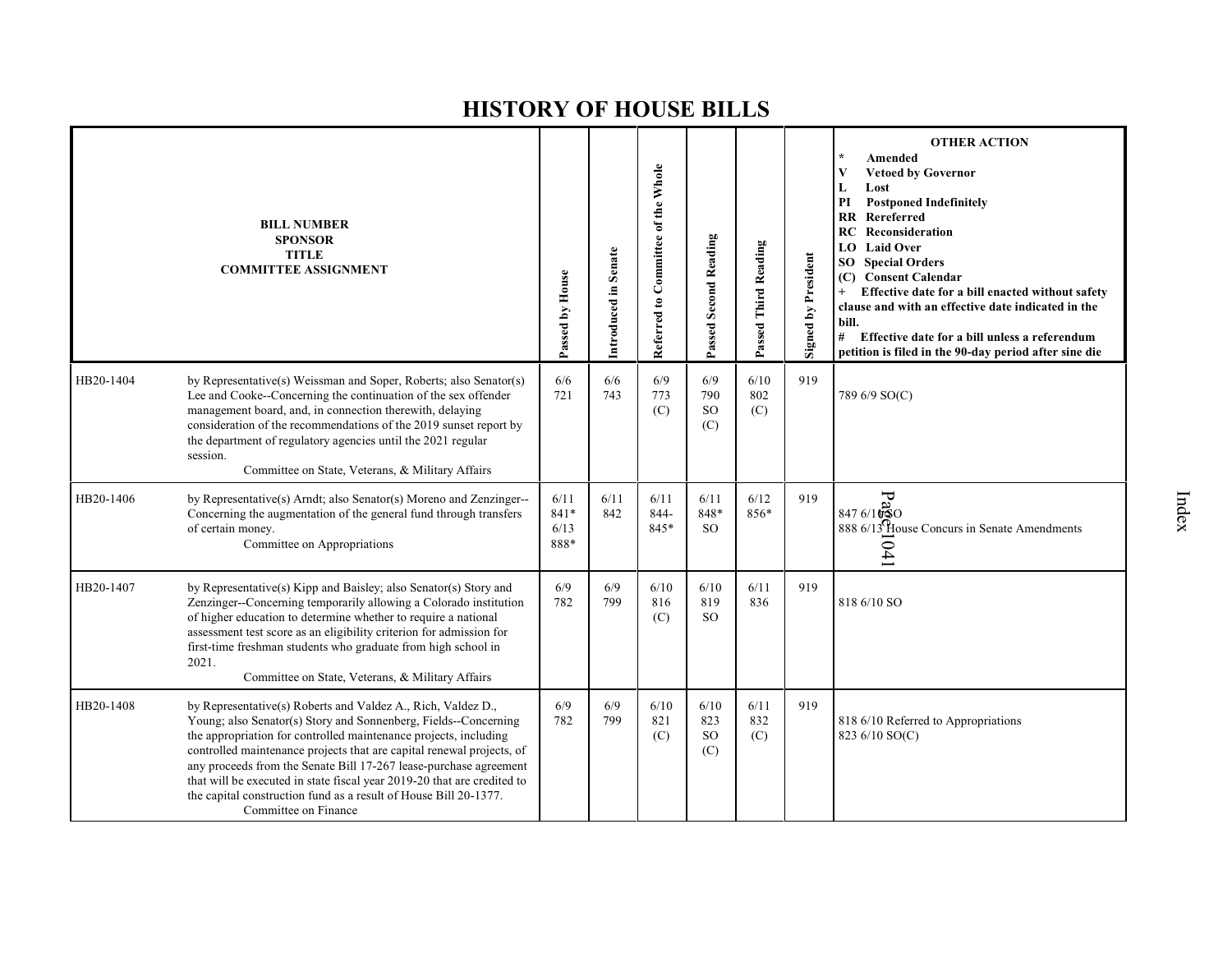|           | <b>BILL NUMBER</b><br><b>SPONSOR</b><br><b>TITLE</b><br><b>COMMITTEE ASSIGNMENT</b>                                                                                                                                                                                                                                                                                                                                                                                                                                                | Passed by House             | Introduced in Senate | Referred to Committee of the Whole | Passed Second Reading                                        | Passed Third Reading | <b>Signed by President</b> | $\ln d$<br><b>OTHER ACTION</b><br>$\star$<br>OAmended<br>Vetoed by Governor<br>Lost<br>L<br><b>Postponed Indefinitely</b><br>PI<br><b>RR</b> Rereferred<br><b>RC</b> Reconsideration<br><b>Laid Over</b><br>LO<br><b>Special Orders</b><br>SO -<br>(C) Consent Calendar<br>Effective date for a bill enacted without safety<br>clause and with an effective date indicated in the<br>bill.<br>#<br>Effective date for a bill unless a referendum<br>petition is filed in the 90-day period after sine die |
|-----------|------------------------------------------------------------------------------------------------------------------------------------------------------------------------------------------------------------------------------------------------------------------------------------------------------------------------------------------------------------------------------------------------------------------------------------------------------------------------------------------------------------------------------------|-----------------------------|----------------------|------------------------------------|--------------------------------------------------------------|----------------------|----------------------------|-----------------------------------------------------------------------------------------------------------------------------------------------------------------------------------------------------------------------------------------------------------------------------------------------------------------------------------------------------------------------------------------------------------------------------------------------------------------------------------------------------------|
| HB20-1409 | by Representative(s) Benavidez and Garnett; also Senator(s) Fields<br>and Gonzales--Concerning department of public health and<br>environment inspections of penal institutions.<br>Committee on State, Veterans, & Military Affairs                                                                                                                                                                                                                                                                                               | 6/9<br>782                  | 6/9<br>799           | 6/10<br>816                        | 6/10<br>820<br><sub>SO</sub>                                 | 6/11<br>836-<br>837  | 919                        | 818 6/10 SO                                                                                                                                                                                                                                                                                                                                                                                                                                                                                               |
| HB20-1410 | by Representative(s) Gonzales-Gutierrez and Exum, Woodrow; also<br>Senator(s) Gonzales and Zenzinger--Concerning assistance for<br>individuals facing a housing-related hardship due to the COVID-19<br>pandemic, and, in connection therewith, transferring money<br>received from the federal government pursuant to the "CARES Act"<br>to the eviction legal defense fund and the housing development<br>grant fund to provide such assistance and making an appropriation.<br>Committee on State, Veterans, & Military Affairs | 6/9<br>782*                 | 6/9<br>799           | 6/10<br>822                        | 6/11<br>849<br><sub>SO</sub><br>6/13<br>894<br><sub>SO</sub> | 6/15<br>903          | 919                        | 816 6/10 Referred to Appropriations<br>847 6/11 SO<br>891 6/13 Re-referred to COW<br>891 6/13 SO                                                                                                                                                                                                                                                                                                                                                                                                          |
| HB20-1411 | by Representative(s) Michaelson Jenet and Kraft-Tharp; also<br>Senator(s) Pettersen and Fields--Concerning the allocation of<br>money the state received from the federal coronavirus relief fund<br>for behavioral health services.<br>Committee on State, Veterans, & Military Affairs                                                                                                                                                                                                                                           | 6/9<br>782*                 | 6/9<br>799           | 6/10<br>822                        | 6/10<br>824<br><sub>SO</sub>                                 | 6/11<br>839          | 919                        | 816 6/10 Referred to Appropriations<br>824 6/10 SO                                                                                                                                                                                                                                                                                                                                                                                                                                                        |
| HB20-1412 | by Representative(s) Kennedy and Cutter; also Senator(s) Story and<br>Zenzinger--Concerning assistance for individuals unable to pay<br>their utility bills due to economic hardship caused by the COVID-<br>19 pandemic, and, in connection therewith, transferring money<br>received from the federal government pursuant to the "CARES Act"<br>to the energy outreach Colorado low-income energy assistance fund<br>to provide such assistance.<br>Committee on State, Veterans, & Military Affairs                             | 6/9<br>782*<br>6/13<br>888* | 6/9<br>799           | 6/10<br>822*                       | 6/10<br>825*<br><sub>SO</sub>                                | 6/11<br>839-<br>840* | 919                        | 816 6/10 Referred to Appropriations<br>824 6/10 SO<br>888 6/13 House Concurs in Senate Amendments                                                                                                                                                                                                                                                                                                                                                                                                         |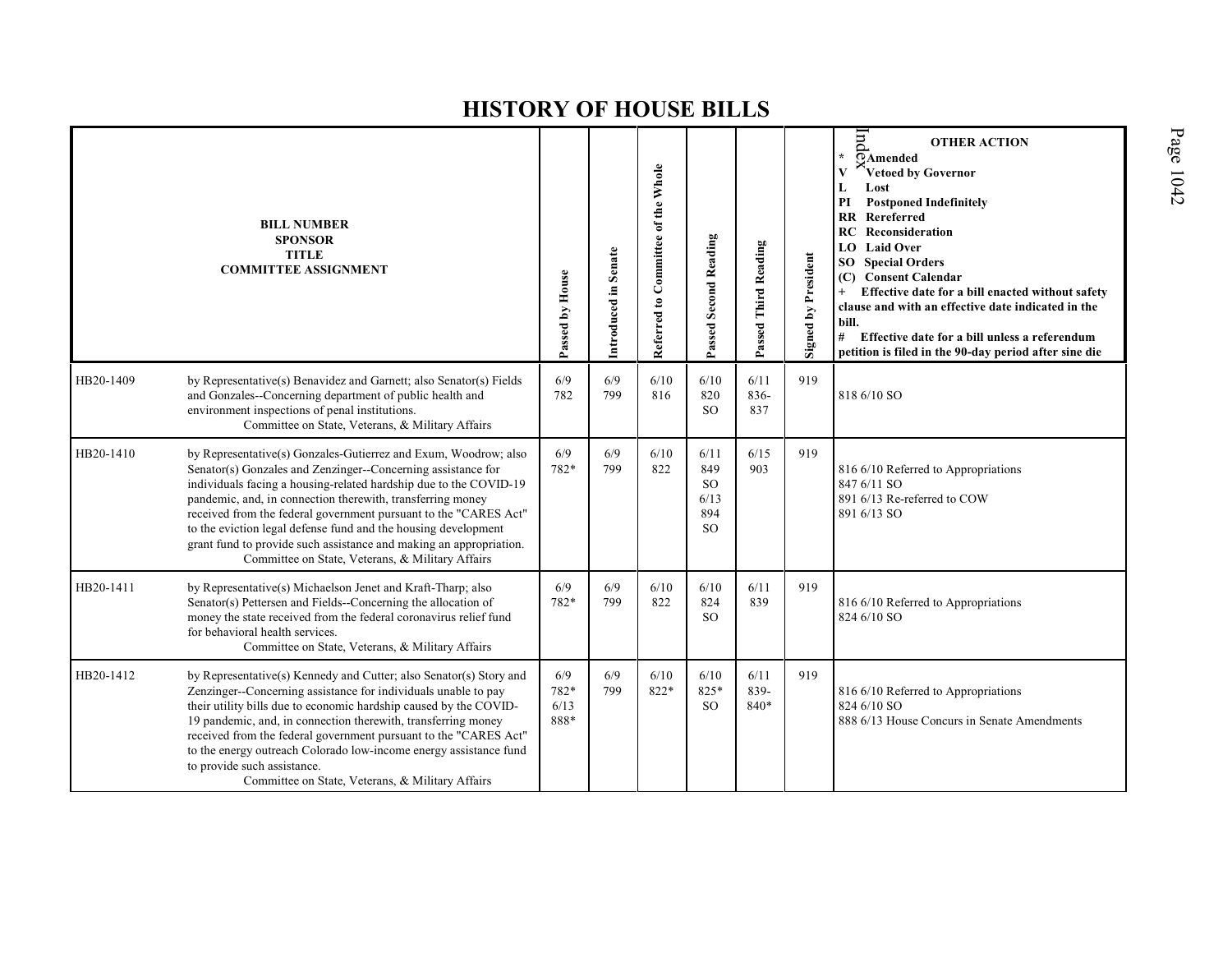|           | <b>BILL NUMBER</b><br><b>SPONSOR</b><br><b>TITLE</b><br><b>COMMITTEE ASSIGNMENT</b>                                                                                                                                                                                                                                                                                                                                                                                                                                                                                                                                                                                                                                                                                                                                        | Passed by House             | Introduced in Senate | Referred to Committee of the Whole | Passed Second Reading           | Passed Third Reading       | <b>Signed by President</b> | <b>OTHER ACTION</b><br>$\star$<br>Amended<br>V<br><b>Vetoed by Governor</b><br>L<br>Lost<br>PI<br><b>Postponed Indefinitely</b><br><b>RR</b> Rereferred<br>Reconsideration<br>RC<br><b>LO</b> Laid Over<br>SO.<br><b>Special Orders</b><br>(C) Consent Calendar<br>Effective date for a bill enacted without safety<br>$^{+}$<br>clause and with an effective date indicated in the<br>bill.<br>#<br>Effective date for a bill unless a referendum<br>petition is filed in the 90-day period after sine die |
|-----------|----------------------------------------------------------------------------------------------------------------------------------------------------------------------------------------------------------------------------------------------------------------------------------------------------------------------------------------------------------------------------------------------------------------------------------------------------------------------------------------------------------------------------------------------------------------------------------------------------------------------------------------------------------------------------------------------------------------------------------------------------------------------------------------------------------------------------|-----------------------------|----------------------|------------------------------------|---------------------------------|----------------------------|----------------------------|-------------------------------------------------------------------------------------------------------------------------------------------------------------------------------------------------------------------------------------------------------------------------------------------------------------------------------------------------------------------------------------------------------------------------------------------------------------------------------------------------------------|
| HB20-1413 | by Representative(s) Bird and Cutter, Arndt, Becker, Buentello,<br>Caraveo, Coleman, Duran, Esgar, Exum, Gonzales-Gutierrez,<br>Jackson, Jaquez Lewis, Kennedy, Kipp, Kraft-Tharp, Lontine,<br>McCluskie, Michaelson Jenet, Mullica, Roberts, Singer, Sirota,<br>Snyder, Valdez A., Valdez D., Woodrow, Young; also Senator(s)<br>Zenzinger and Donovan--Concerning the establishment of a state<br>and private investor funded small business recovery loan program,<br>and, in connection therewith, authorizing the department of the<br>treasury to obtain the state share of funding for the program by<br>selling insurance premium tax credits to qualified taxpayers and<br>authorizing the state treasurer to contract with a program manager<br>to establish and administer the program.<br>Committee on Finance | 6/9<br>782*                 | 6/9<br>799           | 6/10<br>822<br>(C)                 | 6/10<br>823<br><b>SO</b><br>(C) | 6/11<br>832-<br>833<br>(C) | 919                        | 817 6/10 Referred to Appropriations<br>823 6/10 SO(C)<br>Page 1043                                                                                                                                                                                                                                                                                                                                                                                                                                          |
| HB20-1414 | by Representative(s) Weissman and Titone, Arndt, Benavidez, Bird,<br>Buckner, Buentello, Caraveo, Coleman, Cutter, Duran, Esgar,<br>Exum, Froelich, Garnett, Gonzales-Gutierrez, Gray, Herod, Jackson,<br>Hooton, Jaquez Lewis, Kennedy, Kipp, Lontine, McCluskie,<br>McLachlan, Michaelson Jenet, Melton, Mullica, Roberts, Singer,<br>Sirota, Snyder, Tipper, Valdez A., Valdez D., Woodrow, Young;<br>also Senator(s) Foote and Pettersen--Concerning a prohibition<br>against engaging in price gouging for a period following a declared<br>disaster.<br>Committee on Finance                                                                                                                                                                                                                                         | 6/9<br>782*<br>6/13<br>888* | 6/9<br>799           | 6/10<br>817*                       | 6/10<br>820*<br>SO.             | 6/11<br>837                | 919                        | 818 6/10 SO<br>888 6/13 House Concurs in Senate Amendments                                                                                                                                                                                                                                                                                                                                                                                                                                                  |
| HB20-1415 | by Representative(s) Herod and Sullivan; also Senator(s) Pettersen<br>and Rodriguez--Concerning a worker's rights in the workplace for<br>conduct related to a principal's actions during a public health<br>emergency, and, in connection therewith, making an appropriation.<br>Committee on Finance                                                                                                                                                                                                                                                                                                                                                                                                                                                                                                                     | 6/9<br>782*<br>6/15<br>907* | 6/9<br>800           | 6/11<br>831                        | 6/11<br>847*<br><sub>SO</sub>   | 6/13<br>877                | 919                        | 817* 6/10 Referred to Appropriations<br>847 6/11 SO<br>907 6/15 House Concurs in Senate Amendments                                                                                                                                                                                                                                                                                                                                                                                                          |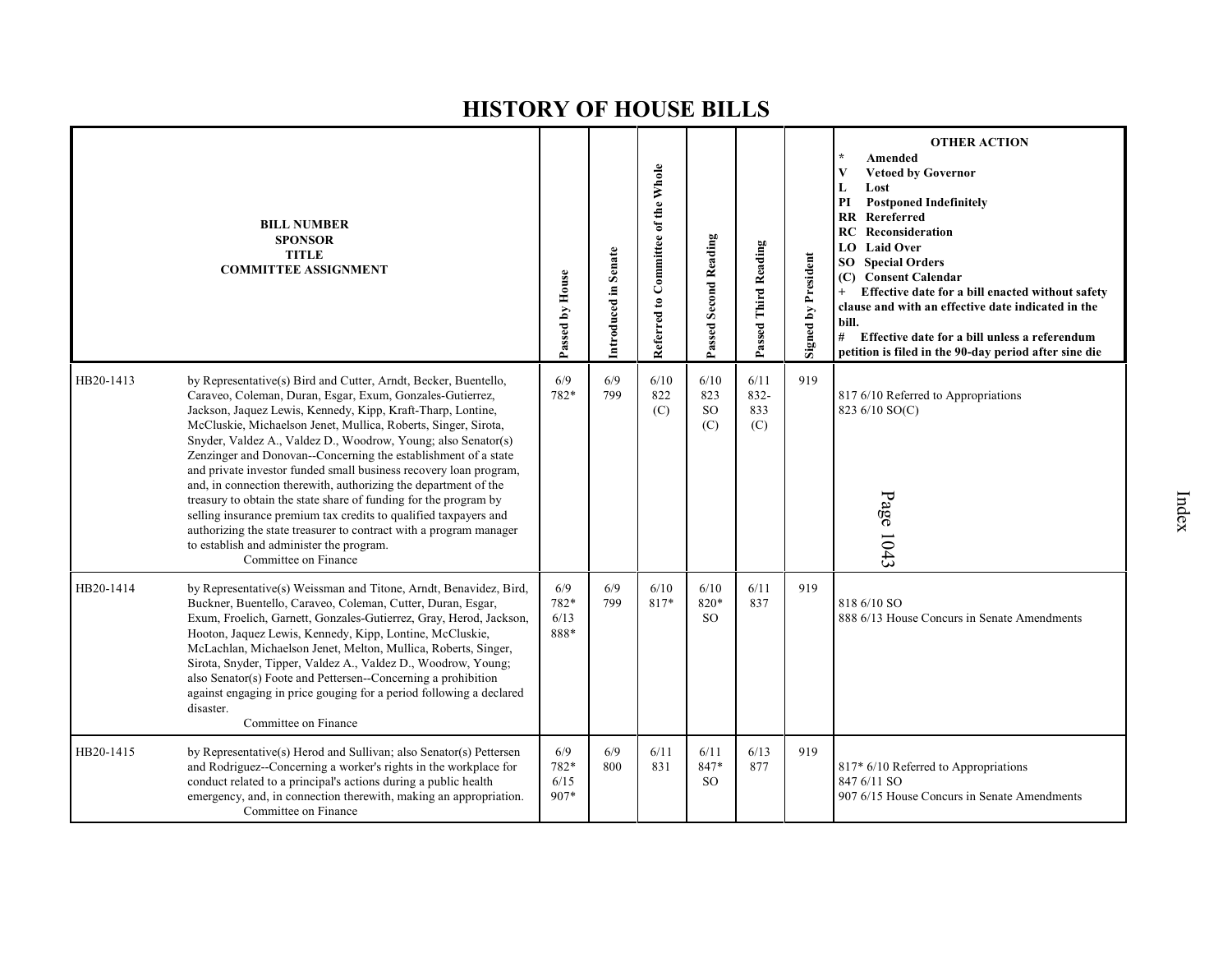|           | <b>BILL NUMBER</b><br><b>SPONSOR</b><br><b>TITLE</b><br><b>COMMITTEE ASSIGNMENT</b>                                                                                                                                                                                                                                                                                                                                             | Passed by House             | Introduced in Senate | Referred to Committee of the Whole | Passed Second Reading          | Passed Third Reading               | Signed by President | pu<br><b>OTHER ACTION</b><br>÷<br>$\overline{Q}$ Amended<br>Vetoed by Governor<br>V<br>Lost<br>L<br><b>Postponed Indefinitely</b><br>PI<br><b>RR</b> Rereferred<br><b>RC</b> Reconsideration<br><b>Laid Over</b><br>LO.<br><b>SO</b> Special Orders<br><b>Consent Calendar</b><br>(C)<br>Effective date for a bill enacted without safety<br>$+$<br>clause and with an effective date indicated in the<br>bill.<br># Effective date for a bill unless a referendum<br>petition is filed in the 90-day period after sine die |
|-----------|---------------------------------------------------------------------------------------------------------------------------------------------------------------------------------------------------------------------------------------------------------------------------------------------------------------------------------------------------------------------------------------------------------------------------------|-----------------------------|----------------------|------------------------------------|--------------------------------|------------------------------------|---------------------|-----------------------------------------------------------------------------------------------------------------------------------------------------------------------------------------------------------------------------------------------------------------------------------------------------------------------------------------------------------------------------------------------------------------------------------------------------------------------------------------------------------------------------|
| HB20-1416 | by Representative(s) Garnett and Neville; also Senator(s) Fenberg<br>and Holbert--Concerning the modification of fiscal information<br>prepared by legislative council staff related to an initiated measure,<br>and, in connection therewith, reducing an appropriation.<br>Committee on Finance                                                                                                                               | 6/9<br>782*<br>6/13<br>888* | 6/9<br>800           | 6/10<br>822                        | 6/10<br>825<br>SO <sub>2</sub> | 6/11<br>$845 -$<br>846*            | 919                 | 817 6/10 Referred to Appropriations<br>824 6/10 SO<br>888 6/13 House Concurs in Senate Amendments                                                                                                                                                                                                                                                                                                                                                                                                                           |
| HB20-1417 | by Representative(s) Becker; also Senator(s) Hansen--Concerning<br>the establishment of administrative conditions related to money in<br>the general fund from the federal coronavirus relief fund that apply<br>to an allocation established in separate legislation until the unspent<br>money remaining in the subfund is transferred to the unemployment<br>compensation fund on December 30, 2020.<br>Committee on Finance | 6/9<br>782*                 | 6/9<br>800           | 6/10<br>817                        | 6/10<br>820<br>SO <sub>2</sub> | 6/11<br>838                        | 919                 | 818 6/10 SO                                                                                                                                                                                                                                                                                                                                                                                                                                                                                                                 |
| HB20-1418 | by Representative(s) Becker; also Senator(s) Todd--Concerning the<br>financing of public schools, and, in connection therewith, making<br>and reducing appropriations.<br>Committee on Finance                                                                                                                                                                                                                                  | 6/9<br>782*<br>6/13<br>888* | 6/9<br>800           | 6/10<br>$822 -$<br>823*            | 6/10<br>826*<br><sub>SO</sub>  | 6/11<br>841                        | 919                 | 543-544 3/14 Memorandum Report from the House and<br>Senate Committees on Delayed Bills<br>818 6/10 Referred to Appropriations<br>826 6/10 SO<br>826-828 6/10 COW Amendments<br>888 6/13 House Concurs in Senate Amendments                                                                                                                                                                                                                                                                                                 |
| HB20-1419 | by Representative(s) Esgar and Landgraf; also Senator(s) Moreno<br>and Coram--Concerning the creation of a cash fund into which<br>money received from pharmaceutical rebates for the state drug<br>assistance program administered by the department of public health<br>and environment will be credited.<br>Committee on Appropriations                                                                                      | 6/11<br>841                 | 6/11<br>842          | 6/11<br>845                        | 6/11<br>848<br><sub>SO</sub>   | 6/12<br>857<br>6/12<br>858-<br>859 |                     | 847 6/11 SO<br>858 6/12 Reconsideration Granted                                                                                                                                                                                                                                                                                                                                                                                                                                                                             |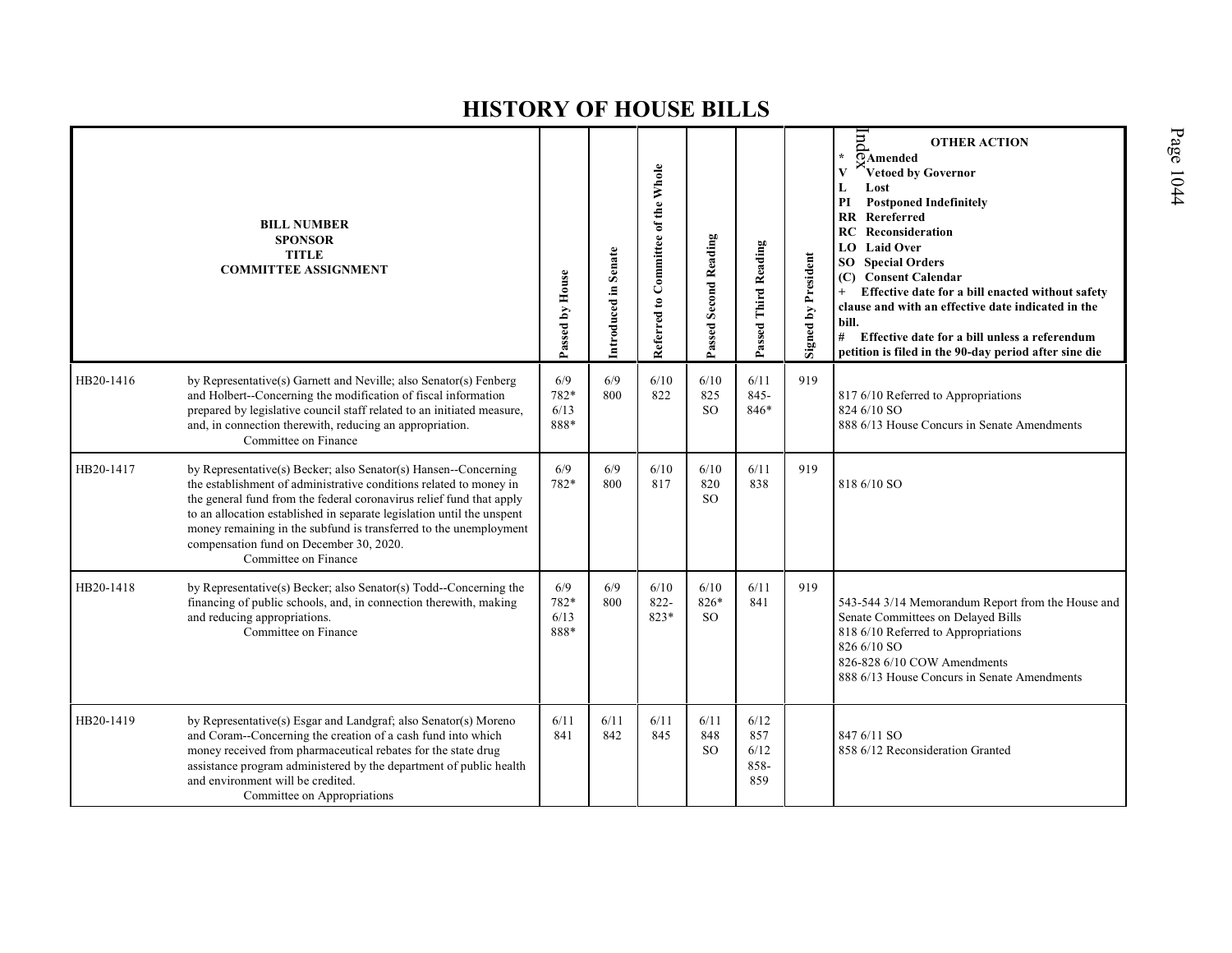|           | <b>BILL NUMBER</b><br><b>SPONSOR</b><br><b>TITLE</b><br><b>COMMITTEE ASSIGNMENT</b>                                                                                                                                                                                                                                                                               | Passed by House | Introduced in Senate | Referred to Committee of the Whole | Passed Second Reading             | Passed Third Reading | <b>Signed by President</b> | <b>OTHER ACTION</b><br>Amended<br><b>Vetoed by Governor</b><br>V<br>L<br>Lost<br>PI<br><b>Postponed Indefinitely</b><br>Rereferred<br>$\mathbf{R}$<br>RC.<br>Reconsideration<br><b>Laid Over</b><br>LO.<br><b>SO</b> Special Orders<br><b>Consent Calendar</b><br>(C)<br>$^{+}$<br>Effective date for a bill enacted without safety<br>clause and with an effective date indicated in the<br>bill.<br>#<br>Effective date for a bill unless a referendum<br>petition is filed in the 90-day period after sine die |
|-----------|-------------------------------------------------------------------------------------------------------------------------------------------------------------------------------------------------------------------------------------------------------------------------------------------------------------------------------------------------------------------|-----------------|----------------------|------------------------------------|-----------------------------------|----------------------|----------------------------|-------------------------------------------------------------------------------------------------------------------------------------------------------------------------------------------------------------------------------------------------------------------------------------------------------------------------------------------------------------------------------------------------------------------------------------------------------------------------------------------------------------------|
| HB20-1420 | by Representative(s) Sirota and Gray; also Senator(s) Moreno and<br>Hansen--Concerning the adjustment of certain state tax<br>expenditures in order to allocate additional revenues to the state<br>education fund, and, in connection therewith, making an<br>appropriation.<br>Committee on Finance                                                             | 6/11<br>842*    | 6/11<br>843          | 6/12<br>868*                       | 6/13<br>891-<br>892*<br><b>SO</b> | 6/15<br>$901*$       | 919                        | 866* 6/12 Referred to Appropriations<br>891 6/13 SO                                                                                                                                                                                                                                                                                                                                                                                                                                                               |
| HB20-1421 | by Representative(s) Roberts and Saine; also Senator(s) Donovan<br>and Sonnenberg--Concerning delinquent interest payments for<br>property tax payments.<br>Committee on Finance                                                                                                                                                                                  | 6/11<br>841*    | 6/11<br>842          | 6/11<br>843                        | 6/11<br>848<br><sub>SO</sub>      | 6/12<br>855          | 6/13<br>890                | 8476/1150                                                                                                                                                                                                                                                                                                                                                                                                                                                                                                         |
| HB20-1422 | by Representative(s) Esgar and Cutter, McCluskie; also Senator(s)<br>Zenzinger and Story, Rankin--Concerning the creation of the food<br>pantry assistance grant program, and, in connection therewith,<br>authorizing an allocation of money the state receives from the<br>federal coronavirus relief fund.<br>Committee on State, Veterans, & Military Affairs | 6/11<br>841     | 6/11<br>842          | 6/11<br>845<br>(C)                 | 6/11<br>847<br><b>SO</b><br>(C)   | 6/12<br>854<br>(C)   | 919                        | $\overline{\mathcal{C}}$<br>842 6/11 Referred to Appropriations<br>846 6/11 SO(C)                                                                                                                                                                                                                                                                                                                                                                                                                                 |
| HB20-1423 | by Representative(s) Tipper and Neville; also Senator(s) Woodward<br>and Zenzinger--Concerning the one-year suspension of a scheduled<br>pay increase for members of the Colorado general assembly, and, in<br>connection therewith, reducing an appropriation.<br>Committee on Appropriations                                                                    | 6/11<br>$841*$  | 6/11<br>842          | 6/11<br>845                        | 6/11<br>848<br><sub>SO</sub>      | 6/12<br>857          | 919                        | 847 6/11 SO                                                                                                                                                                                                                                                                                                                                                                                                                                                                                                       |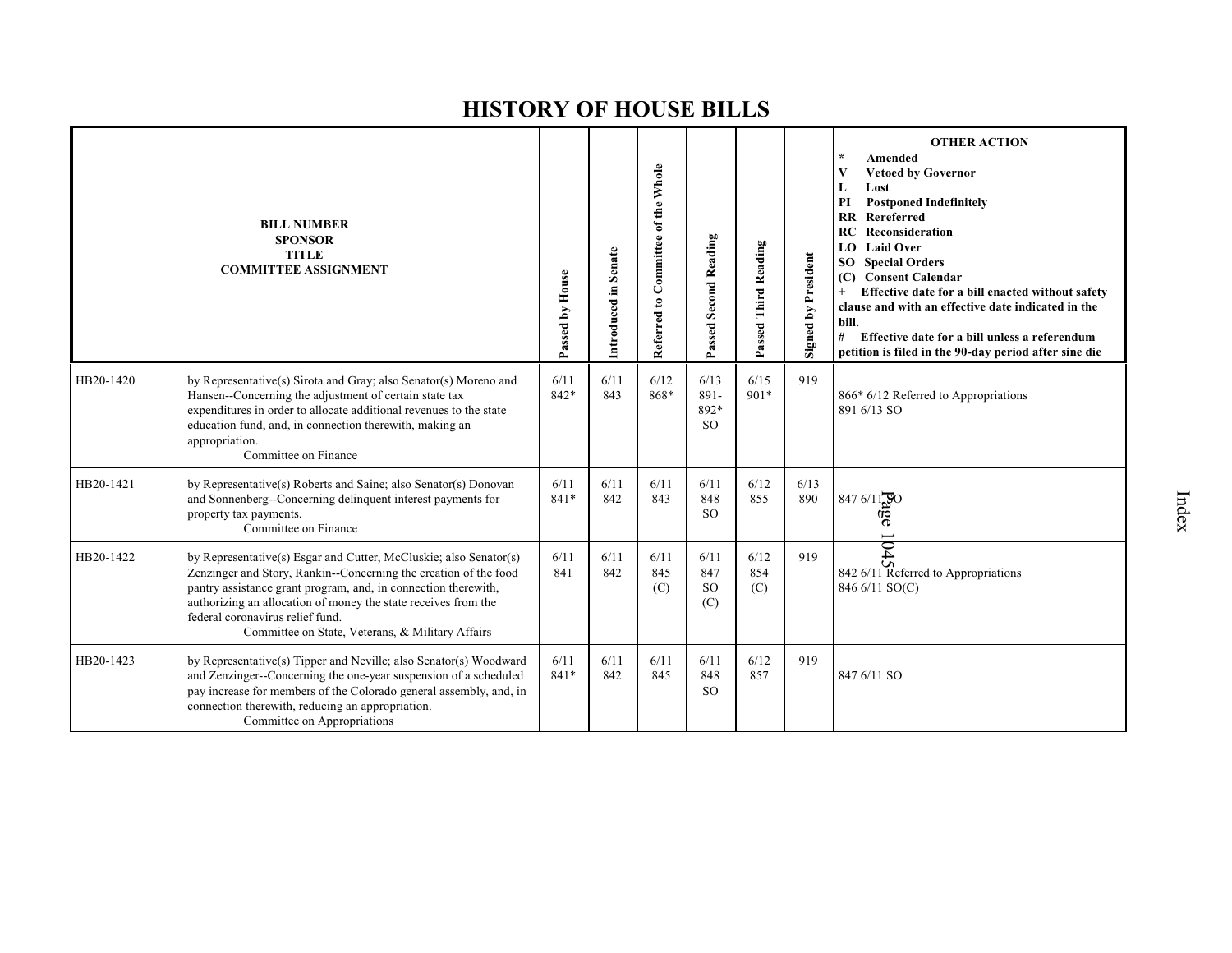|           | <b>BILL NUMBER</b><br><b>SPONSOR</b><br><b>TITLE</b><br><b>COMMITTEE ASSIGNMENT</b>                                                                                                                                           | Passed by House             | Introduced in Senate | Referred to Committee of the Whole | Passed Second Reading            | Passed Third Reading          | Signed by President | pur<br><b>OTHER ACTION</b><br>$\star$<br>$\overline{O}$ Amended<br>Vetoed by Governor<br>$\mathbf{V}$<br>Lost<br>L<br>$\mathbf{PI}$<br><b>Postponed Indefinitely</b><br>Rereferred<br>$\overline{\mathbf{R}}$<br>RC<br>Reconsideration<br><b>Laid Over</b><br>LO.<br><b>Special Orders</b><br>SO <sub>1</sub><br><b>Consent Calendar</b><br>(C)<br>Effective date for a bill enacted without safety<br>clause and with an effective date indicated in the<br>bill.<br>#<br>Effective date for a bill unless a referendum<br>petition is filed in the 90-day period after sine die |
|-----------|-------------------------------------------------------------------------------------------------------------------------------------------------------------------------------------------------------------------------------|-----------------------------|----------------------|------------------------------------|----------------------------------|-------------------------------|---------------------|-----------------------------------------------------------------------------------------------------------------------------------------------------------------------------------------------------------------------------------------------------------------------------------------------------------------------------------------------------------------------------------------------------------------------------------------------------------------------------------------------------------------------------------------------------------------------------------|
| HB20-1424 | by Representative(s) Coleman; also Senator(s) Gonzales and<br>Marble--Concerning social equity licensees in regulated marijuana.<br>Committee on Finance                                                                      | 6/11<br>841<br>6/17<br>915* | 6/12<br>853          | 6/12<br>866                        | 6/13<br>893*<br>SO.              | 6/15<br>902<br>6/15<br>913*   | 919                 | 891 6/13 SO<br>908 6/15 House Requests Conference Committee and<br>Appoints Conferees<br>908 6/15 Senate Appoints Conferees<br>911 6/15 First Report of First Conference Committee<br>912-913 6/15 Senate Adopts First Report of First<br>Conference Committee<br>915 6/17 House Adopts First Report of First<br>Conference Committee                                                                                                                                                                                                                                             |
| HB20-1425 | by Representative(s) Geitner and Hooton, Landgraf; also Senator(s)<br>Smallwood and Ginal--Concerning hospital patient visitation rights<br>during the COVID-19 pandemic.<br>Committee on State, Veterans, & Military Affairs | 6/12<br>865*                | 6/12<br>865          | 6/12<br>866<br>(C)                 | 6/13<br>897<br><b>SO</b><br>(C)  | 6/15<br>900<br>(C)            | 919                 | 897 6/13 SO(C)                                                                                                                                                                                                                                                                                                                                                                                                                                                                                                                                                                    |
| HB20-1426 | by Representative(s) Esgar and McCluskie, Ransom; also Senator(s)<br>Moreno and Rankin, Zenzinger--Concerning legislative engagement<br>in the management of state operations.<br>Committee on Appropriations                 | 6/12<br>865                 | 6/12<br>865          | 6/12<br>869*<br>(C)                | 6/13<br>897*<br><b>SO</b><br>(C) | 6/15<br>$900 -$<br>901<br>(C) | 919                 | 897 6/13 SO(C)                                                                                                                                                                                                                                                                                                                                                                                                                                                                                                                                                                    |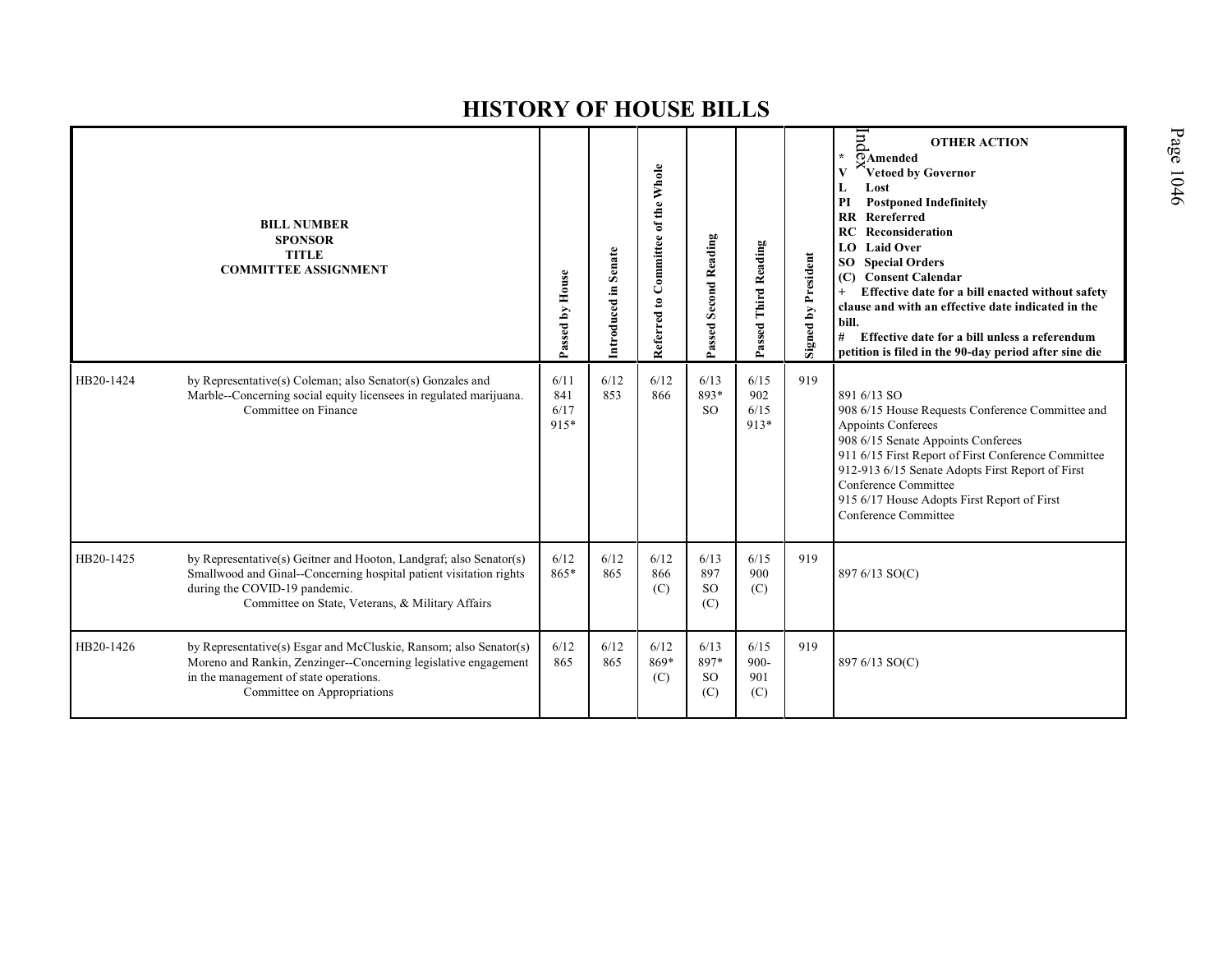|           | <b>BILL NUMBER</b><br><b>SPONSOR</b><br><b>TITLE</b><br><b>COMMITTEE ASSIGNMENT</b>                                                                                                                                                                                                                                                                                                                                                                                                                                                                                                                                                                                                                                                                                                                                                                                                                                     | House<br>Passed by | Senate<br>Introduced in | Committee of the Whole<br>$\mathbf{e}$<br>Referred | <b>Second Reading</b><br>Passed   | Third Reading<br>Passed | <b>Signed by President</b> | <b>OTHER ACTION</b><br>Amended<br><b>Vetoed by Governor</b><br>Lost<br>L<br><b>Postponed Indefinitely</b><br>PI<br>Rereferred<br>$\mathbf{R}$<br>Reconsideration<br>RC<br><b>Laid Over</b><br>LO.<br><b>Special Orders</b><br>SO.<br><b>Consent Calendar</b><br>(C)<br>Effective date for a bill enacted without safety<br>clause and with an effective date indicated in the<br>bill.<br>Effective date for a bill unless a referendum<br>#<br>petition is filed in the 90-day period after sine die |
|-----------|-------------------------------------------------------------------------------------------------------------------------------------------------------------------------------------------------------------------------------------------------------------------------------------------------------------------------------------------------------------------------------------------------------------------------------------------------------------------------------------------------------------------------------------------------------------------------------------------------------------------------------------------------------------------------------------------------------------------------------------------------------------------------------------------------------------------------------------------------------------------------------------------------------------------------|--------------------|-------------------------|----------------------------------------------------|-----------------------------------|-------------------------|----------------------------|-------------------------------------------------------------------------------------------------------------------------------------------------------------------------------------------------------------------------------------------------------------------------------------------------------------------------------------------------------------------------------------------------------------------------------------------------------------------------------------------------------|
| HB20-1427 | by Representative(s) Caraveo and McCluskie; also Senator(s) Fields<br>and Moreno--Concerning the taxation of products that contain<br>nicotine, and, in connection therewith, incrementally increasing the<br>cigarette tax and the tobacco products tax; expanding both of these<br>taxes to apply to sales to consumers from outside of the state;<br>creating an inventory tax that applies when the cigarette tax<br>increases; creating a minimum tax amount for moist snuff tobacco<br>products; creating a tax on nicotine products that is equal to the<br>total tax on tobacco products; establishing new rates for cigarettes,<br>tobacco products, and nicotine products that are modified risk<br>tobacco products that are half of the statutory tax; referring a ballot<br>issue for prior voter approval for the new and increased taxes; and<br>allocating the new tax revenue.<br>Committee on Finance | 6/12<br>871*       | 6/12<br>872             | 6/13<br>875                                        | 6/13<br>894-<br>896*<br><b>SO</b> | 6/15<br>903             | 919                        | 872* 6/12 Referred to Appropriations<br>891 6/13 SO<br>896 6/13 COW Amendment<br>Page<br>1047                                                                                                                                                                                                                                                                                                                                                                                                         |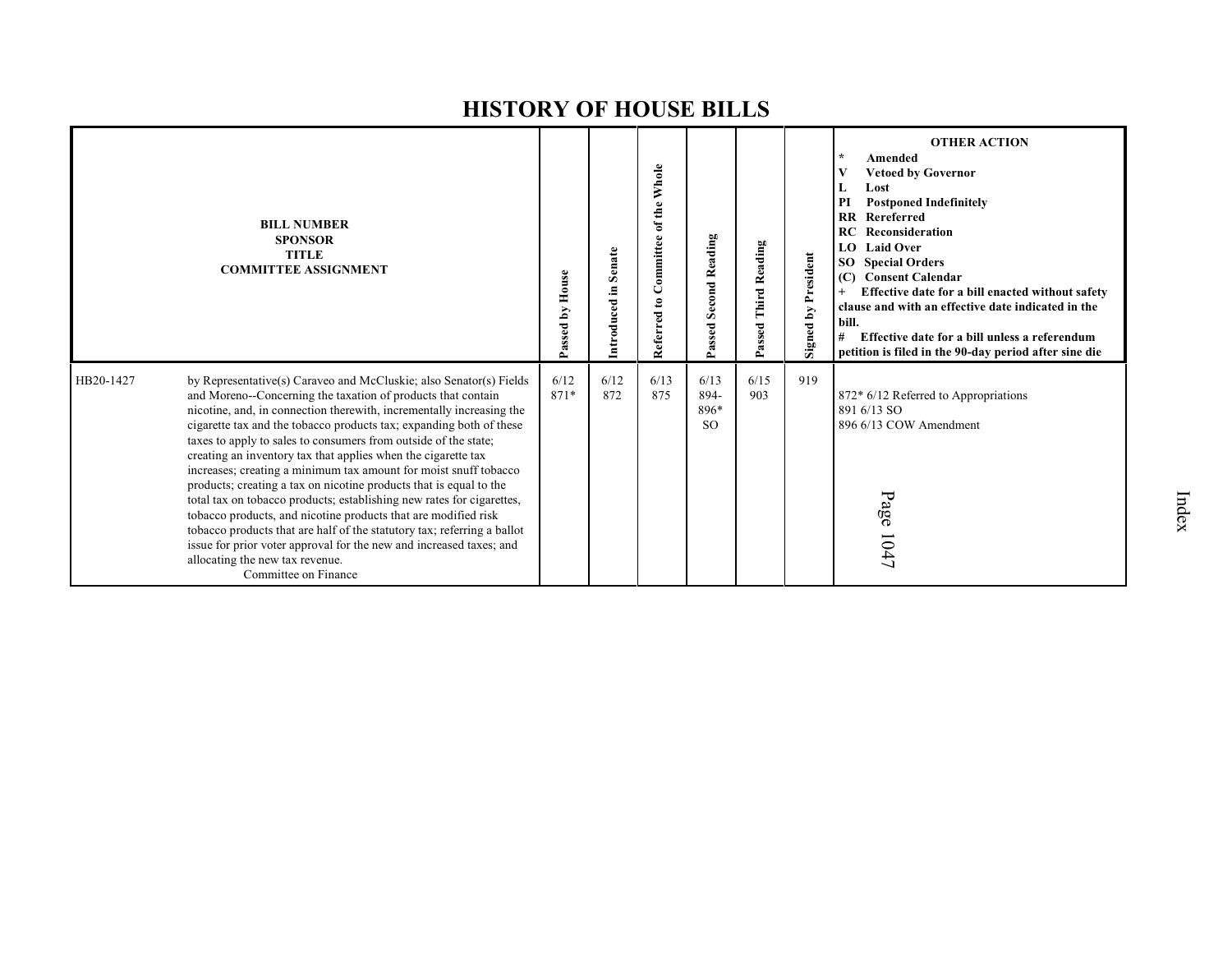| HISTORY OF HOUSE JOINT RESOLUTIONS |                                                                                                                                                                                                                                                                                                                                                                                                                                                                                                                     |                  |                      |                                                |                  |                                    |                         |                        |                                                                                                                                                                |  |  |
|------------------------------------|---------------------------------------------------------------------------------------------------------------------------------------------------------------------------------------------------------------------------------------------------------------------------------------------------------------------------------------------------------------------------------------------------------------------------------------------------------------------------------------------------------------------|------------------|----------------------|------------------------------------------------|------------------|------------------------------------|-------------------------|------------------------|----------------------------------------------------------------------------------------------------------------------------------------------------------------|--|--|
|                                    | <b>RESOLUTION NUMBER</b><br><b>SPONSOR</b><br><b>SUBJECT TITLE</b><br><b>COMMITTEE ASSIGNMENT</b>                                                                                                                                                                                                                                                                                                                                                                                                                   | Adopted by House | Introduced in Senate | One Day<br>Rules<br>Laid Over (<br>Under the I | Immediate Action | Out by<br>Reported Ou<br>Committee | Senate<br>Σq<br>Adopted | President<br>Signed by | <b>OTHER ACTION</b><br>Amended<br>Lost<br>L<br>PI<br><b>Postponed Indefinitely</b><br><b>RR</b> Rereferred<br><b>RC</b> Reconsideration<br><b>LO</b> Laid Over |  |  |
| HJR20-1001                         | by Representative(s) Becker, Garnett, Neville; also Senator(s) Garcia,<br>Fenberg, Holbert--Concerning a Joint Session of the House of<br>Representatives and the Senate for the purpose of hearing a message<br>from His Excellency, Governor Jared Polis, and appointing a committee<br>to escort the Governor.                                                                                                                                                                                                   | 1/8<br>2         | 1/8<br>3             |                                                | 1/8<br>3         |                                    | 1/8<br>3                | 920                    |                                                                                                                                                                |  |  |
| HJR20-1002                         | by Representative(s) Melton and Herod, Buckner, Coleman, Exum,<br>Jackson; also Senator(s) Williams A. and Fields--Concerning the<br>commemoration of the birthday of the Reverend Dr. Martin Luther<br>King, Jr.                                                                                                                                                                                                                                                                                                   | 1/17<br>71       | 1/17<br>72           |                                                | 1/17<br>72       |                                    | 1/17<br>72              | 920                    |                                                                                                                                                                |  |  |
| HJR20-1003                         | by Representative(s) Geitner; also Senator(s) Lundeen--Concerning the<br>designation of United States Highway 24 from the intersection of<br>Garrett Road to the intersection of Elbert Road in Falcon, Colorado, as<br>the "SGM James Gregory Ryan Sartor Memorial Highway".                                                                                                                                                                                                                                       | 2/7<br>194       | 2/10<br>195          | 2/10<br>195                                    |                  |                                    | 2/11<br>211             | 920                    |                                                                                                                                                                |  |  |
| HJR20-1004                         | by Representative(s) Van Winkle and Neville; also Senator(s) Holbert--<br>Concerning the designation of a portion of Colorado State Highway 470<br>from University Boulevard to Santa Fe Road in Douglas County as the<br>"Kendrick Castillo Memorial Highway".                                                                                                                                                                                                                                                     | 3/9<br>454       | 3/9<br>454           |                                                | 3/9<br>454       |                                    | 3/9<br>454              |                        |                                                                                                                                                                |  |  |
| HJR20-1005                         | by Representative(s) Valdez A. and Melton, Arndt, Becker, Benavidez,<br>Buckner, Buentello, Coleman, Duran, Exum, Froelich, Garnett,<br>Gonzales-Gutierrez, Gray, Herod, Hooton, Jaquez Lewis, Kennedy,<br>Kipp, Kraft-Tharp, Lontine, McCluskie, McLachlan, Mullica, Roberts,<br>Singer, Snyder, Sullivan, Tipper, Valdez D., Weissman, Woodrow; also<br>Senator(s) Gonzales--Concerning the designation of the portion of<br>Interstate 25 within the city and county of Denver as the "Barack<br>Obama Highway". |                  |                      |                                                |                  |                                    |                         |                        |                                                                                                                                                                |  |  |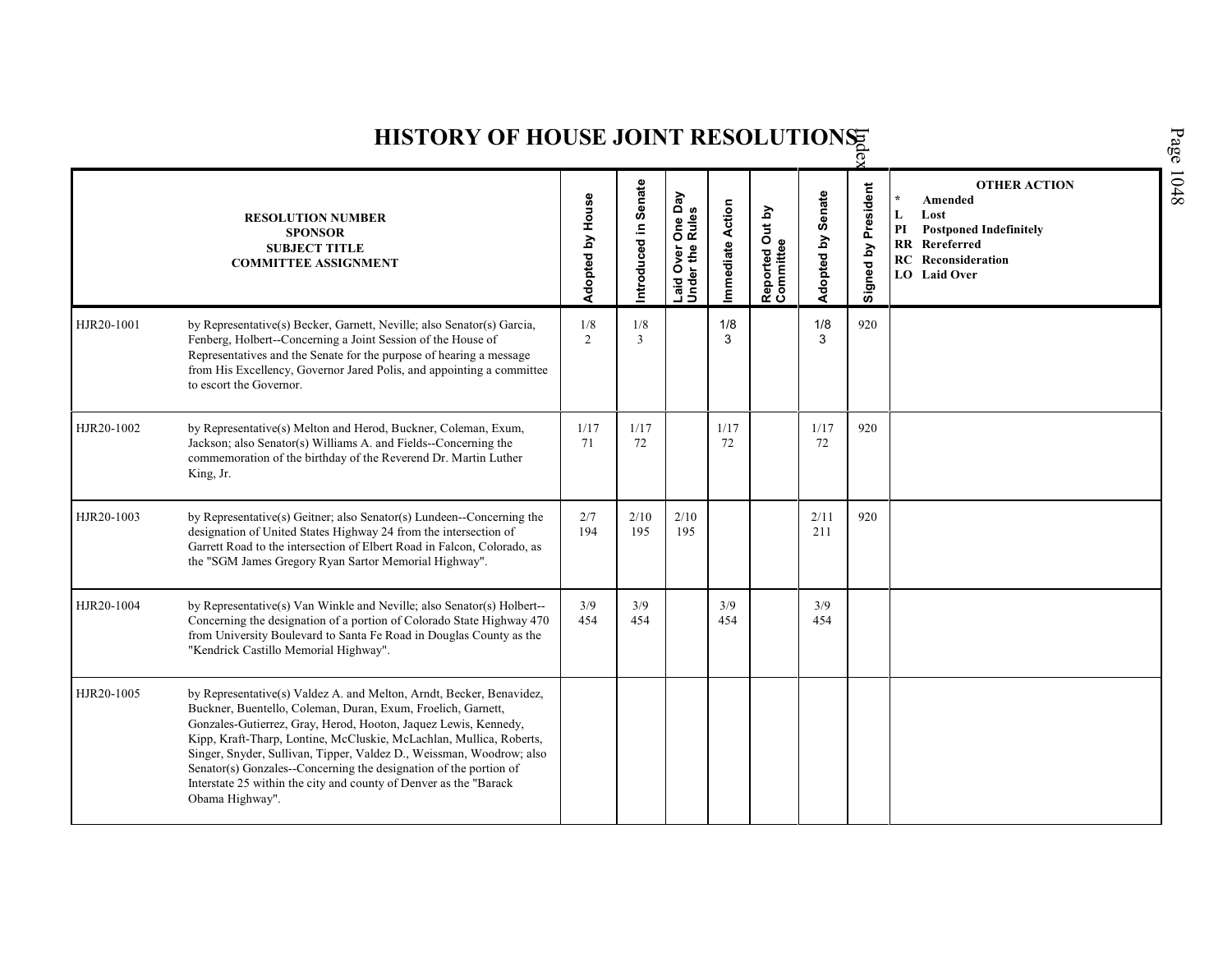## **HISTORY OF HOUSE JOINT RESOLUTIONS**

|            | <b>RESOLUTION NUMBER</b><br><b>SPONSOR</b><br><b>SUBJECT TITLE</b><br><b>COMMITTEE ASSIGNMENT</b>                                                                                                                                                                                                                                                                                                                                                                                                                                                                                                                                                                                                                                                                                                | Adopted by House | ntroduced in Senate | One Day<br>Rules<br>Laid Over | mmediate Action | Reported Out by<br>Committee | Adopted by Senate | Signed by President | <b>OTHER ACTION</b><br>$\star$<br>Amended<br>L<br>Lost<br>PI<br><b>Postponed Indefinitely</b><br><b>RR</b> Rereferred<br><b>RC</b> Reconsideration<br>LO Laid Over |
|------------|--------------------------------------------------------------------------------------------------------------------------------------------------------------------------------------------------------------------------------------------------------------------------------------------------------------------------------------------------------------------------------------------------------------------------------------------------------------------------------------------------------------------------------------------------------------------------------------------------------------------------------------------------------------------------------------------------------------------------------------------------------------------------------------------------|------------------|---------------------|-------------------------------|-----------------|------------------------------|-------------------|---------------------|--------------------------------------------------------------------------------------------------------------------------------------------------------------------|
| HJR20-1006 | by Representative(s) Becker and Neville, Garnett; also Senator(s)<br>Garcia and Holbert, Fenberg--Concerning a request to the Supreme<br>Court of the State of Colorado to render its opinion upon a question<br>regarding section 7 of article V of the state constitution.                                                                                                                                                                                                                                                                                                                                                                                                                                                                                                                     | 3/14<br>$551*$   | 3/14<br>551         |                               | 3/14<br>551     |                              | 3/14<br>551       | 920                 |                                                                                                                                                                    |
| HJR20-1007 | by Representative(s) Becker and Neville, Garnett; also Senator(s)<br>Garcia and Holbert, Fenberg--Concerning a temporary adjournment of<br>the Second Regular Session of the Seventy-second General Assembly to<br>a day certain.                                                                                                                                                                                                                                                                                                                                                                                                                                                                                                                                                                | 3/14<br>551      | 3/14<br>552         |                               | 3/14<br>552     |                              | 3/14<br>552       | 920                 |                                                                                                                                                                    |
| HJR20-1009 | by Representative(s) Wilson; also Senator(s) Donovan--Concerning the<br>designation of the portion of Colorado State Highway 291 from Salida<br>to U.S. Highway 285 as the "Corporal Ray Lines Memorial Highway".                                                                                                                                                                                                                                                                                                                                                                                                                                                                                                                                                                                | 6/12<br>865      | 6/13<br>876         |                               |                 |                              | 6/13<br>878       | 920                 |                                                                                                                                                                    |
| HJR20-1010 | by Representative(s) Becker and Neville, Garnett; also Senator(s)<br>Garcia and Holbert, Fenberg--Concerning a change to the Joint Rules of<br>the Senate and House of Representatives regarding the number of bills<br>an interim committee may request for drafting.                                                                                                                                                                                                                                                                                                                                                                                                                                                                                                                           | 6/12<br>865      | 6/12<br>867         | 6/12<br>807                   |                 |                              | 6/13<br>891       | 920                 |                                                                                                                                                                    |
| HJR20-1011 | by Representative(s) Hooton and Will, Arndt, Baisley, Becker,<br>Benavidez, Bird, Bockenfeld, Buck, Buentello, Buckner, Caraveo,<br>Carver, Catlin, Champion, Coleman, Duran, Cutter, Esgar, Exum,<br>Froelich, Gonzales-Gutierrez, Gray, Herod, Holtorf, Humphrey, Jaquez<br>Lewis, Kennedy, Kipp, Kraft-Tharp, Landgraf, Larson, Liston, Lontine,<br>McCluskie, McKean, McLachlan, Melton, Michaelson Jenet, Mullica,<br>Neville, Pelton, Roberts, Singer, Snyder, Soper, Sullivan, Tipper,<br>Titone, Valdez A., Valdez D., Van Winkle, Weissman, Williams D.,<br>Wilson, Woodrow, Young; also Senator(s) Coram and Donovan--<br>Concerning supporting the call for a federal investigation into possible<br>market manipulation by the meatpacking industry during the COVID-19<br>pandemic. | 6/12<br>865      | 6/13<br>876         |                               |                 |                              | 6/13<br>878       | 920                 |                                                                                                                                                                    |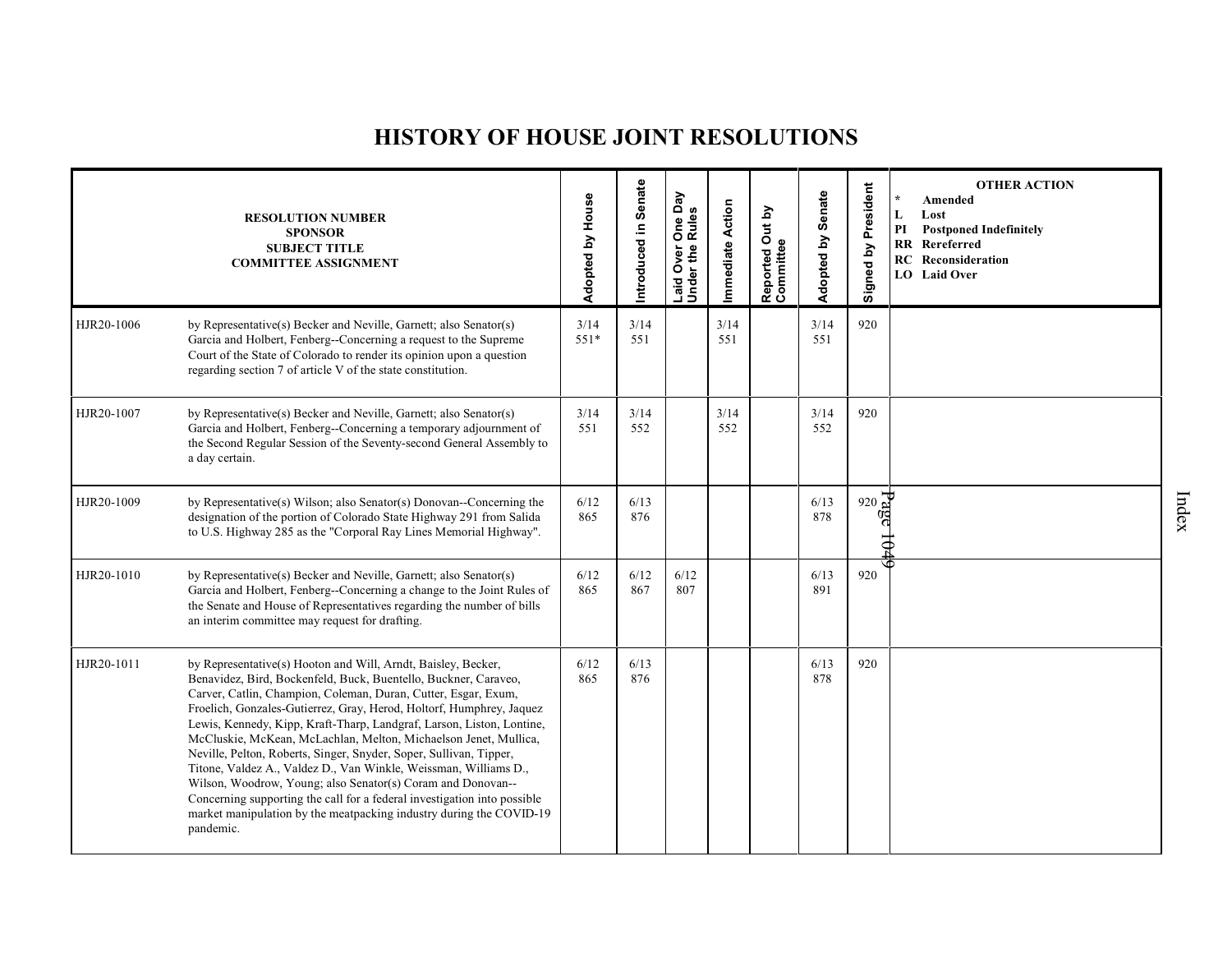|            | HISTORY OF HOUSE JOINT RESOLUTIONS                                                                                                                                                                           |             |                            |                                                            |                |                                                    |                              |                        |                                                                                                                                                                  |
|------------|--------------------------------------------------------------------------------------------------------------------------------------------------------------------------------------------------------------|-------------|----------------------------|------------------------------------------------------------|----------------|----------------------------------------------------|------------------------------|------------------------|------------------------------------------------------------------------------------------------------------------------------------------------------------------|
|            | <b>RESOLUTION NUMBER</b><br><b>SPONSOR</b><br><b>SUBJECT TITLE</b><br><b>COMMITTEE ASSIGNMENT</b>                                                                                                            | 3           | Senate<br>≅<br>ᄝ<br>콩<br>률 | ា<br>ត<br>One<br>Rule<br>er<br>the<br>o<br>Laid O<br>Under | ction<br>diate | <u>ج</u><br>O <sub>ω</sub><br>Reported<br>Committe | Senate<br><u>گ</u><br>dopted | President<br>Signed by | <b>OTHER ACTION</b><br><b>  ★</b><br>Amended<br>Lost<br>PI<br><b>Postponed Indefinitely</b><br><b>RR</b> Rereferred<br><b>RC</b> Reconsideration<br>LO Laid Over |
| HJR20-1012 | by Representative(s) Garnett and Neville, Becker; also Senator(s)<br>Fenberg and Holbert, Garcia--Concerning the convening date for the<br>2021 First Regular Session of the Seventy-third General Assembly. | 6/12<br>865 | 6/12<br>867                | 6/12<br>867                                                |                |                                                    | 6/13<br>$877 -$<br>878       | 920                    |                                                                                                                                                                  |